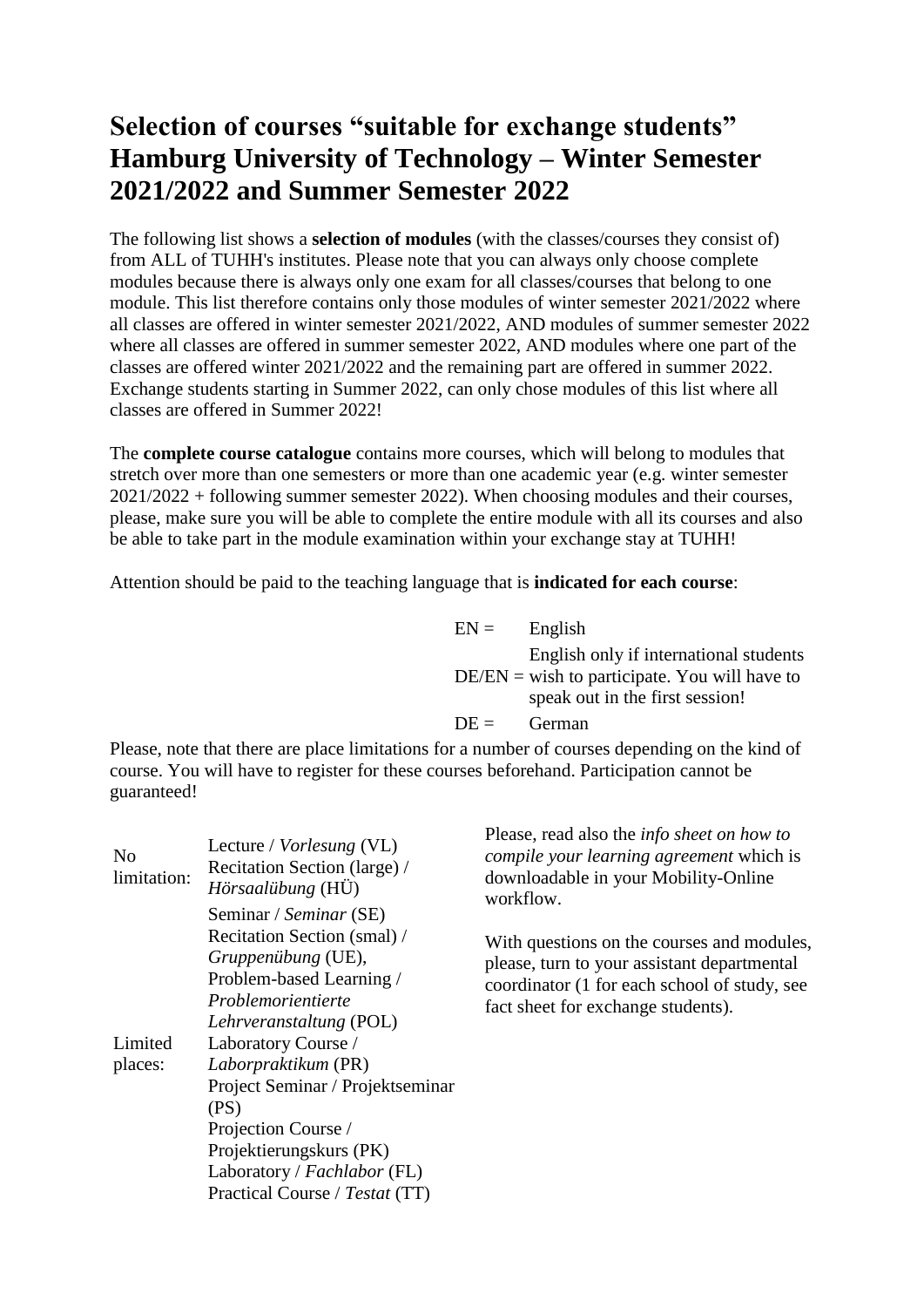| <b>Term</b>       | <b>School</b>                                  | Level           | Title of complete module<br>(en)                                          | Title of complete module<br>(de)              | <b>Credit</b><br>points | Institute  | Course title (en), compulsory parts<br>of the module!            | Course title (de), compulsory parts<br>of the module!      | <b>Type of</b><br>course         | Languag<br>e |
|-------------------|------------------------------------------------|-----------------|---------------------------------------------------------------------------|-----------------------------------------------|-------------------------|------------|------------------------------------------------------------------|------------------------------------------------------------|----------------------------------|--------------|
|                   | <b>Academic and Student</b><br><b>Services</b> | Undefiniert     | <b>Career Exploration</b>                                                 | Berufsfelderkundung                           |                         |            |                                                                  |                                                            |                                  |              |
| Winter            |                                                |                 |                                                                           |                                               |                         | 0-SLS      | <b>Career Exploration I</b>                                      | Berufsfelderkundung I                                      |                                  | DE           |
| Summer            |                                                |                 |                                                                           |                                               |                         | 0-SLS      | <b>Career Exploration II</b>                                     | Berufsfelderkundung II                                     |                                  | DE           |
|                   | <b>Academic and Student</b><br><b>Services</b> | Undefiniert     | Studienorientierung und<br>reflexion                                      | Studienorientierung und -<br>reflexion        |                         |            |                                                                  |                                                            |                                  |              |
| Winter            |                                                |                 |                                                                           |                                               |                         | $0-SLS$    | Orientation I                                                    | Studienorientierung und -reflexion I Seminar               |                                  | DE           |
| Summer            |                                                |                 |                                                                           |                                               |                         | $0-SLS$    | <b>Orientation II</b>                                            | Studienorientierung und -reflexion II Seminar              |                                  | DE           |
|                   | <b>Civil Engineering</b>                       | <b>Bachelor</b> | Chemistry (EN)                                                            | Chemie (EN)                                   |                         |            |                                                                  |                                                            |                                  |              |
| Winter            |                                                |                 |                                                                           |                                               |                         | 0-UNIHH    | Chemistry (EN) I+II                                              | Chemie (EN) I+II                                           | Lecture                          | <b>EN</b>    |
| Winter            |                                                |                 |                                                                           |                                               |                         | 0-UNIHH    | Chemistry (EN) I+II                                              | Chemie (EN) I+II                                           | Recitation<br>Section<br>(large) | EN           |
|                   | <b>Civil Engineering</b>                       | Bachelor        | New Trends in Water and New Trends in Water and<br>Environmental Research | <b>Environmental Research</b>                 |                         |            |                                                                  |                                                            |                                  |              |
| Winter            |                                                |                 |                                                                           |                                               |                         | $B-9$      | Introduction to Microplastics in<br>Environment                  | Introduction to Microplastics in<br>Environment            | Integrated<br>Lecture            | <b>EN</b>    |
| Winter            |                                                |                 |                                                                           |                                               |                         | B-9        | <b>Research Methods</b>                                          | <b>Research Methods</b>                                    | Lecture                          | EN           |
| Winter            |                                                |                 |                                                                           |                                               |                         | $B-9$      | <b>Research Trends</b>                                           | <b>Research Trends</b>                                     | Seminar                          | EN           |
|                   | <b>Civil Engineering</b>                       | Bachelor        | Applications in Civil /<br>Environmental<br>Engineering                   | Anwendungen im Bau- /<br>Umweltingenieurwesen |                         |            |                                                                  |                                                            |                                  |              |
| Summer            |                                                |                 |                                                                           |                                               |                         | $E-19$     | Numeric and Matlab                                               | Numerik und Matlab                                         | Practical<br>Course              | DE           |
| Winter            |                                                |                 |                                                                           |                                               |                         | <b>B-2</b> | Introduction in Statitics with R                                 | Einführung in die Statistik mit R                          | Lecture                          | DE           |
| Winter            |                                                |                 |                                                                           |                                               |                         | $B-7$      | <b>Computational Analysis of</b><br><b>Structures</b>            | Computerbasierte<br>Tragwerksberechnungen                  | Lecture                          | DE           |
| Summer            |                                                |                 |                                                                           |                                               |                         | $B-1$      | Principles of Geomatics                                          | Grundlagen der Geomatik                                    | Lecture                          | DE           |
| Summer            |                                                |                 |                                                                           |                                               |                         | $B-1$      | Principles of Geomatics                                          | Grundlagen der Geomatik                                    | Recitation<br>Section<br>(small) | DE           |
| Summer            |                                                |                 |                                                                           |                                               |                         | B-7        | <b>Fire Protection and Prevention</b>                            | Vorbeugender und abwehrender<br>Brandschutz                | Lecture                          | DE           |
| Winter            |                                                |                 |                                                                           |                                               |                         | B-5        | Soil Laboratory Course                                           | Bodenmechanisches Praktikum                                | Practical<br>Course              | DE           |
| Winter            |                                                |                 |                                                                           |                                               |                         | <b>B-2</b> | Introduction in Statitics with R                                 | Einführung in die Statistik mit R                          | Recitation<br>Section<br>(large) | DE           |
| Winter            |                                                |                 |                                                                           |                                               |                         | <b>B-4</b> | <b>Applied Structural Dynamics</b>                               | Anwendungen der Baudynamik                                 | Lecture                          | DE           |
| Summer            |                                                |                 |                                                                           |                                               |                         | $B-5$      | Projects II                                                      | Projekte II                                                | Project<br>Seminar               | DE           |
| Winter            |                                                |                 |                                                                           |                                               |                         | $B-11$     | Practical Course in Drinking Water<br>Chemistry                  | Praktikum Trinkwasserchemie                                | Practical<br>Course              | DE           |
| Winter+Su<br>mmer |                                                |                 |                                                                           |                                               |                         | $SD-B$     | Special topics of Civil- and<br><b>Environmental Engineering</b> | Spezielle Themen des Bau- und<br>Umweltingenieurwesens 1LP |                                  | DE / EN      |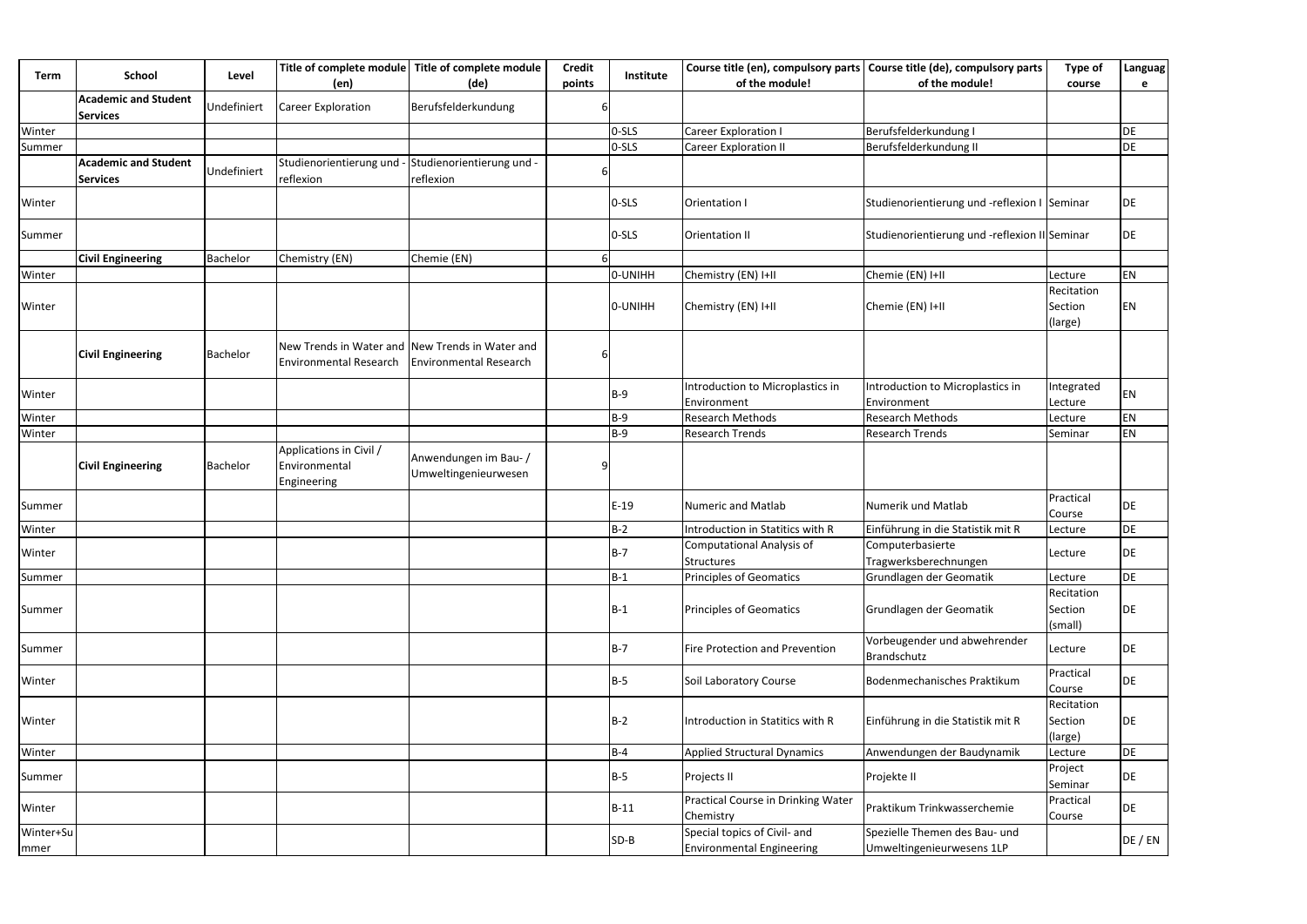| Winter+Su<br>mmer |                          |                 |                                                           |                                                 |    | $SD-B$     | Special topics of Civil- and<br>Environmental Engineering 2 LP       | Spezielle Themen des Bau- und<br>Umweltingenieurwesens 2LP |                                            | DE / EN   |
|-------------------|--------------------------|-----------------|-----------------------------------------------------------|-------------------------------------------------|----|------------|----------------------------------------------------------------------|------------------------------------------------------------|--------------------------------------------|-----------|
| Winter+Su<br>mmer |                          |                 |                                                           |                                                 |    | SD-B       | Special topics of Civil- and<br><b>Environmental Engineering 3LP</b> | Spezielle Themen des Bau- und<br>Umweltingenieurwesens 3LP |                                            | DE / EN   |
| Winter            |                          |                 |                                                           |                                                 |    | $B-1$      | Digitalization and sustainability in<br>AEC                          | Digitales und nachhaltiges Bauen                           | Project<br>Seminar                         | EN        |
|                   | <b>Civil Engineering</b> | <b>Bachelor</b> | <b>Applied Water</b><br>Management                        | Angewandte<br>Wasserwirtschaft                  |    |            |                                                                      |                                                            |                                            |           |
| Summer            |                          |                 |                                                           |                                                 |    | B-9        | Numerical modelling of soil water<br>dynamics                        | Numerical modelling of soil water<br>dynamics              | Lecture                                    | EN        |
| Summer            |                          |                 |                                                           |                                                 |    | B-9        | Numerical modelling of soil water<br>dynamics                        | Numerical modelling of soil water<br>dynamics              | Project-<br>/problem-<br>based<br>Learning | EN        |
| Summer            |                          |                 |                                                           |                                                 |    | $B-10$     | Nature-oriented Hydraulic<br>Engineering                             | Naturnaher Wasserbau                                       | Project-<br>/problem-<br>based<br>Learning | <b>DE</b> |
|                   | <b>Civil Engineering</b> | <b>Bachelor</b> | <b>Water Management</b>                                   | Wasserwirtschaft                                | 61 |            |                                                                      |                                                            |                                            |           |
| Winter            |                          |                 |                                                           |                                                 |    | B-9        | Groundwater Hydrology                                                | Grundwasserhydrologie                                      | Lecture                                    | EN        |
| Winter            |                          |                 |                                                           |                                                 |    | $B-9$      | <b>Groundwater Hydrology</b>                                         | Grundwasserhydrologie                                      | Recitation<br>Section<br>(large)           | EN        |
| Winter            |                          |                 |                                                           |                                                 |    | $B-11$     | Water Management and Water<br>Quality                                | Wasserwirtschaft und<br>Gewässergüte                       | Lecture                                    | DE        |
|                   | <b>Civil Engineering</b> | Bachelor        | Applications in Civil and<br>Environmental<br>Engineering | Anwendungen im Bau- und<br>Umweltingenieurwesen | h  |            |                                                                      |                                                            |                                            |           |
| Summer            |                          |                 |                                                           |                                                 |    | $E-19$     | <b>Numeric and Matlab</b>                                            | Numerik und Matlab                                         | Practical<br>Course                        | DE        |
| Winter            |                          |                 |                                                           |                                                 |    | $B-2$      | Introduction in Statitics with R                                     | Einführung in die Statistik mit R                          | Lecture                                    | DE        |
| Winter            |                          |                 |                                                           |                                                 |    | B-7        | <b>Computational Analysis of</b><br><b>Structures</b>                | Computerbasierte<br>Tragwerksberechnungen                  | Lecture                                    | DE        |
| Summer            |                          |                 |                                                           |                                                 |    | $B-1$      | Principles of Geomatics                                              | Grundlagen der Geomatik                                    | Lecture                                    | DE        |
| Summer            |                          |                 |                                                           |                                                 |    | B-1        | Principles of Geomatics                                              | Grundlagen der Geomatik                                    | Recitation<br>Section<br>(small)           | DE        |
| Summer            |                          |                 |                                                           |                                                 |    | B-7        | Fire Protection and Prevention                                       | Vorbeugender und abwehrender<br>Brandschutz                | Lecture                                    | DE        |
| Winter            |                          |                 |                                                           |                                                 |    | B-5        | Soil Laboratory Course                                               | Bodenmechanisches Praktikum                                | Practical<br>Course                        | DE        |
| Winter            |                          |                 |                                                           |                                                 |    | <b>B-2</b> | Introduction in Statitics with R                                     | Einführung in die Statistik mit R                          | Recitation<br>Section<br>(large)           | DE        |
| Winter            |                          |                 |                                                           |                                                 |    | <b>B-4</b> | <b>Applied Structural Dynamics</b>                                   | Anwendungen der Baudynamik                                 | Lecture                                    | DE        |
| Summer            |                          |                 |                                                           |                                                 |    | B-5        | Projects II                                                          | Projekte II                                                | Project<br>Seminar                         | DE        |
| Winter            |                          |                 |                                                           |                                                 |    | $B-11$     | Practical Course in Drinking Water<br>Chemistry                      | Praktikum Trinkwasserchemie                                | Practical<br>Course                        | DE        |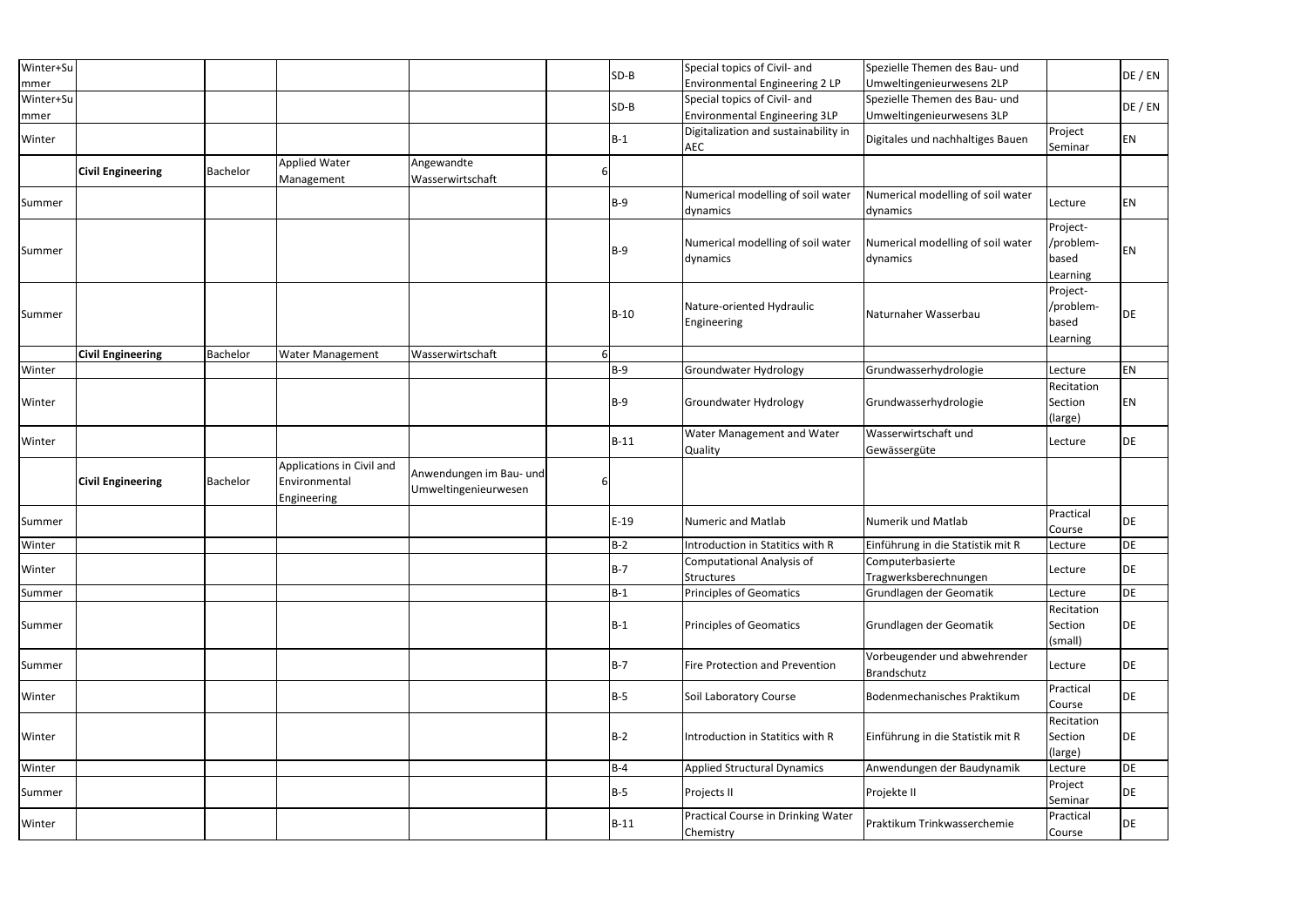| Winter+Su<br>mmer |                          |                 |                                                            |                                         |   | $B-3$  | <b>Building Information Modeling</b>                                 | <b>Building Information Modeling</b>                       | Lecture                                    | DE      |
|-------------------|--------------------------|-----------------|------------------------------------------------------------|-----------------------------------------|---|--------|----------------------------------------------------------------------|------------------------------------------------------------|--------------------------------------------|---------|
| Winter+Su<br>mmer |                          |                 |                                                            |                                         |   | B-3    | <b>Building Information Modeling</b>                                 | <b>Building Information Modeling</b>                       | Project-<br>/problem-<br>based<br>Learning | DE      |
| Winter+Su<br>mmer |                          |                 |                                                            |                                         |   | $SD-B$ | Special topics of Civil- and<br><b>Environmental Engineering</b>     | Spezielle Themen des Bau- und<br>Umweltingenieurwesens 1LP |                                            | DE / EN |
| Winter+Su<br>mmer |                          |                 |                                                            |                                         |   | $SD-B$ | Special topics of Civil- and<br>Environmental Engineering 2 LP       | Spezielle Themen des Bau- und<br>Umweltingenieurwesens 2LP |                                            | DE / EN |
| Winter+Su<br>mmer |                          |                 |                                                            |                                         |   | $SD-B$ | Special topics of Civil- and<br><b>Environmental Engineering 3LP</b> | Spezielle Themen des Bau- und<br>Umweltingenieurwesens 3LP |                                            | DE / EN |
|                   | <b>Civil Engineering</b> | Bachelor        | <b>Building Information</b><br>Modeling                    | <b>Building Information</b><br>Modeling | b |        |                                                                      |                                                            |                                            |         |
| Summer            |                          |                 |                                                            |                                         |   | $B-1$  | <b>Building Information Modeling</b>                                 | <b>Building Information Modeling</b>                       | Integrated<br>Lecture                      | DE      |
| Summer            |                          |                 |                                                            |                                         |   | $B-1$  | <b>Building Information Modeling</b>                                 | <b>Building Information Modeling</b>                       | Recitation<br>Section<br>(small)           | DE      |
|                   | <b>Civil Engineering</b> | <b>Bachelor</b> | <b>Building Materials and</b><br><b>Building Chemistry</b> | Baustoffe und Bauchemie                 | 6 |        |                                                                      |                                                            |                                            |         |
| Summer            |                          |                 |                                                            |                                         |   | $B-3$  | <b>Building Materials and Building</b><br>Chemistry                  | Baustoffe und Bauchemie                                    | Lecture                                    | DE      |
| Summer            |                          |                 |                                                            |                                         |   | $B-3$  | <b>Building Materials and Building</b><br>Chemistry                  | Baustoffe und Bauchemie                                    | Recitation<br>Section<br>(small)           | DE      |
|                   | <b>Civil Engineering</b> | <b>Bachelor</b> | Chemistry                                                  | Chemie                                  | 6 |        |                                                                      |                                                            |                                            |         |
| Winter            |                          |                 |                                                            |                                         |   | $B-2$  | Chemistry I+II                                                       | Chemie I+II                                                | Lecture                                    | DE      |
| Winter            |                          |                 |                                                            |                                         |   | $B-2$  | Chemistry I+II                                                       | Chemie I+II                                                | Recitation<br>Section<br>(large)           | DE      |
|                   | <b>Civil Engineering</b> | Bachelor        | Construction Industry and<br>Construction<br>Management    | Bauwirtschaft und<br>Baumanagement      | ь |        |                                                                      |                                                            |                                            |         |
| Summer            |                          |                 |                                                            |                                         |   | $B-2$  | Environmental Law                                                    | Umweltrecht                                                | Lecture                                    | DE      |
| Summer            |                          |                 |                                                            |                                         |   | $B-5$  | <b>Construction Management</b>                                       | Bauprojektmanagement                                       | Lecture                                    | DE      |
| Summer            |                          |                 |                                                            |                                         |   | $B-5$  | <b>Construction Management</b>                                       | Bauprojektmanagement                                       | Recitation<br>Section<br>(large)           | DE      |
| Summer            |                          |                 |                                                            |                                         |   | $B-5$  | Law of Building Contracts                                            | Bauvertragsrecht                                           | Lecture                                    | DE      |
|                   | <b>Civil Engineering</b> | <b>Bachelor</b> | <b>Engineering Informatics</b>                             | Bauinformatik                           |   |        |                                                                      |                                                            |                                            |         |
| Winter            |                          |                 |                                                            |                                         |   | $B-1$  | <b>Object-oriented Modelling</b>                                     | Objektorientierte Modellierung                             | Integrated<br>Lecture                      | DE      |
| Winter            |                          |                 |                                                            |                                         |   | $B-1$  | <b>Object-oriented Modelling</b>                                     | Objektorientierte Modellierung                             | Recitation<br>Section<br>(small)           | DE      |
| Winter            |                          |                 |                                                            |                                         |   | $B-1$  | Databases                                                            | Datenbanken                                                | Integrated<br>Lecture                      | DE      |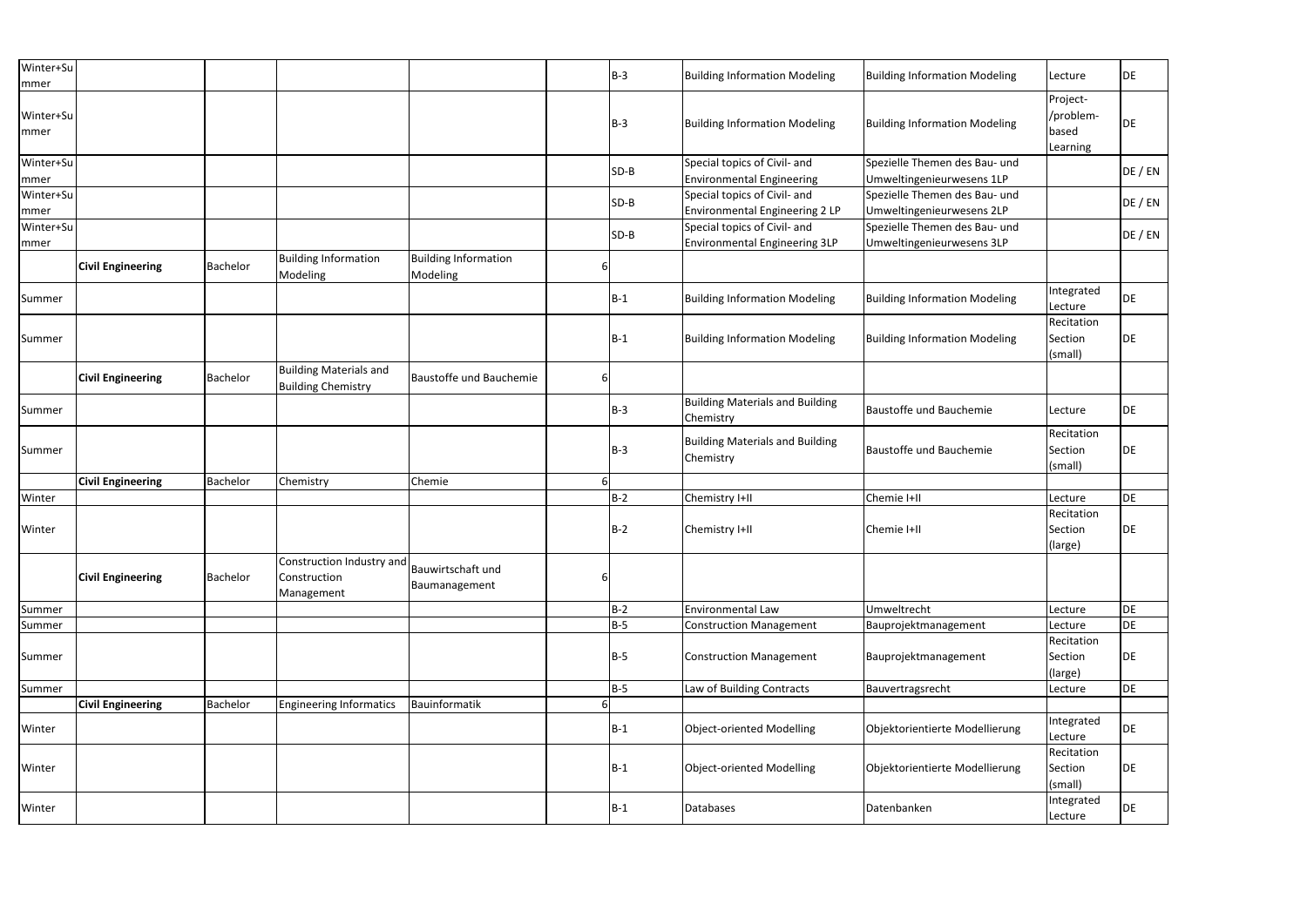| Winter                   |                          |                 |                                                |                                          |                | $ B-1 $ | Databases                                 | Datenbanken                      | Recitation<br>Section<br>(small)           | DE        |
|--------------------------|--------------------------|-----------------|------------------------------------------------|------------------------------------------|----------------|---------|-------------------------------------------|----------------------------------|--------------------------------------------|-----------|
| Summer                   | <b>Civil Engineering</b> | Bachelor        | Geoinformation Science                         | Geoinformation                           | $\overline{3}$ | $B-10$  | Introduction to Geoinformation<br>Science | Einführung in die Geoinformation | Project-<br>/problem-<br>based<br>Learning | DE        |
|                          | <b>Civil Engineering</b> | Bachelor        | Geotechnics I                                  | Geotechnik I                             | $6 \mid$       |         |                                           |                                  |                                            |           |
| Winter+Su<br>mmer        |                          |                 |                                                |                                          |                | $ B-5 $ | Soil Mechanics                            | Bodenmechanik                    | Lecture                                    | <b>DE</b> |
| Winter+Su<br>mmer        |                          |                 |                                                |                                          |                | $B-5$   | Soil Mechanics                            | Bodenmechanik                    | Recitation<br>Section<br>(large)           | DE        |
| Winter+Su<br><b>mmer</b> |                          |                 |                                                |                                          |                | $ B-5 $ | Soil Mechanics                            | Bodenmechanik                    | Recitation<br>Section<br>(small)           | DE        |
|                          | <b>Civil Engineering</b> | Bachelor        | Geotechnics II                                 | Geotechnik II                            | $6 \mid$       |         |                                           |                                  |                                            |           |
| Winter+Su<br>mmer        |                          |                 |                                                |                                          |                | $ B-5 $ | Foundation Engineering                    | Grundbau                         | Lecture                                    | DE        |
| Winter+Su<br>mmer        |                          |                 |                                                |                                          |                | $ B-5 $ | <b>Foundation Engineering</b>             | Grundbau                         | Recitation<br>Section<br>(large)           | <b>DE</b> |
| Winter+Su<br>mmer        |                          |                 |                                                |                                          |                | $B-5$   | <b>Foundation Engineering</b>             | Grundbau                         | Recitation<br>Section<br>(small)           | DE        |
|                          | <b>Civil Engineering</b> | Bachelor        | <b>Hydraulic Engineering</b>                   | Wasserbau                                | <sup>6</sup>   |         |                                           |                                  |                                            |           |
| Winter+Su<br> mmer       |                          |                 |                                                |                                          |                | $B-10$  | Hydraulics                                | Hydraulik                        | Lecture                                    | DE        |
| Winter+Su<br>mmer        |                          |                 |                                                |                                          |                | $B-10$  | Hydraulics                                | Hydraulik                        | Project-<br>/problem-<br>based<br>Learning | DE        |
| Winter+Su<br> mmer       |                          |                 |                                                |                                          |                | $B-10$  | Hydraulic Engineering                     | Wasserbau                        | Lecture                                    | DE        |
| Winter+Su<br>mmer        |                          |                 |                                                |                                          |                | $B-10$  | Hydraulic Engineering                     | Wasserbau                        | Project-<br>/problem-<br>based<br>Learning | DE        |
|                          | <b>Civil Engineering</b> | <b>Bachelor</b> | <b>Hydrology</b> and<br>Geoinformation Systems | Hydrologie und<br>Geoinformationssysteme | 6              |         |                                           |                                  |                                            |           |
| Winter                   |                          |                 |                                                |                                          |                | $B-10$  | Hydrology                                 | Hydrologie                       | Lecture                                    | DE        |
| Winter                   |                          |                 |                                                |                                          |                | $B-10$  | Hydrology                                 | Hydrologie                       | Project-<br>/problem-<br>based<br>Learning | DE        |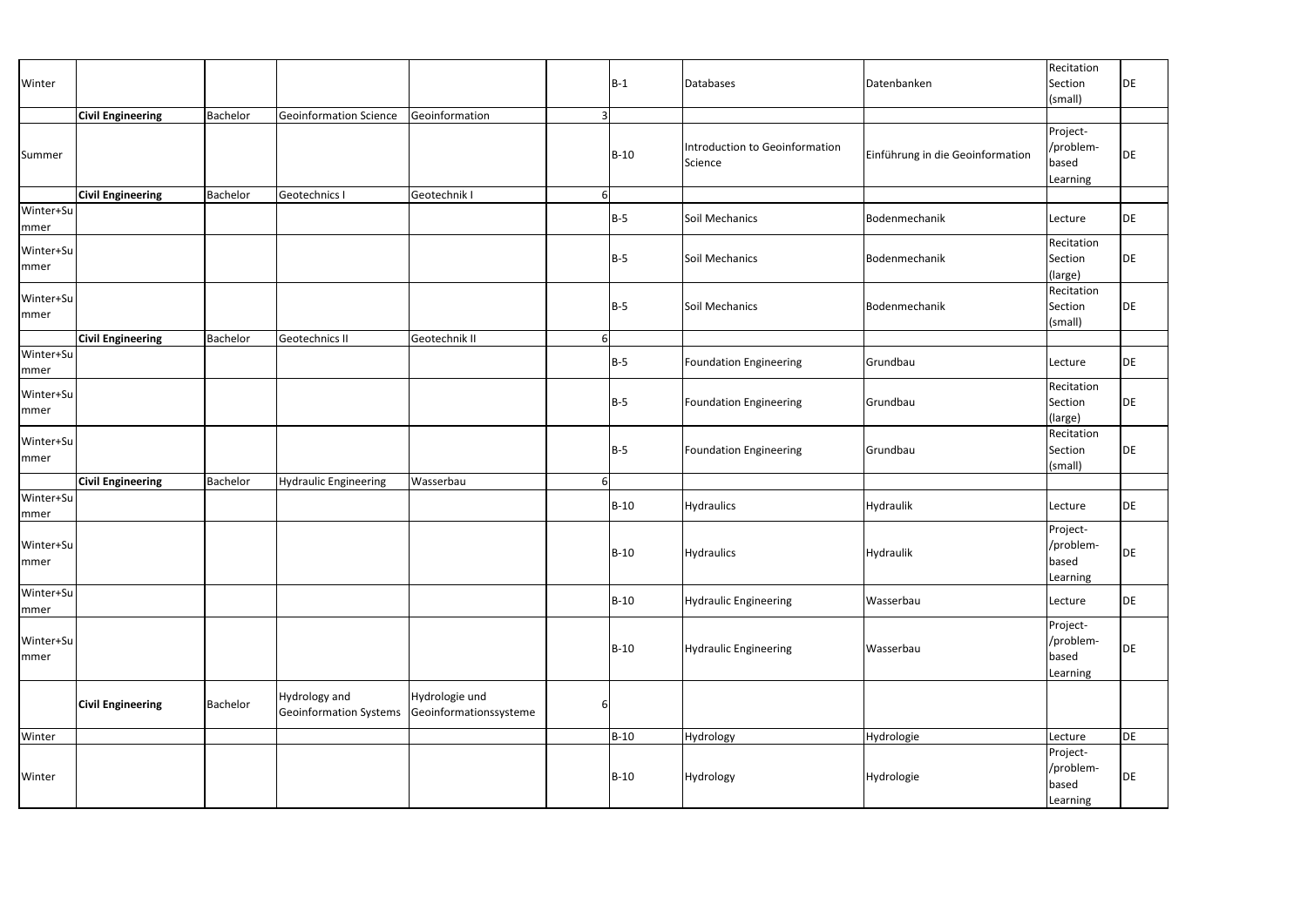| Summer |                          |          |                                                                            |                                                               |   | B-10       | Introduction to Geoinformation<br>Science | Einführung in die Geoinformation | Project-<br>/problem-<br>based<br>Learning | DE |
|--------|--------------------------|----------|----------------------------------------------------------------------------|---------------------------------------------------------------|---|------------|-------------------------------------------|----------------------------------|--------------------------------------------|----|
|        | <b>Civil Engineering</b> | Bachelor | Hydromechanics and<br>Hydrology                                            | Hydromechanik und<br>Hydrologie                               | 6 |            |                                           |                                  |                                            |    |
| Winter |                          |          |                                                                            |                                                               |   | B-10       | Hydromechanics                            | Hydromechanik                    | Lecture                                    | DE |
| Winter |                          |          |                                                                            |                                                               |   | B-10       | Hydromechanics                            | Hydromechanik                    | Project-<br>/problem-<br>based<br>Learning | DE |
| Winter |                          |          |                                                                            |                                                               |   | B-10       | Hydrology                                 | Hydrologie                       | Lecture                                    | DE |
| Winter |                          |          |                                                                            |                                                               |   | B-10       | Hydrology                                 | Hydrologie                       | Project-<br>/problem-<br>based<br>Learning | DE |
|        | <b>Civil Engineering</b> | Bachelor | Non-linear structural<br>analysis                                          | Nichtlineare Baustatik                                        | 6 |            |                                           |                                  |                                            |    |
| Winter |                          |          |                                                                            |                                                               |   | <b>B-4</b> | Non-linear structural analysis            | Nichtlineare Baustatik           | Lecture                                    | DE |
| Winter |                          |          |                                                                            |                                                               |   | B-4        | Non-linear structural analysis            | Nichtlineare Baustatik           | Recitation<br>Section<br>(large)           | DE |
|        | <b>Civil Engineering</b> | Bachelor | Planning Law and<br>Environmental Law/<br>Sustainable Urban<br>Development | Planungs- und<br>Umweltrecht/ Nachhaltige<br>Stadtentwicklung | 6 |            |                                           |                                  |                                            |    |
| Summer |                          |          |                                                                            |                                                               |   | 0-Extern   | Planning law and Environmental<br>law     | Planungs- und Umweltrecht        | Lecture                                    | DE |
| Summer |                          |          |                                                                            |                                                               |   | 0-Extern   | Sustainable Urban Development             | Nachhaltige Stadtentwicklung     | Lecture                                    | DE |
|        | <b>Civil Engineering</b> | Bachelor | <b>Principles of Building</b><br>Materials and Building<br>Physics         | Baustoffgrundlagen und<br>Bauphysik                           |   | $6 \mid$   |                                           |                                  |                                            |    |
| Winter |                          |          |                                                                            |                                                               |   | <b>B-3</b> | Principles of Building Materials          | Grundlagen der Baustoffe         | Lecture                                    | DE |
| Winter |                          |          |                                                                            |                                                               |   | $B-3$      | <b>Building Physics</b>                   | Bauphysik                        | Lecture                                    | DE |
| Winter |                          |          |                                                                            |                                                               |   | $B-3$      | <b>Building Physics</b>                   | Bauphysik                        | Recitation<br>Section<br>(large)           | DE |
| Winter |                          |          |                                                                            |                                                               |   | B-3        | <b>Building Physics</b>                   | Bauphysik                        | Recitation<br>Section<br>(small)           | DE |
|        | <b>Civil Engineering</b> | Bachelor | <b>Reinforced Concrete</b><br>Structures I                                 | Massivbau I                                                   | 6 |            |                                           |                                  |                                            |    |
| Summer |                          |          |                                                                            |                                                               |   | $B-7$      | Reinforced Concrete Design I              | Stahlbetonbau I                  | Lecture                                    | DE |
| Summer |                          |          |                                                                            |                                                               |   | B-7        | Reinforced Concrete Design I              | Stahlbetonbau I                  | Recitation<br>Section<br>(large)           | DE |
| Summer |                          |          |                                                                            |                                                               |   | $B-7$      | Project Seminar Concrete I                | Projektseminar Massivbau I       | Seminar                                    | DE |
|        | <b>Civil Engineering</b> | Bachelor | <b>Reinforced Concrete</b><br>Structures II                                | Massivbau II                                                  | 6 |            |                                           |                                  |                                            |    |
| Winter |                          |          |                                                                            |                                                               |   | <b>B-7</b> | Concrete Structures II                    | Stahlbetonbau II                 | Lecture                                    | DE |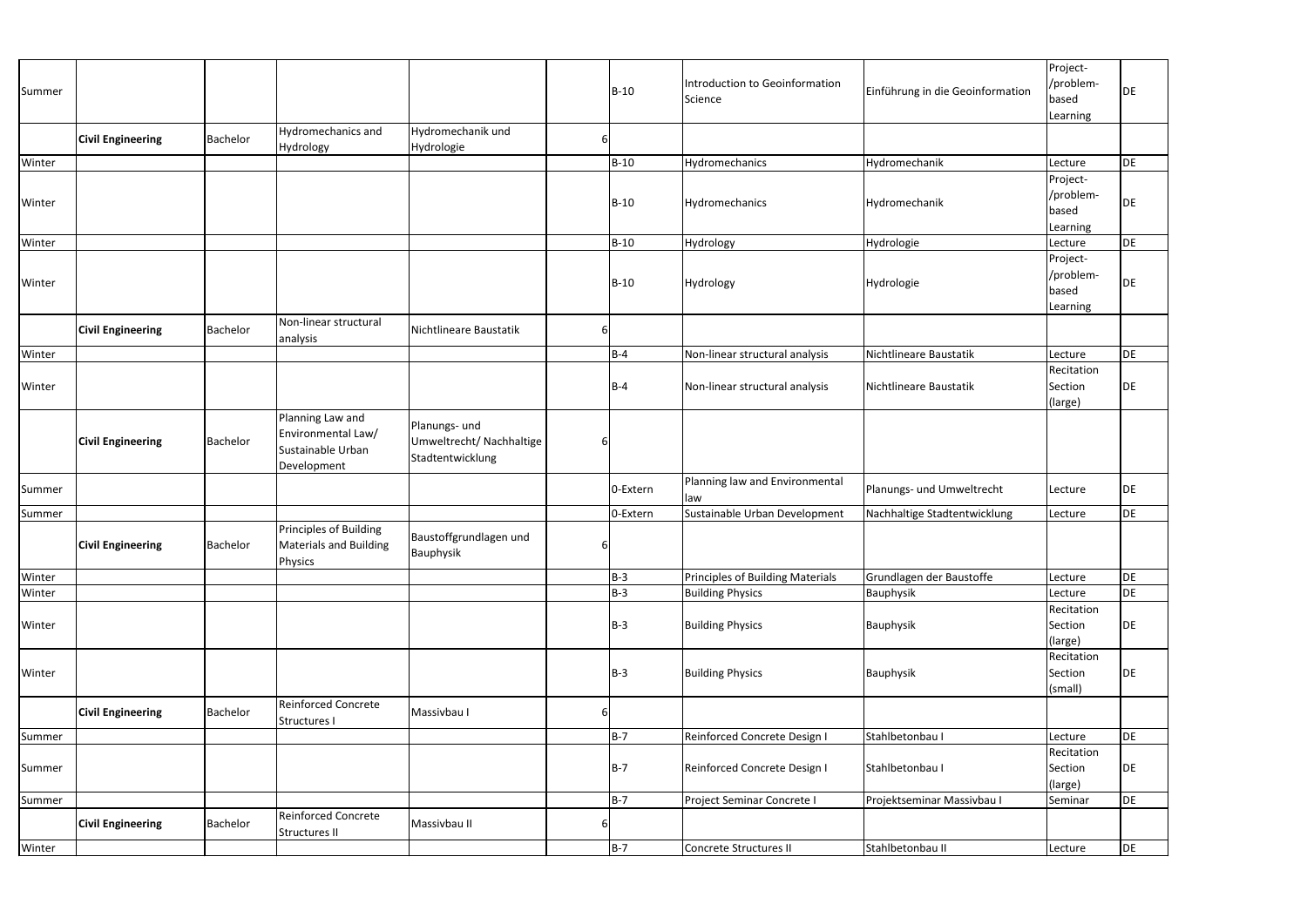| Winter |                          |          |                             |                           |          | $B-7$      | Concrete Structures II                     | Stahlbetonbau II                         | Recitation<br>Section<br>(large)           | DE |
|--------|--------------------------|----------|-----------------------------|---------------------------|----------|------------|--------------------------------------------|------------------------------------------|--------------------------------------------|----|
| Winter |                          |          |                             |                           |          | $B-7$      | Project Concrete Structures II             | Projektseminar Stahlbetonbau II          | Project<br>Seminar                         | DE |
|        | <b>Civil Engineering</b> | Bachelor | Sanitary Engineering I      | Siedlungswasserwirtschaft |          |            |                                            |                                          |                                            |    |
| Summer |                          |          |                             |                           |          | $B-2$      | <b>Wastewater Disposal</b>                 | Abwasserentsorgung                       | Lecture                                    | DE |
| Summer |                          |          |                             |                           |          | $B-2$      | <b>Wastewater Disposal</b>                 | Abwasserentsorgung                       | Recitation<br>Section<br>(large)           | DE |
| Summer |                          |          |                             |                           |          | $B-11$     | <b>Drinking Water Supply</b>               | Trinkwasserversorgung                    | Lecture                                    | DE |
| Summer |                          |          |                             |                           |          | $B-11$     | Drinking Water Supply                      | Trinkwasserversorgung                    | Recitation<br>Section<br>(large)           | DE |
|        | <b>Civil Engineering</b> | Bachelor | Sanitary Engineering II     | Siedlungswasserwirtschaft |          |            |                                            |                                          |                                            |    |
| Summer |                          |          |                             |                           |          | $B-11$     | <b>Drinking Water Treatment</b>            | Trinkwasseraufbereitung                  | Seminar                                    | DE |
| Summer |                          |          |                             |                           |          | <b>B-2</b> | Management of Wastewater<br>Infrastructure | Infrastrukturmanagement Abwasser Seminar |                                            | DE |
|        | <b>Civil Engineering</b> | Bachelor | <b>Steel Structures I</b>   | Stahlbau I                |          |            |                                            |                                          |                                            |    |
| Winter |                          |          |                             |                           |          | $B-8$      | <b>Steel Structures I</b>                  | Stahlbau I                               | Lecture                                    | DE |
| Winter |                          |          |                             |                           |          | $B-8$      | <b>Steel Structures I</b>                  | Stahlbau I                               | Recitation<br>Section<br>(large)           | DE |
|        | <b>Civil Engineering</b> | Bachelor | <b>Steel Structures II</b>  | Stahlbau II               | 6        |            |                                            |                                          |                                            |    |
| Summer |                          |          |                             |                           |          | $B-8$      | <b>Steel Structures II</b>                 | Stahlbau II                              | Lecture                                    | DE |
| Summer |                          |          |                             |                           |          | $B-8$      | Steel Structures II                        | Stahlbau II                              | Recitation<br>Section<br>(large)           | DE |
|        | <b>Civil Engineering</b> | Bachelor | Structural Analysis I       | <b>Baustatik I</b>        |          |            |                                            |                                          |                                            |    |
| Winter |                          |          |                             |                           |          | $B-4$      | <b>Structural Analysis I</b>               | <b>Baustatik I</b>                       | Lecture                                    | DE |
| Winter |                          |          |                             |                           |          | <b>B-4</b> | <b>Structural Analysis I</b>               | <b>Baustatik I</b>                       | Recitation<br>Section<br>(large)           | DE |
|        | <b>Civil Engineering</b> | Bachelor | Structural Analysis II      | <b>Baustatik II</b>       | 6        |            |                                            |                                          |                                            |    |
| Summer |                          |          |                             |                           |          | $B-4$      | <b>Structural Analysis II</b>              | <b>Baustatik II</b>                      | Lecture                                    | DE |
| Summer |                          |          |                             |                           |          | <b>B-4</b> | <b>Structural Analysis II</b>              | <b>Baustatik II</b>                      | Recitation<br>Section<br>(large)           | DE |
|        | <b>Civil Engineering</b> | Bachelor | <b>Structural Design</b>    | Baukonstruktion           |          |            |                                            |                                          |                                            |    |
| Winter |                          |          |                             |                           |          | <b>B-3</b> | <b>Basics of Structural Design</b>         | Grundlagen der Baukonstruktion           | Lecture                                    | DE |
| Winter |                          |          |                             |                           |          | $B-3$      | <b>Basics in Structural Design</b>         | Grundlagen der Baukonstruktion           | Recitation<br>Section<br>(large)           | DE |
| Winter |                          |          |                             |                           |          | $B-3$      | <b>Basics in Structural Design</b>         | Grundlagen der Baukonstruktion           | Project-<br>/problem-<br>based<br>Learning | DE |
|        | <b>Civil Engineering</b> | Bachelor | <b>Sustainable Building</b> | Umweltgerechtes Bauen     | $6 \mid$ |            |                                            |                                          |                                            |    |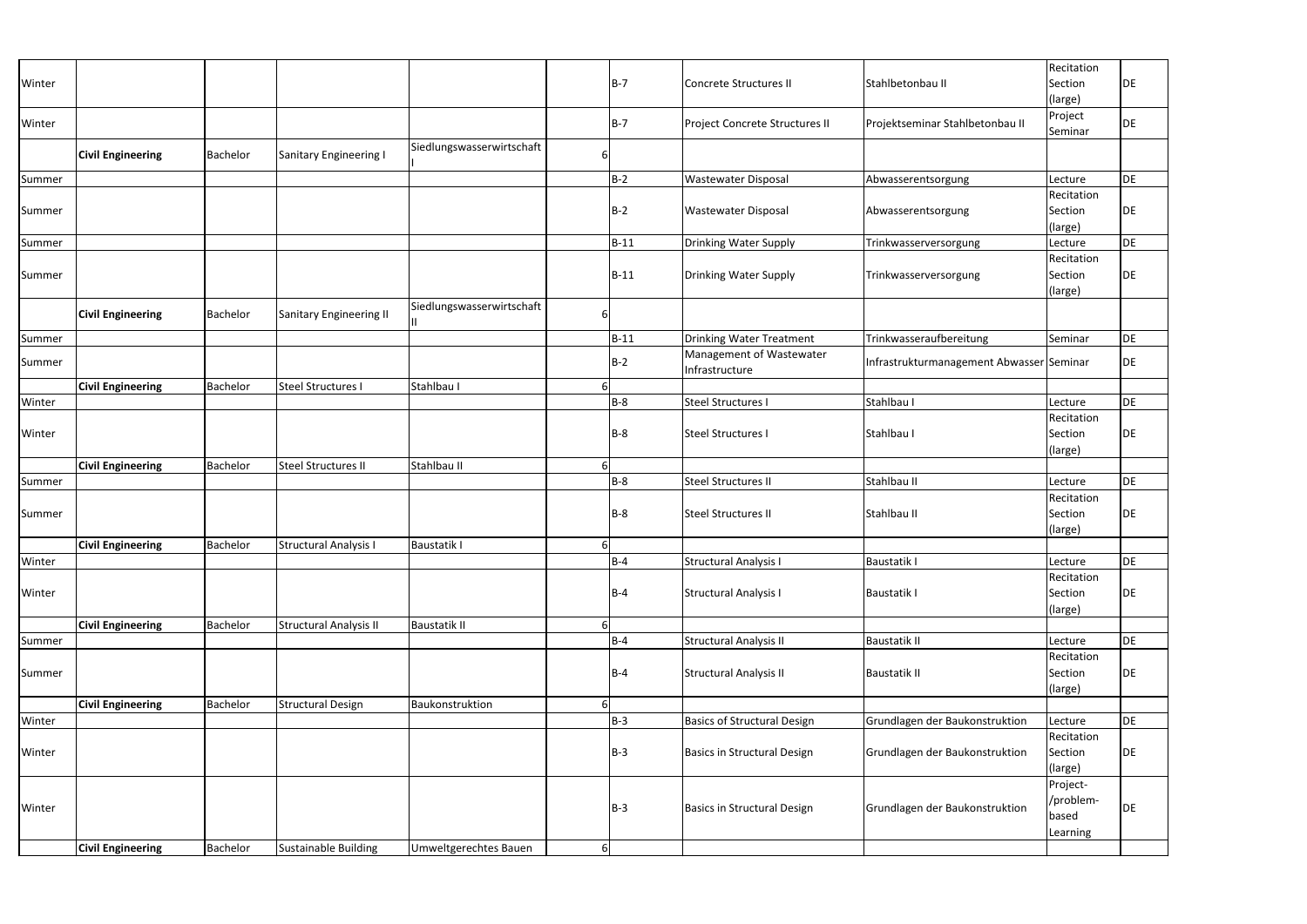| Summer             |                          |                 |                                                                                 |                                                                                   |   | $B-3$              | Sustainable Building                                                                                            | Nachhaltiges Bauen                                                                               | Seminar                                    | DE |
|--------------------|--------------------------|-----------------|---------------------------------------------------------------------------------|-----------------------------------------------------------------------------------|---|--------------------|-----------------------------------------------------------------------------------------------------------------|--------------------------------------------------------------------------------------------------|--------------------------------------------|----|
| Summer             |                          |                 |                                                                                 |                                                                                   |   | $B-3$              | Circular flow economy and<br>structural recycling                                                               | Kreislaufwirtschaft und bauliches<br>Recycling                                                   | Project-<br>/problem-<br>based<br>Learning | DE |
|                    | <b>Civil Engineering</b> | Bachelor        | Technology: Information<br><b>Processing Systems (GTW</b><br>ALT BC TIS)        | Technik:<br>Informationsverarbeitende<br>Systeme (GTW ALT BC TIS)                 |   |                    |                                                                                                                 |                                                                                                  |                                            |    |
| Winter+Su<br>Immer |                          |                 |                                                                                 |                                                                                   |   | T-3                | Foundation of Production:<br>Information Technology and<br>Practical Experience - Part I (GTW<br>ALT BC TIS 1)  | Grundlagen der Produktion:<br>Informationstechnik inkl. Fachpraxis<br>-Teil 1 (GTW ALT BC TIS 1) | Project-<br>/problem-<br>based<br>Learning | DE |
| Summer             |                          |                 |                                                                                 |                                                                                   |   | Nicht<br>definiert | Foundation of Production:<br>Information Technology and<br>Practical Experience - Part II (GTW<br>ALT BC TIS 2) | Grundlagen der Produktion:<br>Informationstechnik inkl. Fachpraxis<br>-Teil 2 (GTW ALT BC TIS 2) | Project-<br>/problem-<br>based<br>Learning | DE |
|                    | <b>Civil Engineering</b> | Bachelor        | <b>Vocational and Technical</b><br>Discipline Bachelor<br>Project (GTW BC T4.1) | Berufs- und<br>fachwissenschaftliches<br>Bachelorprojekt (GTW BC<br>$\vert$ T4.1) |   |                    |                                                                                                                 |                                                                                                  |                                            |    |
| Summer             |                          |                 |                                                                                 |                                                                                   |   | $T-1$              | Project Conception,<br>Implementation and<br>Documentation (GTW BC T4.1a)                                       | Projektkonzeption, -umsetzung und Project<br>dokumentation (GTW BC T4.1a)                        | Seminar                                    | DE |
| Winter             |                          |                 |                                                                                 |                                                                                   |   | $T-1$              | Project Presentation and Evaluation Projektpräsentation, und reflexion<br>(GTW BC T4.1b)                        | (GTW BC T4.1b)                                                                                   | Project<br>Seminar                         | DE |
|                    | <b>Civil Engineering</b> | <b>Bachelor</b> | Water and Environment                                                           | <b>Wasser und Umwelt</b>                                                          |   |                    |                                                                                                                 |                                                                                                  |                                            |    |
| Summer             |                          |                 |                                                                                 |                                                                                   |   | $B-11$             | Water in the Environment                                                                                        | <b>Wasser in der Umwelt</b>                                                                      | Lecture                                    | DE |
| Summer             |                          |                 |                                                                                 |                                                                                   |   | SD-B               | Project on Water, Environment,<br><b>Traffic</b>                                                                | Projekt Wasser, Umwelt, Verkehr                                                                  | Project-<br>/problem-<br>based<br>Learning | DE |
|                    | <b>Civil Engineering</b> | Master          | <b>Advanced Vadose Zone</b><br>Hydrology                                        | Advanced Vadose Zone<br>Hydrology                                                 | 6 |                    |                                                                                                                 |                                                                                                  |                                            |    |
| Summer             |                          |                 |                                                                                 |                                                                                   |   | $B-9$              | Vadose Zone Hydrology                                                                                           | Vadose Zone Hydrology                                                                            | Lecture                                    | EN |
| Summer             |                          |                 |                                                                                 |                                                                                   |   | $B-9$              | Vadose Zone Hydrology                                                                                           | Vadose Zone Hydrology                                                                            | Recitation<br>Section<br>(large)           | ΕN |
| Summer             |                          |                 |                                                                                 |                                                                                   |   | $B-9$              |                                                                                                                 | Modeling Processes in Vadose Zone Modeling Processes in Vadose Zone Section                      | Recitation<br>(small)                      | ΕN |
|                    | <b>Civil Engineering</b> | Master          | <b>Bioresources and</b><br><b>Biorefineries</b>                                 | Bioressourcen und<br>Bioraffinerien                                               | 6 |                    |                                                                                                                 |                                                                                                  |                                            |    |
| Winter             |                          |                 |                                                                                 |                                                                                   |   | $B-2$              | <b>Bioresource Management</b>                                                                                   | Bioressourcenmanagement                                                                          | Lecture                                    | EN |
| Winter             |                          |                 |                                                                                 |                                                                                   |   | $B-2$              | <b>Bioresource Management</b>                                                                                   | Bioressourcenmanagement                                                                          | Recitation<br>Section<br>(small)           | ΕN |
| Winter             |                          |                 |                                                                                 |                                                                                   |   | $B-2$              | <b>Biorefinery Technology</b>                                                                                   | Bioraffinerietechnologie                                                                         | Lecture                                    | EN |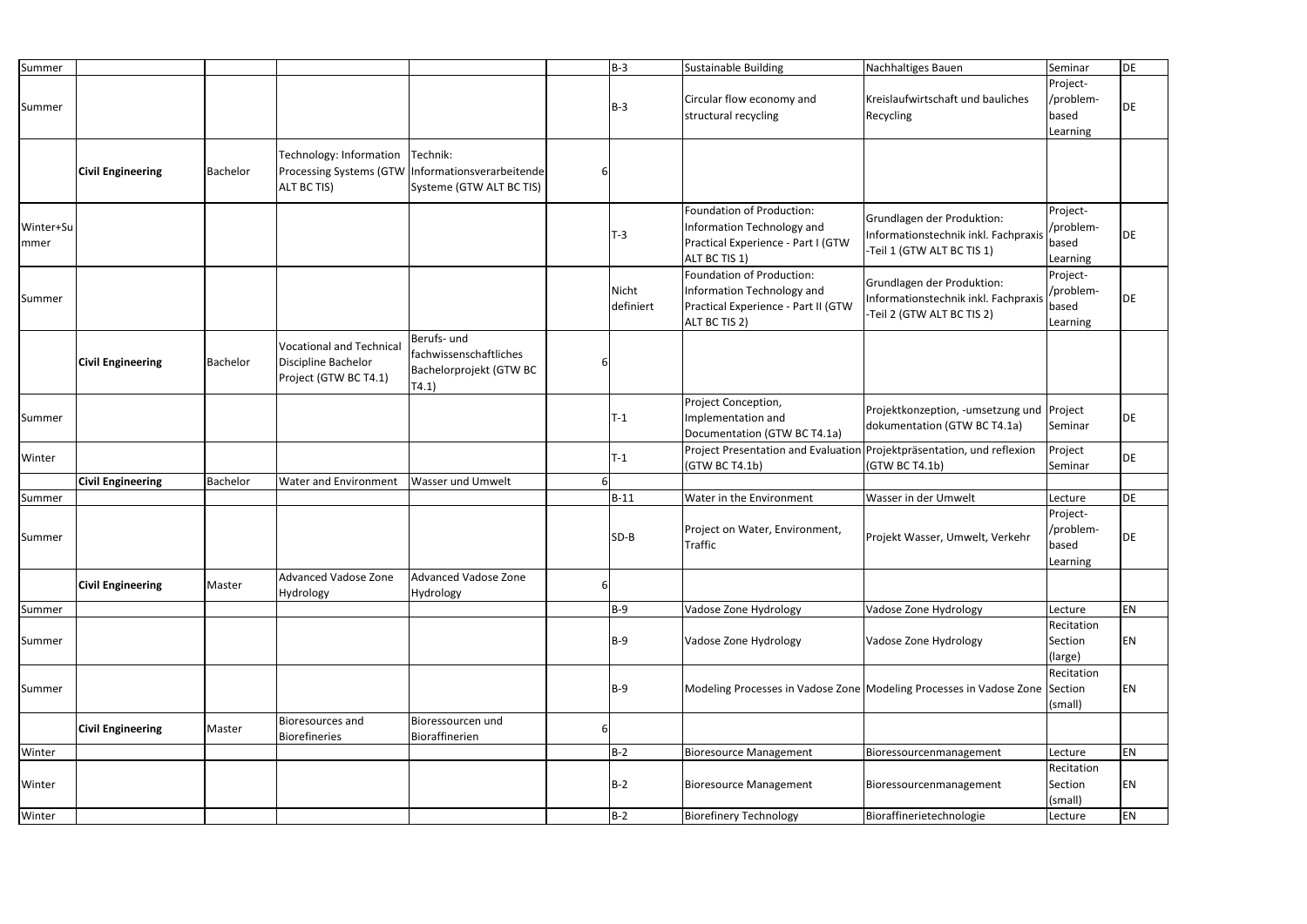| Winter |                          |        |                                                                   |                                                                |   | B-2        | <b>Biorefinery Technologie</b>                                  | Bioraffinerietechnologie                                      | Recitation<br>Section<br>(small) | EN        |
|--------|--------------------------|--------|-------------------------------------------------------------------|----------------------------------------------------------------|---|------------|-----------------------------------------------------------------|---------------------------------------------------------------|----------------------------------|-----------|
|        | <b>Civil Engineering</b> | Master | Construction and<br>Simulation of Sewerage<br>Systems             | Kanalbau und Simulation                                        |   |            |                                                                 |                                                               |                                  |           |
| Winter |                          |        |                                                                   |                                                                |   | $B-2$      | Construction and renovation of<br>urban sewer systems           | Rohrleitungsbau und - sanierung für<br>urbane Abwassersysteme | Seminar                          | EN        |
| Winter |                          |        |                                                                   |                                                                |   | B-2        | Simulation of sewerage systems                                  | Simulation von Kanalnetzen                                    | Seminar                          | EN        |
|        | <b>Civil Engineering</b> | Master | <b>Emerging Trends in</b><br>Environmental<br>Engineering         | <b>Emerging Trends in</b><br><b>Environmental Engineering</b>  |   |            |                                                                 |                                                               |                                  |           |
| Winter |                          |        |                                                                   |                                                                |   | $B-9$      | Microplastics in Environment                                    | Microplastics in Environment                                  | Lecture                          | EN        |
| Winter |                          |        |                                                                   |                                                                |   | $B-9$      | Scientific Communication and<br>Methods                         | Scientific Communication and<br>Methods                       | Lecture                          | EN        |
| Winter |                          |        |                                                                   |                                                                |   | B-9        | <b>Environmental Research Trends</b>                            | <b>Environmental Research Trends</b>                          | Seminar                          | <b>EN</b> |
|        | <b>Civil Engineering</b> | Master | <b>Environmental Analysis</b><br>and water technology<br>practice | Umweltanalytik und<br>wassertechnisches<br>Praktikum           |   |            |                                                                 |                                                               |                                  |           |
| Winter |                          |        |                                                                   |                                                                |   | $B-2$      | <b>Environmental Analysis</b>                                   | Umweltanalytik                                                | Lecture                          | EN        |
| Winter |                          |        |                                                                   |                                                                |   | $B-2$      | Practical Course in Water and<br><b>Wastewater Technology I</b> | Siedlungswasserwirtschaftliches<br>Praktikum I                | Practical<br>Course              | EN        |
|        | <b>Civil Engineering</b> | Master | Environmental Protection Umweltschutz und -<br>and Management     | management                                                     |   |            |                                                                 |                                                               |                                  |           |
| Winter |                          |        |                                                                   |                                                                |   | $B-2$      | Health, Safety and Environmental<br>Management                  | Sicherheits-, Gesundheits- und<br>Umweltmanagement            | Lecture                          | <b>EN</b> |
| Winter |                          |        |                                                                   |                                                                |   | <b>B-2</b> | Health, Safety and Environmental<br>Management                  | Sicherheits-, Gesundheits- und<br>Umweltmanagement            | Recitation<br>Section<br>(small) | <b>EN</b> |
| Winter |                          |        |                                                                   |                                                                |   | B-2        | <b>Integrated Pollution Control</b>                             | Integrierter Umweltschutz                                     | Lecture                          | EN        |
|        | <b>Civil Engineering</b> | Master | Finite element modeling<br>of structures                          | Finite-Elemente-<br>Modellierung von<br>Tragwerken             |   |            |                                                                 |                                                               |                                  |           |
| Winter |                          |        |                                                                   |                                                                |   | $B-4$      | Finite element modeling of<br>structures                        | Finite-Elemente-Modellierung von<br>Tragwerken                | Lecture                          | EN        |
| Winter |                          |        |                                                                   |                                                                |   | $B-4$      | Finite element modeling of<br>structures                        | Finite-Elemente-Modellierung von<br>Tragwerken                | Recitation<br>Section<br>(small) | <b>EN</b> |
|        | <b>Civil Engineering</b> | Master | <b>Membrane Technology</b>                                        | Membran Technologie                                            |   |            |                                                                 |                                                               |                                  |           |
| Winter |                          |        |                                                                   |                                                                |   | $B-11$     | <b>Membrane Technology</b>                                      | Membrantechnologie                                            | Lecture                          | EN        |
| Winter |                          |        |                                                                   |                                                                |   | $B-11$     | <b>Membrane Technology</b>                                      | Membrantechnologie                                            | Recitation<br>Section<br>(small) | EN        |
| Winter |                          |        |                                                                   |                                                                |   | $B-11$     | <b>Membrane Technology</b>                                      | Membrantechnologie                                            | Practical<br>Course              | <b>EN</b> |
|        | <b>Civil Engineering</b> | Master | Modern discretization<br>methods in structural<br>mechanics       | Moderne<br>Diskretisierungsmethoden<br>in der Strukturmechanik | 6 |            |                                                                 |                                                               |                                  |           |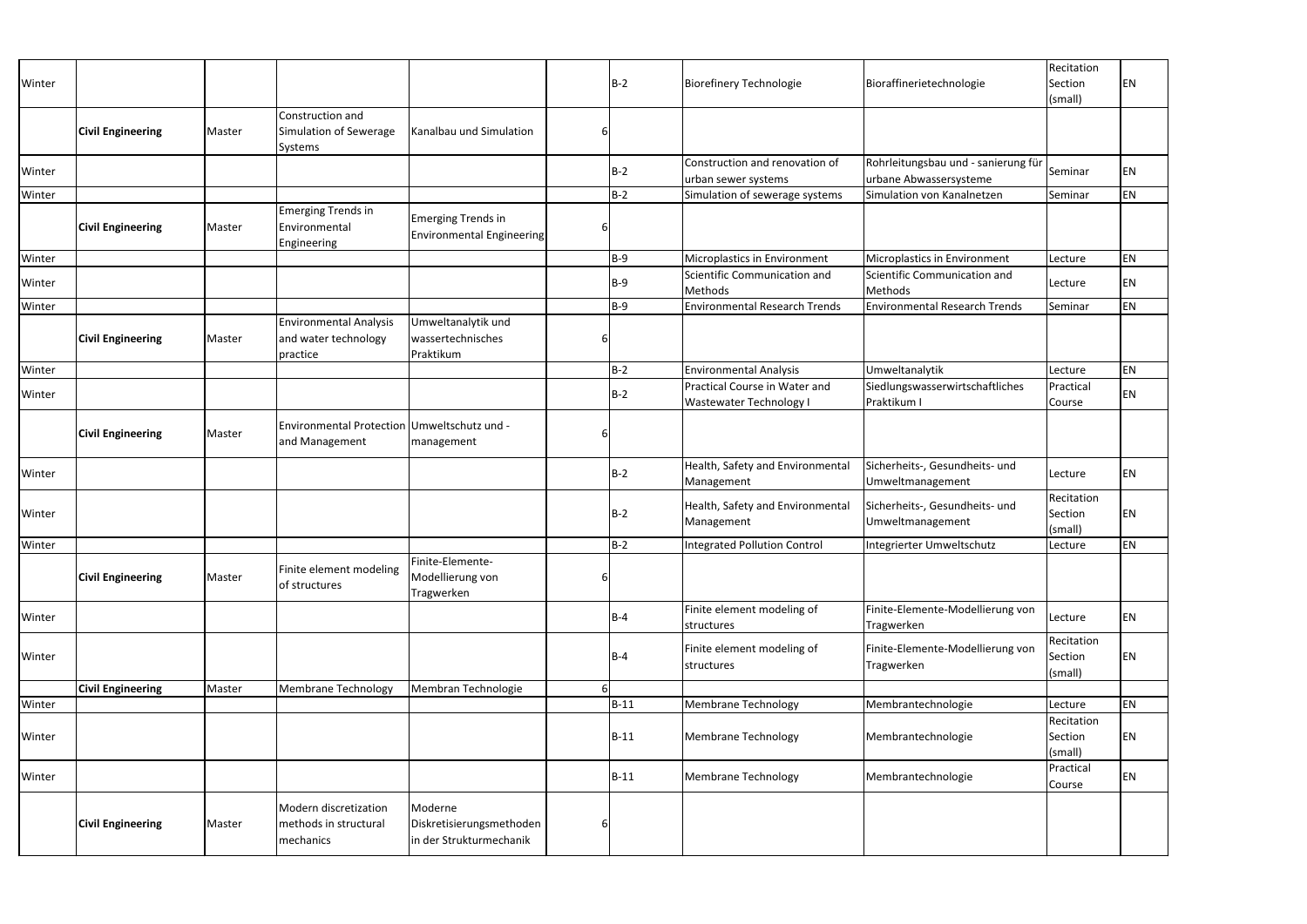| Winter            |                          |        |                                                                                                               |                                                                                                   |   | $B-4$   | Modern discretization methods in<br>structural mechanics                                            | Moderne Diskretisierungsmethoden<br>in der Strukturmechanik                                              | Lecture                          | <b>EN</b> |
|-------------------|--------------------------|--------|---------------------------------------------------------------------------------------------------------------|---------------------------------------------------------------------------------------------------|---|---------|-----------------------------------------------------------------------------------------------------|----------------------------------------------------------------------------------------------------------|----------------------------------|-----------|
| Winter            |                          |        |                                                                                                               |                                                                                                   |   | $B-4$   | Modern discretization methods in<br>structural mechanics                                            | Moderne Diskretisierungsmethoden<br>in der Strukturmechanik                                              | Recitation<br>Section<br>(small) | <b>EN</b> |
|                   | <b>Civil Engineering</b> | Master | Nexus Engineering -<br>Water, Soil, Food and<br>Energy                                                        | Nexus Engineering -<br>Wasser, Boden, Nahrung<br>und Energie                                      | 6 |         |                                                                                                     |                                                                                                          |                                  |           |
| Summer            |                          |        |                                                                                                               |                                                                                                   |   | $B-2$   | Water & Wastewater Systems in a<br><b>Global Context</b>                                            | Wasser- & Abwassersysteme im<br>globalen Kontext                                                         | Lecture                          | <b>EN</b> |
| Summer            |                          |        |                                                                                                               |                                                                                                   |   | $B-2$   | Ecological Town Design - Water,<br>Energy, Soil and Food Nexus                                      | Entwurf von ökologischen Dörfern -<br>Wasser, Energie, Boden und<br>Nahrungsmittelnexus                  | Seminar                          | <b>EN</b> |
|                   | <b>Civil Engineering</b> | Master | <b>Rural Development and</b><br><b>Resources Oriented</b><br>Sanitation for different<br><b>Climate Zones</b> | Ländliche Entwicklung und<br>Ressourcen Orientierte<br>Sanitärsysteme für<br>verschiedene Klimate | 6 |         |                                                                                                     |                                                                                                          |                                  |           |
| Winter            |                          |        |                                                                                                               |                                                                                                   |   | $ B-2 $ | <b>Rural Development and Resources</b><br>Oriented Sanitation for different<br><b>Climate Zones</b> | Ländliche Entwicklung und<br><b>Ressourcen Orientierte</b><br>Sanitärsysteme für verschiedene<br>Klimate | Lecture                          | EN        |
| Winter            |                          |        |                                                                                                               |                                                                                                   |   | $ B-2 $ | <b>Rural Development and Resources</b><br>Oriented Sanitation for different<br><b>Climate Zones</b> | Ländliche Entwicklung und<br>Ressourcen Orientierte<br>Sanitärsysteme für verschiedene<br>Klimate        | Seminar                          | EN        |
|                   | <b>Civil Engineering</b> | Master | Scientific Working in<br>Computational<br>Engineering                                                         | Scientific Working in<br>Computational<br>Engineering                                             | 6 |         |                                                                                                     |                                                                                                          |                                  |           |
| Winter+Su<br>mmer |                          |        |                                                                                                               |                                                                                                   |   | $B-1$   | Engineering                                                                                         | Scientific Working in Computational Scientific Working in Computational //problem-<br>Engineering        | Project-<br>based<br>Learning    | <b>EN</b> |
|                   | <b>Civil Engineering</b> | Master | <b>Smart Monitoring</b>                                                                                       | <b>Smart Monitoring</b>                                                                           | 6 |         |                                                                                                     |                                                                                                          |                                  |           |
| Summer            |                          |        |                                                                                                               |                                                                                                   |   | $B-1$   | <b>Smart Monitoring</b>                                                                             | <b>Smart Monitoring</b>                                                                                  | Integrated<br>Lecture            | <b>EN</b> |
| Summer            |                          |        |                                                                                                               |                                                                                                   |   | $ B-1 $ | <b>Smart Monitoring</b>                                                                             | <b>Smart Monitoring</b>                                                                                  | Recitation<br>Section<br>(small) | <b>EN</b> |
|                   | <b>Civil Engineering</b> | Master | <b>Subsurface Processes</b>                                                                                   | Subsurface Processes                                                                              | 6 |         |                                                                                                     |                                                                                                          |                                  |           |
| Winter            |                          |        |                                                                                                               |                                                                                                   |   | $B-9$   | Subsurface Solute Transport                                                                         | Subsurface Solute Transport                                                                              | Lecture                          | <b>EN</b> |
| Winter            |                          |        |                                                                                                               |                                                                                                   |   | $ B-9 $ | Subsurface Solute Transport                                                                         | Subsurface Solute Transport                                                                              | Recitation<br>Section<br>(large) | <b>EN</b> |
| Winter            |                          |        |                                                                                                               |                                                                                                   |   | $ B-9 $ | Modeling of Subsurface Processes                                                                    | Modeling of Subsurface Processes                                                                         | Recitation<br>Section<br>(small) | EN        |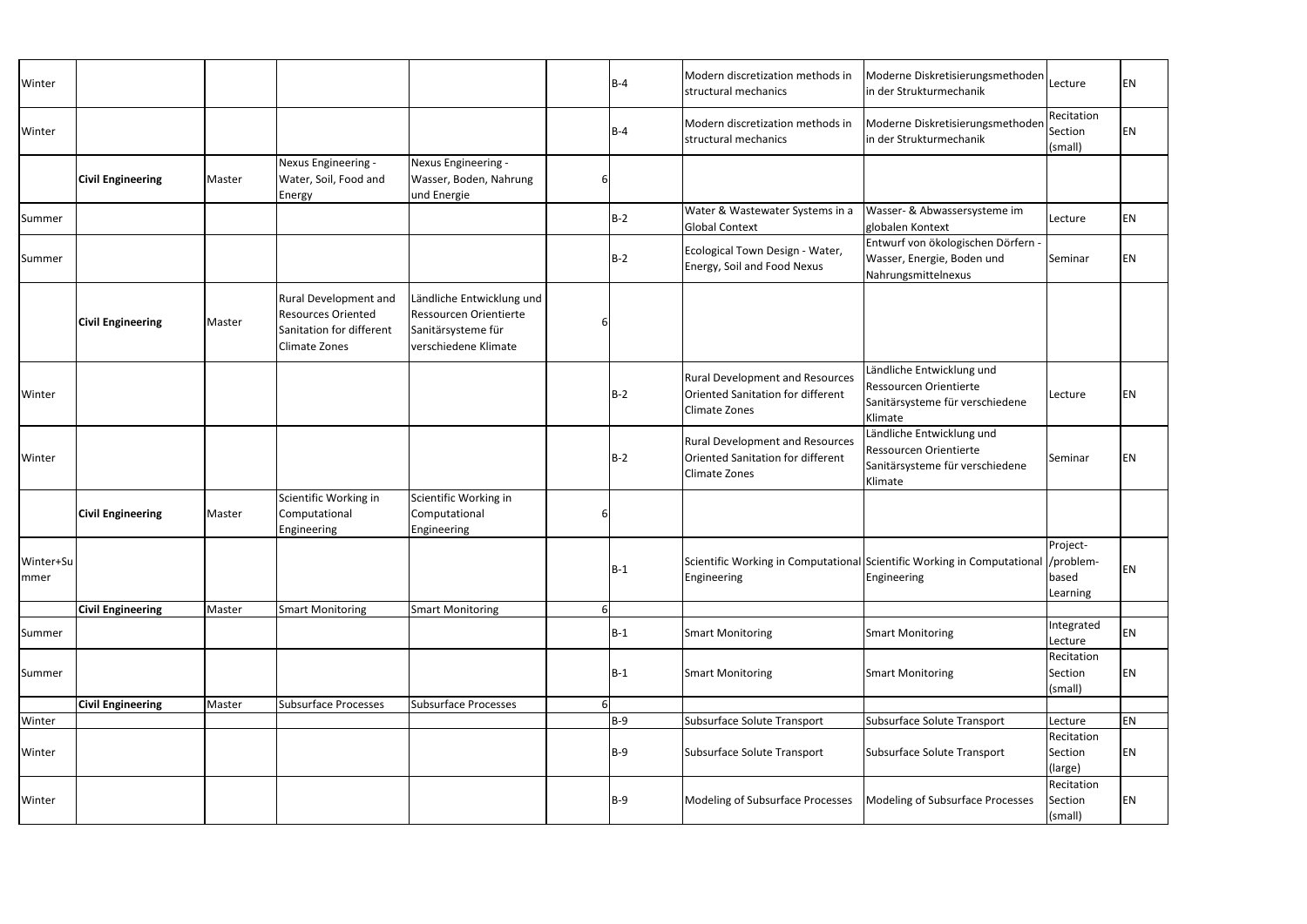|        | <b>Civil Engineering</b> | Master | Sustainable Nature-based Nachhaltiger<br>Coastal Protection in a<br><b>Changing Climate</b><br>(SeaPiaC) | Inaturbasierter<br>Küstenschutz im<br>Klimawandel (SeaPiaC)                     |   |             |                                                                                   |                                                                         |                                            |    |
|--------|--------------------------|--------|----------------------------------------------------------------------------------------------------------|---------------------------------------------------------------------------------|---|-------------|-----------------------------------------------------------------------------------|-------------------------------------------------------------------------|--------------------------------------------|----|
| Winter |                          |        |                                                                                                          |                                                                                 |   | $B-10$      | Sustainable Nature-based Coastal<br>Protection in a Changing Climate<br>(SeaPiaC) | Nachhaltiger naturbasierter<br>Küstenschutz im Klimawandel<br>(SeaPiaC) | Project-<br>/problem-<br>based<br>Learning | EN |
|        | <b>Civil Engineering</b> | Master | Sustainable Water<br>Management and<br>Microbiology of Water<br>Systems                                  | Nachhaltiges<br>Wassermanagement und<br>Mikrobiologie der<br>Wasseraufbereitung | b |             |                                                                                   |                                                                         |                                            |    |
| Winter |                          |        |                                                                                                          |                                                                                 |   | <b>B-11</b> | Sustainable Water Management                                                      | Nachhaltiges Wassermanagement                                           | Project-<br>/problem-<br>based<br>Learning | ΕN |
| Winter |                          |        |                                                                                                          |                                                                                 |   | $V-7$       | Microbiology of water systems                                                     | Mikrobiologie der<br>Wasserversorgung                                   | Lecture                                    | ΕN |
|        | <b>Civil Engineering</b> | Master | Urban Environmental<br>Management                                                                        | Städtisches<br>Umweltmanagement                                                 | 6 |             |                                                                                   |                                                                         |                                            |    |
| Summer |                          |        |                                                                                                          |                                                                                 |   | $B-2$       | Urban Infrastructures                                                             | Städtische Infrastrukturen                                              | Project-<br>/problem-<br>based<br>Learning | ΕN |
| Summer |                          |        |                                                                                                          |                                                                                 |   | $B-2$       | Noise Protection                                                                  | Lärmschutz                                                              | Lecture                                    | ΕN |
|        | <b>Civil Engineering</b> | Master | <b>Wastewater Systems</b>                                                                                | Abwassersysteme                                                                 | 6 |             |                                                                                   |                                                                         |                                            |    |
| Summer |                          |        |                                                                                                          |                                                                                 |   | $B-2$       | <b>Advanced Wastewater Treatment</b>                                              | Physikalische und chemische<br>Abwasserbehandlung                       | Lecture                                    | EN |
| Summer |                          |        |                                                                                                          |                                                                                 |   | $B-2$       | <b>Advanced Wastewater Treatment</b>                                              | Physikalische und chemische<br>Abwasserbehandlung                       | Recitation<br>Section<br>(large)           | ΕN |
| Summer |                          |        |                                                                                                          |                                                                                 |   | $B-2$       | Wastewater Systems - Collection,<br><b>Treatment and Reuse</b>                    | Abwassersysteme - Erfassung,<br>Behandlung und<br>Wiederverwendung      | Lecture                                    | ΕN |
| Summer |                          |        |                                                                                                          |                                                                                 |   | $B-2$       | Wastewater Systems - Collection,<br><b>Treatment and Reuse</b>                    | Abwassersysteme - Erfassung,<br>Behandlung und<br>Wiederverwendung      | Recitation<br>Section<br>(large)           | ΕN |
|        | <b>Civil Engineering</b> | Master | Water and Environment:<br>Theory and Application                                                         | Water and Environment:<br>Theory and Application                                | 6 |             |                                                                                   |                                                                         |                                            |    |
| Summer |                          |        |                                                                                                          |                                                                                 |   | $B-9$       | Water and Environment                                                             | <b>Water and Environment</b>                                            | Lecture                                    | EN |
| Summer |                          |        |                                                                                                          |                                                                                 |   | $B-9$       | <b>Water and Environment</b>                                                      | <b>Water and Environment</b>                                            | Project-<br>/problem-<br>based<br>Learning | ΕN |
|        | <b>Civil Engineering</b> | Master | <b>Water Protection</b>                                                                                  | Gewässerschutz                                                                  | 6 |             |                                                                                   |                                                                         |                                            |    |
| Winter |                          |        |                                                                                                          |                                                                                 |   | $B-2$       | Water Protection and Wastewater<br>Management                                     | Gewässerschutz und<br>Abwassermanagement                                | Lecture                                    | ΕN |
| Winter |                          |        |                                                                                                          |                                                                                 |   | $B-2$       | Water Protection and Wastewater<br>Management                                     | Gewässerschutz und<br>Abwassermanagement                                | Project<br>Seminar                         | ΕN |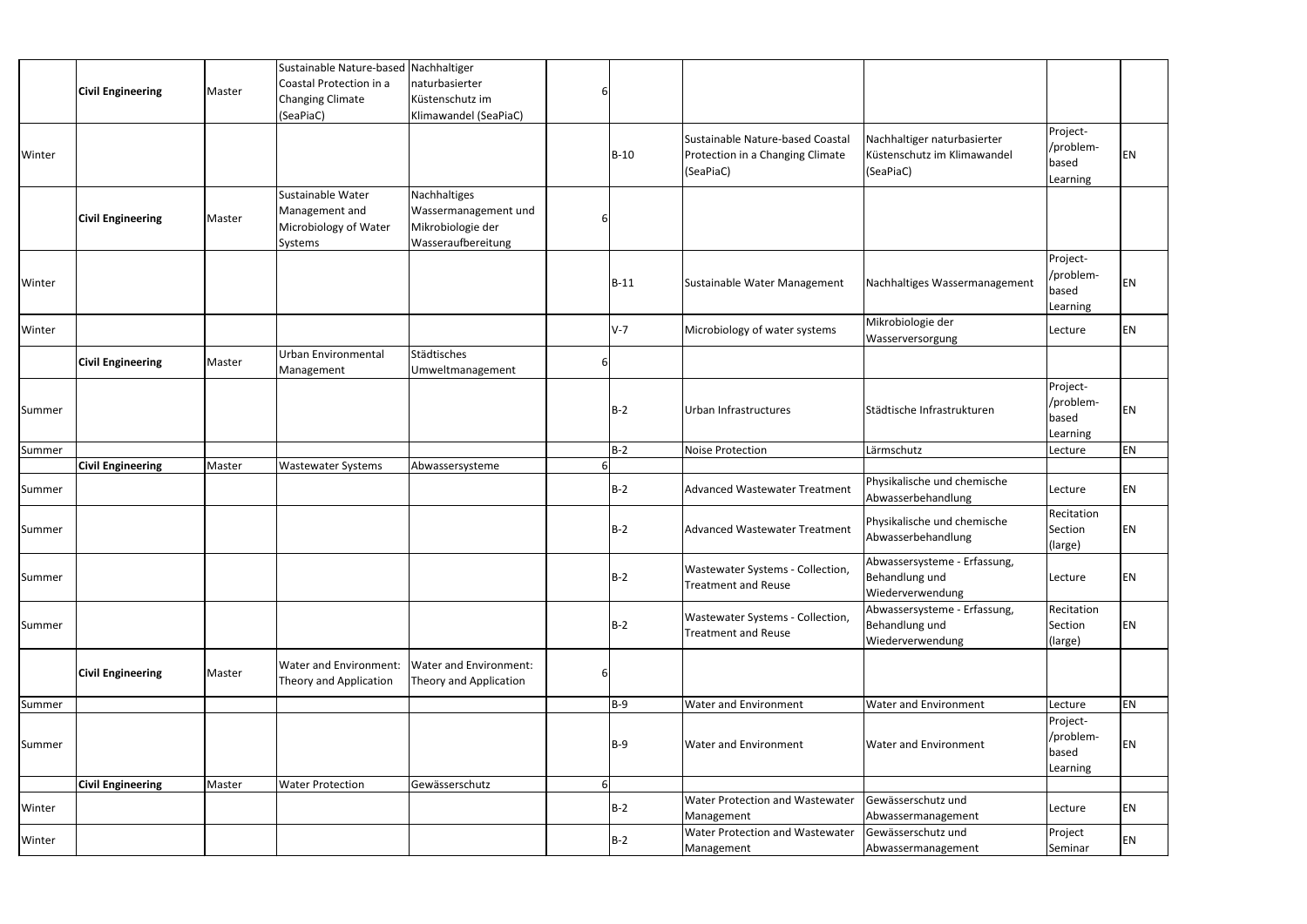|        |                          |        | Fluid Mechanics,                                          | Strömungsmechanik,                            |   |            |                                                                             |                                                                       |                                            |           |
|--------|--------------------------|--------|-----------------------------------------------------------|-----------------------------------------------|---|------------|-----------------------------------------------------------------------------|-----------------------------------------------------------------------|--------------------------------------------|-----------|
|        | <b>Civil Engineering</b> | Master | Hydraulics and Geo-                                       | Hydraulik und                                 |   |            |                                                                             |                                                                       |                                            |           |
|        |                          |        | information-systems in                                    | Geoinformationssysteme                        |   |            |                                                                             |                                                                       |                                            |           |
|        |                          |        | Water Management                                          | im Wasserbau                                  |   |            |                                                                             |                                                                       |                                            |           |
| Winter |                          |        |                                                           |                                               |   | B-10       | Geo-Information-Systems in Water<br>Management and Hydraulic<br>Engineering | Geoinformationssysteme in der<br>Wasserwirtschaft und im<br>Wasserbau | Project-<br>/problem-<br>based<br>Learning | DE / EN   |
| Winter |                          |        |                                                           |                                               |   | B-10       | <b>Fluid Mechanics and Hydraulics</b>                                       | Strömungsmechanik und Hydraulik                                       | Lecture                                    | EN        |
| Winter |                          |        |                                                           |                                               |   | B-10       | <b>Fluid Mechanics and Hydraulics</b>                                       | Strömungsmechanik und Hydraulik                                       | Recitation<br>Section<br>(small)           | EN        |
|        | <b>Civil Engineering</b> | Master | Management of Surface<br>Water                            | Management von<br>Oberflächenwasser           | h |            |                                                                             |                                                                       |                                            |           |
| Summer |                          |        |                                                           |                                               |   | B-10       | Modelling of Flow in Rivers and<br><b>Estuaries</b>                         | Modellieren von Strömungen in<br>Flüssen und Ästuaren                 | Lecture                                    | ΕN        |
| Summer |                          |        |                                                           |                                               |   | $B-10$     | Nature-Oriented Hydraulic<br>Engineering / Integrated Flood<br>Protection   | Naturnaher Wasserbau /<br>Integrierter Hochwasserschutz               | Project-<br>/problem-<br>based<br>Learning | DE / EN   |
|        | <b>Civil Engineering</b> | Master | Modelling of Hydraulic<br><b>Engineering</b>              | Modellieren im Wasserbau                      | ы |            |                                                                             |                                                                       |                                            |           |
| Summer |                          |        |                                                           |                                               |   | B-10       | Modelling of Flow in Rivers and<br>Estuaries                                | Modellieren von Strömungen in<br>Flüssen und Ästuaren                 | Lecture                                    | ΕN        |
| Summer |                          |        |                                                           |                                               |   | B-10       | <b>Modelling of Waves</b>                                                   | Modellieren von Seegang                                               | Project-<br>/problem-<br>based<br>Learning | DE / EN   |
| Summer |                          |        |                                                           |                                               |   | B-10       | <b>Hydraulic Models</b>                                                     | Hydraulische Modelle                                                  | Project-<br>/problem-<br>based<br>Learning | DE / EN   |
|        | <b>Civil Engineering</b> | Master | Practical Course in Water<br>and Wastewater<br>Technology | Siedlungswasserwirtschaftl<br>iches Praktikum |   |            |                                                                             |                                                                       |                                            |           |
| Winter |                          |        |                                                           |                                               |   | $B-2$      | Practical Course in Water and<br><b>Wastewater Technology I</b>             | Siedlungswasserwirtschaftliches<br>Praktikum I                        | Practical<br>Course                        | EN        |
| Winter |                          |        |                                                           |                                               |   | <b>B-2</b> | Practicle Course of Wastewater<br>Technology II                             | Siedlungswasserwirtschaftliches<br>Praktikum II                       | Practical<br>Course                        | DE / EN   |
|        | <b>Civil Engineering</b> | Master | Selected Topics in Civil<br>Engineering                   | Ausgewählte Themen des<br>Bauingenieurwesens  |   |            |                                                                             |                                                                       |                                            |           |
| Summer |                          |        |                                                           |                                               |   | B-7        | Design of Prefabricated Concrete<br>Structures                              | Fertigteilbau                                                         | Lecture                                    | DE        |
| Summer |                          |        |                                                           |                                               |   | $B-7$      | Design of Prefabricated Concrete<br>Structures                              | Fertigteilbau                                                         | Recitation<br>Section<br>(large)           | DE        |
| Winter |                          |        |                                                           |                                               |   | $M-23$     | Ergonomics                                                                  | Arbeitswissenschaft                                                   | Lecture                                    | <b>DE</b> |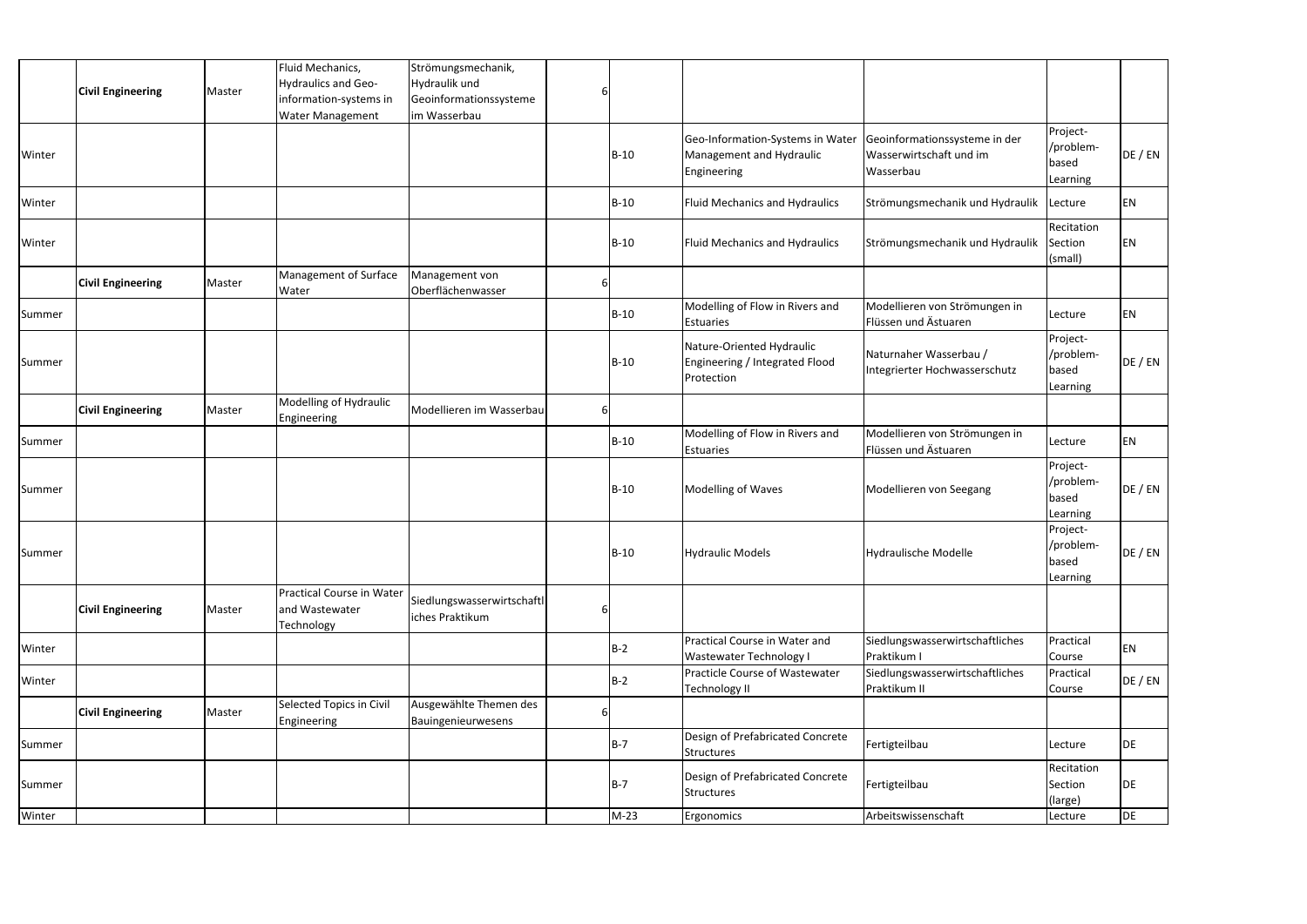| Winter            |                          |        |                                                    |                                                 |   | $B-5$    | <b>Construction robotics</b>                                   | Baumechatronik                                     | Project-<br>/problem-<br>based<br>Learning | DE        |
|-------------------|--------------------------|--------|----------------------------------------------------|-------------------------------------------------|---|----------|----------------------------------------------------------------|----------------------------------------------------|--------------------------------------------|-----------|
| Winter            |                          |        |                                                    |                                                 |   | $B-4$    | <b>Timber Structures</b>                                       | Holzbau                                            | Seminar                                    | DE        |
| Winter            |                          |        |                                                    |                                                 |   | $B-4$    | <b>Glass Structures</b>                                        | Konstruktiver Glasbau                              | Lecture                                    | DE        |
| Winter            |                          |        |                                                    |                                                 |   | $B-4$    | <b>Glass Structures</b>                                        | Konstruktiver Glasbau                              | Recitation<br>Section<br>(large)           | DE        |
| Winter            |                          |        |                                                    |                                                 |   | $B-5$    | Forum I - Geotechnics and<br><b>Construction Management</b>    | Forum I - Geotechnik und<br>Baubetrieb             | Seminar                                    | DE        |
| Summer            |                          |        |                                                    |                                                 |   | $B-5$    | Forum II - Geotechnics and<br><b>Construction Management</b>   | Forum II - Geotechnik und<br>Baubetrieb            | Seminar                                    | DE        |
| Summer            |                          |        |                                                    |                                                 |   | $B-7$    | Analysis of Offshore Structures                                | Berechnung von Offshore-<br>Tragwerken             | Lecture                                    | DE / EN   |
| Winter+Su<br>mmer |                          |        |                                                    |                                                 |   | $SD-B$   | Special topics of civil engineering<br>1CP                     | Spezielle Themen des<br>Bauingenieurwesens 1LP     |                                            | DE        |
| Winter+Su<br>mmer |                          |        |                                                    |                                                 |   | $SD-B$   | Special topics of civil engineering 2                          | Spezielle Themen des<br>Bauingenieurwesens 2LP     |                                            | DE        |
| Winter+Su<br>mmer |                          |        |                                                    |                                                 |   | SD-B     | Special topics of civil engineering 3                          | Spezielle Themen des<br>Bauingenieurwesens 3LP     |                                            | DE        |
| Summer            |                          |        |                                                    |                                                 |   | 0-Extern | <b>Excellence in International Project</b><br>Delivery         | Exzellenz im Internationalen<br>Projektgeschäft    | Integrated<br>Lecture                      | ΕN        |
| Winter            |                          |        |                                                    |                                                 |   | $B-5$    | <b>Geotechnical Engineering Design</b>                         | Geotechnischer Entwurf                             | Lecture                                    | DE        |
| Winter            |                          |        |                                                    |                                                 |   | $B-8$    | <b>Innovative Timber Construction</b>                          | Innovativer Holzbau                                | Lecture                                    | DE        |
| Summer            |                          |        |                                                    |                                                 |   | $B-7$    | Testing and non-destructive<br>examination of concrete members | Mess- und Versuchstechnik im<br>Massivbau          | Project-<br>/problem-<br>based<br>Learning | DE        |
| Summer            |                          |        |                                                    |                                                 |   | $B-7$    | <b>Structural Design</b>                                       | Tragwerksentwurf                                   | Seminar                                    | DE / EN   |
|                   | <b>Civil Engineering</b> | Master | Biology, Geology and<br>Chemistry                  | Biologie, Geologie und<br>Chemie                | 6 |          |                                                                |                                                    |                                            |           |
| Winter            |                          |        |                                                    |                                                 |   | $B-2$    | <b>Environmental Analysis</b>                                  | Umweltanalytik                                     | Lecture                                    | ΕN        |
| Winter            |                          |        |                                                    |                                                 |   | $V-9$    | Geology and Soil Science                                       | Geologie und Bodenkunde                            | Lecture                                    | DE        |
| Winter            |                          |        |                                                    |                                                 |   | $V-7$    | Biology                                                        | Biologie                                           | Lecture                                    | EN        |
|                   | <b>Civil Engineering</b> | Master | Selected Topics in<br>Environmental<br>Engineering | Ausgewählte Themen des<br>Umweltingenieurwesens | b |          |                                                                |                                                    |                                            |           |
| Summer            |                          |        |                                                    |                                                 |   | $B-2$    | Sludge Treatment                                               | Schlammbehandlung                                  | Lecture                                    | ΕN        |
| Summer            |                          |        |                                                    |                                                 |   | $B-11$   | <b>Environmental Aquatic Chemistry</b>                         | Aquatische Umweltchemie                            | Lecture                                    | EN        |
| Winter            |                          |        |                                                    |                                                 |   | $V-9$    | <b>Thermal Biomass Utilization</b>                             | Thermische Biomassenutzung                         | Lecture                                    | <b>DE</b> |
| Winter            |                          |        |                                                    |                                                 |   | $V-9$    | <b>Thermal Biomass Utilization</b>                             | Thermische Biomassenutzung                         | Practical<br>Course                        | DE        |
| Summer            |                          |        |                                                    |                                                 |   | 0-Extern | <b>Excellence in International Project</b><br>Delivery         | Exzellenz im Internationalen<br>Projektgeschäft    | Integrated<br>Lecture                      | ΕN        |
|                   | <b>Civil Engineering</b> | Master | Sustainability and Risk<br>Management              | Nachhaltigkeit und<br>Risikomanagement          | b |          |                                                                |                                                    |                                            |           |
| Winter            |                          |        |                                                    |                                                 |   | $V-9$    | <b>Environment and Sustainability</b>                          | Umweltschutz und Nachhaltigkeit                    | Lecture                                    | ΕN        |
| Winter            |                          |        |                                                    |                                                 |   | V-9      | Safety, Reliability and Risk<br>Assessment                     | Sicherheit, Zuverlässigkeit und<br>Risikobewertung | Seminar                                    | DE        |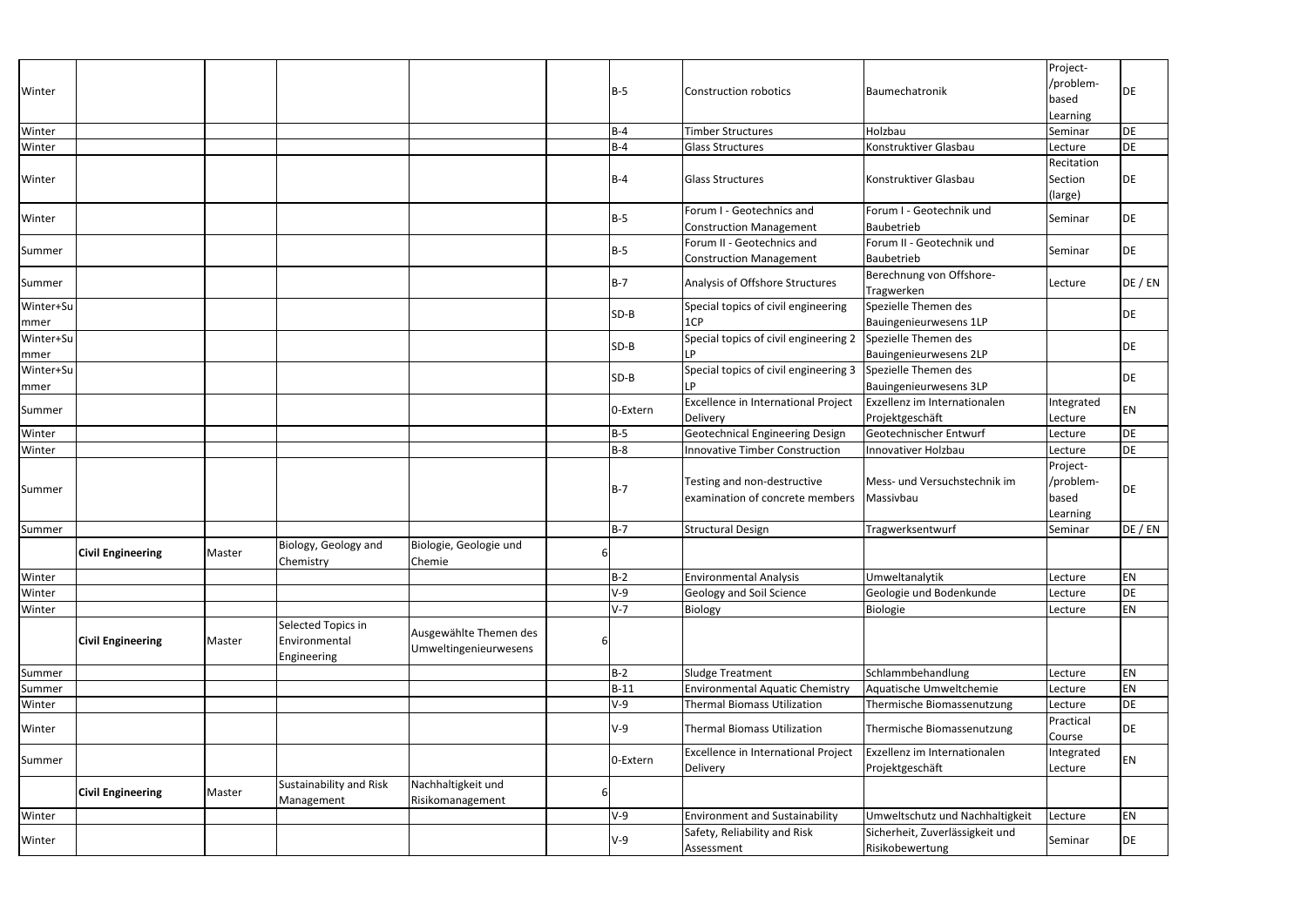| Summer |                          |        |                                                                     |                                                                             |   | $B-3$  | <b>Mineral Building Materials</b>                                                         | Mineralische Baustoffe                                        | Lecture                                    | DE      |
|--------|--------------------------|--------|---------------------------------------------------------------------|-----------------------------------------------------------------------------|---|--------|-------------------------------------------------------------------------------------------|---------------------------------------------------------------|--------------------------------------------|---------|
|        |                          |        |                                                                     |                                                                             |   |        |                                                                                           |                                                               |                                            |         |
|        | <b>Civil Engineering</b> | Master | <b>Building Materials and</b><br><b>Building Preservation</b>       | Baustoffe und<br>Bauwerkserhaltung                                          |   |        |                                                                                           |                                                               |                                            |         |
| Winter |                          |        |                                                                     |                                                                             |   | $B-10$ | Adaptation to climate change in<br>hydraulic engineering                                  | Anpassung an den Klimawandel in<br>der wasserbaulichen Praxis | Project-<br>/problem-<br>based<br>Learning | DE      |
|        | <b>Civil Engineering</b> | Master | Adaptation to Climate<br>Change in Hydraulic<br>Engineering (AKWAS) | Anpassung an den<br>Klimawandel in der<br>wasserbaulichen Praxis<br>(AKWAS) | 6 |        |                                                                                           |                                                               |                                            |         |
| Summer |                          |        |                                                                     |                                                                             |   | $B-11$ | Modeling of Water Supply Network   Modellierung von Leitungssystemer                      |                                                               | Project-<br>/problem-<br>based<br>Learning | DE      |
| Summer |                          |        |                                                                     |                                                                             |   | $B-11$ | <b>Groundwater Modeling using</b><br>Modflow                                              | Grundwassermodellierung in der<br>Praxis                      | Recitation<br>Section<br>(small)           | DE / EN |
| Summer |                          |        |                                                                     |                                                                             |   | $B-11$ | <b>Groundwater Modeling using</b><br>Modflow                                              | Grundwassermodellierung in der<br>Praxis                      | Lecture                                    | DE / EN |
|        | <b>Civil Engineering</b> | Master | Modeling in Water<br>Management                                     | Modellierung in der<br>Wasserwirtschaft                                     | 6 |        |                                                                                           |                                                               |                                            |         |
| Winter |                          |        |                                                                     |                                                                             |   | $B-2$  | Process Modelling of Wastewater<br>Treatment                                              | Modellierung der Prozesse der<br>Abwasserbehandlung           | Project-<br>/problem-<br>based<br>Learning | DE / EN |
| Winter |                          |        |                                                                     |                                                                             |   | $B-11$ | Process Modeling in Drinking Water Modellierung von Prozessen der<br>Treatment            | Trinkwasseraufbereitung                                       | Project-<br>/problem-<br>based<br>Learning | DE / EN |
|        | <b>Civil Engineering</b> | Master | Process Modeling in<br><b>Water Technology</b>                      | Modellierung von<br>Prozessen in der<br>Wassertechnologie                   | 6 |        |                                                                                           |                                                               |                                            |         |
| Summer |                          |        |                                                                     |                                                                             |   | $B-10$ | Applied Surface Hydrology                                                                 | Angewandte Oberflächenhydrologie                              | Project-<br>/problem-<br>based<br>Learning | DE / EN |
| Summer |                          |        |                                                                     |                                                                             |   | $B-10$ | Interaction Water - Environment in Interaktion Umwelt / Wasser in<br><b>Fluvial Areas</b> | Flußgebieten                                                  | Project-<br>/problem-<br>based<br>Learning | DE / EN |
| Summer |                          |        |                                                                     |                                                                             |   | $B-10$ | Applied Surface Hydrology                                                                 | Angewandte Oberflächenhydrologie Lecture                      |                                            | DE / EN |
|        | <b>Civil Engineering</b> | Master | <b>Hydrological Systems</b>                                         | Hydrologische Systeme                                                       | 6 |        |                                                                                           |                                                               | Learning                                   |         |
| Winter |                          |        |                                                                     |                                                                             |   | $B-1$  | <b>Construction Robotics</b>                                                              | Baurobotik                                                    | Project-<br>/problem-<br>based             | DE / EN |
|        | <b>Civil Engineering</b> | Master | <b>Construction Robotics</b>                                        | Baurobotik                                                                  | 6 |        |                                                                                           |                                                               |                                            |         |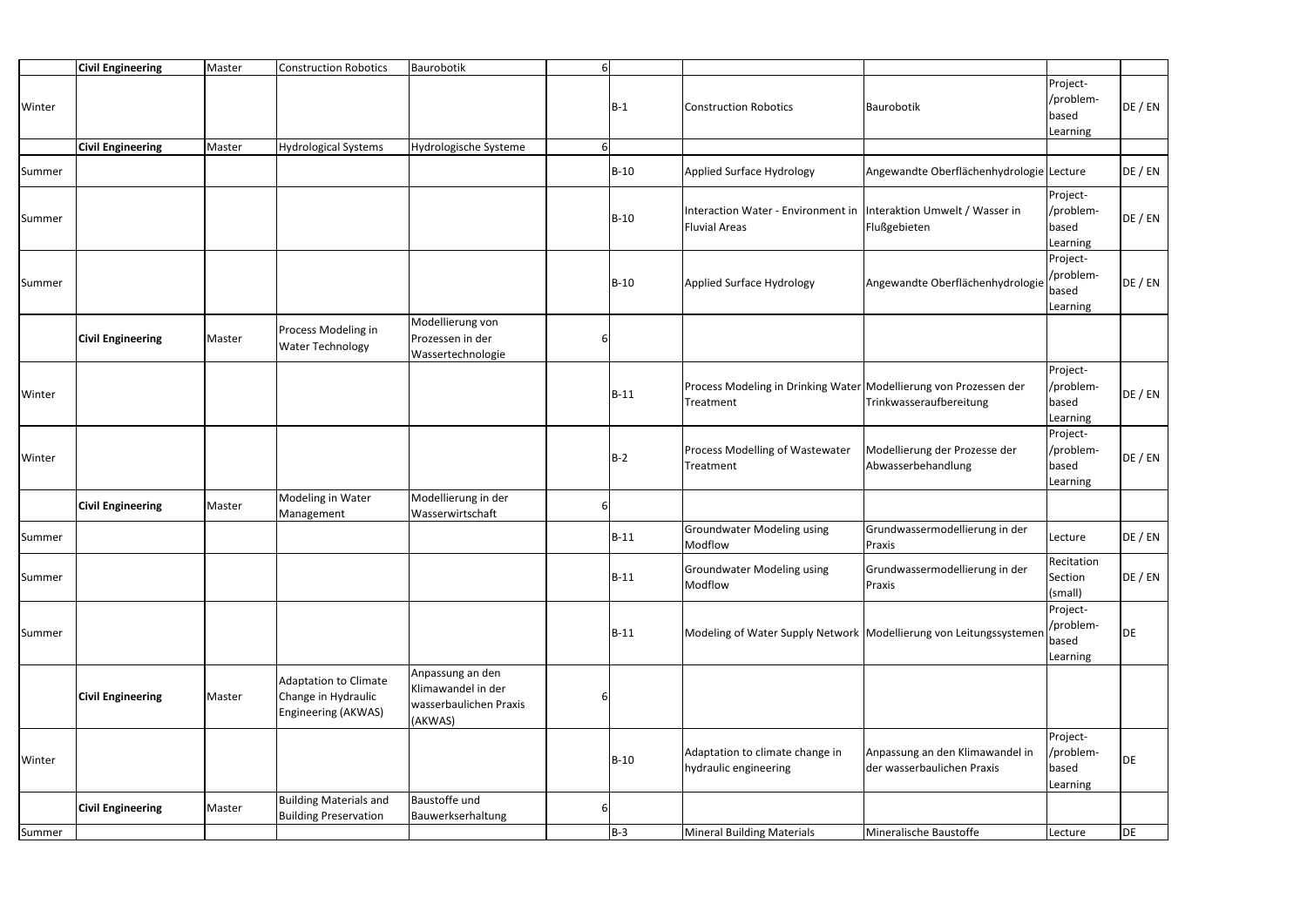| Summer |                          |        |                                                                           |                                                       |    | $B-3$      | <b>Transport Processes in Building</b><br><b>Materials and Damage Processes</b>         | Transportprozesse in Baustoffen<br>und Bauschäden            | Lecture                                    | DE |
|--------|--------------------------|--------|---------------------------------------------------------------------------|-------------------------------------------------------|----|------------|-----------------------------------------------------------------------------------------|--------------------------------------------------------------|--------------------------------------------|----|
| Summer |                          |        |                                                                           |                                                       |    | $B-3$      | Repair of Structures                                                                    | Instandsetzung von Bauteilen                                 | Lecture                                    | DE |
| Summer |                          |        |                                                                           |                                                       |    | $B-3$      | Technology of mineral Building<br>Materials                                             | Technologie mineralischer<br>Baustoffe                       | Project-<br>/problem-<br>based<br>Learning | DE |
|        | <b>Civil Engineering</b> | Master | Coastal Hydraulic<br><b>Engineering I</b>                                 | Küstenwasserbau I                                     | b  |            |                                                                                         |                                                              |                                            |    |
| Winter |                          |        |                                                                           |                                                       |    | $B-10$     | <b>Basics of Coastal Engineering</b>                                                    | Grundlagen des Küstenwasserbaus                              | Lecture                                    | DE |
| Winter |                          |        |                                                                           |                                                       |    | $B-10$     | <b>Basics of Coastal Engineering</b>                                                    | Grundlagen des Küstenwasserbaus                              | Project-<br>/problem-<br>based<br>Learning | DE |
|        | <b>Civil Engineering</b> | Master | Coastal Hydraulic<br><b>Engineering II</b>                                | Küstenwasserbau II                                    | 6  |            |                                                                                         |                                                              |                                            |    |
| Summer |                          |        |                                                                           |                                                       |    | $B-10$     | Coastal- and Flood Protection                                                           | Küsten- und Hochwasserschutz                                 | Lecture                                    | DE |
| Summer |                          |        |                                                                           |                                                       |    | $B-10$     | Maintennance and Defence of<br><b>Flood Protection Structures</b>                       | Unterhaltung und Verteidigung von<br>Hochwasserschutzanlagen | Lecture                                    | DE |
| Summer |                          |        |                                                                           |                                                       |    | $B-10$     | <b>Coastal- and Flood Protection</b>                                                    | Küsten- und Hochwasserschutz                                 | Project-<br>/problem-<br>based<br>Learning | DE |
|        | <b>Civil Engineering</b> | Master | <b>Computational Analysis</b><br>of Concrete Structures                   | Computerbasierte<br>Berechnung von<br>Betontragwerken | b  |            |                                                                                         |                                                              |                                            |    |
| Winter |                          |        |                                                                           |                                                       |    | $B-7$      | Computational Analysis of Concrete Computerbasierte Berechnung von<br><b>Structures</b> | Betontragwerken                                              | Lecture                                    | DE |
| Winter |                          |        |                                                                           |                                                       |    | <b>B-7</b> | Computational Analysis of Concrete Computerbasierte Berechnung von<br><b>Structures</b> | Betontragwerken                                              | Recitation<br>Section<br>(large)           | DE |
| Winter |                          |        |                                                                           |                                                       |    | <b>B-7</b> | FE-Modeling of Concrete Structures                                                      | FE-Modellierung von<br>Betontragwerken                       | Project-<br>/problem-<br>based<br>Learning | DE |
|        | <b>Civil Engineering</b> | Master | <b>Concrete Structures</b>                                                | Betontragwerke                                        | 6I |            |                                                                                         |                                                              |                                            |    |
| Winter |                          |        |                                                                           |                                                       |    | $B-7$      | <b>Structural Concrete Members</b>                                                      | Stahl- und Spannbetonbauteile                                | Lecture                                    | DE |
| Winter |                          |        |                                                                           |                                                       |    | $B-7$      | <b>Structural Concrete Members</b>                                                      | Stahl- und Spannbetonbauteile                                | Recitation<br>Section<br>(large)           | DE |
| Winter |                          |        |                                                                           |                                                       |    | $B-7$      | Concrete Structures                                                                     | Betontragwerke                                               | Seminar                                    | DE |
|        | <b>Civil Engineering</b> | Master | <b>Construction Processes</b>                                             | Bauprozesse                                           | 6I |            |                                                                                         |                                                              |                                            |    |
| Summer |                          |        |                                                                           |                                                       |    | <b>B-5</b> | <b>Digital Building</b>                                                                 | Digitales Bauen                                              | Lecture                                    | DE |
| Summer |                          |        |                                                                           |                                                       |    | $B-5$      | <b>System Dynamics</b>                                                                  | <b>System Dynamics</b>                                       | Lecture                                    | DE |
| Summer |                          |        |                                                                           |                                                       |    | $B-5$      | Lean Construction                                                                       | Lean Construction                                            | Lecture                                    | DE |
|        | <b>Civil Engineering</b> | Master | Design of Prestressed<br><b>Structures and Concrete</b><br><b>Bridges</b> | Spannbeton- und<br>Massivbrückenbau                   | b  |            |                                                                                         |                                                              |                                            |    |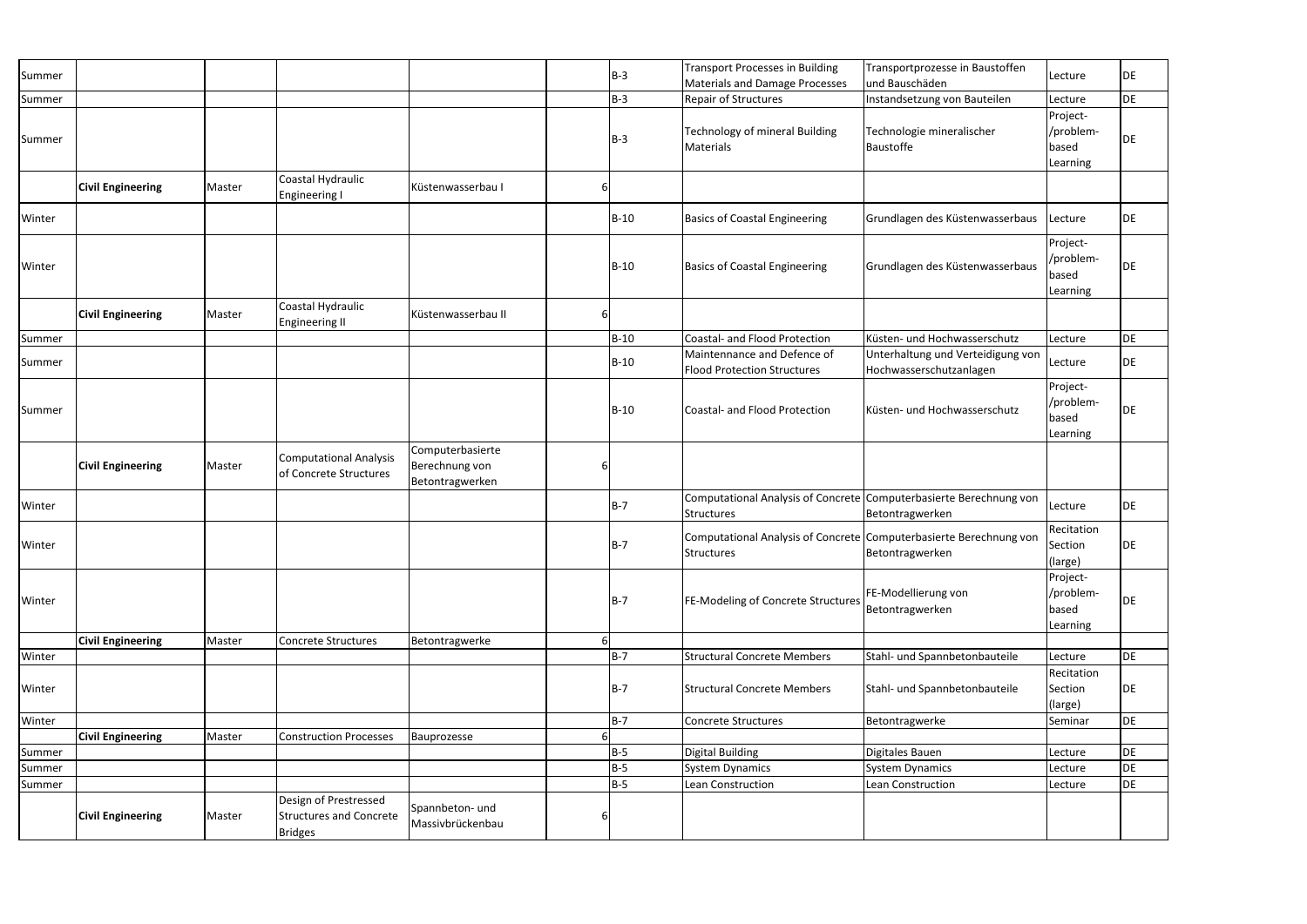| Summer |                          |        |                                                                                |                                                         |    | B-7         | Design of Prestressed Structures<br>and Concreet Bridges             | Spannbeton- und<br>Massivbrückenbau                  | Lecture                                    | DE |
|--------|--------------------------|--------|--------------------------------------------------------------------------------|---------------------------------------------------------|----|-------------|----------------------------------------------------------------------|------------------------------------------------------|--------------------------------------------|----|
| Summer |                          |        |                                                                                |                                                         |    | B-7         | Design of Prestressed Structures<br>and Concreet Bridges             | Spannbeton- und<br>Massivbrückenbau                  | Recitation<br>Section<br>(large)           | DE |
|        | <b>Civil Engineering</b> | Master | <b>Examination of Materials,</b><br><b>Structural Condition and</b><br>Damages | Materialprüfung,<br>Bauzustands- und<br>Schadensanalyse |    |             |                                                                      |                                                      |                                            |    |
| Winter |                          |        |                                                                                |                                                         |    | $B-3$       | Examination of Materials,<br><b>Structural Condition and Damages</b> | Materialprüfung, Bauzustands- und<br>Schadensanalyse | Lecture                                    | DE |
| Winter |                          |        |                                                                                |                                                         |    | $B-3$       | Examination of Materials,<br><b>Structural Condition and Damages</b> | Materialprüfung, Bauzustands- und<br>Schadensanalyse | Recitation<br>Section<br>(small)           | DE |
|        | <b>Civil Engineering</b> | Master | <b>Excavation Law</b>                                                          | Tiefbaurecht                                            |    |             |                                                                      |                                                      |                                            |    |
| Winter |                          |        |                                                                                |                                                         |    | $B-5$       | Subsoil and Underground<br><b>Engineering Law</b>                    | Baugrund- und Tiefbaurecht                           | Lecture                                    | DE |
| Winter |                          |        |                                                                                |                                                         |    | B-5         | Service Contract and Procurement<br>Law                              | Bauvertrags- und Vergaberecht                        | Lecture                                    | DE |
|        | <b>Civil Engineering</b> | Master | <b>Geotechnics III</b>                                                         | Geotechnik III                                          |    |             |                                                                      |                                                      |                                            |    |
| Winter |                          |        |                                                                                |                                                         |    | $B-5$       | <b>Numerical Methods in Geotechnics</b>                              | Numerische Methoden in der<br>Geotechnik             | Lecture                                    | DE |
| Winter |                          |        |                                                                                |                                                         |    | $B-5$       | Advanced Foundation Engineering                                      | Spezialtiefbau                                       | Lecture                                    | DE |
| Winter |                          |        |                                                                                |                                                         |    | $B-5$       | <b>Advanced Foundation Engineering</b>                               | Spezialtiefbau                                       | Recitation<br>Section<br>(large)           | DE |
|        | <b>Civil Engineering</b> | Master | Harbour Engineering and<br><b>Harbour Planning</b>                             | Hafenbau und<br>Hafenplanung                            |    |             |                                                                      |                                                      |                                            |    |
| Summer |                          |        |                                                                                |                                                         |    | <b>B-10</b> | Port Planning and Port Construction Hafenplanung und Hafenbau        |                                                      | Lecture                                    | DE |
| Summer |                          |        |                                                                                |                                                         |    | B-10        | <b>Harbour Engineering</b>                                           | Hafenbau                                             | Lecture                                    | DE |
| Summer |                          |        |                                                                                |                                                         |    | B-10        | <b>Harbour Engineering</b>                                           | Hafenbau                                             | Project-<br>/problem-<br>based<br>Learning | DE |
|        | <b>Civil Engineering</b> | Master | <b>Marine Geotechnics</b>                                                      | Marine Geotechnik                                       | 6I |             |                                                                      |                                                      |                                            |    |
| Summer |                          |        |                                                                                |                                                         |    | $B-5$       | <b>Marine Geotechnics</b>                                            | Marine Geotechnik                                    | Lecture                                    | DE |
| Summer |                          |        |                                                                                |                                                         |    | B-5         | <b>Marine Geotechnics</b>                                            | Marine Geotechnik                                    | Recitation<br>Section<br>(large)           | DE |
| Summer |                          |        |                                                                                |                                                         |    | $B-5$       | Steel Structures in Foundation and<br><b>Hydraulic Engineering</b>   | Stahlkonstruktionen im Grund- und<br>Wasserbau       | Lecture                                    | DE |
|        | <b>Civil Engineering</b> | Master | Soil Mechanics and -<br>Dynamics                                               | Bodenmechanik und -<br>dynamik                          |    |             |                                                                      |                                                      |                                            |    |
| Summer |                          |        |                                                                                |                                                         |    | $B-5$       | Soil Mechanics - Selected Topics                                     | Ausgewählte Themen der<br>Bodenmechanik              | Lecture                                    | DE |
| Summer |                          |        |                                                                                |                                                         |    | $B-5$       | Soil Dynamics                                                        | Bodendynamik                                         | Lecture                                    | DE |
| Summer |                          |        |                                                                                |                                                         |    | $B-5$       | <b>Experimental Researches in</b><br>Geotechnics                     | Experimentelle Forschung in der<br>Geotechnik        | Practical<br>Course                        | DE |
|        |                          |        |                                                                                |                                                         |    |             |                                                                      |                                                      |                                            |    |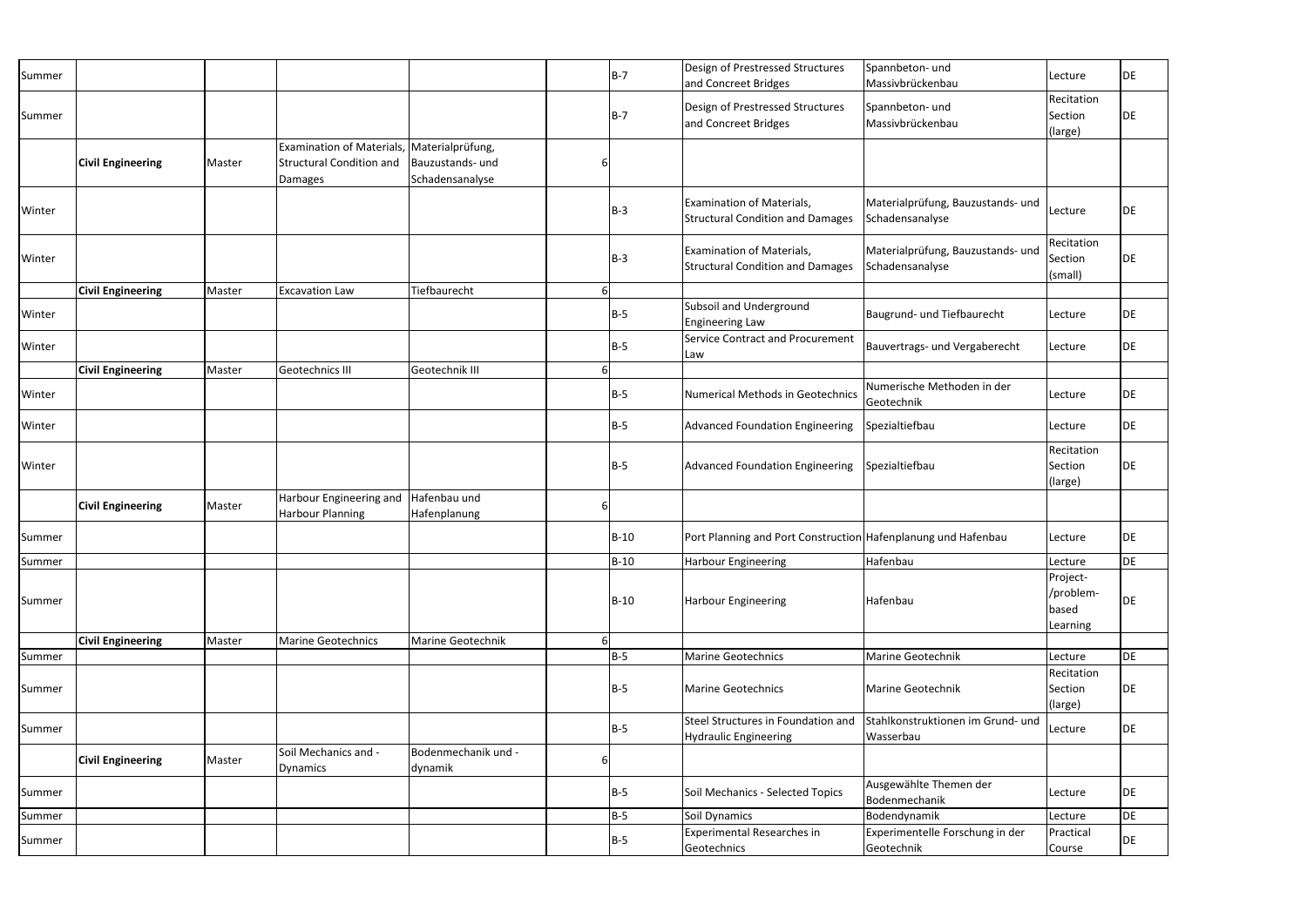|        | <b>Civil Engineering</b> | Master | <b>Statics and Dynamics of</b><br><b>Structures</b>    | Baustatik und Baudynamik             | 61 |            |                                                                   |                                                     |                                  |           |
|--------|--------------------------|--------|--------------------------------------------------------|--------------------------------------|----|------------|-------------------------------------------------------------------|-----------------------------------------------------|----------------------------------|-----------|
| Summer |                          |        |                                                        |                                      |    | $B-4$      | Fracture mechanics and fatigue in<br>steel structures             | Bruchmechanik und<br>Betriebsfestigkeit im Stahlbau | Lecture                          | DE        |
| Summer |                          |        |                                                        |                                      |    | $B-4$      | Fracture mechanics and fatigue in<br>steel structures             | Bruchmechanik und<br>Betriebsfestigkeit im Stahlbau | Recitation<br>Section<br>(large) | DE        |
| Summer |                          |        |                                                        |                                      |    | $B-4$      | <b>Structural Dynamics</b>                                        | Baudynamik                                          | Lecture                          | DE        |
| Summer |                          |        |                                                        |                                      |    | $B-4$      | <b>Structural Dynamics</b>                                        | Baudynamik                                          | Recitation<br>Section<br>(large) | DE        |
|        | <b>Civil Engineering</b> | Master | <b>Steel and Composite</b><br><b>Structures</b>        | Stahl- und<br>Verbundtragwerke       | 6  |            |                                                                   |                                                     |                                  |           |
| Winter |                          |        |                                                        |                                      |    | $B-8$      | <b>Steel Bridges</b>                                              | Stahlbrückenbau                                     | Lecture                          | DE        |
| Winter |                          |        |                                                        |                                      |    | $B-8$      | <b>Steel and Composite Structures</b>                             | Stahl- und Verbundtragwerke                         | Lecture                          | DE        |
| Winter |                          |        |                                                        |                                      |    | $B-8$      | <b>Steel and Composite Structures</b>                             | Stahl- und Verbundtragwerke                         | Recitation<br>Section<br>(large) | DE        |
|        | <b>Civil Engineering</b> | Master | Steel Construction Project Projekt des Stahlbaus       |                                      | 6  |            |                                                                   |                                                     |                                  |           |
| Summer |                          |        |                                                        |                                      |    | $B-8$      | <b>Steel Construction Project</b>                                 | Projekt des Stahlbaus                               | Project<br>Seminar               | DE        |
|        | <b>Civil Engineering</b> | Master | <b>Structural Analysis -</b><br><b>Selected Topics</b> | Ausgewählte Themen der<br>Baustatik  | 6  |            |                                                                   |                                                     |                                  |           |
| Winter |                          |        |                                                        |                                      |    | $B-4$      | Nonlinear Analysis of Frame<br>Structure                          | Nichtlineare Stabstatik                             | Lecture                          | DE        |
| Winter |                          |        |                                                        |                                      |    | $B-4$      | Nonlinear Analysis of Frame<br>Structure                          | Nichtlineare Stabstatik                             | Recitation<br>Section<br>(large) | DE        |
|        | <b>Civil Engineering</b> | Master | Thin-walled structures                                 | Flächentragwerke                     | 61 |            |                                                                   |                                                     |                                  |           |
| Summer |                          |        |                                                        |                                      |    | B-4        | Thin-walled structures                                            | Flächentragwerke                                    | Lecture                          | <b>DE</b> |
| Summer |                          |        |                                                        |                                      |    | $B-4$      | Thin-walled structures                                            | Flächentragwerke                                    | Recitation<br>Section<br>(large) | DE        |
|        | <b>Civil Engineering</b> | Master | Underground<br>Constructions                           | Unterirdisches Bauen                 | 6  |            |                                                                   |                                                     |                                  |           |
| Winter |                          |        |                                                        |                                      |    | <b>B-5</b> | Introduction to tunnel construction   Einführung in den Tunnelbau |                                                     | Lecture                          | DE        |
| Winter |                          |        |                                                        |                                      |    | $B-5$      | Introduction to tunnel construction Einführung in den Tunnelbau   |                                                     | Recitation<br>Section<br>(large) | DE        |
| Winter |                          |        |                                                        |                                      |    | <b>B-5</b> | <b>Applied Tunnel Constructions</b>                               | Angewandter Tunnelbau                               | Lecture                          | DE        |
|        | <b>Civil Engineering</b> | Master | Water Resources and -<br>Supply                        | Wasserressourcen und -<br>versorgung | b  |            |                                                                   |                                                     |                                  |           |
| Winter |                          |        |                                                        |                                      |    | $B-11$     | <b>Chemistry of Drinking Water</b><br>Treatment                   | Chemie der<br>Trinkwasseraufbereitung               | Lecture                          | DE        |
| Winter |                          |        |                                                        |                                      |    | $B-11$     | Chemistry of Drinking Water<br>Treatment                          | Chemie der<br>Trinkwasseraufbereitung               | Recitation<br>Section<br>(large) | DE        |
| Winter |                          |        |                                                        |                                      |    | $B-11$     | Water Resource Management                                         | Wasserressourcenmanagement                          | Lecture                          | <b>DE</b> |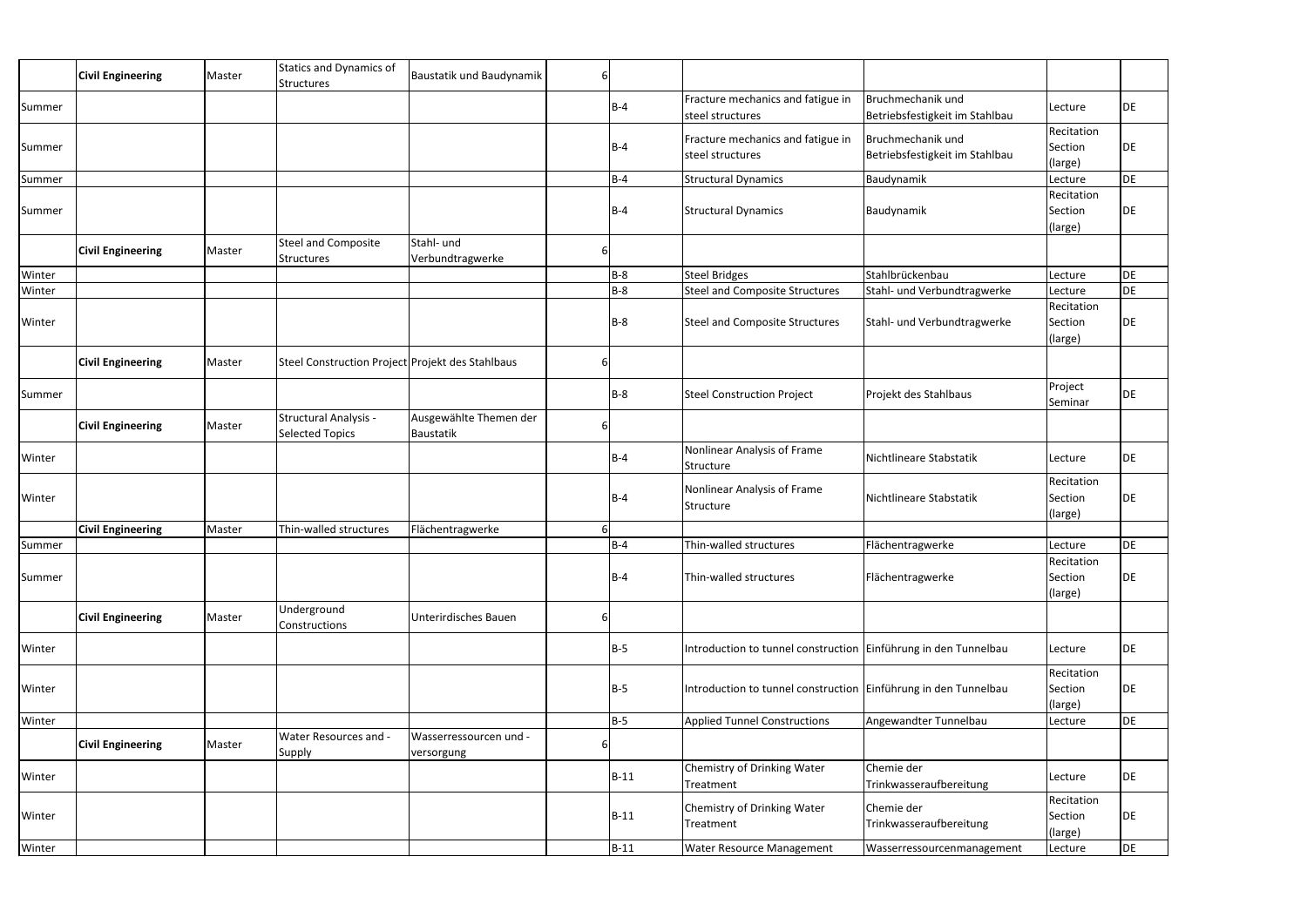| Winter |                                                                                     |          |                                                  |                                          |   | $B-11$ | <b>Water Resource Management</b>                  | Wasserressourcenmanagement               | Recitation<br>Section<br>(small)           | DE |
|--------|-------------------------------------------------------------------------------------|----------|--------------------------------------------------|------------------------------------------|---|--------|---------------------------------------------------|------------------------------------------|--------------------------------------------|----|
|        | <b>Electrical Engineering,</b><br><b>Computer Science and</b><br><b>Mathematics</b> | Bachelor | Automata Theory and<br><b>Formal Languages</b>   | Automatentheorie und<br>Formale Sprachen | 6 |        |                                                   |                                          |                                            |    |
| Summer |                                                                                     |          |                                                  |                                          |   | $E-11$ | Automata Theory and Formal<br>Languages           | Automatentheorie und Formale<br>Sprachen | Lecture                                    | EN |
| Summer |                                                                                     |          |                                                  |                                          |   | $E-11$ | Automata Theory and Formal<br>Languages           | Automatentheorie und Formale<br>Sprachen | Recitation<br>Section<br>(small)           | EN |
|        | <b>Electrical Engineering,</b><br><b>Computer Science and</b><br><b>Mathematics</b> | Bachelor | Compiler Construction                            | Compilerbau                              | 6 |        |                                                   |                                          |                                            |    |
| Summer |                                                                                     |          |                                                  |                                          |   | $E-16$ | <b>Compiler Construction</b>                      | Compilerbau                              | Lecture                                    | EN |
| Summer |                                                                                     |          |                                                  |                                          |   | $E-16$ | Compiler Construction                             | Compilerbau                              | Recitation<br>Section<br>(small)           | EN |
|        | <b>Electrical Engineering,</b><br><b>Computer Science and</b><br><b>Mathematics</b> | Bachelor | Computer Science for<br>Engineers (EN)           | Informatik für Ingenieure<br>(EN)        | 6 |        |                                                   |                                          |                                            |    |
| Winter |                                                                                     |          |                                                  |                                          |   | $E-13$ | <b>Computer Science for Engineers</b><br>(EN)     | Informatik für Ingenieure (EN)           | Lecture                                    | EN |
| Winter |                                                                                     |          |                                                  |                                          |   | $E-13$ | Computer Science for Engineers<br>(EN)            | Informatik für Ingenieure (EN)           | Recitation<br>Section<br>(small)           | EN |
|        | <b>Electrical Engineering,</b><br><b>Computer Science and</b><br><b>Mathematics</b> | Bachelor | Computernetworks and<br><b>Internet Security</b> | Rechnernetze und Internet-<br>Sicherheit | 6 |        |                                                   |                                          |                                            |    |
| Winter |                                                                                     |          |                                                  |                                          |   | $E-4$  | <b>Computer Networks and Internet</b><br>Security | Rechnernetze und Internet-<br>Sicherheit | Lecture                                    | EN |
| Winter |                                                                                     |          |                                                  |                                          |   | $E-4$  | Computer Networks and Internet<br>Security        | Rechnernetze und Internet-<br>Sicherheit | Recitation<br>Section<br>(small)           | EN |
|        | <b>Electrical Engineering,</b><br><b>Computer Science and</b><br><b>Mathematics</b> | Bachelor | Data Mining                                      | Data Mining                              | 6 |        |                                                   |                                          |                                            |    |
| Winter |                                                                                     |          |                                                  |                                          |   | $E-19$ | Data Mining                                       | Data Mining                              | Lecture                                    | EN |
| Winter |                                                                                     |          |                                                  |                                          |   | $E-19$ | Data Mining                                       | Data Mining                              | Project-<br>/problem-<br>based<br>Learning | EN |
|        | <b>Electrical Engineering,</b><br><b>Computer Science and</b><br><b>Mathematics</b> | Bachelor | Databases                                        | Datenbanken                              | 6 |        |                                                   |                                          |                                            |    |
| Winter |                                                                                     |          |                                                  |                                          |   | $E-19$ | Databases                                         | Datenbanken                              | Lecture                                    | EN |
| Winter |                                                                                     |          |                                                  |                                          |   | $E-19$ | Databases                                         | Datenbanken-Gruppenübung                 | Recitation<br>Section<br>(small)           | EN |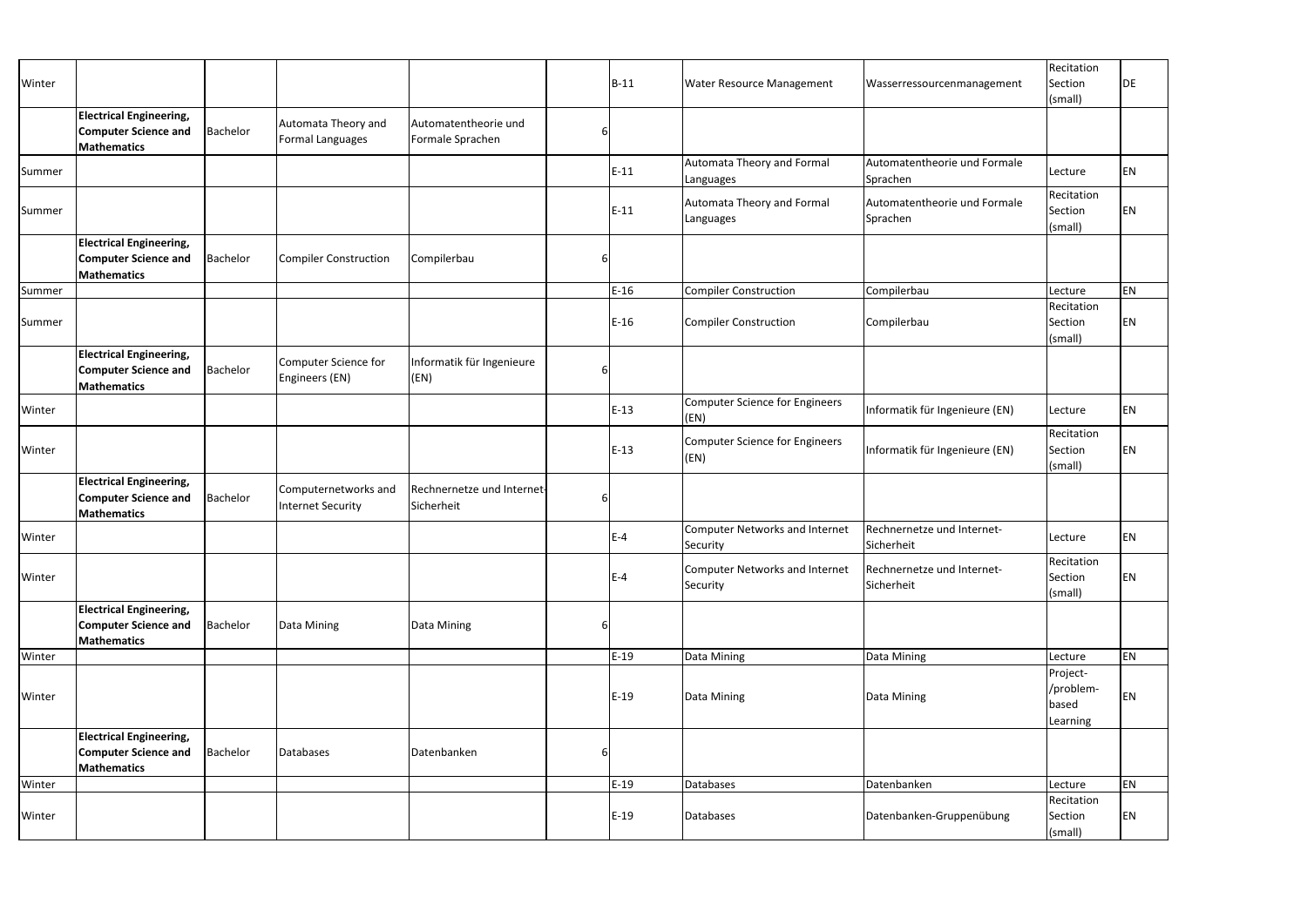|        | <b>Electrical Engineering,</b><br><b>Computer Science and</b><br><b>Mathematics</b> | Bachelor        | <b>Electrical Engineering I</b><br>(EN)                                | Elektrotechnik I (EN)                                          |          |         |                                                                    |                                                             |                                            |    |
|--------|-------------------------------------------------------------------------------------|-----------------|------------------------------------------------------------------------|----------------------------------------------------------------|----------|---------|--------------------------------------------------------------------|-------------------------------------------------------------|--------------------------------------------|----|
| Winter |                                                                                     |                 |                                                                        |                                                                |          | $E - 7$ | Electrical Engineering I (EN)                                      | Elektrotechnik I (EN)                                       | Lecture                                    | EN |
| Winter |                                                                                     |                 |                                                                        |                                                                |          | $E - 7$ | Electrical Engineering I (EN)                                      | Elektrotechnik I (EN)                                       | Recitation<br>Section<br>(small)           | ΕN |
|        | <b>Electrical Engineering,</b><br><b>Computer Science and</b><br><b>Mathematics</b> | <b>Bachelor</b> | <b>Electrical Engineering II</b><br>(EN)                               | Elektrotechnik II (EN)                                         |          |         |                                                                    |                                                             |                                            |    |
| Summer |                                                                                     |                 |                                                                        |                                                                |          | $E - 7$ | Electrical Engineering II (EN)                                     | Elektrotechnik II (EN)                                      | Lecture                                    | EN |
| Summer |                                                                                     |                 |                                                                        |                                                                |          | $E-7$   | <b>Electrical Engineering II (EN)</b>                              | Elektrotechnik II (EN)                                      | Recitation<br>Section<br>(small)           | EN |
|        | <b>Electrical Engineering,</b><br><b>Computer Science and</b><br><b>Mathematics</b> | Bachelor        | Electromagnetics for<br>Engineers I: Time-<br>Independent Fields       | Elektromagnetik für<br>Ingenieure I:<br>Zeitunabhängige Felder |          |         |                                                                    |                                                             |                                            |    |
| Summer |                                                                                     |                 |                                                                        |                                                                |          | $E-18$  | Electromagnetics for Engineers I:<br>Time-Independent Fields       | Elektromagnetik für Ingenieure I:<br>Zeitunabhängige Felder | Lecture                                    | EN |
| Summer |                                                                                     |                 |                                                                        |                                                                |          | $E-18$  | Electromagnetics for Engineers I:<br>Time-Independent Fields       | Elektromagnetik für Ingenieure I:<br>Zeitunabhängige Felder | Recitation<br>Section<br>(small)           | ΕN |
|        | <b>Electrical Engineering,</b><br><b>Computer Science and</b><br><b>Mathematics</b> | Bachelor        | Electromagnetics for<br>Engineers II: Time-<br><b>Dependent Fields</b> | Elektromagnetik für<br>Ingenieure II:<br>Zeitabhängige Felder  |          |         |                                                                    |                                                             |                                            |    |
| Winter |                                                                                     |                 |                                                                        |                                                                |          | $E-18$  | Electromagnetics for Engineers II:<br><b>Time-Dependent Fields</b> | Elektromagnetik für Ingenieure II:<br>Zeitabhängige Felder  | Lecture                                    | EN |
| Winter |                                                                                     |                 |                                                                        |                                                                |          | $E-18$  | Electromagnetics for Engineers II:<br>Time-Dependent Fields        | Elektromagnetik für Ingenieure II:<br>Zeitabhängige Felder  | Recitation<br>Section<br>(small)           | ΕN |
|        | <b>Electrical Engineering,</b><br><b>Computer Science and</b><br>Mathematics        | <b>Bachelor</b> | <b>Embedded Systems</b>                                                | Eingebettete Systeme                                           | $6 \mid$ |         |                                                                    |                                                             |                                            |    |
| Summer |                                                                                     |                 |                                                                        |                                                                |          | $E-13$  | <b>Embedded Systems</b>                                            | Eingebettete Systeme                                        | Lecture                                    | EN |
| Summer |                                                                                     |                 |                                                                        |                                                                |          | $E-13$  | <b>Embedded Systems</b>                                            | Eingebettete Systeme                                        | Recitation<br>Section<br>(small)           | ΕN |
| Summer |                                                                                     |                 |                                                                        |                                                                |          | $E-13$  | <b>Embedded Systems</b>                                            | Eingebettete Systeme                                        | Project-<br>/problem-<br>based<br>Learning | ΕN |
|        | <b>Electrical Engineering,</b><br><b>Computer Science and</b><br><b>Mathematics</b> | Bachelor        | <b>Functional Programming</b>                                          | Funktionales<br>Programmieren                                  |          |         |                                                                    |                                                             |                                            |    |
| Winter |                                                                                     |                 |                                                                        |                                                                |          | $E-16$  | <b>Functional Programming</b>                                      | Funktionales Programmieren                                  | Lecture                                    | EN |
| Winter |                                                                                     |                 |                                                                        |                                                                |          | $E-16$  | <b>Functional Programming</b>                                      | Funktionales Programmieren                                  | Recitation<br>Section<br>(large)           | EN |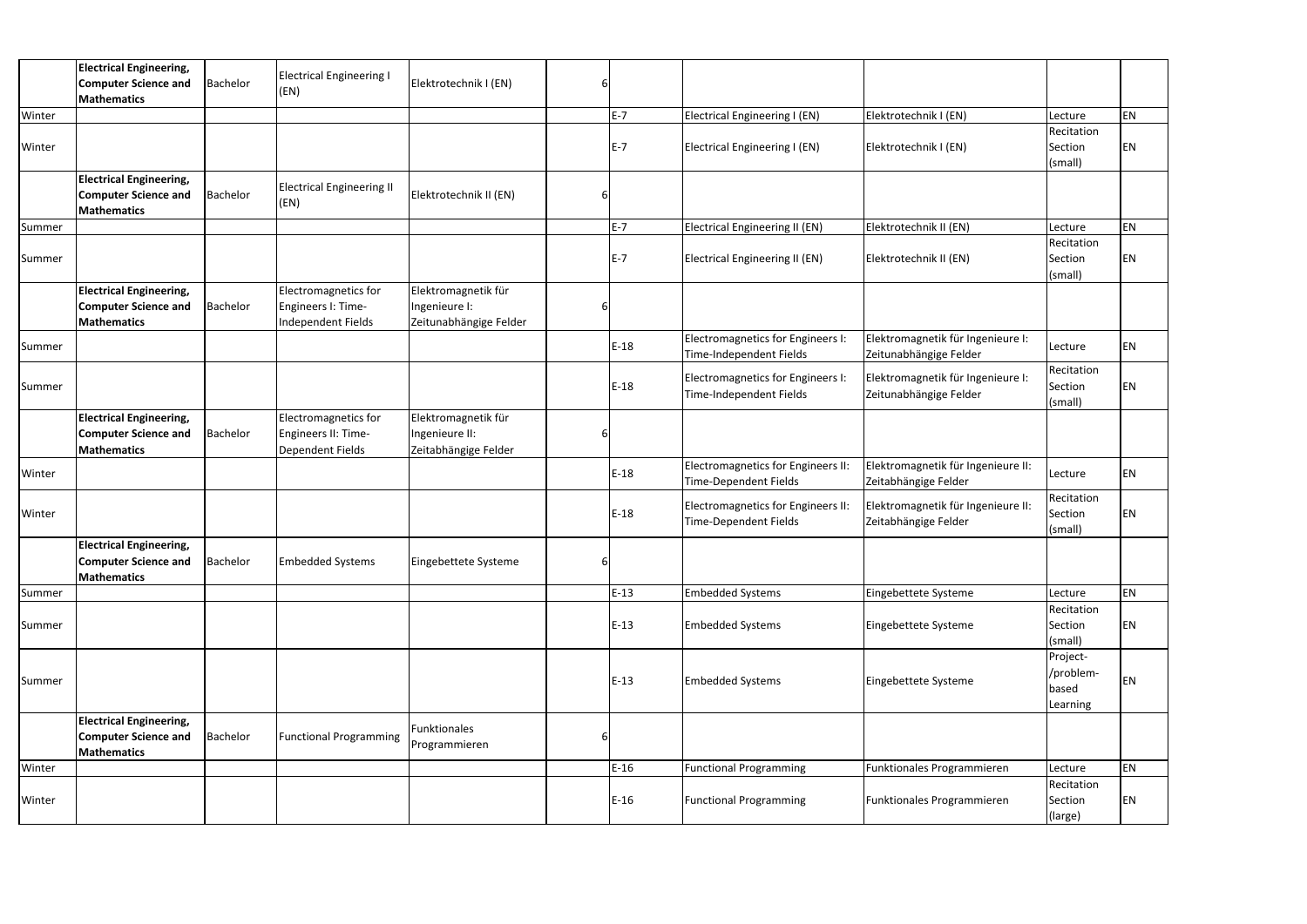| Winter |                                                                                     |          |                                                |                                             |   | $E-16$  | <b>Functional Programming</b>                  | Funktionales Programmieren                  | Recitation<br>Section<br>(small) | <b>EN</b> |
|--------|-------------------------------------------------------------------------------------|----------|------------------------------------------------|---------------------------------------------|---|---------|------------------------------------------------|---------------------------------------------|----------------------------------|-----------|
|        | <b>Electrical Engineering,</b><br><b>Computer Science and</b><br><b>Mathematics</b> | Bachelor | <b>Introduction to Control</b><br>Systems (EN) | Grundlagen der<br>Regelungstechnik (EN)     | 6 |         |                                                |                                             |                                  |           |
| Winter |                                                                                     |          |                                                |                                             |   | $E-14$  | <b>Introduction to Control Systems</b><br>(EN) | Grundlagen der Regelungstechnik<br>(EN)     | Lecture                          | <b>EN</b> |
| Winter |                                                                                     |          |                                                |                                             |   | $E-14$  | <b>Introduction to Control Systems</b><br>(EN) | Grundlagen der Regelungstechnik<br>(EN)     | Recitation<br>Section<br>(small) | <b>EN</b> |
|        | <b>Electrical Engineering,</b><br><b>Computer Science and</b><br><b>Mathematics</b> | Bachelor | Introduction to<br><b>Information Security</b> | Einführung in die<br>Informationssicherheit | 6 |         |                                                |                                             |                                  |           |
| Winter |                                                                                     |          |                                                |                                             |   | $E-22$  | Introduction to Information<br>Security        | Einführung in die<br>Informationssicherheit | Lecture                          | <b>EN</b> |
| Winter |                                                                                     |          |                                                |                                             |   | $E-22$  | Introduction to Information<br>Security        | Einführung in die<br>Informationssicherheit | Recitation<br>Section<br>(small) | <b>EN</b> |
|        | <b>Electrical Engineering,</b><br><b>Computer Science and</b><br><b>Mathematics</b> | Bachelor | Linear Algebra                                 | Lineare Algebra                             | 8 |         |                                                |                                             |                                  |           |
| Winter |                                                                                     |          |                                                |                                             |   | $E-10$  | Linear Algebra                                 | Lineare Algebra                             | Lecture                          | <b>EN</b> |
| Winter |                                                                                     |          |                                                |                                             |   | $E-10$  | Linear Algebra                                 | Lineare Algebra                             | Recitation<br>Section<br>(large) | <b>EN</b> |
| Winter |                                                                                     |          |                                                |                                             |   | $E-10$  | Linear Algebra                                 | Lineare Algebra                             | Recitation<br>Section<br>(small) | <b>EN</b> |
|        | <b>Electrical Engineering,</b><br><b>Computer Science and</b><br><b>Mathematics</b> | Bachelor | <b>Mathematical Analysis</b>                   | Mathematische Analysis                      | 8 |         |                                                |                                             |                                  |           |
| Summer |                                                                                     |          |                                                |                                             |   | $E-10$  | <b>Mathematical Analysis</b>                   | <b>Mathematische Analysis</b>               | Lecture                          | EN        |
| Summer |                                                                                     |          |                                                |                                             |   | $E-10$  | <b>Mathematical Analysis</b>                   | Mathematische Analysis                      | Recitation<br>Section<br>(large) | <b>EN</b> |
| Summer |                                                                                     |          |                                                |                                             |   | $E-10$  | <b>Mathematical Analysis</b>                   | Mathematische Analysis                      | Recitation<br>Section<br>(small) | <b>EN</b> |
|        | <b>Electrical Engineering,</b><br><b>Computer Science and</b><br><b>Mathematics</b> | Bachelor | <b>Mathematical Systems</b><br>Theory          | Mathematische<br>Systemtheorie              | 6 |         |                                                |                                             |                                  |           |
| Winter |                                                                                     |          |                                                |                                             |   | 0-UNIHH | <b>Mathematical Systems Theory</b>             | Mathematische Systemtheorie                 | Lecture                          | EN        |
| Winter |                                                                                     |          |                                                |                                             |   | 0-UNIHH | <b>Mathematical Systems Theory</b>             | Mathematische Systemtheorie                 | Recitation<br>Section<br>(small) | EN        |
| Winter |                                                                                     |          |                                                |                                             |   | 0-UNIHH | Mathematical Systems Theory                    | Mathematische Systemtheorie                 | Seminar                          | EN        |
|        | <b>Electrical Engineering,</b><br><b>Computer Science and</b><br><b>Mathematics</b> | Bachelor | Mathematics I (EN)                             | Mathematik I (EN)                           | 8 |         |                                                |                                             |                                  |           |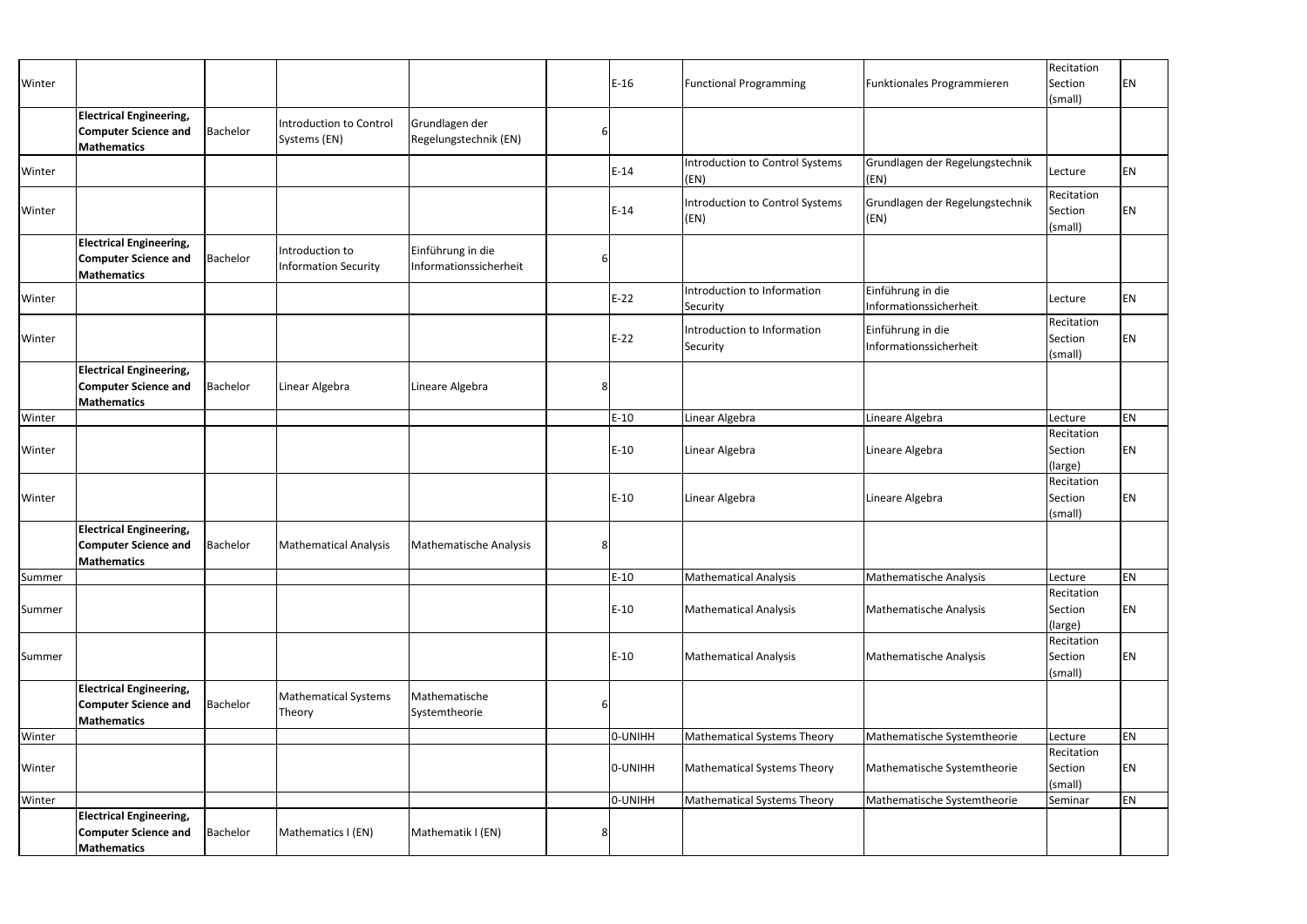| Winter |                                                                                     |          |                      |                     |   | $E-10$    | Mathematics I (EN)                                                 | Mathematik I (EN)                                                          | Lecture                          | EN |
|--------|-------------------------------------------------------------------------------------|----------|----------------------|---------------------|---|-----------|--------------------------------------------------------------------|----------------------------------------------------------------------------|----------------------------------|----|
| Winter |                                                                                     |          |                      |                     |   | $E-10$    | Mathematics I (EN)                                                 | Mathematik I (EN)                                                          | Recitation<br>Section<br>(large) | EN |
| Winter |                                                                                     |          |                      |                     |   | $E-10$    | Mathematics I (EN)                                                 | Mathematik I (EN)                                                          | Recitation<br>Section<br>(small) | EN |
|        | <b>Electrical Engineering,</b><br><b>Computer Science and</b><br><b>Mathematics</b> | Bachelor | Mathematics II (EN)  | Mathematik II (EN)  | 8 |           |                                                                    |                                                                            |                                  |    |
| Summer |                                                                                     |          |                      |                     |   | $E-10$    | Mathematics II (EN)                                                | Mathematik II (EN)                                                         | Lecture                          | EN |
| Summer |                                                                                     |          |                      |                     |   | $E-10$    | Mathematics II (EN)                                                | Mathematik II (EN)                                                         | Recitation<br>Section<br>(large) | ΕN |
| Summer |                                                                                     |          |                      |                     |   | $E-10$    | Mathematics II (EN)                                                | Mathematik II (EN)                                                         | Recitation<br>Section<br>(small) | EN |
|        | <b>Electrical Engineering,</b><br><b>Computer Science and</b><br><b>Mathematics</b> | Bachelor | Mathematics III (EN) | Mathematik III (EN) | 8 |           |                                                                    |                                                                            |                                  |    |
| Winter |                                                                                     |          |                      |                     |   | 0-UNIHH-M | Analysis III (EN)                                                  | Analysis III (EN)                                                          | Lecture                          | EN |
| Winter |                                                                                     |          |                      |                     |   | 0-UNIHH-M | Analysis III (EN)                                                  | Analysis III (EN)                                                          | Recitation<br>Section<br>(large) | ΕN |
| Winter |                                                                                     |          |                      |                     |   | 0-UNIHH-M | Analysis III (EN)                                                  | Analysis III (EN)                                                          | Recitation<br>Section<br>(small) | ΕN |
| Winter |                                                                                     |          |                      |                     |   | 0-UNIHH-M | Differential Equations 1 (Ordinary<br>Differential Equations) (EN) | Differentialgleichungen 1<br>(Gewöhnliche<br>Differentialgleichungen) (EN) | Lecture                          | EN |
| Winter |                                                                                     |          |                      |                     |   | 0-UNIHH-M | Differential Equations 1 (Ordinary<br>Differential Equations) (EN) | Differentialgleichungen 1<br>(Gewöhnliche<br>Differentialgleichungen) (EN) | Recitation<br>Section<br>(large) | EN |
| Winter |                                                                                     |          |                      |                     |   | 0-UNIHH-M | Differential Equations 1 (Ordinary<br>Differential Equations) (EN) | Differentialgleichungen 1<br>(Gewöhnliche<br>Differentialgleichungen) (EN) | Recitation<br>Section<br>(small) | EN |
|        | <b>Electrical Engineering,</b><br><b>Computer Science and</b><br><b>Mathematics</b> | Bachelor | Mathematics IV (EN)  | Mathematik IV (EN)  |   |           |                                                                    |                                                                            |                                  |    |
| Summer |                                                                                     |          |                      |                     |   | 0-UNIHH-M | Differential Equations 2 (Partial<br>Differential Equations) (EN)  | Differentialgleichungen 2 (Partielle<br>Differentialgleichungen) (EN)      | Lecture                          | EN |
| Summer |                                                                                     |          |                      |                     |   | 0-UNIHH-M | Differential Equations 2 (Partial<br>Differential Equations) (EN)  | Differentialgleichungen 2 (Partielle<br>Differentialgleichungen) (EN)      | Recitation<br>Section<br>(large) | EN |
| Summer |                                                                                     |          |                      |                     |   | 0-UNIHH-M | Differential Equations 2 (Partial<br>Differential Equations) (EN)  | Differentialgleichungen 2 (Partielle<br>Differentialgleichungen) (EN)      | Recitation<br>Section<br>(small) | EN |
| Summer |                                                                                     |          |                      |                     |   | 0-UNIHH-M | Complex Functions (EN)                                             | Komplexe Funktionen (EN)                                                   | Lecture                          | EN |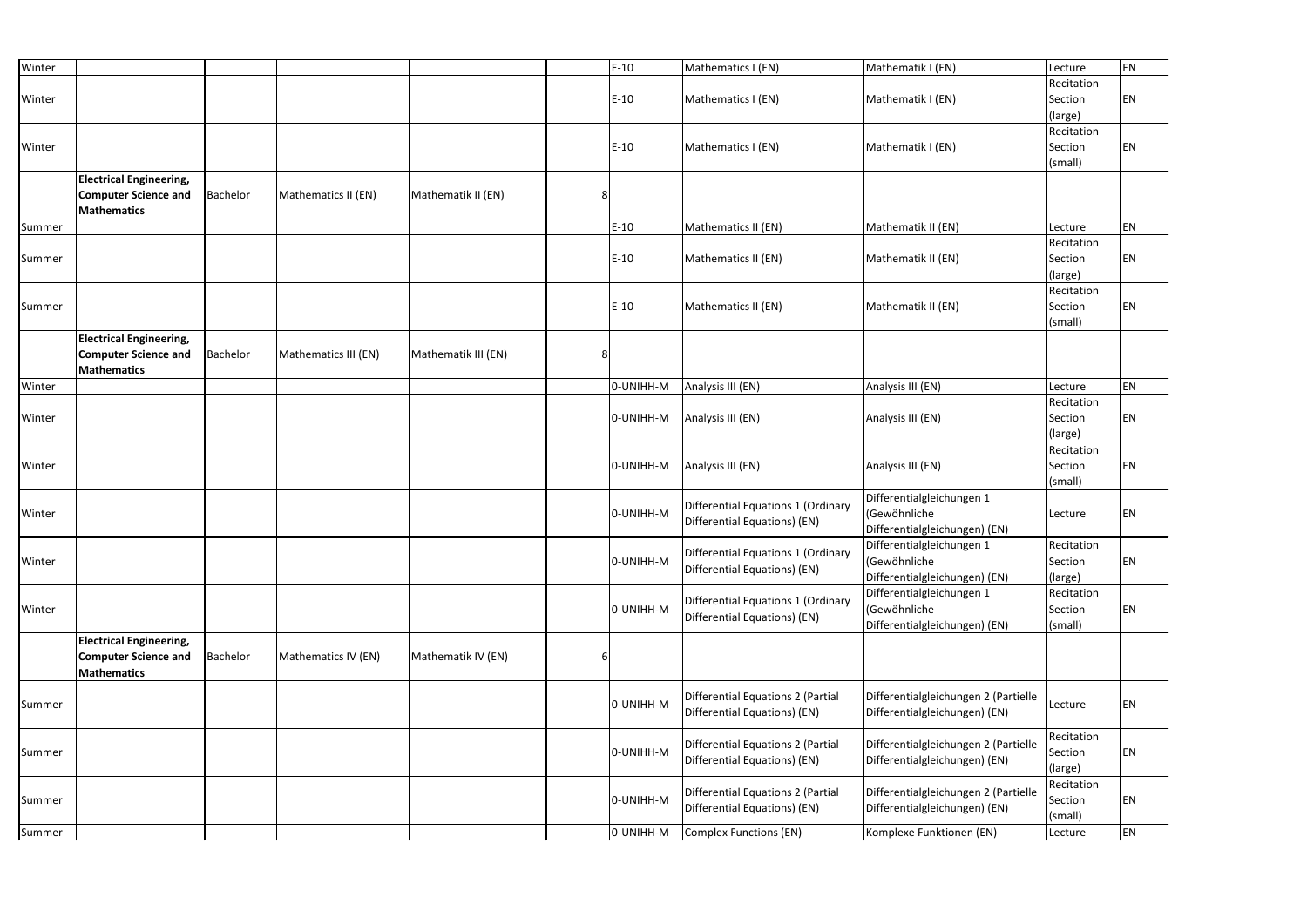| Summer |                                                                                     |          |                                                       |                                                        |   | 0-UNIHH-M | <b>Complex Functions (EN)</b>     | Komplexe Funktionen (EN)                               | Recitation<br>Section<br>(large)           | ΕN |
|--------|-------------------------------------------------------------------------------------|----------|-------------------------------------------------------|--------------------------------------------------------|---|-----------|-----------------------------------|--------------------------------------------------------|--------------------------------------------|----|
| Summer |                                                                                     |          |                                                       |                                                        |   | 0-UNIHH-M | <b>Complex Functions (EN)</b>     | Komplexe Funktionen (EN)                               | Recitation<br>Section<br>(small)           | ΕN |
|        | <b>Electrical Engineering,</b><br><b>Computer Science and</b><br><b>Mathematics</b> | Bachelor | Numerical Mathematics I                               | Numerische Mathematik I                                | 6 |           |                                   |                                                        |                                            |    |
| Winter |                                                                                     |          |                                                       |                                                        |   | $E-10$    | <b>Numerical Mathematics I</b>    | Numerische Mathematik I                                | Lecture                                    | EN |
| Winter |                                                                                     |          |                                                       |                                                        |   | $E-10$    | <b>Numerical Mathematics I</b>    | Numerische Mathematik I                                | Recitation<br>Section<br>(small)           | ΕN |
|        | <b>Electrical Engineering,</b><br><b>Computer Science and</b><br><b>Mathematics</b> | Bachelor | Physics for Engineers (EN) Physik für Ingenieure (EN) |                                                        |   |           |                                   |                                                        |                                            |    |
| Winter |                                                                                     |          |                                                       |                                                        |   | $E-12$    | Physics for Engineers (EN)        | Physik für Ingenieure (EN)                             | Lecture                                    | EN |
| Winter |                                                                                     |          |                                                       |                                                        |   | $E-12$    | Physics for Engineers (EN)        | Physik für Ingenieure (EN)                             | Recitation<br>Section<br>(small)           | ΕN |
|        | <b>Electrical Engineering,</b><br><b>Computer Science and</b><br><b>Mathematics</b> | Bachelor | Signals and Systems (EN)                              | Signale und Systeme (EN)                               | 6 |           |                                   |                                                        |                                            |    |
| Summer |                                                                                     |          |                                                       |                                                        |   | $E-8$     | Signals and Systems (EN)          | Signale und Systeme (EN)                               | Lecture                                    | EN |
| Summer |                                                                                     |          |                                                       |                                                        |   | $E-8$     | Signals and Systems (EN)          | Signale und Systeme (EN)                               | Recitation<br>Section<br>(small)           | ΕN |
|        | <b>Electrical Engineering,</b><br><b>Computer Science and</b><br><b>Mathematics</b> | Bachelor | Software Development                                  | Softwareentwicklung                                    | 6 |           |                                   |                                                        |                                            |    |
| Summer |                                                                                     |          |                                                       |                                                        |   | $E-16$    | Software Development              | Softwareentwicklung                                    | Lecture                                    | ΕN |
| Summer |                                                                                     |          |                                                       |                                                        |   | $E-16$    | Software Development              | Softwareentwicklung                                    | Project-<br>/problem-<br>based<br>Learning | ΕN |
|        | <b>Electrical Engineering,</b><br><b>Computer Science and</b><br><b>Mathematics</b> | Bachelor | Software Engineering                                  | Software-Engineering                                   | 6 |           |                                   |                                                        |                                            |    |
| Summer |                                                                                     |          |                                                       |                                                        |   | $E-16$    | Software Engineering              | Software-Engineering                                   | Lecture                                    | EN |
| Summer |                                                                                     |          |                                                       |                                                        |   | $E-16$    | <b>Software Engineering</b>       | Software-Engineering                                   | Recitation<br>Section<br>(small)           | EN |
|        | <b>Electrical Engineering,</b><br><b>Computer Science and</b><br><b>Mathematics</b> | Bachelor | Solvers for Sparse Linear<br>Systems                  | Löser für schwachbesetzte<br>lineare Gleichungssysteme | 6 |           |                                   |                                                        |                                            |    |
| Summer |                                                                                     |          |                                                       |                                                        |   | $E-10$    | Solvers for Sparse Linear Systems | Löser für schwachbesetzte lineare<br>Gleichungssysteme | Lecture                                    | EN |
| Summer |                                                                                     |          |                                                       |                                                        |   | $E-10$    | Solvers for Sparse Linear Systems | Löser für schwachbesetzte lineare<br>Gleichungssysteme | Recitation<br>Section<br>(small)           | EN |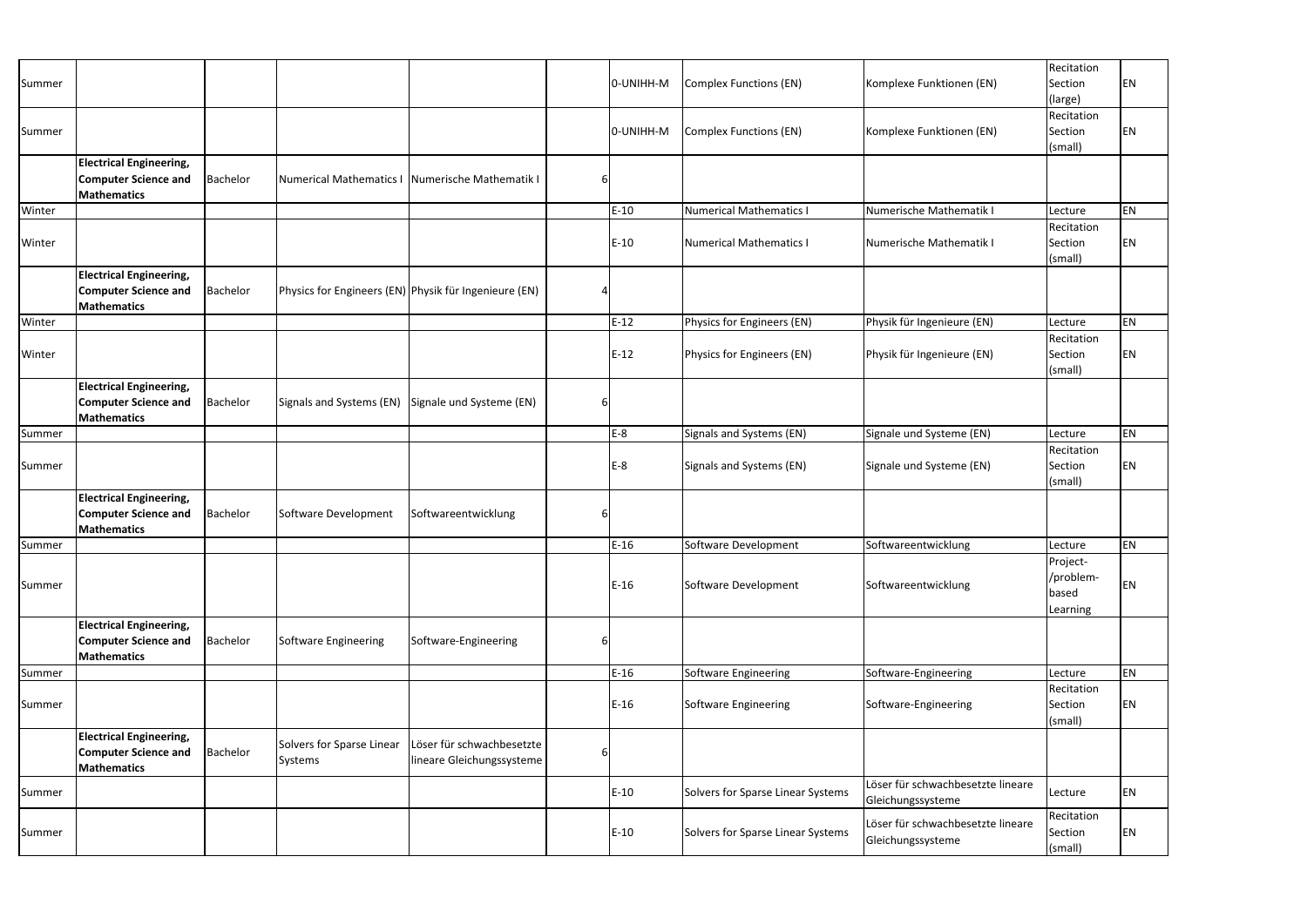|           | <b>Electrical Engineering,</b>       |                 |                                 |                          |   |         |                                     |                                 |            |         |
|-----------|--------------------------------------|-----------------|---------------------------------|--------------------------|---|---------|-------------------------------------|---------------------------------|------------|---------|
|           | <b>Computer Science and</b>          | <b>Bachelor</b> | Algebra                         | Algebra                  | 9 |         |                                     |                                 |            |         |
|           | Mathematics                          |                 |                                 |                          |   |         |                                     |                                 |            |         |
| Summer    |                                      |                 |                                 |                          |   | 0-UNIHH | Algebra                             | Algebra                         | Lecture    | DE / EN |
|           |                                      |                 |                                 |                          |   |         |                                     |                                 | Recitation |         |
| Summer    |                                      |                 |                                 |                          |   | 0-UNIHH | Algebra                             | Algebra                         | Section    | DE / EN |
|           |                                      |                 |                                 |                          |   |         |                                     |                                 |            |         |
|           |                                      |                 |                                 |                          |   |         |                                     |                                 | (small)    |         |
|           | <b>Electrical Engineering,</b>       |                 |                                 | Algebraische Methoden in |   |         |                                     |                                 |            |         |
|           | <b>Computer Science and</b>          | Bachelor        | Algebra and Control             | der Regelungstechnik     |   |         |                                     |                                 |            |         |
|           | Mathematics                          |                 |                                 |                          |   |         |                                     |                                 |            |         |
| Summer    |                                      |                 |                                 |                          |   | $E-19$  | Algebra and Control                 | Algebraische Methoden in der    | Lecture    | DE / EN |
|           |                                      |                 |                                 |                          |   |         |                                     | Regelungstechnik                |            |         |
|           |                                      |                 |                                 |                          |   |         |                                     |                                 | Recitation |         |
| Summer    |                                      |                 |                                 |                          |   | $E-19$  | Algebra and Control                 | Algebraische Methoden in der    | Section    | DE / EN |
|           |                                      |                 |                                 |                          |   |         |                                     | Regelungstechnik                | (small)    |         |
|           |                                      |                 |                                 |                          |   |         |                                     |                                 |            |         |
|           | <b>Electrical Engineering,</b>       |                 | Algorithms and Data             | Algorithmen und          |   |         |                                     |                                 |            |         |
|           | <b>Computer Science and</b>          | <b>Bachelor</b> | <b>Structures</b>               | Datenstrukturen          |   |         |                                     |                                 |            |         |
|           | <b>Mathematics</b>                   |                 |                                 |                          |   |         |                                     |                                 |            |         |
| Winter    |                                      |                 |                                 |                          |   | $E-11$  | Algorithms and Data Structures      | Algorithmen und Datenstrukturen | Lecture    | DE / EN |
|           |                                      |                 |                                 |                          |   |         |                                     |                                 | Recitation |         |
| Winter    |                                      |                 |                                 |                          |   | $E-11$  | Algorithms and Data Structures      | Algorithmen und Datenstrukturen | Section    | DE / EN |
|           |                                      |                 |                                 |                          |   |         |                                     |                                 | (small)    |         |
|           | <b>Electrical Engineering,</b>       |                 |                                 |                          |   |         |                                     |                                 |            |         |
|           | <b>Computer Science and</b>          | Bachelor        | Approximation                   | Approximation            | 9 |         |                                     |                                 |            |         |
|           |                                      |                 |                                 |                          |   |         |                                     |                                 |            |         |
|           | <b>Mathematics</b>                   |                 |                                 |                          |   |         |                                     |                                 |            |         |
| Winter    |                                      |                 |                                 |                          |   | 0-UNIHH | Approximation                       | Approximation                   | Lecture    | DE / EN |
|           |                                      |                 |                                 |                          |   |         |                                     |                                 | Recitation |         |
| Winter    |                                      |                 |                                 |                          |   | O-UNIHH | Approximation                       | Approximation                   | Section    | DE / EN |
|           |                                      |                 |                                 |                          |   |         |                                     |                                 | (small)    |         |
|           | <b>Electrical Engineering,</b>       |                 |                                 |                          |   |         |                                     |                                 |            |         |
|           | <b>Computer Science and</b> Bachelor |                 | Combinatorial                   | Kombinatorische          | 9 |         |                                     |                                 |            |         |
|           | Mathematics                          |                 | Optimization                    | Optimierung              |   |         |                                     |                                 |            |         |
| Winter+Su |                                      |                 |                                 |                          |   |         |                                     |                                 |            |         |
|           |                                      |                 |                                 |                          |   | 0-UNIHH | Combinatorial Optimization          | Kombinatorische Optimierung     | Lecture    | DE / EN |
| mmer      |                                      |                 |                                 |                          |   |         |                                     |                                 |            |         |
| Winter+Su |                                      |                 |                                 |                          |   |         |                                     |                                 | Recitation |         |
| mmer      |                                      |                 |                                 |                          |   | 0-UNIHH | Combinatorial Optimization          | Kombinatorische Optimierung     | Section    | DE / EN |
|           |                                      |                 |                                 |                          |   |         |                                     |                                 | (small)    |         |
|           | <b>Electrical Engineering,</b>       |                 | <b>Combinatorial Structures</b> | Kombinatorische          |   |         |                                     |                                 |            |         |
|           | <b>Computer Science and</b>          | Bachelor        |                                 | Strukturen und           | 6 |         |                                     |                                 |            |         |
|           | <b>Mathematics</b>                   |                 | and Algorithms                  | Algorithmen              |   |         |                                     |                                 |            |         |
|           |                                      |                 |                                 |                          |   |         | <b>Combinatorial Structures and</b> | Kombinatorische Strukturen und  |            |         |
| Winter    |                                      |                 |                                 |                          |   | $E-10$  | Algorithms                          | Algorithmen                     | Lecture    | DE / EN |
|           |                                      |                 |                                 |                          |   |         |                                     |                                 |            |         |
|           |                                      |                 |                                 |                          |   |         | Combinatorial Structures and        | Kombinatorische Strukturen und  | Recitation |         |
| Winter    |                                      |                 |                                 |                          |   | $E-10$  | Algorithms                          | Algorithmen                     | Section    | DE / EN |
|           |                                      |                 |                                 |                          |   |         |                                     |                                 | (small)    |         |
|           | <b>Electrical Engineering,</b>       |                 |                                 |                          |   |         |                                     |                                 |            |         |
|           | <b>Computer Science and</b>          | <b>Bachelor</b> | <b>Complex Analysis</b>         | Funktionentheorie        | 9 |         |                                     |                                 |            |         |
|           | Mathematics                          |                 |                                 |                          |   |         |                                     |                                 |            |         |
| Winter    |                                      |                 |                                 |                          |   | O-UNIHH | Complex Analysis                    | Funktionentheorie               | Lecture    | DE / EN |
|           |                                      |                 |                                 |                          |   |         |                                     |                                 |            |         |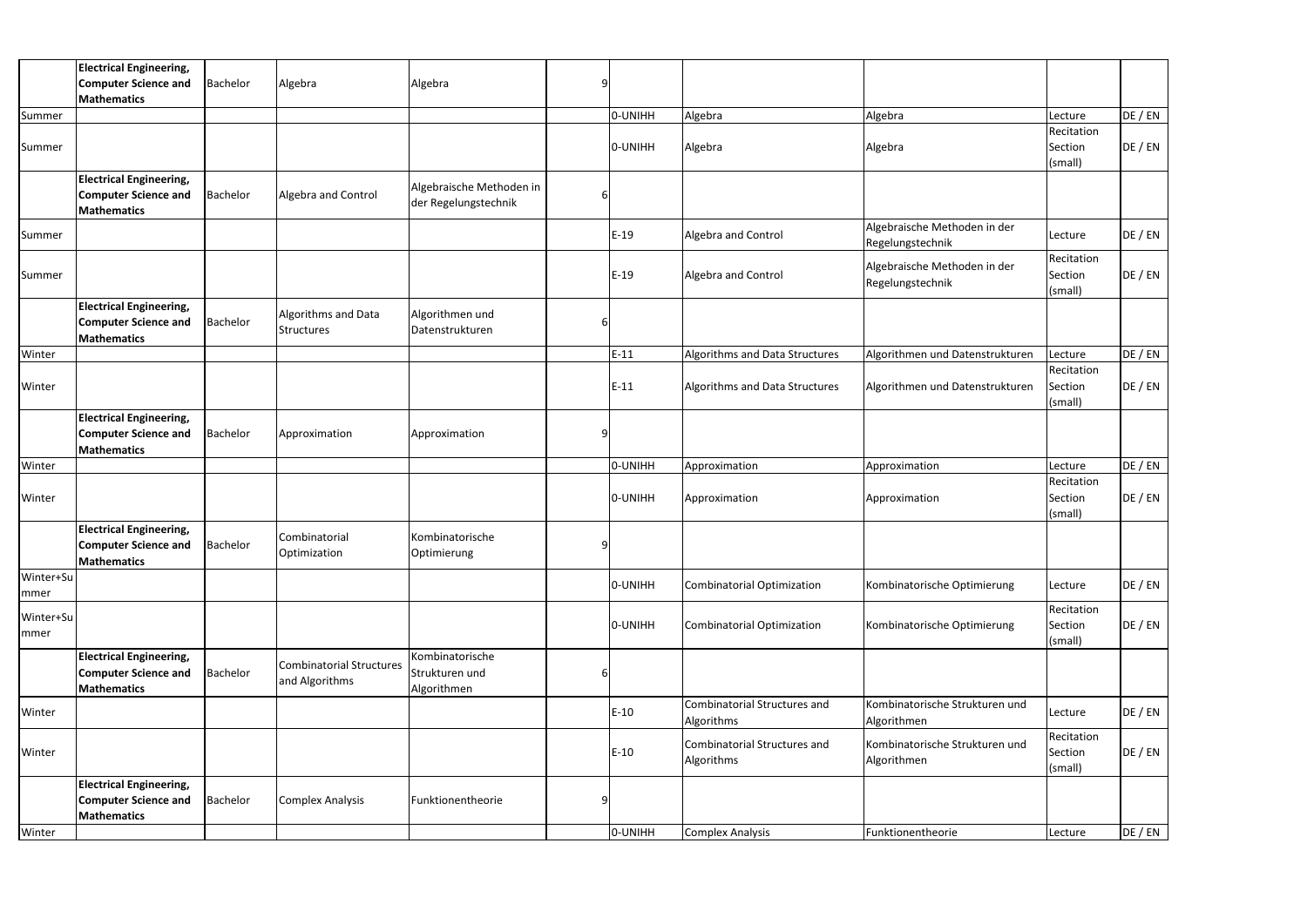| Winter |                                                                                              |                 |                                                                         |                                                       |   | 0-UNIHH | <b>Complex Analysis</b>                                              | Funktionentheorie                                     | Recitation<br>Section<br>(small)           | DE / EN |
|--------|----------------------------------------------------------------------------------------------|-----------------|-------------------------------------------------------------------------|-------------------------------------------------------|---|---------|----------------------------------------------------------------------|-------------------------------------------------------|--------------------------------------------|---------|
|        | <b>Electrical Engineering,</b><br><b>Computer Science and</b><br>Mathematics                 | Bachelor        | Computability and<br><b>Complexity Theory</b>                           | Berechenbarkeit und<br>Komplexität                    |   |         |                                                                      |                                                       |                                            |         |
| Summer |                                                                                              |                 |                                                                         |                                                       |   | $E-13$  | Computability and Complexity<br>Theory                               | Berechenbarkeit und Komplexität                       | Lecture                                    | DE / EN |
| Summer |                                                                                              |                 |                                                                         |                                                       |   | $E-13$  | Computability and Complexity<br>Theory                               | Berechenbarkeit und Komplexität                       | Recitation<br>Section<br>(small)           | DE / EN |
|        | <b>Electrical Engineering,</b><br><b>Computer Science and</b><br>Mathematics                 | Bachelor        | Computer Architecture                                                   | Rechnerarchitektur                                    | 6 |         |                                                                      |                                                       |                                            |         |
| Winter |                                                                                              |                 |                                                                         |                                                       |   | $E-13$  | Computer Architecture                                                | Rechnerarchitektur                                    | Lecture                                    | DE / EN |
| Winter |                                                                                              |                 |                                                                         |                                                       |   | $E-13$  | Computer Architecture                                                | Rechnerarchitektur                                    | Project-<br>/problem-<br>based<br>Learning | DE / EN |
| Winter |                                                                                              |                 |                                                                         |                                                       |   | $E-13$  | Computer Architecture                                                | Rechnerarchitektur                                    | Recitation<br>Section<br>(small)           | DE / EN |
|        | <b>Electrical Engineering,</b><br><b>Computer Science and</b><br>Mathematics                 | Bachelor        | <b>Computer Engineering</b>                                             | Technische Informatik                                 |   |         |                                                                      |                                                       |                                            |         |
| Winter |                                                                                              |                 |                                                                         |                                                       |   | $E-13$  | <b>Computer Engineering</b>                                          | Technische Informatik                                 | Lecture                                    | DE / EN |
| Winter |                                                                                              |                 |                                                                         |                                                       |   | $E-13$  | <b>Computer Engineering</b>                                          | Technische Informatik                                 | Recitation<br>Section<br>(small)           | DE / EN |
|        | <b>Electrical Engineering,</b><br><b>Computer Science and</b> Bachelor<br><b>Mathematics</b> |                 | <b>Computer Science for</b><br>Engineers - Introduction<br>and Overview | Informatik für Ingenieure -<br>Einführung & Überblick | 6 |         |                                                                      |                                                       |                                            |         |
| Winter |                                                                                              |                 |                                                                         |                                                       |   | $E-13$  | Computer Science for Engineers -<br><b>Introduction and Overview</b> | Informatik für Ingenieure -<br>Einführung & Überblick | Lecture                                    | DE / EN |
| Winter |                                                                                              |                 |                                                                         |                                                       |   | $E-13$  | Computer Science for Engineers -<br><b>Introduction and Overview</b> | Informatik für Ingenieure -<br>Einführung & Überblick | Recitation<br>Section<br>(small)           | DE / EN |
|        | <b>Electrical Engineering,</b><br><b>Computer Science and</b><br>Mathematics                 | Bachelor        | <b>Differential Geometry</b>                                            | Differentialgeometrie                                 | 9 |         |                                                                      |                                                       |                                            |         |
| Summer |                                                                                              |                 |                                                                         |                                                       |   | 0-UNIHH | <b>Differential Geometry</b>                                         | Differentialgeometrie                                 | Lecture                                    | DE / EN |
| Summer |                                                                                              |                 |                                                                         |                                                       |   | 0-UNIHH | Differential Geometry                                                | Differentialgeometrie                                 | Recitation<br>Section<br>(small)           | DE / EN |
|        | <b>Electrical Engineering,</b><br><b>Computer Science and</b><br><b>Mathematics</b>          | <b>Bachelor</b> | Discrete Algebraic<br>Structures                                        | Diskrete Algebraische<br>Strukturen                   | b |         |                                                                      |                                                       |                                            |         |
| Winter |                                                                                              |                 |                                                                         |                                                       |   | $E-13$  | Discrete Algebraic Structures                                        | Diskrete Algebraische Strukturen                      | Lecture                                    | DE / EN |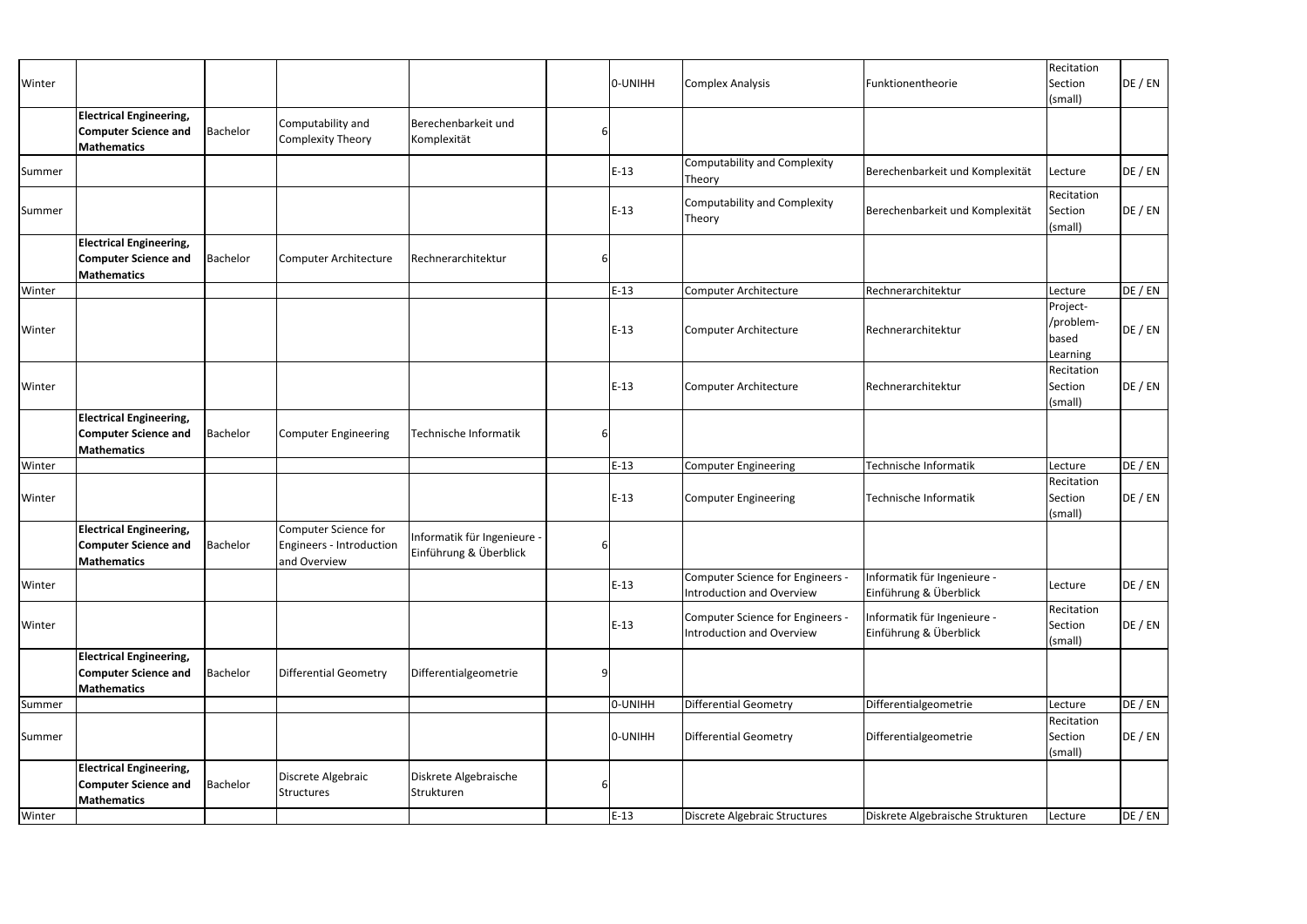| Winter |                                                                                     |          |                                                           |                                                                                |   | $E-13$  | Discrete Algebraic Structures        | Diskrete Algebraische Strukturen | Recitation<br>Section            | DE / EN |
|--------|-------------------------------------------------------------------------------------|----------|-----------------------------------------------------------|--------------------------------------------------------------------------------|---|---------|--------------------------------------|----------------------------------|----------------------------------|---------|
|        |                                                                                     |          |                                                           |                                                                                |   |         |                                      |                                  | (small)                          |         |
|        | <b>Electrical Engineering,</b><br><b>Computer Science and</b>                       | Bachelor | <b>Discrete Mathematics</b>                               | Diskrete Mathematik                                                            |   |         |                                      |                                  |                                  |         |
| Summer | <b>Mathematics</b>                                                                  |          |                                                           |                                                                                |   | 0-UNIHH | <b>Discrete Mathematics</b>          | Diskrete Mathematik              | Lecture                          | DE / EN |
|        |                                                                                     |          |                                                           |                                                                                |   |         |                                      |                                  | Recitation                       |         |
| Summer |                                                                                     |          |                                                           |                                                                                |   | O-UNIHH | <b>Discrete Mathematics</b>          | Diskrete Mathematik              | Section<br>(small)               | DE / EN |
|        | <b>Electrical Engineering,</b>                                                      |          |                                                           |                                                                                |   |         |                                      |                                  |                                  |         |
|        | <b>Computer Science and</b>                                                         | Bachelor | <b>Functional Analysis</b>                                | Funktionalanalysis                                                             |   |         |                                      |                                  |                                  |         |
|        | <b>Mathematics</b>                                                                  |          |                                                           |                                                                                |   |         |                                      |                                  |                                  |         |
| Summer |                                                                                     |          |                                                           |                                                                                |   | 0-UNIHH | <b>Functional Analysis</b>           | Funktionalanalysis               | Lecture<br>Recitation            | DE / EN |
| Summer |                                                                                     |          |                                                           |                                                                                |   | O-UNIHH | <b>Functional Analysis</b>           | Funktionalanalysis               | Section<br>(small)               | DE / EN |
|        | <b>Electrical Engineering,</b><br><b>Computer Science and</b><br><b>Mathematics</b> | Bachelor | Geometry                                                  | Geometrie                                                                      |   |         |                                      |                                  |                                  |         |
| Winter |                                                                                     |          |                                                           |                                                                                |   | O-UNIHH | Geometry                             | Geometrie                        | Lecture                          | DE / EN |
| Winter |                                                                                     |          |                                                           |                                                                                |   | O-UNIHH | Geometry                             | Geometrie                        | Recitation<br>Section<br>(small) | DE / EN |
|        | <b>Electrical Engineering,</b><br><b>Computer Science and</b><br><b>Mathematics</b> | Bachelor | <b>Graph Theory</b>                                       | Graphentheorie                                                                 | 9 |         |                                      |                                  |                                  |         |
| Winter |                                                                                     |          |                                                           |                                                                                |   | O-UNIHH | <b>Graph Theory</b>                  | Graphentheorie                   | Lecture                          | DE / EN |
| Winter |                                                                                     |          |                                                           |                                                                                |   | 0-UNIHH | <b>Graph Theory</b>                  | Graphentheorie                   | Recitation<br>Section<br>(small) | DE / EN |
|        | <b>Electrical Engineering,</b><br><b>Computer Science and</b><br><b>Mathematics</b> | Bachelor | Graph Theory and<br>Optimization                          | Graphentheorie und<br>Optimierung                                              | 6 |         |                                      |                                  |                                  |         |
| Summer |                                                                                     |          |                                                           |                                                                                |   | $E-10$  | <b>Graph Theory and Optimization</b> | Graphentheorie und Optimierung   | Lecture                          | DE / EN |
| Summer |                                                                                     |          |                                                           |                                                                                |   | $E-10$  | <b>Graph Theory and Optimization</b> | Graphentheorie und Optimierung   | Recitation<br>Section<br>(small) | DE / EN |
|        | <b>Electrical Engineering,</b><br><b>Computer Science and</b><br><b>Mathematics</b> | Bachelor | <b>Higher Analysis</b>                                    | Höhere Analysis                                                                | q |         |                                      |                                  |                                  |         |
| Winter |                                                                                     |          |                                                           |                                                                                |   | O-UNIHH | <b>Higher Analysis</b>               | Höhere Analysis                  | Lecture                          | DE / EN |
| Winter |                                                                                     |          |                                                           |                                                                                |   | O-UNIHH | <b>Higher Analysis</b>               | Höhere Analysis                  | Recitation<br>Section<br>(small) | DE / EN |
|        | <b>Electrical Engineering,</b><br><b>Computer Science and</b><br><b>Mathematics</b> | Bachelor | Introduction to<br>Communications and<br>Random Processes | Einführung in die<br>Nachrichtentechnik und<br>ihre stochastischen<br>Methoden |   |         |                                      |                                  |                                  |         |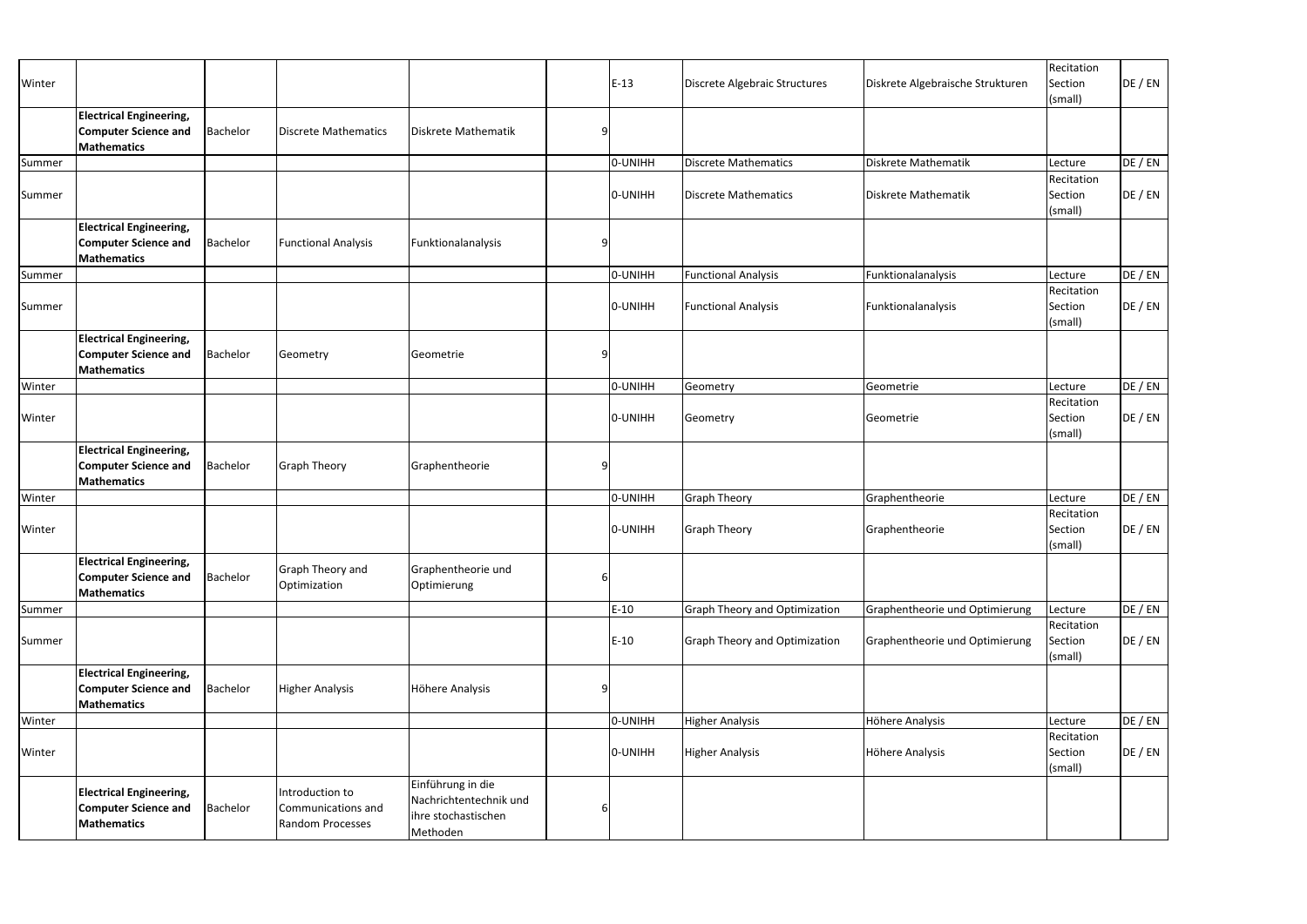| Winter             |                                                                                     |          |                                                 |                                                    |   | $E-8$              | <b>Introduction to Communications</b><br>and Random Processes | Einführung in die<br>Nachrichtentechnik und ihre<br>stochastischen Methoden | Lecture                                    | DE / EN |
|--------------------|-------------------------------------------------------------------------------------|----------|-------------------------------------------------|----------------------------------------------------|---|--------------------|---------------------------------------------------------------|-----------------------------------------------------------------------------|--------------------------------------------|---------|
| Winter             |                                                                                     |          |                                                 |                                                    |   | $E-8$              | <b>Introduction to Communications</b><br>and Random Processes | Einführung in die<br>Nachrichtentechnik und ihre<br>stochastischen Methoden | Recitation<br>Section<br>(large)           | DE / EN |
| Winter             |                                                                                     |          |                                                 |                                                    |   | $E-8$              | <b>Introduction to Communications</b><br>and Random Processes | Einführung in die<br>Nachrichtentechnik und ihre<br>stochastischen Methoden | Recitation<br>Section<br>(small)           | DE / EN |
|                    | <b>Electrical Engineering,</b><br><b>Computer Science and</b><br><b>Mathematics</b> | Bachelor | Introduction to<br><b>Mathematical Modeling</b> | Einführung in die<br>Mathematische<br>Modellierung |   |                    |                                                               |                                                                             |                                            |         |
| Winter             |                                                                                     |          |                                                 |                                                    |   | 0-UNIHH            | Introduction in Mathematical<br>Modeling                      | Einführung in die Mathematische<br>Modellierung                             | Lecture                                    | DE / EN |
| Winter             |                                                                                     |          |                                                 |                                                    |   | O-UNIHH            | <b>Introduction in Mathematical</b><br>Modeling               | Einführung in die Mathematische<br>Modellierung                             | Recitation<br>Section<br>(small)           | DE / EN |
|                    | <b>Electrical Engineering,</b><br><b>Computer Science and</b><br><b>Mathematics</b> | Bachelor | <b>Introductory Number</b><br>Theory            | Elementare Zahlentheorie                           | q |                    |                                                               |                                                                             |                                            |         |
| Winter+Su<br> mmer |                                                                                     |          |                                                 |                                                    |   | 0-UNIHH            | Number Theory                                                 | Elementare Zahlentheorie                                                    | Lecture                                    | DE / EN |
| Winter+Su<br>mmer  |                                                                                     |          |                                                 |                                                    |   | O-UNIHH            | <b>Number Theory</b>                                          | Elementare Zahlentheorie                                                    | Recitation<br>Section<br>(small)           | DE / EN |
|                    | <b>Electrical Engineering,</b><br><b>Computer Science and</b><br><b>Mathematics</b> | Bachelor | Lab Cyber-Physical<br>Systems                   | Labor Cyber-Physical<br>Systems                    |   |                    |                                                               |                                                                             |                                            |         |
| Summer             |                                                                                     |          |                                                 |                                                    |   | $E-13$             | Lab Cyber-Physical Systems                                    | Labor Cyber-Physical Systems                                                | Project-<br>/problem-<br>based<br>Learning | DE / EN |
|                    | <b>Electrical Engineering,</b><br><b>Computer Science and</b><br><b>Mathematics</b> | Bachelor | Machine Learning I                              | Maschinelles Lernen I                              | 6 |                    |                                                               |                                                                             |                                            |         |
| Summer             |                                                                                     |          |                                                 |                                                    |   | $E-21$             | Machine Learning I                                            | Maschinelles Lernen I                                                       | Lecture                                    | DE / EN |
| Summer             |                                                                                     |          |                                                 |                                                    |   | $E-21$             | Machine Learning I                                            | Maschinelles Lernen I                                                       | Recitation<br>Section<br>(small)           | DE / EN |
|                    | <b>Electrical Engineering,</b><br><b>Computer Science and</b><br><b>Mathematics</b> | Bachelor | Machine Learning II                             | <b>Maschinelles Lernen II</b>                      | 6 |                    |                                                               |                                                                             |                                            |         |
| Winter             |                                                                                     |          |                                                 |                                                    |   | $E-21$             | Machine Learning II                                           | Maschinelles Lernen II                                                      | Lecture                                    | DE / EN |
| Winter             |                                                                                     |          |                                                 |                                                    |   | Nicht<br>definiert | Machine Learning II                                           | Maschinelles Lernen II                                                      | Recitation<br>Section<br>(small)           | DE / EN |
|                    | <b>Electrical Engineering,</b><br><b>Computer Science and</b><br><b>Mathematics</b> | Bachelor | <b>Mathematical Statistics</b>                  | Mathematische Statistik                            | 6 |                    |                                                               |                                                                             |                                            |         |
| Summer             |                                                                                     |          |                                                 |                                                    |   | O-UNIHH            | <b>Mathematical Statistics</b>                                | Mathematische Statistik                                                     | Lecture                                    | DE / EN |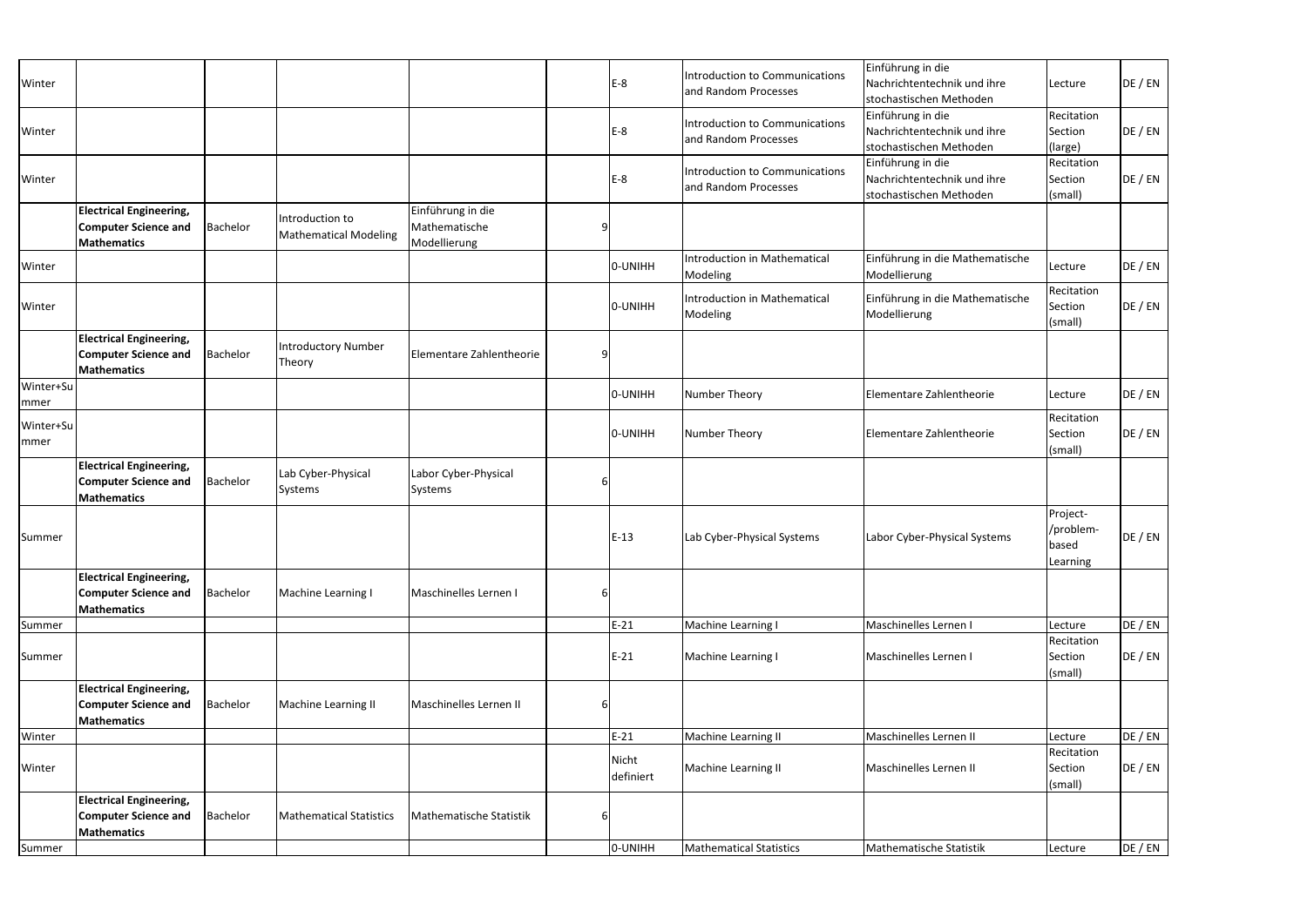| Summer |                                                                                     |                 |                                                             |                                                                  | O-UNIHH | <b>Mathematical Statistics</b>                           | Mathematische Statistik                                          | Recitation<br>Section<br>(small)           | DE / EN |
|--------|-------------------------------------------------------------------------------------|-----------------|-------------------------------------------------------------|------------------------------------------------------------------|---------|----------------------------------------------------------|------------------------------------------------------------------|--------------------------------------------|---------|
|        | <b>Electrical Engineering,</b><br><b>Computer Science and</b><br><b>Mathematics</b> | Bachelor        |                                                             | Mathematical Stochastics Mathematische Stochastik                |         |                                                          |                                                                  |                                            |         |
| Winter |                                                                                     |                 |                                                             |                                                                  | O-UNIHH | <b>Mathematical Stochastics</b>                          | Mathematische Stochastik                                         | Lecture                                    | DE / EN |
|        |                                                                                     |                 |                                                             |                                                                  |         |                                                          |                                                                  | Recitation                                 |         |
| Winter |                                                                                     |                 |                                                             |                                                                  | O-UNIHH | <b>Mathematical Stochastics</b>                          | Mathematische Stochastik                                         | Section<br>(small)                         | DE / EN |
|        | <b>Electrical Engineering,</b><br><b>Computer Science and</b><br><b>Mathematics</b> | Bachelor        | Measure Theory and<br>Stochastics                           | Maßtheoretische<br>Konzepte der Stochastik                       |         |                                                          |                                                                  |                                            |         |
| Summer |                                                                                     |                 |                                                             |                                                                  | O-UNIHH | Measure Theory and Stochastics                           | Maßtheoretische Konzepte der<br>Stochastik                       | Lecture                                    | DE / EN |
| Summer |                                                                                     |                 |                                                             |                                                                  | O-UNIHH | <b>Measure Theory and Stochastics</b>                    | Maßtheoretische Konzepte der<br>Stochastik                       | Recitation<br>Section<br>(small)           | DE / EN |
|        | <b>Electrical Engineering,</b><br><b>Computer Science and</b><br><b>Mathematics</b> | Bachelor        | Numerical Mathematics                                       | Numerische Mathematik                                            |         |                                                          |                                                                  |                                            |         |
| Winter |                                                                                     |                 |                                                             |                                                                  | 0-UNIHH | <b>Numerical Mathematics</b>                             | Numerische Mathematik                                            | Lecture                                    | DE / EN |
| Winter |                                                                                     |                 |                                                             |                                                                  | O-UNIHH | Numerical Mathematics                                    | Numerische Mathematik                                            | Recitation<br>Section<br>(small)           | DE / EN |
|        | <b>Electrical Engineering,</b><br><b>Computer Science and</b><br><b>Mathematics</b> | <b>Bachelor</b> | Optimization                                                | Optimierung                                                      |         |                                                          |                                                                  |                                            |         |
| Summer |                                                                                     |                 |                                                             |                                                                  | O-UNIHH | Optimization                                             | Optimierung                                                      | Lecture                                    | DE / EN |
| Summer |                                                                                     |                 |                                                             |                                                                  | O-UNIHH | Optimization                                             | Optimierung                                                      | Recitation<br>Section<br>(small)           | DE / EN |
|        | <b>Electrical Engineering,</b><br><b>Computer Science and</b><br><b>Mathematics</b> | Bachelor        | Ordinary Differential<br>Equations and Dynamical<br>Systems | Gewöhnliche<br>Differentialgleichungen<br>und Dynamische Systeme |         |                                                          |                                                                  |                                            |         |
| Summer |                                                                                     |                 |                                                             |                                                                  | O-UNIHH | Ordinary Differential Equations and<br>Dynamical Systems | Gewöhnliche<br>Differentialgleichungen und<br>Dynamische Systeme | Lecture                                    | DE / EN |
| Summer |                                                                                     |                 |                                                             |                                                                  | O-UNIHH | Ordinary Differential Equations and<br>Dynamical Systems | Gewöhnliche<br>Differentialgleichungen und<br>Dynamische Systeme | Recitation<br>Section<br>(small)           | DE / EN |
|        | <b>Electrical Engineering,</b><br><b>Computer Science and</b><br><b>Mathematics</b> | Bachelor        | <b>Practical Course IIW</b>                                 | <b>IIW Praktikum</b>                                             |         |                                                          |                                                                  |                                            |         |
| Winter |                                                                                     |                 |                                                             |                                                                  | $E-13$  | <b>Practical Course IIW</b>                              | Praktikum IIW                                                    | Project-<br>/problem-<br>based<br>Learning | DE / EN |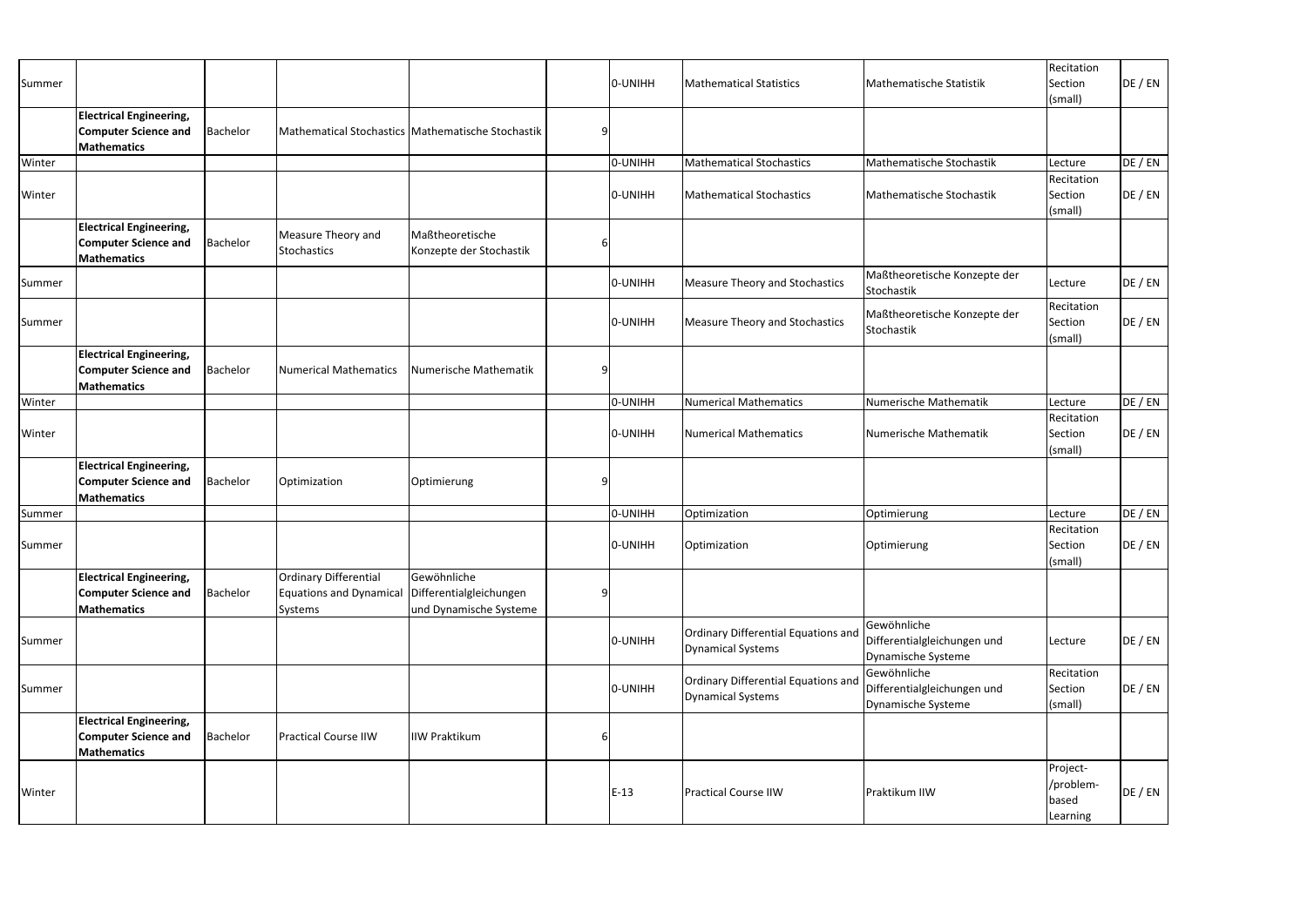|                   | <b>Electrical Engineering,</b><br><b>Computer Science and</b><br><b>Mathematics</b> | Bachelor | <b>Practical Statistics</b>                             | <b>Praktische Statistik</b>                       |   |         |                                                         |                                                |                                  |         |
|-------------------|-------------------------------------------------------------------------------------|----------|---------------------------------------------------------|---------------------------------------------------|---|---------|---------------------------------------------------------|------------------------------------------------|----------------------------------|---------|
| Winter+Su<br>mmer |                                                                                     |          |                                                         |                                                   |   | 0-UNIHH | <b>Practical Statistics</b>                             | <b>Praktische Statistik</b>                    | Lecture                          | DE / EN |
| Winter+Su<br>mmer |                                                                                     |          |                                                         |                                                   |   | 0-UNIHH | <b>Practical Statistics</b>                             | <b>Praktische Statistik</b>                    | Recitation<br>Section<br>(small) | DE / EN |
|                   | <b>Electrical Engineering,</b><br><b>Computer Science and</b><br><b>Mathematics</b> | Bachelor | <b>Procedural Programming</b><br>for Computer Engineers | Prozedurale<br>Programmierung für<br>Informatiker | 6 |         |                                                         |                                                |                                  |         |
| Winter            |                                                                                     |          |                                                         |                                                   |   | $E-24$  | Procedural Programming for<br><b>Computer Engineers</b> | Prozedurale Programmierung für<br>Informatiker | Lecture                          | DE / EN |
| Winter            |                                                                                     |          |                                                         |                                                   |   | $E-24$  | Procedular Programming for<br><b>Computer Engineers</b> | Prozedurale Programmierung für<br>Informatiker | Recitation<br>Section<br>(large) | DE / EN |
| Winter            |                                                                                     |          |                                                         |                                                   |   | $E-24$  | Procedural Programming for<br><b>Computer Engineers</b> | Prozedurale Programmierung für<br>Informatiker | Practical<br>Course              | DE / EN |
|                   | <b>Electrical Engineering,</b><br><b>Computer Science and</b><br><b>Mathematics</b> | Bachelor | Programming in C                                        | Programmieren in C                                |   |         |                                                         |                                                |                                  |         |
| Winter            |                                                                                     |          |                                                         |                                                   |   | $E-19$  | Programming in C                                        | Programmieren in C                             | Lecture                          | DE / EN |
| Winter            |                                                                                     |          |                                                         |                                                   |   | $E-19$  | Programming in C                                        | Programmieren in C                             | Practical<br>Course              | DE / EN |
|                   | <b>Electrical Engineering,</b><br><b>Computer Science and</b><br><b>Mathematics</b> | Bachelor | <b>Programming Paradigms</b>                            | Programmierparadigmen                             | b |         |                                                         |                                                |                                  |         |
| Summer            |                                                                                     |          |                                                         |                                                   |   | SD-E    | Programming Paradigms                                   | Programmierparadigmen                          | Lecture                          | DE / EN |
| Summer            |                                                                                     |          |                                                         |                                                   |   | SD-E    | <b>Programming Paradigms</b>                            | Programmierparadigmen                          | Recitation<br>Section<br>(large) | DE / EN |
| Summer            |                                                                                     |          |                                                         |                                                   |   | SD-E    | <b>Programming Paradigms</b>                            | Programmierparadigmen                          | Practical<br>Course              | DE / EN |
|                   | <b>Electrical Engineering,</b><br><b>Computer Science and</b><br><b>Mathematics</b> | Bachelor | <b>Scientific Programming</b>                           | Wissenschaftliche<br>Programmierung               | ь |         |                                                         |                                                |                                  |         |
| Summer            |                                                                                     |          |                                                         |                                                   |   | $E-5$   | <b>Scientific Programming</b>                           | Wissenschaftliche Programmierung Lecture       |                                  | DE / EN |
| Summer            |                                                                                     |          |                                                         |                                                   |   | $E-5$   | <b>Scientific Programming</b>                           | Wissenschaftliche Programmierung Section       | Recitation<br>(small)            | DE / EN |
|                   | <b>Electrical Engineering,</b><br><b>Computer Science and</b><br><b>Mathematics</b> | Bachelor | Seminar<br>Technomathematics                            | Seminar<br>Technomathematik                       |   |         |                                                         |                                                |                                  |         |
| Winter+Su<br>mmer |                                                                                     |          |                                                         |                                                   |   | $E-10$  | Seminar: Technomathematics                              | Seminar: Technomathematik                      | Seminar                          | DE / EN |
|                   | <b>Electrical Engineering,</b><br><b>Computer Science and</b><br><b>Mathematics</b> | Bachelor | Seminars Computer<br>Science                            | Seminare Informatik                               | 6 |         |                                                         |                                                |                                  |         |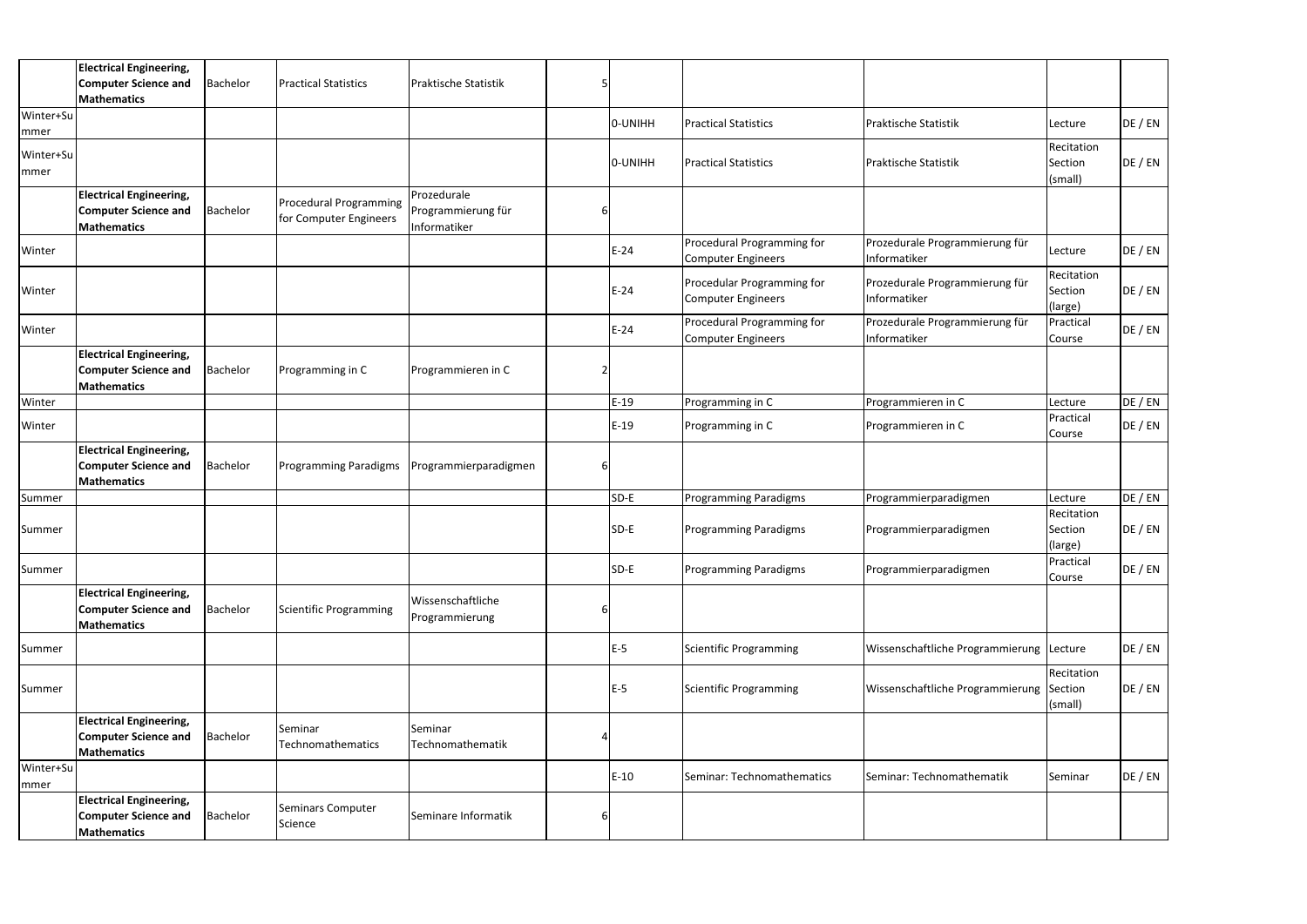| Winter+Su<br>mmer  |                                                                                     |          |                                              |                                        |   | SD-E    | <b>Introductory Seminar Computer</b><br>Science II  | Seminar Informatik II                                                       | Seminar                          | DE / EN |
|--------------------|-------------------------------------------------------------------------------------|----------|----------------------------------------------|----------------------------------------|---|---------|-----------------------------------------------------|-----------------------------------------------------------------------------|----------------------------------|---------|
| Winter+Su<br>mmer  |                                                                                     |          |                                              |                                        |   | SD-E    | <b>Introductory Seminar Computer</b><br>Science I   | Seminar Informatik I                                                        | Seminar                          | DE / EN |
|                    | <b>Electrical Engineering,</b><br><b>Computer Science and</b><br><b>Mathematics</b> | Bachelor | Seminars Computer<br>Science and Mathematics | Seminare Informatik und<br>Mathematik  |   |         |                                                     |                                                                             |                                  |         |
| Winter+Su<br>mmer  |                                                                                     |          |                                              |                                        |   | SD-E    | Science                                             | Seminar Computational Engineering Seminar Informatik/Ingenieurwesen Seminar |                                  | DE / EN |
| Winter+Su<br>mmer  |                                                                                     |          |                                              |                                        |   | SD-E    | Seminar Computer<br>Science/Mathematics             | Seminar Informatik/Mathematik                                               | Seminar                          | DE / EN |
| Winter+Su<br> mmer |                                                                                     |          |                                              |                                        |   | SD-E    | Seminar Computer<br>Science/Engineering Mathematics | Seminar<br>Informatik/Ingenieurmathematik                                   | Seminar                          | DE / EN |
|                    | <b>Electrical Engineering,</b><br><b>Computer Science and</b><br><b>Mathematics</b> | Bachelor | Set Theory and<br>Mathematical Logic         | Mengenlehre und<br>mathematische Logik | 9 |         |                                                     |                                                                             |                                  |         |
| Summer             |                                                                                     |          |                                              |                                        |   | 0-UNIHH | Set Theory and Mathematical Logic                   | Mengenlehre und mathematische<br>Logik                                      | Lecture                          | DE / EN |
| Summer             |                                                                                     |          |                                              |                                        |   | 0-UNIHH | Set Theory and Mathematical Logic                   | Mengenlehre und mathematische<br>Logik                                      | Recitation<br>Section<br>(small) | DE / EN |
|                    | <b>Electrical Engineering,</b><br><b>Computer Science and</b><br><b>Mathematics</b> | Bachelor | <b>Signals and Systems</b>                   | Signale und Systeme                    |   |         |                                                     |                                                                             |                                  |         |
| Summer             |                                                                                     |          |                                              |                                        |   | $E-8$   | Signals and Systems                                 | Signale und Systeme                                                         | Lecture                          | DE / EN |
| Summer             |                                                                                     |          |                                              |                                        |   | $E-8$   | <b>Signals and Systems</b>                          | Signale und Systeme                                                         | Recitation<br>Section<br>(small) | DE / EN |
|                    | <b>Electrical Engineering,</b><br><b>Computer Science and</b><br><b>Mathematics</b> | Bachelor | <b>Statistics</b>                            | Statistik                              |   |         |                                                     |                                                                             |                                  |         |
| Winter             |                                                                                     |          |                                              |                                        |   | $E-10$  | <b>Statistics</b>                                   | <b>Statistik</b>                                                            | Lecture                          | DE / EN |
| Winter             |                                                                                     |          |                                              |                                        |   | $E-10$  | <b>Statistics</b>                                   | Statistik                                                                   | Recitation<br>Section<br>(small) | DE / EN |
|                    | <b>Electrical Engineering,</b><br><b>Computer Science and</b><br><b>Mathematics</b> | Bachelor | <b>Stochastic Processes</b>                  | <b>Stochastische Prozesse</b>          | 6 |         |                                                     |                                                                             |                                  |         |
| Winter             |                                                                                     |          |                                              |                                        |   | 0-UNIHH | <b>Stochastic Processes</b>                         | Stochastische Prozesse                                                      | Lecture                          | DE / EN |
| Winter             |                                                                                     |          |                                              |                                        |   | 0-UNIHH | <b>Stochastic Processes</b>                         | Stochastische Prozesse                                                      | Recitation<br>Section<br>(small) | DE / EN |
|                    | <b>Electrical Engineering,</b><br><b>Computer Science and</b><br><b>Mathematics</b> | Bachelor | Stochastics                                  | Stochastik                             | 6 |         |                                                     |                                                                             |                                  |         |
| Summer             |                                                                                     |          |                                              |                                        |   | $E-10$  | Stochastics                                         | Stochastik                                                                  | Lecture                          | DE / EN |
| Summer             |                                                                                     |          |                                              |                                        |   | $E-10$  | <b>Stochastics</b>                                  | Stochastik                                                                  | Recitation<br>Section<br>(small) | DE / EN |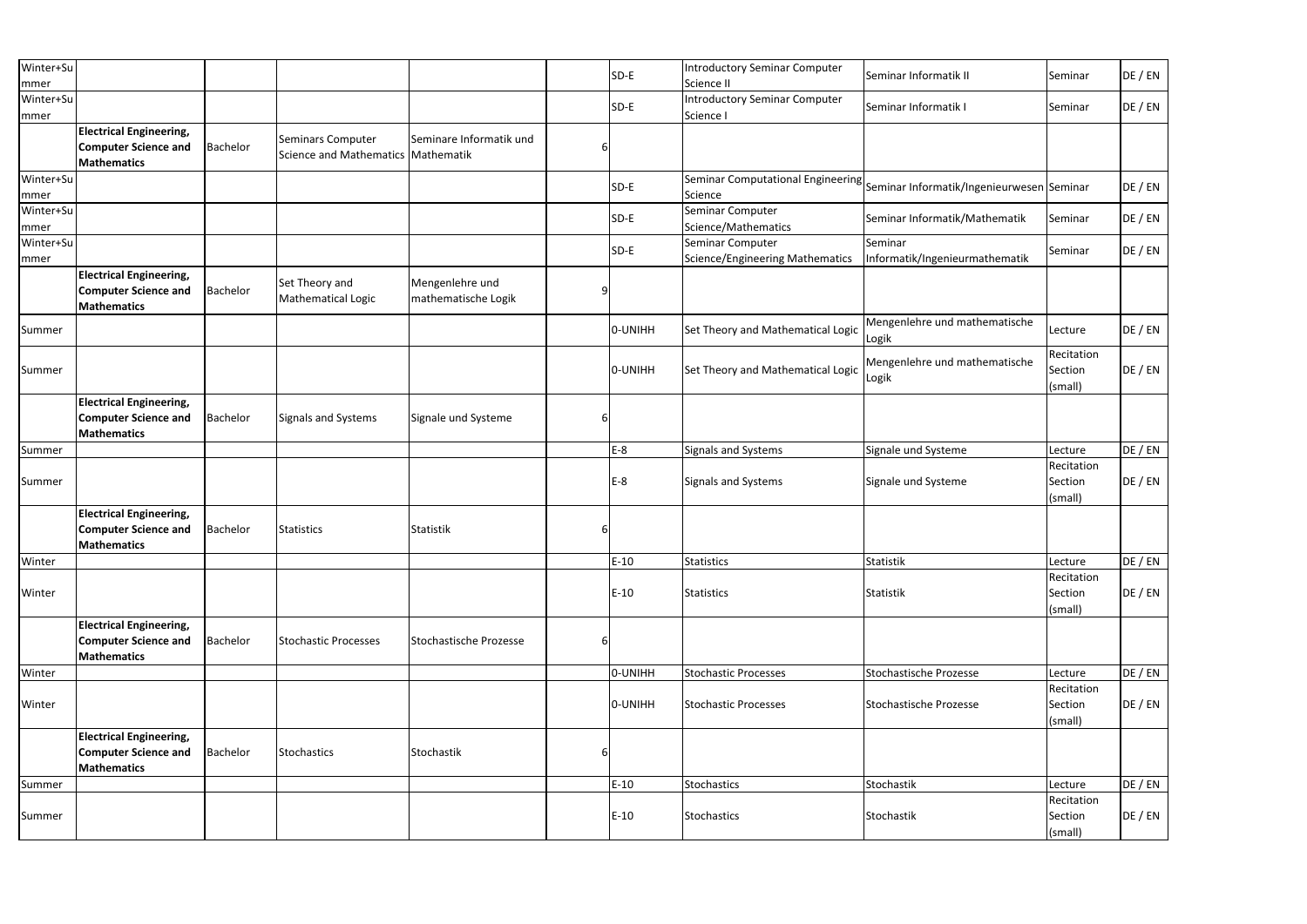|        | <b>Electrical Engineering,</b><br><b>Computer Science and</b><br>Mathematics        | Bachelor        | Topology                             | Topologie                          | 9  |         |                                                   |                                    |                                  |         |
|--------|-------------------------------------------------------------------------------------|-----------------|--------------------------------------|------------------------------------|----|---------|---------------------------------------------------|------------------------------------|----------------------------------|---------|
| Summer |                                                                                     |                 |                                      |                                    |    | 0-UNIHH | Topology                                          | Topologie                          | Lecture                          | DE / EN |
| Summer |                                                                                     |                 |                                      |                                    |    | 0-UNIHH | Topology                                          | Topologie                          | Recitation<br>Section<br>(small) | DE / EN |
|        | <b>Electrical Engineering,</b><br><b>Computer Science and</b><br>Mathematics        | Bachelor        | Physics for Engineers                | Physik für Ingenieure              | 6  |         |                                                   |                                    |                                  |         |
| Winter |                                                                                     |                 |                                      |                                    |    | $E-12$  | Physics for Engineers                             | Physik für Ingenieure              | Lecture                          | DE      |
| Winter |                                                                                     |                 |                                      |                                    |    | $E-12$  | Physics for Engineers (Problem<br>Solving Course) | Physik für Ingenieure (Übung)      | Recitation<br>Section<br>(small) | DE      |
| Summer |                                                                                     |                 |                                      |                                    |    | 0-UNIHH | Physics-Lab for ET                                | Physik-Praktikum für ET            | Practical<br>Course              | DE / EN |
|        | <b>Electrical Engineering,</b><br><b>Computer Science and</b><br>Mathematics        | <b>Bachelor</b> | Analysis for<br>Technomathematicians | Analysis für<br>Technomathematiker | 18 |         |                                                   |                                    |                                  |         |
| Winter |                                                                                     |                 |                                      |                                    |    | $E-10$  | Analysis I for<br>Technomathematicians            | Analysis I für Technomathematiker  | Lecture                          | DE      |
| Winter |                                                                                     |                 |                                      |                                    |    | $E-10$  | Analysis I for<br>Technomathematicians            | Analysis I für Technomathematiker  | Recitation<br>Section<br>(small) | DE      |
| Summer |                                                                                     |                 |                                      |                                    |    | $E-10$  | Analysis II for<br>Technomathematicians           | Analysis II für Technomathematiker | Lecture                          | DE      |
| Summer |                                                                                     |                 |                                      |                                    |    | $E-10$  | Analysis II for<br>Technomathematicians           | Analysis II für Technomathematiker | Recitation<br>Section<br>(small) | DE      |
|        | <b>Electrical Engineering,</b><br><b>Computer Science and</b><br><b>Mathematics</b> | Bachelor        | <b>Complex Functions</b>             | Komplexe Funktionen                | 3I |         |                                                   |                                    |                                  |         |
| Summer |                                                                                     |                 |                                      |                                    |    | 0-UNIHH | <b>Complex Functions</b>                          | Komplexe Funktionen                | Lecture                          | DE      |
| Summer |                                                                                     |                 |                                      |                                    |    | O-UNIHH | <b>Complex Functions</b>                          | Komplexe Funktionen                | Recitation<br>Section<br>(small) | DE      |
| Summer |                                                                                     |                 |                                      |                                    |    | O-UNIHH | <b>Complex Functions</b>                          | Komplexe Funktionen                | Recitation<br>Section<br>(large) | DE      |
|        | <b>Electrical Engineering,</b><br><b>Computer Science and</b><br><b>Mathematics</b> | Bachelor        | <b>Computational Geometry</b>        | Rechnergestützte<br>Geometrie      | 6  |         |                                                   |                                    |                                  |         |
| Winter |                                                                                     |                 |                                      |                                    |    | $E-19$  | <b>Computational Geoemetry</b>                    | Rechnergestützte Geometrie         | Lecture                          | DE      |
| Winter |                                                                                     |                 |                                      |                                    |    | $E-19$  | Computational Geoemetry                           | Rechnergestützte Geometrie         | Recitation<br>Section<br>(small) | DE      |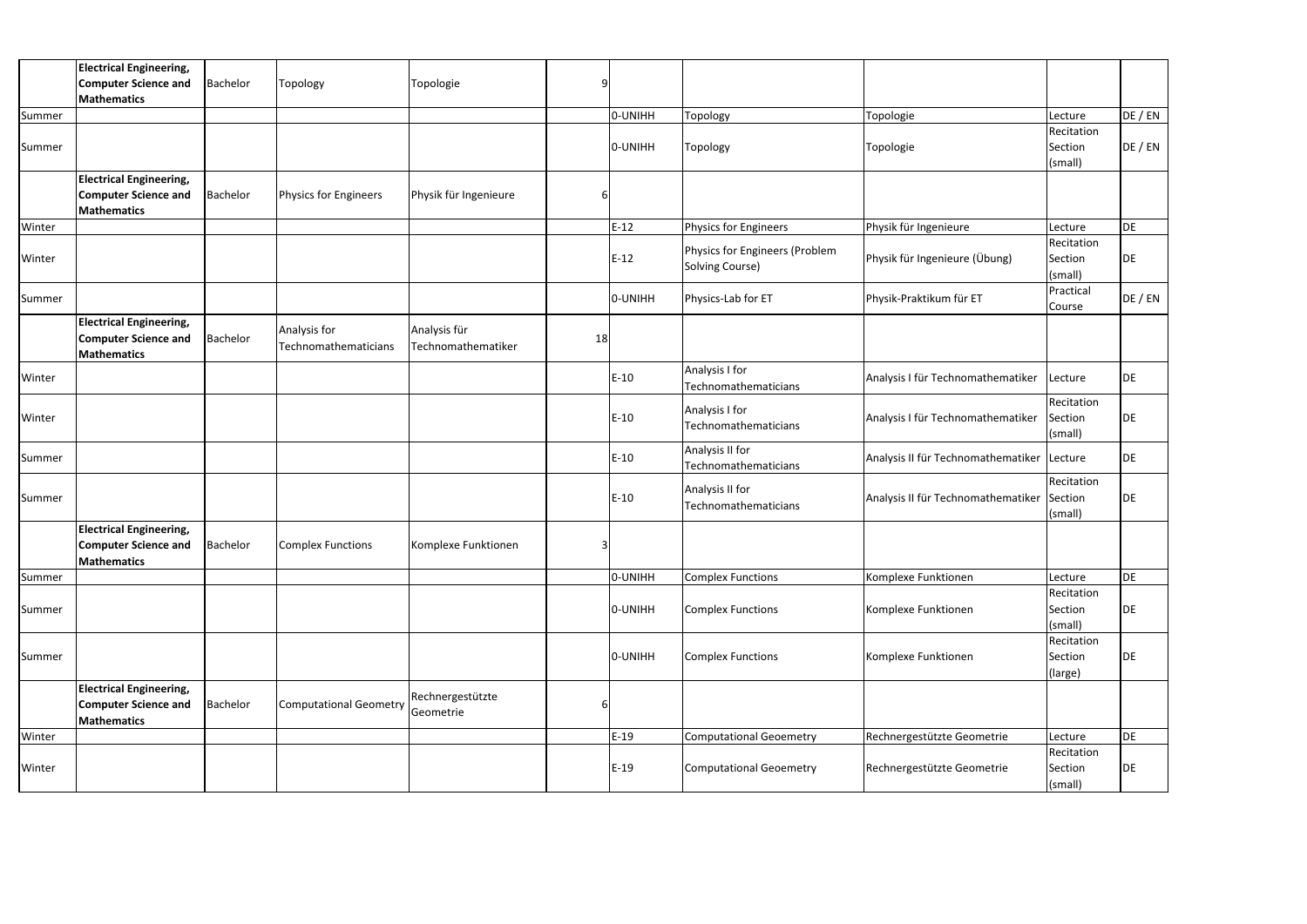|        | <b>Electrical Engineering,</b><br><b>Computer Science and</b><br><b>Mathematics</b> | <b>Bachelor</b> | Computer Science for<br><b>Engineers - Programming</b><br>Concepts, Data Handling<br>& Communication    | Informatik für Ingenieure -<br>Programmierkonzepte,<br>Data Handling &<br>Kommunikation |        |                                                                                                               |                                                                                      |                                  |           |
|--------|-------------------------------------------------------------------------------------|-----------------|---------------------------------------------------------------------------------------------------------|-----------------------------------------------------------------------------------------|--------|---------------------------------------------------------------------------------------------------------------|--------------------------------------------------------------------------------------|----------------------------------|-----------|
| Summer |                                                                                     |                 |                                                                                                         |                                                                                         | $E-15$ | Computer Science for Engineers -<br>Programming Concepts, Data<br>Handling & Communication                    | Informatik für Ingenieure -<br>Programmierkonzepte, Data<br>Handling & Kommunikation | Lecture                          | DE        |
| Summer |                                                                                     |                 |                                                                                                         |                                                                                         | $E-15$ | Computer Science for Engineers -<br>Programming Concepts, Data<br>Handling & Communication                    | Informatik für Ingenieure -<br>Programmierkonzepte, Data<br>Handling & Kommunikation | Recitation<br>Section<br>(small) | DE        |
|        | <b>Electrical Engineering,</b><br><b>Computer Science and</b><br>Mathematics        | Bachelor        | Computer Science for<br><b>Mechanical Engineers</b>                                                     | Informatik für<br>Maschinenbau-Ingenieure                                               |        |                                                                                                               |                                                                                      |                                  |           |
| Winter |                                                                                     |                 |                                                                                                         |                                                                                         | $E-13$ | <b>Computer Science for Mechanical</b><br>Engineers                                                           | Informatik für Maschinenbau-<br>Ingenieure                                           | Lecture                          | <b>DE</b> |
| Winter |                                                                                     |                 |                                                                                                         |                                                                                         | $E-13$ | <b>Computer Science for Mechanical</b><br>Engineers                                                           | Informatik für Maschinenbau-<br>Ingenieure                                           | Recitation<br>Section<br>(small) | DE        |
|        | <b>Electrical Engineering,</b><br><b>Computer Science and</b><br>Mathematics        | Bachelor        | <b>Distributed Systems</b>                                                                              | Verteilte Systeme                                                                       |        |                                                                                                               |                                                                                      |                                  |           |
| Winter |                                                                                     |                 |                                                                                                         |                                                                                         | $E-17$ | <b>Distributed Systems</b>                                                                                    | Verteilte Systeme                                                                    | Lecture                          | <b>DE</b> |
| Winter |                                                                                     |                 |                                                                                                         |                                                                                         | $E-17$ | <b>Distributed Systems</b>                                                                                    | Verteilte Systeme                                                                    | Recitation<br>Section<br>(small) | <b>DE</b> |
|        | <b>Electrical Engineering,</b><br><b>Computer Science and</b><br>Mathematics        | Bachelor        | Electrical Engineering I:<br><b>Direct Current Networks</b><br>and Electromagnetic<br><b>Fields</b>     | Elektrotechnik I:<br>Gleichstromnetzwerke und<br>elektromagnetische Felder              |        |                                                                                                               |                                                                                      |                                  |           |
| Winter |                                                                                     |                 |                                                                                                         |                                                                                         | $E-9$  | Electrical Engineering I: Direct<br><b>Current Networks and</b><br><b>Electromagnetic Fields</b>              | Elektrotechnik I:<br>Gleichstromnetzwerke und<br>elektromagnetische Felder           | Lecture                          | DE        |
| Winter |                                                                                     |                 |                                                                                                         |                                                                                         | $E-9$  | Electrical Engineering I: Direct<br><b>Current Networks and</b><br><b>Electromagnetic Fields</b>              | Elektrotechnik I:<br>Gleichstromnetzwerke und<br>elektromagnetische Felder           | Recitation<br>Section<br>(small) | DE        |
|        | <b>Electrical Engineering,</b><br><b>Computer Science and</b><br>Mathematics        | Bachelor        | <b>Electrical Engineering II:</b><br><b>Alternating Current</b><br><b>Networks and Basic</b><br>Devices | Elektrotechnik II:<br>Wechselstromnetzwerke<br>und grundlegende<br>Bauelemente          |        |                                                                                                               |                                                                                      |                                  |           |
| Summer |                                                                                     |                 |                                                                                                         |                                                                                         | $E-6$  | Electrical Engineering II: Alternating Wechselstromnetzwerke und<br><b>Current Networks and Basic Devices</b> | Elektrotechnik II:<br>grundlegende Bauelemente                                       | Lecture                          | <b>DE</b> |
| Summer |                                                                                     |                 |                                                                                                         |                                                                                         | $E-6$  | Electrical Engineering II: Alternating Wechselstromnetzwerke und<br><b>Current Networks and Basic Devices</b> | Elektrotechnik II:<br>grundlegende Bauelemente                                       | Recitation<br>Section<br>(small) | DE        |
|        | <b>Electrical Engineering,</b><br><b>Computer Science and</b><br>Mathematics        | <b>Bachelor</b> | <b>Electrical Engineering III:</b><br>Circuit Theory and<br>Transients                                  | Elektrotechnik III:<br>Netzwerktheorie und<br>Transienten                               |        |                                                                                                               |                                                                                      |                                  |           |
| Winter |                                                                                     |                 |                                                                                                         |                                                                                         | E-3    | <b>Circuit Theory</b>                                                                                         | Netzwerktheorie                                                                      | Lecture                          | DE        |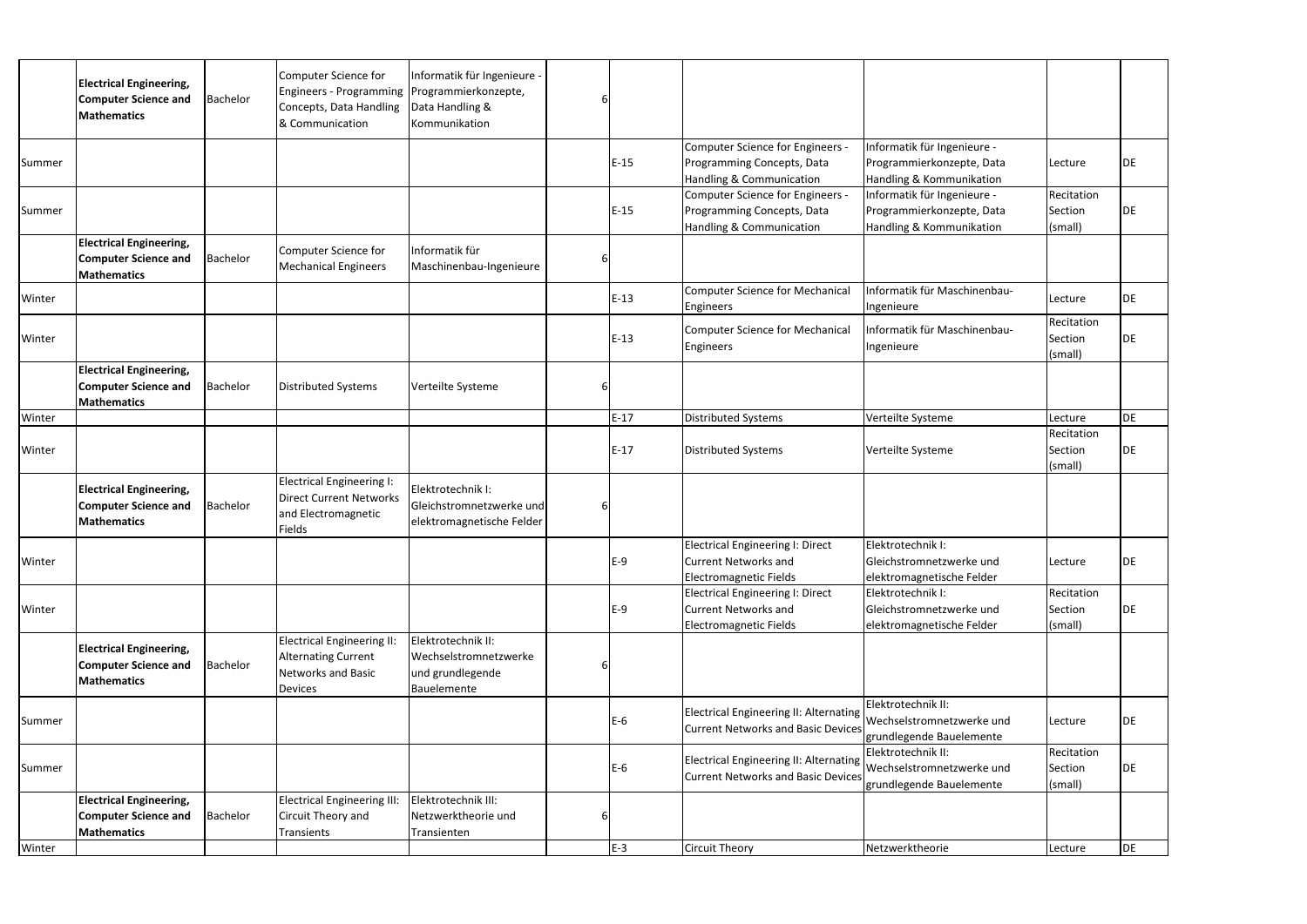| Winter |                                                                                     |          |                                                                                          |                                                                                 |   | $E-3$  | <b>Circuit Theory</b>                                                             | Netzwerktheorie                                                              | Recitation<br>Section<br>(small)           | DE        |
|--------|-------------------------------------------------------------------------------------|----------|------------------------------------------------------------------------------------------|---------------------------------------------------------------------------------|---|--------|-----------------------------------------------------------------------------------|------------------------------------------------------------------------------|--------------------------------------------|-----------|
|        | <b>Electrical Engineering,</b><br><b>Computer Science and</b><br><b>Mathematics</b> | Bachelor | <b>Electrical Engineering</b><br>Project Laboratory                                      | Elektrotechnisches<br>Projektpraktikum                                          |   |        |                                                                                   |                                                                              |                                            |           |
| Summer |                                                                                     |          |                                                                                          |                                                                                 |   | $E-6$  | <b>Electrical Engineering Project</b><br>Laboratory                               | Elektrotechnisches<br>Projektpraktikum                                       | Project-<br>/problem-<br>based<br>Learning | DE        |
|        | <b>Electrical Engineering,</b><br><b>Computer Science and</b><br><b>Mathematics</b> | Bachelor | <b>Electrical Power Systems</b><br>I: Introduction to<br><b>Electrical Power Systems</b> | Elektrische<br>Energiesysteme I:<br>Einführung in elektrische<br>Energiesysteme |   |        |                                                                                   |                                                                              |                                            |           |
| Winter |                                                                                     |          |                                                                                          |                                                                                 |   | $E-6$  | Electrical Power Systems I:<br><b>Introduction to Electrical Power</b><br>Systems | Elektrische Energiesysteme I:<br>Einführung in elektrische<br>Energiesysteme | Lecture                                    | DE        |
| Winter |                                                                                     |          |                                                                                          |                                                                                 |   | E-6    | Electrical Power Systems I:<br><b>Introduction to Electrical Power</b><br>Systems | Elektrische Energiesysteme I:<br>Einführung in elektrische<br>Energiesysteme | Recitation<br>Section<br>(small)           | DE        |
|        | <b>Electrical Engineering,</b><br><b>Computer Science and</b><br><b>Mathematics</b> | Bachelor | <b>Electronic Devices</b>                                                                | Elektronische<br>Bauelemente                                                    |   |        |                                                                                   |                                                                              |                                            |           |
| Winter |                                                                                     |          |                                                                                          |                                                                                 |   | E-7    | <b>Electronic Devices</b>                                                         | Elektronische Bauelemente                                                    | Lecture                                    | <b>DE</b> |
| Winter |                                                                                     |          |                                                                                          |                                                                                 |   | E-7    | <b>Electronic Devices</b>                                                         | Elektronische Bauelemente                                                    | Project-<br>/problem-<br>based<br>Learning | DE        |
|        | <b>Electrical Engineering,</b><br><b>Computer Science and</b><br><b>Mathematics</b> | Bachelor | <b>Informatics for Process</b><br>Engineers                                              | Informatik für<br>Verfahrensingenieure                                          |   |        |                                                                                   |                                                                              |                                            |           |
| Summer |                                                                                     |          |                                                                                          |                                                                                 |   | $E-19$ | <b>Numeric and Matlab</b>                                                         | Numerik und Matlab                                                           | Practical<br>Course                        | DE        |
| Summer |                                                                                     |          |                                                                                          |                                                                                 |   | $E-17$ | <b>Informatics for Process Engineers</b>                                          | Informatik für Verfahrensingenieure Lecture                                  |                                            | DE        |
| Summer |                                                                                     |          |                                                                                          |                                                                                 |   | $E-17$ | <b>Informatics for Process Engineers</b>                                          | Informatik für Verfahrensingenieure Section                                  | Recitation<br>(small)                      | DE        |
|        | <b>Electrical Engineering,</b><br><b>Computer Science and</b><br><b>Mathematics</b> | Bachelor | <b>Introduction into Medical</b><br><b>Technology and Systems</b>                        | Einführung in<br>Medizintechnische<br>Systeme                                   | 6 |        |                                                                                   |                                                                              |                                            |           |
| Summer |                                                                                     |          |                                                                                          |                                                                                 |   | $E-1$  | <b>Introduction into Medical</b><br><b>Technology and Systems</b>                 | Einführung in Medizintechnische<br>Systeme                                   | Lecture                                    | DE        |
| Summer |                                                                                     |          |                                                                                          |                                                                                 |   | E-1    | <b>Introduction into Medical</b><br><b>Technology and Systems</b>                 | Einführung in Medizintechnische<br>Systeme                                   | Project<br>Seminar                         | DE        |
| Summer |                                                                                     |          |                                                                                          |                                                                                 |   | $E-1$  | <b>Introduction into Medical</b><br><b>Technology and Systems</b>                 | Einführung in Medizintechnische<br>Systeme                                   | Recitation<br>Section<br>(large)           | DE        |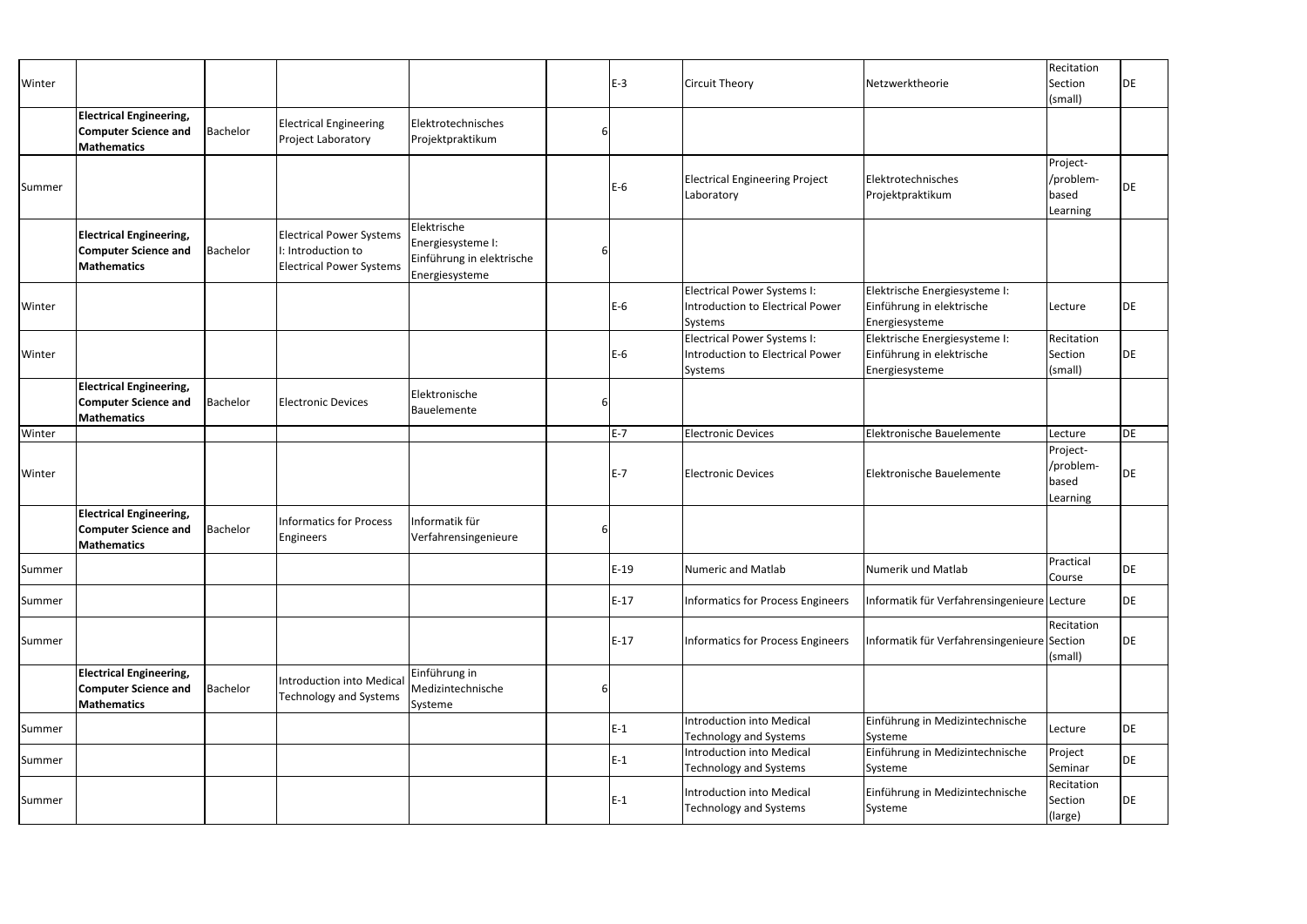|        | <b>Electrical Engineering,</b><br><b>Computer Science and</b><br><b>Mathematics</b> | Bachelor        | Introduction to Control<br>Systems                                      | Grundlagen der<br>Regelungstechnik                           |    |        |                                                                             |                                                        |                                  |           |
|--------|-------------------------------------------------------------------------------------|-----------------|-------------------------------------------------------------------------|--------------------------------------------------------------|----|--------|-----------------------------------------------------------------------------|--------------------------------------------------------|----------------------------------|-----------|
| Winter |                                                                                     |                 |                                                                         |                                                              |    | $E-14$ | <b>Introduction to Control Systems</b>                                      | Grundlagen der Regelungstechnik                        | Lecture                          | DE        |
| Winter |                                                                                     |                 |                                                                         |                                                              |    | $E-14$ | Introduction to Control Systems                                             | Grundlagen der Regelungstechnik                        | Recitation<br>Section<br>(small) | DE        |
|        | <b>Electrical Engineering,</b><br><b>Computer Science and</b><br>Mathematics        | Bachelor        | <b>Introduction to Data</b><br>Acquisition and<br>Processing            | Einführung in die<br>Datenerfassung und<br>Datenverarbeitung |    |        |                                                                             |                                                        |                                  |           |
| Winter |                                                                                     |                 |                                                                         |                                                              |    | $E-1$  | Measurements: Methods and Data<br>Processing                                | Messtechnik und<br>Messdatenverarbeitung               | Lecture                          | DE        |
| Winter |                                                                                     |                 |                                                                         |                                                              |    | $E-1$  | Measurements: Methods and Data Messtechnik und<br>Processing                | Messdatenverarbeitung                                  | Recitation<br>Section<br>(small) | DE        |
| Winter |                                                                                     |                 |                                                                         |                                                              |    | $E-1$  | Data Acquisition and Data<br>Processing                                     | Datenerfassung und<br>Datenverarbeitung                | Project<br>Seminar               | DE        |
|        | <b>Electrical Engineering,</b><br><b>Computer Science and</b><br><b>Mathematics</b> | Bachelor        | Introduction to Data<br>Science                                         | Einführung in Data Science                                   | 6  |        |                                                                             |                                                        |                                  |           |
| Winter |                                                                                     |                 |                                                                         |                                                              |    | E-5    | Introduction to Data Science                                                | Einführung in Data Science                             | Lecture                          | DE        |
| Winter |                                                                                     |                 |                                                                         |                                                              |    | $E-5$  | Introduction to Data Science                                                | Einführung in Data Science                             | Seminar                          | DE        |
|        | <b>Electrical Engineering,</b><br><b>Computer Science and</b><br><b>Mathematics</b> | Bachelor        | <b>Introduction to Electrical</b><br>Engineering<br>(Technomathematics) | Einführung in die<br>Elektrotechnik<br>(Technomathematik)    | 6  |        |                                                                             |                                                        |                                  |           |
| Summer |                                                                                     |                 |                                                                         |                                                              |    | $T-4$  | <b>Introduction to Electrical</b><br><b>Engineering (Technomathematics)</b> | Einführung in die Elektrotechnik<br>(Technomathematik) | Lecture                          | DE        |
| Summer |                                                                                     |                 |                                                                         |                                                              |    | Г-4    | <b>Introduction to Electrical</b><br><b>Engineering (Technomathematics)</b> | Einführung in die Elektrotechnik<br>(Technomathematik) | Recitation<br>Section<br>(small) | DE        |
|        | <b>Electrical Engineering,</b><br><b>Computer Science and</b><br><b>Mathematics</b> | <b>Bachelor</b> | Linear Algebra for<br>Technomathematicians                              | Lineare Algebra für<br>Technomathematiker                    | 18 |        |                                                                             |                                                        |                                  |           |
| Winter |                                                                                     |                 |                                                                         |                                                              |    | $E-10$ | Linear Algebra 1 for<br>Technomathematicians                                | Lineare Algebra 1 für<br>Technomathematiker            | Lecture                          | DE        |
| Winter |                                                                                     |                 |                                                                         |                                                              |    | $E-10$ | Linear Algebra 1 for<br>Technomathematicians                                | Lineare Algebra 1 für<br>Technomathematiker            | Recitation<br>Section<br>(small) | DE        |
| Summer |                                                                                     |                 |                                                                         |                                                              |    | $E-10$ | Linear Algebra 2 for<br>Technomathematicians                                | Lineare Algebra 2 für<br>Technomathematiker            | Lecture                          | <b>DE</b> |
| Summer |                                                                                     |                 |                                                                         |                                                              |    | $E-10$ | Linear Algebra 2 for<br>Technomathematicians                                | Lineare Algebra 2 für<br>Technomathematiker            | Recitation<br>Section<br>(small) | DE        |
|        | <b>Electrical Engineering,</b><br><b>Computer Science and</b><br><b>Mathematics</b> | <b>Bachelor</b> | Materials in Electrical<br>Engineering                                  | Werkstoffe der<br>Elektrotechnik                             | 6  |        |                                                                             |                                                        |                                  |           |
| Summer |                                                                                     |                 |                                                                         |                                                              |    | $E-12$ | Materials in Electrical Engineering                                         | Werkstoffe der Elektrotechnik                          | Lecture                          | DE        |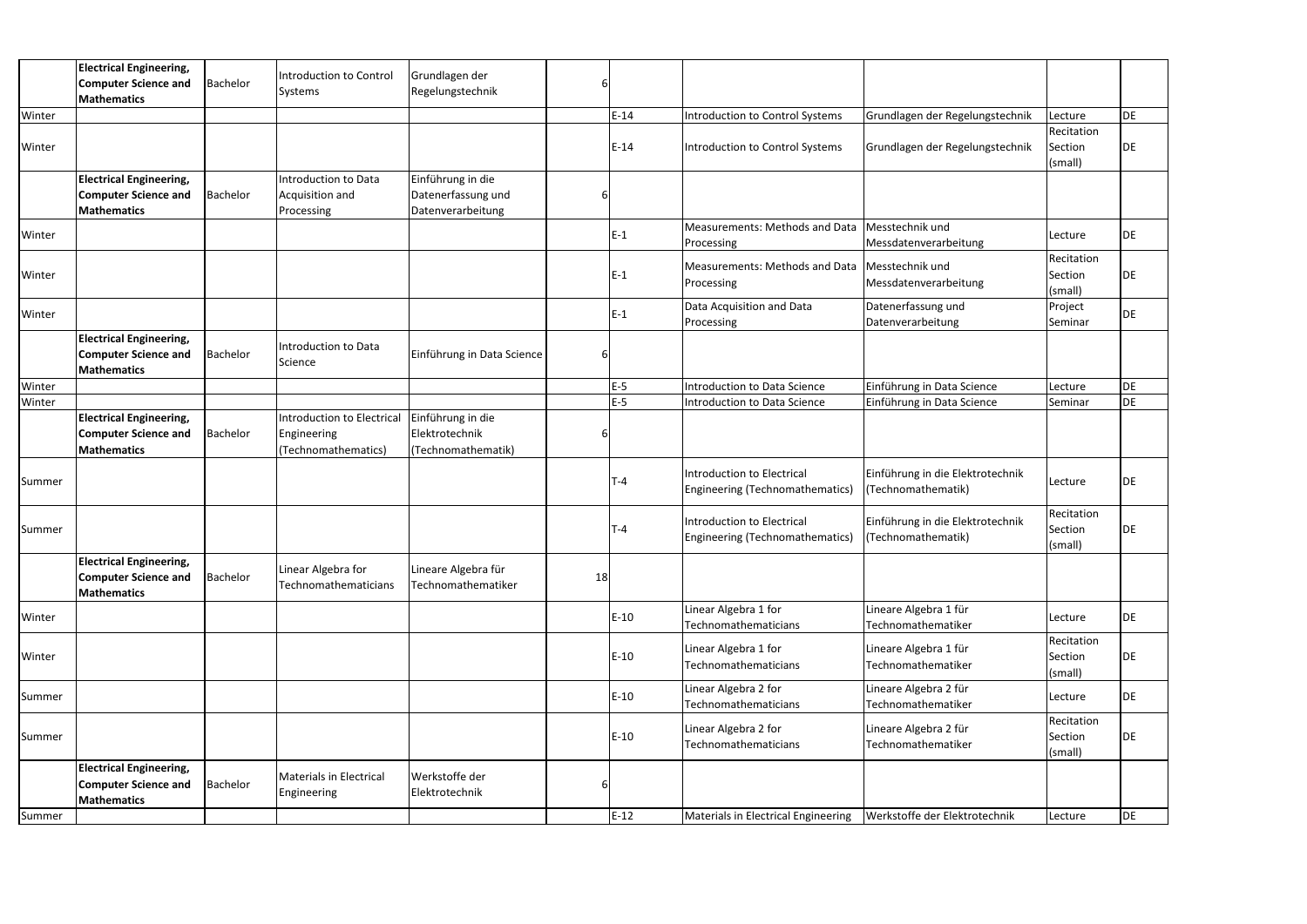| Summer |                                                                                     |          |                 |                |                | $E-12$  | Materials in Electrical Engineering<br>(Problem Solving Course) | Werkstoffe der Elektrotechnik<br>(Übung)                              | Recitation<br>Section<br>(small) | DE        |
|--------|-------------------------------------------------------------------------------------|----------|-----------------|----------------|----------------|---------|-----------------------------------------------------------------|-----------------------------------------------------------------------|----------------------------------|-----------|
| Summer |                                                                                     |          |                 |                |                | $E-7$   | <b>Electrotechnical Experiments</b>                             | Demonstration elektrotechnischer<br>Experimente                       | Lecture                          | DE        |
|        | <b>Electrical Engineering,</b><br><b>Computer Science and</b><br><b>Mathematics</b> | Bachelor | Mathematics I   | Mathematik I   | 8              |         |                                                                 |                                                                       |                                  |           |
| Winter |                                                                                     |          |                 |                |                | $E-10$  | Mathematics I                                                   | Mathematik I                                                          | Lecture                          | DE        |
| Winter |                                                                                     |          |                 |                |                | $E-10$  | <b>Mathematics I</b>                                            | Mathematik I                                                          | Recitation<br>Section<br>(large) | DE        |
| Winter |                                                                                     |          |                 |                |                | $E-10$  | Mathematics I                                                   | Mathematik I                                                          | Recitation<br>Section<br>(small) | DE        |
|        | <b>Electrical Engineering,</b><br><b>Computer Science and</b><br><b>Mathematics</b> | Bachelor | Mathematics II  | Mathematik II  | 8              |         |                                                                 |                                                                       |                                  |           |
| Summer |                                                                                     |          |                 |                |                | $E-10$  | Mathematics II                                                  | Mathematik II                                                         | Lecture                          | <b>DE</b> |
| Summer |                                                                                     |          |                 |                |                | $E-10$  | <b>Mathematics II</b>                                           | Mathematik II                                                         | Recitation<br>Section<br>(large) | DE        |
| Summer |                                                                                     |          |                 |                |                | $E-10$  | <b>Mathematics II</b>                                           | Mathematik II                                                         | Recitation<br>Section<br>(small) | DE        |
|        | <b>Electrical Engineering,</b><br><b>Computer Science and</b><br><b>Mathematics</b> | Bachelor | Mathematics III | Mathematik III | 8 <sup>1</sup> |         |                                                                 |                                                                       |                                  |           |
| Winter |                                                                                     |          |                 |                |                | 0-UNIHH | <b>Analysis III</b>                                             | Analysis III                                                          | Lecture                          | DE        |
| Winter |                                                                                     |          |                 |                |                | 0-UNIHH | Analysis III                                                    | Analysis III                                                          | Recitation<br>Section<br>(small) | DE        |
| Winter |                                                                                     |          |                 |                |                | O-UNIHH | Analysis III                                                    | Analysis III                                                          | Recitation<br>Section<br>(large) | DE        |
| Winter |                                                                                     |          |                 |                |                | O-UNIHH | Differential Equations 1 (Ordinary<br>Differential Equations)   | Differentialgleichungen 1<br>(Gewöhnliche<br>Differentialgleichungen) | Lecture                          | <b>DE</b> |
| Winter |                                                                                     |          |                 |                |                | O-UNIHH | Differential Equations 1 (Ordinary<br>Differential Equations)   | Differentialgleichungen 1<br>(Gewöhnliche<br>Differentialgleichungen) | Recitation<br>Section<br>(small) | <b>DE</b> |
| Winter |                                                                                     |          |                 |                |                | O-UNIHH | Differential Equations 1 (Ordinary<br>Differential Equations)   | Differentialgleichungen 1<br>(Gewöhnliche<br>Differentialgleichungen) | Recitation<br>Section<br>(large) | DE        |
|        | <b>Electrical Engineering,</b><br><b>Computer Science and</b><br><b>Mathematics</b> | Bachelor | Mathematics IV  | Mathematik IV  | 6              |         |                                                                 |                                                                       |                                  |           |
| Summer |                                                                                     |          |                 |                |                | O-UNIHH | <b>Complex Functions</b>                                        | Komplexe Funktionen                                                   | Lecture                          | DE        |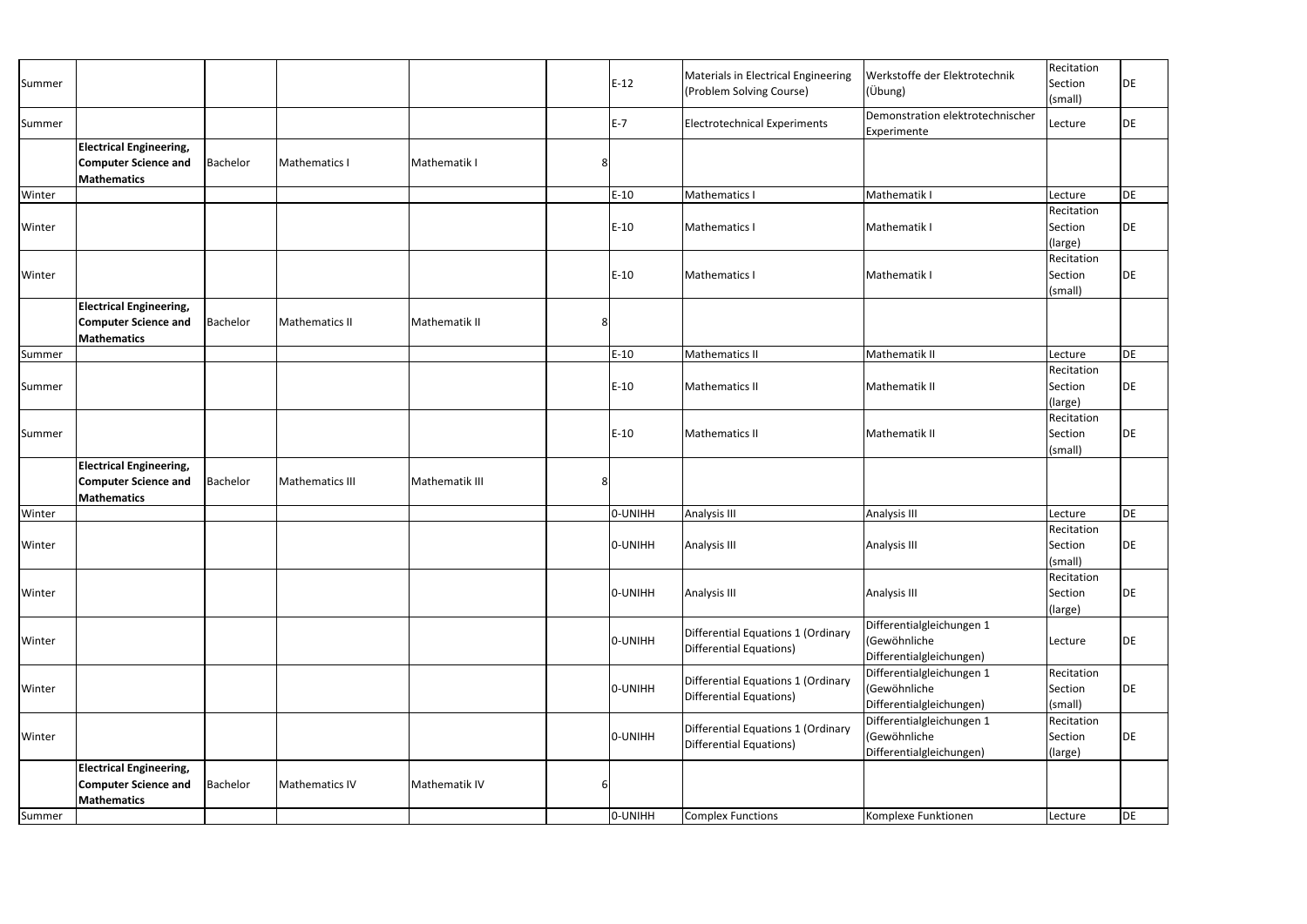| Summer |                                                                                     |                 |                                                                               |                                                                               |    | O-UNIHH | <b>Complex Functions</b>                                                   | Komplexe Funktionen                                                             | Recitation<br>Section<br>(small)           | DE |
|--------|-------------------------------------------------------------------------------------|-----------------|-------------------------------------------------------------------------------|-------------------------------------------------------------------------------|----|---------|----------------------------------------------------------------------------|---------------------------------------------------------------------------------|--------------------------------------------|----|
| Summer |                                                                                     |                 |                                                                               |                                                                               |    | 0-UNIHH | <b>Complex Functions</b>                                                   | Komplexe Funktionen                                                             | Recitation<br>Section<br>(large)           | DE |
| Summer |                                                                                     |                 |                                                                               |                                                                               |    | O-UNIHH | <b>Differential Equations 2 (Partial</b><br><b>Differential Equations)</b> | Differentialgleichungen 2 (Partielle<br>Differentialgleichungen)                | Lecture                                    | DE |
| Summer |                                                                                     |                 |                                                                               |                                                                               |    | O-UNIHH | <b>Differential Equations 2 (Partial</b><br><b>Differential Equations)</b> | Differentialgleichungen 2 (Partielle<br>Differentialgleichungen)                | Recitation<br>Section<br>(small)           | DE |
| Summer |                                                                                     |                 |                                                                               |                                                                               |    | 0-UNIHH | <b>Differential Equations 2 (Partial</b><br><b>Differential Equations)</b> | Differentialgleichungen 2 (Partielle<br>Differentialgleichungen)                | Recitation<br>Section<br>(large)           | DE |
|        | <b>Electrical Engineering,</b><br><b>Computer Science and</b><br><b>Mathematics</b> | Bachelor        | Measurements: Methods   Messtechnik und<br>and Data Processing                | Messdatenverarbeitung                                                         |    |         |                                                                            |                                                                                 |                                            |    |
| Winter |                                                                                     |                 |                                                                               |                                                                               |    | $E-1$   | Measurements: Methods and Data<br>Processing                               | Messtechnik und<br>Messdatenverarbeitung                                        | Lecture                                    | DE |
| Winter |                                                                                     |                 |                                                                               |                                                                               |    | $E-1$   | Measurements: Methods and Data   Messtechnik und<br>Processing             | Messdatenverarbeitung                                                           | Recitation<br>Section<br>(small)           | DE |
| Winter |                                                                                     |                 |                                                                               |                                                                               |    | $E-1$   | EE Experimental Lab                                                        | Elektrotechnisches<br>Versuchspraktikum                                         | Practical<br>Course                        | DE |
|        | <b>Electrical Engineering,</b><br><b>Computer Science and</b><br><b>Mathematics</b> | <b>Bachelor</b> | Mechanics and object-<br>oriented Programming<br>lfor<br>Technomathematicians | Mechanik und<br>objektorientierte<br>Programmierung für<br>Technomathematiker | 12 |         |                                                                            |                                                                                 |                                            |    |
| Winter |                                                                                     |                 |                                                                               |                                                                               |    | $M-13$  | Mechanics for<br>Technomathematicians (Statics and<br>Elastostatics)       | Mechanik für Technomathematiker<br>(Statik und Elastostatik)                    | Lecture                                    | DE |
| Winter |                                                                                     |                 |                                                                               |                                                                               |    | $M-13$  | Mechanics for<br>Technomathematicians (Statics and<br>Elastostatics)       | Mechanik für Technomathematiker<br>(Statik und Elastostatik)                    | Recitation<br>Section<br>(small)           | DE |
| Summer |                                                                                     |                 |                                                                               |                                                                               |    | $M-13$  | Object-oriented modelling of elastic<br>mecanical structures in C++        | Objektorientierte Modellierung<br>elastischer mechanischer<br>Strukturen in C++ | Project-<br>/problem-<br>based<br>Learning | DE |
|        | <b>Electrical Engineering,</b><br><b>Computer Science and</b><br><b>Mathematics</b> | Bachelor        | <b>Operating Systems</b>                                                      | Betriebssysteme                                                               |    |         |                                                                            |                                                                                 |                                            |    |
| Summer |                                                                                     |                 |                                                                               |                                                                               |    | $E-17$  | <b>Operating Systems</b>                                                   | Betriebssysteme                                                                 | Lecture                                    | DE |
| Summer |                                                                                     |                 |                                                                               |                                                                               |    | $E-17$  | <b>Operating Systems</b>                                                   | Betriebssysteme                                                                 | Recitation<br>Section<br>(small)           | DE |
|        | <b>Electrical Engineering,</b><br><b>Computer Science and</b><br><b>Mathematics</b> | Bachelor        | <b>Physics for Engineers</b><br>(AIW)                                         | Physik für Ingenieure<br>(AIW)                                                |    |         |                                                                            |                                                                                 |                                            |    |
| Winter |                                                                                     |                 |                                                                               |                                                                               |    | $E-12$  | Physics for Engineers                                                      | Physik für Ingenieure                                                           | Lecture                                    | DE |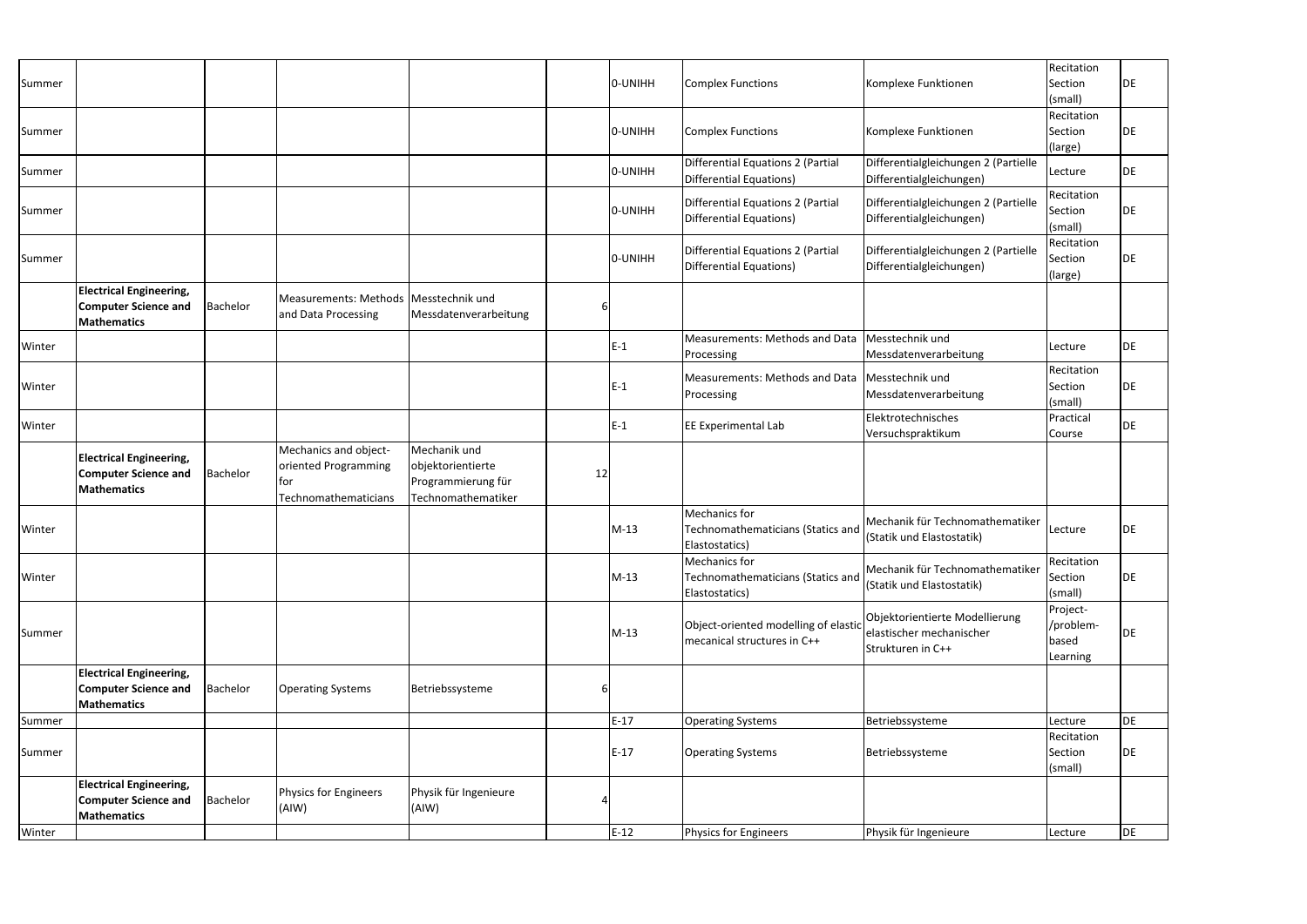| Winter            |                                                                                     |          |                                                                             |                                                                    |   | $E-12$  | Physics for Engineers (Problem<br>Solving Course)                                               | Physik für Ingenieure (Übung)                                  | Recitation<br>Section<br>(small) | DE  |
|-------------------|-------------------------------------------------------------------------------------|----------|-----------------------------------------------------------------------------|--------------------------------------------------------------------|---|---------|-------------------------------------------------------------------------------------------------|----------------------------------------------------------------|----------------------------------|-----|
|                   | <b>Electrical Engineering,</b><br><b>Computer Science and</b><br><b>Mathematics</b> | Bachelor | Procedural Programming                                                      | Prozedurale<br>Programmierung                                      |   |         |                                                                                                 |                                                                |                                  |     |
| Winter            |                                                                                     |          |                                                                             |                                                                    |   | $E-19$  | <b>Procedural Programming</b>                                                                   | Prozedurale Programmierung                                     | Lecture                          | DE  |
| Winter            |                                                                                     |          |                                                                             |                                                                    |   | $E-19$  | <b>Procedural Programming</b>                                                                   | Prozedurale Programmierung                                     | Recitation<br>Section<br>(large) | DE  |
| Winter            |                                                                                     |          |                                                                             |                                                                    |   | $E-19$  | <b>Procedural Programming</b>                                                                   | Prozedurale Programmierung                                     | Practical<br>Course              | DE  |
|                   | <b>Electrical Engineering,</b><br><b>Computer Science and</b><br><b>Mathematics</b> | Bachelor | Proseminar<br>Technomathematics                                             | Proseminar<br>Technomathematik                                     |   |         |                                                                                                 |                                                                |                                  |     |
| Winter+Su<br>mmer |                                                                                     |          |                                                                             |                                                                    |   | $E-10$  | <b>Proseminar Mathematics</b>                                                                   | Proseminar Mathematik                                          | Seminar                          | DE  |
|                   | <b>Electrical Engineering,</b><br><b>Computer Science and</b><br><b>Mathematics</b> | Bachelor | Quantum Mechanics for<br>Engineers                                          | Quantenmechanik für<br>Studierende der<br>Ingenieurswissenschaften |   |         |                                                                                                 |                                                                |                                  |     |
| Winter            |                                                                                     |          |                                                                             |                                                                    |   | 0-UNIHH | <b>Quantum Mechanics for Engineers</b>                                                          | Quantenmechanik für Studierende<br>der Ingenieurwissenschaften | Lecture                          | DE  |
| Winter            |                                                                                     |          |                                                                             |                                                                    |   | 0-UNIHH | <b>Quantum Mechanics for Engineers</b>                                                          | Quantenmechanik für Studierende<br>der Ingenieurwissenschaften | Recitation<br>Section<br>(small) | DE  |
|                   | <b>Electrical Engineering,</b><br><b>Computer Science and</b><br><b>Mathematics</b> | Bachelor | Semiconductor Circuit<br>Design                                             | Halbleiterschaltungstechni                                         | 6 |         |                                                                                                 |                                                                |                                  |     |
| Summer            |                                                                                     |          |                                                                             |                                                                    |   | F-9     | Semiconductor Circuit Design                                                                    | Halbleiterschaltungstechnik                                    | Lecture                          | DE. |
| Summer            |                                                                                     |          |                                                                             |                                                                    |   | $E-9$   | Semiconductor Circuit Design                                                                    | Halbleiterschaltungstechnik                                    | Recitation<br>Section<br>(small) | DE  |
|                   | <b>Electrical Engineering,</b><br><b>Computer Science and</b><br><b>Mathematics</b> | Bachelor | <b>Theoretical Electrical</b><br>Engineering I: Time-<br>Independent Fields | Theoretische<br>Elektrotechnik I:<br>Zeitunabhängige Felder        |   |         |                                                                                                 |                                                                |                                  |     |
| Summer            |                                                                                     |          |                                                                             |                                                                    |   | $E-18$  | Theoretical Electrical Engineering I:<br>Time-Independent Fields                                | Theoretische Elektrotechnik I:<br>Zeitunabhängige Felder       | Lecture                          | DE  |
| Summer            |                                                                                     |          |                                                                             |                                                                    |   | $E-18$  | Theoretical Electrical Engineering I: Theoretische Elektrotechnik I:<br>Time-Independent Fields | Zeitunabhängige Felder                                         | Recitation<br>Section<br>(small) | DE  |
|                   | <b>Electrical Engineering,</b><br><b>Computer Science and</b><br><b>Mathematics</b> | Bachelor | <b>Theoretical Electrical</b><br>Engineering II: Time-<br>Dependent Fields  | Theoretische<br>Elektrotechnik II:<br>Zeitabhängige Felder         |   |         |                                                                                                 |                                                                |                                  |     |
| Winter            |                                                                                     |          |                                                                             |                                                                    |   | $E-18$  | Theoretical Electrical Engineering II: Theoretische Elektrotechnik II:<br>Time-Dependent Fields | Zeitabhängige Felder                                           | Lecture                          | DE  |
| Winter            |                                                                                     |          |                                                                             |                                                                    |   | $E-18$  | Theoretical Electrical Engineering II: Theoretische Elektrotechnik II:<br>Time-Dependent Fields | Zeitabhängige Felder                                           | Recitation<br>Section<br>(small) | DE  |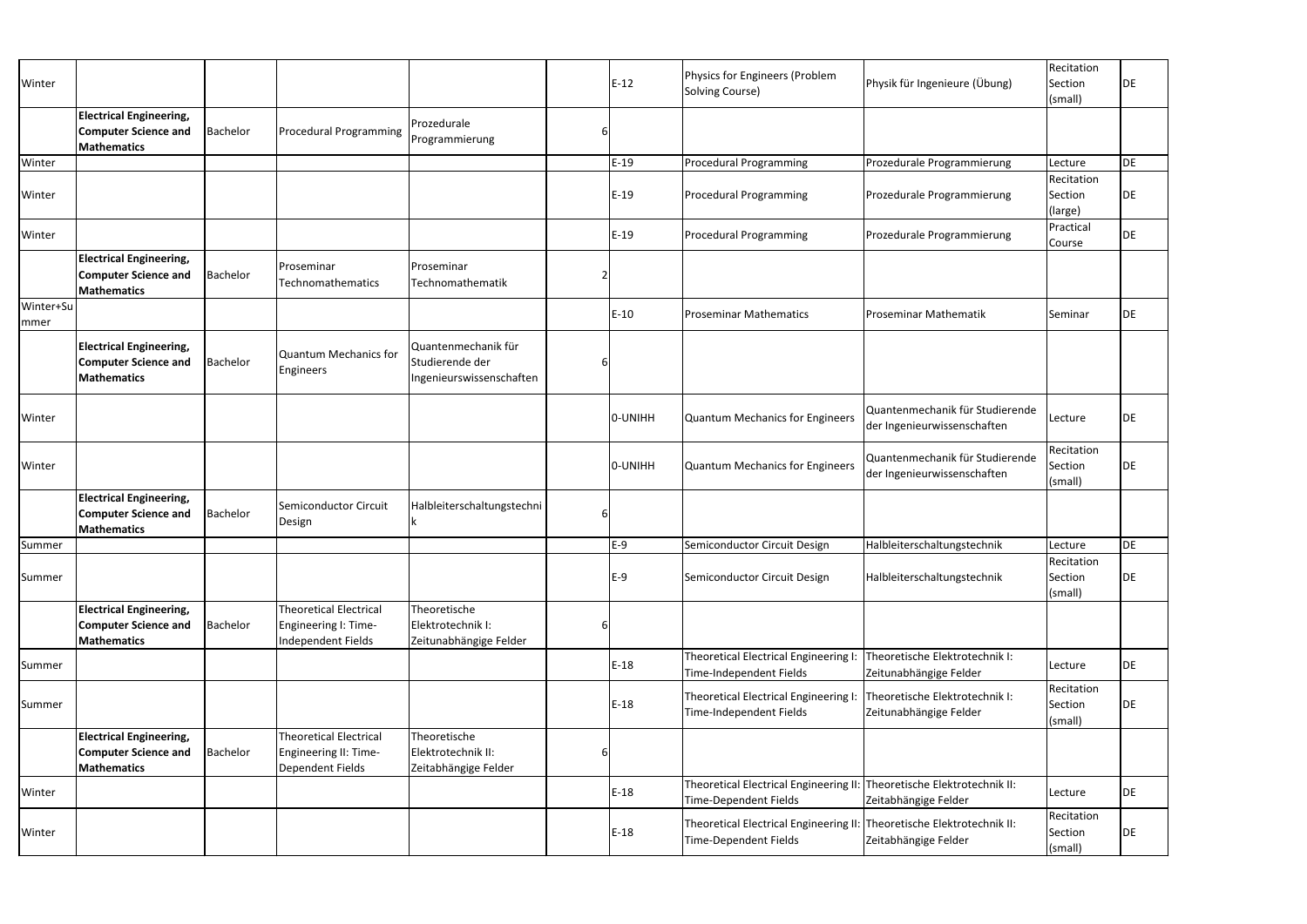|        | <b>Electrical Engineering,</b>                                                      |        | <b>Advanced Concepts of</b>                               | Weiterführende Konzepte                                   |   |        |                                                        |                                                         |                                            |           |
|--------|-------------------------------------------------------------------------------------|--------|-----------------------------------------------------------|-----------------------------------------------------------|---|--------|--------------------------------------------------------|---------------------------------------------------------|--------------------------------------------|-----------|
|        | <b>Computer Science and</b>                                                         | Master | <b>Wireless Communications</b>                            | der drahtlosen                                            |   |        |                                                        |                                                         |                                            |           |
|        | <b>Mathematics</b>                                                                  |        |                                                           | Kommunikation                                             |   |        |                                                        |                                                         |                                            |           |
| Summer |                                                                                     |        |                                                           |                                                           |   | $E-8$  | <b>Advanced Concepts of Wireless</b><br>Communications | Weiterführende Konzepte der<br>drahtlosen Kommunikation | Lecture                                    | EN        |
| Summer |                                                                                     |        |                                                           |                                                           |   | E-8    | <b>Advanced Concepts of Wireless</b><br>Communications | Weiterführende Konzepte der<br>drahtlosen Kommunikation | Recitation<br>Section<br>(large)           | ΕN        |
|        | <b>Electrical Engineering,</b><br><b>Computer Science and</b><br><b>Mathematics</b> | Master | Advanced IC Design                                        | Erweiterter IC-Entwurf                                    |   |        |                                                        |                                                         |                                            |           |
| Summer |                                                                                     |        |                                                           |                                                           |   | E-9    | Advanced IC Design                                     | Erweiterter IC-Entwurf                                  | Lecture                                    | <b>EN</b> |
| Summer |                                                                                     |        |                                                           |                                                           |   | E-9    | Advanced IC Design                                     | Erweiterter IC-Entwurf                                  | Project-<br>/problem-<br>based<br>Learning | ΕN        |
|        | <b>Electrical Engineering,</b><br><b>Computer Science and</b><br><b>Mathematics</b> | Master | Advanced Internet<br>Computing                            | <b>Advanced Internet</b><br>Computing                     |   |        |                                                        |                                                         |                                            |           |
| Summer |                                                                                     |        |                                                           |                                                           |   | $E-19$ | <b>Advanced Internet Computing</b>                     | Advanced Internet Computing                             | Lecture                                    | EN        |
| Summer |                                                                                     |        |                                                           |                                                           |   | $E-19$ | Advanced Internet Computing                            | Advanced Internet Computing                             | Project-<br>/problem-<br>based<br>Learning | ΕN        |
|        | <b>Electrical Engineering,</b><br><b>Computer Science and</b><br><b>Mathematics</b> | Master | Advanced Topics in<br>Control                             | Ausgewählte Themen der<br>Regelungstechnik                |   |        |                                                        |                                                         |                                            |           |
| Winter |                                                                                     |        |                                                           |                                                           |   | $E-14$ | <b>Advanced Topics in Control</b>                      | Ausgewählte Themen der<br>Regelungstechnik              | Lecture                                    | EN        |
| Winter |                                                                                     |        |                                                           |                                                           |   | $E-14$ | <b>Advanced Topics in Control</b>                      | Ausgewählte Themen der<br>Regelungstechnik              | Recitation<br>Section<br>(small)           | EN        |
|        | <b>Electrical Engineering,</b><br><b>Computer Science and</b><br><b>Mathematics</b> | Master | Applied Cryptography                                      | Angewandte<br>Kryptographie                               | 6 |        |                                                        |                                                         |                                            |           |
| Summer |                                                                                     |        |                                                           |                                                           |   | $E-15$ | Applied Cryptography                                   | Angewandte Kryptographie                                | Lecture                                    | EN        |
| Summer |                                                                                     |        |                                                           |                                                           |   | $E-15$ | Applied Cryptography                                   | Angewandte Kryptographie                                | Recitation<br>Section<br>(small)           | EN        |
|        | <b>Electrical Engineering,</b><br><b>Computer Science and</b><br><b>Mathematics</b> | Master | Autonomous Cyber-<br><b>Physical Systems</b>              | Autonomous Cyber-<br><b>Physical Systems</b>              |   |        |                                                        |                                                         |                                            |           |
| Summer |                                                                                     |        |                                                           |                                                           |   | $E-24$ | Autonomous Cyber-Physical<br>Systems                   | Autonomous Cyber-Physical<br>Systems                    | Lecture                                    | EN        |
| Summer |                                                                                     |        |                                                           |                                                           |   | $E-24$ | Autonomous Cyber-Physical<br>Systems                   | Autonomous Cyber-Physical<br>Systems                    | Recitation<br>Section<br>(small)           | EN        |
|        | <b>Electrical Engineering,</b><br><b>Computer Science and</b><br><b>Mathematics</b> | Master | Case studies in medical<br>and biomedical<br>applications | Case studies in medical<br>and biomedical<br>applications |   |        |                                                        |                                                         |                                            |           |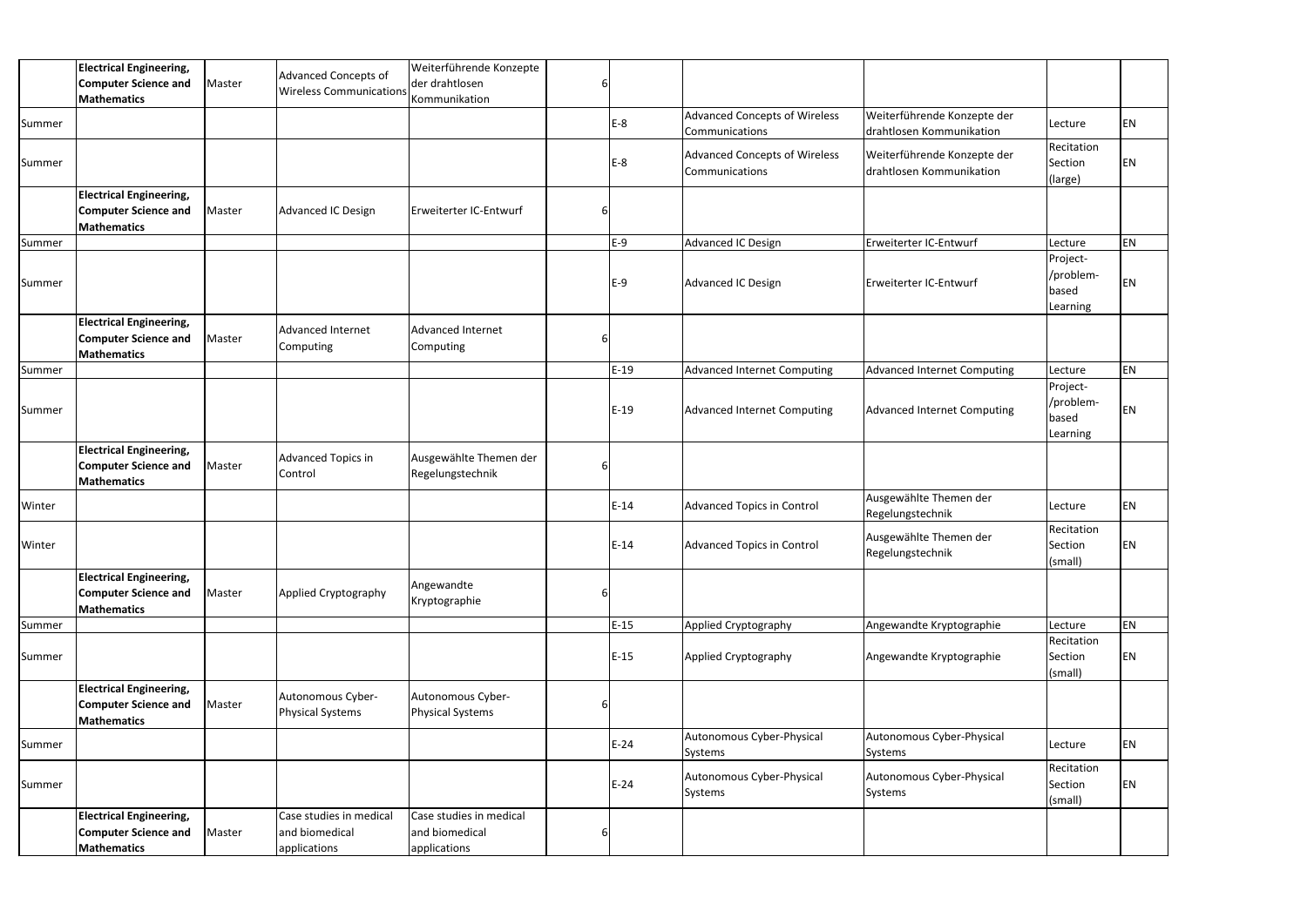| Winter            |                                                                                     |        |                                            |                                            | $E-10$  | Case studies in medical and                                | Case studies in medical and                   | Lecture                                    | <b>EN</b> |
|-------------------|-------------------------------------------------------------------------------------|--------|--------------------------------------------|--------------------------------------------|---------|------------------------------------------------------------|-----------------------------------------------|--------------------------------------------|-----------|
|                   | <b>Electrical Engineering,</b><br><b>Computer Science and</b><br><b>Mathematics</b> | Master | Communication<br>Networks                  | Kommunikationsnetze                        |         | biomedical applications                                    | biomedical applications                       |                                            |           |
| Winter            |                                                                                     |        |                                            |                                            | $E - 4$ | <b>Communication Networks</b>                              | Kommunikationsnetze                           | Lecture                                    | EN        |
| Winter            |                                                                                     |        |                                            |                                            | $E-4$   | Communication Networks Excercise Übung Kommunikationsnetze |                                               | Project-<br>/problem-<br>based<br>Learning | <b>EN</b> |
| Winter            |                                                                                     |        |                                            |                                            | $E-4$   | Selected Topics of Communication<br><b>Networks</b>        | Ausgewählte Themen der<br>Kommunikationsnetze | Project-<br>/problem-<br>based<br>Learning | <b>EN</b> |
|                   | <b>Electrical Engineering,</b><br><b>Computer Science and</b><br><b>Mathematics</b> | Master | <b>Computer Graphics</b>                   | Computer-Grafik                            |         |                                                            |                                               |                                            |           |
| Summer            |                                                                                     |        |                                            |                                            | $E-5$   | <b>Computer Graphics</b>                                   | Computer-Grafik                               | Lecture                                    | <b>EN</b> |
| Summer            |                                                                                     |        |                                            |                                            | $E-5$   | <b>Computer Graphics</b>                                   | Computer-Grafik                               | Recitation<br>Section<br>(small)           | EN        |
|                   | <b>Electrical Engineering,</b><br><b>Computer Science and</b><br><b>Mathematics</b> | Master | <b>Computer Tomography</b><br>(UHH)        | Computer Tomography<br>(UHH)               |         |                                                            |                                               |                                            |           |
| Winter            |                                                                                     |        |                                            |                                            | O-UNIHH | <b>Computer Tomography (UHH)</b>                           | Computer Tomography (UHH)                     | Lecture                                    | EN        |
| Winter            |                                                                                     |        |                                            |                                            | O-UNIHH | Computer Tomography (UHH)                                  | Computer Tomography (UHH)                     | Recitation<br>Section<br>(small)           | EN        |
|                   | <b>Electrical Engineering,</b><br><b>Computer Science and</b><br><b>Mathematics</b> | Master | <b>Constraint Satisfaction</b><br>Problems | <b>Constraint Satisfaction</b><br>Problems |         |                                                            |                                               |                                            |           |
| Summer            |                                                                                     |        |                                            |                                            | E-EXK6  | <b>Constraint Satisfaction Problems</b>                    | Constraint Satisfaction Problems              | Lecture                                    | <b>EN</b> |
| Summer            |                                                                                     |        |                                            |                                            | E-EXK6  | Constraint Satisfaction Problems                           | <b>Constraint Satisfaction Problems</b>       | Recitation<br>Section<br>(large)           | EN        |
|                   | <b>Electrical Engineering,</b><br><b>Computer Science and</b><br><b>Mathematics</b> | Master | Control Lab A                              | Regelungstechnisches<br>Praktikum A        |         |                                                            |                                               |                                            |           |
| Winter+Su<br>mmer |                                                                                     |        |                                            |                                            | $E-14$  | Control Lab I                                              | Praktikum Regelungstechnik I                  | Practical<br>Course                        | EN        |
| Winter+Su<br>mmer |                                                                                     |        |                                            |                                            | $E-14$  | Control Lab II                                             | Praktikum Regelungstechnik II                 | Practical<br>Course                        | EN        |
| Winter+Su<br>mmer |                                                                                     |        |                                            |                                            | $E-14$  | Control Lab III                                            | Praktikum Regelungstechnik III                | Practical<br>Course                        | EN        |
| Winter+Su<br>mmer |                                                                                     |        |                                            |                                            | $E-14$  | Control Lab IV                                             | Praktikum Regelungstechnik IV                 | Practical<br>Course                        | EN        |
|                   | <b>Electrical Engineering,</b><br><b>Computer Science and</b><br><b>Mathematics</b> | Master | Control Lab B                              | Regelungstechnisches<br>Praktikum B        |         |                                                            |                                               |                                            |           |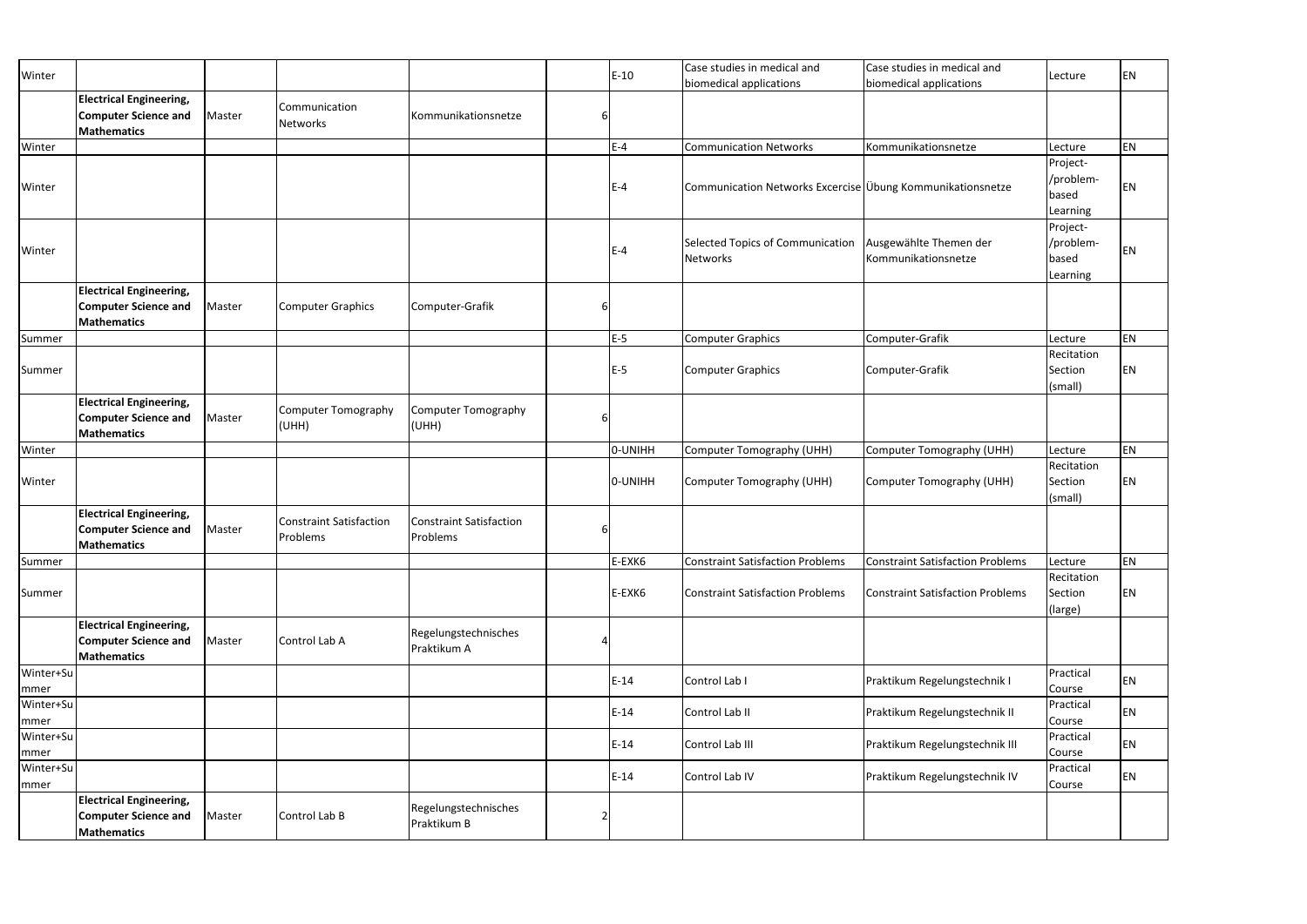| Winter+Su<br>mmer |                                                                                            |        |                                                     |                                                         |   | $E-14$ | Control Lab V                                                        | Praktikum Regelungstechnik V                         | Practical<br>Course                        | EN |
|-------------------|--------------------------------------------------------------------------------------------|--------|-----------------------------------------------------|---------------------------------------------------------|---|--------|----------------------------------------------------------------------|------------------------------------------------------|--------------------------------------------|----|
| Winter+Su<br>mmer |                                                                                            |        |                                                     |                                                         |   | $E-14$ | Control Lab VI                                                       | Praktikum Regelungstechnik VI                        | Practical<br>Course                        | EN |
|                   | <b>Electrical Engineering,</b><br><b>Computer Science and</b><br><b>Mathematics</b>        | Master | Control Lab C                                       | Regelungstechnisches<br>Praktikum C                     |   |        |                                                                      |                                                      |                                            |    |
| Winter+Su<br>mmer |                                                                                            |        |                                                     |                                                         |   | $E-14$ | Control Lab VII                                                      | Praktikum Regelungstechnik VII                       | Practical<br>Course                        | ΕN |
| Winter+Su<br>mmer |                                                                                            |        |                                                     |                                                         |   | $E-14$ | Control Lab VIII                                                     | Praktikum Regelungstechnik VIII                      | Practical<br>Course                        | ΕN |
| Winter+Su<br>mmer |                                                                                            |        |                                                     |                                                         |   | $E-14$ | Control Lab IX                                                       | Praktikum Regelungstechnik IX                        | Practical<br>Course                        | ΕN |
|                   | <b>Electrical Engineering,</b><br><b>Computer Science and</b><br><b>Mathematics</b>        | Master | <b>Control Systems Theory</b><br>and Design         | Theorie und Entwurf<br>regelungstechnischer<br>Systeme  | b |        |                                                                      |                                                      |                                            |    |
| Winter            |                                                                                            |        |                                                     |                                                         |   | $E-14$ | Control Systems Theory and Design                                    | Theorie und Entwurf<br>regelungstechnischer Systeme  | Lecture                                    | ΕN |
| Winter            |                                                                                            |        |                                                     |                                                         |   | $E-14$ | Control Systems Theory and Design                                    | Theorie und Entwurf<br>regelungstechnischer Systeme  | Recitation<br>Section<br>(small)           | ΕN |
|                   | <b>Electrical Engineering,</b><br><b>Computer Science and</b><br><b>Mathematics</b>        | Master | <b>Cybersecurity Data</b><br>Science                | Data Science zur<br>Cybersicherheit                     |   |        |                                                                      |                                                      |                                            |    |
| Summer            |                                                                                            |        |                                                     |                                                         |   | $E-22$ | <b>Cybersecurity Data Science</b>                                    | Data Science zur Cybersicherheit                     | Lecture                                    | EN |
| Summer            |                                                                                            |        |                                                     |                                                         |   | $E-22$ | Exercise Cybersecurity Data Science Data Science zur Cybersicherheit |                                                      | Project-<br>/problem-<br>based<br>Learning | ΕN |
|                   | <b>Electrical Engineering,</b><br><b>Computer Science and</b> Master<br><b>Mathematics</b> |        | Design and<br>Implementation of<br>Software Systems | Entwurf und<br>Implementierung von<br>Software-Systemen |   |        |                                                                      |                                                      |                                            |    |
| Winter            |                                                                                            |        |                                                     |                                                         |   | $E-24$ | Design and Implementation of<br>Software Systems                     | Entwurf und Implementierung von<br>Software-Systemen | Lecture                                    | EN |
| Winter            |                                                                                            |        |                                                     |                                                         |   | $E-24$ | Design and Implementation of<br>Software Systems                     | Entwurf und Implementierung von<br>Software-Systemen | Practical<br>Course                        | EN |
|                   | <b>Electrical Engineering,</b><br><b>Computer Science and</b><br><b>Mathematics</b>        | Master | Digital Audio Signal<br>Processing                  | Digitale<br>Audiosignalverarbeitung                     |   |        |                                                                      |                                                      |                                            |    |
| Winter            |                                                                                            |        |                                                     |                                                         |   | $E-13$ | <b>Digital Audio Signal Processing</b>                               | Digitale Audiosignalverarbeitung                     | Lecture                                    | EN |
| Winter            |                                                                                            |        |                                                     |                                                         |   | $E-13$ | <b>Digital Audio Signal Processing</b>                               | Digitale Audiosignalverarbeitung                     | Recitation<br>Section<br>(large)           | EN |
|                   | <b>Electrical Engineering,</b><br><b>Computer Science and</b><br><b>Mathematics</b>        | Master | Digital Circuit Design                              | <b>Entwurf Digitaler</b><br>Schaltungen                 |   |        |                                                                      |                                                      |                                            |    |
| Winter            |                                                                                            |        |                                                     |                                                         |   | $E-9$  | Digital Circuit Design                                               | Entwurf Digitaler Schaltungen                        | Lecture                                    | EN |
| Summer            |                                                                                            |        |                                                     |                                                         |   | $E-9$  | Advanced Digital Circuit Design                                      | Erweiterter Digitaler<br>Schaltungsentwurf           | Lecture                                    | EN |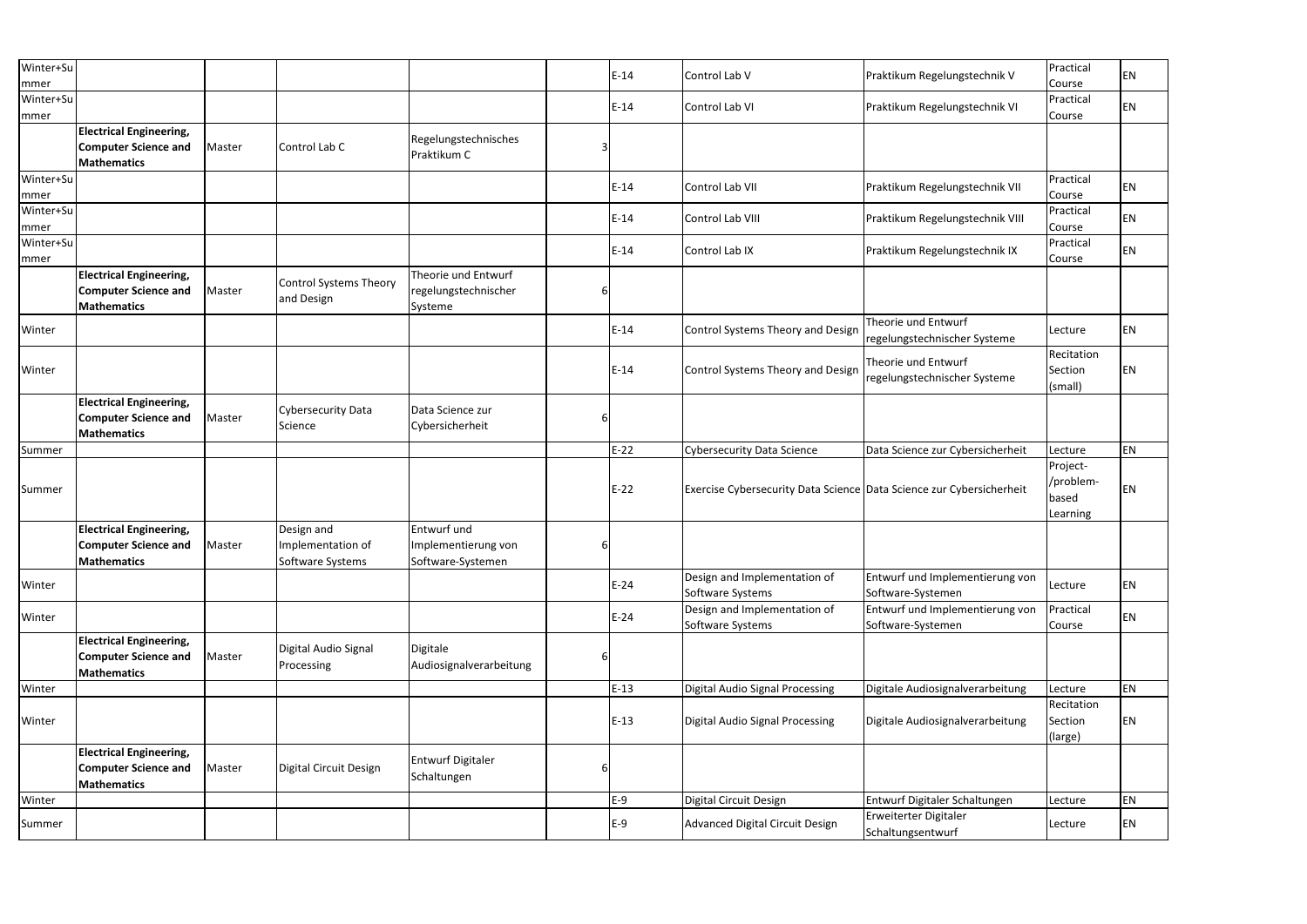|        | <b>Electrical Engineering,</b><br><b>Computer Science and</b><br>Mathematics               | Master | Digital Image Analysis                                        | Digitale Bildanalyse                               |              |        |                                                                                         |                                             |                                  |    |
|--------|--------------------------------------------------------------------------------------------|--------|---------------------------------------------------------------|----------------------------------------------------|--------------|--------|-----------------------------------------------------------------------------------------|---------------------------------------------|----------------------------------|----|
| Winter |                                                                                            |        |                                                               |                                                    |              | $E-5$  | Digital Image Analysis                                                                  | Digitale Bildanalyse                        | Lecture                          | ΕN |
|        | <b>Electrical Engineering,</b><br><b>Computer Science and</b><br><b>Mathematics</b>        | Master | <b>Digital Signal Processing</b><br>and Digital Filters       | Digitale Signalverarbeitung<br>und Digitale Filter |              |        |                                                                                         |                                             |                                  |    |
| Winter |                                                                                            |        |                                                               |                                                    |              | $E-8$  | Digital Signal Processing and Digital Digitale Signalverarbeitung und<br><b>Filters</b> | Digitale Filter                             | Lecture                          | EN |
| Winter |                                                                                            |        |                                                               |                                                    |              | E-8    | Digital Signal Processing and Digital Digitale Signalverarbeitung und<br><b>Filters</b> | Digitale Filter                             | Recitation<br>Section<br>(large) | ΕN |
|        | <b>Electrical Engineering,</b><br><b>Computer Science and</b><br><b>Mathematics</b>        | Master | <b>Electronic Circuits for</b><br><b>Medical Applications</b> | Medizinelektronik                                  | 6            |        |                                                                                         |                                             |                                  |    |
| Winter |                                                                                            |        |                                                               |                                                    |              | $E-9$  | <b>Electronic Circuits for Medical</b><br>Applications                                  | Medizinelektronik                           | Lecture                          | EN |
| Winter |                                                                                            |        |                                                               |                                                    |              | E-9    | <b>Electronic Circuits for Medical</b><br>Applications                                  | Medizinelektronik                           | Recitation<br>Section<br>(small) | ΕN |
| Winter |                                                                                            |        |                                                               |                                                    |              | $E-9$  | <b>Electronic Circuits for Medical</b><br>Applications                                  | Medizinelektronik                           | Practical<br>Course              | EN |
|        | <b>Electrical Engineering,</b><br><b>Computer Science and</b><br>Mathematics               | Master | Fibre and Integrated<br>Optics                                | Faseroptik und Integrierte<br>Optik                |              |        |                                                                                         |                                             |                                  |    |
| Summer |                                                                                            |        |                                                               |                                                    |              | $E-12$ | Fibre and Integrated Optics                                                             | Faseroptik und Integrierte Optik            | Lecture                          | EN |
| Summer |                                                                                            |        |                                                               |                                                    |              | $E-12$ | <b>Fibre and Integrated Optics</b><br>(Problem Solving Course)                          | Faseroptik und Integrierte Optik<br>(Übung) | Recitation<br>Section<br>(small) | EN |
|        | <b>Electrical Engineering,</b><br><b>Computer Science and</b> Master<br><b>Mathematics</b> |        | <b>Industrial Process</b><br>Automation                       | Prozessautomatisierungste<br>chnik                 | $\mathsf{G}$ |        |                                                                                         |                                             |                                  |    |
| Winter |                                                                                            |        |                                                               |                                                    |              | $E-1$  | <b>Industrial Process Automation</b>                                                    | Prozessautomatisierungstechnik              | Lecture                          | EN |
| Winter |                                                                                            |        |                                                               |                                                    |              | E-1    | <b>Industrial Process Automation</b>                                                    | Prozessautomatisierungstechnik              | Recitation<br>Section<br>(small) | ΕN |
|        | <b>Electrical Engineering,</b><br><b>Computer Science and</b><br>Mathematics               | Master | Information Theory and<br>Coding                              | Informationstheorie und<br>Codierung               | 6            |        |                                                                                         |                                             |                                  |    |
| Summer |                                                                                            |        |                                                               |                                                    |              | $E-8$  | <b>Information Theory and Coding</b>                                                    | Informationstheorie und Codierung Lecture   |                                  | ΕN |
| Summer |                                                                                            |        |                                                               |                                                    |              | E-8    | Information Theory and Coding                                                           | Informationstheorie und Codierung Section   | Recitation<br>(large)            | ΕN |
|        | <b>Electrical Engineering,</b><br><b>Computer Science and</b><br><b>Mathematics</b>        | Master | <b>Integrated Circuit Design</b>                              | Entwurf Integrierter<br>Schaltungen                | 6            |        |                                                                                         |                                             |                                  |    |
| Winter |                                                                                            |        |                                                               |                                                    |              | $E-9$  | <b>Integrated Circuit Design</b>                                                        | Entwurf Integrierter Schaltungen            | Lecture                          | EN |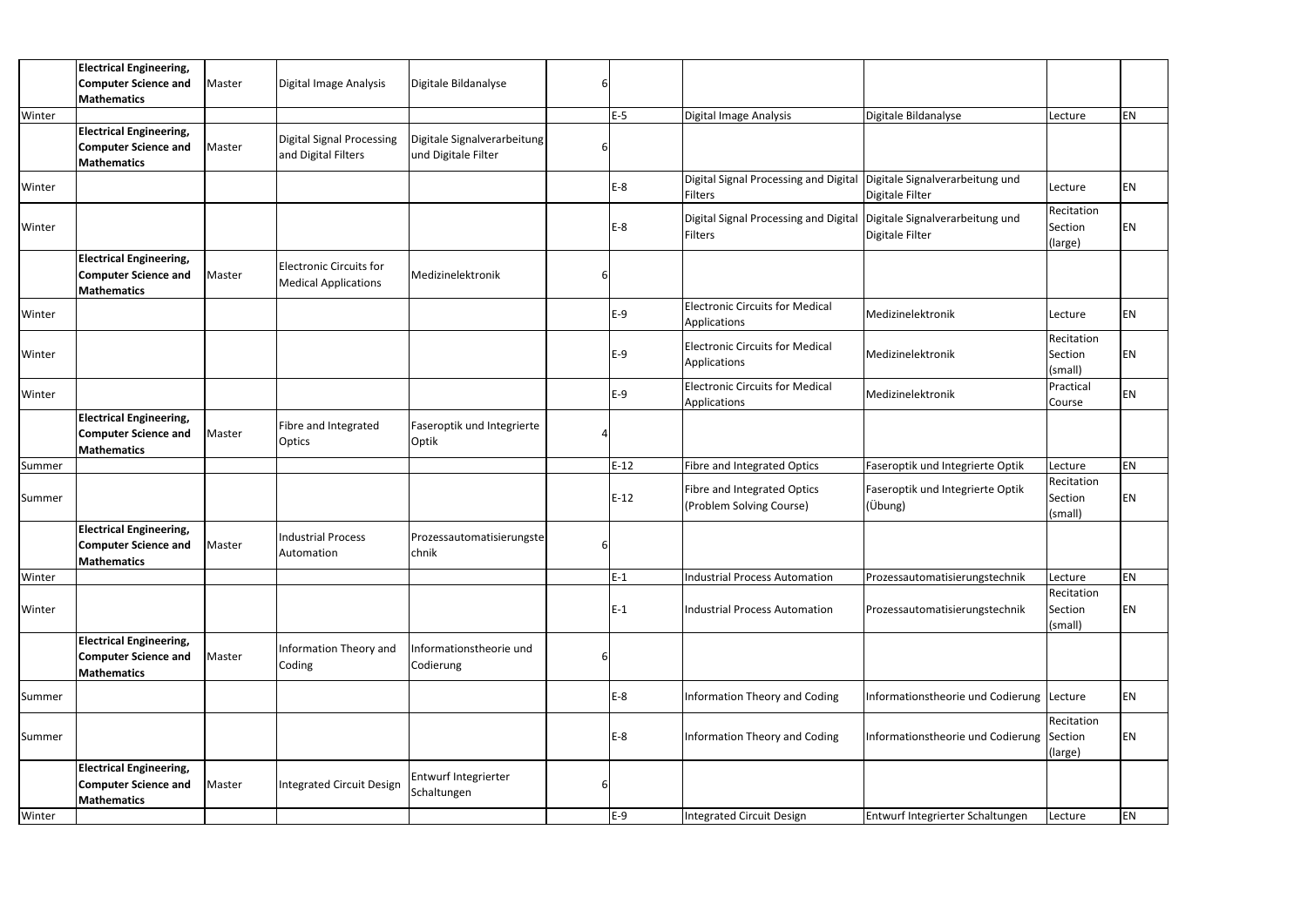| Winter |                                                                                     |        |                                                                   |                                                           |   | $E-9$  | <b>Integrated Circuit Design</b>                        | Entwurf Integrierter Schaltungen                                                         | Recitation<br>Section<br>(small)           | <b>EN</b> |
|--------|-------------------------------------------------------------------------------------|--------|-------------------------------------------------------------------|-----------------------------------------------------------|---|--------|---------------------------------------------------------|------------------------------------------------------------------------------------------|--------------------------------------------|-----------|
|        | <b>Electrical Engineering,</b><br><b>Computer Science and</b><br><b>Mathematics</b> | Master | Intelligent Autonomous<br><b>Agents and Cognitive</b><br>Robotics | Intelligente Autonome<br>Agenten und kognitive<br>Robotik | 6 |        |                                                         |                                                                                          |                                            |           |
| Winter |                                                                                     |        |                                                                   |                                                           |   | $E-16$ | Intelligent Autonomous Agents and<br>Cognitive Robotics | Intelligente Autonome Agenten und<br>kognitive Robotik                                   | Lecture                                    | <b>EN</b> |
| Winter |                                                                                     |        |                                                                   |                                                           |   | $E-16$ | <b>Cognitive Robotics</b>                               | Intelligent Autonomous Agents and Intelligente Autonome Agenten und<br>kognitive Robotik | Recitation<br>Section<br>(small)           | EN        |
|        | <b>Electrical Engineering,</b><br><b>Computer Science and</b><br><b>Mathematics</b> | Master | Intelligent Systems in<br>Medicine                                | Intelligente Systeme in der<br>Medizin                    | 6 |        |                                                         |                                                                                          |                                            |           |
| Winter |                                                                                     |        |                                                                   |                                                           |   | $E-1$  | Intelligent Systems in Medicine                         | Intelligente Systeme in der Medizin   Lecture                                            |                                            | <b>EN</b> |
| Winter |                                                                                     |        |                                                                   |                                                           |   | $E-1$  | Intelligent Systems in Medicine                         | Intelligente Systeme in der Medizin                                                      | Recitation<br>Section<br>(small)           | <b>EN</b> |
| Winter |                                                                                     |        |                                                                   |                                                           |   | $E-1$  | Intelligent Systems in Medicine                         | Intelligente Systeme in der Medizin                                                      | Project<br>Seminar                         | <b>EN</b> |
|        | <b>Electrical Engineering,</b><br><b>Computer Science and</b><br><b>Mathematics</b> | Master | Laboratory: Analog Circuit<br>Design                              | Praktischer<br>Schaltungsentwurf -<br>Analog              |   |        |                                                         |                                                                                          |                                            |           |
| Winter |                                                                                     |        |                                                                   |                                                           |   | $E-9$  | Laboratory: Analog Circuit Design                       | Praktischer Schaltungsentwurf -<br>Analog                                                | Project-<br>/problem-<br>based<br>Learning | EN        |
|        | <b>Electrical Engineering,</b><br><b>Computer Science and</b><br><b>Mathematics</b> | Master | Laboratory: Digital Circuit Praktischer<br>Design                 | Schaltungsentwurf - Digital                               | 6 |        |                                                         |                                                                                          |                                            |           |
| Summer |                                                                                     |        |                                                                   |                                                           |   | $E-9$  | Laboratory: Digital Circuit Design                      | Praktischer Schaltungsentwurf -<br>Digital                                               | Project-<br>/problem-<br>based<br>Learning | EN        |
|        | <b>Electrical Engineering,</b><br><b>Computer Science and</b><br><b>Mathematics</b> | Master | Linear and Nonlinear<br>System Identifikation                     | Lineare und Nichtlineare<br>Systemidentifikation          | 3 |        |                                                         |                                                                                          |                                            |           |
| Summer |                                                                                     |        |                                                                   |                                                           |   | $E-14$ | Linear and Nonlinear System<br>Identification           | Lineare und Nichtlineare<br>Systemidentifikation                                         | Lecture                                    | <b>EN</b> |
|        | <b>Electrical Engineering,</b><br><b>Computer Science and</b><br><b>Mathematics</b> | Master | Machine Learning and<br>Data Mining                               | Maschinelles Lernen und<br>Data Mining                    | 6 |        |                                                         |                                                                                          |                                            |           |
| Summer |                                                                                     |        |                                                                   |                                                           |   | $E-16$ | Machine Learning and Data Mining                        | Maschinelles Lernen und Data<br>Mining                                                   | Lecture                                    | <b>EN</b> |
| Summer |                                                                                     |        |                                                                   |                                                           |   | $E-16$ | Machine Learning and Data Mining                        | Maschinelles Lernen und Data<br>Mining                                                   | Recitation<br>Section<br>(small)           | EN        |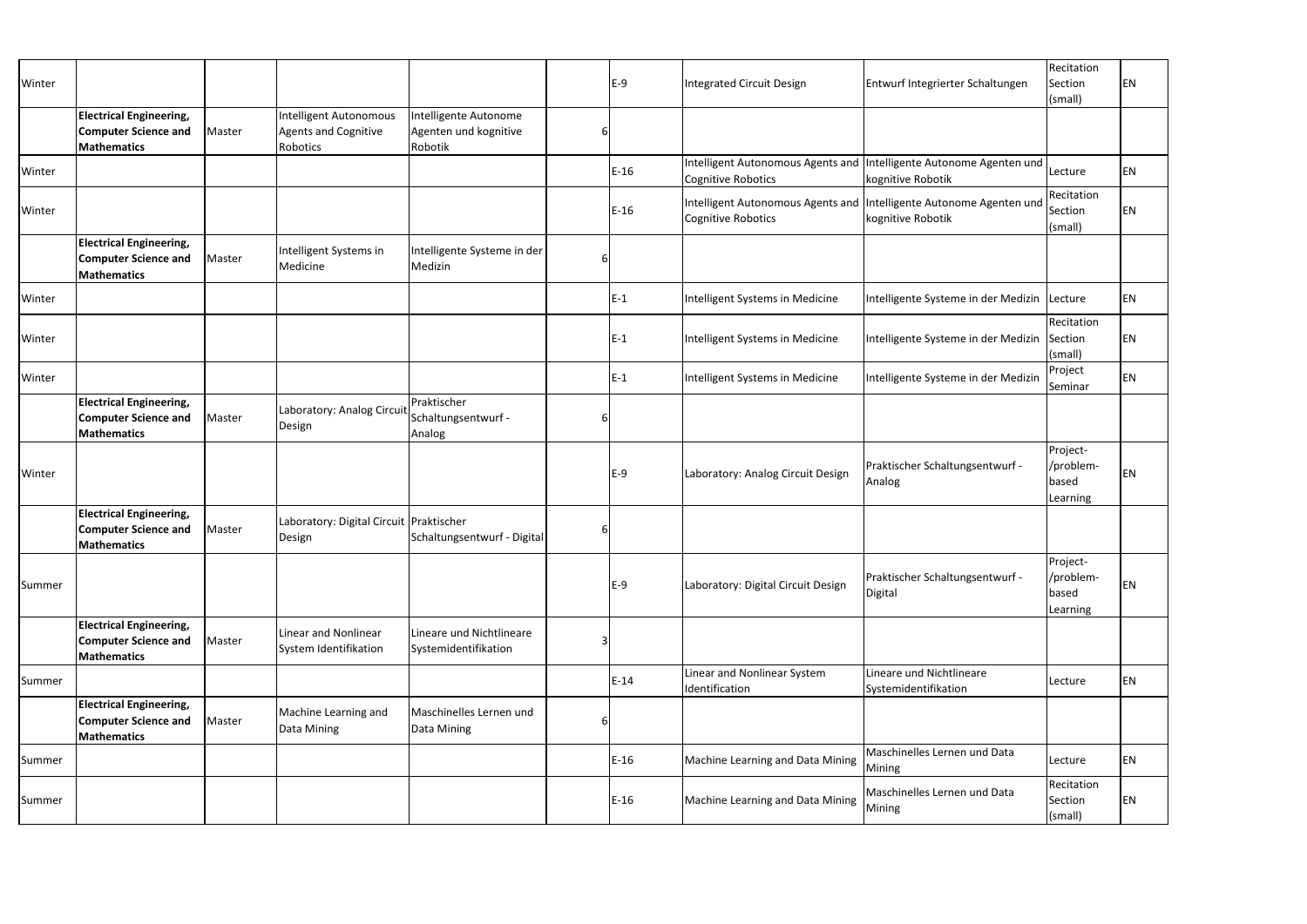|        | <b>Electrical Engineering,</b><br><b>Computer Science and</b><br><b>Mathematics</b> | Master | Machine Learning in<br>Electrical Engineering and Elektro- und<br>Information Technology | Maschinelles Lernen in der<br>Informationstechnik              |   |        |                                                                                  |                                                                           |                                            |    |
|--------|-------------------------------------------------------------------------------------|--------|------------------------------------------------------------------------------------------|----------------------------------------------------------------|---|--------|----------------------------------------------------------------------------------|---------------------------------------------------------------------------|--------------------------------------------|----|
| Summer |                                                                                     |        |                                                                                          |                                                                |   | $E-8$  | <b>General Introduction Machine</b><br>Learning                                  | <b>General Introduction Machine</b><br>Learning                           | Lecture                                    | ΕN |
| Summer |                                                                                     |        |                                                                                          |                                                                |   | $E-8$  | Machine Learning in Wireless<br>Communications                                   | Machine Learning in Wireless<br>Communications                            | Lecture                                    | ΕN |
| Summer |                                                                                     |        |                                                                                          |                                                                |   | $E-18$ | Machine Learning in<br><b>Electromagnetic Compatibility</b><br>(EMC) Engineering | Machine Learning in<br>Electromagnetic Compatibility<br>(EMC) Engineering | Lecture                                    | ΕN |
| Summer |                                                                                     |        |                                                                                          |                                                                |   | $E-3$  | Machine Learning in High-<br>Frequency Technology and Radar                      | Machine Learning in High-<br>Frequency Technology and Radar               | Lecture                                    | ΕN |
| Summer |                                                                                     |        |                                                                                          |                                                                |   | $E-6$  | Machine Learning Applications in<br><b>Electric Power Systems</b>                | Machine Learning Applications in<br><b>Electric Power Systems</b>         | Lecture                                    | EN |
|        | <b>Electrical Engineering,</b><br><b>Computer Science and</b><br><b>Mathematics</b> | Master | <b>Massively Parallel</b><br>Systems: Architecture<br>and Programming                    | Massiv parallele Systeme:<br>Architektur und<br>Programmierung | b |        |                                                                                  |                                                                           |                                            |    |
| Winter |                                                                                     |        |                                                                                          |                                                                |   | E-EXK5 | <b>Massively Parallel Systems:</b><br>Architecture and Programming               | Massiv parallele Systeme:<br>Architektur und Programmierung               | Lecture                                    | EN |
| Winter |                                                                                     |        |                                                                                          |                                                                |   | E-EXK5 | <b>Massively Parallel Systems:</b><br>Architecture and Programming               | Massiv parallele Systeme:<br>Architektur und Programmierung               | Project-<br>/problem-<br>based<br>Learning | ΕN |
|        | <b>Electrical Engineering,</b><br><b>Computer Science and</b><br><b>Mathematics</b> | Master | Microsystem Design                                                                       | Mikrosystementwurf                                             |   |        |                                                                                  |                                                                           |                                            |    |
| Summer |                                                                                     |        |                                                                                          |                                                                |   | $E-7$  | Microsystem Design                                                               | Mikrosystementwurf                                                        | Lecture                                    | EN |
| Summer |                                                                                     |        |                                                                                          |                                                                |   | $E-7$  | Microsystem Design                                                               | Mikrosystementwurf                                                        | Practical<br>Course                        | ΕN |
|        | <b>Electrical Engineering,</b><br><b>Computer Science and</b><br><b>Mathematics</b> | Master | Microsystem Engineering   Mikrosystemtechnik                                             |                                                                | 6 |        |                                                                                  |                                                                           |                                            |    |
| Winter |                                                                                     |        |                                                                                          |                                                                |   | $E-7$  | Microsystem Engineering                                                          | Mikrosystemtechnik                                                        | Lecture                                    | EN |
| Winter |                                                                                     |        |                                                                                          |                                                                |   | $E-7$  | Microsystem Engineering                                                          | Mikrosystemtechnik                                                        | Project-<br>/problem-<br>based<br>Learning | ΕN |
|        | <b>Electrical Engineering,</b><br><b>Computer Science and</b><br><b>Mathematics</b> | Master | Microsystems Technology Mikrosystemtechnologie                                           |                                                                |   |        |                                                                                  |                                                                           |                                            |    |
| Winter |                                                                                     |        |                                                                                          |                                                                |   | $E-7$  | Microsystems Technology                                                          | Mikrosystemtechnologie                                                    | Lecture                                    | EN |
|        | <b>Electrical Engineering,</b><br><b>Computer Science and</b><br><b>Mathematics</b> | Master | Microsystems Technology Mikrosystemtechnologie<br>in Theory and Practice                 | in Theorie und Praxis                                          | b |        |                                                                                  |                                                                           |                                            |    |
| Winter |                                                                                     |        |                                                                                          |                                                                |   | $E-7$  | Microsystems Technology                                                          | Mikrosystemtechnologie                                                    | Lecture                                    | EN |
| Winter |                                                                                     |        |                                                                                          |                                                                |   | $E-7$  | Microsystems Technology                                                          | Mikrosystemtechnologie                                                    | Project-<br>/problem-<br>based<br>Learning | ΕN |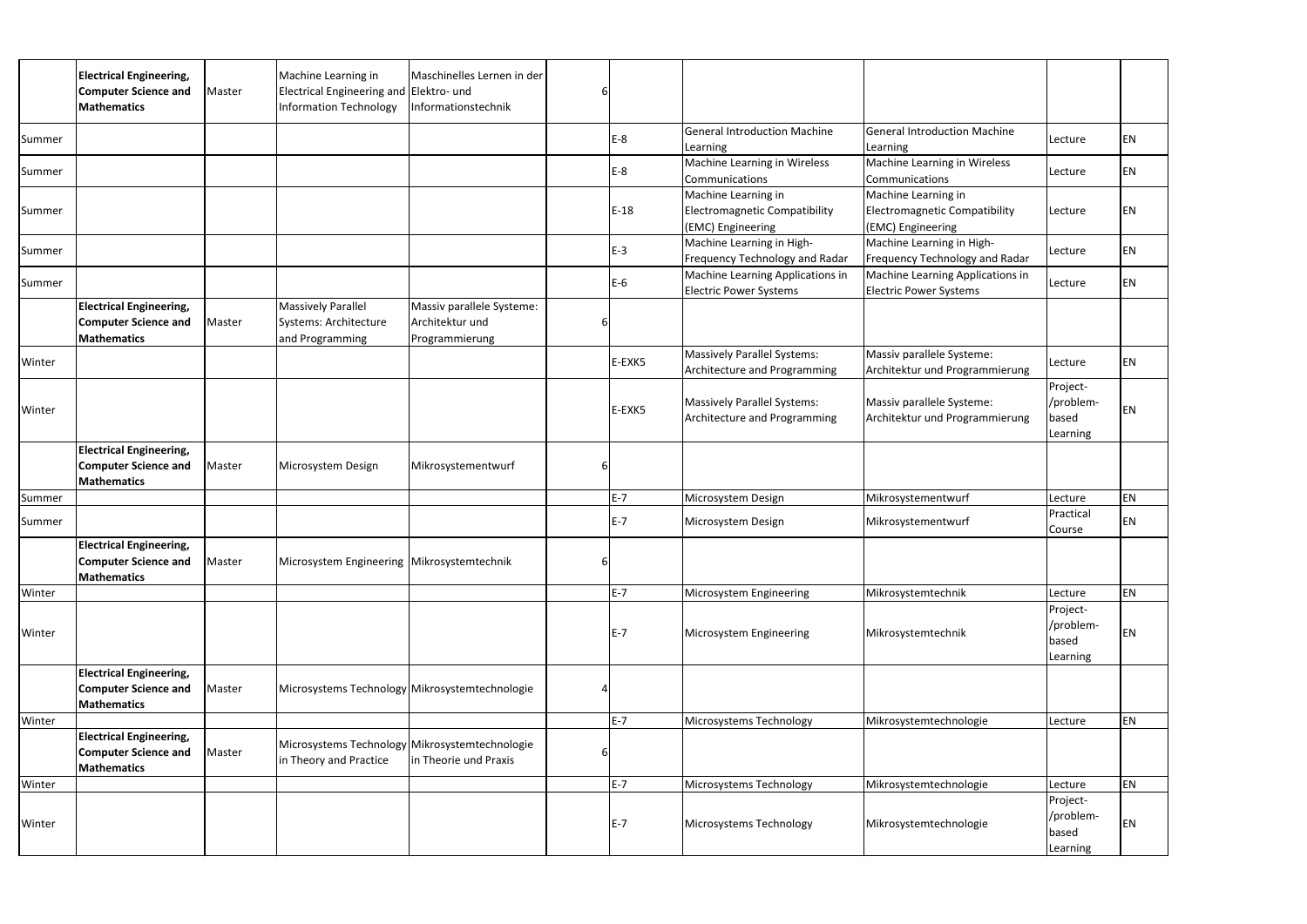|        | <b>Electrical Engineering,</b>                    |        | Mixed-signal Circuit                          | Mixed-signal              |   |        |                                                                      |                                |                     |           |
|--------|---------------------------------------------------|--------|-----------------------------------------------|---------------------------|---|--------|----------------------------------------------------------------------|--------------------------------|---------------------|-----------|
|        | <b>Computer Science and</b>                       | Master | Design                                        | Schaltungsentwurf         |   |        |                                                                      |                                |                     |           |
|        | <b>Mathematics</b>                                |        |                                               |                           |   |        |                                                                      |                                |                     | EN        |
| Winter |                                                   |        |                                               |                           |   | E-9    | Mixed-signal Circuit Design                                          | Mixed-signal Schaltungsentwurf | Lecture<br>Project- |           |
|        |                                                   |        |                                               |                           |   |        |                                                                      |                                | /problem-           |           |
| Winter |                                                   |        |                                               |                           |   | $E-9$  | Mixed-signal Circuit Design                                          | Mixed-signal Schaltungsentwurf | based               | EN        |
|        |                                                   |        |                                               |                           |   |        |                                                                      |                                | Learning            |           |
|        | <b>Electrical Engineering,</b>                    |        |                                               |                           |   |        |                                                                      |                                |                     |           |
|        | <b>Computer Science and</b>                       | Master | Modern Wireless Systems Moderne Funksysteme   |                           | 6 |        |                                                                      |                                |                     |           |
|        | <b>Mathematics</b>                                |        |                                               |                           |   |        |                                                                      |                                |                     |           |
| Winter |                                                   |        |                                               |                           |   | E-8    | Modern Wireless Systems                                              | Moderne Funksysteme            | Lecture             | EN        |
|        |                                                   |        |                                               |                           |   |        |                                                                      |                                | Project-            |           |
|        |                                                   |        |                                               |                           |   |        | Selected Topics of Modern Wireless Ausgewählte Themen moderner       |                                | /problem-           | EN        |
| Winter |                                                   |        |                                               |                           |   | $E-8$  | Systems                                                              | Funksysteme                    | based               |           |
|        |                                                   |        |                                               |                           |   |        |                                                                      |                                | Learning            |           |
|        | <b>Electrical Engineering,</b>                    |        |                                               | Optische                  |   |        |                                                                      |                                |                     |           |
|        | <b>Computer Science and</b>                       | Master | <b>Optical Communications</b>                 | Kommunikationstechnik     |   |        |                                                                      |                                |                     |           |
|        | <b>Mathematics</b>                                |        |                                               |                           |   |        |                                                                      |                                |                     |           |
| Summer |                                                   |        |                                               |                           |   | $E-11$ | <b>Optical Communication</b>                                         | Optische Kommunikationstechnik | Lecture             | EN        |
|        |                                                   |        |                                               |                           |   |        |                                                                      |                                | Recitation          |           |
| Summer |                                                   |        |                                               |                           |   | $E-11$ | <b>Optical Communication</b>                                         | Optische Kommunikationstechnik | Section             | EN        |
|        |                                                   |        |                                               |                           |   |        |                                                                      |                                | (large)             |           |
|        | <b>Electrical Engineering,</b>                    |        | <b>Optimal and Robust</b>                     | Optimale und robuste      |   |        |                                                                      |                                |                     |           |
|        | <b>Computer Science and</b>                       | Master | Control                                       | Regelung                  | 6 |        |                                                                      |                                |                     |           |
|        | <b>Mathematics</b>                                |        |                                               |                           |   |        |                                                                      |                                |                     |           |
| Summer |                                                   |        |                                               |                           |   | $E-14$ | <b>Optimal and Robust Control</b>                                    | Optimale und robuste Regelung  | Lecture             | EN        |
|        |                                                   |        |                                               |                           |   |        |                                                                      |                                | Recitation          |           |
| Summer |                                                   |        |                                               |                           |   | $E-14$ | Optimal and Robust Control                                           | Optimale und robuste Regelung  | Section             | EN        |
|        |                                                   |        |                                               |                           |   |        |                                                                      |                                | (small)             |           |
|        | <b>Electrical Engineering,</b>                    |        | Optoelectronics I - Wave   Optoelektronik I - |                           |   |        |                                                                      |                                |                     |           |
|        | <b>Computer Science and</b><br><b>Mathematics</b> | Master | <b>Optics</b>                                 | Wellenoptik               |   |        |                                                                      |                                |                     |           |
| Summer |                                                   |        |                                               |                           |   | $E-12$ | <b>Optoelectronics I: Wave Optics</b>                                | Optoelektronik I: Wellenoptik  | Lecture             | EN        |
|        |                                                   |        |                                               |                           |   |        |                                                                      |                                | Recitation          |           |
| Summer |                                                   |        |                                               |                           |   | $E-12$ | Optoelectronics I: Wave Optics                                       | Optoelektronik I: Wellenoptik  | Section             | EN        |
|        |                                                   |        |                                               |                           |   |        | (Problem Solving Course)                                             | (Übung)                        | (small)             |           |
|        | <b>Electrical Engineering,</b>                    |        |                                               |                           |   |        |                                                                      |                                |                     |           |
|        | <b>Computer Science and</b>                       | Master | Optoelectronics II -                          | Optoelektronik II -       |   |        |                                                                      |                                |                     |           |
|        | <b>Mathematics</b>                                |        | Quantum Optics                                | Quantenoptik              |   |        |                                                                      |                                |                     |           |
|        |                                                   |        |                                               |                           |   |        |                                                                      |                                |                     |           |
| Winter |                                                   |        |                                               |                           |   | $E-12$ | Optoelectronics II: Quantum Optics   Optoelektronik II: Quantenoptik |                                | Lecture             | EN        |
|        |                                                   |        |                                               |                           |   |        |                                                                      |                                | Recitation          |           |
| Winter |                                                   |        |                                               |                           |   | $E-12$ | Optoelectronics II: Quantum Optics   Optoelektronik II: Quantenoptik |                                | Section             | <b>EN</b> |
|        |                                                   |        |                                               |                           |   |        | (Problem Solving Course)                                             | (Übung)                        | (small)             |           |
|        | <b>Electrical Engineering,</b>                    |        |                                               |                           |   |        |                                                                      |                                |                     |           |
|        | <b>Computer Science and</b>                       | Master | <b>Probability Theory</b>                     | Wahrscheinlichkeitstheori | 6 |        |                                                                      |                                |                     |           |
|        | <b>Mathematics</b>                                |        |                                               |                           |   |        |                                                                      |                                |                     |           |
|        |                                                   |        |                                               |                           |   |        |                                                                      |                                |                     | EN        |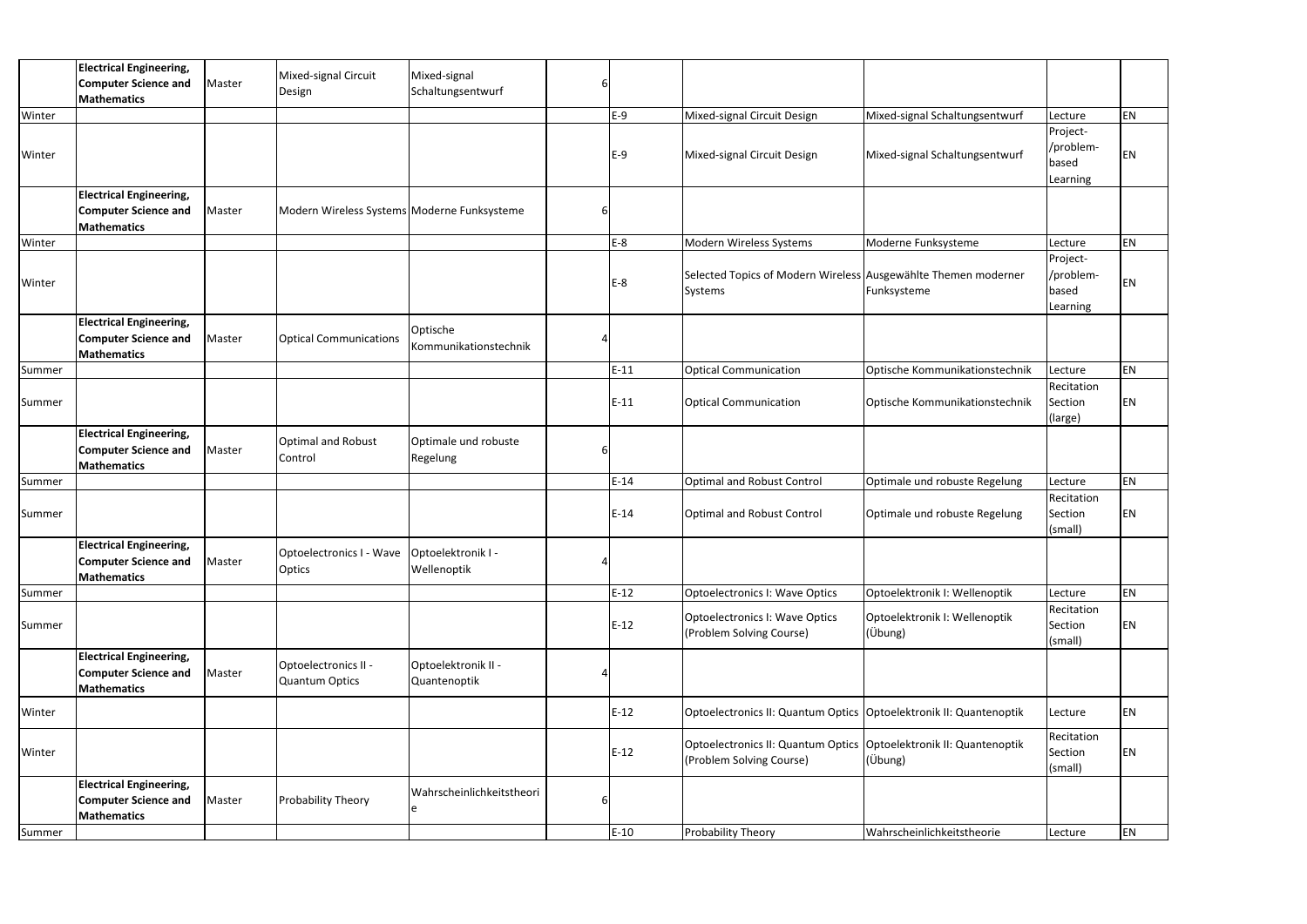| Summer |                                                                                     |        |                                                                    |                                             |    |        |                                           |                                                        | Recitation                                 |           |
|--------|-------------------------------------------------------------------------------------|--------|--------------------------------------------------------------------|---------------------------------------------|----|--------|-------------------------------------------|--------------------------------------------------------|--------------------------------------------|-----------|
|        |                                                                                     |        |                                                                    |                                             |    | $E-10$ | <b>Probability Theory</b>                 | Wahrscheinlichkeitstheorie                             | Section<br>(small)                         | EN        |
|        | <b>Electrical Engineering,</b><br><b>Computer Science and</b><br><b>Mathematics</b> | Master | <b>Research Project ICS</b>                                        | Forschungsprojekt ICS                       | 12 |        |                                           |                                                        |                                            |           |
| Winter |                                                                                     |        |                                                                    |                                             |    | SD-E   | <b>Research Project ICS</b>               | Forschungsprojekt ICS                                  | Projection<br>Course                       | EN        |
|        | <b>Electrical Engineering,</b><br><b>Computer Science and</b><br><b>Mathematics</b> | Master | <b>Robotics and Navigation</b><br>in Medicine                      | Robotik und Navigation in<br>der Medizin    |    |        |                                           |                                                        |                                            |           |
| Summer |                                                                                     |        |                                                                    |                                             |    | $E-1$  | Robotics and Navigation in<br>Medicine    | Robotik und Navigation in der<br>Medizin               | Lecture                                    | EN        |
| Summer |                                                                                     |        |                                                                    |                                             |    | $E-1$  | Robotics and Navigation in<br>Medicine    | Robotik und Navigation in der<br>Medizin               | Recitation<br>Section<br>(small)           | EN        |
| Summer |                                                                                     |        |                                                                    |                                             |    | $E-1$  | Robotics and Navigation in<br>Medicine    | Robotik und Navigation in der<br>Medizin               | Project<br>Seminar                         | EN        |
|        | <b>Electrical Engineering,</b><br><b>Computer Science and</b><br>Mathematics        | Master | Satellite Communications Satellitenkommunikation<br>and Navigation | und Navigation                              |    |        |                                           |                                                        |                                            |           |
| Summer |                                                                                     |        |                                                                    |                                             |    | $E-8$  | <b>Satellite Communications</b>           | Satellitenkommunikation                                | Lecture                                    | EN        |
| Summer |                                                                                     |        |                                                                    |                                             |    | E-8    | Radio-Based Positioning and<br>Navigation | Funkbasierte Positionierung und<br>Navigation          | Lecture                                    | <b>EN</b> |
|        | <b>Electrical Engineering,</b><br><b>Computer Science and</b><br>Mathematics        | Master | Scientific Computing and<br>Parallelization                        | Scientific Computing and<br>Parallelization |    |        |                                           |                                                        |                                            |           |
| Summer |                                                                                     |        |                                                                    |                                             |    | $E-10$ | Solvers for Sparse Linear Systems         | Löser für schwachbesetzte lineare<br>Gleichungssysteme | Lecture                                    | <b>EN</b> |
| Summer |                                                                                     |        |                                                                    |                                             |    | $E-10$ | Solvers for Sparse Linear Systems         | Löser für schwachbesetzte lineare<br>Gleichungssysteme | Recitation<br>Section<br>(small)           | <b>EN</b> |
| Summer |                                                                                     |        |                                                                    |                                             |    | $E-10$ | Parallelization of Solvers                | Parallelization of Solvers                             | Lecture                                    | EN        |
|        | <b>Electrical Engineering,</b><br><b>Computer Science and</b><br>Mathematics        | Master | Secure Software<br>Engineering                                     | Entwicklung von sicherer<br>Software        | 6  |        |                                           |                                                        |                                            |           |
| Summer |                                                                                     |        |                                                                    |                                             |    | $E-22$ | Secure Software Engineering               | Entwicklung von sicherer Software                      | Lecture                                    | EN        |
| Summer |                                                                                     |        |                                                                    |                                             |    | $E-22$ | Secure Software Engineering               | Entwicklung von sicherer Software                      | Project-<br>/problem-<br>based<br>Learning | EN        |
|        | <b>Electrical Engineering,</b><br><b>Computer Science and</b><br><b>Mathematics</b> | Master | Security of Cyber-Physical Sicherheit von Cyber-<br>Systems        | physischen Systemen                         |    |        |                                           |                                                        |                                            |           |
| Winter |                                                                                     |        |                                                                    |                                             |    | $E-15$ | Security of Cyber-Physical Systems        | Sicherheit von Cyber-physischen<br>Systemen            | Lecture                                    | EN        |
| Winter |                                                                                     |        |                                                                    |                                             |    | $E-15$ | Security of Cyber-Physical Systems        | Sicherheit von Cyber-physischen<br>Systemen            | Recitation<br>Section<br>(small)           | <b>EN</b> |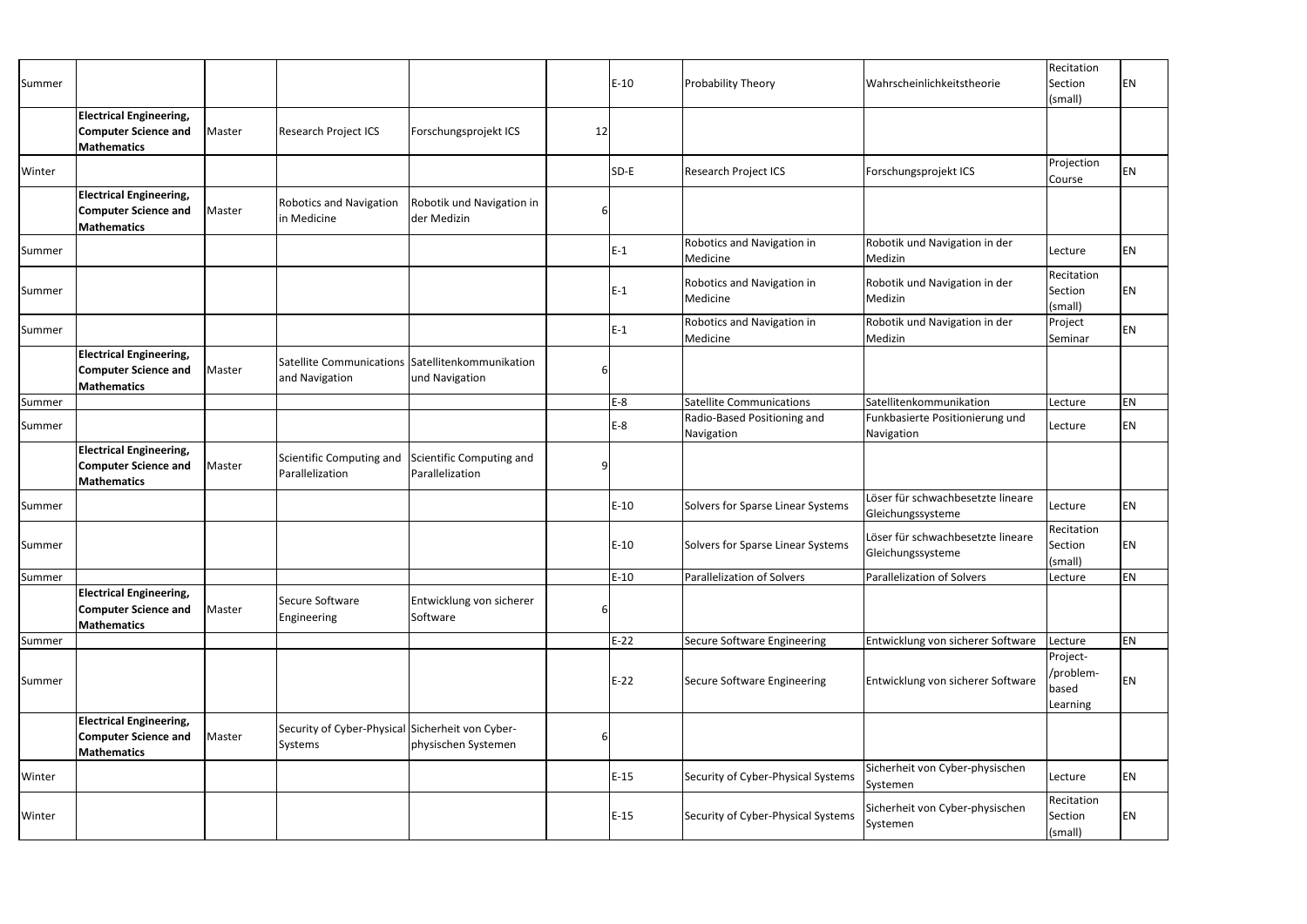|                          | <b>Electrical Engineering,</b><br><b>Computer Science and</b>                       | Master | Selected Aspects of<br>Communication and                    | Ausgewählte Aspekte der<br>Kommunikation und                   | 6              |        |                                                                                           |                                                                    |                                            |           |
|--------------------------|-------------------------------------------------------------------------------------|--------|-------------------------------------------------------------|----------------------------------------------------------------|----------------|--------|-------------------------------------------------------------------------------------------|--------------------------------------------------------------------|--------------------------------------------|-----------|
|                          | <b>Mathematics</b>                                                                  |        | <b>Signal Processing</b>                                    | Signalverarbeitung                                             |                |        |                                                                                           |                                                                    |                                            |           |
| Winter+Su<br>mmer        |                                                                                     |        |                                                             |                                                                |                | $SD-E$ | Selected Aspects of Communication<br>and Signal Processing                                | Ausgewählte Aspekte der<br>Kommunikation und<br>Signalverarbeitung | Lecture                                    | <b>EN</b> |
| Winter+Su<br><b>mmer</b> |                                                                                     |        |                                                             |                                                                |                | SD-E   | Selected Aspects of Communication<br>and Signal Processing                                | Ausgewählte Aspekte der<br>Kommunikation und<br>Signalverarbeitung | Recitation<br>Section<br>(small)           | EN        |
|                          | <b>Electrical Engineering,</b><br><b>Computer Science and</b><br><b>Mathematics</b> | Master | Selected Aspects of<br><b>Embedded Systems</b>              | Ausgewählte Aspekte<br>Eingebetteter Systeme                   | 6              |        |                                                                                           |                                                                    |                                            |           |
| Winter+Su<br> mmer       |                                                                                     |        |                                                             |                                                                |                | SD-E   | Selected Aspects of Embedded<br>Systems                                                   | Ausgewählte Aspekte Eingebetteter<br>Systeme                       | Lecture                                    | <b>EN</b> |
| Winter+Su<br>mmer        |                                                                                     |        |                                                             |                                                                |                | SD-E   | Selected Aspects of Embedded<br>Systems                                                   | Ausgewählte Aspekte Eingebetteter<br>Systeme                       | Recitation<br>Section<br>(small)           | <b>EN</b> |
|                          | <b>Electrical Engineering,</b><br><b>Computer Science and</b><br><b>Mathematics</b> | Master | Selected Aspects of<br>Microelectronics and<br>Microsystems | Ausgewählte Aspekte der<br>Mikroelektronik und<br>Mikrosysteme | 6              |        |                                                                                           |                                                                    |                                            |           |
| Winter+Su<br>mmer        |                                                                                     |        |                                                             |                                                                |                | SD-E   | Selected Aspects of<br>Microelectronics and Microsystems Mikroelektronik und Mikrosysteme | Ausgewählte Aspekte der                                            | Lecture                                    | <b>EN</b> |
| Winter+Su<br>mmer        |                                                                                     |        |                                                             |                                                                |                | SD-E   | Selected Aspects of<br>Microelectronics and Microsystems Mikroelektronik und Mikrosysteme | Ausgewählte Aspekte der                                            | Recitation<br>Section<br>(small)           | EN        |
|                          | <b>Electrical Engineering,</b><br><b>Computer Science and</b><br><b>Mathematics</b> | Master | Semiconductor Seminar                                       | Halbleiterseminar                                              | 3              |        |                                                                                           |                                                                    |                                            |           |
| Summer                   |                                                                                     |        |                                                             |                                                                |                | $E-7$  | Semiconductor Seminar                                                                     | Halbleiterseminar                                                  | Seminar                                    | <b>EN</b> |
|                          | <b>Electrical Engineering,</b><br><b>Computer Science and</b><br><b>Mathematics</b> | Master | Seminar Advanced Topics<br>in Control                       | Seminar Ausgewählte<br>Themen der<br>Regelungstechnik          | $\overline{2}$ |        |                                                                                           |                                                                    |                                            |           |
| Winter+Su<br>mmer        |                                                                                     |        |                                                             |                                                                |                | $E-14$ | Advanced Topics in Control                                                                | Ausgewählte Themen der<br>Regelungstechnik                         | Seminar                                    | EN        |
|                          | <b>Electrical Engineering,</b><br><b>Computer Science and</b><br><b>Mathematics</b> | Master | Seminar for IMPMM                                           | Seminar für IMPMM                                              | 3              |        |                                                                                           |                                                                    |                                            |           |
| Winter+Su<br>mmer        |                                                                                     |        |                                                             |                                                                |                | $E-7$  | Seminar for IMPMM                                                                         | Seminar für IMPMM                                                  | Seminar                                    | EN        |
|                          | <b>Electrical Engineering,</b><br><b>Computer Science and</b><br>Mathematics        | Master | <b>Silicon Photonics</b>                                    | Silizium Photonik                                              | 6              |        |                                                                                           |                                                                    |                                            |           |
| Winter                   |                                                                                     |        |                                                             |                                                                |                | $E-7$  | <b>Silicon Photonics</b>                                                                  | Silizium Photonik                                                  | Lecture                                    | EN        |
| Winter                   |                                                                                     |        |                                                             |                                                                |                | $E-7$  | <b>Silicon Photonics</b>                                                                  | Silizium Photonik                                                  | Project-<br>/problem-<br>based<br>Learning | <b>EN</b> |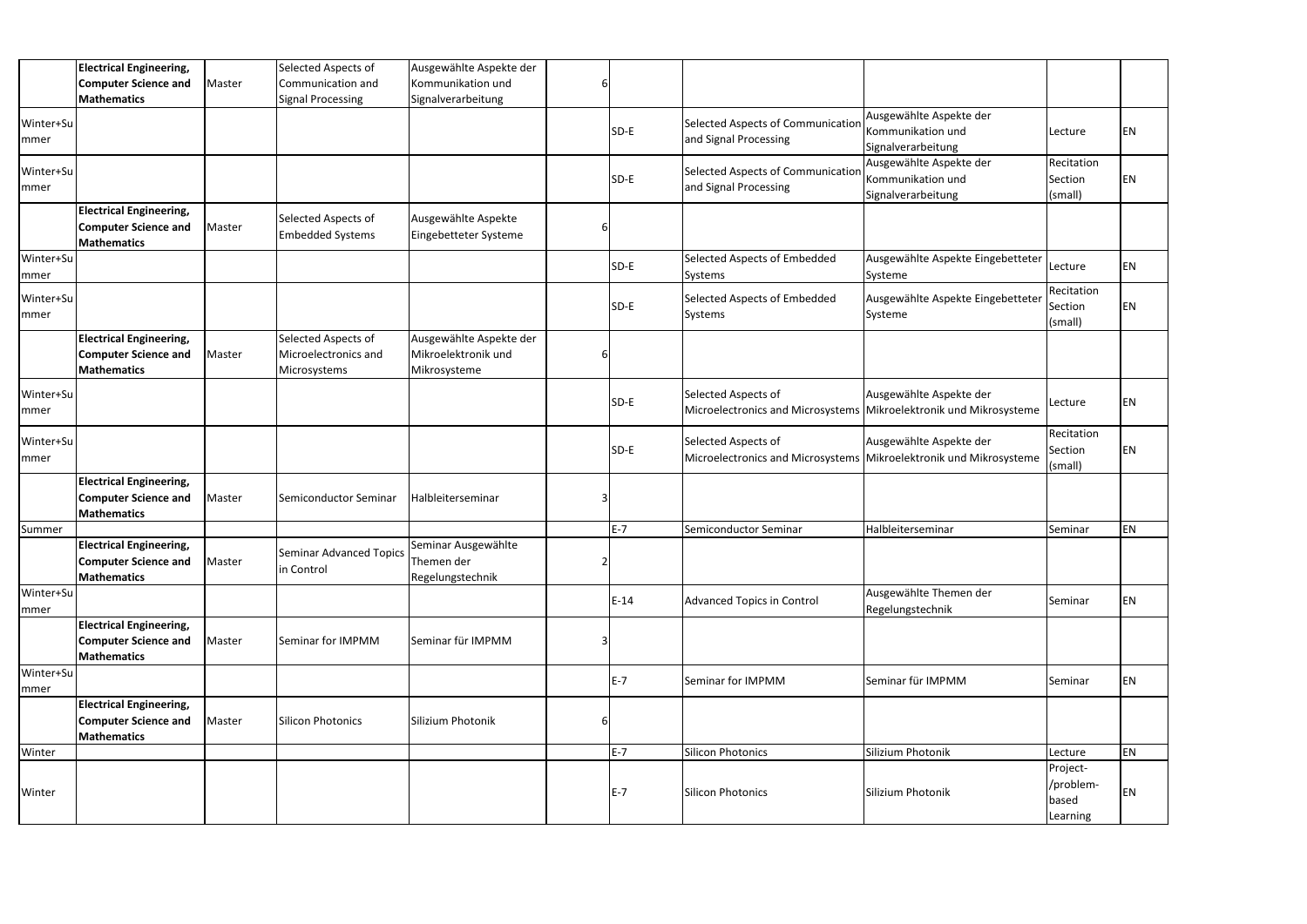|        | <b>Electrical Engineering,</b><br><b>Computer Science and</b><br><b>Mathematics</b>        | Master | Simulation of<br>Communication<br>Networks | Simulation von<br>Kommunikationsnetzen |    |           |                                         |                                               |                                            |    |
|--------|--------------------------------------------------------------------------------------------|--------|--------------------------------------------|----------------------------------------|----|-----------|-----------------------------------------|-----------------------------------------------|--------------------------------------------|----|
| Summer |                                                                                            |        |                                            |                                        |    | $E-4$     | Simulation of Communication<br>Networks | <b>Simulation von</b><br>Kommunikationsnetzen | Project-<br>/problem-<br>based<br>Learning | EN |
|        | <b>Electrical Engineering,</b><br><b>Computer Science and</b><br><b>Mathematics</b>        | Master | Software Analysis                          | Softwareanalyse                        |    |           |                                         |                                               |                                            |    |
| Winter |                                                                                            |        |                                            |                                        |    | $E-16$    | Software Analysis                       | Softwareanalyse                               | Lecture                                    | EN |
| Winter |                                                                                            |        |                                            |                                        |    | $E-16$    | Software Analysis                       | Softwareanalyse                               | Recitation<br>Section<br>(small)           | ΕN |
|        | <b>Electrical Engineering,</b><br><b>Computer Science and</b><br>Mathematics               | Master | Software Security                          | Software-Sicherheit                    |    |           |                                         |                                               |                                            |    |
| Winter |                                                                                            |        |                                            |                                        |    | $E-22$    | Software Security                       | Software-Sicherheit                           | Lecture                                    | EN |
| Winter |                                                                                            |        |                                            |                                        |    | $E-22$    | Software Security                       | Software-Sicherheit                           | Recitation<br>Section<br>(small)           | ΕN |
|        | <b>Electrical Engineering,</b><br><b>Computer Science and</b><br>Mathematics               | Master | Software Testing                           | Softwaretesten                         |    |           |                                         |                                               |                                            |    |
| Summer |                                                                                            |        |                                            |                                        |    | $E-16$    | <b>Software Testing</b>                 | Softwaretesten                                | Lecture                                    | EN |
| Summer |                                                                                            |        |                                            |                                        |    | $E-16$    | <b>Software Testing</b>                 | Softwaretesten                                | Project-<br>/problem-<br>based<br>Learning | EN |
|        | <b>Electrical Engineering,</b><br><b>Computer Science and</b> Master<br><b>Mathematics</b> |        | Software Verification                      | Softwareverifikation                   | 6I |           |                                         |                                               |                                            |    |
| Winter |                                                                                            |        |                                            |                                        |    | $E-16$    | Software Verification                   | Softwareverifikation                          | Lecture                                    | EN |
| Winter |                                                                                            |        |                                            |                                        |    | $E-16$    | Software Verification                   | Softwareverifikation                          | Recitation<br>Section<br>(small)           | EN |
|        | <b>Electrical Engineering,</b><br><b>Computer Science and</b><br><b>Mathematics</b>        | Master | <b>Traffic Engineering</b>                 | <b>Traffic Engineering</b>             | 6  |           |                                         |                                               |                                            |    |
| Winter |                                                                                            |        |                                            |                                        |    | $E-4$     | <b>Traffic Engineering</b>              | <b>Traffic Engineering</b>                    | Lecture                                    | EN |
| Winter |                                                                                            |        |                                            |                                        |    | $E-4$     | <b>Traffic Engineering Exercises</b>    | Traffic Engineering Übung                     | Recitation<br>Section<br>(small)           | ΕN |
| Winter |                                                                                            |        |                                            |                                        |    | $E-4$     | Seminar Traffic Engineering             | Seminar Traffic Engineering                   | Seminar                                    | ΕN |
|        | <b>Electrical Engineering,</b><br><b>Computer Science and</b><br><b>Mathematics</b>        | Master | <b>Variational Calculus</b><br>(UHH)       | <b>Variational Calculus (UHH)</b>      | 6  |           |                                         |                                               |                                            |    |
| Summer |                                                                                            |        |                                            |                                        |    | 0-UNIHH-M | Variational Calculus (UHH)              | Variational Calculus (UHH)                    | Lecture                                    | EN |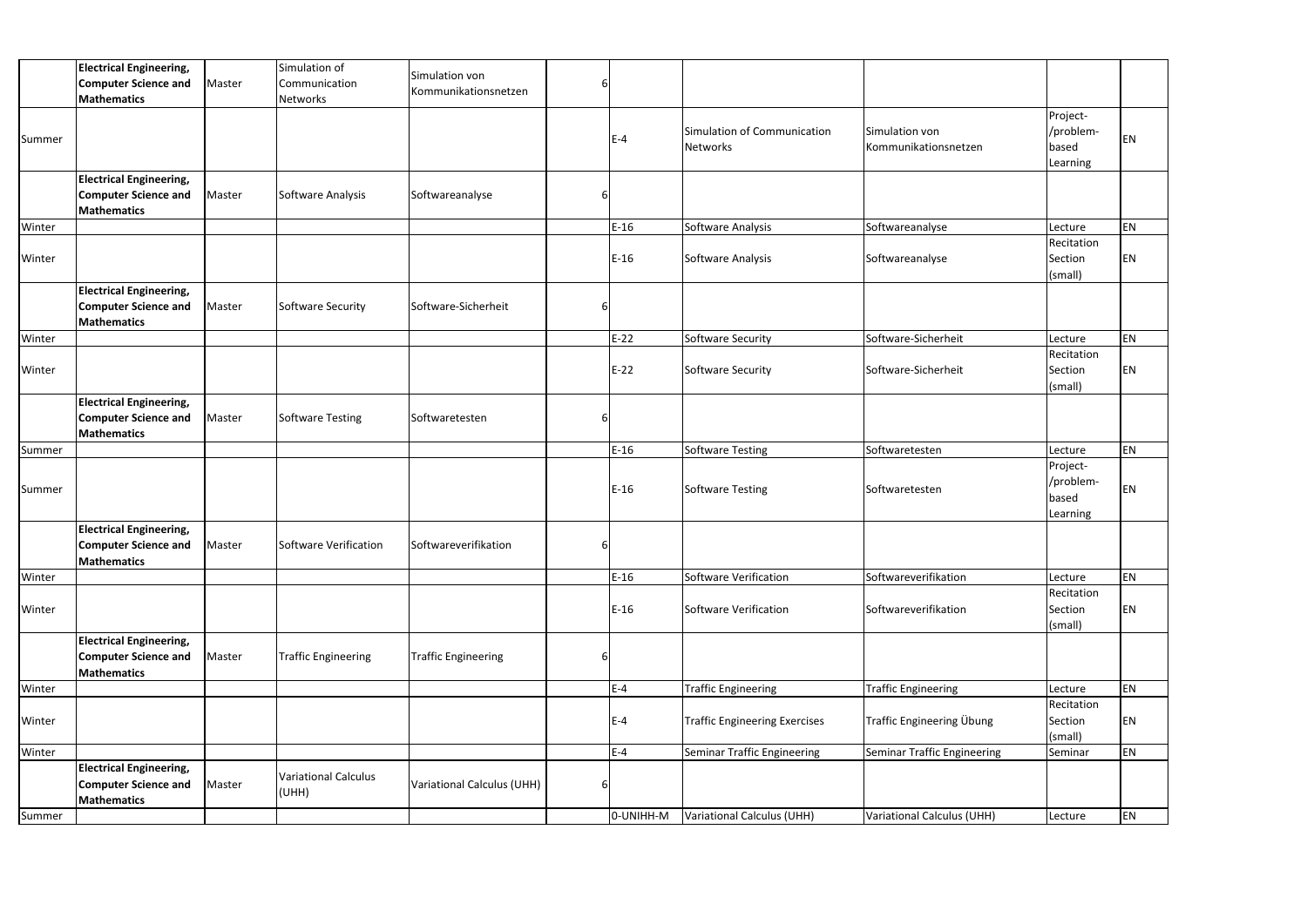| Summer            |                                                                                     |        |                                                                                 |                                                               |   | 0-UNIHH-M | Variational Calculus (UHH)                                                           | Variational Calculus (UHH)                                | Recitation<br>Section<br>(small) | ΕN      |
|-------------------|-------------------------------------------------------------------------------------|--------|---------------------------------------------------------------------------------|---------------------------------------------------------------|---|-----------|--------------------------------------------------------------------------------------|-----------------------------------------------------------|----------------------------------|---------|
|                   | <b>Electrical Engineering,</b><br><b>Computer Science and</b><br><b>Mathematics</b> | Master | <b>Digital Communications</b>                                                   | <b>Digitale</b><br>Nachrichtenübertragung                     | 6 |           |                                                                                      |                                                           |                                  |         |
| Winter            |                                                                                     |        |                                                                                 |                                                               |   | $E-8$     | <b>Digital Communications</b>                                                        | Digitale Nachrichtenübertragung                           | Lecture                          | ΕN      |
| Winter            |                                                                                     |        |                                                                                 |                                                               |   | $E-8$     | <b>Digital Communications</b>                                                        | Digitale Nachrichtenübertragung                           | Recitation<br>Section<br>(large) | ΕN      |
| Winter            |                                                                                     |        |                                                                                 |                                                               |   | $E-8$     | Laboratory Digital Communications                                                    | Praktikum Digitale<br>Nachrichtenübertragung              | Practical<br>Course              | DE / EN |
|                   | <b>Electrical Engineering,</b><br><b>Computer Science and</b><br><b>Mathematics</b> | Master | <b>Advanced Machine</b><br>Learning                                             | Fortgeschrittenes<br>maschinelles Lernen                      | b |           |                                                                                      |                                                           |                                  |         |
| Winter            |                                                                                     |        |                                                                                 |                                                               |   | $E-10$    | <b>Advanced Machine Learning</b>                                                     | Fortgeschrittenes maschinelles<br>Lernen                  | Lecture                          | DE / EN |
| Winter            |                                                                                     |        |                                                                                 |                                                               |   | $E-10$    | <b>Advanced Machine Learning</b>                                                     | Fortgeschrittenes maschinelles<br>Lernen                  | Recitation<br>Section<br>(small) | DE / EN |
|                   | <b>Electrical Engineering,</b><br><b>Computer Science and</b><br><b>Mathematics</b> | Master | <b>Advanced Seminars</b><br>Computer Science and<br>Communication<br>Technology | Hauptseminare Informatik<br>lund<br>Kommunikationstechnik     | b |           |                                                                                      |                                                           |                                  |         |
| Winter+Su<br>mmer |                                                                                     |        |                                                                                 |                                                               |   | SD-E      | <b>Advanced Seminar Computer</b><br><b>Science and Communication</b><br>Technology I | Hauptseminar Informatik und<br>Kommunikationstechnik I    | Seminar                          | DE / EN |
| Winter+Su<br>mmer |                                                                                     |        |                                                                                 |                                                               |   | SD-E      | <b>Introductory Seminar Computer</b><br>Science and Communication<br>Technology II   | Hauptseminar Informatik und<br>Kommunikationstechnik II   | Seminar                          | DE / EN |
|                   | <b>Electrical Engineering,</b><br><b>Computer Science and</b><br><b>Mathematics</b> | Master | Advanced System-on-<br>Chip Design (Lab)                                        | Fortgeschrittener Entwurf<br>von Chip-Systemen<br>(Praktikum) | 6 |           |                                                                                      |                                                           |                                  |         |
| Winter            |                                                                                     |        |                                                                                 |                                                               |   | $E-13$    | Advanced System-on-Chip Design                                                       | Fortgeschrittener Entwurf von Chip- /problem-<br>Systemen | Project-<br>based<br>Learning    | DE / EN |
|                   | <b>Electrical Engineering,</b><br><b>Computer Science and</b><br><b>Mathematics</b> | Master | Algorithmic Game Theory                                                         | Algorithmische<br>Spieltheorie                                | b |           |                                                                                      |                                                           |                                  |         |
| Summer            |                                                                                     |        |                                                                                 |                                                               |   | $E-11$    | Algorithmic game theory                                                              | Algorithmische Spieltheorie                               | Lecture                          | DE / EN |
| Summer            |                                                                                     |        |                                                                                 |                                                               |   | $E-11$    | Algorithmic game theory                                                              | Algorithmische Spieltheorie                               | Recitation<br>Section<br>(large) | DE / EN |
|                   | <b>Electrical Engineering,</b><br><b>Computer Science and</b><br><b>Mathematics</b> | Master | Applied Humanoid<br>Robotics                                                    | Angewandte Humanoide<br>Robotik                               | 6 |           |                                                                                      |                                                           |                                  |         |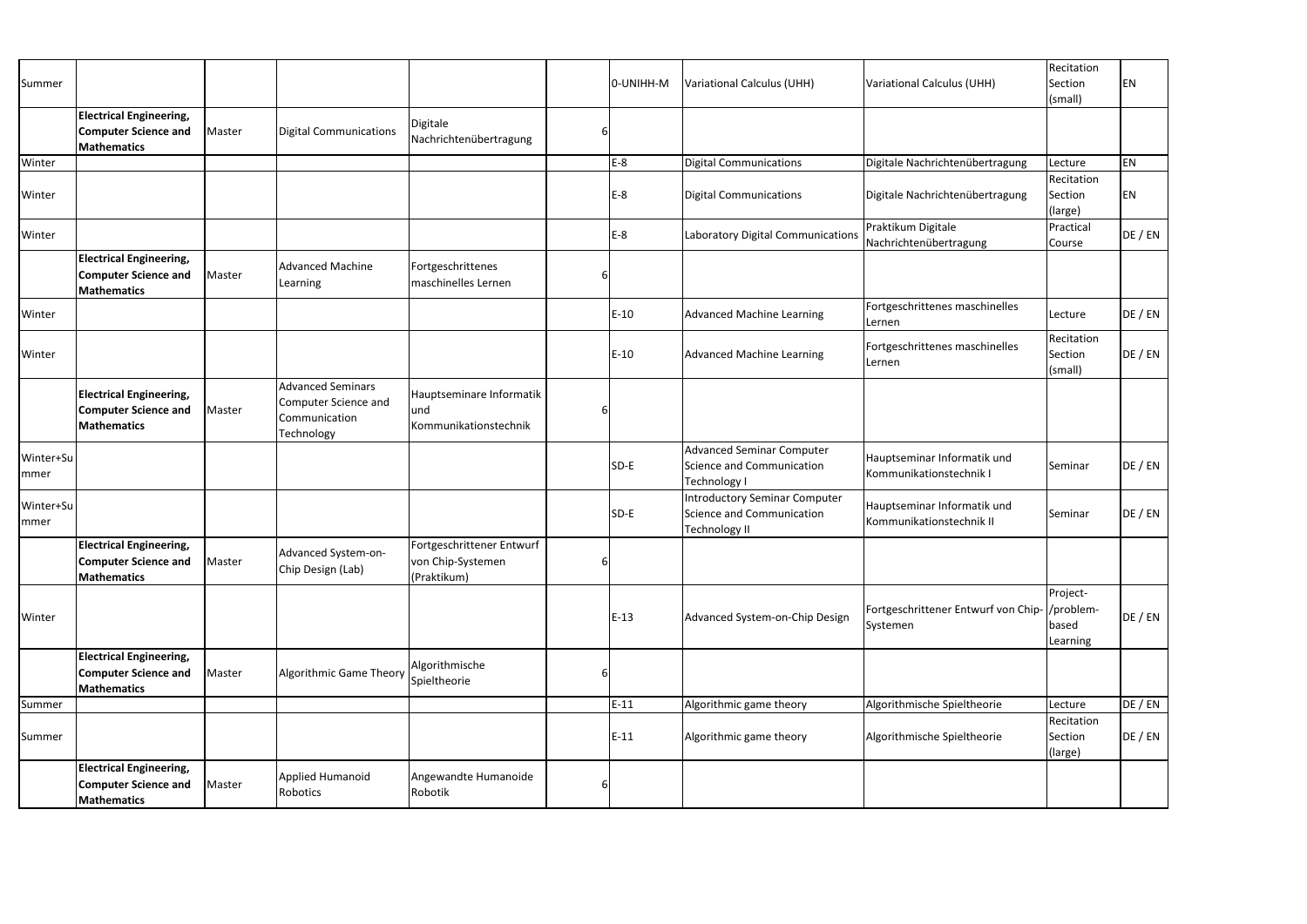| Winter+Su<br>mmer |                                                                                     |        |                                                                                        |                                                           |   | $E-14$ | <b>Applied Humanoid Robotics</b>                                                       | Angewandte Humanoide Robotik      | Project-<br>/problem-<br>based<br>Learning | DE / EN |
|-------------------|-------------------------------------------------------------------------------------|--------|----------------------------------------------------------------------------------------|-----------------------------------------------------------|---|--------|----------------------------------------------------------------------------------------|-----------------------------------|--------------------------------------------|---------|
|                   | <b>Electrical Engineering,</b><br><b>Computer Science and</b><br><b>Mathematics</b> | Master | Approximation and<br>Stability                                                         | Approximation und<br>Stabilität                           |   |        |                                                                                        |                                   |                                            |         |
| Summer            |                                                                                     |        |                                                                                        |                                                           |   | $E-10$ | Approximation and Stability                                                            | Approximation und Stabilität      | Lecture                                    | DE / EN |
| Summer            |                                                                                     |        |                                                                                        |                                                           |   | $E-10$ | Approximation and Stability                                                            | Approximation und Stabilität      | Recitation<br>Section<br>(small)           | DE / EN |
|                   | <b>Electrical Engineering,</b><br><b>Computer Science and</b><br><b>Mathematics</b> | Master | Bioelectromagnetics:<br>Principles and<br>Applications                                 | Bioelektromagnetik:<br>Prinzipien und<br>Anwendungen      | 6 |        |                                                                                        |                                   |                                            |         |
| Winter            |                                                                                     |        |                                                                                        |                                                           |   | $E-18$ | Bioelectromagnetics: Principles and Bioelektromagnetik: Prinzipien und<br>Applications | Anwendungen                       | Lecture                                    | DE / EN |
| Winter            |                                                                                     |        |                                                                                        |                                                           |   | $E-18$ | Bioelectromagnetics: Principles and Bioelektromagnetik: Prinzipien und<br>Applications | Anwendungen                       | Recitation<br>Section<br>(small)           | DE / EN |
|                   | <b>Electrical Engineering,</b><br><b>Computer Science and</b><br><b>Mathematics</b> | Master | <b>Compilers for Embedded</b><br>Systems                                               | Compiler für Eingebettete<br>Systeme                      |   |        |                                                                                        |                                   |                                            |         |
| Summer            |                                                                                     |        |                                                                                        |                                                           |   | $E-13$ | <b>Compilers for Embedded Systems</b>                                                  | Compiler für Eingebettete Systeme | Lecture                                    | DE / EN |
| Summer            |                                                                                     |        |                                                                                        |                                                           |   | $E-13$ | <b>Compilers for Embedded Systems</b>                                                  | Compiler für Eingebettete Systeme | Project-<br>/problem-<br>based<br>Learning | DE / EN |
|                   | <b>Electrical Engineering,</b><br><b>Computer Science and</b><br><b>Mathematics</b> | Master | Design of Dependable<br>Systems                                                        | Entwurf von Dependable<br>Systems                         |   |        |                                                                                        |                                   |                                            |         |
| Summer            |                                                                                     |        |                                                                                        |                                                           |   | $E-13$ | Designing Dependable Systems                                                           | Entwurf von Dependable Systems    | Lecture                                    | DE / EN |
| Summer            |                                                                                     |        |                                                                                        |                                                           |   | $E-13$ | Designing Dependable Systems                                                           | Entwurf von Dependable Systems    | Recitation<br>Section<br>(small)           | DE / EN |
|                   | <b>Electrical Engineering,</b><br><b>Computer Science and</b><br><b>Mathematics</b> | Master | Discrete Differential<br>Geometry                                                      | Diskrete<br>Differentialgeometrie                         |   |        |                                                                                        |                                   |                                            |         |
| Summer            |                                                                                     |        |                                                                                        |                                                           |   | $E-13$ | <b>Discrete Differential Geometry</b>                                                  | Diskrete Differentialgeometrie    | Lecture                                    | DE / EN |
|                   | <b>Electrical Engineering,</b><br><b>Computer Science and</b><br><b>Mathematics</b> | Master | Distributed Algorithms                                                                 | Verteilte Algorithmen                                     | b |        |                                                                                        |                                   |                                            |         |
| Winter            |                                                                                     |        |                                                                                        |                                                           |   | $E-17$ | <b>Distributed Algorithms</b>                                                          | Verteilte Algorithmen             | Lecture                                    | DE / EN |
| Winter            |                                                                                     |        |                                                                                        |                                                           |   | $E-17$ | <b>Distributed Algorithms</b>                                                          | Verteilte Algorithmen             | Recitation<br>Section<br>(large)           | DE / EN |
|                   | <b>Electrical Engineering,</b><br><b>Computer Science and</b><br><b>Mathematics</b> | Master | <b>EMC I: Coupling</b><br>Mechanisms,<br>Countermeasures and<br><b>Test Procedures</b> | EMV I: Kopplungen,<br>Gegenmaßnahmen und<br>Prüfverfahren | 6 |        |                                                                                        |                                   |                                            |         |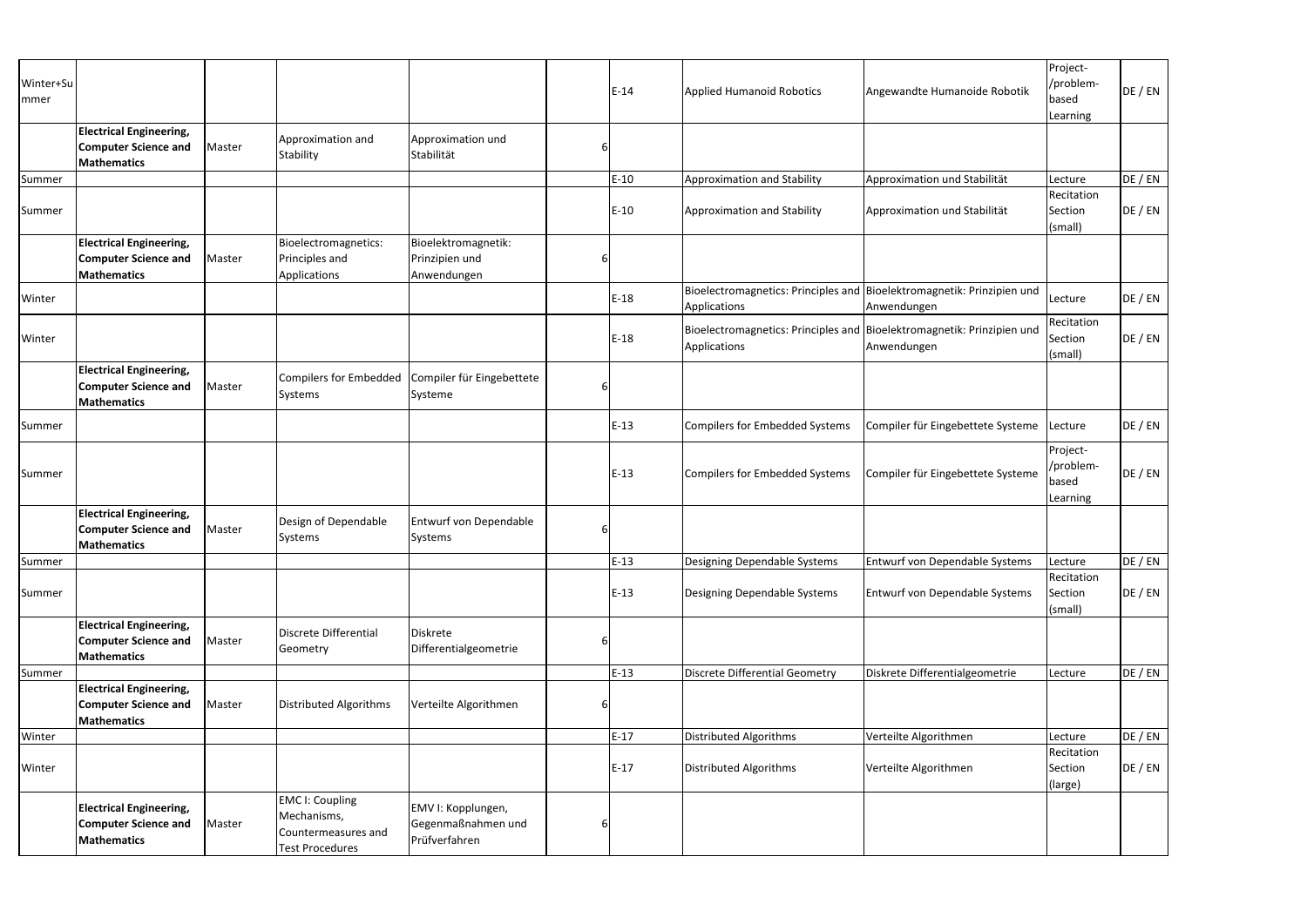| Summer |                                                                                     |        |                                                                                     |                                                                               |   | $E-18$ | <b>EMC I: Coupling Mechanisms,</b><br>Countermeasures, and Test               | EMV I: Kopplungen,<br>Gegenmaßnahmen und                                      | Lecture                                    | DE / EN |
|--------|-------------------------------------------------------------------------------------|--------|-------------------------------------------------------------------------------------|-------------------------------------------------------------------------------|---|--------|-------------------------------------------------------------------------------|-------------------------------------------------------------------------------|--------------------------------------------|---------|
|        |                                                                                     |        |                                                                                     |                                                                               |   |        | Procedures                                                                    | Prüfverfahren                                                                 |                                            |         |
| Summer |                                                                                     |        |                                                                                     |                                                                               |   | $E-18$ | <b>EMC I: Coupling Mechanisms,</b><br>Countermeasures, and Test<br>Procedures | EMV I: Kopplungen,<br>Gegenmaßnahmen und<br>Prüfverfahren                     | Recitation<br>Section<br>(small)           | DE / EN |
| Summer |                                                                                     |        |                                                                                     |                                                                               |   | $E-18$ | <b>EMC I: Coupling Mechanisms,</b><br>Countermeasures, and Test<br>Procedures | EMV I: Kopplungen,<br>Gegenmaßnahmen und<br>Prüfverfahren                     | Practical<br>Course                        | DE / EN |
|        | <b>Electrical Engineering,</b><br><b>Computer Science and</b><br><b>Mathematics</b> | Master | <b>EMC II: Signal Integrity</b><br>and Power Supply of<br><b>Electronic Systems</b> | EMV II: Signalintegrität<br>und Spannungsversorgung<br>elektronischer Systeme |   |        |                                                                               |                                                                               |                                            |         |
| Winter |                                                                                     |        |                                                                                     |                                                                               |   | $E-18$ | EMC II: Signal Integrity and Power<br>Supply of Electronic Systems            | EMV II: Signalintegrität und<br>Spannungsversorgung<br>elektronischer Systeme | Lecture                                    | DE / EN |
| Winter |                                                                                     |        |                                                                                     |                                                                               |   | $E-18$ | EMC II: Signal Integrity and Power<br>Supply of Electronic Systems            | EMV II: Signalintegrität und<br>Spannungsversorgung<br>elektronischer Systeme | Recitation<br>Section<br>(small)           | DE / EN |
| Winter |                                                                                     |        |                                                                                     |                                                                               |   | $E-18$ | EMC II: Signal Integrity and Power<br>Supply of Electronic Systems            | EMV II: Signalintegrität und<br>Spannungsversorgung<br>elektronischer Systeme | Practical<br>Course                        | DE / EN |
|        | <b>Electrical Engineering,</b><br><b>Computer Science and</b><br><b>Mathematics</b> | Master | Energy Efficiency in<br><b>Embedded Systems</b>                                     | Energieeffizienz in<br>eingebetteten Systemen                                 |   |        |                                                                               |                                                                               |                                            |         |
| Winter |                                                                                     |        |                                                                                     |                                                                               |   | E-EXK3 | Energy Efficiency in Embedded<br>Systems                                      | Energieeffizienz in eingebetteten<br>Systemen                                 | Lecture                                    | DE / EN |
| Winter |                                                                                     |        |                                                                                     |                                                                               |   | E-EXK3 | <b>Energy Efficiency in Embedded</b><br>Systems                               | Energieeffizienz in eingebetteten<br>Systemen                                 | Recitation<br>Section<br>(large)           | DE / EN |
| Winter |                                                                                     |        |                                                                                     |                                                                               |   | E-EXK3 | Energy Efficiency in Embedded<br>Systems                                      | Energieeffizienz in eingebetteten<br>Systemen                                 | Project-<br>/problem-<br>based<br>Learning | DE / EN |
|        | <b>Electrical Engineering,</b><br><b>Computer Science and</b><br><b>Mathematics</b> | Master | <b>Hierarchical Algorithms</b>                                                      | Hierarchische Algorithmen                                                     | 6 |        |                                                                               |                                                                               |                                            |         |
| Winter |                                                                                     |        |                                                                                     |                                                                               |   | $E-10$ | <b>Hierarchical Algorithms</b>                                                | Hierarchische Algorithmen                                                     | Lecture                                    | DE / EN |
| Winter |                                                                                     |        |                                                                                     |                                                                               |   | $E-10$ | <b>Hierarchical Algorithms</b>                                                | Hierarchische Algorithmen                                                     | Recitation<br>Section<br>(small)           | DE / EN |
|        | <b>Electrical Engineering,</b><br><b>Computer Science and</b><br><b>Mathematics</b> | Master | <b>Image Processing</b>                                                             | Bildverarbeitung                                                              | b |        |                                                                               |                                                                               |                                            |         |
| Winter |                                                                                     |        |                                                                                     |                                                                               |   | $E-5$  | Image Processing                                                              | Bildverarbeitung                                                              | Lecture                                    | DE / EN |
| Winter |                                                                                     |        |                                                                                     |                                                                               |   | $E-5$  | Image Processing                                                              | Bildverarbeitung                                                              | Recitation<br>Section<br>(small)           | DE / EN |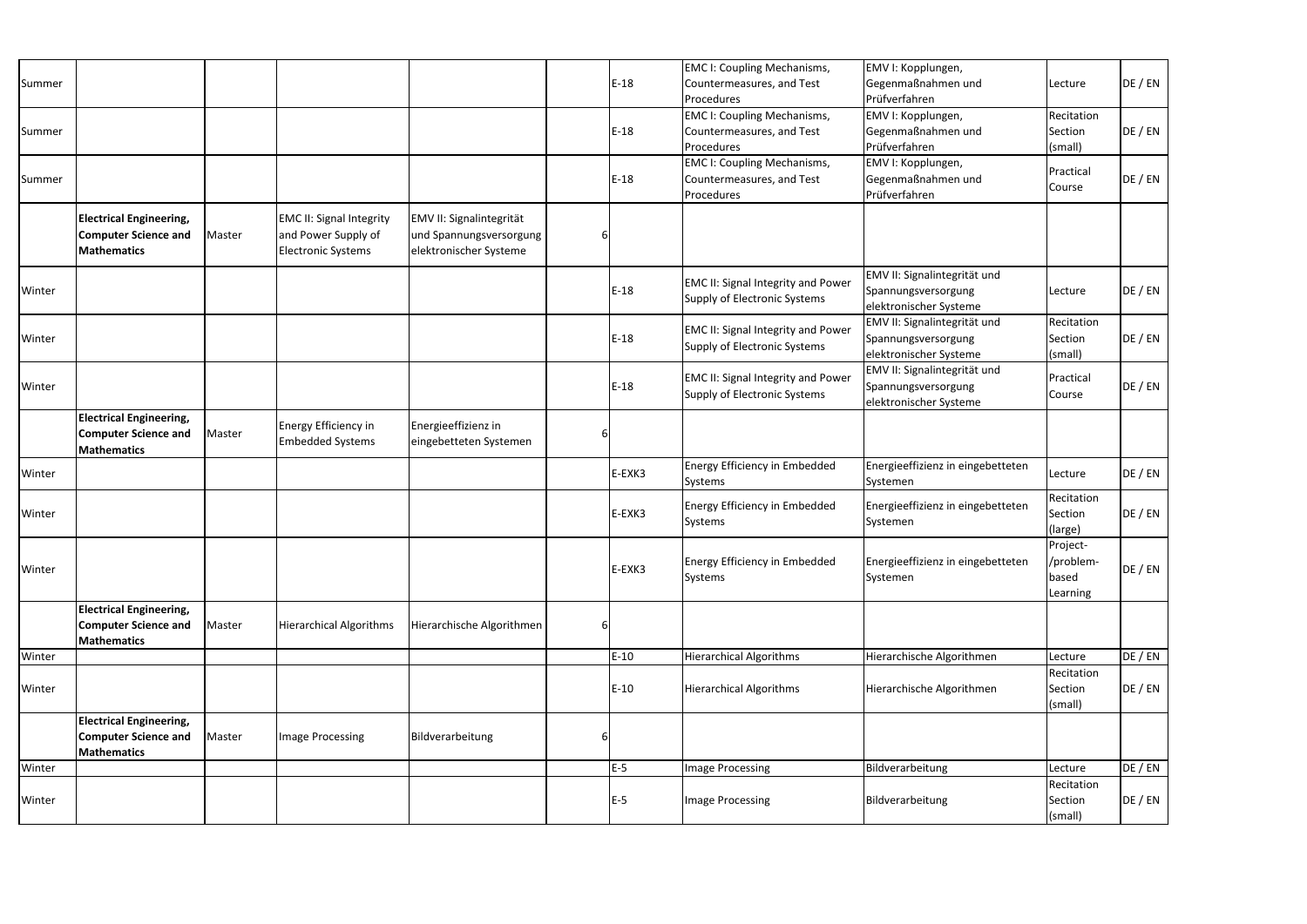|        | <b>Electrical Engineering,</b><br><b>Computer Science and</b><br><b>Mathematics</b>        | Master | Intelligent Systems Lab              | Intelligente Systeme<br>Projekt         |   |        |                                      |                                         |                                            |         |
|--------|--------------------------------------------------------------------------------------------|--------|--------------------------------------|-----------------------------------------|---|--------|--------------------------------------|-----------------------------------------|--------------------------------------------|---------|
| Summer |                                                                                            |        |                                      |                                         |   | $E-1$  | Intelligent Systems Lab              | Intelligente Systeme Projekt            | Project-<br>/problem-<br>based<br>Learning | DE / EN |
|        | <b>Electrical Engineering,</b><br><b>Computer Science and</b><br><b>Mathematics</b>        | Master | Linear and Nonlinear<br>Optimization | Lineare und Nichtlineare<br>Optimierung |   |        |                                      |                                         |                                            |         |
| Winter |                                                                                            |        |                                      |                                         |   | $E-11$ | Linear and Nonlinear Optimization    | Lineare und Nichtlineare<br>Optimierung | Lecture                                    | DE / EN |
| Winter |                                                                                            |        |                                      |                                         |   | $E-11$ | Linear and Nonlinear Optimization    | Lineare und Nichtlineare<br>Optimierung | Recitation<br>Section<br>(large)           | DE / EN |
|        | <b>Electrical Engineering,</b><br><b>Computer Science and</b><br><b>Mathematics</b>        | Master | Mathematical Image<br>Processing     | Mathematische<br>Bildverarbeitung       | b |        |                                      |                                         |                                            |         |
| Winter |                                                                                            |        |                                      |                                         |   | $E-10$ | <b>Mathematical Image Processing</b> | Mathematische Bildverarbeitung          | Lecture                                    | DE / EN |
| Winter |                                                                                            |        |                                      |                                         |   | $E-10$ | Mathematical Image Processing        | Mathematische Bildverarbeitung          | Recitation<br>Section<br>(small)           | DE / EN |
|        | <b>Electrical Engineering,</b><br><b>Computer Science and</b><br><b>Mathematics</b>        | Master | Matrix Algorithms                    | Matrixalgorithmen                       | 6 |        |                                      |                                         |                                            |         |
| Winter |                                                                                            |        |                                      |                                         |   | $E-10$ | <b>Matrix Algorithms</b>             | Matrixalgorithmen                       | Lecture                                    | DE / EN |
| Winter |                                                                                            |        |                                      |                                         |   | $E-10$ | <b>Matrix Algorithms</b>             | Matrixalgorithmen                       | Recitation<br>Section<br>(small)           | DE / EN |
|        | <b>Electrical Engineering,</b><br><b>Computer Science and</b> Master<br><b>Mathematics</b> |        | Medical Imaging                      | Medizinische Bildgebung                 |   |        |                                      |                                         |                                            |         |
| Winter |                                                                                            |        |                                      |                                         |   | $E-5$  | <b>Medical Imaging</b>               | Medizinische Bildgebung                 | Lecture                                    | DE / EN |
| Winter |                                                                                            |        |                                      |                                         |   | $E-5$  | <b>Medical Imaging</b>               | Medizinische Bildgebung                 | Recitation<br>Section<br>(small)           | DE / EN |
|        | <b>Electrical Engineering,</b><br><b>Computer Science and</b><br><b>Mathematics</b>        | Master | <b>Medical Technology Lab</b>        | Medizintechnik Projekt                  | b |        |                                      |                                         |                                            |         |
| Summer |                                                                                            |        |                                      |                                         |   | $E-1$  | <b>Medical Technology Lab</b>        | Medizintechnik Projekt                  | Project-<br>/problem-<br>based<br>Learning | DE / EN |
|        | <b>Electrical Engineering,</b><br><b>Computer Science and</b><br><b>Mathematics</b>        | Master | Microwave Engineering                | Hochfrequenztechnik                     |   |        |                                      |                                         |                                            |         |
| Winter |                                                                                            |        |                                      |                                         |   | $E-3$  | Microwave Engineering                | Hochfrequenztechnik                     | Lecture                                    | DE / EN |
| Winter |                                                                                            |        |                                      |                                         |   |        |                                      | Hochfrequenztechnik                     | Recitation                                 | DE / EN |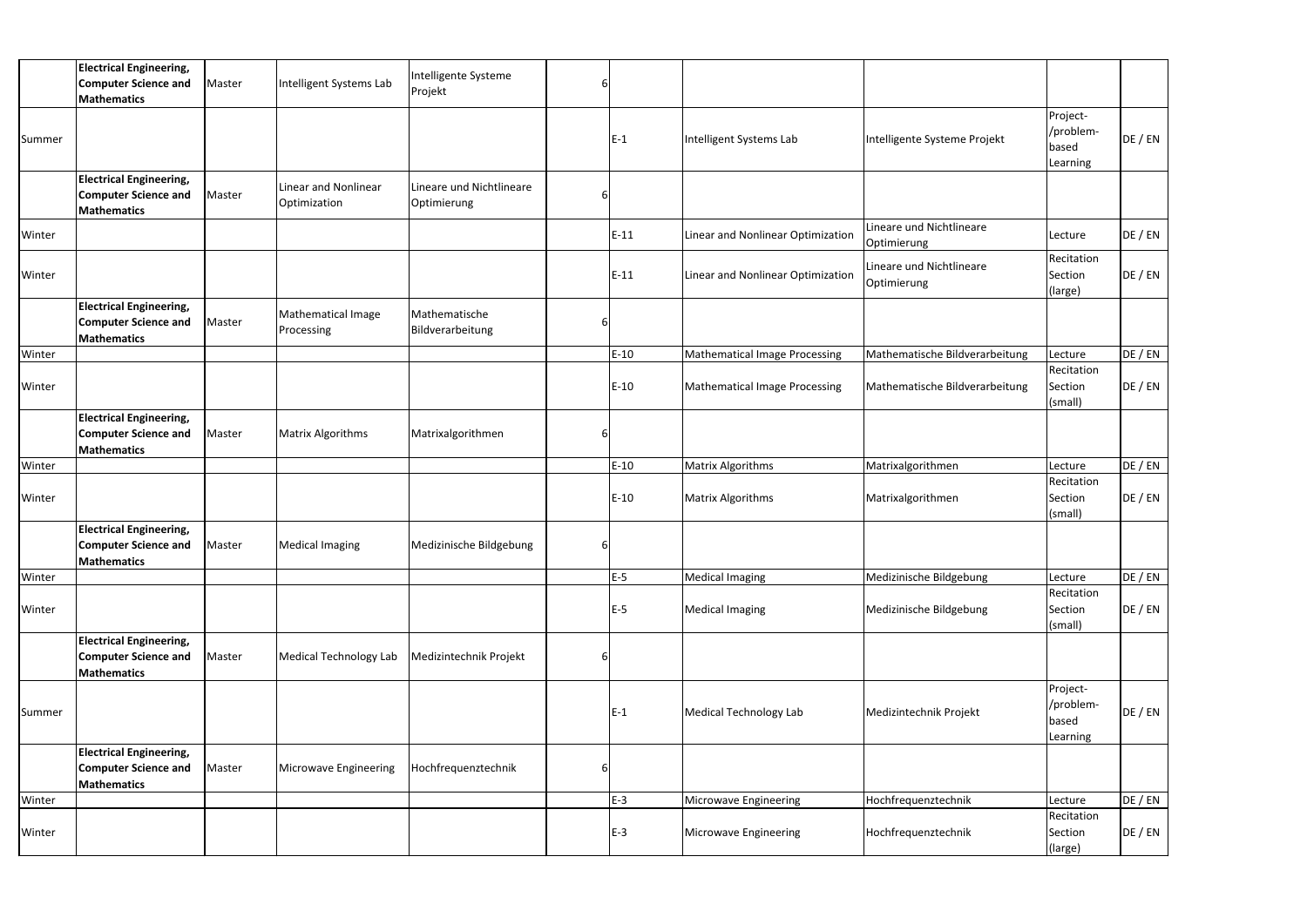| Winter |                                                                                     |        |                                                              |                                                       |   | $E-3$  | <b>Microwave Engineering</b>                                                       | Hochfrequenztechnik                                | Practical<br>Course              | DE / EN |
|--------|-------------------------------------------------------------------------------------|--------|--------------------------------------------------------------|-------------------------------------------------------|---|--------|------------------------------------------------------------------------------------|----------------------------------------------------|----------------------------------|---------|
|        | <b>Electrical Engineering,</b><br><b>Computer Science and</b><br>Mathematics        | Master | Microwave<br><b>Semiconductor Devices</b><br>and Circuits I  | Hochfrequenzbauelement<br>e und -schaltungen I        |   |        |                                                                                    |                                                    |                                  |         |
| Summer |                                                                                     |        |                                                              |                                                       |   | $E-3$  | Microwave Semiconductor Devices   Hochfrequenzbauelemente und -<br>and Circuits I  | schaltungen I                                      | Lecture                          | DE / EN |
| Summer |                                                                                     |        |                                                              |                                                       |   | $E-3$  | Microwave Semiconductor Devices   Hochfrequenzbauelemente und -<br>and Circuits I  | schaltungen I                                      | Recitation<br>Section<br>(large) | DE / EN |
|        | <b>Electrical Engineering,</b><br><b>Computer Science and</b><br>Mathematics        | Master | Microwave<br><b>Semiconductor Devices</b><br>and Circuits II | Hochfrequenzbauelement<br>e und -schaltungen II       |   |        |                                                                                    |                                                    |                                  |         |
| Winter |                                                                                     |        |                                                              |                                                       |   | $E-3$  | Microwave Semiconductor Devices   Hochfrequenzbauelemente und -<br>and Circuits II | schaltungen II                                     | Lecture                          | DE / EN |
| Winter |                                                                                     |        |                                                              |                                                       |   | $E-3$  | Microwave Semiconductor Devices   Hochfrequenzbauelemente und -<br>and Circuits II | schaltungen II                                     | Recitation<br>Section<br>(large) | DE / EN |
| Winter |                                                                                     |        |                                                              |                                                       |   | $E-3$  | Microwave Circuit Design<br>Laboratory                                             | Praktikum<br>Mikrowellenschaltungsentwurf          | Practical<br>Course              | DE / EN |
|        | <b>Electrical Engineering,</b><br><b>Computer Science and</b><br>Mathematics        | Master | Model Checking - Proof<br><b>Engines and Algorithms</b>      | Modellprüfung - Beweiser<br>und Algorithmen           |   |        |                                                                                    |                                                    |                                  |         |
| Summer |                                                                                     |        |                                                              |                                                       |   | $E-13$ | Model Checking - Proof Engines and Modellprüfung - Beweiser und<br>Algorithms      | Algorithmen                                        | Lecture                          | DE / EN |
| Summer |                                                                                     |        |                                                              |                                                       |   | $E-13$ | Model Checking - Proof Engines and Modellprüfung - Beweiser und<br>Algorithms      | Algorithmen                                        | Recitation<br>Section<br>(small) | DE / EN |
|        | <b>Electrical Engineering,</b><br><b>Computer Science and</b><br>Mathematics        | Master |                                                              | Numerical Mathematics II Numerische Mathematik II     |   |        |                                                                                    |                                                    |                                  |         |
| Summer |                                                                                     |        |                                                              |                                                       |   | $E-10$ | <b>Numerical Mathematics II</b>                                                    | Numerische Mathematik II                           | Lecture                          | DE / EN |
| Summer |                                                                                     |        |                                                              |                                                       |   | $E-10$ | Numerical Mathematics II                                                           | Numerische Mathematik II                           | Recitation<br>Section<br>(small) | DE / EN |
|        | <b>Electrical Engineering,</b><br><b>Computer Science and</b><br><b>Mathematics</b> | Master | <b>Process Measurement</b><br>Engineering                    | Prozessmesstechnik                                    |   |        |                                                                                    |                                                    |                                  |         |
| Summer |                                                                                     |        |                                                              |                                                       |   | $E-6$  | Process Measurement Engineering                                                    | Prozessmesstechnik                                 | Lecture                          | DE / EN |
| Summer |                                                                                     |        |                                                              |                                                       |   | $E-6$  | Process Measurement Engineering Prozessmesstechnik                                 |                                                    | Recitation<br>Section<br>(large) | DE / EN |
|        | <b>Electrical Engineering,</b><br><b>Computer Science and</b><br>Mathematics        | Master | <b>Randomised Algorithms</b><br>and Random Graphs            | Randomisierte<br>Algorithmen und Zufällige<br>Graphen | 6 |        |                                                                                    |                                                    |                                  |         |
| Summer |                                                                                     |        |                                                              |                                                       |   | $E-10$ | Randomised Algorithms and<br>Random Graphs                                         | Randomisierte Algorithmen und<br>Zufällige Graphen | Lecture                          | DE / EN |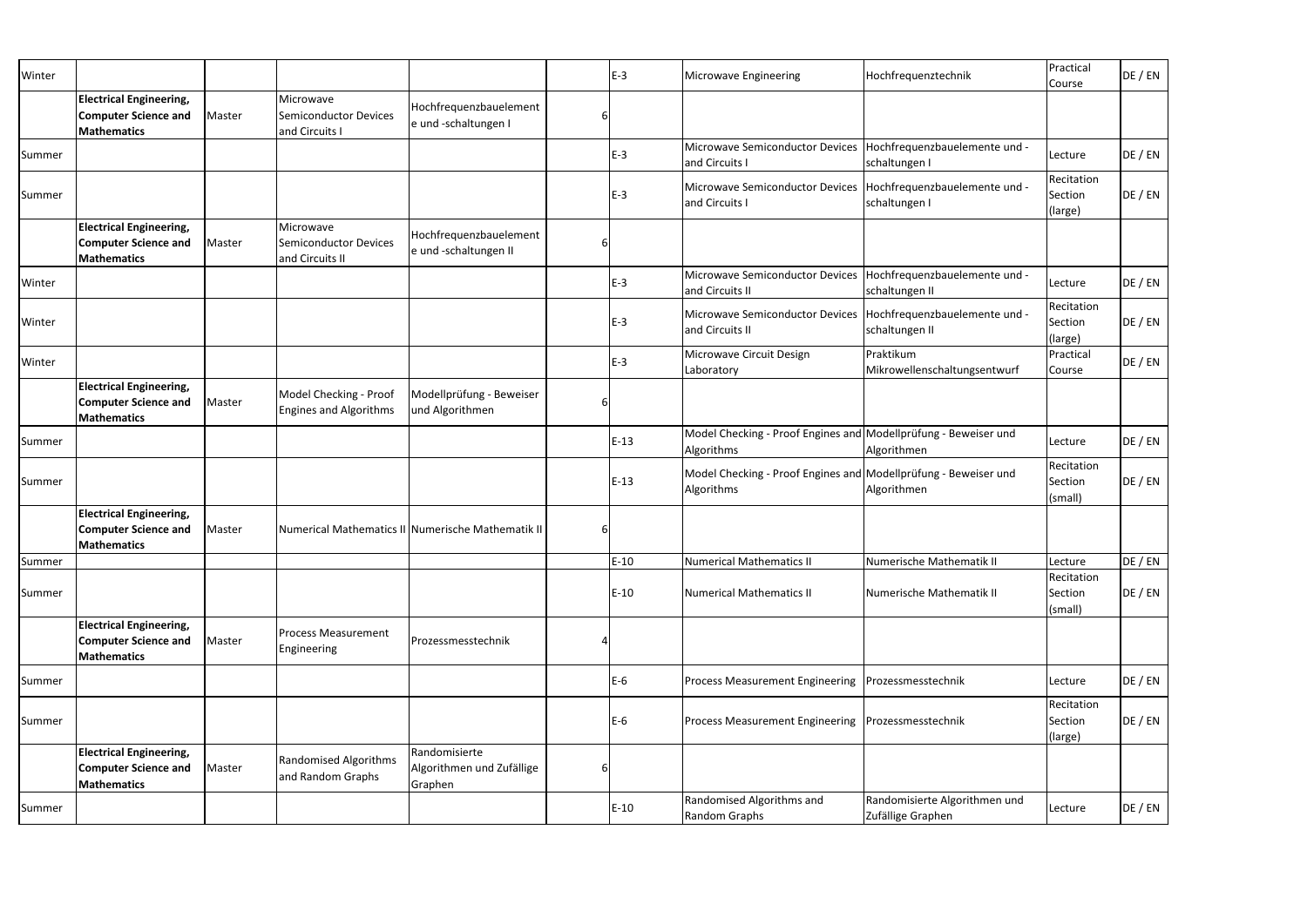| Summer             |                                                                                     |        |                                                                        |                                                                      |    | $E-10$ | Randomised Algorithms and<br>Random Graphs                          | Randomisierte Algorithmen und<br>Zufällige Graphen                     | Recitation<br>Section<br>(large)           | DE / EN |
|--------------------|-------------------------------------------------------------------------------------|--------|------------------------------------------------------------------------|----------------------------------------------------------------------|----|--------|---------------------------------------------------------------------|------------------------------------------------------------------------|--------------------------------------------|---------|
|                    | <b>Electrical Engineering,</b><br><b>Computer Science and</b><br><b>Mathematics</b> | Master | <b>Research Based Learning</b><br><b>Smart Sensing</b><br>Applications | Research Based Learning -<br><b>Smart Sensing Applications</b>       | 6  |        |                                                                     |                                                                        |                                            |         |
| Summer             |                                                                                     |        |                                                                        |                                                                      |    | E-EXK3 | Research Based Learning - Smart<br><b>Sensing Applications</b>      | Research Based Learning - Smart<br>Sensing Applications                | Project-<br>/problem-<br>based<br>Learning | DE / EN |
|                    | <b>Electrical Engineering,</b><br><b>Computer Science and</b><br>Mathematics        | Master | Research Project                                                       | Forschungsprojekt                                                    | 12 |        |                                                                     |                                                                        |                                            |         |
| Winter+Su<br>mmer  |                                                                                     |        |                                                                        |                                                                      |    | SD-E   | <b>Research Project IIW</b>                                         | Forschungsprojekt IIW                                                  | Projection<br>Course                       | DE / EN |
|                    | <b>Electrical Engineering,</b><br><b>Computer Science and</b><br><b>Mathematics</b> | Master | Research Project and<br>Seminar                                        | Forschungsprojekt und<br>Seminar                                     | 18 |        |                                                                     |                                                                        |                                            |         |
| Winter             |                                                                                     |        |                                                                        |                                                                      |    | SD-E   | Seminar                                                             | Hauptseminar                                                           | Seminar                                    | DE / EN |
| Winter             |                                                                                     |        |                                                                        |                                                                      |    | SD-E   | Research Project                                                    | Forschungsprojekt                                                      | Projection<br>Course                       | DE / EN |
|                    | <b>Electrical Engineering,</b><br><b>Computer Science and</b><br><b>Mathematics</b> | Master | Research Project<br>Computer Science                                   | Forschungsprojekt<br>Informatik                                      | 12 |        |                                                                     |                                                                        |                                            |         |
| Winter             |                                                                                     |        |                                                                        |                                                                      |    | SD-E   | Research Project Computer Science   Forschungsprojekt Informatik    |                                                                        | Projection<br>Course                       | DE / EN |
|                    | <b>Electrical Engineering,</b><br><b>Computer Science and</b><br><b>Mathematics</b> | Master | Selected Aspects in<br>Computer Science                                | Ausgewählte Aspekte der<br>Informatik                                | 6  |        |                                                                     |                                                                        |                                            |         |
| Winter+Su<br>Immer |                                                                                     |        |                                                                        |                                                                      |    | SD-E   | Selected Aspects in Computer<br>Science                             | Ausgewählte Aspekte der<br><b>Informatik</b>                           | Lecture                                    | DE / EN |
| Winter+Su<br>mmer  |                                                                                     |        |                                                                        |                                                                      |    | SD-E   | Selected Aspects in Computer<br>Science                             | Ausgewählte Aspekte der<br>Informatik                                  | Recitation<br>Section<br>(small)           | DE / EN |
|                    | <b>Electrical Engineering,</b><br><b>Computer Science and</b><br><b>Mathematics</b> | Master | Selected Aspects in<br>Control and Power<br><b>Systems Engineering</b> | Ausgewählte Aspekte der<br>Regelungs- und<br>Energiesystemtechnik    |    |        |                                                                     |                                                                        |                                            |         |
| Winter+Su<br> mmer |                                                                                     |        |                                                                        |                                                                      |    | SD-E   | Selected Aspects in Control and<br>Power Systems Engineering        | Ausgewählte Aspekte der Regelungs-Lecture<br>und Energiesystemtechnik  |                                            | DE / EN |
| Winter+Su<br>mmer  |                                                                                     |        |                                                                        |                                                                      |    | SD-E   | Selected Aspects in Control and<br>Power Systems Engineering        | Ausgewählte Aspekte der Regelungs  Section<br>und Energiesystemtechnik | Recitation<br>(large)                      | DE / EN |
|                    | <b>Electrical Engineering,</b><br><b>Computer Science and</b><br>Mathematics        | Master | Selected Aspects in<br>Information and<br><b>Communication Systems</b> | Ausgewählte Aspekte der<br>Nachrichten- und<br>Kommunikationstechnik |    |        |                                                                     |                                                                        |                                            |         |
| Winter+Su<br>mmer  |                                                                                     |        |                                                                        |                                                                      |    | SD-E   | Selected Aspects in Information and<br><b>Communication Systems</b> | Ausgewählte Aspekte der<br>Nachrichten- und<br>Kommunikationstechnik   | Lecture                                    | DE / EN |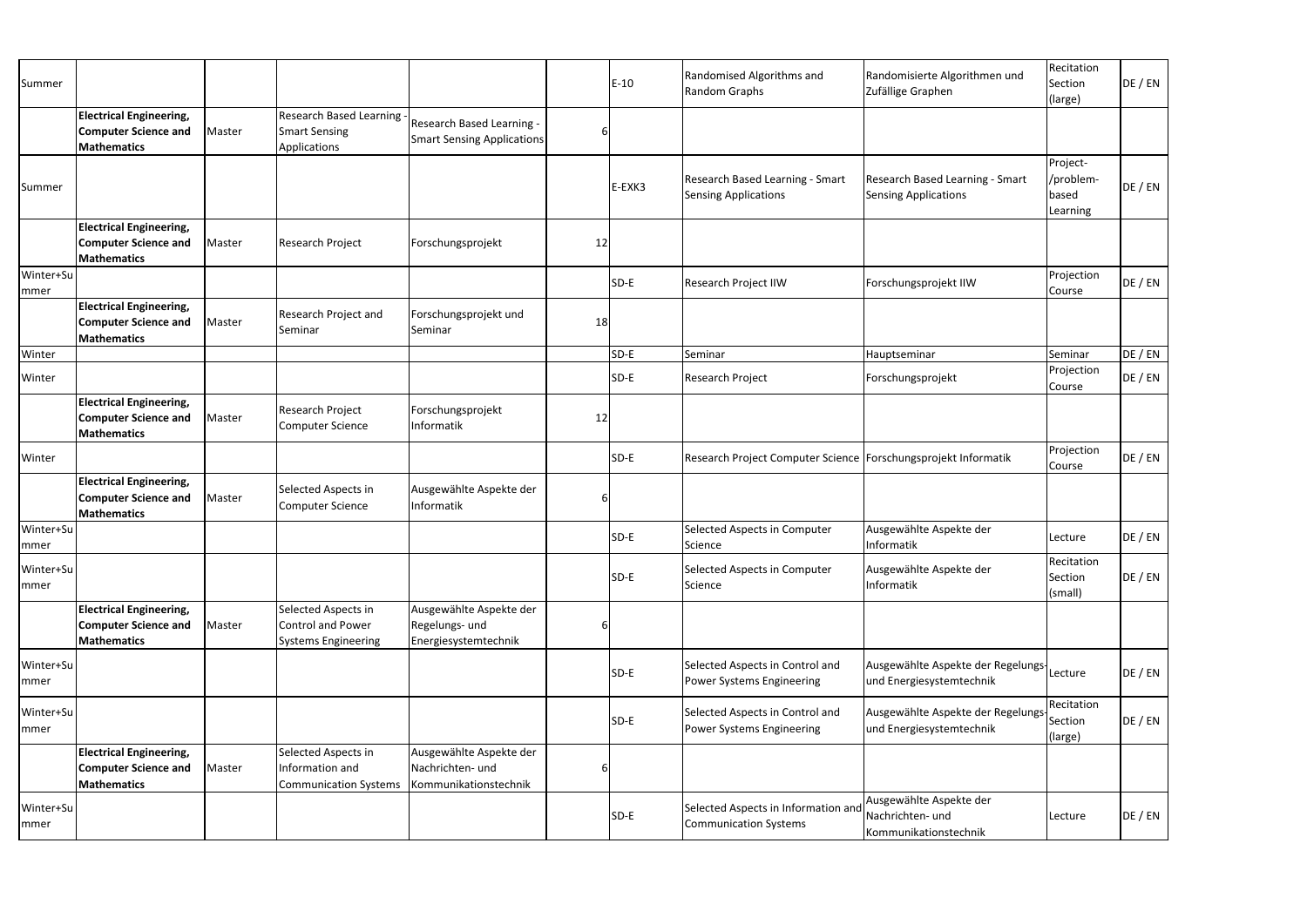| Winter+Su<br>mmer |                                                                                     |        |                                                                                                 |                                                                                           |   | SD-E  | Selected Aspects in Information and<br><b>Communication Systems</b>                              | Ausgewählte Aspekte der<br>Nachrichten- und<br>Kommunikationstechnik                    | Recitation<br>Section<br>(large)           | DE / EN |
|-------------------|-------------------------------------------------------------------------------------|--------|-------------------------------------------------------------------------------------------------|-------------------------------------------------------------------------------------------|---|-------|--------------------------------------------------------------------------------------------------|-----------------------------------------------------------------------------------------|--------------------------------------------|---------|
|                   | <b>Electrical Engineering,</b><br><b>Computer Science and</b><br><b>Mathematics</b> | Master | Selected Aspects in<br><b>Medical Technology</b>                                                | Ausgewählte Aspekte der<br>Medizintechnik                                                 |   |       |                                                                                                  |                                                                                         |                                            |         |
| Winter+Su<br>mmer |                                                                                     |        |                                                                                                 |                                                                                           |   | SD-E  | Selected Aspects in Medical<br>Technology                                                        | Ausgewählte Aspekte der<br>Medizintechnik                                               | Lecture                                    | DE / EN |
| Winter+Su<br>mmer |                                                                                     |        |                                                                                                 |                                                                                           |   | SD-E  | Selected Aspects in Medical<br>Technology                                                        | Ausgewählte Aspekte der<br>Medizintechnik                                               | Recitation<br>Section<br>(large)           | DE / EN |
|                   | <b>Electrical Engineering,</b><br><b>Computer Science and</b><br><b>Mathematics</b> | Master | Selected Aspects in<br>Nanoelectronics and<br>Microsystems Technology Mikrosystemtechnik        | Ausgewählte Aspekte der<br>Nanoelektronik und                                             |   |       |                                                                                                  |                                                                                         |                                            |         |
| Winter+Su<br>mmer |                                                                                     |        |                                                                                                 |                                                                                           |   | SD-E  | Selected Aspects in Nanoelectronics<br>and Microsystems Technology                               | Ausgewählte Aspekte der<br>Nanoelektronik und<br>Mikrosystemtechnik                     | Lecture                                    | DE / EN |
| Winter+Su<br>mmer |                                                                                     |        |                                                                                                 |                                                                                           |   | SD-E  | Selected Aspects in Nanoelectronics<br>and Microsystems Technology                               | Ausgewählte Aspekte der<br>Nanoelektronik und<br>Mikrosystemtechnik                     | Recitation<br>Section<br>(large)           | DE / EN |
|                   | <b>Electrical Engineering,</b><br><b>Computer Science and</b><br><b>Mathematics</b> | Master | Selected Topics in<br>Microwave Engineering,<br>Optics, and<br>Electromagnetic<br>Compatibility | Ausgewählte Aspekte der<br>HF-Technik, Optik und<br>Elektromagnetische<br>Verträglichkeit |   |       |                                                                                                  |                                                                                         |                                            |         |
| Winter+Su<br>mmer |                                                                                     |        |                                                                                                 |                                                                                           |   | SD-E  | Selected Topics in Microwave<br>Engineering, Optics, and<br><b>Electromagnetic Compatibility</b> | Ausgewählte Aspekte der HF-<br>Technik, Optik und<br>Elektromagnetische Verträglichkeit | Lecture                                    | DE / EN |
| Winter+Su<br>mmer |                                                                                     |        |                                                                                                 |                                                                                           |   | SD-E  | Selected Topics in Microwave<br>Engineering, Optics, and<br><b>Electromagnetic Compatibility</b> | Ausgewählte Aspekte der HF-<br>Technik, Optik und<br>Elektromagnetische Verträglichkeit | Recitation<br>Section<br>(large)           | DE / EN |
|                   | <b>Electrical Engineering,</b><br><b>Computer Science and</b><br><b>Mathematics</b> | Master | Semiconductor<br>Technology                                                                     | Halbleitertechnologie                                                                     | 6 |       |                                                                                                  |                                                                                         |                                            |         |
| Summer            |                                                                                     |        |                                                                                                 |                                                                                           |   | $E-7$ | Semiconductor Technology                                                                         | Halbleitertechnologie                                                                   | Lecture                                    | DE / EN |
| Summer            |                                                                                     |        |                                                                                                 |                                                                                           |   | $E-7$ | Semiconductor Technology                                                                         | Halbleitertechnologie                                                                   | Practical<br>Course                        | DE / EN |
|                   | <b>Electrical Engineering,</b><br><b>Computer Science and</b><br><b>Mathematics</b> | Master | Smart Grid Technologies                                                                         | Smart-Grid-Technologien                                                                   | 6 |       |                                                                                                  |                                                                                         |                                            |         |
| Winter+Su<br>mmer |                                                                                     |        |                                                                                                 |                                                                                           |   | $E-6$ | <b>Smart Grid Technologies</b>                                                                   | Smart-Grid-Technologien                                                                 | Lecture                                    | DE / EN |
| Winter+Su<br>mmer |                                                                                     |        |                                                                                                 |                                                                                           |   | $E-6$ | <b>Smart Grid Technologies</b>                                                                   | Smart-Grid-Technologien                                                                 | Project-<br>/problem-<br>based<br>Learning | DE / EN |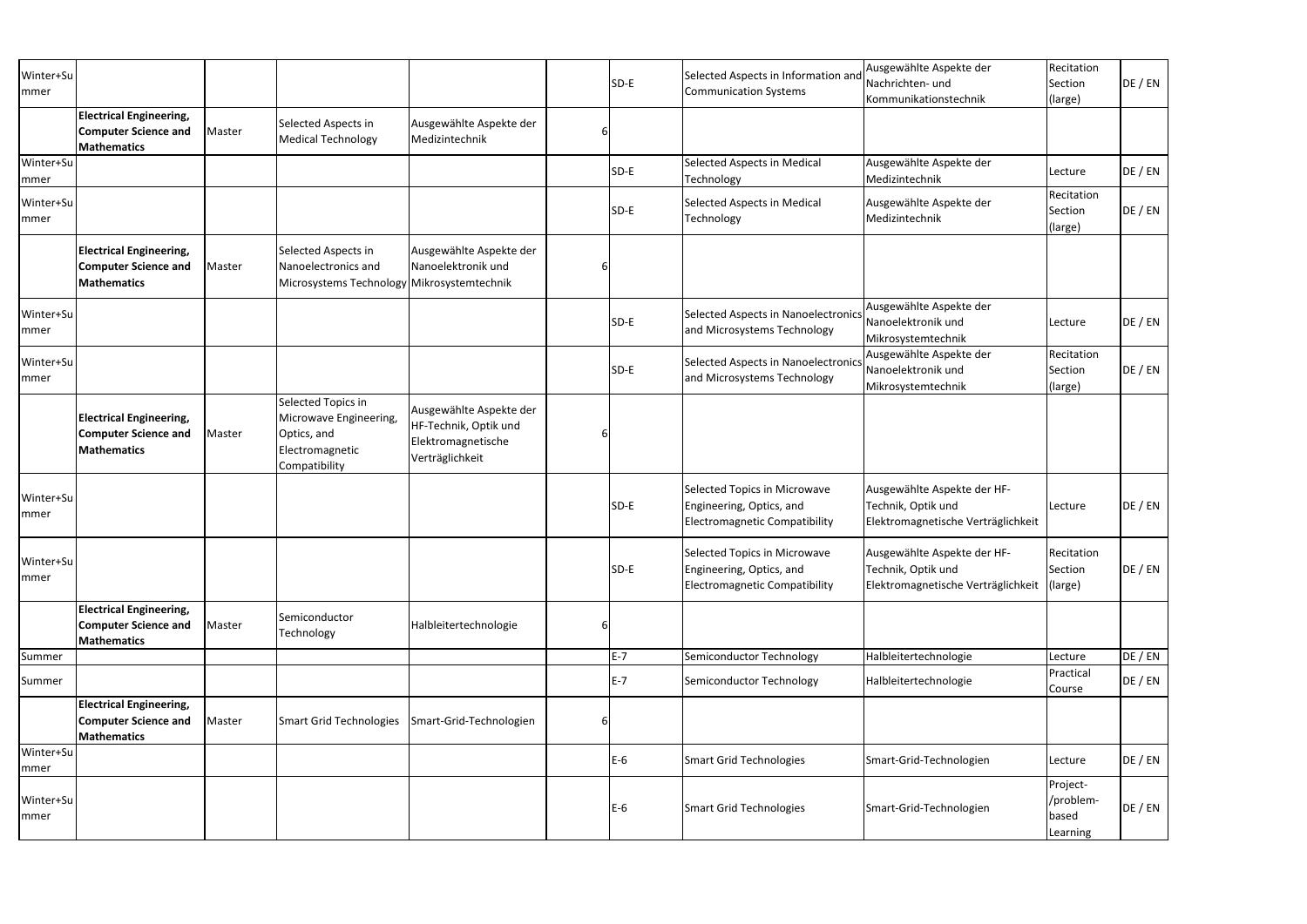|        | <b>Electrical Engineering,</b>                                                      |        |                                                                                                                 |                                                                                                   |        |                                                                                                                                       |                                                                                          |                                            |         |
|--------|-------------------------------------------------------------------------------------|--------|-----------------------------------------------------------------------------------------------------------------|---------------------------------------------------------------------------------------------------|--------|---------------------------------------------------------------------------------------------------------------------------------------|------------------------------------------------------------------------------------------|--------------------------------------------|---------|
|        | <b>Computer Science and</b><br><b>Mathematics</b>                                   | Master | <b>Smart Sensors</b>                                                                                            | <b>Smart Sensors</b>                                                                              |        |                                                                                                                                       |                                                                                          |                                            |         |
| Summer |                                                                                     |        |                                                                                                                 |                                                                                                   | E-EXK3 | <b>Smart Sensors</b>                                                                                                                  | Smart Sensors                                                                            | Lecture                                    | DE / EN |
| Summer |                                                                                     |        |                                                                                                                 |                                                                                                   | E-EXK3 | <b>Smart Sensors Lab</b>                                                                                                              | Smart Sensors Lab                                                                        | Project-<br>/problem-<br>based<br>Learning | DE / EN |
|        | <b>Electrical Engineering,</b><br><b>Computer Science and</b><br><b>Mathematics</b> | Master | Software for Embedded<br>Systems                                                                                | Software für Eingebettete<br>Systeme                                                              |        |                                                                                                                                       |                                                                                          |                                            |         |
| Summer |                                                                                     |        |                                                                                                                 |                                                                                                   | E-EXK2 | Software for Embdedded Systems                                                                                                        | Software für Eingebettete Systeme                                                        | Lecture                                    | DE / EN |
| Summer |                                                                                     |        |                                                                                                                 |                                                                                                   | E-EXK2 | Software for Embdedded Systems                                                                                                        | Software für Eingebettete Systeme                                                        | Recitation<br>Section<br>(small)           | DE / EN |
|        | <b>Electrical Engineering,</b><br><b>Computer Science and</b><br><b>Mathematics</b> | Master | Wireless Systems for<br><b>Mobile Applications</b>                                                              | Drahtlose Systeme für<br>mobile Anwendungen                                                       |        |                                                                                                                                       |                                                                                          |                                            |         |
| Summer |                                                                                     |        |                                                                                                                 |                                                                                                   | $E-3$  | <b>Wireless Systems for Mobile</b><br>Applications                                                                                    | Drahtlose Systeme für mobile<br>Anwendungen                                              | Lecture                                    | DE / EN |
| Summer |                                                                                     |        |                                                                                                                 |                                                                                                   | E-3    | <b>Wireless Systems for Mobile</b><br>Applications                                                                                    | Drahtlose Systeme für mobile<br>Anwendungen                                              | Recitation<br>Section<br>(large)           | DE / EN |
|        | <b>Electrical Engineering,</b><br><b>Computer Science and</b><br><b>Mathematics</b> | Master | Algorithmic Algebra                                                                                             | Algorithmische Algebra                                                                            |        |                                                                                                                                       |                                                                                          |                                            |         |
| Winter |                                                                                     |        |                                                                                                                 |                                                                                                   | $E-19$ | Algorithmic Algebra                                                                                                                   | Algorithmische Algebra                                                                   | Lecture                                    | DE      |
| Winter |                                                                                     |        |                                                                                                                 |                                                                                                   | $E-19$ | Algorithmic Algebra                                                                                                                   | Algorithmische Algebra                                                                   | Recitation<br>Section<br>(small)           | DE      |
|        | <b>Electrical Engineering,</b><br><b>Computer Science and</b><br><b>Mathematics</b> | Master | <b>Electrical Power Systems</b><br>II: Operation and<br>Information Systems of<br><b>Electrical Power Grids</b> | Elektrische<br>Energiesysteme II: Betrieb<br>und Informationssysteme<br>elektrischer Energienetze |        |                                                                                                                                       |                                                                                          |                                            |         |
| Winter |                                                                                     |        |                                                                                                                 |                                                                                                   | $E-6$  | <b>Electrical Power Systems II:</b><br>Operation and Information Systems Betrieb und Informationssysteme<br>of Electrical Power Grids | Elektrische Energiesysteme II:<br>elektrischer Energienetze                              | Lecture                                    | DE      |
| Winter |                                                                                     |        |                                                                                                                 |                                                                                                   | $E-6$  | Electrical Power Systems II:<br>Operation and Information Systems Betrieb und Informationssysteme<br>of Electrical Power Grids        | Elektrische Energiesysteme II:<br>elektrischer Energienetze                              | Recitation<br>Section<br>(large)           | DE      |
|        | <b>Electrical Engineering,</b><br><b>Computer Science and</b><br><b>Mathematics</b> | Master | <b>Electrical Power Systems</b><br>III: Dynamics and Stability<br>of Electrical Power<br>Systems                | Elektrische<br>Energiesysteme III:<br>Dynamik und Stabilität<br>elektrischer<br>Energiesysteme    |        |                                                                                                                                       |                                                                                          |                                            |         |
| Summer |                                                                                     |        |                                                                                                                 |                                                                                                   | $E-6$  | <b>Electrical Power Systems III:</b><br>Dynamics and Stability of Electrical<br>Power Systems                                         | Elektrische Energiesysteme III:<br>Dynamik und Stabilität elektrischer<br>Energiesysteme | Lecture                                    | DE      |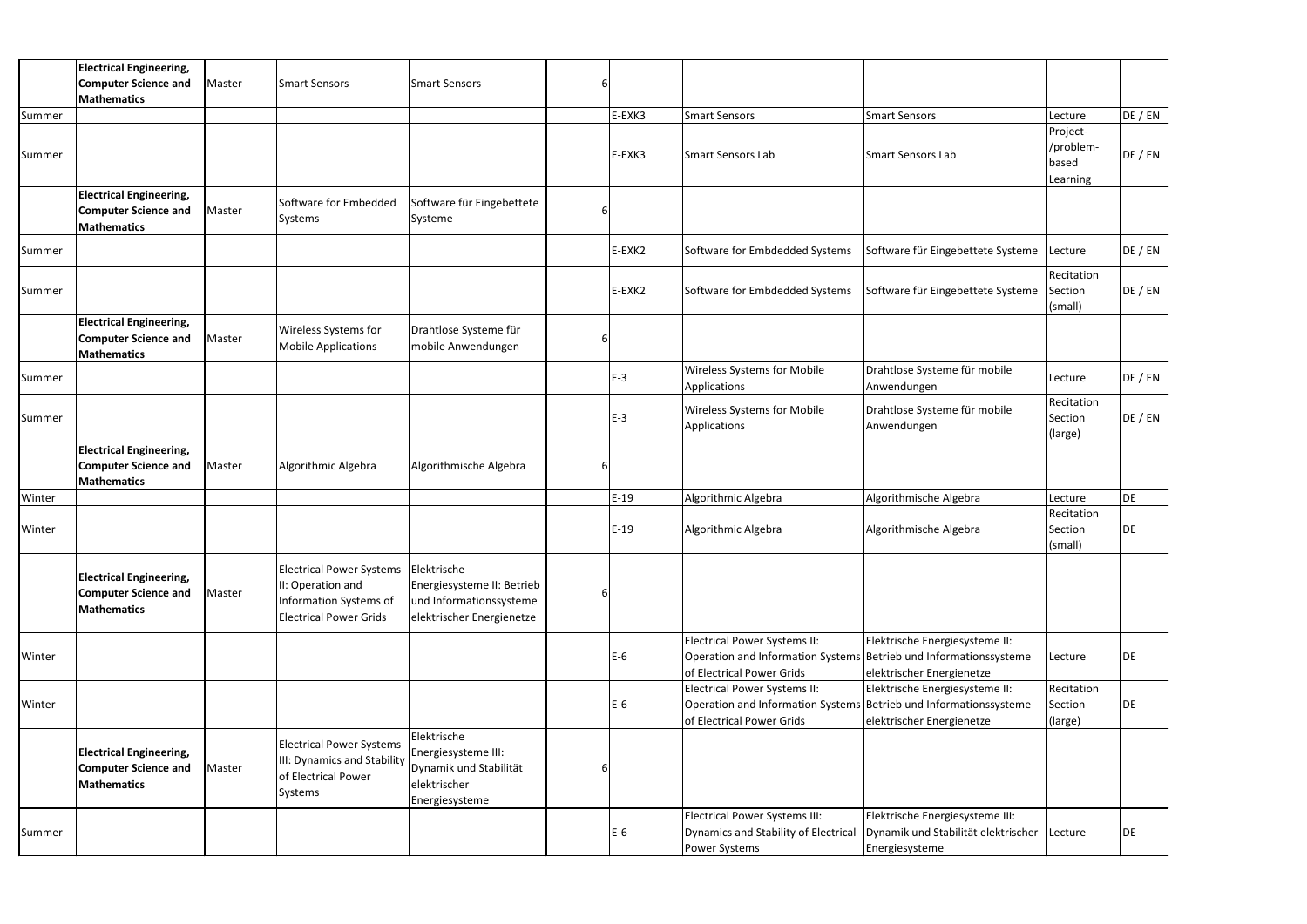| Summer |                                                                                     |             |                                                                                  |                                                                                      | $E-6$  | <b>Electrical Power Systems III:</b><br>Dynamics and Stability of Electrical<br>Power Systems | Elektrische Energiesysteme III:<br>Dynamik und Stabilität elektrischer<br>Energiesysteme | Recitation<br>Section<br>(large)           | DE      |
|--------|-------------------------------------------------------------------------------------|-------------|----------------------------------------------------------------------------------|--------------------------------------------------------------------------------------|--------|-----------------------------------------------------------------------------------------------|------------------------------------------------------------------------------------------|--------------------------------------------|---------|
|        | <b>Electrical Engineering,</b><br><b>Computer Science and</b><br><b>Mathematics</b> | Master      | Feedback Control in<br><b>Medical Technology</b>                                 | Regelungstechnische<br>Methoden für die<br>Medizintechnik                            |        |                                                                                               |                                                                                          |                                            |         |
| Summer |                                                                                     |             |                                                                                  |                                                                                      | $E-14$ | <b>Feedback Control in Medical</b><br>Technology                                              | Regelungstechnische Methoden für<br>die Medizintechnik                                   | Lecture                                    | DE      |
|        | <b>Electrical Engineering,</b><br><b>Computer Science and</b><br><b>Mathematics</b> | Master      | <b>Humanoid Robotics</b>                                                         | Humanoide Robotik                                                                    |        |                                                                                               |                                                                                          |                                            |         |
| Summer |                                                                                     |             |                                                                                  |                                                                                      | $E-14$ | <b>Humanoid Robotics</b>                                                                      | Humanoide Robotik                                                                        | Seminar                                    | DE      |
|        | <b>Electrical Engineering,</b><br><b>Computer Science and</b><br><b>Mathematics</b> | Master      | <b>Operating System</b><br>Construction                                          | Betriebssystembau                                                                    |        |                                                                                               |                                                                                          |                                            |         |
| Summer |                                                                                     |             |                                                                                  |                                                                                      | E-EXK4 | <b>Operating System Construction</b>                                                          | Betriebssystembau                                                                        | Lecture                                    | DE      |
| Summer |                                                                                     |             |                                                                                  |                                                                                      | E-EXK4 | <b>Operating System Construction</b>                                                          | Betriebssystembau                                                                        | Recitation<br>Section<br>(large)           | DE      |
| Summer |                                                                                     |             |                                                                                  |                                                                                      | E-EXK4 | <b>Operating System Construction</b>                                                          | Betriebssystembau                                                                        | Project-<br>/problem-<br>based<br>Learning | DE.     |
|        | <b>Electrical Engineering,</b><br><b>Computer Science and</b><br><b>Mathematics</b> | Master      | <b>Operating System</b><br>Techniques                                            | Betriebssystemtechnik                                                                |        |                                                                                               |                                                                                          |                                            |         |
| Winter |                                                                                     |             |                                                                                  |                                                                                      | E-EXK4 | <b>Operating System Techniques</b>                                                            | Betriebssystemtechnik                                                                    | Lecture                                    | DE      |
| Winter |                                                                                     |             |                                                                                  |                                                                                      | E-EXK4 | <b>Operating System Techniques</b>                                                            | Betriebssystemtechnik                                                                    | Project-<br>/problem-<br>based<br>Learning | DE      |
|        | <b>Electrical Engineering,</b><br><b>Computer Science and</b><br><b>Mathematics</b> | Undefiniert | Introduction to<br>Waveguides, Antennas,<br>and Electromagnetic<br>Compatibility | Einführung in Wellenleiter,<br>Antennen und<br>Elektromagnetische<br>Verträglichkeit |        |                                                                                               |                                                                                          |                                            |         |
| Summer |                                                                                     |             |                                                                                  |                                                                                      | $E-18$ | Introduction to Waveguides,<br>Antennas, and Electromagnetic<br>Compatibility                 | Einführung in Wellenleiter,<br>Antennen und Elektromagnetische<br>Verträglichkeit        | Lecture                                    | DE / EN |
| Summer |                                                                                     |             |                                                                                  |                                                                                      | $E-18$ | Introduction to Waveguides,<br>Antennas, and Electromagnetic<br>Compatibility                 | Einführung in Wellenleiter,<br>Antennen und Elektromagnetische<br>Verträglichkeit        | Recitation<br>Section<br>(small)           | DE / EN |
|        | <b>Electrical Engineering,</b><br><b>Computer Science and</b><br><b>Mathematics</b> | Undefiniert | Numerical Methods for<br><b>Ordinary Differential</b><br>Equations               | Numerik gewöhnlicher<br>Differentialgleichungen                                      |        |                                                                                               |                                                                                          |                                            |         |
| Summer |                                                                                     |             |                                                                                  |                                                                                      | $E-10$ | Numerical Treatment of Ordinary<br><b>Differential Equations</b>                              | Numerik gewöhnlicher<br>Differentialgleichungen                                          | Lecture                                    | DE / EN |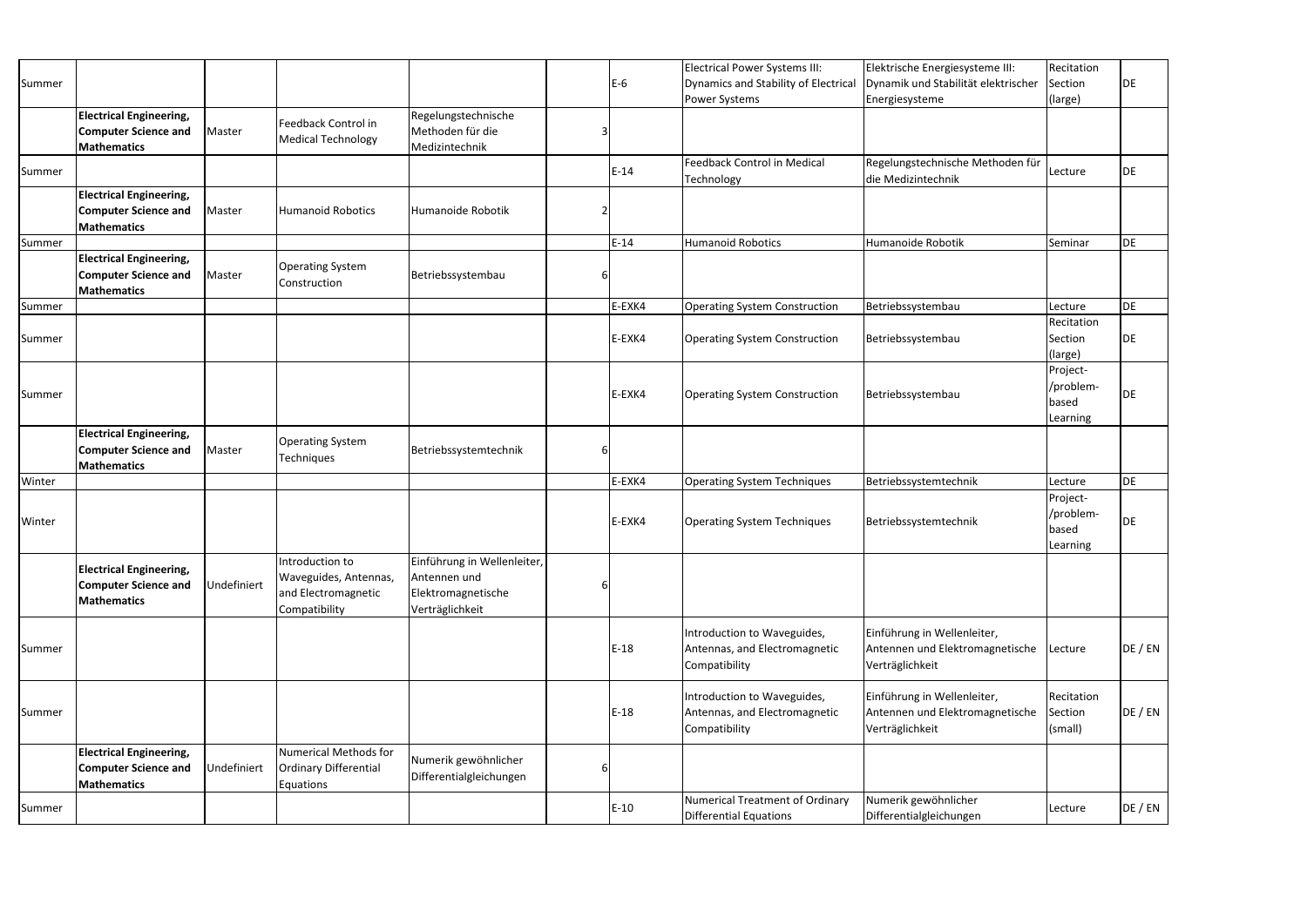|        |                                                                                     |                 |                                                            |                                               |   |                    |                                                                         |                                                     | Recitation                       |         |
|--------|-------------------------------------------------------------------------------------|-----------------|------------------------------------------------------------|-----------------------------------------------|---|--------------------|-------------------------------------------------------------------------|-----------------------------------------------------|----------------------------------|---------|
| Summer |                                                                                     |                 |                                                            |                                               |   | $E-10$             | <b>Numerical Treatment of Ordinary</b><br><b>Differential Equations</b> | Numerik gewöhnlicher<br>Differentialgleichungen     | Section<br>(small)               | DE / EN |
|        | <b>Electrical Engineering,</b><br><b>Computer Science and</b><br><b>Mathematics</b> | Undefiniert     | Numerical Methods for<br>Partial Differential<br>Equations | Numerik partieller<br>Differentialgleichungen | 6 |                    |                                                                         |                                                     |                                  |         |
| Winter |                                                                                     |                 |                                                            |                                               |   | $E-10$             | <b>Numerics of Partial Differential</b><br>Equations                    | Numerik partieller<br>Differentialgleichungen       | Lecture                          | DE / EN |
| Winter |                                                                                     |                 |                                                            |                                               |   | $E-10$             | <b>Numerics of Partial Differential</b><br>Equations                    | Numerik partieller<br>Differentialgleichungen       | Recitation<br>Section<br>(small) | DE / EN |
|        | <b>Electrical Engineering,</b><br><b>Computer Science and</b><br><b>Mathematics</b> | Undefiniert     | Grundlagen Mathematik                                      | Grundlagen Mathematik                         | 8 |                    |                                                                         |                                                     |                                  |         |
| Winter |                                                                                     |                 |                                                            |                                               |   | $E-10$             | <b>Basics on Mathematics</b>                                            | Mathematische Grundlagen                            | Lecture                          | DE      |
| Winter |                                                                                     |                 |                                                            |                                               |   | $E-10$             | <b>Basics on Mathematics</b>                                            | Mathematische Grundlagen                            | Recitation<br>Section<br>(small) | DE      |
|        | <b>General Engineering</b><br><b>Science</b>                                        | <b>Bachelor</b> | <b>Advanced and Functional</b><br>Materials (EN)           | Advanced and Functional<br>Materials (EN)     | b |                    |                                                                         |                                                     |                                  |         |
| Winter |                                                                                     |                 |                                                            |                                               |   | M-EXK3             | <b>Advanced ceramics and Polymers</b><br>(EN)                           | Advanced ceramics and Polymers<br>(EN)              | Lecture                          | EN      |
| Winter |                                                                                     |                 |                                                            |                                               |   | M-EXK3             | <b>Advanced ceramics and Polymers</b><br>(EN)                           | Advanced ceramics and Polymers<br>(EN)              | Recitation<br>Section<br>(large) | ΕN      |
| Winter |                                                                                     |                 |                                                            |                                               |   | Nicht<br>definiert | Materials for Energy Storage and<br>Conversion (EN)                     | Materials for Energy Storage and<br>Conversion (EN) | Lecture                          | EN      |
| Winter |                                                                                     |                 |                                                            |                                               |   | Nicht<br>definiert | Materials for Energy Storage and<br>Conversion (EN)                     | Materials for Energy Storage and<br>Conversion (EN) | Recitation<br>Section<br>(large) | ΕN      |
|        | <b>General Engineering</b><br><b>Science</b>                                        | Bachelor        | <b>Engineering Mechanics I</b><br>(EN)                     | <b>Technische Mechanik I</b><br>(EN)          | 6 |                    |                                                                         |                                                     |                                  |         |
| Winter |                                                                                     |                 |                                                            |                                               |   | $M-24$             | Engineering Mechanics I (EN)                                            | Technische Mechanik I (EN)                          | Lecture                          | EN      |
| Winter |                                                                                     |                 |                                                            |                                               |   | $M-24$             | Engineering Mechanics I (EN)                                            | Technische Mechanik I (EN)                          | Recitation<br>Section<br>(large) | ΕN      |
|        | <b>General Engineering</b><br><b>Science</b>                                        | <b>Bachelor</b> | <b>Engineering Mechanics II</b><br>(EN)                    | Technische Mechanik II<br>(EN)                | 6 |                    |                                                                         |                                                     |                                  |         |
| Summer |                                                                                     |                 |                                                            |                                               |   | $M-24$             | Engineering Mechanics II (EN)                                           | Technische Mechanik II (EN)                         | Lecture                          | EN      |
| Summer |                                                                                     |                 |                                                            |                                               |   | $M-24$             | Engineering Mechanics II (EN)                                           | Technische Mechanik II (EN)                         | Recitation<br>Section<br>(large) | ΕN      |
|        | <b>General Engineering</b><br><b>Science</b>                                        | <b>Bachelor</b> | Engineering Mechanics III Technische Mechanik III<br>(EN)  | (EN)                                          | 6 |                    |                                                                         |                                                     |                                  |         |
| Winter |                                                                                     |                 |                                                            |                                               |   | $M-13$             | Engineering Mechanics III (EN)                                          | Technische Mechanik III (EN)                        | Recitation<br>Section<br>(large) | ΕN      |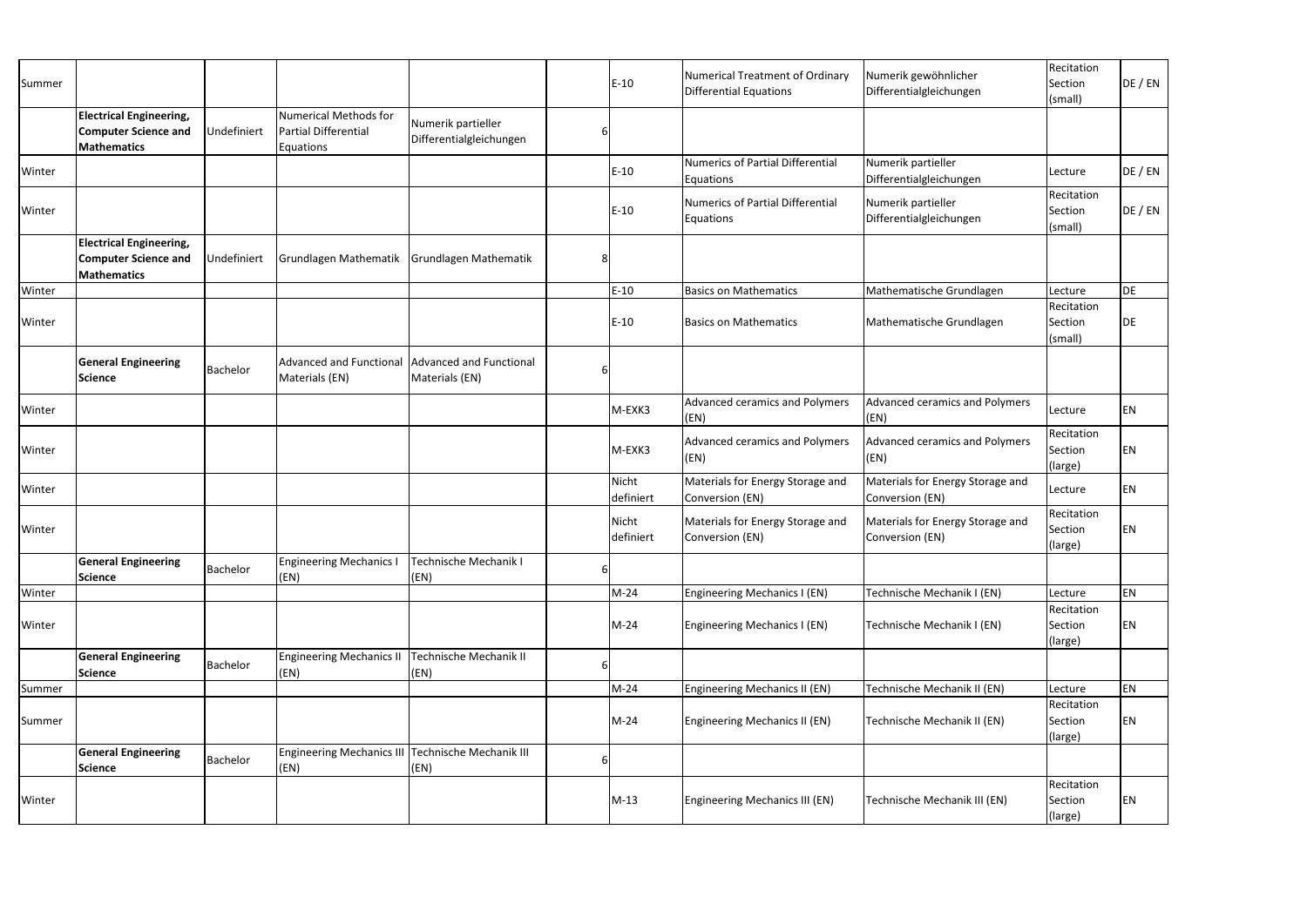| Winter                   |                                               |          |                                                                                    |                                                                                                     |   | $M-13$             | <b>Engineering Mechanics III (EN)</b>                                                            | Technische Mechanik III (EN)                                                                  | Recitation<br>Section<br>(small)           | EN        |
|--------------------------|-----------------------------------------------|----------|------------------------------------------------------------------------------------|-----------------------------------------------------------------------------------------------------|---|--------------------|--------------------------------------------------------------------------------------------------|-----------------------------------------------------------------------------------------------|--------------------------------------------|-----------|
| Winter                   |                                               |          |                                                                                    |                                                                                                     |   | $M-13$             | Engineering Mechanics III (EN)                                                                   | Technische Mechanik III (EN)                                                                  | Lecture                                    | EN        |
|                          | <b>General Engineering</b><br><b>Science</b>  | Bachelor | ES 101                                                                             | <b>ES 101</b>                                                                                       |   |                    |                                                                                                  |                                                                                               |                                            |           |
| Winter                   |                                               |          |                                                                                    |                                                                                                     |   | $M-13$             | ES 101                                                                                           | ES 101                                                                                        | Seminar                                    | <b>EN</b> |
|                          | <b>General Engineering</b><br><b>Science</b>  | Bachelor | Machine Learning for<br><b>Physical Systems</b>                                    | Machine Learning for<br>Physical Systems                                                            | 6 |                    |                                                                                                  |                                                                                               |                                            |           |
| Winter+Su<br>mmer        |                                               |          |                                                                                    |                                                                                                     |   | Nicht<br>definiert | Machine Learning for Physical<br>Systems                                                         | Machine Learning for Physical<br>Systems                                                      | Lecture                                    | EN        |
| Winter+Su<br>mmer        |                                               |          |                                                                                    |                                                                                                     |   | Nicht<br>definiert | Machine Learning for Physical<br>Systems                                                         | Machine Learning for Physical<br>Systems                                                      | Project-<br>/problem-<br>based<br>Learning | EN        |
|                          | <b>General Engineering</b><br><b>Science</b>  | Bachelor | <b>Quantum Mechanics for</b><br><b>Materials Science</b>                           | Quantum Mechanics for<br>Materials Science                                                          | 6 |                    |                                                                                                  |                                                                                               |                                            |           |
| Winter+Su<br>mmer        |                                               |          |                                                                                    |                                                                                                     |   | Nicht<br>definiert | Atomic-Scale Fundamentals of<br><b>Materials Science</b>                                         | Atomic-Scale Fundamentals of<br>Materials Science                                             | Lecture                                    | EN        |
| Winter+Su<br><b>mmer</b> |                                               |          |                                                                                    |                                                                                                     |   | Nicht<br>definiert | Atomic-Scale Fundamentals of<br><b>Materials Science</b>                                         | Atomic-Scale Fundamentals of<br>Materials Science                                             | Recitation<br>Section<br>(large)           | EN        |
|                          | <b>General Engineering</b><br><b>Science</b>  | Bachelor | Climate physics                                                                    | Klimaphysik                                                                                         | 6 |                    |                                                                                                  |                                                                                               |                                            |           |
| Winter                   |                                               |          |                                                                                    |                                                                                                     |   | 0-UNIHH            | Climate physics                                                                                  | Klimaphysik                                                                                   | Lecture                                    | DE / EN   |
| Winter                   |                                               |          |                                                                                    |                                                                                                     |   | 0-UNIHH            | Climate physics                                                                                  | Klimaphysik                                                                                   | Recitation<br>Section<br>(small)           | DE / EN   |
|                          | <b>General Engineering</b><br><b>Science</b>  | Bachelor | Introduction into Energy<br>and Environmental<br>Engineering                       | Einführung in die Energie-<br>und Umwelttechnik                                                     | 6 |                    |                                                                                                  |                                                                                               |                                            |           |
| Winter                   |                                               |          |                                                                                    |                                                                                                     |   | $M-5$              | Introduction to Energy and<br><b>Environmental Engineering</b>                                   | Einführung in die Energie- und<br>Umwelttechnik                                               | Project-<br>/problem-<br>based<br>Learning | <b>DE</b> |
| Winter                   |                                               |          |                                                                                    |                                                                                                     |   | 0-UNIHH            | Physics-Lab for EUT                                                                              | Physik-Praktikum für EUT                                                                      | Practical<br>Course                        | DE / EN   |
|                          | <b>General Engineering</b><br><b>Science</b>  | Master   | <b>Practical Course Energy</b><br>and Environmental<br>Engineering                 | Praktikum Energie- und<br>Umwelttechnik                                                             | b |                    |                                                                                                  |                                                                                               |                                            |           |
| Summer                   |                                               |          |                                                                                    |                                                                                                     |   | $M-5$              | Practical Course on Energy and<br><b>Environmental Engineering</b>                               | Praktikum Energie- und<br>Umwelttechnik                                                       | Practical<br>Course                        | DE        |
|                          | <b>Management Science</b><br>and Technologies | Bachelor | <b>Business Administration</b><br>and Enterprise Resource<br>Planning: CERMEDES AG | Betriebswirtschaftliche<br>Planung<br>unternehmensorientierter<br><b>Ressourcen: CERMEDES</b><br>AG | b |                    |                                                                                                  |                                                                                               |                                            |           |
| Winter                   |                                               |          |                                                                                    |                                                                                                     |   | $W-9$              | <b>Business Administration and</b><br><b>Enterprise Resource Planning:</b><br><b>CERMEDES AG</b> | Betriebswirtschaftliche Planung<br>unternehmensorientierter<br><b>Ressourcen: CERMEDES AG</b> | Seminar                                    | EN        |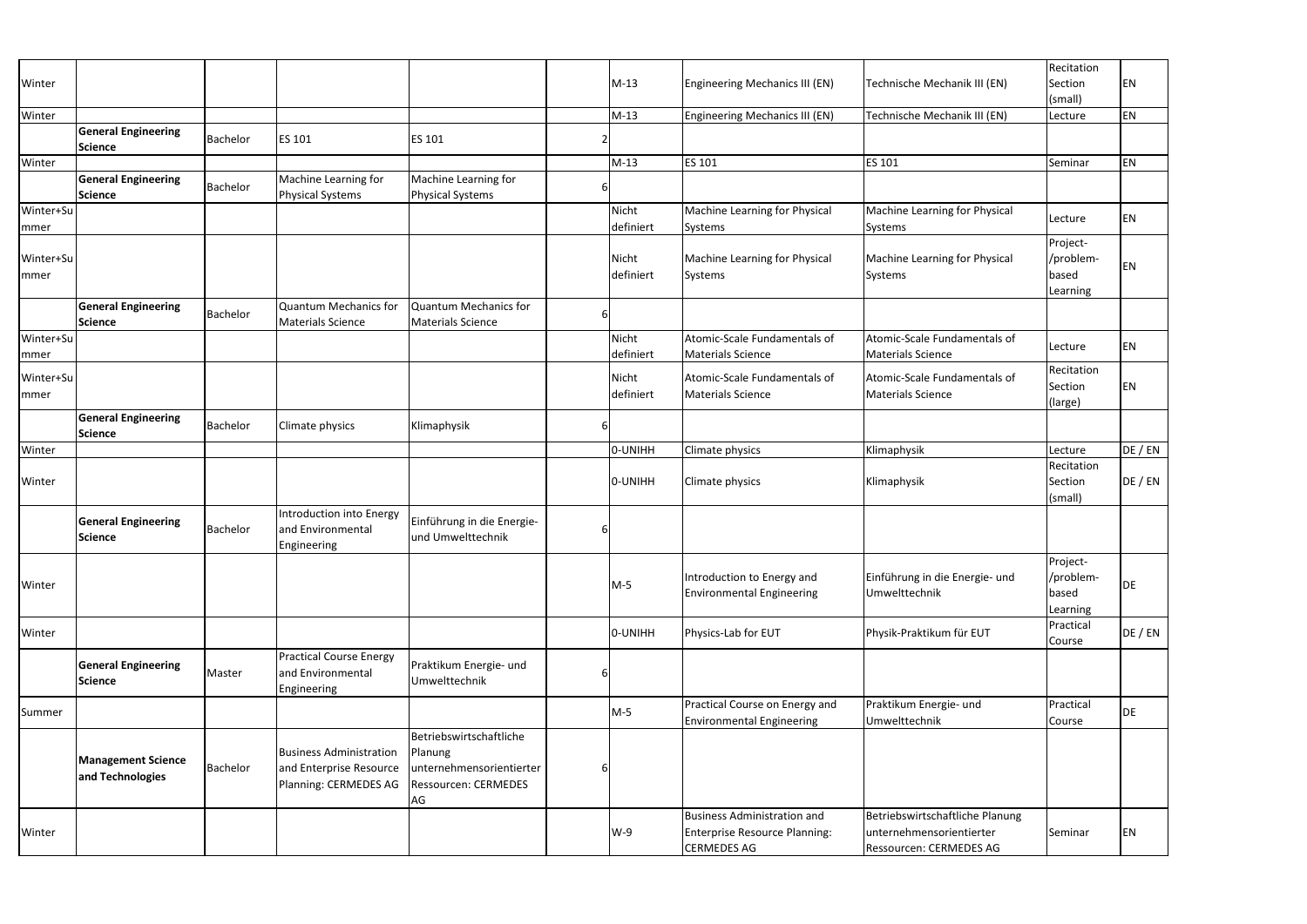|           |                                               |          |                                             |                                            |   |           | <b>Business Administration and</b>                             | Betriebswirtschaftliche Planung              |                                            |           |
|-----------|-----------------------------------------------|----------|---------------------------------------------|--------------------------------------------|---|-----------|----------------------------------------------------------------|----------------------------------------------|--------------------------------------------|-----------|
| Winter    |                                               |          |                                             |                                            |   | $W-9$     | <b>Enterprise Resource Planning:</b>                           | unternehmensorientierter                     | Lecture                                    | <b>EN</b> |
|           |                                               |          |                                             |                                            |   |           | <b>CERMEDES AG</b>                                             | Ressourcen: CERMEDES AG                      |                                            |           |
|           | <b>Management Science</b>                     | Bachelor | Foundations of                              | Grundlagen der<br>Betriebswirtschaftslehre |   |           |                                                                |                                              |                                            |           |
|           | and Technologies                              |          | Management (EN)                             | (EN)                                       |   |           |                                                                |                                              |                                            |           |
|           |                                               |          |                                             |                                            |   | Nicht     | *** Introduction to Management                                 | *** Grundlagen der                           |                                            |           |
| Summer    |                                               |          |                                             |                                            |   | definiert | (EN)                                                           | Betriebswirtschaftslehre (EN)                | Lecture                                    | <b>EN</b> |
|           |                                               |          |                                             |                                            |   | Nicht     | *** Introduction to Management                                 | *** Grundlagen der                           | Recitation                                 |           |
| Summer    |                                               |          |                                             |                                            |   | definiert | (EN)                                                           | Betriebswirtschaftslehre (EN)                | Section                                    | <b>EN</b> |
|           | <b>Management Science</b>                     |          | Introduction to                             | Grundlagen der                             |   |           |                                                                |                                              | (small)                                    |           |
|           | and Technologies                              | Bachelor | Economics                                   | Volkswirtschaftslehre                      |   |           |                                                                |                                              |                                            |           |
|           |                                               |          |                                             |                                            |   |           |                                                                | Grundlagen der                               |                                            |           |
| Winter    |                                               |          |                                             |                                            |   | $W-5$     | Introduction to Economics                                      | Volkswirtschaftslehre                        | Lecture                                    | <b>EN</b> |
|           |                                               |          |                                             |                                            |   |           |                                                                | Grundlagen der                               | Recitation                                 |           |
| Winter    |                                               |          |                                             |                                            |   | $W-5$     | Introduction to Economics                                      | <b>Volkswirtschaftslehre</b>                 | Section                                    | <b>EN</b> |
|           |                                               |          |                                             |                                            |   |           |                                                                |                                              | (small)                                    |           |
|           | <b>Management Science</b>                     | Bachelor | <b>Complementary Courses</b><br>in Business | Betriebswirtschaftliche                    |   |           |                                                                |                                              |                                            |           |
|           | and Technologies                              |          | Administration                              | Ergänzungskurse                            |   |           |                                                                |                                              |                                            |           |
| Summer    |                                               |          |                                             |                                            |   | W-10      | Corporate Strategies                                           | Unternehmensstrategien                       | Lecture                                    | DE        |
| Summer    |                                               |          |                                             |                                            |   | $W-3$     | Entrepreneurship                                               | Gründungsmanagement                          | Lecture                                    | DE        |
| Winter+Su |                                               |          |                                             |                                            |   | $W-1$     | Introduction to Law                                            | Einführung in das Recht                      | Lecture                                    | <b>DE</b> |
| mmer      |                                               |          |                                             |                                            |   |           |                                                                |                                              |                                            |           |
| Winter    |                                               |          |                                             |                                            |   | $W-1$     | Law for Engineers                                              | Recht für Ingenieure                         | Lecture                                    | <b>DE</b> |
| Summer    |                                               |          |                                             |                                            |   | SD-W      | Introduction to Methods for<br><b>Business Decision Making</b> | Betriebliches Entscheiden                    | Lecture                                    | DE        |
|           |                                               |          |                                             |                                            |   |           | Production Management and                                      | Betriebsmanagement und -                     |                                            |           |
| Winter    |                                               |          |                                             |                                            |   | $M-18$    | Organization                                                   | organisation                                 | Lecture                                    | DE        |
| Winter    |                                               |          |                                             |                                            |   | $W-5$     | Applied game theory                                            | Angewandte Spieltheorie                      | Lecture                                    | <b>DF</b> |
| Winter    |                                               |          |                                             |                                            |   | $W-5$     | <b>Introduction to Economics</b>                               | Grundlagen der<br>Volkswirtschaftslehre      | Lecture                                    | <b>EN</b> |
|           | <b>Management Science</b>                     |          | <b>Ethics in Information</b>                | Ethik in der                               |   |           |                                                                |                                              |                                            |           |
|           | and Technologies                              | Bachelor | Technology                                  | Informationstechnologie                    |   |           |                                                                |                                              |                                            |           |
| Summer    |                                               |          |                                             |                                            |   | SD-W      | <b>Ethics in Information Technology</b>                        | Ethik in der<br>Informationstechnologie      | Lecture                                    | DE / EN   |
| Summer    |                                               |          |                                             |                                            |   | SD-W      | <b>Ethics in Information Technology</b>                        | Ethik in der<br>Informationstechnologie      | Seminar                                    | DE / EN   |
|           | <b>Management Science</b><br>and Technologies | Bachelor | Automation in logistics                     | Automatisierung in der<br>Logistik         |   |           |                                                                |                                              |                                            |           |
| Winter    |                                               |          |                                             |                                            |   | $W-6$     | Automation in logistics - seminar                              | Automatisierung in der Logistik -<br>Seminar | Seminar                                    | DE        |
| Winter    |                                               |          |                                             |                                            |   | $W-6$     | Automation in logistics - Lab                                  | Automatisierung in der Logistik -<br>Labor   | Project-<br>/problem-<br>based<br>Learning | DE        |
|           | <b>Management Science</b>                     |          | <b>Business Issues in</b>                   | Betriebswirtschaftliche                    |   |           |                                                                |                                              |                                            |           |
|           | and Technologies                              | Bachelor | Logistics                                   | Themen der Logistik                        | 6 |           |                                                                |                                              |                                            |           |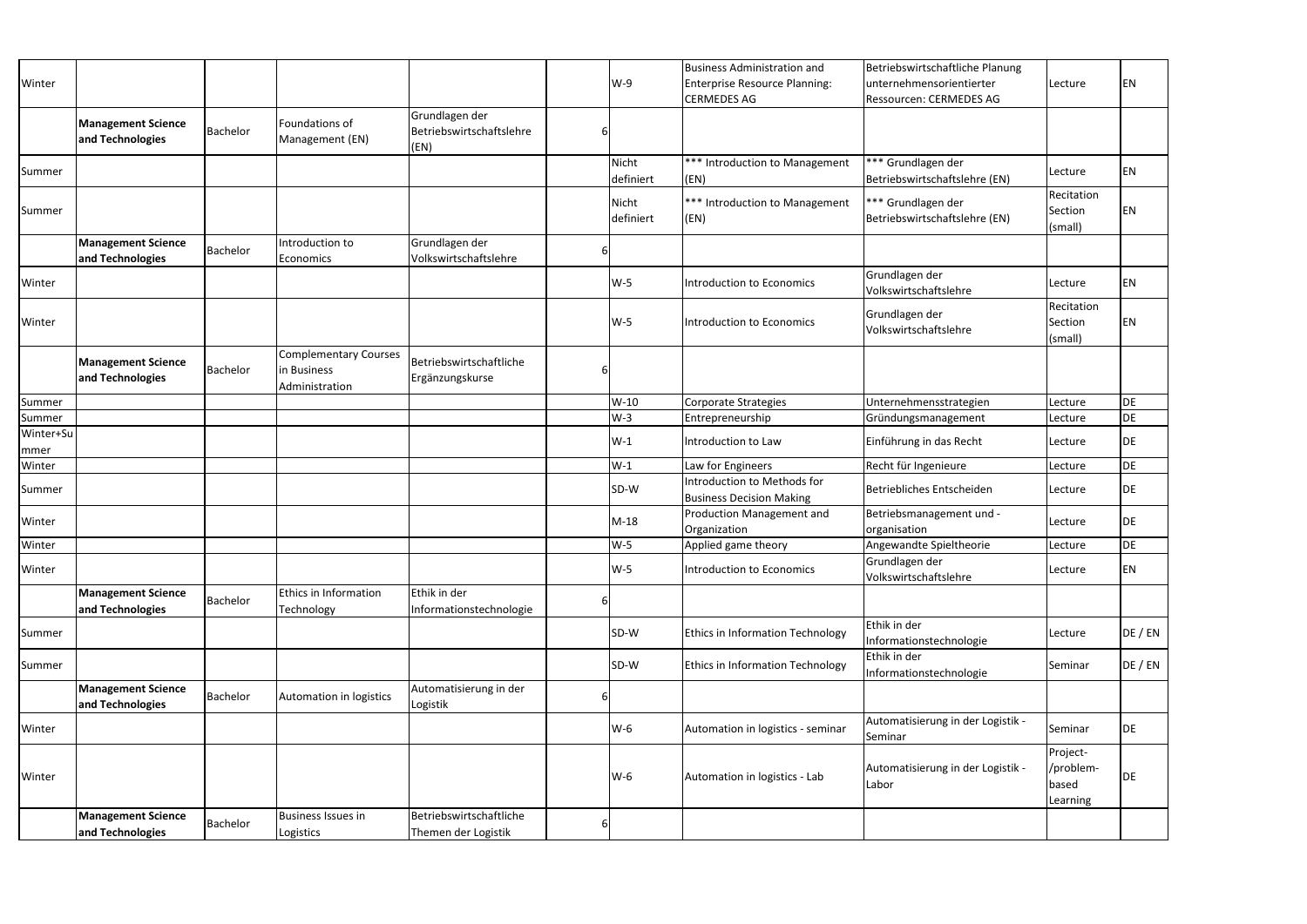| Winter            |                                               |          |                                                                        |                                                     |   | W-12   | <b>Business Issues in Logistics</b>                               | Betriebswirtschaftliche Themen der<br>Logistik                  | Seminar                                    | <b>DE</b> |
|-------------------|-----------------------------------------------|----------|------------------------------------------------------------------------|-----------------------------------------------------|---|--------|-------------------------------------------------------------------|-----------------------------------------------------------------|--------------------------------------------|-----------|
|                   | <b>Management Science</b><br>and Technologies | Bachelor | <b>Business Simulation</b><br>Marktstrat                               | Unternehmenssimulation<br>Marktstrat                |   |        |                                                                   |                                                                 |                                            |           |
| Summer            |                                               |          |                                                                        |                                                     |   | $W-3$  | <b>Business Simulation Marktstrat</b>                             | Unternehmenssimulation<br>Marktstrat                            | Seminar                                    | DE        |
|                   | <b>Management Science</b><br>and Technologies | Bachelor | <b>Ethics and Technology</b>                                           | Ethik und Technik                                   |   |        |                                                                   |                                                                 |                                            |           |
| Winter            |                                               |          |                                                                        |                                                     |   | 0-NTA  | <b>Technology Assessment</b>                                      | Technikfolgenabschätzung                                        | Lecture                                    | DE        |
|                   | <b>Management Science</b><br>and Technologies | Bachelor | Foundations of<br>Management                                           | Grundlagen der<br>Betriebswirtschaftslehre          |   |        |                                                                   |                                                                 |                                            |           |
| Winter+Su         |                                               |          |                                                                        |                                                     |   | $W-11$ | Introduction to Management                                        | Grundlagen der                                                  | Lecture                                    | DE        |
| mmer              |                                               |          |                                                                        |                                                     |   |        |                                                                   | Betriebswirtschaftslehre                                        |                                            |           |
| Winter+Su<br>mmer |                                               |          |                                                                        |                                                     |   | $W-11$ | Management Tutorial                                               | Betriebswirtschaftliche Übung                                   | Recitation<br>Section<br>(small)           | DE        |
|                   | <b>Management Science</b><br>and Technologies | Bachelor | <b>Gamification of Strategic</b><br><b>Thinking</b>                    | <b>Gamification of Strategic</b><br><b>Thinking</b> |   |        |                                                                   |                                                                 |                                            |           |
| Winter            |                                               |          |                                                                        |                                                     |   | $W-1$  | <b>Gamification of Strategic Thinking</b>                         | Gamification of Strategic Thinking                              | Seminar                                    | <b>DE</b> |
|                   | <b>Management Science</b><br>and Technologies | Bachelor | Introduction to Logistics<br>and Mobility                              | Einführung in Logistik und<br>Mobilität             |   |        |                                                                   |                                                                 |                                            |           |
| Winter            |                                               |          |                                                                        |                                                     |   | W-8    | <b>Freight Traffic and Logistics</b>                              | Systemtechnische Grundlagen der<br>Logistik                     | Lecture                                    | <b>DE</b> |
| Winter            |                                               |          |                                                                        |                                                     |   | $W-8$  | <b>Freight Traffic and Logistics</b>                              | Systemtechnische Grundlagen der<br>Logistik                     | Project-<br>/problem-<br>based<br>Learning | DE        |
| Winter            |                                               |          |                                                                        |                                                     |   | $W-2$  | <b>Introduction to Scientific Work</b>                            | Methoden des wissenschaftlichen<br>Arbeitens                    | Lecture                                    | <b>DE</b> |
|                   | <b>Management Science</b><br>and Technologies | Bachelor | Introduction to<br><b>Operations Research and</b><br><b>Statistics</b> | Einführung in Operations<br>Research und Statistik  | 6 |        |                                                                   |                                                                 |                                            |           |
| Summer            |                                               |          |                                                                        |                                                     |   | $W-4$  | <b>Introduction to Statistics</b>                                 | Einführung in die Statistik                                     | Lecture                                    | DE        |
| Summer            |                                               |          |                                                                        |                                                     |   | $W-4$  | Introduction to Operations<br>Research                            | Einführung in Operations Research                               | Lecture                                    | DE        |
| Summer            |                                               |          |                                                                        |                                                     |   | $W-4$  | Exercises to Introduction in<br>Quantitative Methods in Logistics | Übung zu Einführung in Quantitative<br>Methoden in der Logistik | Recitation<br>Section<br>(small)           | <b>DE</b> |
|                   | <b>Management Science</b><br>and Technologies | Bachelor | Introduction to Railways                                               | Grundlagen des<br>Eisenbahnwesens                   | 6 |        |                                                                   |                                                                 |                                            |           |
| Summer            |                                               |          |                                                                        |                                                     |   | $W-8$  | <b>Introduction to Railways</b>                                   | Grundlagen des Eisenbahnwesens                                  | Lecture                                    | <b>DE</b> |
| Summer            |                                               |          |                                                                        |                                                     |   | W-8    | Introduction to Railways                                          | Grundlagen des Eisenbahnwesens                                  | Recitation<br>Section<br>(large)           | DE        |
|                   | <b>Management Science</b><br>and Technologies | Bachelor | Introduction to<br>Transportation<br>Economics                         | Grundlagen der<br>Verkehrswirtschaft                | 6 |        |                                                                   |                                                                 |                                            |           |
| Summer            |                                               |          |                                                                        |                                                     |   | W-8    | Introduction to Transportation<br>Economics                       | Grundlagen der Verkehrswirtschaft Lecture                       |                                            | DE        |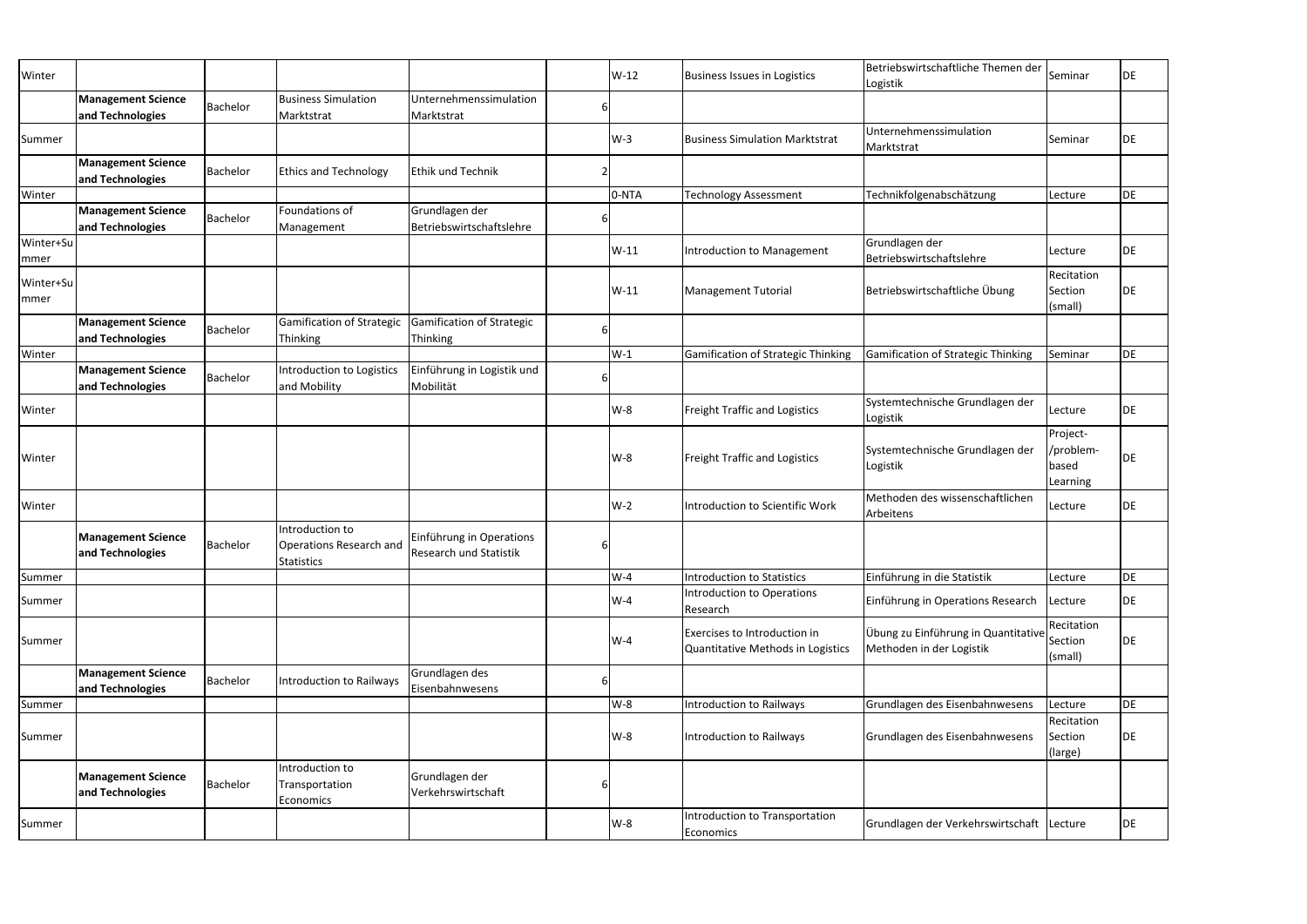|        | <b>Management Science</b>                     | Bachelor | IT applications for                                               | IT-Anwendungen für                                          |          |                                 |                                                                       |                                                           |                                            |           |
|--------|-----------------------------------------------|----------|-------------------------------------------------------------------|-------------------------------------------------------------|----------|---------------------------------|-----------------------------------------------------------------------|-----------------------------------------------------------|--------------------------------------------|-----------|
| Winter | and Technologies                              |          | logistics and mobility                                            | Logistik und Mobilität                                      |          | Nicht                           | IT applications for logistics and                                     | IT-Anwendungen für Logistik und                           | Lecture                                    | DE        |
| Winter |                                               |          |                                                                   |                                                             |          | definiert<br>Nicht<br>definiert | mobility<br>IT applications for logistics and<br>mobility             | Mobilität<br>IT-Anwendungen für Logistik und<br>Mobilität | Recitation<br>Section<br>(small)           | DE        |
|        | <b>Management Science</b><br>and Technologies | Bachelor | Legal Foundations of<br><b>Logistics and Mobility</b>             | Rechtliche Grundlagen für<br>Logistik und Mobilität         |          |                                 |                                                                       |                                                           |                                            |           |
| Summer |                                               |          |                                                                   |                                                             |          | 0-Extern                        | Legal foundations for logistics and<br>mobility                       | Rechtliche Grundlagen für Logistik<br>und Mobilität       | Lecture                                    | DE        |
|        | <b>Management Science</b><br>and Technologies | Bachelor | Legal Foundations of<br>Transportation and<br>Logistics           | Rechtliche Grundlagen<br>Transport, Verkehr und<br>Logistik |          |                                 |                                                                       |                                                           |                                            |           |
| Winter |                                               |          |                                                                   |                                                             |          | $W-8$                           | Legal Foundations of<br><b>Transportation and Logistics</b>           | Rechtliche Grundlagen Transport,<br>Verkehr und Logistik  | Lecture                                    | DE        |
| Winter |                                               |          |                                                                   |                                                             |          | $W-8$                           | Legal Foundations of<br><b>Transportation and Logistics</b>           | Rechtliche Grundlagen Transport,<br>Verkehr und Logistik  | Recitation<br>Section<br>(large)           | DE        |
|        | <b>Management Science</b><br>and Technologies | Bachelor | Logistical systems -<br>Industry 4.0                              | Logistische Systeme -<br>Industrie 4.0                      |          |                                 |                                                                       |                                                           |                                            |           |
| Winter |                                               |          |                                                                   |                                                             |          | $W-6$                           | Logistics systems - Industry 4.0                                      | Logistische Systeme - Industrie 4.0                       | Seminar                                    | DE        |
|        | <b>Management Science</b><br>and Technologies | Bachelor | Logistics Management                                              | Logistikmanagement                                          |          |                                 |                                                                       |                                                           |                                            |           |
| Summer |                                               |          |                                                                   |                                                             |          | $W-2$                           | Logistics Economics                                                   | Logistikwirtschaft                                        | Project-<br>/problem-<br>based<br>Learning | DE        |
| Summer |                                               |          |                                                                   |                                                             |          | $W-2$                           | <b>Introduction into Production</b><br>Logistics                      | Einführung in die<br>Produktionslogistik                  | Lecture                                    | DE        |
|        | <b>Management Science</b><br>and Technologies | Bachelor | Logistics Service Provider   Logistikdienstleister-<br>Management | Management                                                  | $6 \mid$ |                                 |                                                                       |                                                           |                                            |           |
| Summer |                                               |          |                                                                   |                                                             |          | W-8                             | Logistics Service Provider<br>Management                              | Logistik-Dienstleister-Management                         | Seminar                                    | <b>DE</b> |
|        | <b>Management Science</b><br>and Technologies | Bachelor | Logistics, Transport and<br>Environment                           | Logistik, Verkehr und<br>Umwelt                             |          |                                 |                                                                       |                                                           |                                            |           |
| Summer |                                               |          |                                                                   |                                                             |          | W-8                             | <b>Transport Logistics</b>                                            | Verkehrslogistik                                          | Project-<br>/problem-<br>based<br>Learning | DE        |
| Summer |                                               |          |                                                                   |                                                             |          | W-8                             | <b>Environmental Management and</b><br><b>Corporate Responsibilty</b> | Umweltmanagement und Corporate Seminar<br>Responsibility  |                                            | DE        |
|        | <b>Management Science</b><br>and Technologies | Bachelor | Management                                                        | Unternehmensführung                                         | 6        |                                 |                                                                       |                                                           |                                            |           |
| Summer |                                               |          |                                                                   |                                                             |          | W-10                            | Foundations of Management                                             | Grundlagen der<br>Unternehmensführung                     | Lecture                                    | <b>DE</b> |
| Summer |                                               |          |                                                                   |                                                             |          | $W-10$                          | <b>Finance and Accounting</b>                                         | Finanzierung und Rechnungswesen                           | Lecture                                    | DE        |
|        | <b>Management Science</b><br>and Technologies | Bachelor | Mathematics III -<br>Differential Equations I                     | Mathematik III -<br>Differentialgleichungen I               |          |                                 |                                                                       |                                                           |                                            |           |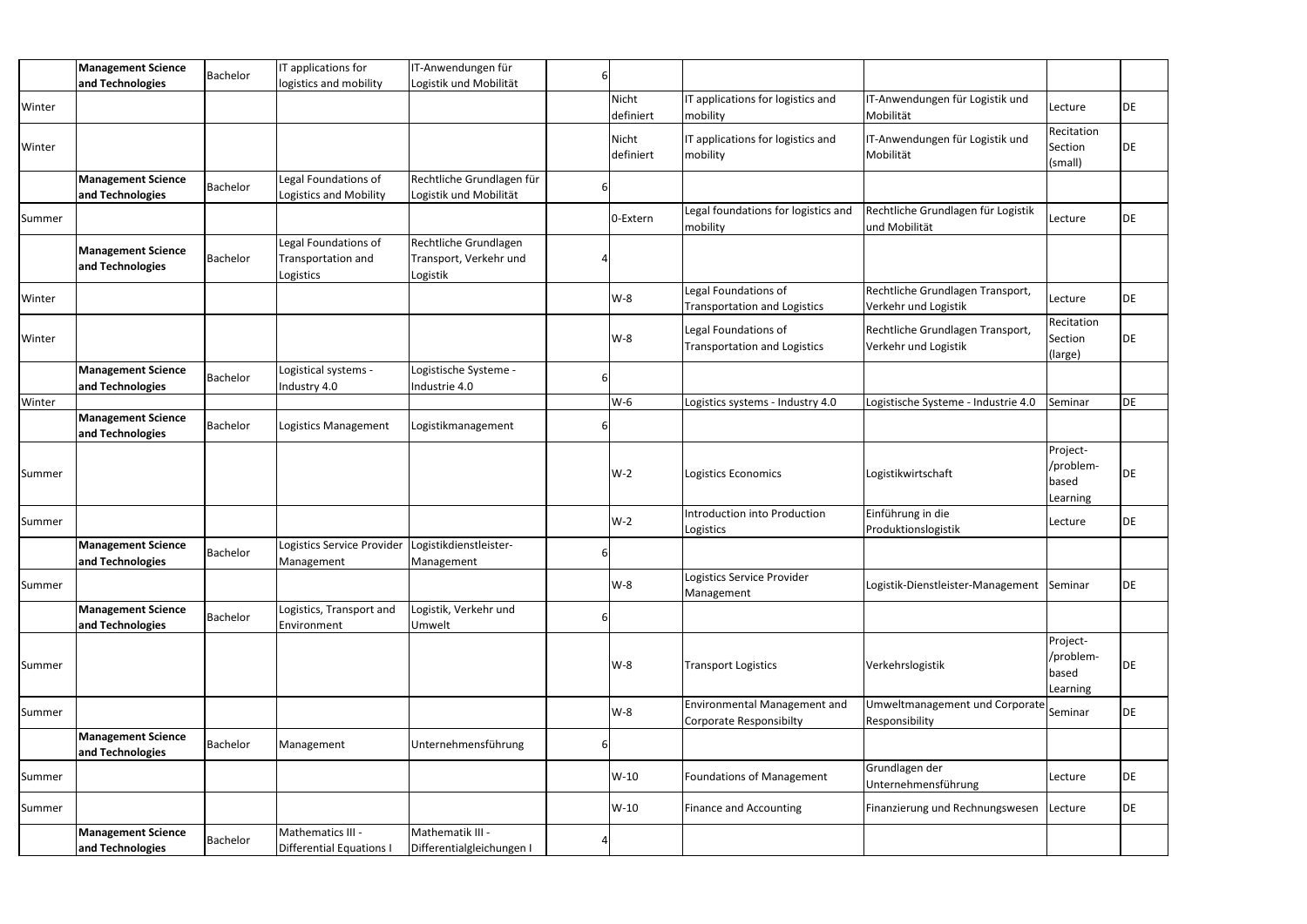| Winter |                                               |                 |                                                             |                                                        | O-UNIHH            | Differential Equations 1 (Ordinary<br><b>Differential Equations)</b>        | Differentialgleichungen 1<br>(Gewöhnliche<br>Differentialgleichungen) | Lecture                                    | DE        |
|--------|-----------------------------------------------|-----------------|-------------------------------------------------------------|--------------------------------------------------------|--------------------|-----------------------------------------------------------------------------|-----------------------------------------------------------------------|--------------------------------------------|-----------|
| Winter |                                               |                 |                                                             |                                                        | O-UNIHH            | <b>Differential Equations 1 (Ordinary</b><br><b>Differential Equations)</b> | Differentialgleichungen 1<br>(Gewöhnliche<br>Differentialgleichungen) | Recitation<br>Section<br>(small)           | DE        |
| Winter |                                               |                 |                                                             |                                                        | 0-UNIHH            | <b>Differential Equations 1 (Ordinary</b><br><b>Differential Equations)</b> | Differentialgleichungen 1<br>(Gewöhnliche<br>Differentialgleichungen) | Recitation<br>Section<br>(large)           | DE        |
|        | <b>Management Science</b><br>and Technologies | <b>Bachelor</b> | <b>Mobility Concepts</b>                                    | Mobilitätskonzepte                                     |                    |                                                                             |                                                                       |                                            |           |
| Summer |                                               |                 |                                                             |                                                        | $W-8$              | Mobility Research and<br><b>Transportation Projects</b>                     | Mobilitätsforschung und<br>Verkehrsprojekte                           | Project-<br>/problem-<br>based<br>Learning | DE        |
| Summer |                                               |                 |                                                             |                                                        | $W-8$              | Mobility in Megacities and<br><b>Developing Countries</b>                   | Nachhaltige Mobilität in Megacities<br>und Entwicklungsländern        | Seminar                                    | <b>DE</b> |
|        | <b>Management Science</b><br>and Technologies | <b>Bachelor</b> | Object-oriented<br>programming in logistics                 | Objektorientierte<br>Programmierung in der<br>Logistik |                    |                                                                             |                                                                       |                                            |           |
| Winter |                                               |                 |                                                             |                                                        | W-6                | Object-oriented programming in<br>logistics                                 | Objektorientierte Programmierung<br>in der Logistik                   | Seminar                                    | <b>DE</b> |
|        | <b>Management Science</b><br>and Technologies | <b>Bachelor</b> | <b>Process Management</b>                                   | Prozessmanagement                                      |                    |                                                                             |                                                                       |                                            |           |
| Summer |                                               |                 |                                                             |                                                        | $W-2$              | Basics of process management                                                | Grundlagen des<br>Prozessmanagements                                  | Lecture                                    | <b>DE</b> |
| Summer |                                               |                 |                                                             |                                                        | $W-2$              | Process management practice                                                 | Praxis des Prozessmanagements                                         | Seminar                                    | <b>DE</b> |
|        | <b>Management Science</b><br>and Technologies | <b>Bachelor</b> | <b>Production Logistics</b>                                 | Produktionslogistik                                    |                    |                                                                             |                                                                       |                                            |           |
| Winter |                                               |                 |                                                             |                                                        | $W-2$              | <b>Production Logistics Seminar</b>                                         | Produktionslogistik                                                   | Seminar                                    | DE        |
|        | <b>Management Science</b><br>and Technologies | <b>Bachelor</b> | Project Management and Projektmanagement und<br>Controlling | Controlling                                            |                    |                                                                             |                                                                       |                                            |           |
| Summer |                                               |                 |                                                             |                                                        | $W-12$             | Foundations of project<br>management                                        | Grundlagen des<br>Projektmanagements                                  | Lecture                                    | DE        |
| Summer |                                               |                 |                                                             |                                                        | Nicht<br>definiert | <b>Foundations of Controlling</b>                                           | Grundlagen des Controllings                                           | Lecture                                    | DE        |
|        | <b>Management Science</b><br>and Technologies | <b>Bachelor</b> | Selected Problems of<br>Management                          | Ausgewählte Probleme<br>des Managements                |                    |                                                                             |                                                                       |                                            |           |
| Winter |                                               |                 |                                                             |                                                        | $W-9$              | Foundations of Organization                                                 | Grundlagen der Organisation                                           | Lecture                                    | DE        |
| Summer |                                               |                 |                                                             |                                                        | W-10               | Change Management                                                           | Management des Wandels                                                | Lecture                                    | DE        |
|        | <b>Management Science</b><br>and Technologies | Bachelor        | Simulation of intra<br>logistics                            | Simulation in der<br>Intralogistik                     |                    |                                                                             |                                                                       |                                            |           |
| Summer |                                               |                 |                                                             |                                                        | $W-6$              | Simulation of intra logistics                                               | Simulation in der Intralogistik                                       | Seminar                                    | DE        |
|        | <b>Management Science</b><br>and Technologies | Bachelor        | Simulation of Transport<br>and Handling Systems             | Simulation von Transport-<br>und Umschlagssystemen     |                    |                                                                             |                                                                       |                                            |           |
| Winter |                                               |                 |                                                             |                                                        | $W-12$             | Simulation of Transport and<br><b>Handling Systems</b>                      | Simulation von Transport- und<br>Umschlagsystemen                     | Lecture                                    | DE        |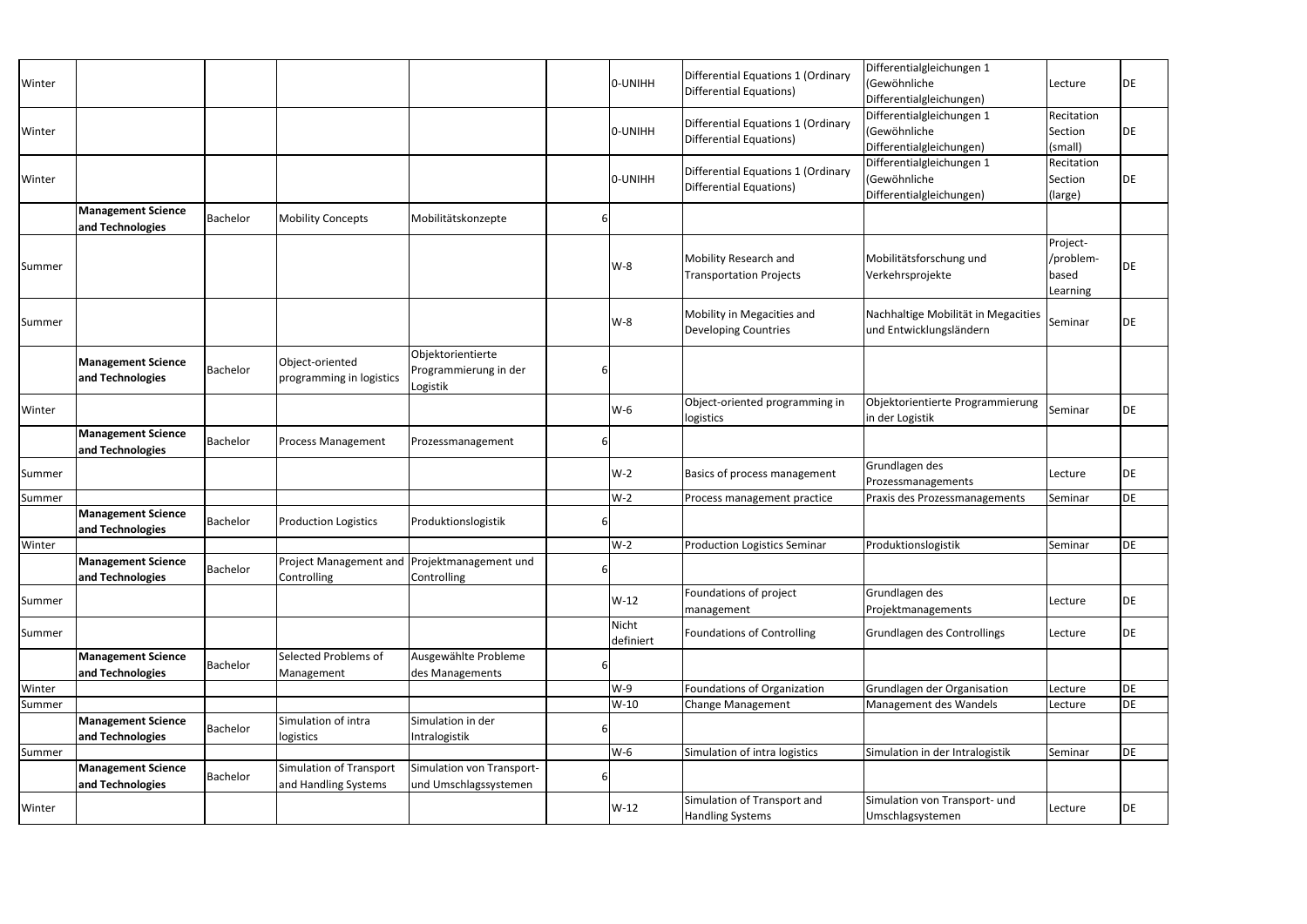| Winter |                                               |          |                                                                                            |                                                                                                   |    | W-12     | Simulation of Transport and<br><b>Handling Systems</b> | Simulation von Transport- und<br>Umschlagsystemen                                                                           | Recitation<br>Section<br>(small)           | DE        |
|--------|-----------------------------------------------|----------|--------------------------------------------------------------------------------------------|---------------------------------------------------------------------------------------------------|----|----------|--------------------------------------------------------|-----------------------------------------------------------------------------------------------------------------------------|--------------------------------------------|-----------|
|        | <b>Management Science</b><br>and Technologies | Bachelor | <b>Technical Logistics</b>                                                                 | Technische Logistik                                                                               | b  |          |                                                        |                                                                                                                             |                                            |           |
| Summer |                                               |          |                                                                                            |                                                                                                   |    | W-6      | <b>Technical Logistics</b>                             | Technische Logistik                                                                                                         | Lecture                                    | <b>DE</b> |
| Summer |                                               |          |                                                                                            |                                                                                                   |    | $W-6$    | <b>Technical Logistics</b>                             | Technische Logistik                                                                                                         | Recitation<br>Section<br>(small)           | <b>DE</b> |
|        | <b>Management Science</b><br>and Technologies | Bachelor | Traffic systems and<br>handling technology                                                 | Verkehrssysteme und<br>Umschlagtechnik                                                            | 6  |          |                                                        |                                                                                                                             |                                            |           |
| Winter |                                               |          |                                                                                            |                                                                                                   |    | $W-12$   | Traffic systems and handling<br>technology             | Verkehrssysteme und<br>Umschlagtechnik                                                                                      | Lecture                                    | DE        |
| Winter |                                               |          |                                                                                            |                                                                                                   |    | $W-12$   | Traffic systems and handling<br>technology             | Verkehrssysteme und<br>Umschlagtechnik                                                                                      | Recitation<br>Section<br>(small)           | DE        |
|        | <b>Management Science</b><br>and Technologies | Bachelor | <b>Transportation Planning</b><br>and Traffic Engineering                                  | Verkehrsplanung und<br>Verkehrstechnik                                                            | 6  |          |                                                        |                                                                                                                             |                                            |           |
| Winter |                                               |          |                                                                                            |                                                                                                   |    | $W-8$    | <b>Transport Planning and Traffic</b><br>Engineering   | Verkehrsplanung und<br>Verkehrstechnik                                                                                      | Project-<br>/problem-<br>based<br>Learning | <b>DE</b> |
|        | <b>Management Science</b><br>and Technologies | Master   | Advanced Topics in<br>Management,<br>Organization, and Human<br><b>Resource Management</b> | <b>Advanced Topics in</b><br>Management,<br>Organization, and Human<br><b>Resource Management</b> |    |          |                                                        |                                                                                                                             |                                            |           |
| Winter |                                               |          |                                                                                            |                                                                                                   |    | $W-9$    | Advanced Topics in Management,<br>Management           | Advanced Topics in Management,<br>Organization, and Human Resource   Organization, and Human Resource  <br>Management       | Lecture                                    | EN        |
| Winter |                                               |          |                                                                                            |                                                                                                   |    | W-9      | Advanced Topics in Management,<br>Management           | Advanced Topics in Management,<br>Organization, and Human Resource   Organization, and Human Resource Seminar<br>Management |                                            | EN        |
|        | <b>Management Science</b><br>and Technologies | Master   | <b>Agile Business Navigation</b><br>(AAU)                                                  | <b>Agile Business Navigation</b><br>(AAU)                                                         |    |          |                                                        |                                                                                                                             |                                            |           |
| Winter |                                               |          |                                                                                            |                                                                                                   |    | 0-Extern | Agile Business Navigation (AAU)                        | Agile Business Navigation (AAU)                                                                                             | Lecture                                    | EN        |
|        | <b>Management Science</b><br>and Technologies | Master   | Agile Design Methods                                                                       | Agile Design Methoden                                                                             |    |          |                                                        |                                                                                                                             |                                            |           |
| Summer |                                               |          |                                                                                            |                                                                                                   |    | W-7      | Agile Design Methods                                   | Agile Design Methoden                                                                                                       | Project<br>Seminar                         | EN        |
| Summer |                                               |          |                                                                                            |                                                                                                   |    | $W-7$    | Agile Design Methods                                   | Agile Design Methoden                                                                                                       | Lecture                                    | EN        |
|        | <b>Management Science</b><br>and Technologies | Master   | Analysing and<br><b>Communicating Value</b><br>(TAU)                                       | Analyse und<br>Kommunikation von<br>Werten (TAU)                                                  | 10 |          |                                                        |                                                                                                                             |                                            |           |
| Winter |                                               |          |                                                                                            |                                                                                                   |    | 0-Extern | Analysing and Communicating<br>Value (TAU)             | Analyse und Kommunikation von<br>Werten (TAU)                                                                               | Lecture                                    | <b>EN</b> |
|        | <b>Management Science</b><br>and Technologies | Master   | <b>Applied Business</b><br>Modelling (AAU)                                                 | <b>Applied Business</b><br>Modelling (AAU)                                                        |    |          |                                                        |                                                                                                                             |                                            |           |
| Summer |                                               |          |                                                                                            |                                                                                                   |    | 0-Extern | Applied Business Modelling (AAU)                       | Applied Business Modelling (AAU)                                                                                            | Lecture                                    | EN        |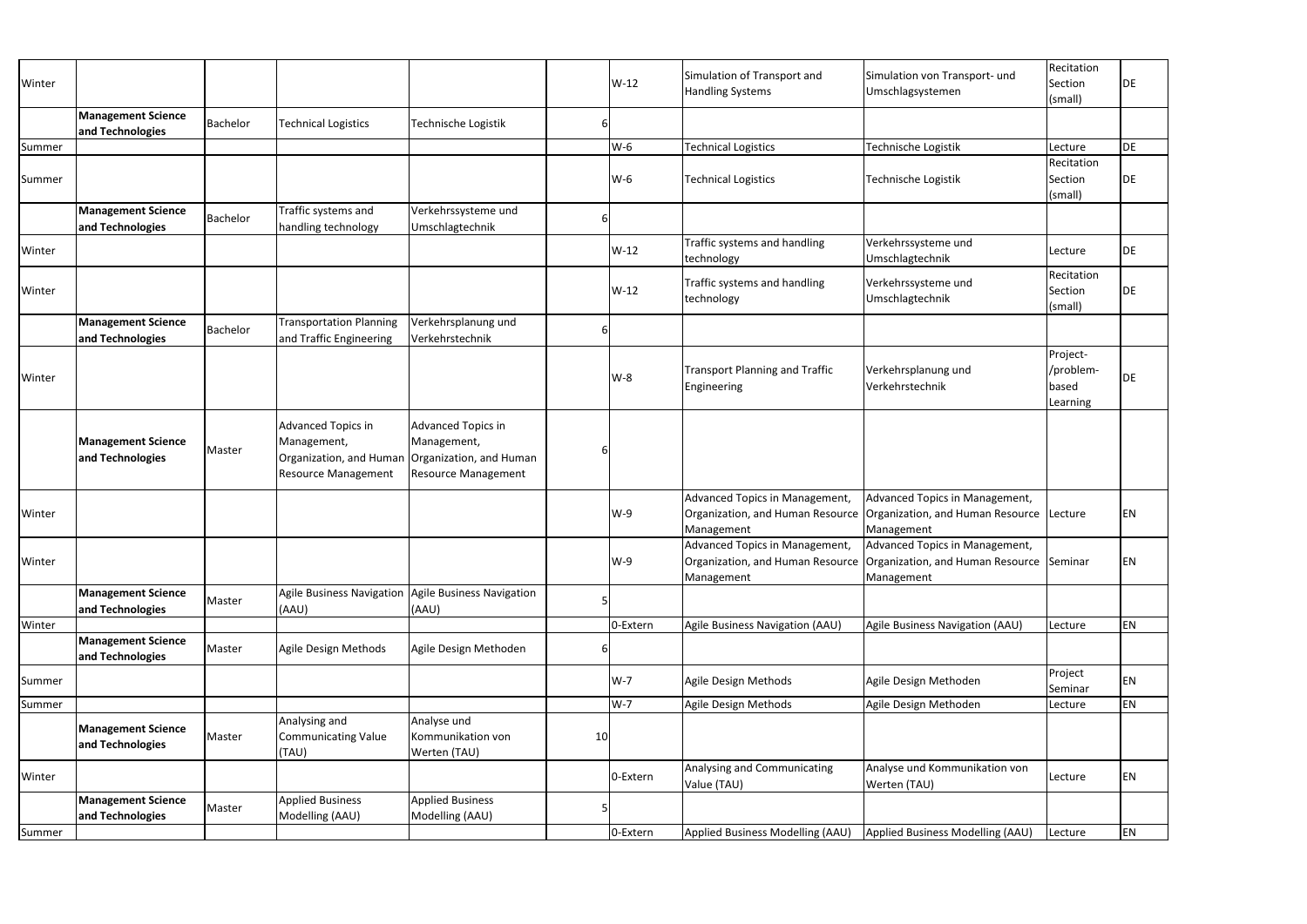|        | <b>Management Science</b>                     |        | <b>Basics of Industrial</b>                                            | Grundlagen des                                                                          |    |          |                                                              |                                                                                      |                    |    |
|--------|-----------------------------------------------|--------|------------------------------------------------------------------------|-----------------------------------------------------------------------------------------|----|----------|--------------------------------------------------------------|--------------------------------------------------------------------------------------|--------------------|----|
|        | and Technologies                              | Master | Management (TAU)                                                       | industriellen                                                                           |    |          |                                                              |                                                                                      |                    |    |
|        |                                               |        |                                                                        | Managements (TAU)                                                                       |    |          |                                                              |                                                                                      |                    |    |
| Winter |                                               |        |                                                                        |                                                                                         |    | 0-Extern | <b>Basics of Industrial Management</b><br>(TAU)              | Grundlagen des industriellen<br>Managements (TAU)                                    | Lecture            | ΕN |
|        | <b>Management Science</b>                     |        |                                                                        | Unternehmensdesign                                                                      |    |          |                                                              |                                                                                      |                    |    |
|        | and Technologies                              | Master | <b>Business Design (AAU)</b>                                           | (AAU)                                                                                   |    |          |                                                              |                                                                                      |                    |    |
| Winter |                                               |        |                                                                        |                                                                                         |    | 0-Extern | <b>Business Design (AAU)</b>                                 | Unternehmensdesign (AAU)                                                             | Lecture            | EN |
|        | <b>Management Science</b>                     |        | <b>Business Design and</b>                                             | Unternehmensgestaltung                                                                  |    |          |                                                              |                                                                                      |                    |    |
|        | and Technologies                              | Master | Sustainability (AAU)                                                   | und Nachhaltigkeit (AAU)                                                                |    |          |                                                              |                                                                                      |                    |    |
| Winter |                                               |        |                                                                        |                                                                                         |    | 0-Extern | <b>Business Design and Sustainability</b><br>(AAU)           | Unternehmensgestaltung und<br>Nachhaltigkeit (AAU)                                   | Lecture            | ΕN |
|        | <b>Management Science</b>                     |        | <b>Business Modelling and</b>                                          | <b>Business Modelling and</b>                                                           |    |          |                                                              |                                                                                      |                    |    |
|        | and Technologies                              | Master | System Dynamics (MU)                                                   | System Dynamics (MU)                                                                    |    |          |                                                              |                                                                                      |                    |    |
| Winter |                                               |        |                                                                        |                                                                                         |    | 0-Extern | <b>Business Modelling and System</b><br>Dynamics (MU)        | Business Modelling and System<br>Dynamics (MU)                                       | Lecture            | EN |
|        | <b>Management Science</b>                     |        | <b>Business Models</b>                                                 | <b>Business Models</b>                                                                  |    |          |                                                              |                                                                                      |                    |    |
|        | and Technologies                              | Master | Innovation (KTU)                                                       | Innovation (KTU)                                                                        |    |          |                                                              |                                                                                      |                    |    |
| Summer |                                               |        |                                                                        |                                                                                         |    | 0-Extern | <b>Business Models Innovation (KTU)</b>                      | Business Models Innovation (KTU)                                                     | Lecture            | EN |
|        | <b>Management Science</b><br>and Technologies | Master | Causal Data Science for<br>Decision Making in<br><b>Business (AAU)</b> | Kausale Datenwissenschaft<br>für die<br>Entscheidungsfindung in<br>der Wirtschaft (AAU) |    |          |                                                              |                                                                                      |                    |    |
| Winter |                                               |        |                                                                        |                                                                                         |    | 0-Extern | Causal Data Science for Decision<br>Making in Business (AAU) | Kausale Datenwissenschaft für die<br>Entscheidungsfindung in der<br>Wirtschaft (AAU) | Lecture            | ΕN |
|        | <b>Management Science</b><br>and Technologies | Master | Coding                                                                 | Kodierung                                                                               | 6  |          |                                                              |                                                                                      |                    |    |
| Summer |                                               |        |                                                                        |                                                                                         |    | O-NIT    | Coding                                                       | Kodierung                                                                            | Project<br>Seminar | EN |
|        | <b>Management Science</b><br>and Technologies | Master | <b>Commodity Economics</b><br>(AAU)                                    | Warenwirtschaft (AAU)                                                                   | 30 |          |                                                              |                                                                                      |                    |    |
| Winter |                                               |        |                                                                        |                                                                                         |    | 0-Extern | <b>Commodity Economics (AAU)</b>                             | Warenwirtschaft (AAU)                                                                | Project<br>Seminar | EN |
|        | <b>Management Science</b><br>and Technologies | Master | <b>Communication Across</b><br>Cultures (MU)                           | Kommunikation über<br>Kulturen hinweg (MU)                                              |    |          |                                                              |                                                                                      |                    |    |
| Winter |                                               |        |                                                                        |                                                                                         |    | 0-Extern | <b>Communication Across Cultures</b><br>(MU)                 | Kommunikation über Kulturen<br>hinweg (MU)                                           | Lecture            | EN |
|        | <b>Management Science</b><br>and Technologies | Master | Communication and<br>Negotiation (KTU)                                 | Kommunikation und<br>Verhandlungsführung<br>(KTU)                                       |    |          |                                                              |                                                                                      |                    |    |
| Winter |                                               |        |                                                                        |                                                                                         |    | 0-Extern | <b>Communication and Negotiation</b><br>(KTU)                | Kommunikation und<br>Verhandlungsführung (KTU)                                       | Lecture            | EN |
|        | <b>Management Science</b>                     | Master | Corporate                                                              | Corporate                                                                               |    |          |                                                              |                                                                                      |                    |    |
|        | and Technologies                              |        | Entrepreneurship (AAU)                                                 | Entrepreneurship (AAU)                                                                  |    |          |                                                              |                                                                                      |                    |    |
| Winter |                                               |        |                                                                        |                                                                                         |    | 0-Extern | Corporate Entrepreneurship (AAU)                             | Corporate Entrepreneurship (AAU)                                                     | Lecture            | EN |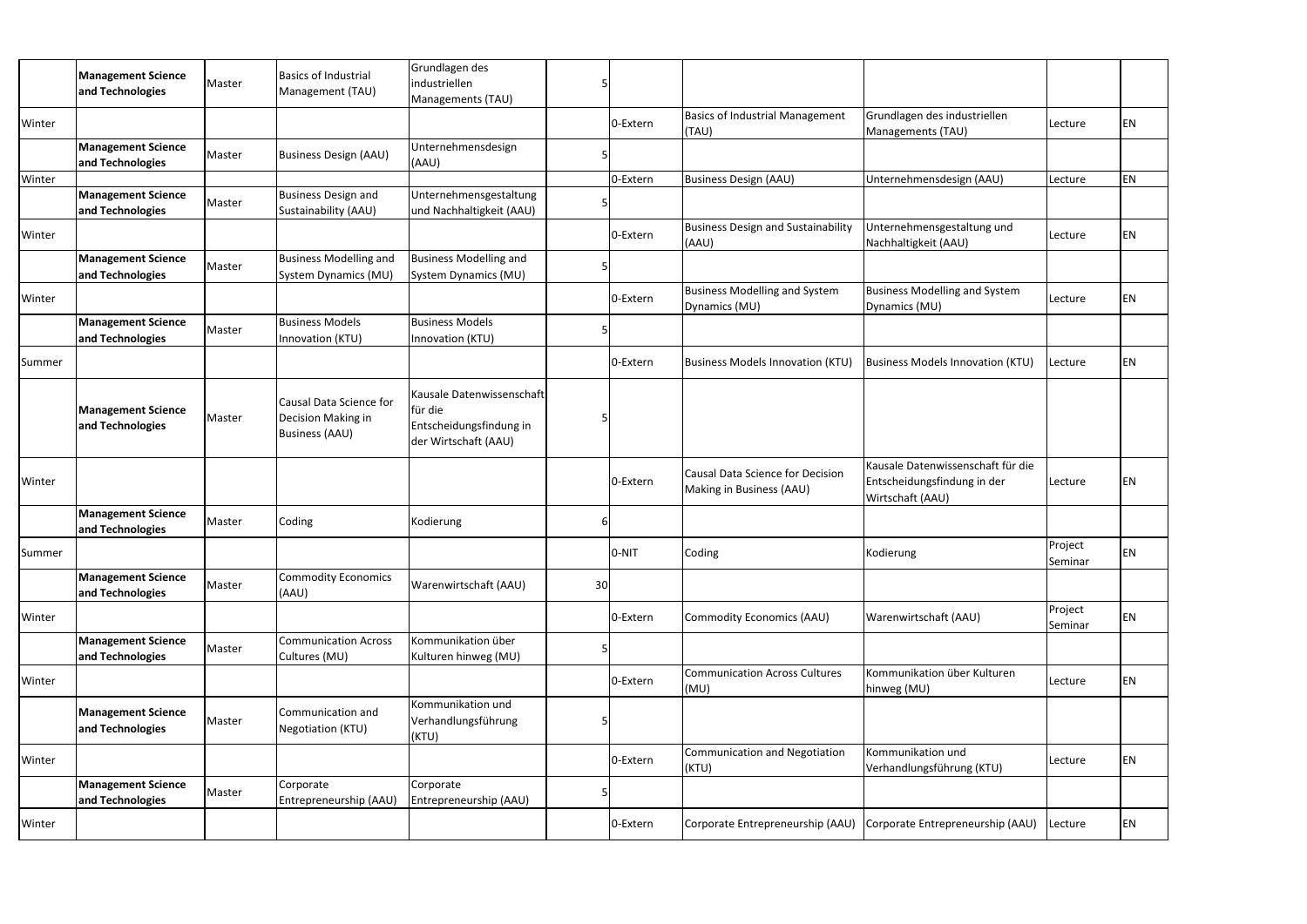|        | <b>Management Science</b><br>and Technologies | Master | Corporate<br>Entrepreneurship,<br>Management and<br>Technology (AAU) | Unternehmerische<br>Initiative, Management<br>und Technologie (AAU)  |   |          |                                                                          |                                                                                         |                                            |    |
|--------|-----------------------------------------------|--------|----------------------------------------------------------------------|----------------------------------------------------------------------|---|----------|--------------------------------------------------------------------------|-----------------------------------------------------------------------------------------|--------------------------------------------|----|
| Winter |                                               |        |                                                                      |                                                                      |   | 0-Extern | Corporate Entrepreneurship,<br>Management and Technology<br>(AAU)        | Unternehmerische Initiative,<br>Management und Technologie<br>(AAU)                     | Lecture                                    | EN |
|        | <b>Management Science</b><br>and Technologies | Master | Data Analysis Methods<br>(KTU)                                       | Methoden der<br>Datenanalyse (KTU)                                   |   |          |                                                                          |                                                                                         |                                            |    |
| Winter |                                               |        |                                                                      |                                                                      |   | 0-Extern | Data Analysis Methods (KTU)                                              | Methoden der Datenanalyse (KTU)                                                         | Lecture                                    | EN |
|        | <b>Management Science</b><br>and Technologies | Master | Design Based Innovation<br>(AAU)                                     | Design Based Innovation<br>(AAU)                                     |   |          |                                                                          |                                                                                         |                                            |    |
| Summer |                                               |        |                                                                      |                                                                      |   | 0-Extern | Design Based Innovation (AAU)                                            | Design Based Innovation (AAU)                                                           | Lecture                                    | ΕN |
|        | <b>Management Science</b><br>and Technologies | Master | Design Management<br>(UoS)                                           | Design Management (UoS)                                              |   |          |                                                                          |                                                                                         |                                            |    |
| Winter |                                               |        |                                                                      |                                                                      |   | 0-Extern | Design Management (UoS)                                                  | Design Management (UoS)                                                                 | Lecture                                    | EN |
|        | <b>Management Science</b><br>and Technologies | Master | <b>Digital Economics</b>                                             | <b>Digital Economics</b>                                             |   |          |                                                                          |                                                                                         |                                            |    |
| Winter |                                               |        |                                                                      |                                                                      |   | $W-5$    | <b>Digital Economics</b>                                                 | Digital Economics                                                                       | Lecture                                    | EN |
| Winter |                                               |        |                                                                      |                                                                      |   | $W-5$    | <b>Digital Economics</b>                                                 | Digital Economics                                                                       | Project-<br>/problem-<br>based<br>Learning | ΕN |
|        | <b>Management Science</b><br>and Technologies | Master | Digital Transformation of<br>the Innovation Value<br>Chain           | Digitale Transformation<br>der<br>Innovationswertschöpfung<br>skette | 6 |          |                                                                          |                                                                                         |                                            |    |
| Summer |                                               |        |                                                                      |                                                                      |   | W-7      | Digital Transformation of the<br>innovation Value Chain - PBL<br>Lecture | Digitale Transformation der<br>Innovationswertschöpfungskette -<br><b>PBL Vorlesung</b> | Project-<br>/problem-<br>based<br>Learning | ΕN |
| Summer |                                               |        |                                                                      |                                                                      |   | W-7      | Digital Transformation of the<br><b>Innovation Value Chain - Seminar</b> | Digitale Transformation der<br>Innovationswertschöpfungskette -<br>Seminar              | Seminar                                    | EN |
|        | <b>Management Science</b><br>and Technologies | Master | Economics                                                            | Volkswirtschaftslehre                                                | 6 |          |                                                                          |                                                                                         |                                            |    |
| Summer |                                               |        |                                                                      |                                                                      |   | W-4      | <b>Main Theoretical and Political</b><br>Concepts                        | Konzepte der<br>Volkswirtschaftstheorie und -politik                                    | Lecture                                    | EN |
| Summer |                                               |        |                                                                      |                                                                      |   | W-5      | <b>International Economics</b>                                           | Außenwirtschaftslehre                                                                   | Lecture                                    | EN |
|        |                                               |        |                                                                      |                                                                      |   |          |                                                                          |                                                                                         | Project-                                   |    |
| Summer |                                               |        |                                                                      |                                                                      |   | W-5      | Economics                                                                | Volkswirtschaftslehre                                                                   | /problem-<br>based<br>Learning             | ΕN |
|        | <b>Management Science</b><br>and Technologies | Master | <b>Entrepreneurial Finance</b>                                       | <b>Entrepreneurial Finance</b>                                       | 6 |          |                                                                          |                                                                                         |                                            |    |
| Winter |                                               |        |                                                                      |                                                                      |   | $W-11$   | Entrepreneurial Finance: Lecture                                         | Entrepreneurial Finance: Lecture                                                        | Lecture                                    | EN |
| Winter |                                               |        |                                                                      |                                                                      |   | $W-11$   | <b>Entrepreneurial Finance: Case</b><br><b>Studies</b>                   | Entrepreneurial Finance: Case<br>Studies                                                | Seminar                                    | EN |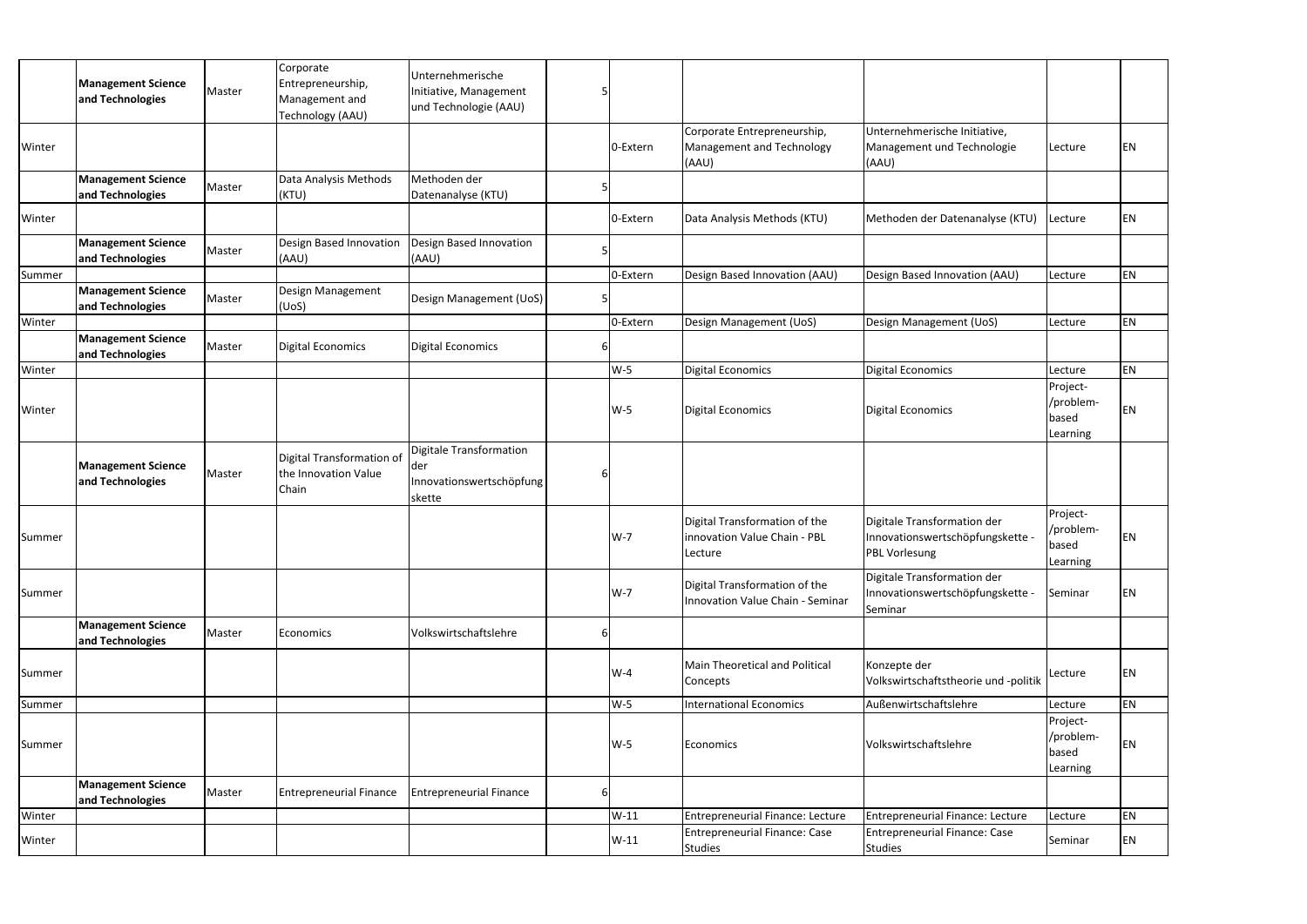|        | <b>Management Science</b><br>and Technologies | Master | <b>Entrepreneurial Finance</b><br>(AAU)                                     | <b>Jnternehmerische</b><br>Finanzen (AAU)                                          |    |          |                                                                                    |                                                                                    |                                            |           |
|--------|-----------------------------------------------|--------|-----------------------------------------------------------------------------|------------------------------------------------------------------------------------|----|----------|------------------------------------------------------------------------------------|------------------------------------------------------------------------------------|--------------------------------------------|-----------|
| Winter |                                               |        |                                                                             |                                                                                    |    | 0-Extern | Entrepreneurial Finance (AAU)                                                      | Unternehmerische Finanzen (AAU)                                                    | Lecture                                    | EN        |
|        | <b>Management Science</b><br>and Technologies | Master | <b>Entrepreneurial Practice</b><br>(AAU)                                    | <b>Entrepreneurial Practice</b><br>(AAU)                                           | 15 |          |                                                                                    |                                                                                    |                                            |           |
| Winter |                                               |        |                                                                             |                                                                                    |    | 0-Extern | Entrepreneurial Practice (AAU)                                                     | Entrepreneurial Practice (AAU)                                                     | Project-<br>/problem-<br>based<br>Learning | EN        |
|        | <b>Management Science</b><br>and Technologies | Master | Foundations in<br>Organizational Design and<br>Human Resource<br>Management | Foundations in<br><b>Organizational Design and</b><br>Human Resource<br>Management |    |          |                                                                                    |                                                                                    |                                            |           |
| Summer |                                               |        |                                                                             |                                                                                    |    | W-9      | Foundations in Organizational<br>Design and Human Resource<br>Management (Lecture) | Foundations in Organizational<br>Design and Human Resource<br>Management (Lecture) | Lecture                                    | EN        |
| Summer |                                               |        |                                                                             |                                                                                    |    | $W-9$    | Foundations in Organizational<br>Design and Human Resource<br>Management (Seminar) | Foundations in Organizational<br>Design and Human Resource<br>Management (Seminar) | Seminar                                    | EN        |
|        | <b>Management Science</b><br>and Technologies | Master | <b>Foundations of Corporate</b><br>Management (GTIME)                       | Grundlagen der<br>Unternehmensführung<br>(GTIME)                                   |    |          |                                                                                    |                                                                                    |                                            |           |
| Winter |                                               |        |                                                                             |                                                                                    |    | $W-7$    | <b>Foundations of Business</b><br>Management (GTIME)                               | Grundlagen der<br>Unternehmensführung (GTIME)                                      | Lecture                                    | <b>EN</b> |
| Summer |                                               |        |                                                                             |                                                                                    |    | $W-7$    | Foundations of International<br>Management (GTIME)                                 | Grundlagen des Internationalen<br>Managements (GTIME)                              | Lecture                                    | EN        |
| Winter |                                               |        |                                                                             |                                                                                    |    | $W-7$    | <b>Foundations of Business</b><br>Management (GTIME) - Seminar                     | Grundlagen der<br>Unternehmensführung (GTIME) -<br>Seminar                         | Seminar                                    | ΕN        |
| Summer |                                               |        |                                                                             |                                                                                    |    | $W-7$    | <b>Foundations of International</b><br>Management (GTIME) - Seminar                | Grundlagen des Internationalen<br>Managements (GTIME) - Seminar                    | Seminar                                    | <b>EN</b> |
|        | <b>Management Science</b><br>and Technologies | Master | Global Design (UoS)                                                         | Global Design (UoS)                                                                |    |          |                                                                                    |                                                                                    |                                            |           |
| Winter |                                               |        |                                                                             |                                                                                    |    | 0-Extern | Global Design (UoS)                                                                | Global Design (UoS)                                                                | Lecture                                    | EN        |
|        | <b>Management Science</b><br>and Technologies | Master | <b>Global Environmental</b><br><b>Dynamics and Firms</b><br>Responses (AAU) | Globale Umweltdynamik<br>und die Reaktionen von<br>Unternehmen (AAU)               |    |          |                                                                                    |                                                                                    |                                            |           |
| Winter |                                               |        |                                                                             |                                                                                    |    | 0-Extern | Global Environmental Dynamics<br>and Firms Responses (AAU)                         | Globale Umweltdynamik und die<br>Reaktionen von Unternehmen<br>(AAU)               | Lecture                                    | EN        |
|        | <b>Management Science</b><br>and Technologies | Master | Global Innovation<br>Management                                             | Globales<br>Innovationsmanagement                                                  |    |          |                                                                                    |                                                                                    |                                            |           |
| Winter |                                               |        |                                                                             |                                                                                    |    | W-7      | Managing Global Innovation -<br>Lecture                                            | Management Globaler Innovationen Lecture<br>Vorlesung                              |                                            | <b>EN</b> |
| Winter |                                               |        |                                                                             |                                                                                    |    | $W-7$    | Managing Global Innovation -<br>Seminar                                            | Management Globaler Innovationen Seminar<br>- Seminar                              |                                            | <b>EN</b> |
|        | <b>Management Science</b><br>and Technologies | Master | <b>Information Technology</b><br>Management (APU)                           | <b>Information Technology</b><br>Management (APU)                                  |    |          |                                                                                    |                                                                                    |                                            |           |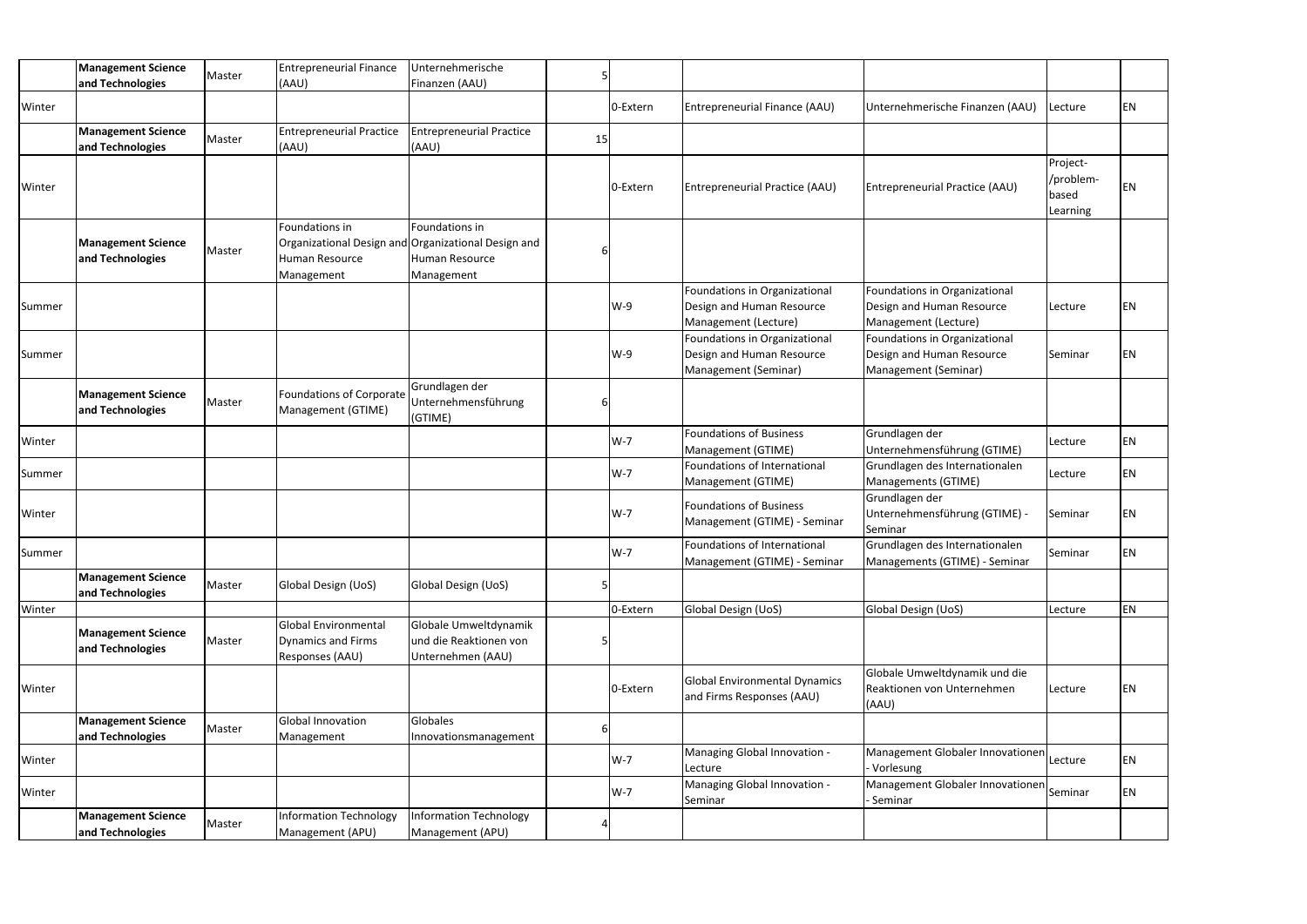| Winter |                                               |        |                                                                                                          |                                                                                                          | 0-Extern | <b>Information Technology</b><br>Management (APU)                                  | Information Technology<br>Management (APU)                                            | Lecture            | EN        |
|--------|-----------------------------------------------|--------|----------------------------------------------------------------------------------------------------------|----------------------------------------------------------------------------------------------------------|----------|------------------------------------------------------------------------------------|---------------------------------------------------------------------------------------|--------------------|-----------|
|        | <b>Management Science</b><br>and Technologies | Master | <b>International Business</b>                                                                            | <b>International Business</b>                                                                            |          |                                                                                    |                                                                                       |                    |           |
| Winter |                                               |        |                                                                                                          |                                                                                                          | W-10     | International Management                                                           | Internationales Management                                                            | Lecture            | <b>EN</b> |
| Winter |                                               |        |                                                                                                          |                                                                                                          | $W-3$    | <b>Business-to-Business Marketing</b>                                              | Business-to-Business Marketing                                                        | Lecture            | EN        |
| Winter |                                               |        |                                                                                                          |                                                                                                          | 0-Extern | Intercultural Management and<br>Communication                                      | Interkulturelles Management und<br>Kommunikation                                      | Lecture            | <b>EN</b> |
|        | <b>Management Science</b><br>and Technologies | Master | <b>International Production</b><br>Management and<br><b>Enterprise Resource</b><br>Planning: CERMEDES AG | <b>International Production</b><br>Management and<br><b>Enterprise Resource</b><br>Planning: CERMEDES AG |          | <b>International Production</b>                                                    | International Production                                                              |                    |           |
| Summer |                                               |        |                                                                                                          |                                                                                                          | $W-9$    | Management and Enterprise<br><b>Resource Planning: CERMEDES AG</b>                 | Management and Enterprise<br><b>Resource Planning: CERMEDES AG</b>                    | Seminar            | EN        |
|        | <b>Management Science</b><br>and Technologies | Master | <b>International Sales and</b><br><b>Negotiations (AAU)</b>                                              | <b>Internationaler Vertrieb</b><br>und Verhandlungsführung<br>(AAU)                                      |          |                                                                                    |                                                                                       |                    |           |
| Winter |                                               |        |                                                                                                          |                                                                                                          | 0-Extern | <b>International Sales and</b><br><b>Negotiations (AAU)</b>                        | Internationaler Vertrieb und<br>Verhandlungsführung (AAU)                             | Lecture            | EN        |
|        | <b>Management Science</b><br>and Technologies | Master | Internationalisation in<br><b>Emerging Product and</b><br><b>Geographic Markets</b><br>(AAU)             | Internationalisierung in<br>aufstrebenden Produkt-<br>und geographischen<br>Märkten (AAU)                |          |                                                                                    |                                                                                       |                    |           |
| Winter |                                               |        |                                                                                                          |                                                                                                          | 0-Extern | Internationalisation in Emerging<br><b>Product and Geographic Markets</b><br>(AAU) | Internationalisierung in<br>aufstrebenden Produkt- und<br>geografischen Märkten (AAU) | Lecture            | <b>EN</b> |
|        | <b>Management Science</b><br>and Technologies | Master | Internationalisation of<br>Diverse Organisational<br>Forms (AAU)                                         | Internationalisierung<br>verschiedener<br>Organisationsformen<br>(AAU)                                   |          |                                                                                    |                                                                                       |                    |           |
| Winter |                                               |        |                                                                                                          |                                                                                                          | 0-Extern | Internationalisation of Diverse<br>Organisational Forms (AAU)                      | Internationalisierung verschiedener<br>Organisationsformen (AAU)                      | Lecture            | <b>EN</b> |
|        | <b>Management Science</b><br>and Technologies | Master | <b>Internatonal Marketing</b><br>(AAU)                                                                   | <b>Internationales Marketing</b><br>(AAU)                                                                |          |                                                                                    |                                                                                       |                    |           |
| Winter |                                               |        |                                                                                                          |                                                                                                          | 0-Extern | International Marketing (AAU)                                                      | Internationales Marketing (AAU)                                                       | Lecture            | EN        |
|        | <b>Management Science</b><br>and Technologies | Master | Japanese Corporations<br>and Asia Pacific (APU)                                                          | Japanese Corporations and<br>Asia Pacific (APU)                                                          |          |                                                                                    |                                                                                       |                    |           |
| Winter |                                               |        |                                                                                                          |                                                                                                          | 0-Extern | Japanese Corporations and Asia<br>Pacific (APU)                                    | Japanese Corporations and Asia<br>Pacific (APU)                                       | Lecture            | EN        |
|        | <b>Management Science</b><br>and Technologies | Master | Legal Aspects of<br><b>Technology Management</b>                                                         | Legale Aspekte des<br>Technologiemanagements                                                             |          |                                                                                    |                                                                                       |                    |           |
| Winter |                                               |        |                                                                                                          |                                                                                                          | O-NIT    | Legal Aspects of Technology<br>Management                                          | Legale Aspekte des<br>Technologiemanagements                                          | Project<br>Seminar | EN        |
|        | <b>Management Science</b><br>and Technologies | Master | Major Seminar (APU)                                                                                      | Major Seminar (APU)                                                                                      |          |                                                                                    |                                                                                       |                    |           |
| Winter |                                               |        |                                                                                                          |                                                                                                          | 0-Extern | Major Seminar (APU)                                                                | Major Seminar (APU)                                                                   | Seminar            | <b>EN</b> |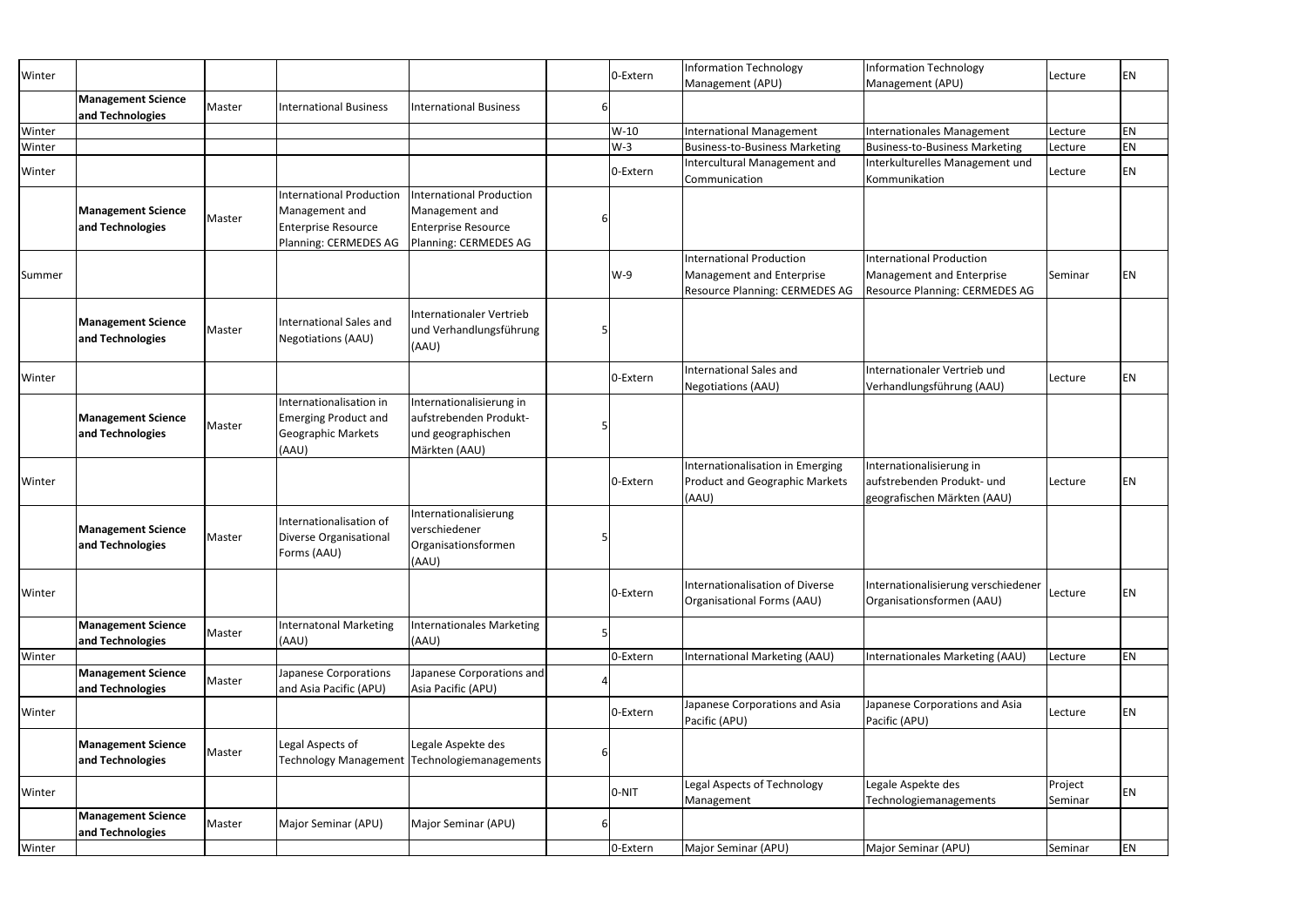|        | <b>Management Science</b><br>and Technologies | Master | Management in Asia and<br>Japan (APU)                                                | Management in Asia and<br>Japan (APU)                                                                   |    |          |                                                                                   |                                                                                               |                                            |           |
|--------|-----------------------------------------------|--------|--------------------------------------------------------------------------------------|---------------------------------------------------------------------------------------------------------|----|----------|-----------------------------------------------------------------------------------|-----------------------------------------------------------------------------------------------|--------------------------------------------|-----------|
| Winter |                                               |        |                                                                                      |                                                                                                         |    | 0-Extern | Management in Asia and Japan<br>(APU)                                             | Management in Asia and Japan<br>(APU)                                                         | Lecture                                    | EN        |
|        | <b>Management Science</b><br>and Technologies | Master | <b>Family Businesses (APU)</b>                                                       | Management of Japanese Management of Japanese<br><b>Family Businesses (APU)</b>                         |    |          |                                                                                   |                                                                                               |                                            |           |
| Winter |                                               |        |                                                                                      |                                                                                                         |    | 0-Extern | Management of Japanese Family<br><b>Businesses (APU)</b>                          | Management of Japanese Family<br><b>Businesses (APU)</b>                                      | Lecture                                    | EN        |
|        | <b>Management Science</b><br>and Technologies | Master | Management of<br>Technological Innovation<br>and Applied Business<br>Modelling (AAU) | Management der<br>technologischen<br>Innovation und<br>angewandte<br>Unternehmensmodellieru<br>ng (AAU) | 10 |          |                                                                                   |                                                                                               |                                            |           |
| Winter |                                               |        |                                                                                      |                                                                                                         |    | 0-Extern | Management of Technological<br>Innovation and Applied Business<br>Modelling (AAU) | Management der technologischen<br>Innovation und angewandte<br>Unternehmensmodellierung (AAU) | Project<br>Seminar                         | EN        |
|        | <b>Management Science</b><br>and Technologies | Master | Managerial Finance for<br>Sales and Sourcing (TAU)                                   | Finanzmanagement für<br>Vertrieb und Beschaffung<br>(TAU)                                               |    |          |                                                                                   |                                                                                               |                                            |           |
| Winter |                                               |        |                                                                                      |                                                                                                         |    | 0-Extern | Managerial Finance for Sales and<br>Sourcing (TAU)                                | Finanzmanagement für Vertrieb und<br>Beschaffung (TAU)                                        | Lecture                                    | EN        |
|        | <b>Management Science</b><br>and Technologies | Master | (TAU)                                                                                | Managing Operative Sales Operativer Vertrieb (TAU)                                                      |    |          |                                                                                   |                                                                                               |                                            |           |
| Winter |                                               |        |                                                                                      |                                                                                                         |    | 0-Extern | Managing Operative Sales (TAU)                                                    | Operativer Vertrieb (TAU)                                                                     | Lecture                                    | EN        |
|        | <b>Management Science</b><br>and Technologies | Master | Market, Resources and<br>Entrepreneurship (AAU)                                      | Market, Resources and<br>Entrepreneurship (AAU)                                                         |    |          |                                                                                   |                                                                                               |                                            |           |
| Summer |                                               |        |                                                                                      |                                                                                                         |    | 0-Extern | Market, Resources and<br>Entrepreneurship (AAU)                                   | Market, Resources and<br>Entrepreneurship (AAU)                                               | Lecture                                    | <b>EN</b> |
|        | <b>Management Science</b><br>and Technologies | Master | Marketing (Sales and<br>Services / Innovation<br>Marketing)                          | Marketing (Vertrieb und<br>Services /<br>Innovationsmarketing)                                          |    |          |                                                                                   |                                                                                               |                                            |           |
| Summer |                                               |        |                                                                                      |                                                                                                         |    | $W-3$    | PBL Marketing of Innovations                                                      | PBL Innovationsmarketing                                                                      | Project-<br>/problem-<br>based<br>Learning | EN        |
| Summer |                                               |        |                                                                                      |                                                                                                         |    | $W-3$    | Marketing of Innovations                                                          | Innovationsmarketing                                                                          | Lecture                                    | EN        |
|        | <b>Management Science</b><br>and Technologies | Master | Marketing and<br>Communication                                                       | Marketing und<br>Kommunikation                                                                          |    |          |                                                                                   |                                                                                               |                                            |           |
| Winter |                                               |        |                                                                                      |                                                                                                         |    | $W-3$    | <b>Business-to-Business Marketing</b>                                             | <b>Business-to-Business Marketing</b>                                                         | Lecture                                    | EN        |
| Winter |                                               |        |                                                                                      |                                                                                                         |    | 0-Extern | Intercultural Management and<br>Communication                                     | Interkulturelles Management und<br>Kommunikation                                              | Lecture                                    | EN        |
| Winter |                                               |        |                                                                                      |                                                                                                         |    | $W-3$    | Case Studies of Marketing and<br>Communication                                    | Fallstudien zu Marketing und<br>Kommunikation                                                 | Recitation<br>Section<br>(small)           | EN        |
|        | <b>Management Science</b><br>and Technologies | Master | Mindfulness and<br>Communication                                                     | Achtsamkeit und<br>Kommunikation                                                                        |    |          |                                                                                   |                                                                                               |                                            |           |
| Winter |                                               |        |                                                                                      |                                                                                                         |    | $W-7$    | <b>Intercultural Competencies</b>                                                 | Interkulturelle Kompetenzen                                                                   | Lecture                                    | EN        |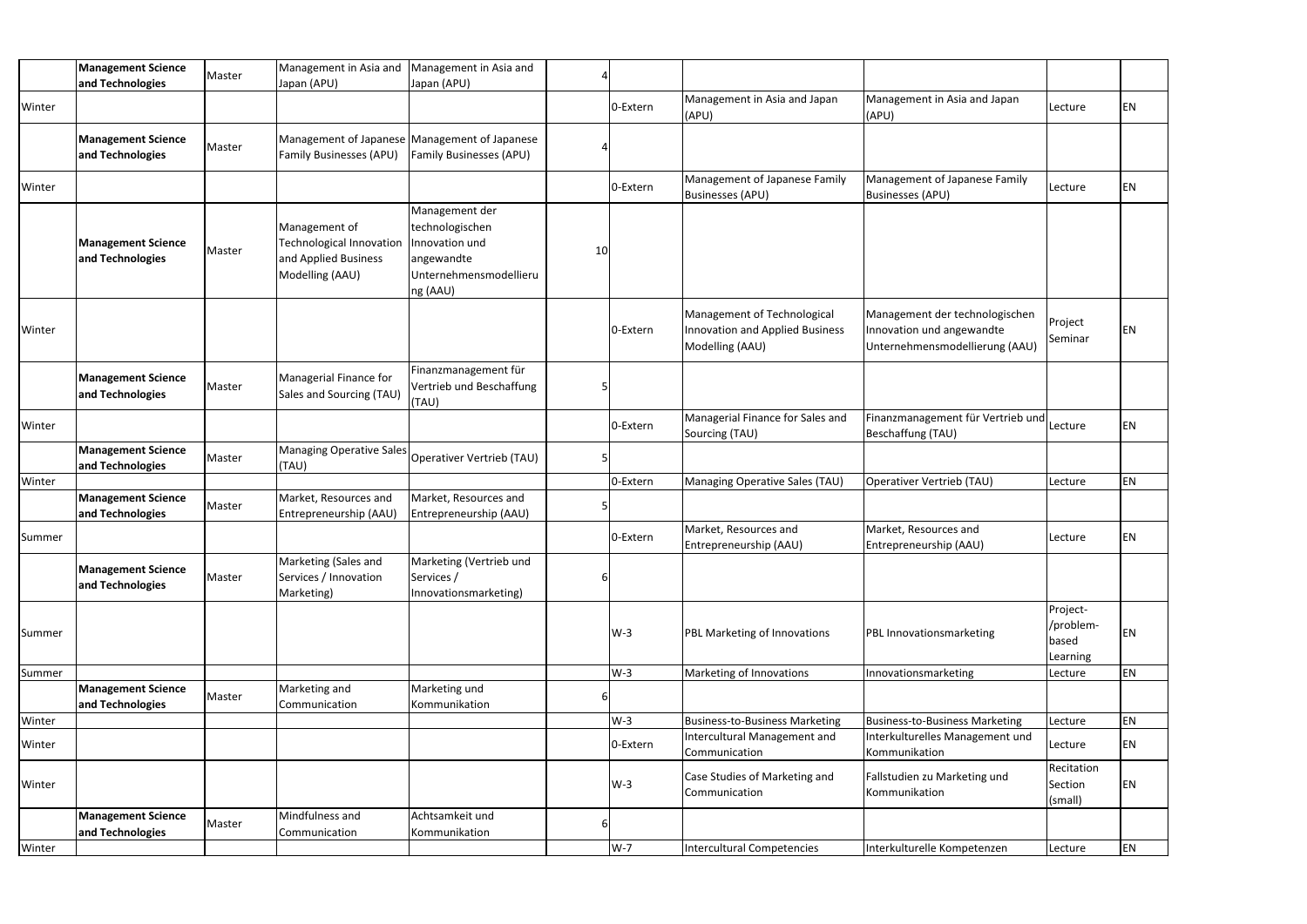| Winter |                                               |        |                                                                                  |                                                                     |    | $W-7$    | Mindfulness and Leadership                                              | Achtsamkeit und Führung                                           | Project<br>Seminar                         | EN |
|--------|-----------------------------------------------|--------|----------------------------------------------------------------------------------|---------------------------------------------------------------------|----|----------|-------------------------------------------------------------------------|-------------------------------------------------------------------|--------------------------------------------|----|
| Winter |                                               |        |                                                                                  |                                                                     |    | $W-7$    | <b>Communication Skills</b>                                             | Kommunikationsfähigkeiten                                         | Project<br>Seminar                         | EN |
|        | <b>Management Science</b><br>and Technologies | Master | Mobility of Goods and<br>Logistics Systems                                       | Gütermobilität und<br>Logistiksysteme                               | 6  |          |                                                                         |                                                                   |                                            |    |
| Summer |                                               |        |                                                                                  |                                                                     |    | $W-8$    | Mobility of Goods, Logistics, Traffic Gütermobilität, Logistik, Verkehr |                                                                   | Lecture                                    | ΕN |
| Summer |                                               |        |                                                                                  |                                                                     |    | W-8      | International Logistics and<br><b>Transport Systems</b>                 | Internationale Logistik und<br>Verkehrssysteme                    | Project-<br>/problem-<br>based<br>Learning | ΕN |
|        | <b>Management Science</b><br>and Technologies | Master | Multinational<br>Corporations and<br><b>Innovation Ecosystems</b><br>(AAU)       | Multinationale Konzerne<br>und Innovation in<br>Ökosystemen (AAU)   |    |          |                                                                         |                                                                   |                                            |    |
| Winter |                                               |        |                                                                                  |                                                                     |    | 0-Extern | Multinational Corporations and<br>Innovation in Ecosystems (AAU)        | Multinationale Konzerne und<br>Innovation in Ökosystemen (AAU)    | Lecture                                    | ΕN |
|        | <b>Management Science</b><br>and Technologies | Master | National Innovation<br>Systems (APU)                                             | <b>National Innovation</b><br>Systems (APU)                         |    |          |                                                                         |                                                                   |                                            |    |
| Winter |                                               |        |                                                                                  |                                                                     |    | 0-Extern | National Innovation Systems (APU)                                       | National Innovation Systems (APU)                                 | Lecture                                    | EN |
|        | <b>Management Science</b><br>and Technologies | Master | New Venture Creation /<br>Corporate<br>Entrepreneurship (AAU)                    | Gründung neuer<br>Unternehmen / Corporate<br>Entrepreneurship (AAU) | 30 |          |                                                                         |                                                                   |                                            |    |
| Winter |                                               |        |                                                                                  |                                                                     |    | 0-Extern | New Venture Creation / Corporate<br>Entrepreneurship (AAU)              | Gründung neuer Unternehmen /<br>Corporate Entrepreneurship (AAU)  | Project<br>Seminar                         | ΕN |
|        | <b>Management Science</b><br>and Technologies | Master | Organic Growth of Family-Organisches Wachstum<br>owned Business in India<br>(MU) | von Familienunternehmen<br>in Indien (MU)                           | 5  |          |                                                                         |                                                                   |                                            |    |
| Winter |                                               |        |                                                                                  |                                                                     |    | 0-Extern | Organic Growth of Familiy-owned<br>Business in India (MU)               | Organisches Wachstum von<br>Familienunternehmen in Indien<br>(MU) | Lecture                                    | ΕN |
|        | <b>Management Science</b><br>and Technologies | Master | Postgraduate Group<br>Project (UoS)                                              | Postgraduate Group<br>Project (UoS)                                 | 20 |          |                                                                         |                                                                   |                                            |    |
| Winter |                                               |        |                                                                                  |                                                                     |    | 0-Extern | Postgraduate Group Project (UoS)                                        | Postgraduate Group Project (UoS)                                  | Project<br>Seminar                         | EN |
|        | <b>Management Science</b><br>and Technologies | Master | <b>Product Planning</b>                                                          | Produktplanung                                                      | 6  |          |                                                                         |                                                                   |                                            |    |
| Winter |                                               |        |                                                                                  |                                                                     |    | $W-7$    | <b>Product Planning</b>                                                 | Produktplanung                                                    | Lecture                                    | EN |
| Winter |                                               |        |                                                                                  |                                                                     |    | $W-7$    | <b>Product Planning Seminar</b>                                         | Produktplanung Seminar                                            | Project-<br>/problem-<br>based<br>Learning | ΕN |
|        | <b>Management Science</b><br>and Technologies | Master | Product Planning (GTIME) Produktplanung (GTIME)                                  |                                                                     | 6  |          |                                                                         |                                                                   |                                            |    |
| Winter |                                               |        |                                                                                  |                                                                     |    | $W-7$    | <b>Product Planning (GTIME)</b>                                         | Produktplanung (GTIME)                                            | Lecture                                    | EN |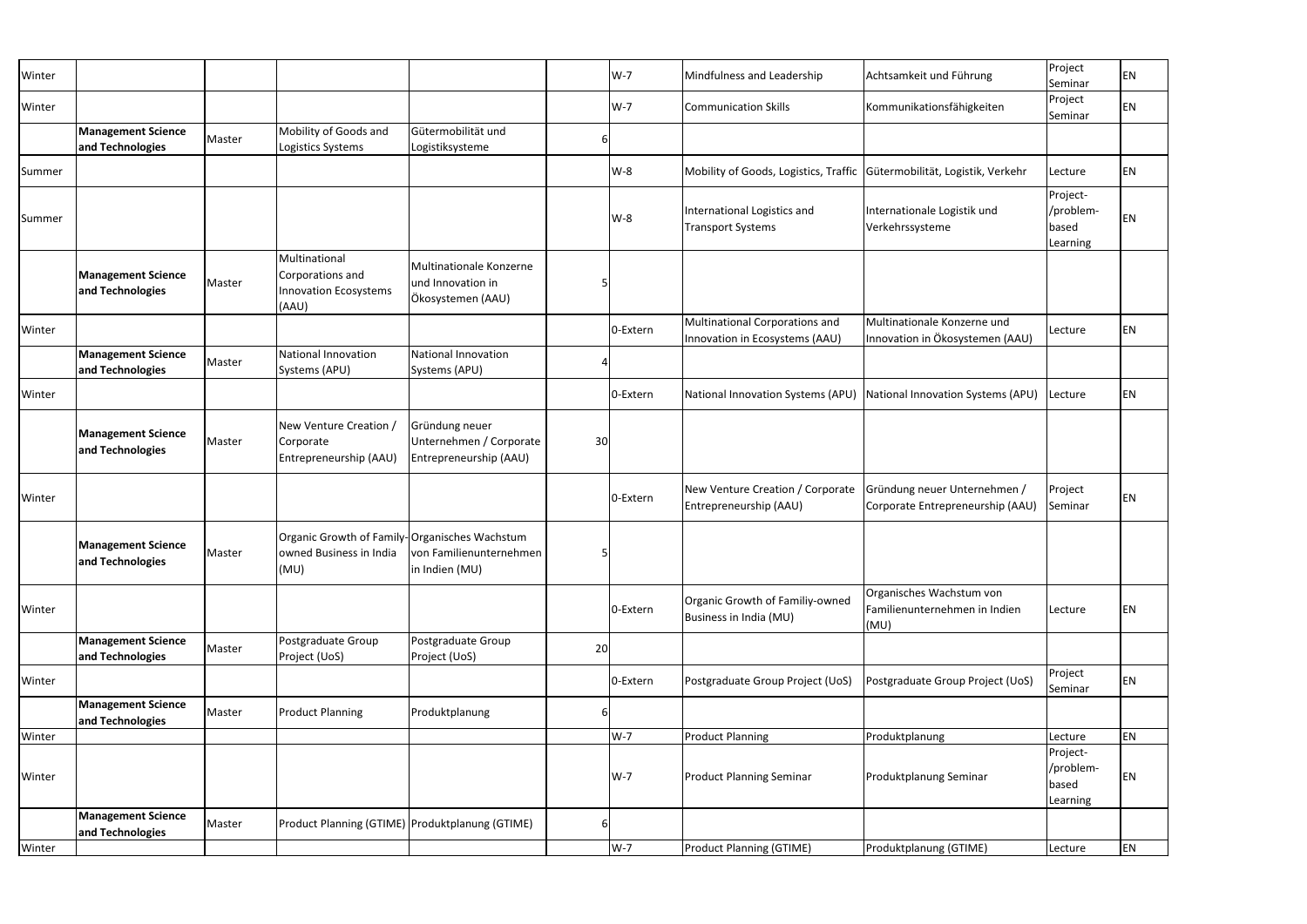| Winter |                                               |        |                                                        |                                                                |    | $W-7$    | <b>Product Planning Seminar (GTIME)</b>                                           | Produktplanung Seminar (GTIME)                                  | Project-<br>/problem-<br>based<br>Learning | EN        |
|--------|-----------------------------------------------|--------|--------------------------------------------------------|----------------------------------------------------------------|----|----------|-----------------------------------------------------------------------------------|-----------------------------------------------------------------|--------------------------------------------|-----------|
|        | <b>Management Science</b><br>and Technologies | Master | <b>Project and Negotiation</b><br>Management           | Projekt- und<br>Verhandlungsmanagement                         | 6  |          |                                                                                   |                                                                 |                                            |           |
| Winter |                                               |        |                                                        |                                                                |    | $W-12$   | Project Management                                                                | Projektmanagement                                               | Lecture                                    | <b>EN</b> |
| Winter |                                               |        |                                                        |                                                                |    | $W-3$    | <b>Negotiation Management</b>                                                     | Verhandlungsmanagement                                          | Project-<br>/problem-<br>based<br>Learning | EN        |
| Winter |                                               |        |                                                        |                                                                |    | W-12     | Open Project Exercise                                                             | Open Project Gruppenübung                                       | Recitation<br>Section<br>(small)           | EN        |
|        | <b>Management Science</b><br>and Technologies | Master | <b>Project Based Business</b><br>Corporation I (AAU)   | Projektbezogene<br>wirtschaftliche<br>Zusammenarbeit I (AAU)   | 10 |          |                                                                                   |                                                                 |                                            |           |
| Winter |                                               |        |                                                        |                                                                |    | 0-Extern | Project based Business Cooperation Projektbezogene wirtschaftliche<br>I (AAU)     | Zusammenarbeit I (AAU)                                          | Project<br>Seminar                         | <b>EN</b> |
|        | <b>Management Science</b><br>and Technologies | Master | <b>Project Based Business</b><br>Corporation II (AAU)  | Projektbezogene<br>wirtschaftliche<br>Zusammenarbeit II (AAU)  | 15 |          |                                                                                   |                                                                 |                                            |           |
| Winter |                                               |        |                                                        |                                                                |    | 0-Extern | Project based Business Cooperation Projektbezogene wirtschaftliche<br>II (AAU)    | Zusammenarbeit II (AAU)                                         | Project<br>Seminar                         | <b>EN</b> |
|        | <b>Management Science</b><br>and Technologies | Master | <b>Project Based Business</b><br>Corporation III (AAU) | Projektbezogene<br>wirtschaftliche<br>Zusammenarbeit III (AAU) | 20 |          |                                                                                   |                                                                 |                                            |           |
| Winter |                                               |        |                                                        |                                                                |    | 0-Extern | Project based Business Cooperation   Projektbezogene wirtschaftliche<br>III (AAU) | Zusammenarbeit III (AAU)                                        | Project<br>Seminar                         | EN        |
|        | <b>Management Science</b><br>and Technologies | Master | <b>Project Management</b>                              | Projektmanagement                                              | 6  |          |                                                                                   |                                                                 |                                            |           |
| Summer |                                               |        |                                                        |                                                                |    | W-9      | Selected Topics and Advanced<br><b>Business Cases in Project</b><br>Management    | Ausgewählte Themen und<br>Fallstudien des<br>Projektmanagements | Seminar                                    | <b>EN</b> |
| Summer |                                               |        |                                                        |                                                                |    | $W-12$   | <b>Project Management Methods</b>                                                 | Methodenbasiertes<br>Projektmanagement                          | Lecture                                    | EN        |
| Summer |                                               |        |                                                        |                                                                |    | $W-3$    | Strategies and Methods of<br>Negotiating                                          | Strategien und Techniken des<br>Verhandelns                     | Project-<br>/problem-<br>based<br>Learning | EN        |
|        | <b>Management Science</b><br>and Technologies | Master | <b>Project Management</b><br>(APU)                     | <b>Project Management</b><br>(APU)                             |    |          |                                                                                   |                                                                 |                                            |           |
| Winter |                                               |        |                                                        |                                                                |    | 0-Extern | Project Management (APU)                                                          | Project Management (APU)                                        | Lecture                                    | EN        |
|        | <b>Management Science</b><br>and Technologies | Master | Project Seminar<br><b>Innovation Marketing</b>         | Projektseminar<br>Innovationsmarketing                         |    |          |                                                                                   |                                                                 |                                            |           |
| Winter |                                               |        |                                                        |                                                                |    | $W-3$    | Seminar Innovation Marketing                                                      | Seminar Innovationsmarketing                                    | Project<br>Seminar                         | EN        |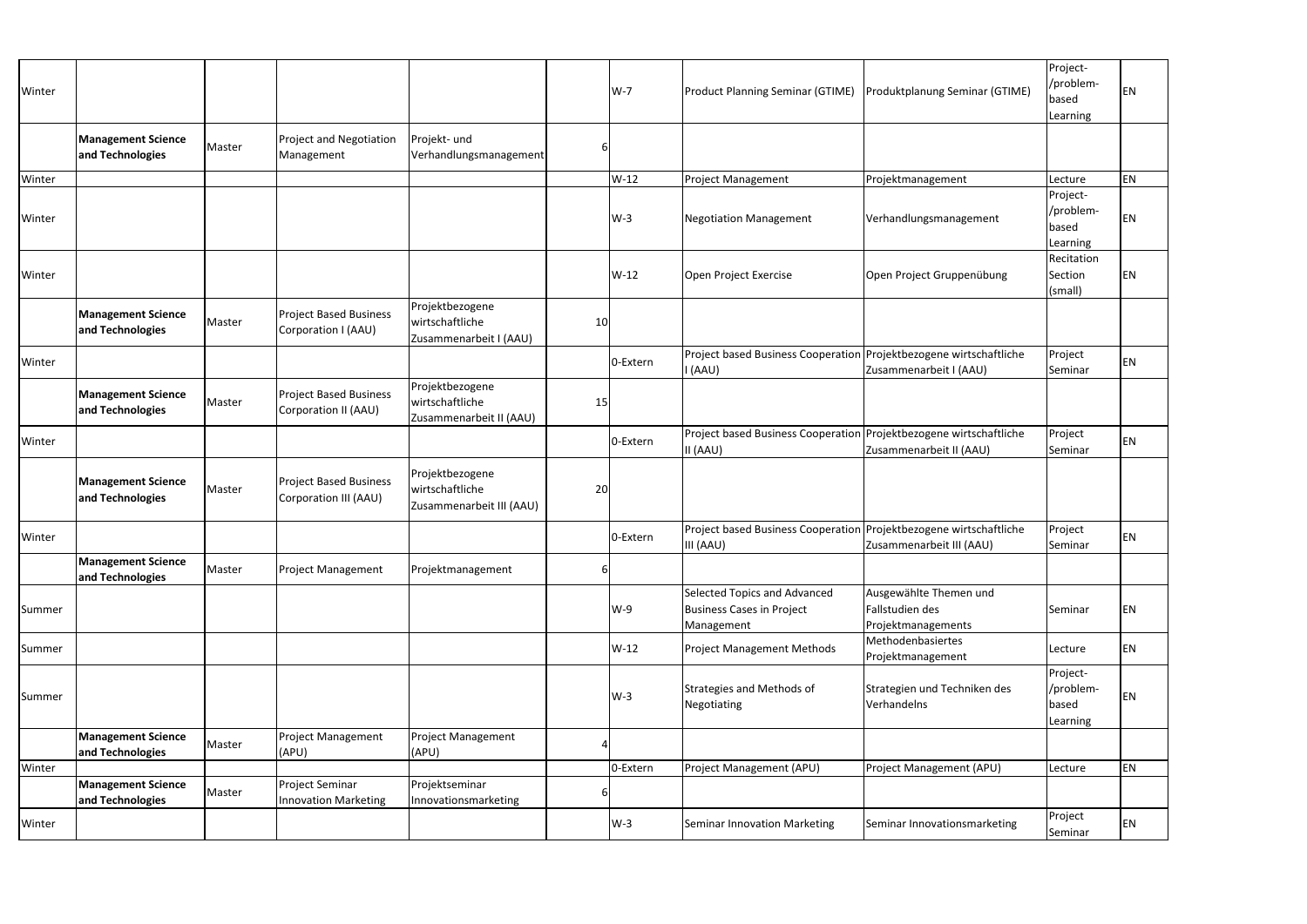|                   | <b>Management Science</b><br>and Technologies | Master | <b>Project Seminar</b><br><b>Innovation Marketing</b><br>(GTIME)                                | Projektseminar<br>Innovationsmarketing<br>(GTIME)                                                  | 6  |          |                                                                                 |                                                                                              |                                  |    |
|-------------------|-----------------------------------------------|--------|-------------------------------------------------------------------------------------------------|----------------------------------------------------------------------------------------------------|----|----------|---------------------------------------------------------------------------------|----------------------------------------------------------------------------------------------|----------------------------------|----|
| Winter            |                                               |        |                                                                                                 |                                                                                                    |    | $W-3$    | <b>Seminar Innovation Marketing</b><br>(GTIME)                                  | Seminar Innovationsmarketing<br>(GTIME)                                                      | Project<br>Seminar               | ΕN |
|                   | <b>Management Science</b><br>and Technologies | Master | <b>Quality and Operations</b><br>Management (APU)                                               | <b>Quality and Operations</b><br>Management (APU)                                                  |    |          |                                                                                 |                                                                                              |                                  |    |
| Winter            |                                               |        |                                                                                                 |                                                                                                    |    | 0-Extern | <b>Quality and Operations</b><br>Management (APU)                               | Quality and Operations<br>Management (APU)                                                   | Lecture                          | EN |
|                   | <b>Management Science</b><br>and Technologies | Master | Quantitative Methods -<br><b>Statistics and Operations</b><br>Research                          | Quantitative Methoden -<br>Statistik und Operations<br>Research                                    |    |          |                                                                                 |                                                                                              |                                  |    |
| Winter            |                                               |        |                                                                                                 |                                                                                                    |    | $W-4$    | <b>Quantitative Methods - Statistics</b><br>and Operations Research             | Quantitative Methoden - Statistik<br>und Operations Research                                 | Lecture                          | EN |
| Winter            |                                               |        |                                                                                                 |                                                                                                    |    | $W-4$    | Quantitative Methods - Statistics<br>and Operations Research                    | Quantitative Methoden - Statistik<br>und Operations Research                                 | Recitation<br>Section<br>(small) | ΕN |
|                   | <b>Management Science</b><br>and Technologies | Master | Quantitative Research<br>Methods                                                                | Quantitative<br>Forschungsmethoden                                                                 | 6  |          |                                                                                 |                                                                                              |                                  |    |
| Winter+Su<br>mmer |                                               |        |                                                                                                 |                                                                                                    |    | W-9      | Quantitative Research Methods                                                   | Quantitative Forschungsmethoden                                                              | Project<br>Seminar               | EN |
|                   | <b>Management Science</b><br>and Technologies | Master | Reserach Project (KTU)                                                                          | Forschungsprojekt (KTU)                                                                            |    |          |                                                                                 |                                                                                              |                                  |    |
| Winter            |                                               |        |                                                                                                 |                                                                                                    |    | 0-Extern | Research Project (KTU)                                                          | Forschungsprojekt (KTU)                                                                      | Project<br>Seminar               | EN |
|                   | <b>Management Science</b><br>and Technologies | Master | <b>Responsible Business:</b><br>Sustainability,<br><b>Compliance and Contol</b><br>Issues (AAU) | Verantwortungsvolles<br>Wirtschaften:<br>Nachhaltigkeit,<br>Compliance und<br>Kontrollfragen (AAU) |    |          |                                                                                 |                                                                                              |                                  |    |
| Winter            |                                               |        |                                                                                                 |                                                                                                    |    | 0-Extern | Responsible Business:<br>Sustainability, Compliance and<br>Control Issues (AAU) | Verantwortungsvolles Wirtschaften:<br>Nachhaltigkeit, Compliance und<br>Kontrollfragen (AAU) | Lecture                          | ΕN |
|                   | <b>Management Science</b><br>and Technologies | Master | Semester Project incl.<br><b>Executing Entrepreneurial</b><br>Ideas (AAU)                       | Semesterprojekt inkl.<br>Umsetzung von<br>unternehmerischen Ideen<br>(AAU)                         | 15 |          |                                                                                 |                                                                                              |                                  |    |
| Winter            |                                               |        |                                                                                                 |                                                                                                    |    | 0-Extern | Semester Project incl. Executing<br>Entrepreneurial Ideas (AAU)                 | Semesterprojekt inkl. Umsetzung<br>von unternehmerischen Ideen<br>(AAU)                      | Project<br>Seminar               | ΕN |
|                   | <b>Management Science</b><br>and Technologies | Master | Shaping the world of<br>tomorrow                                                                | Die Welt von morgen<br>gestalten                                                                   |    |          |                                                                                 |                                                                                              |                                  |    |
| Winter            |                                               |        |                                                                                                 |                                                                                                    |    | 0-NIT    | Shaping the world of tomorrow                                                   | Die Welt von morgen gestalten                                                                |                                  | EN |
|                   | <b>Management Science</b><br>and Technologies | Master | <b>Strategic Brand</b><br>Management (AAU)                                                      | Strategisches<br>Markenmanagement<br>(AAU)                                                         |    |          |                                                                                 |                                                                                              |                                  |    |
| Winter            |                                               |        |                                                                                                 |                                                                                                    |    | 0-Extern | Strategic Brand Management (AAU) (AAU)                                          | Strategisches Markenmanagement                                                               | Lecture                          | EN |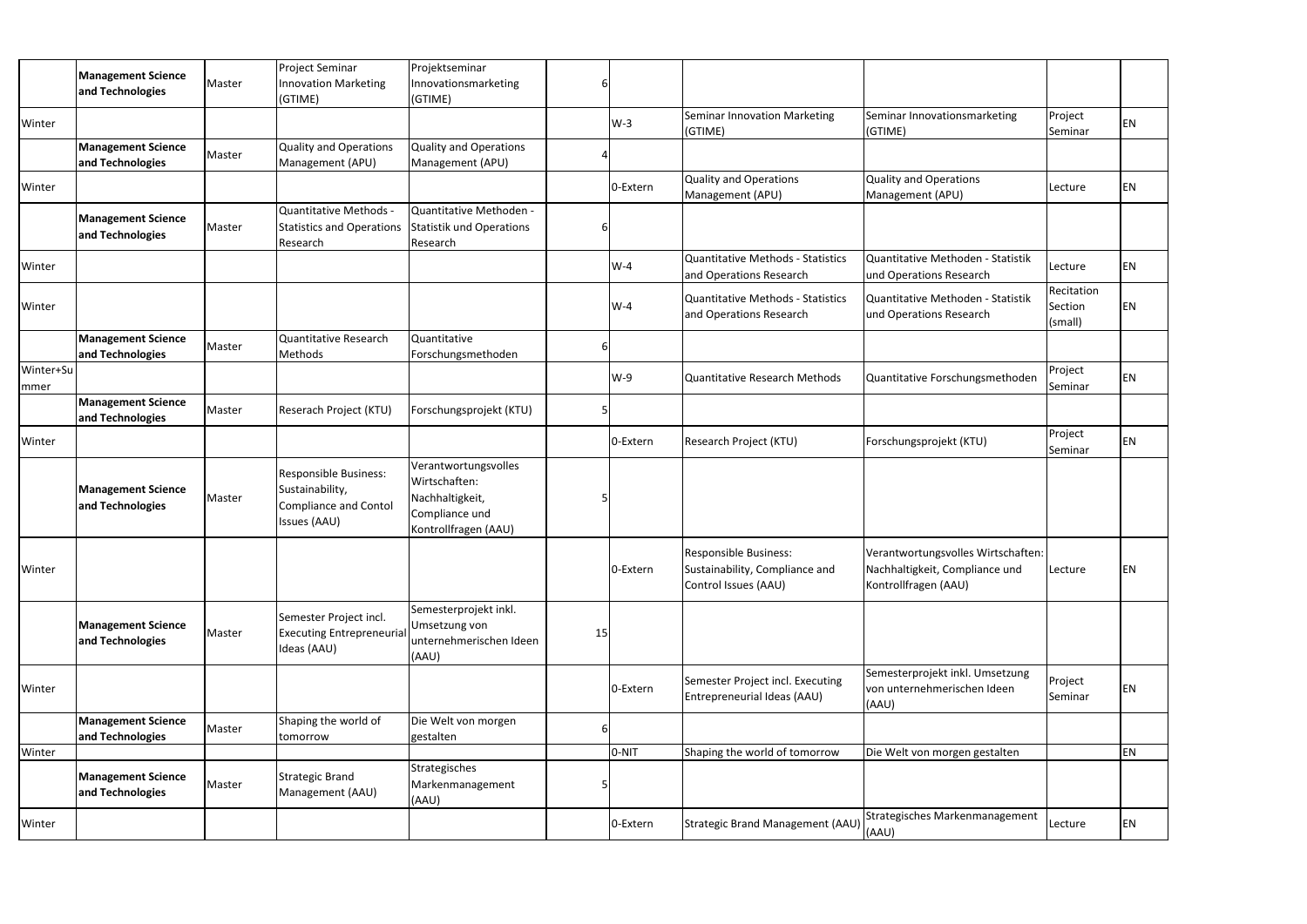|        | <b>Management Science</b>                     | Master | <b>Strategic Management</b>                      | Strategisches                                                 | 10 |          |                                                                         |                                                            |                                            |    |
|--------|-----------------------------------------------|--------|--------------------------------------------------|---------------------------------------------------------------|----|----------|-------------------------------------------------------------------------|------------------------------------------------------------|--------------------------------------------|----|
|        | and Technologies                              |        | (KTU)                                            | Management (KTU)                                              |    |          |                                                                         |                                                            |                                            |    |
| Winter |                                               |        |                                                  |                                                               |    | 0-Extern | <b>Strategic Management (KTU)</b>                                       | Strategisches Management (KTU)                             | Lecture                                    | EN |
|        | <b>Management Science</b><br>and Technologies | Master | <b>Strategic Operations</b><br>(MU)              | Strategische Vorhaben                                         |    |          |                                                                         |                                                            |                                            |    |
| Winter |                                               |        |                                                  |                                                               |    | 0-Extern | <b>Strategic Operations (MU)</b>                                        | Strategische Vorhaben (MU)                                 | Lecture                                    | ΕN |
|        | <b>Management Science</b><br>and Technologies | Master | <b>Supply Chain</b><br>Management (APU)          | <b>Supply Chain Management</b><br>(APU)                       |    |          |                                                                         |                                                            |                                            |    |
| Winter |                                               |        |                                                  |                                                               |    | 0-Extern | Supply Chain Management (APU)                                           | Supply Chain Management (APU)                              | Lecture                                    | EN |
|        | <b>Management Science</b><br>and Technologies | Master | Sustainability and Non-<br>Market Strategy (AAU) | Nachhaltigkeit und nicht-<br>marktbezogene Strategie<br>(AAU) |    |          |                                                                         |                                                            |                                            |    |
| Winter |                                               |        |                                                  |                                                               |    | 0-Extern | <b>Sustainability and Non-Market</b><br>Strategy (AAU)                  | Nachhaltigkeit und nicht-<br>marktbezogene Strategie (AAU) | Lecture                                    | EN |
|        | <b>Management Science</b><br>and Technologies | Master | Sustainable Innovation<br>Management             | Nachhaltiges<br>Innovationsmanagement                         |    |          |                                                                         |                                                            |                                            |    |
| Summer |                                               |        |                                                  |                                                               |    | $W-7$    | Sustainable Innovation<br>Management                                    | Nachhaltiges<br>Innovationsmanagement                      | Lecture                                    | ΕN |
| Summer |                                               |        |                                                  |                                                               |    | $W-7$    | Sustainable Innovation<br>Management - Seminar                          | Nachhaltiges<br>Innovationsmanagement - Seminar            | Project-<br>/problem-<br>based<br>Learning | EN |
|        | <b>Management Science</b><br>and Technologies | Master | Technology<br>Entrepreneuship                    | Technology<br>Entrepreneurship                                |    |          |                                                                         |                                                            |                                            |    |
| Summer |                                               |        |                                                  |                                                               |    | $W-11$   | Entrepreneurship                                                        | Entrepreneurship                                           | Lecture                                    | EN |
| Summer |                                               |        |                                                  |                                                               |    | $W-11$   | Creation of Business Opportunities   Creation of Business Opportunities |                                                            | Project-<br>/problem-<br>based<br>Learning | ΕN |
|        | <b>Management Science</b><br>and Technologies | Master |                                                  | Technology Management Technologiemanagement                   | 6  |          |                                                                         |                                                            |                                            |    |
| Winter |                                               |        |                                                  |                                                               |    | W-7      | <b>Technology Management</b>                                            | Technologiemanagement                                      | Lecture                                    | ΕN |
| Winter |                                               |        |                                                  |                                                               |    | $W-7$    | <b>Technology Management Seminar</b>                                    | Technologiemanagement Seminar                              | Project-<br>/problem-<br>based<br>Learning | ΕN |
|        | <b>Management Science</b><br>and Technologies | Master | <b>Technology Management</b><br>(APU)            | <b>Technology Management</b><br>(APU)                         |    |          |                                                                         |                                                            |                                            |    |
| Winter |                                               |        |                                                  |                                                               |    | 0-Extern | Technology Management (APU)                                             | Technology Management (APU)                                | Lecture                                    | EN |
|        | <b>Management Science</b><br>and Technologies | Master | <b>Technology Management</b><br>(GTIME)          | Technologiemanagement<br>(GTIME)                              |    |          |                                                                         |                                                            |                                            |    |
| Winter |                                               |        |                                                  |                                                               |    | $W-7$    | <b>Technology Management (GTIME)</b>                                    | Technologiemanagement (GTIME)                              | Lecture                                    | EN |
| Winter |                                               |        |                                                  |                                                               |    | $W-7$    | <b>Technology Management Seminar</b><br>(GTIME)                         | Technologiemanagement Seminar<br>(GTIME)                   | Project-<br>/problem-<br>based<br>Learning | ΕN |
|        | <b>Management Science</b><br>and Technologies | Master | Technology, Creativity<br>and Innovation (MU)    | Technology, Creativity and<br>Innovation (MU)                 |    |          |                                                                         |                                                            |                                            |    |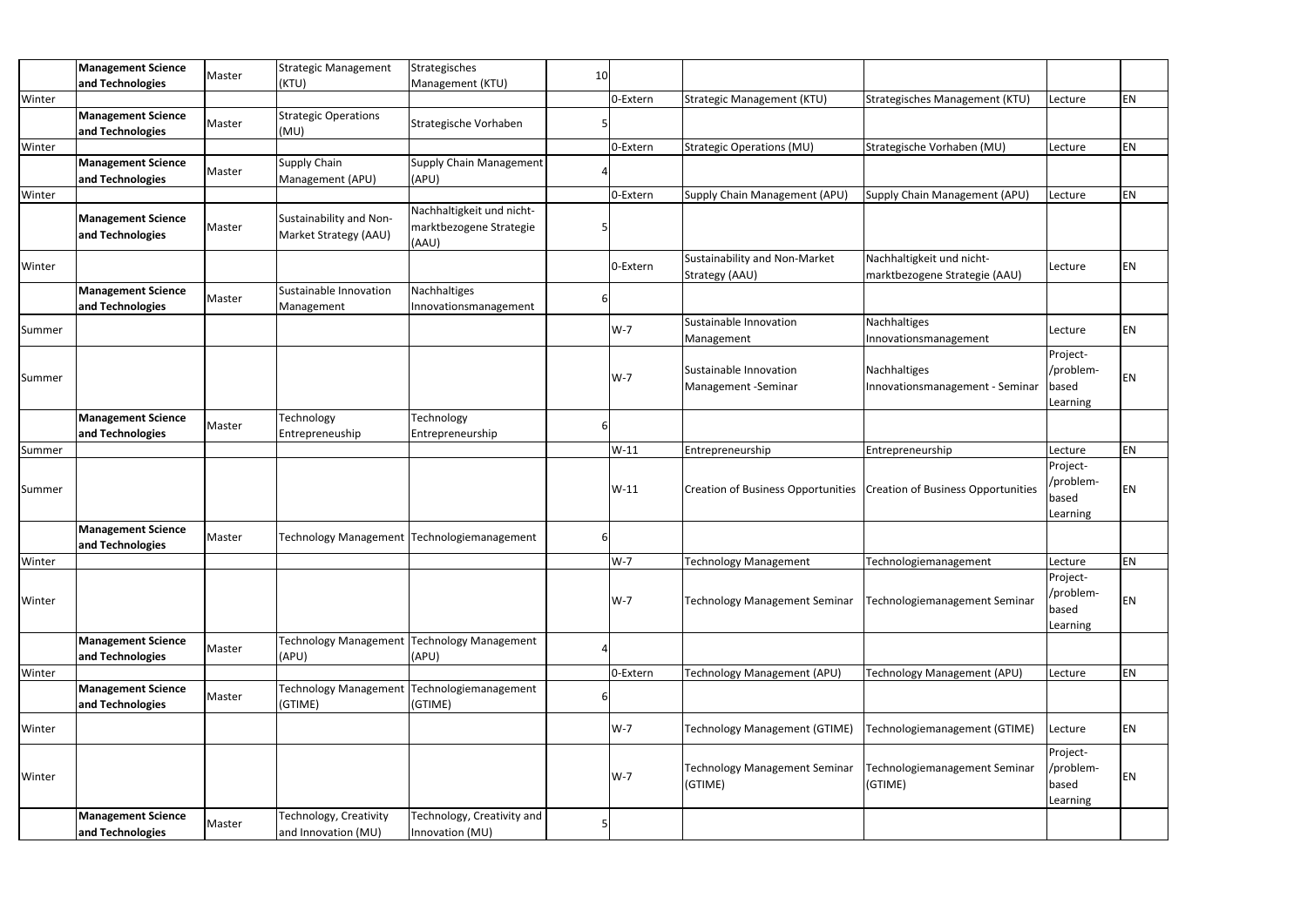| Winter            |                                               |        |                                                                                                                    |                                                                                                              |    | 0-Extern | Technology, Creativity and<br>Innovation (MU)                                                                | Technology, Creativity and<br>Innovation (MU)                                                       | Lecture                                    | EN                        |
|-------------------|-----------------------------------------------|--------|--------------------------------------------------------------------------------------------------------------------|--------------------------------------------------------------------------------------------------------------|----|----------|--------------------------------------------------------------------------------------------------------------|-----------------------------------------------------------------------------------------------------|--------------------------------------------|---------------------------|
|                   | <b>Management Science</b><br>and Technologies | Master | <b>Turning Circular Economy</b><br>Technologies into<br><b>Business (TAU)</b>                                      | Technologien der<br>Kreislaufwirtschaft in die<br>Wirtschaft bringen (TAU)                                   |    |          |                                                                                                              |                                                                                                     |                                            |                           |
| Winter            |                                               |        |                                                                                                                    |                                                                                                              |    | 0-Extern | <b>Turning Circular Economy</b><br>Technologies into Business (TAU)                                          | Umwandlung von Technologien der<br>Kreislaufwirtschaft in Unternehmen Lecture<br>(TAU)              |                                            | ΕN                        |
|                   | <b>Management Science</b><br>and Technologies | Master | Turning Technology into<br><b>Business:</b><br>Commercialization and<br><b>Business Model</b><br>Development (TAU) | Technologie in ein<br>Geschäft verwandeln:<br>Kommerzialisierung und<br>Geschäftsmodellentwicklu<br>ng (TAU) |    |          |                                                                                                              |                                                                                                     |                                            |                           |
| Winter            |                                               |        |                                                                                                                    |                                                                                                              |    | 0-Extern | <b>Turning Technology into Business:</b><br><b>Commercialization and Business</b><br>Model Development (TAU) | Technologie in ein Geschäft<br>verwandeln: Kommerzialisierung &<br>Geschäftsmodellentwicklung (TAU) | Lecture                                    | ΕN                        |
|                   | <b>Management Science</b><br>and Technologies | Master | Understanding<br>Entrepreneurship (AAU)                                                                            | Understanding<br>Entrepreneurship (AAU)                                                                      |    |          |                                                                                                              |                                                                                                     |                                            |                           |
| Winter            |                                               |        |                                                                                                                    |                                                                                                              |    | 0-Extern | <b>Understanding Entrepreneurship</b><br>(AAU)                                                               | Understanding Entrepreneurship<br>(AAU)                                                             | Lecture                                    | EN                        |
|                   | <b>Management Science</b><br>and Technologies | Master | Understanding the<br>Service Market in India<br>(MU)                                                               | Den Dienstleistungsmarkt<br>in Indien verstehen (MU)                                                         |    |          |                                                                                                              |                                                                                                     |                                            |                           |
| Winter            |                                               |        |                                                                                                                    |                                                                                                              |    | 0-Extern | <b>Understanding the Service Market</b><br>in India (MU)                                                     | Den Dienstleistungsmarkt in Indien<br>verstehen (MU)                                                | Lecture                                    | EN                        |
|                   | <b>Management Science</b><br>and Technologies | Master | Project Seminar IWI                                                                                                | Projektseminar IWI                                                                                           |    |          |                                                                                                              |                                                                                                     |                                            |                           |
| Winter+Su<br>mmer |                                               |        |                                                                                                                    |                                                                                                              |    | $W-4$    | Project Seminar IWI                                                                                          | Projektseminar IWI                                                                                  | Project<br>Seminar                         | DE / EN                   |
|                   | <b>Management Science</b><br>and Technologies | Master | Japanese I (APU)                                                                                                   | Japanese I (APU)                                                                                             | 41 |          |                                                                                                              |                                                                                                     |                                            |                           |
| Winter            |                                               |        |                                                                                                                    |                                                                                                              |    | 0-Extern | Japanese I (APU)                                                                                             | Japanese I (APU)                                                                                    | Lecture                                    | Fremd-s<br>prach-ku<br>rs |
|                   | <b>Management Science</b><br>and Technologies | Master | Accounting                                                                                                         | Rechnungswesen                                                                                               | 6  |          |                                                                                                              |                                                                                                     |                                            |                           |
| Winter            |                                               |        |                                                                                                                    |                                                                                                              |    | $W-1$    | Financial Accounting and Finance                                                                             | Externes Rechnungswesen und<br>Finanzierung                                                         | Lecture                                    | DE                        |
| Winter            |                                               |        |                                                                                                                    |                                                                                                              |    | $W-1$    | Management Accounting and<br>Capital Budgeting                                                               | Internes Rechnungswesen und<br>Investition                                                          | Lecture                                    | DE                        |
|                   | <b>Management Science</b><br>and Technologies | Master | Agile learning with agile<br>methods                                                                               | Agiles Lernen mit agilen<br>Methoden                                                                         |    |          |                                                                                                              |                                                                                                     |                                            |                           |
| Winter            |                                               |        |                                                                                                                    |                                                                                                              |    | $W-4$    | Agile Data Science for industrial<br>Engineers                                                               | Agile Data Science für<br>Wirtschaftsingenieure                                                     | Project-<br>/problem-<br>based<br>Learning | DE                        |
|                   | <b>Management Science</b><br>and Technologies | Master | <b>Business Optimization -</b><br><b>Advanced Operations</b><br>Research                                           | <b>Business Optimization -</b><br><b>Vertiefung Operations</b><br>Research                                   |    |          |                                                                                                              |                                                                                                     |                                            |                           |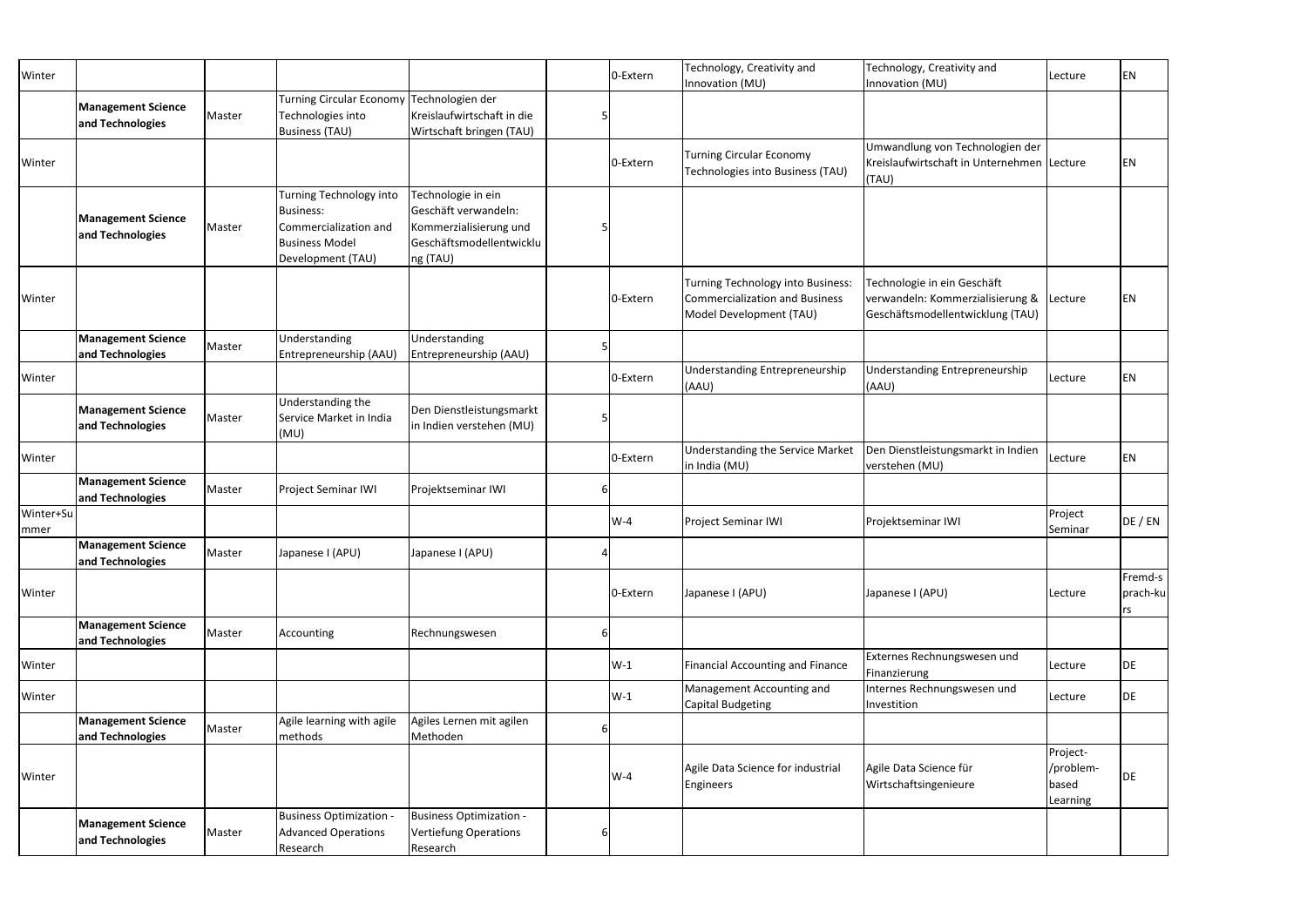| Summer |                                               |        |                                                                           |                                                                            |          | $W-4$  | <b>Business Optimization and</b>                                 | <b>Business Optimization und</b>                                | Lecture                                    | DE        |
|--------|-----------------------------------------------|--------|---------------------------------------------------------------------------|----------------------------------------------------------------------------|----------|--------|------------------------------------------------------------------|-----------------------------------------------------------------|--------------------------------------------|-----------|
|        |                                               |        |                                                                           |                                                                            |          | $W-4$  | <b>Operations Research</b><br><b>Seminar Operations Research</b> | Operations Research<br><b>Seminar Operations Research</b>       | Seminar                                    | DE        |
| Summer |                                               |        |                                                                           |                                                                            |          |        |                                                                  |                                                                 |                                            |           |
| Summer |                                               |        |                                                                           |                                                                            |          | $W-4$  | Project: Modelling in Operations<br>Research                     | Projekt: Modellierung im<br>Operations Research                 | Project-<br>/problem-<br>based<br>Learning | DE        |
|        | <b>Management Science</b><br>and Technologies | Master | <b>City Planning</b>                                                      | Stadtplanung                                                               | 6        |        |                                                                  |                                                                 |                                            |           |
| Summer |                                               |        |                                                                           |                                                                            |          | $W-8$  | <b>City Planning</b>                                             | Stadtplanung                                                    | Project-<br>/problem-<br>based<br>Learning | DE        |
|        | <b>Management Science</b><br>and Technologies | Master | <b>Construction Logistics</b><br>and Project Management Projektmanagement | Baulogistik und                                                            | b        |        |                                                                  |                                                                 |                                            |           |
| Summer |                                               |        |                                                                           |                                                                            |          | $W-8$  | Project Development and<br>Management                            | Projektentwicklung und -steuerung   Lecture                     |                                            | DE        |
| Summer |                                               |        |                                                                           |                                                                            |          | $W-8$  | Project Development and<br>Management                            | Projektentwicklung und -steuerung                               | Project-<br>/problem-<br>based<br>Learning | DE        |
| Summer |                                               |        |                                                                           |                                                                            |          | $W-8$  | <b>Construction Logistics</b>                                    | Baulogistik                                                     | Lecture                                    | DE        |
| Summer |                                               |        |                                                                           |                                                                            |          | $W-8$  | <b>Construction Logistics</b>                                    | Baulogistik                                                     | Recitation<br>Section<br>(small)           | DE        |
|        | <b>Management Science</b><br>and Technologies | Master | Factory Planning &<br><b>Production Logistics</b>                         | Fabrikplanung &<br>Produktionslogistik                                     | 6        |        |                                                                  |                                                                 |                                            |           |
| Winter |                                               |        |                                                                           |                                                                            |          | $W-6$  | <b>Factory Planning</b>                                          | Fabrikplanung                                                   | Lecture                                    | DE        |
| Winter |                                               |        |                                                                           |                                                                            |          | $W-6$  | <b>Production Logistics</b>                                      | Produktionslogistik                                             | Lecture                                    | DE        |
|        | <b>Management Science</b><br>and Technologies | Master | Information Technology<br>in Logistics                                    | Informationstechnologie in<br>der Logistik                                 | $6 \mid$ |        |                                                                  |                                                                 |                                            |           |
| Winter |                                               |        |                                                                           |                                                                            |          | $W-2$  | Informationtechnology in Logsitics                               | Labor: Informationstechnologie in<br>der Logistik               | Practical<br>Course                        | DE        |
|        | <b>Management Science</b><br>and Technologies | Master | <b>Institutional Environment</b><br>of International<br>Management        | Institutionelle<br>Rahmenbedingungen des<br>internationalen<br>Managements | b        |        |                                                                  |                                                                 |                                            |           |
| Winter |                                               |        |                                                                           |                                                                            |          | $W-10$ | <b>Business Environment of Selected</b><br>Countries             | Wirtschaftliche<br>Rahmenbedingungen in<br>ausgewählten Ländern | Project-<br>/problem-<br>based<br>Learning | DE        |
| Winter |                                               |        |                                                                           |                                                                            |          | $W-10$ | Research Methods in International<br>Management                  | Methoden der Internationalen<br>Managementforschung             | Lecture                                    | DE        |
|        | <b>Management Science</b><br>and Technologies | Master | Integrated Maintenance<br>and Spare Part Logistics                        | Integrierte Instandhaltung<br>und Ersatzteillogistik                       | b        |        |                                                                  |                                                                 |                                            |           |
| Summer |                                               |        |                                                                           |                                                                            |          | $W-6$  | Maintenance Logistics                                            | Instandhaltungslogistik                                         | Lecture                                    | DE        |
| Summer |                                               |        |                                                                           |                                                                            |          | $W-6$  | <b>Spare Part Logistics</b>                                      | Ersatzteillogistik                                              | Lecture                                    | <b>DE</b> |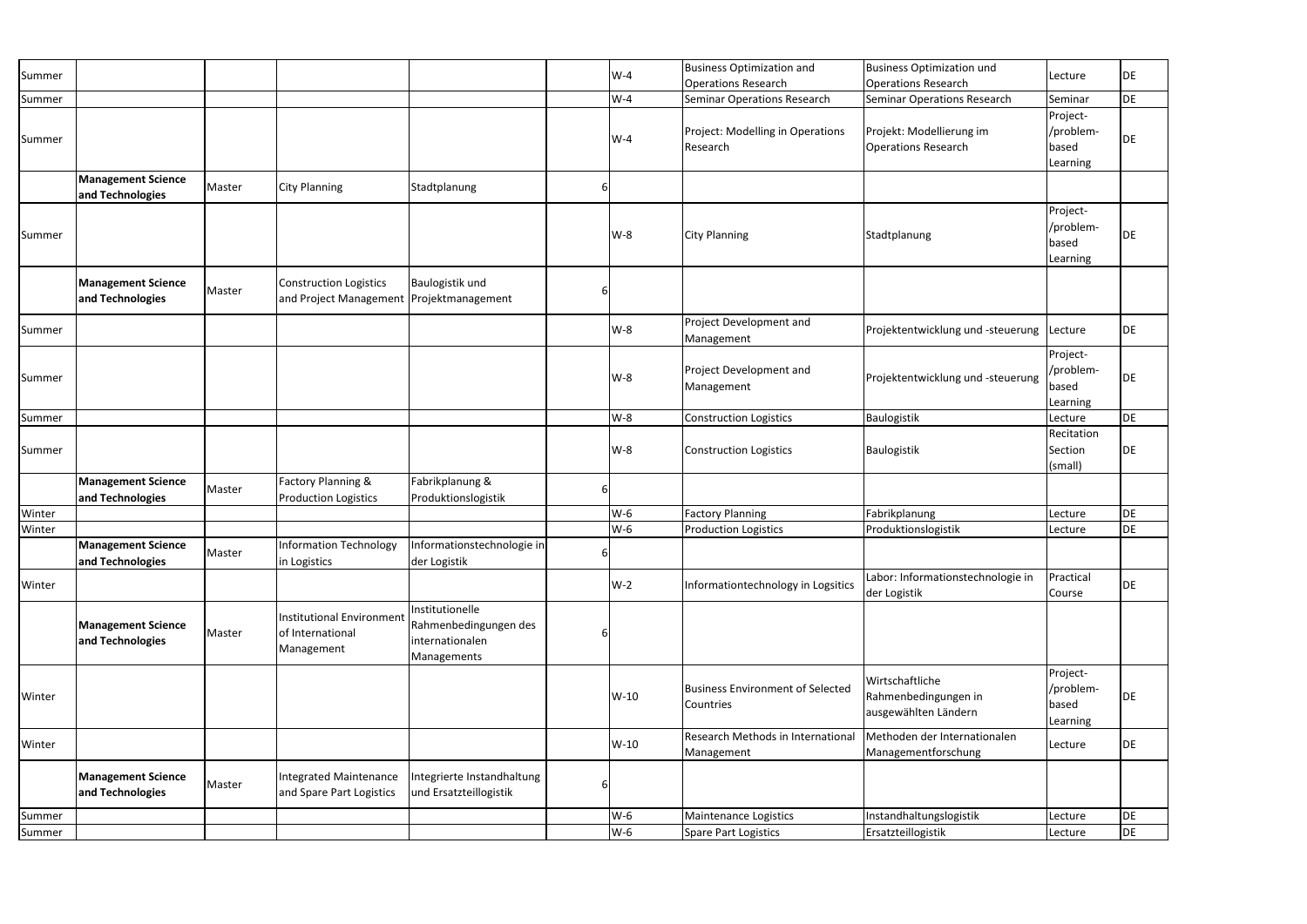|                                               |                                               |                                                                              |                                                                               |                                                          | W-6    | Maintenance and Spare Part<br>Logistics                            |                                                  | Section<br>(small)                                                                                                                                                                                                                                                                                                                                                                                                                                        | DE                                                                                                                                  |
|-----------------------------------------------|-----------------------------------------------|------------------------------------------------------------------------------|-------------------------------------------------------------------------------|----------------------------------------------------------|--------|--------------------------------------------------------------------|--------------------------------------------------|-----------------------------------------------------------------------------------------------------------------------------------------------------------------------------------------------------------------------------------------------------------------------------------------------------------------------------------------------------------------------------------------------------------------------------------------------------------|-------------------------------------------------------------------------------------------------------------------------------------|
|                                               |                                               |                                                                              |                                                                               |                                                          |        |                                                                    |                                                  |                                                                                                                                                                                                                                                                                                                                                                                                                                                           |                                                                                                                                     |
|                                               |                                               |                                                                              |                                                                               |                                                          |        |                                                                    |                                                  |                                                                                                                                                                                                                                                                                                                                                                                                                                                           |                                                                                                                                     |
|                                               |                                               |                                                                              |                                                                               |                                                          | $W-8$  |                                                                    |                                                  | Project-<br>/problem-<br>based<br>Learning                                                                                                                                                                                                                                                                                                                                                                                                                | DE                                                                                                                                  |
| <b>Management Science</b><br>and Technologies |                                               | Laboratory of Logistics<br>Engineering and<br>Automatisation                 | Labor Technische Logistik<br>und Automatisierung                              |                                                          |        |                                                                    |                                                  |                                                                                                                                                                                                                                                                                                                                                                                                                                                           |                                                                                                                                     |
|                                               |                                               |                                                                              |                                                                               |                                                          | W-6    | Laboratory Technical Logistics and<br>Automatisation               | Labor Technische Logistik und<br>Automatisierung | Seminar                                                                                                                                                                                                                                                                                                                                                                                                                                                   | DE                                                                                                                                  |
| <b>Management Science</b><br>and Technologies |                                               | Law and Logistic, the<br>Influence of Law on<br>Complex Logistic Flow        | Recht und Logistik, der<br>Einfluss des Rechts auf<br>komplexe Logistikströme |                                                          |        |                                                                    |                                                  |                                                                                                                                                                                                                                                                                                                                                                                                                                                           |                                                                                                                                     |
|                                               |                                               |                                                                              |                                                                               |                                                          | $W-8$  | Law and Logistic, the Influence of<br>Law on Complex Logistic Flow |                                                  |                                                                                                                                                                                                                                                                                                                                                                                                                                                           | DE                                                                                                                                  |
| <b>Management Science</b><br>and Technologies |                                               | Machine Learning in<br>Logistics                                             | Maschinelles Lernen in der<br>Logistik                                        |                                                          |        |                                                                    |                                                  |                                                                                                                                                                                                                                                                                                                                                                                                                                                           |                                                                                                                                     |
|                                               |                                               |                                                                              |                                                                               |                                                          | $E-16$ | <b>Basics of Machine Learning</b>                                  |                                                  | Lecture                                                                                                                                                                                                                                                                                                                                                                                                                                                   | DE                                                                                                                                  |
|                                               |                                               |                                                                              |                                                                               |                                                          | W-12   |                                                                    |                                                  | Lecture                                                                                                                                                                                                                                                                                                                                                                                                                                                   | <b>DE</b>                                                                                                                           |
|                                               |                                               |                                                                              |                                                                               |                                                          | $W-12$ | Machine Learning in Logistics                                      |                                                  | Recitation<br>(small)                                                                                                                                                                                                                                                                                                                                                                                                                                     | <b>DE</b>                                                                                                                           |
| <b>Management Science</b><br>and Technologies |                                               | <b>Management Control</b>                                                    | Controlling                                                                   |                                                          |        |                                                                    |                                                  |                                                                                                                                                                                                                                                                                                                                                                                                                                                           |                                                                                                                                     |
|                                               |                                               |                                                                              |                                                                               |                                                          | $W-1$  | <b>Management Control</b>                                          | Controllingseminar                               | Seminar                                                                                                                                                                                                                                                                                                                                                                                                                                                   | DE                                                                                                                                  |
|                                               |                                               |                                                                              |                                                                               |                                                          | $W-1$  | Management Control                                                 | Controlling                                      | Lecture                                                                                                                                                                                                                                                                                                                                                                                                                                                   | <b>DE</b>                                                                                                                           |
| <b>Management Science</b><br>and Technologies |                                               | <b>Management Control</b><br><b>Systems for Operations</b>                   | Produktionscontrolling                                                        |                                                          |        |                                                                    |                                                  |                                                                                                                                                                                                                                                                                                                                                                                                                                                           |                                                                                                                                     |
|                                               |                                               |                                                                              |                                                                               |                                                          | $W-2$  | Management Control Systems for<br><b>Operations</b>                |                                                  | Lecture                                                                                                                                                                                                                                                                                                                                                                                                                                                   | DE                                                                                                                                  |
|                                               |                                               |                                                                              |                                                                               |                                                          | $W-2$  | Management Control Systems for<br>Operations (Exercise)            |                                                  | Recitation<br>Section<br>(small)                                                                                                                                                                                                                                                                                                                                                                                                                          | DE                                                                                                                                  |
|                                               |                                               |                                                                              |                                                                               |                                                          | $W-2$  | Management Control Systems for<br><b>Operations (Seminar)</b>      |                                                  |                                                                                                                                                                                                                                                                                                                                                                                                                                                           | DE                                                                                                                                  |
| <b>Management Science</b><br>and Technologies |                                               | <b>Maritime Transport</b>                                                    | <b>Maritimer Transport</b>                                                    |                                                          |        |                                                                    |                                                  |                                                                                                                                                                                                                                                                                                                                                                                                                                                           |                                                                                                                                     |
|                                               |                                               |                                                                              |                                                                               |                                                          | $W-12$ | Maritime Transport                                                 |                                                  | Lecture                                                                                                                                                                                                                                                                                                                                                                                                                                                   | DE                                                                                                                                  |
|                                               |                                               |                                                                              |                                                                               |                                                          | $W-12$ | <b>Maritime Transport</b>                                          |                                                  | Recitation<br>Section                                                                                                                                                                                                                                                                                                                                                                                                                                     | DE                                                                                                                                  |
| <b>Management Science</b><br>and Technologies |                                               | Operation of Public<br><b>Transportation Systems</b>                         | Betrieb von öffentlichen<br>Verkehrssystemen                                  |                                                          |        |                                                                    |                                                  |                                                                                                                                                                                                                                                                                                                                                                                                                                                           |                                                                                                                                     |
|                                               | <b>Management Science</b><br>and Technologies | Master<br>Master<br>Master<br>Master<br>Master<br>Master<br>Master<br>Master | Planning                                                                      | Integrated Transportation Integrierte<br>Verkehrsplanung |        | 6<br>6                                                             | <b>Exercises to Integrated</b>                   | und Ersatzteillogistik<br>Integrated Transportation Planning  Integrierte Verkehrsplanung<br>Recht und Logistik, der Einfluss des<br>Grundlagen des Maschinellen<br>Lernens<br>Digitalisierung in Verkehr und<br>Digitalization in Traffic and Logistics<br>Logistik<br>Maschinelles Lernen in der Logistik<br>Produktionscontrolling<br>Produktionscontrolling (Übung)<br>Produktionscontrolling (Seminar)<br>Maritimer Transport<br>Maritimer Transport | Recitation<br>Übung zu integrierte Instandhaltung<br>Seminar<br>Rechts auf komplexe Logistikströme<br>Section<br>Seminar<br>(small) |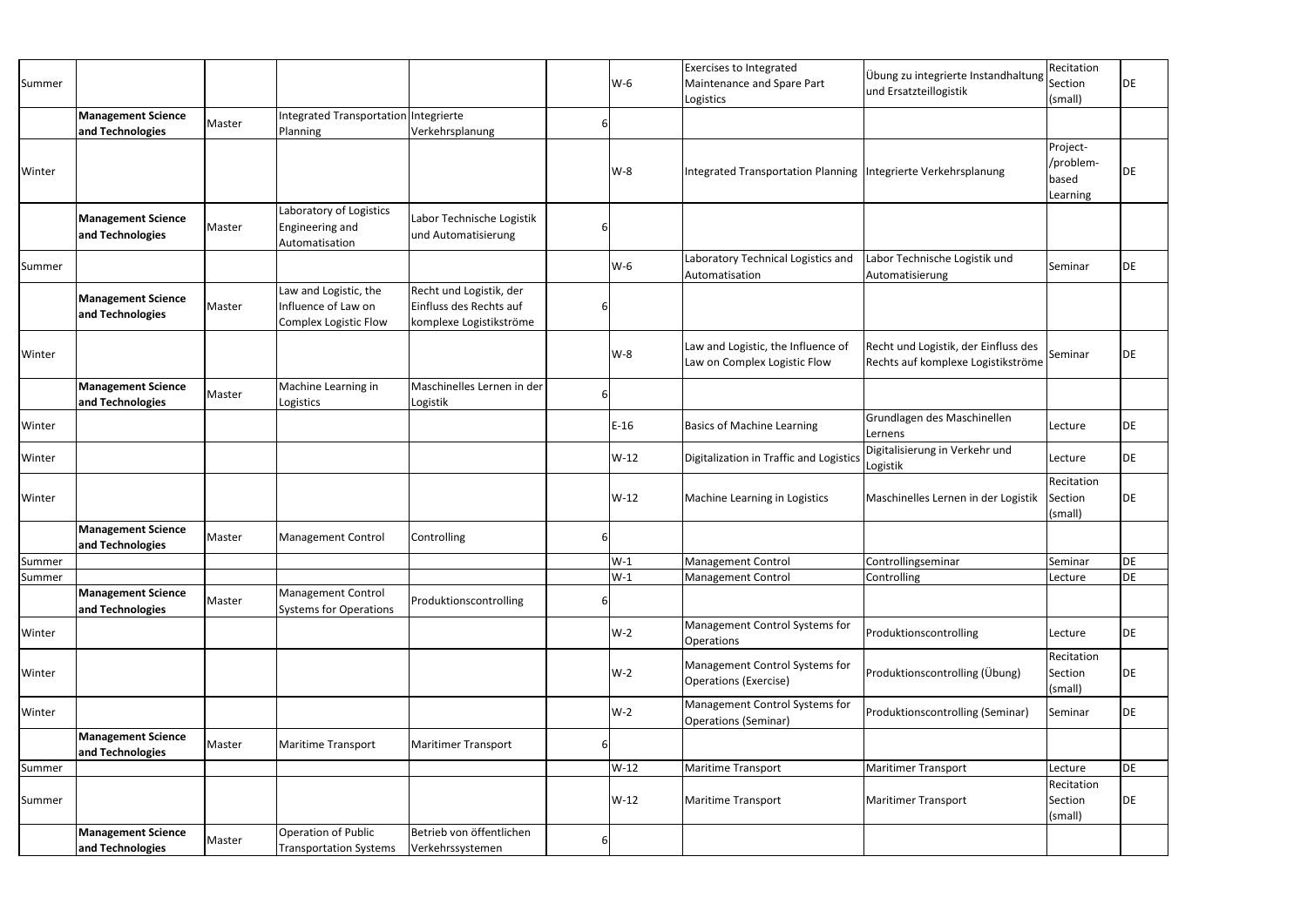| Winter |                                               |        |                                                                        |                                                                                |   | $W-8$  | Operation of Public Transportation<br>Systems    | Betrieb von öffentlichen<br>Verkehrssystemen         | Project-<br>/problem-<br>based<br>Learning | DE        |
|--------|-----------------------------------------------|--------|------------------------------------------------------------------------|--------------------------------------------------------------------------------|---|--------|--------------------------------------------------|------------------------------------------------------|--------------------------------------------|-----------|
|        | <b>Management Science</b><br>and Technologies | Master | Organization and IT of<br>international companies<br>and supply chains | Organisation und IT von<br>internationalen<br>Unternehmen und Supply<br>Chains | 6 |        |                                                  |                                                      |                                            |           |
| Summer |                                               |        |                                                                        |                                                                                |   | $W-2$  | Logistics and Information<br>Technology          | Logistik und<br>Informationstechnologie              | Lecture                                    | DE        |
| Summer |                                               |        |                                                                        |                                                                                |   | $W-2$  | Organization and Process<br>Management           | Organisation und<br>Prozessmanagement                | Project-<br>/problem-<br>based<br>Learning | DE        |
|        | <b>Management Science</b><br>and Technologies | Master | Port Logistics                                                         | Hafenlogistik                                                                  |   |        |                                                  |                                                      |                                            |           |
| Summer |                                               |        |                                                                        |                                                                                |   | $W-12$ | Port Logistics                                   | Hafenlogistik                                        | Lecture                                    | DE        |
| Summer |                                               |        |                                                                        |                                                                                |   | W-12   | <b>Port Logistics</b>                            | Hafenlogistik                                        | Recitation<br>Section<br>(small)           | DE        |
|        | <b>Management Science</b><br>and Technologies | Master | <b>Production and Logistics</b><br>Management                          | Produktions- und<br>Logistikmanagement                                         | 6 |        |                                                  |                                                      |                                            |           |
| Winter |                                               |        |                                                                        |                                                                                |   | $W-2$  | Strategic Production and Logistics<br>Management | Strategisches Produktions- und<br>Logistikmanagement | Project-<br>/problem-<br>based<br>Learning | DE        |
| Winter |                                               |        |                                                                        |                                                                                |   | $W-2$  | Operative Production and Logistics<br>Management | Operatives Produktions- und<br>Logistikmanagement    | Lecture                                    | DE        |
|        | <b>Management Science</b><br>and Technologies | Master | Quantitative Methods in<br>Logistics                                   | Quantitative Methoden in<br>der Logistik                                       | 6 |        |                                                  |                                                      |                                            |           |
| Winter |                                               |        |                                                                        |                                                                                |   | $W-4$  | <b>Simulation Methods</b>                        | Simulationsmethoden                                  | Integrated<br>Lecture                      | <b>DE</b> |
| Winter |                                               |        |                                                                        |                                                                                |   | $W-4$  | Optimization in Logistics                        | Optimierung in der Logistik                          | Lecture                                    | DE        |
| Winter |                                               |        |                                                                        |                                                                                |   | $W-4$  | Exercises to Optimization in<br>Logistics        | Übung: Optimierung in der Logistik                   | Recitation<br>Section<br>(small)           | DE        |
|        | <b>Management Science</b><br>and Technologies | Master | Railways                                                               | Eisenbahnwesen                                                                 |   |        |                                                  |                                                      |                                            |           |
| Winter |                                               |        |                                                                        |                                                                                |   | $W-8$  | Railways                                         | Eisenbahnwesen                                       | Lecture                                    | DE        |
| Winter |                                               |        |                                                                        |                                                                                |   | W-8    | Railways                                         | Eisenbahnwesen                                       | Recitation<br>Section<br>(large)           | DE        |
|        | <b>Management Science</b><br>and Technologies | Master | Research and Innovative<br>Projects                                    | Forschung und<br>Zukunftsprojekte                                              | 6 |        |                                                  |                                                      |                                            |           |
| Winter |                                               |        |                                                                        |                                                                                |   | $W-2$  | <b>Future Laboratory</b>                         | Zukunftslabor                                        | Practical<br>Course                        | DE        |
| Summer |                                               |        |                                                                        |                                                                                |   | $W-2$  | <b>Introduction to Research</b>                  | Einführung in die Forschung                          | Lecture                                    | DE        |
|        | <b>Management Science</b><br>and Technologies | Master | <b>Strategic Management</b>                                            | Strategisches<br>Management                                                    |   |        |                                                  |                                                      |                                            |           |
| Winter |                                               |        |                                                                        |                                                                                |   | W-10   | Strategic Management                             | Strategisches Management                             | Lecture                                    | DE        |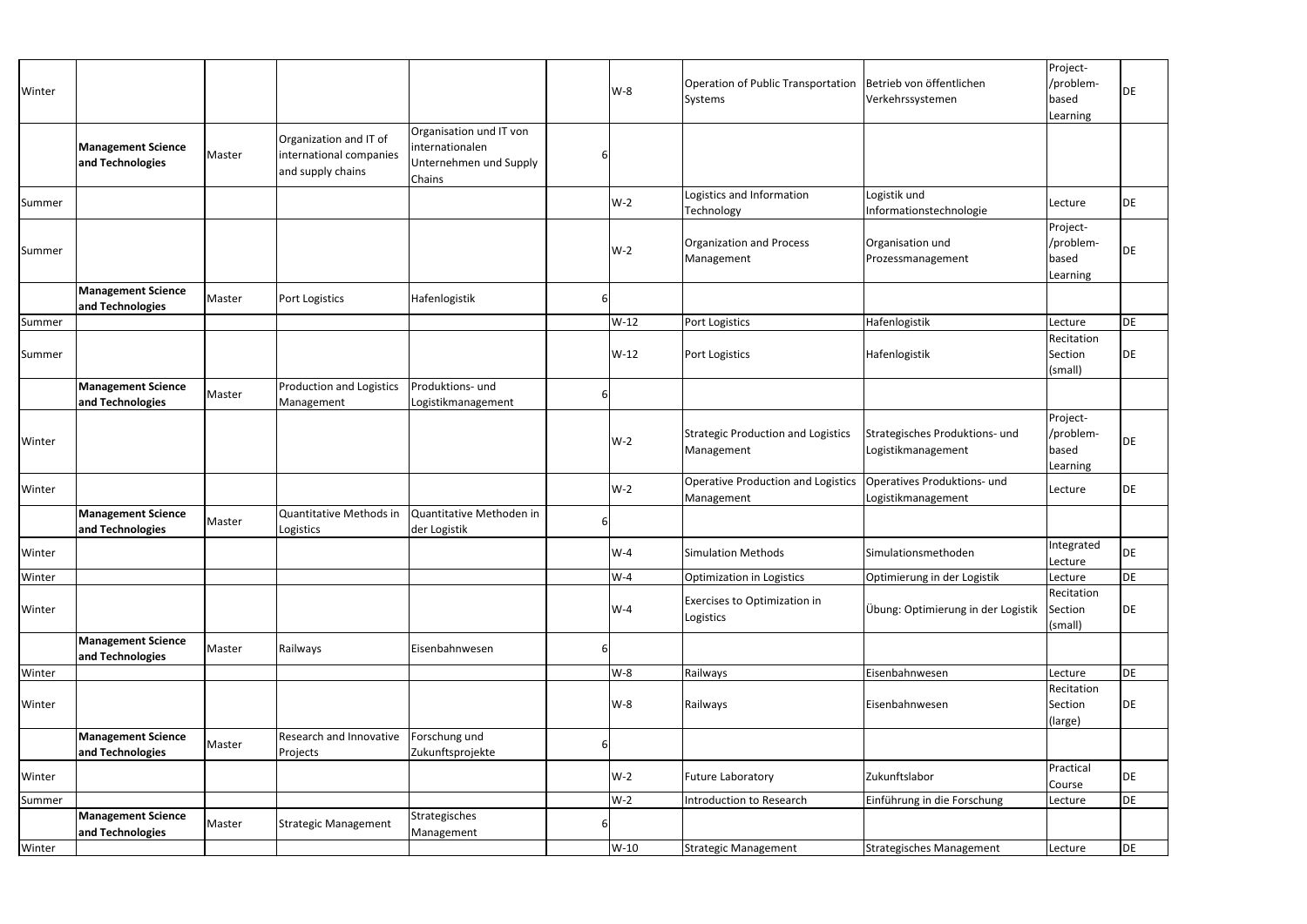|        | <b>Management Science</b><br>and Technologies | Master | Supply Chain<br>Management                     | Supply Chain Management                           | 61 |        |                                                    |                                                |                                            |    |
|--------|-----------------------------------------------|--------|------------------------------------------------|---------------------------------------------------|----|--------|----------------------------------------------------|------------------------------------------------|--------------------------------------------|----|
| Summer |                                               |        |                                                |                                                   |    | $W-2$  | <b>Value-Adding Networks</b>                       | Wertschöpfungsnetzwerke                        | Lecture                                    | DE |
| Summer |                                               |        |                                                |                                                   |    | $W-2$  | <b>Supply Chain Management</b>                     | Supply Chain Management                        | Project-<br>/problem-<br>based<br>Learning | DE |
|        | <b>Management Science</b><br>and Technologies | Master | System Theory and<br><b>Planning Analysis</b>  | Systemtheorie und<br>Planungsanalyse              | 6  |        |                                                    |                                                |                                            |    |
| Winter |                                               |        |                                                |                                                   |    | $W-8$  | <b>System Theory and Analysis</b>                  | Systemtheorie und -analyse                     | Lecture                                    | DE |
| Winter |                                               |        |                                                |                                                   |    | $W-8$  | <b>System Theory and Analysis</b>                  | Systemtheorie und -analyse                     | Recitation<br>Section<br>(large)           | DE |
| Winter |                                               |        |                                                |                                                   |    | $W-8$  | <b>Planning Analysis</b>                           | Planungsanalyse                                | Project<br>Seminar                         | DE |
|        | <b>Management Science</b><br>and Technologies | Master | <b>Transport Aircraft</b><br><b>Operations</b> | Betrieb von<br>Verkehrsflugzeugen                 | b  |        |                                                    |                                                |                                            |    |
| Winter |                                               |        |                                                |                                                   |    | $M-28$ | <b>Airport Operations</b>                          | Flughafenbetrieb                               | Lecture                                    | DE |
| Summer |                                               |        |                                                |                                                   |    | $M-28$ | <b>Airline Operations</b>                          | Betrieb einer<br>Luftverkehrsgesellschaft      | Lecture                                    | DE |
|        | <b>Management Science</b><br>and Technologies | Master | Transportation<br>Economics                    | Verkehrswirtschaft                                | 6  |        |                                                    |                                                |                                            |    |
| Summer |                                               |        |                                                |                                                   |    | $W-8$  | <b>Transportation Economics</b>                    | Verkehrswirtschaft                             | Lecture                                    | DE |
| Summer |                                               |        |                                                |                                                   |    | $W-8$  | <b>Transportation Economics</b>                    | Verkehrswirtschaft                             | Recitation<br>Section<br>(large)           | DE |
|        | <b>Management Science</b><br>and Technologies | Master | Transportation Modelling Verkehrsmodellierung  |                                                   | 61 |        |                                                    |                                                |                                            |    |
| Summer |                                               |        |                                                |                                                   |    | $W-8$  | <b>Transportation Modelling</b>                    | Verkehrsmodellierung                           | Project-<br>/problem-<br>based<br>Learning | DE |
|        | Mechanical Engineering   Bachelor             |        | Computational<br>Mechanics (EN)                | Numerische Mechanik<br>(EN)                       | 61 |        |                                                    |                                                |                                            |    |
| Summer |                                               |        |                                                |                                                   |    | $M-13$ | <b>Computational Mechanics (EN)</b>                | Numerische Mechanik (EN)                       | Integrated<br>Lecture                      | EN |
| Summer |                                               |        |                                                |                                                   |    | $M-13$ | <b>Computational Mechanics (EN)</b>                | Numerische Mechanik (EN)                       | Recitation<br>Section<br>(small)           | ΕN |
|        | Mechanical Engineering   Bachelor             |        | Fluid Mechanics (EN)                           | Strömungsmechanik (EN)                            | 61 |        |                                                    |                                                |                                            |    |
| Winter |                                               |        |                                                |                                                   |    | $M-8$  | Fluid Mechanics (EN)                               | Strömungsmechanik (EN)                         | Lecture                                    | EN |
| Winter |                                               |        |                                                |                                                   |    | $M-8$  | Fluid Mechanics (EN)                               | Strömungsmechanik (EN)                         | Recitation<br>Section<br>(large)           | ΕN |
|        | <b>Mechanical Engineering Bachelor</b>        |        | Fundamentals of<br>Materials Science (EN)      | Grundlagen der<br>Werkstoffwissenschaften<br>(EN) | 6  |        |                                                    |                                                |                                            |    |
| Summer |                                               |        |                                                |                                                   |    | $M-11$ | <b>Fundamentals of Materials Science</b><br>I (EN) | Grundlagen der<br>Werkstoffwissenschaft I (EN) | Lecture                                    | EN |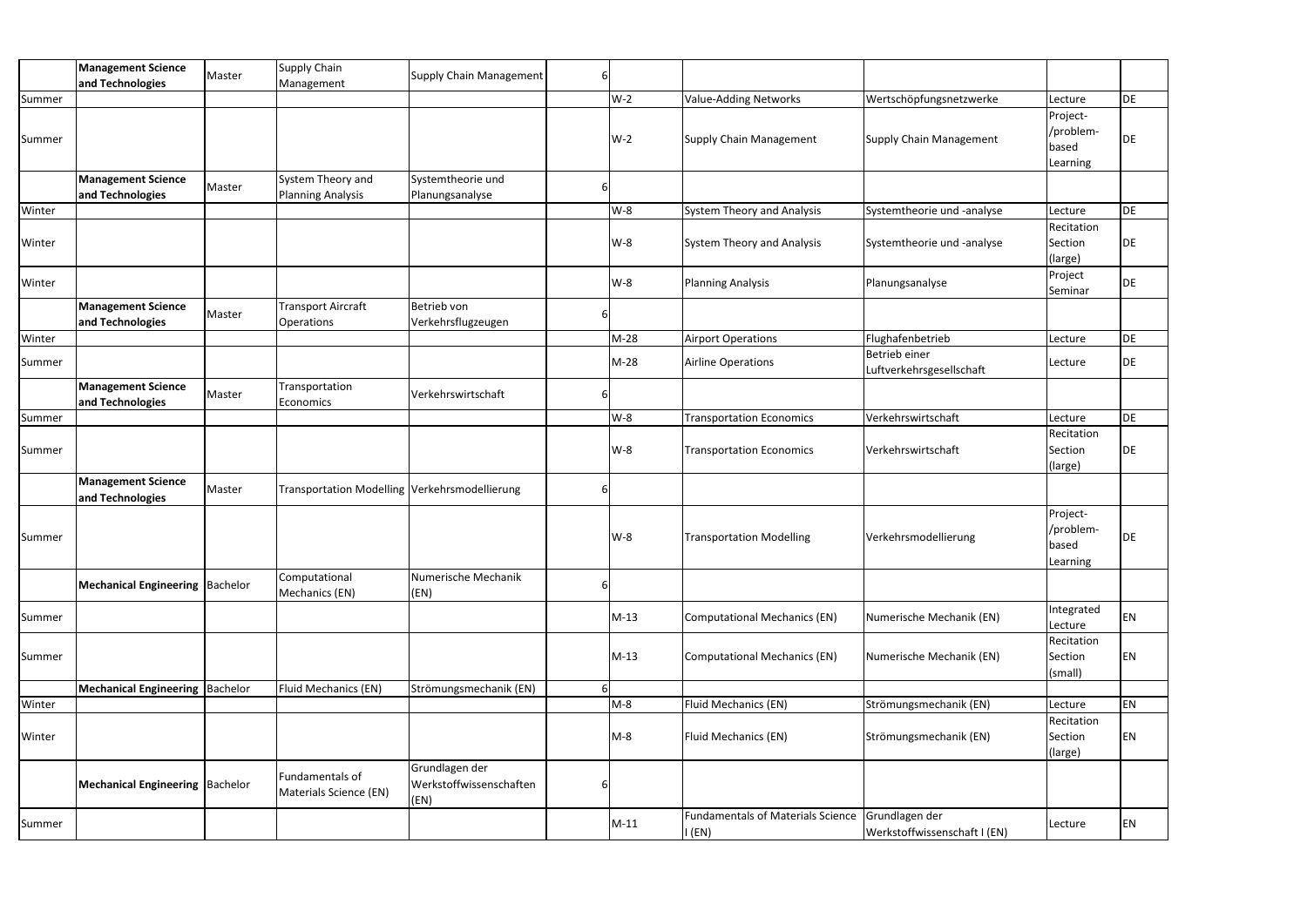| Summer            |                                         |                                                                                          |                                                                            |   | $M-11$             | <b>Fundamentals of Materials Science</b><br>II (Advanced Ceramic Materials,<br>Polymers and Composites) (EN) | Grundlagen der<br>Werkstoffwissenschaft II<br>Keramische<br>Hochleistungswerkstoffe,<br>Kunststoffe und<br>Verbundwerkstoffe) (EN) | Lecture                                    | EN        |
|-------------------|-----------------------------------------|------------------------------------------------------------------------------------------|----------------------------------------------------------------------------|---|--------------------|--------------------------------------------------------------------------------------------------------------|------------------------------------------------------------------------------------------------------------------------------------|--------------------------------------------|-----------|
|                   | <b>Mechanical Engineering  Bachelor</b> | Fundamentals of<br><b>Production and Quality</b><br>Management                           | Grundlagen des<br>Produktions- und<br>Qualitätsmanagements                 |   |                    |                                                                                                              |                                                                                                                                    |                                            |           |
| Summer            |                                         |                                                                                          |                                                                            |   | $M-18$             | <b>Production Process Organization</b>                                                                       | Organisation des<br>Produktionsprozesses                                                                                           | Lecture                                    | <b>EN</b> |
| Summer            |                                         |                                                                                          |                                                                            |   | $M-18$             | <b>Quality Management</b>                                                                                    | Qualitätsmanagement                                                                                                                | Lecture                                    | EN        |
|                   | <b>Mechanical Engineering  Bachelor</b> | <b>Materials Engineering:</b><br>Materials Selection,<br><b>Processing and Modelling</b> | Werkstofftechnik:<br>Werkstoffauswahl,<br>Verarbeitung und<br>Modellierung |   |                    |                                                                                                              |                                                                                                                                    |                                            |           |
| Summer            |                                         |                                                                                          |                                                                            |   | M-EXK3             | <b>Materials Selection and Processing</b>                                                                    | Werkstoffauswahl und Verarbeitung Lecture                                                                                          |                                            | EN        |
| Summer            |                                         |                                                                                          |                                                                            |   | $M-22$             | <b>Materials and Process Modeling</b>                                                                        | Werkstoff- und<br>Prozessmodellierung                                                                                              | Lecture                                    | EN        |
|                   | Mechanical Engineering   Bachelor       | <b>Mechanical Engineering:</b><br>Design (EN)                                            | Konstruktionslehre<br>Gestalten (EN)                                       |   |                    |                                                                                                              |                                                                                                                                    |                                            |           |
| Winter            |                                         |                                                                                          |                                                                            |   | Nicht<br>definiert | *** Embodiment Design and 3D-<br>CAD (GES)                                                                   | *** Gestalten von Bauteilen und 3D-<br>CAD (EN)                                                                                    | Lecture                                    | EN        |
| Winter            |                                         |                                                                                          |                                                                            |   | Nicht<br>definiert | *** Mechanical Design Project I<br>(GES)                                                                     | *** Konstruktionsprojekt I (EN)                                                                                                    | Project-<br>/problem-<br>based<br>Learning | EN        |
| Summer            |                                         |                                                                                          |                                                                            |   | Nicht<br>definiert | *** Mechanical Design Project II<br>(GES)                                                                    | *** Konstruktionsprojekt II (EN)                                                                                                   | Project-<br>/problem-<br>based<br>Learning | EN        |
| Summer            |                                         |                                                                                          |                                                                            |   | Nicht<br>definiert | *** Team Project Design<br>Methodology (GES)                                                                 | *** Teamprojekt<br>Konstruktionsmethodik (EN)                                                                                      | Project-<br>/problem-<br>based<br>Learning | EN        |
|                   | <b>Mechanical Engineering  Bachelor</b> | Modeling, Simulation and Modeling, Simulation and<br>Optimization (EN)                   | Optimization (EN)                                                          | 6 |                    |                                                                                                              |                                                                                                                                    |                                            |           |
| Summer            |                                         |                                                                                          |                                                                            |   | M-EXK1             | Modeling, Simulation and<br><b>Optimization (EN)</b>                                                         | Modellierung, Simulation und<br>Optimierung (EN)                                                                                   | Integrated<br>Lecture                      | EN        |
|                   | Mechanical Engineering   Bachelor       | Measurement<br>Technology for<br><b>Mechanical Engineers</b>                             | Messtechnik für<br>Maschinenbau                                            |   |                    |                                                                                                              |                                                                                                                                    |                                            |           |
| Winter            |                                         |                                                                                          |                                                                            |   | $M-4$              | Measurement Technology for<br><b>Mechanical Engineering</b>                                                  | Messtechnik für Maschinenbau                                                                                                       | Lecture                                    | EN        |
| Winter            |                                         |                                                                                          |                                                                            |   | $M-4$              | Measurement Technology for<br><b>Mechanical Engineering</b>                                                  | Messtechnik für Maschinenbau                                                                                                       | Recitation<br>Section<br>(large)           | EN        |
| Winter+Su<br>mmer |                                         |                                                                                          |                                                                            |   | SD-M               | Practical Course: Measurement and Laborpraktikum: Labor-, Mess-,<br>Control Systems                          | Steuer- und Regelungstechnik                                                                                                       | Practical<br>Course                        | DE        |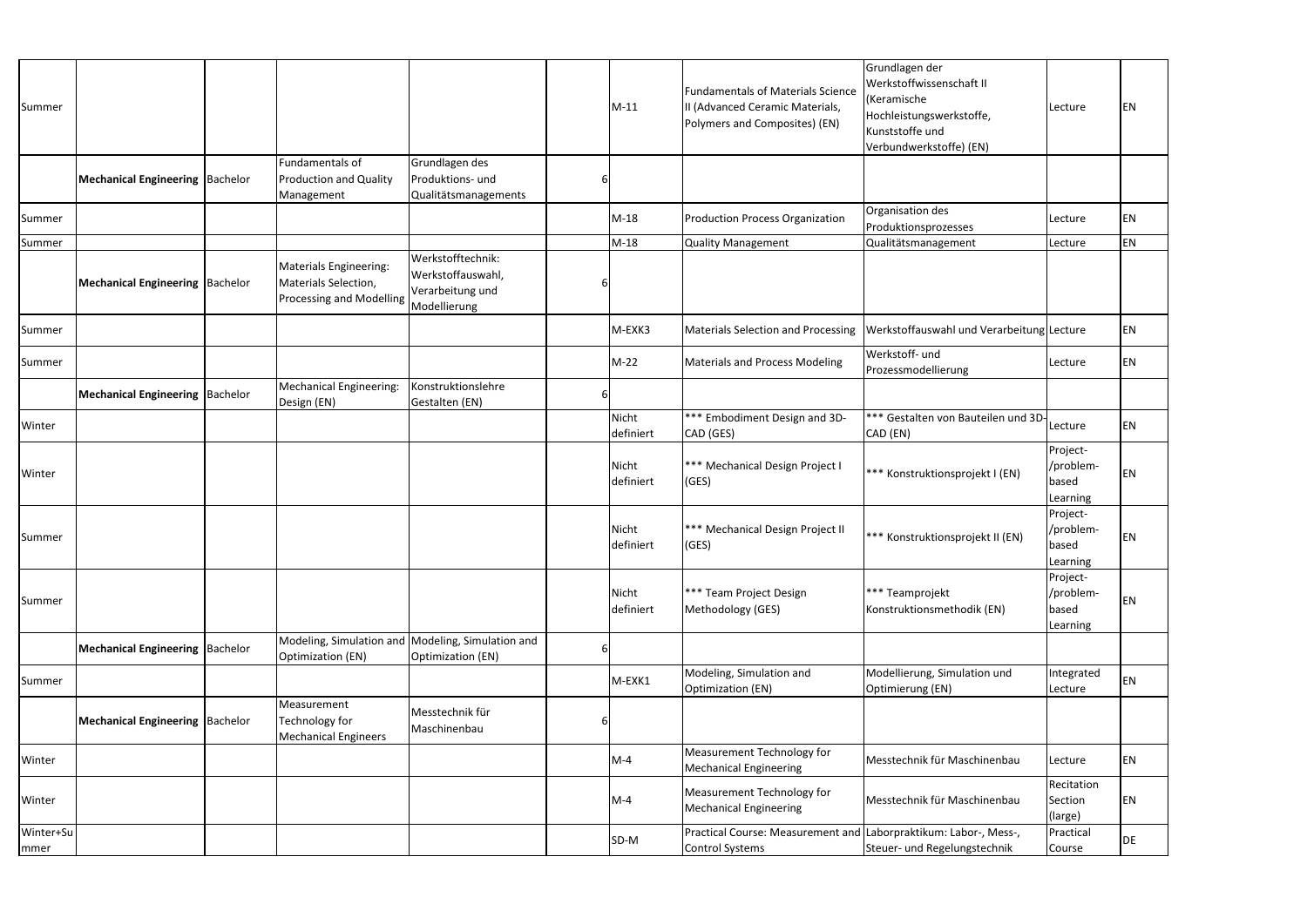|                   | Mechanical Engineering   Bachelor        | Advanced Internship<br>AIW/ES                           | Fachpraktikum AIW/ES                                      | 18           |         |                                                                |                                                                 |                                            |         |
|-------------------|------------------------------------------|---------------------------------------------------------|-----------------------------------------------------------|--------------|---------|----------------------------------------------------------------|-----------------------------------------------------------------|--------------------------------------------|---------|
| Winter+Su<br>mmer |                                          |                                                         |                                                           |              | $M-13$  | Advanced Internship AIW/ES:<br>Preparation                     | Fachpraktikum AIW/ES:<br>Vorbereitung                           | Seminar                                    | DE / EN |
| Winter+Su<br>mmer |                                          |                                                         |                                                           |              | $0-SLS$ | Advanced Intenship AIW/ ES:<br>Internship-accompanying Seminar | Fachpraktikum AIW/ES:<br>Praktikumsbegleitung                   | Seminar                                    | DE / EN |
|                   | Mechanical Engineering   Bachelor        | <b>Fluid Dynamics</b>                                   | Strömungsmechanik                                         | $\mathsf{G}$ |         |                                                                |                                                                 |                                            |         |
| Summer            |                                          |                                                         |                                                           |              | $M-8$   | <b>Fluid Mechanics</b>                                         | Strömungsmechanik                                               | Lecture                                    | DE / EN |
| Summer            |                                          |                                                         |                                                           |              | $M-8$   | <b>Fluid Mechanics</b>                                         | Strömungsmechanik                                               | Recitation<br>Section<br>(large)           | DE / EN |
|                   | Mechanical Engineering   Bachelor        | <b>Material Science</b><br>Laboratory                   | Materialwissenschaftliches<br>Praktikum                   |              |         |                                                                |                                                                 |                                            |         |
| Winter            |                                          |                                                         |                                                           |              | M-EXK3  | <b>Companion Lecture for Materials</b><br>Science Laboratory   | Begleitvorlesung zum<br>Materialwissenschaftlichen<br>Praktikum | Lecture                                    | DE / EN |
| Winter            |                                          |                                                         |                                                           |              | M-EXK3  | <b>Material Science Laboratory</b>                             | Materialwissenschaftliches<br>Praktikum                         | Practical<br>Course                        | DE / EN |
|                   | <b>Mechanical Engineering   Bachelor</b> | <b>Advanced Materials for</b><br>Sustainability         | Moderne Werkstoffe für<br>die Nachhaltigkeit              |              |         |                                                                |                                                                 |                                            |         |
| Summer            |                                          |                                                         |                                                           |              | $M-22$  | <b>Advanced Materials</b><br>Characterization                  | Moderne Methoden der<br>Werkstoffuntersuchung                   | Lecture                                    | DE      |
| Summer            |                                          |                                                         |                                                           |              | $M-11$  | <b>Advanced Materials for</b><br>Sustainability                | Werkstoffentwicklung für die<br>Nachhaltigkeit                  | Lecture                                    | DE / EN |
| Summer            |                                          |                                                         |                                                           |              | $M-11$  | <b>Advanced Materials for</b><br>Sustainability                | Werkstoffentwicklung für die<br>Nachhaltigkeit                  | Recitation<br>Section<br>(large)           | DE / EN |
|                   | Mechanical Engineering   Bachelor        | <b>Enhanced Fundamentals</b><br>of Materials Science    | Vertiefende Grundlagen<br> der<br>Werkstoffwissenschaften | b            |         |                                                                |                                                                 |                                            |         |
| Summer            |                                          |                                                         |                                                           |              | $M-22$  | Materials for Energy Storage and<br>Conversion (DE)            | Materialien für Energiespeicherung<br>und Umwandlung            | Lecture                                    | DE      |
| Summer            |                                          |                                                         |                                                           |              | $M-9$   | <b>Enhanced Fundamentals: Ceramics</b><br>and Polymers         | Vertiefung: Keramische Werkstoffe<br>und Kunststoffe            | Lecture                                    | DE / EN |
| Summer            |                                          |                                                         |                                                           |              | $M-9$   | <b>Enhanced Fundamentals: Ceramics</b><br>and Polymers         | Vertiefung: Keramische Werkstoffe<br>und Kunststoffe            | Recitation<br>Section<br>(large)           | DE / EN |
|                   | Mechanical Engineering   Bachelor        | <b>Advanced Mechanical</b><br>Design Project            | Großes<br>Konstruktionsprojekt                            | ы            |         |                                                                |                                                                 |                                            |         |
| Winter            |                                          |                                                         |                                                           |              | $M-17$  | Advanced Mechanical Design<br>Project                          | Großes Konstruktionsprojekt                                     | Project-<br>/problem-<br>based<br>Learning | DE      |
|                   | <b>Mechanical Engineering   Bachelor</b> | <b>Advanced Mechanical</b><br><b>Engineering Design</b> | Vertiefte<br>Konstruktionslehre                           |              |         |                                                                |                                                                 |                                            |         |
| Winter            |                                          |                                                         |                                                           |              | $M-17$  | <b>Advanced Mechanical Engineering</b><br>Design I             | Vertiefte Konstruktionslehre I                                  | Lecture                                    | DE      |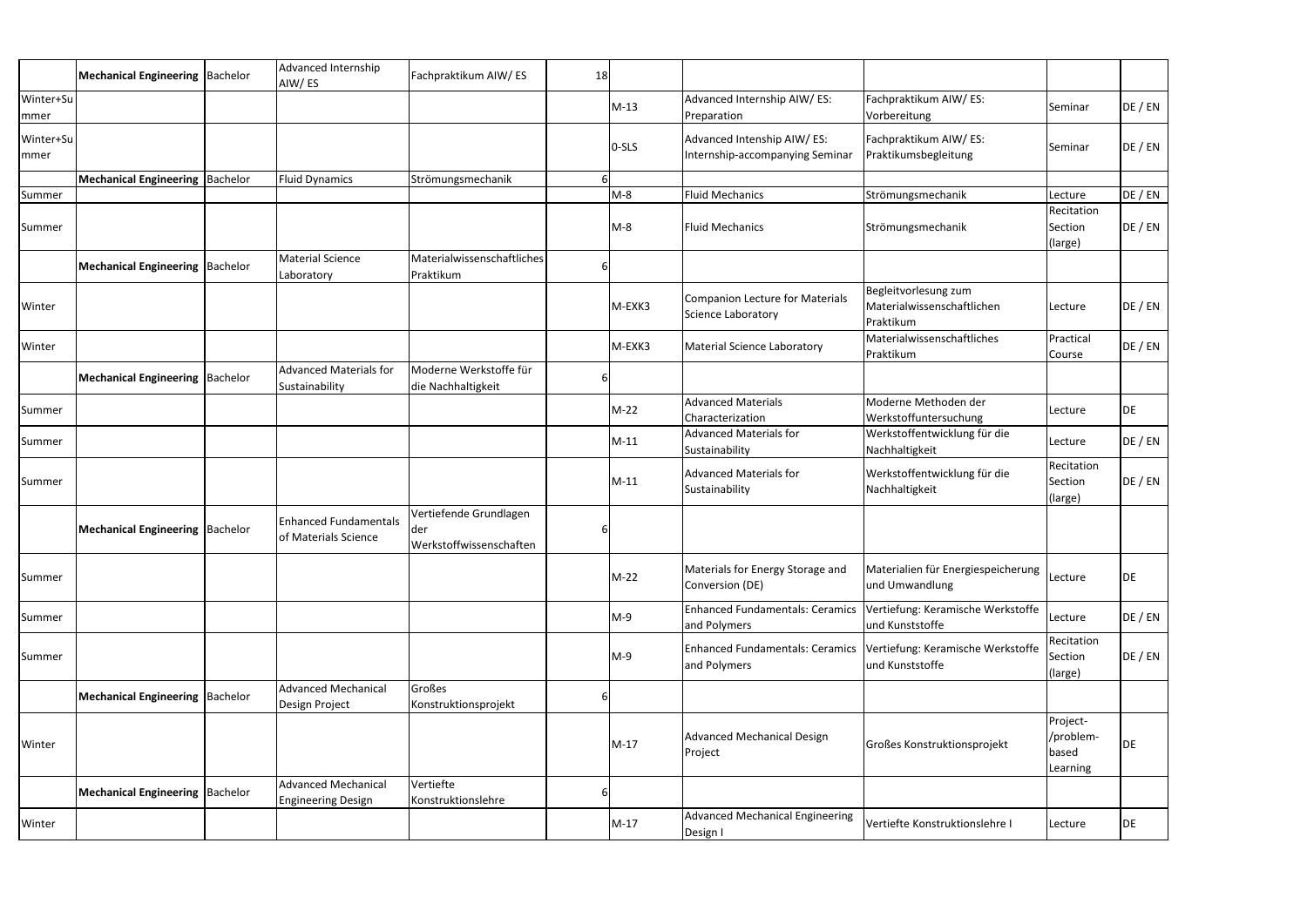| Winter |                                          |                                                              |                                                             |   | $M-17$ | Advanced Mechanical Engineering<br>Design I                   | Vertiefte Konstruktionslehre I                  | Recitation<br>Section<br>(large) | DE        |
|--------|------------------------------------------|--------------------------------------------------------------|-------------------------------------------------------------|---|--------|---------------------------------------------------------------|-------------------------------------------------|----------------------------------|-----------|
| Summer |                                          |                                                              |                                                             |   | $M-17$ | <b>Advanced Mechanical Engineering</b><br>Design II           | Vertiefte Konstruktionslehre II                 | Lecture                          | DE        |
| Summer |                                          |                                                              |                                                             |   | $M-17$ | Advanced Mechanical Engineering<br>Design II                  | Vertiefte Konstruktionslehre II                 | Recitation<br>Section<br>(large) | DE        |
|        | Mechanical Engineering   Bachelor        | <b>Aeronautical Systems</b>                                  | Luftfahrtsysteme                                            |   |        |                                                               |                                                 |                                  |           |
| Summer |                                          |                                                              |                                                             |   | $M-28$ | Air Transportation Systems                                    | Lufttransportsysteme                            | Lecture                          | DE        |
| Summer |                                          |                                                              |                                                             |   | $M-7$  | <b>Fundamentals of Aircraft Systems</b>                       | Grundlagen der Flugzeugsysteme                  | Lecture                          | DE        |
| Summer |                                          |                                                              |                                                             |   | $M-7$  | <b>Fundamentals of Aircraft Systems</b>                       | Grundlagen der Flugzeugsysteme                  | Recitation<br>Section<br>(small) | DE        |
| Summer |                                          |                                                              |                                                             |   | $M-28$ | <b>Air Transportation Systems</b>                             | Lufttransportsysteme                            | Recitation<br>Section<br>(large) | DE        |
|        | <b>Mechanical Engineering Bachelor</b>   | <b>Basics of Electrical</b><br>Engineering                   | Grundlagen der<br>Elektrotechnik                            |   |        |                                                               |                                                 |                                  |           |
| Winter |                                          |                                                              |                                                             |   | $M-4$  | <b>Basics of Electrical Engineering</b>                       | Grundlagen der Elektrotechnik                   | Lecture                          | <b>DE</b> |
| Winter |                                          |                                                              |                                                             |   | $M-4$  | <b>Basics of Electrical Engineering</b>                       | Grundlagen der Elektrotechnik                   | Recitation<br>Section<br>(small) | DE        |
|        | <b>Mechanical Engineering   Bachelor</b> | <b>BIO I: Experimental</b><br><b>Methods in Biomechanics</b> | <b>BIO I: Experimentelle</b><br>Methoden der<br>Biomechanik |   |        |                                                               |                                                 |                                  |           |
| Summer |                                          |                                                              |                                                             |   | $M-3$  | <b>Experimental Methods in</b><br><b>Biomechanics</b>         | Experimentelle Methoden der<br>Biomechanik      | Lecture                          | DE        |
|        | <b>Mechanical Engineering Bachelor</b>   | BIO I: Implants and<br><b>Fracture Healing</b>               | BIO I: Implantate und<br>Frakturheilung                     | 3 |        |                                                               |                                                 |                                  |           |
| Winter |                                          |                                                              |                                                             |   | $M-3$  | Implants and Fracture Healing                                 | Implantate und Frakturheilung                   | Lecture                          | DE        |
|        | Mechanical Engineering   Bachelor        | <b>Computational Fluid</b><br>Dynamics I                     | Numerische Methoden der<br>Thermofluiddynamik I             |   |        |                                                               |                                                 |                                  |           |
| Winter |                                          |                                                              |                                                             |   | $M-8$  | Computational Fluid Dynamics I                                | Numerische Methoden der<br>Thermofluiddynamik I | Lecture                          | DE        |
| Winter |                                          |                                                              |                                                             |   | $M-8$  | Computational Fluid Dynamics I                                | Numerische Methoden der<br>Thermofluiddynamik I | Recitation<br>Section<br>(large) | DE        |
|        | <b>Mechanical Engineering Bachelor</b>   | Computational<br>Mechanics                                   | Numerische Mechanik                                         | 6 |        |                                                               |                                                 |                                  |           |
| Summer |                                          |                                                              |                                                             |   | $M-13$ | Computational Multibody Dynamics Numerische Mehrkörperdynamik |                                                 | Integrated<br>Lecture            | DE        |
| Summer |                                          |                                                              |                                                             |   | $M-13$ | <b>Computational Mechanics</b><br>(Exercises)                 | Numerische Mechanik<br>(Gruppenübung)           | Recitation<br>Section<br>(small) | DE        |
| Summer |                                          |                                                              |                                                             |   | $M-15$ | Computational Stuctural Mechanics Numerische Strukturmechanik |                                                 | Integrated<br>Lecture            | DE        |
|        | <b>Mechanical Engineering  Bachelor</b>  | Computational Structural<br>Mechanics                        | Numerische<br>Strukturmechanik                              | 3 |        |                                                               |                                                 |                                  |           |
|        |                                          |                                                              |                                                             |   |        |                                                               |                                                 |                                  |           |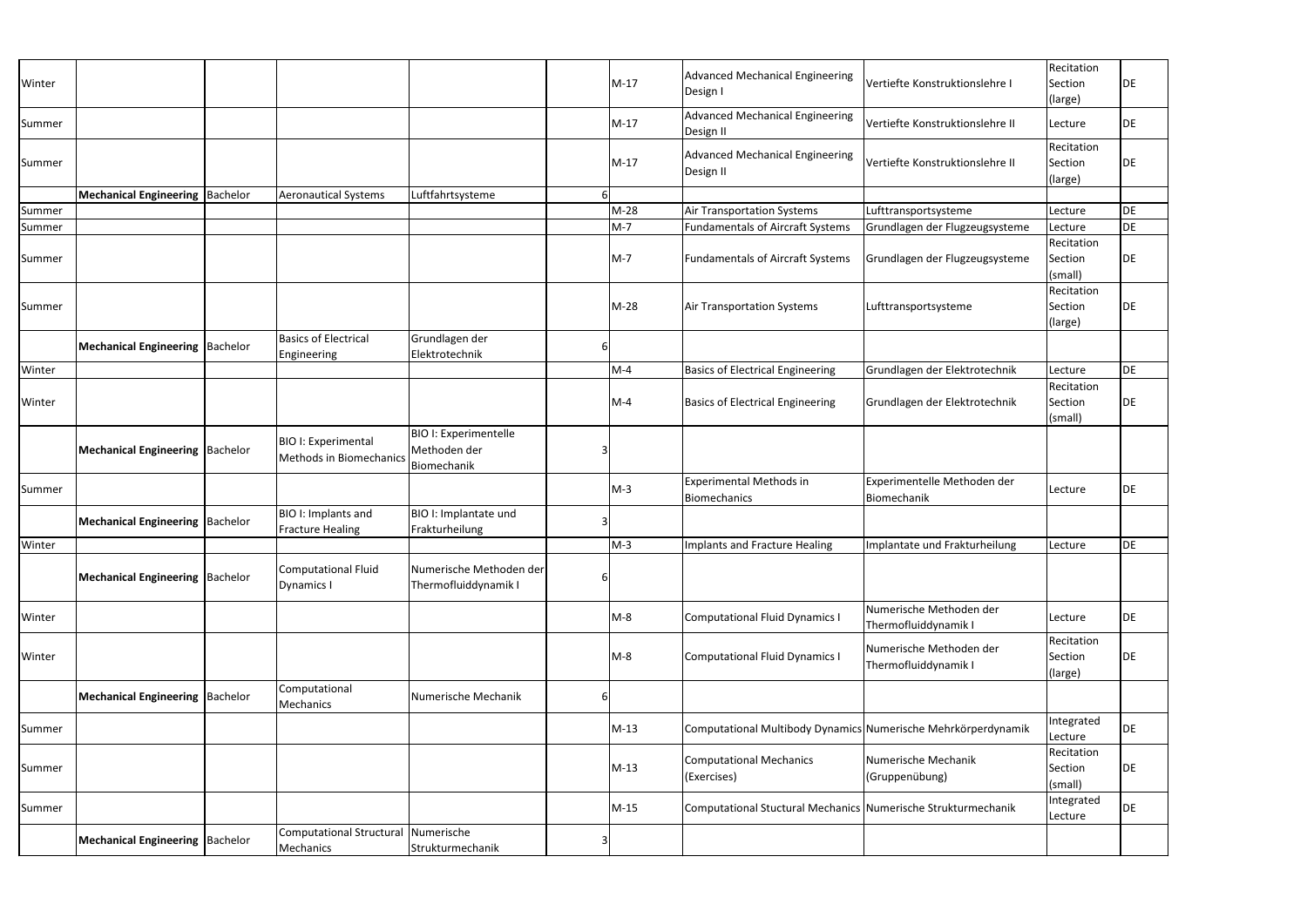| Summer |                                         |                                                                 |                                          |   | $M-15$ | Computational Stuctural Mechanics Numerische Strukturmechanik |                                                 | Integrated<br>Lecture            | DE |
|--------|-----------------------------------------|-----------------------------------------------------------------|------------------------------------------|---|--------|---------------------------------------------------------------|-------------------------------------------------|----------------------------------|----|
| Summer |                                         |                                                                 |                                          |   | $M-15$ | <b>Computational Structural</b><br>Mechanics (Exercise)       | Numerische Strukturmechanik<br>(Gruppenübung)   | Recitation<br>Section<br>(small) | DE |
|        | Mechanical Engineering   Bachelor       | <b>Electrical Machines and</b><br>Actuators                     | Elektrische Maschinen und<br>Antriebe    | b |        |                                                               |                                                 |                                  |    |
| Summer |                                         |                                                                 |                                          |   | $M-4$  | <b>Electrical Machines and Actuators</b>                      | Elektrische Maschinen und Antriebe Lecture      |                                  | DE |
| Summer |                                         |                                                                 |                                          |   | $M-4$  | <b>Electrical Machines and Actuators</b>                      | Elektrische Maschinen und Antriebe Section      | Recitation<br>(large)            | DE |
|        | <b>Mechanical Engineering  Bachelor</b> | <b>Engineering Mechanics</b>                                    | Technische Mechanik I                    |   |        |                                                               |                                                 |                                  |    |
| Winter |                                         |                                                                 |                                          |   | $M-24$ | <b>Engineering Mechanics</b>                                  | <b>Technische Mechanik I</b>                    | Lecture                          | DE |
| Winter |                                         |                                                                 |                                          |   | $M-24$ | <b>Engineering Mechanics I</b>                                | Technische Mechanik I                           | Recitation<br>Section<br>(small) | DE |
|        | <b>Mechanical Engineering Bachelor</b>  | <b>Engineering Mechanics I</b><br>(Stereostatics)               | Technische Mechanik I<br>(Stereostatik)  | b |        |                                                               |                                                 |                                  |    |
| Winter |                                         |                                                                 |                                          |   | $M-24$ | <b>Engineering Mechanics I (Statics)</b>                      | <b>Technische Mechanik I</b><br>(Stereostatik)  | Lecture                          | DE |
| Winter |                                         |                                                                 |                                          |   | M-24   | <b>Engineering Mechanics I (Statics)</b>                      | Technische Mechanik I<br>(Stereostatik)         | Recitation<br>Section<br>(small) | DE |
| Winter |                                         |                                                                 |                                          |   | $M-24$ | <b>Engineering Mechanics I (Statics)</b>                      | Technische Mechanik I<br>(Stereostatik)         | Recitation<br>Section<br>(large) | DE |
|        | <b>Mechanical Engineering Bachelor</b>  | <b>Engineering Mechanics II</b>                                 | Technische Mechanik II                   |   |        |                                                               |                                                 |                                  |    |
| Summer |                                         |                                                                 |                                          |   | M-24   | <b>Engineering Mechanics II</b>                               | <b>Technische Mechanik II</b>                   | Lecture                          | DE |
| Summer |                                         |                                                                 |                                          |   | $M-24$ | <b>Engineering Mechanics II</b>                               | Technische Mechanik II                          | Recitation<br>Section<br>(small) | DE |
|        | <b>Mechanical Engineering Bachelor</b>  | <b>Engineering Mechanics II</b><br>(Elastostatics)              | Technische Mechanik II<br>(Elastostatik) |   |        |                                                               |                                                 |                                  |    |
| Summer |                                         |                                                                 |                                          |   | $M-15$ | <b>Engineering Mechanics II</b><br>(Elastostatics)            | <b>Technische Mechanik II</b><br>(Elastostatik) | Lecture                          | DE |
| Summer |                                         |                                                                 |                                          |   | $M-15$ | <b>Engineering Mechanics II</b><br>(Elastostatics)            | <b>Technische Mechanik II</b><br>(Elastostatik) | Recitation<br>Section<br>(small) | DE |
| Summer |                                         |                                                                 |                                          |   | $M-15$ | <b>Engineering Mechanics II</b><br>(Elastostatics)            | Technische Mechanik II<br>(Elastostatik)        | Recitation<br>Section<br>(large) | DE |
|        | Mechanical Engineering   Bachelor       | Engineering Mechanics III Technische Mechanik III<br>(Dynamics) | (Dynamik)                                | b |        |                                                               |                                                 |                                  |    |
| Winter |                                         |                                                                 |                                          |   | $M-13$ | <b>Engineering Mechanics III</b><br>(Dynamics)                | Technische Mechanik III (Dynamik)               | Lecture                          | DE |
| Winter |                                         |                                                                 |                                          |   | $M-13$ | <b>Engineering Mechanics III</b><br>(Dynamics)                | Technische Mechanik III (Dynamik)               | Recitation<br>Section<br>(small) | DE |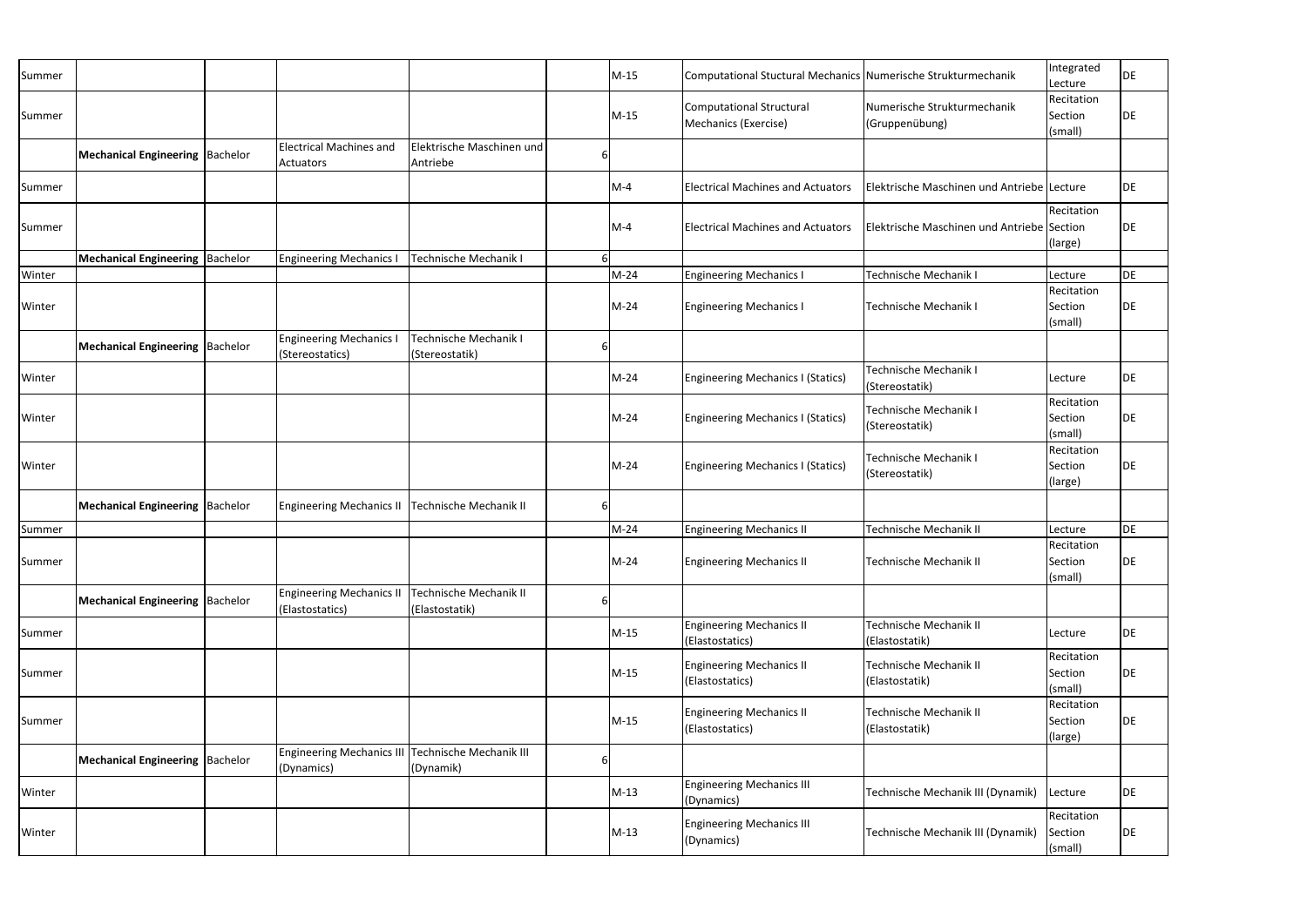| Winter |                                         |                                                                  |                                                                       |   | $M-13$ | <b>Engineering Mechanics III</b><br>(Dynamics)                                                                 | Technische Mechanik III (Dynamik)                                                                                              | Recitation<br>Section<br>(large) | DE        |
|--------|-----------------------------------------|------------------------------------------------------------------|-----------------------------------------------------------------------|---|--------|----------------------------------------------------------------------------------------------------------------|--------------------------------------------------------------------------------------------------------------------------------|----------------------------------|-----------|
|        | <b>Mechanical Engineering Bachelor</b>  | Engineering with<br>responsibility                               | <b>Blue Engineering: Technik</b><br>mit Verantwortung                 |   |        |                                                                                                                |                                                                                                                                |                                  |           |
| Summer |                                         |                                                                  |                                                                       |   | M-16   | Engineering with responsibility                                                                                | Blue Engineering: Technik mit<br>Verantwortung                                                                                 | Seminar                          | DE        |
|        | <b>Mechanical Engineering Bachelor</b>  | Fundamentals of<br><b>Materials Science</b>                      | Grundlagen der<br>Werkstoffwissenschaften                             | b |        |                                                                                                                |                                                                                                                                |                                  |           |
| Summer |                                         |                                                                  |                                                                       |   | $M-11$ | <b>Fundamentals of Materials Science</b><br>II (Advanced Ceramic Materials,<br><b>Polymers and Composites)</b> | Grundlagen der<br>Werkstoffwissenschaft II<br>(Keramische<br>Hochleistungswerkstoffe,<br>Kunststoffe und<br>Verbundwerkstoffe) | Lecture                          | DE        |
| Winter |                                         |                                                                  |                                                                       |   | $M-22$ | <b>Fundamentals of Materials Science</b>                                                                       | Grundlagen der<br>Werkstoffwissenschaft I                                                                                      | Lecture                          | <b>DE</b> |
| Winter |                                         |                                                                  |                                                                       |   | $M-9$  | Physical and Chemical Basics of<br><b>Materials Science</b>                                                    | Physikalische und Chemische<br>Grundlagen der<br>Werkstoffwissenschaften                                                       | Lecture                          | DE        |
|        | <b>Mechanical Engineering Bachelor</b>  | Fundamentals of<br><b>Mechanical Engineering</b><br>Design       | Grundlagen der<br>Konstruktionslehre                                  |   |        |                                                                                                                |                                                                                                                                |                                  |           |
| Summer |                                         |                                                                  |                                                                       |   | $M-17$ | <b>Fundamentals of Mechanical</b><br><b>Engineering Design</b>                                                 | Grundlagen der Konstruktionslehre Lecture                                                                                      |                                  | DE        |
| Summer |                                         |                                                                  |                                                                       |   | $M-17$ | <b>Fundamentals of Mechanical</b><br><b>Engineering Design</b>                                                 | Grundlagen der Konstruktionslehre                                                                                              | Recitation<br>Section<br>(large) | <b>DE</b> |
|        | <b>Mechanical Engineering  Bachelor</b> | <b>Fundamentals of Ship</b><br>Structural Design and<br>Analysis | Grundlagen der<br>Konstruktion und<br>Strukturanalyse von<br>Schiffen |   |        |                                                                                                                |                                                                                                                                |                                  |           |
| Winter |                                         |                                                                  |                                                                       |   | $M-10$ | <b>Fundamentals of Ship Structural</b><br>Analysis                                                             | Grundlagen der Strukturanalyse von Lecture<br>Schiffen                                                                         |                                  | DE        |
| Winter |                                         |                                                                  |                                                                       |   | $M-10$ | <b>Fundamentals of Ship Structural</b><br>Design                                                               | Grundlagen der Konstruktion von<br>Schiffen                                                                                    | Lecture                          | DE        |
| Winter |                                         |                                                                  |                                                                       |   | $M-10$ | Fundamentals of Ship Structural<br>Design                                                                      | Grundlagen der Konstruktion von<br>Schiffen                                                                                    | Recitation<br>Section<br>(small) | DE        |
| Winter |                                         |                                                                  |                                                                       |   | $M-10$ | <b>Fundamentals of Ship Structural</b><br>Analysis                                                             | Grundlagen der Strukturanalyse von<br>Schiffen                                                                                 | Recitation<br>Section<br>(small) | DE        |
|        | <b>Mechanical Engineering Bachelor</b>  | <b>Gas and Steam Power</b><br>Plants                             | Wärmekraftwerke                                                       |   |        |                                                                                                                |                                                                                                                                |                                  |           |
| Winter |                                         |                                                                  |                                                                       |   | $M-5$  | Gas and Steam Power Plants                                                                                     | Wärmekraftwerke                                                                                                                | Lecture                          | DE        |
| Winter |                                         |                                                                  |                                                                       |   | M-5    | Gas and Steam Power Plants                                                                                     | Wärmekraftwerke                                                                                                                | Recitation<br>Section<br>(large) | <b>DE</b> |
|        | <b>Mechanical Engineering  Bachelor</b> | <b>Heat Transfer</b>                                             | Wärmeübertragung                                                      |   |        |                                                                                                                |                                                                                                                                |                                  |           |
| Winter |                                         |                                                                  |                                                                       |   | $M-21$ | <b>Heat Transfer</b>                                                                                           | Wärmeübertragung                                                                                                               | Lecture                          | <b>DE</b> |
|        |                                         |                                                                  |                                                                       |   |        |                                                                                                                |                                                                                                                                |                                  |           |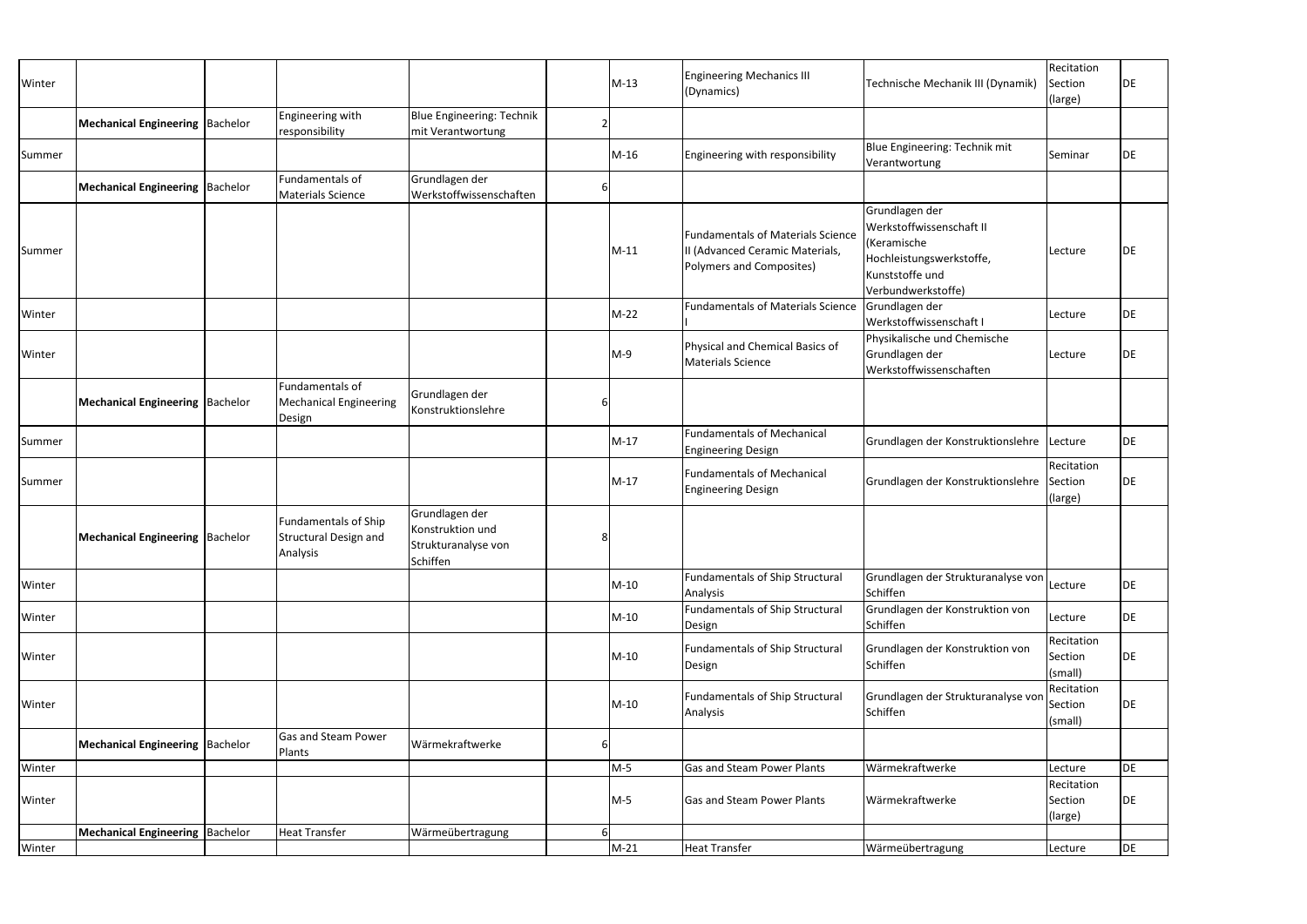| Winter |                                         |                                                                    |                                                    |               | $M-21$ | <b>Heat Transfer</b>                                                                                                              | Wärmeübertragung                                                | Recitation<br>Section<br>(large)           | <b>DE</b> |
|--------|-----------------------------------------|--------------------------------------------------------------------|----------------------------------------------------|---------------|--------|-----------------------------------------------------------------------------------------------------------------------------------|-----------------------------------------------------------------|--------------------------------------------|-----------|
|        | <b>Mechanical Engineering  Bachelor</b> | <b>Hydrostatics and Body</b><br>Plan                               | Hydrostatik und Linienriss                         | <sup>61</sup> |        |                                                                                                                                   |                                                                 |                                            |           |
| Summer |                                         |                                                                    |                                                    |               | $M-6$  | Hydrostatics                                                                                                                      | Hydrostatik                                                     | Lecture                                    | <b>DE</b> |
| Summer |                                         |                                                                    |                                                    |               | $M-6$  | Hydrostatics                                                                                                                      | Hydrostatik                                                     | Recitation<br>Section<br>(large)           | <b>DE</b> |
| Winter |                                         |                                                                    |                                                    |               | $M-6$  | <b>Body Plan</b>                                                                                                                  | Linienriss                                                      | Project<br>Seminar                         | <b>DE</b> |
|        | Mechanical Engineering   Bachelor       | <b>Integrated Product</b><br>Development and<br>Lightweight Design | Integrierte<br>Produktentwicklung und<br>Leichtbau | 6             |        |                                                                                                                                   |                                                                 |                                            |           |
| Summer |                                         |                                                                    |                                                    |               | $M-17$ | Integrated Product Development I                                                                                                  | Integrierte Produktentwicklung I                                | Lecture                                    | DE        |
| Summer |                                         |                                                                    |                                                    |               | $M-17$ | Development of Lightweight Design Entwicklung von Leichtbau-<br>Products                                                          | Produkten                                                       | Lecture                                    | <b>DE</b> |
| Summer |                                         |                                                                    |                                                    |               | $M-17$ | <b>CAE-Team Project</b>                                                                                                           | CAE-Teamprojekt                                                 | Project-<br>/problem-<br>based<br>Learning | <b>DE</b> |
|        | Mechanical Engineering   Bachelor       | <b>Marine Propulsion</b>                                           | Schiffs-Antriebstechnik                            | 6             |        |                                                                                                                                   |                                                                 |                                            |           |
| Winter |                                         |                                                                    |                                                    |               | $M-12$ | <b>Fundamentals of Reciprocating</b><br>Engines and Turbomachinery - Part Arbeitsmaschinen - Teil<br><b>Reciprocating Engines</b> | Grundlagen der Kraft- und<br>Kolbenmaschinen                    | Lecture                                    | DE        |
| Winter |                                         |                                                                    |                                                    |               | $M-12$ | <b>Fundamentals of Reciprocating</b><br>Engines and Turbomachinery - Part Arbeitsmaschinen - Teil<br><b>Reciprocating Engines</b> | Grundlagen der Kraft- und<br>Kolbenmaschinen                    | Recitation<br>Section<br>(large)           | <b>DE</b> |
| Winter |                                         |                                                                    |                                                    |               | $M-12$ | <b>Fundamentals of Marine</b><br>Engineering                                                                                      | Grundlagen des<br>Schiffsmaschinenbaus                          | Lecture                                    | <b>DE</b> |
| Winter |                                         |                                                                    |                                                    |               | $M-12$ | <b>Fundamentals of Marine</b><br>Engineering                                                                                      | Grundlagen des<br>Schiffsmaschinenbaus                          | Recitation<br>Section<br>(large)           | DE        |
|        | <b>Mechanical Engineering  Bachelor</b> | Mechanical Engineering:<br>Design                                  | Konstruktionslehre<br>Gestalten                    | 6             |        |                                                                                                                                   |                                                                 |                                            |           |
| Summer |                                         |                                                                    |                                                    |               | $M-17$ | <b>Team Project Design Methodology</b>                                                                                            | Teamprojekt<br>Konstruktionsmethodik                            | Project-<br>/problem-<br>based<br>Learning | DE        |
| Winter |                                         |                                                                    |                                                    |               | $M-17$ | Embodiment Design and 3D-CAD<br>Introduction and Practical Training                                                               | Gestalten von Bauteilen und 3D-<br>CAD Einführung und Praktikum | Lecture                                    | DE        |
| Summer |                                         |                                                                    |                                                    |               | $M-18$ | Mechanical Design Project II                                                                                                      | Konstruktionsprojekt II                                         | Project-<br>/problem-<br>based<br>Learning | <b>DE</b> |
| Winter |                                         |                                                                    |                                                    |               | $M-23$ | Mechanical Design Project I                                                                                                       | Konstruktionsprojekt I                                          | Project-<br>/problem-<br>based<br>Learning | <b>DE</b> |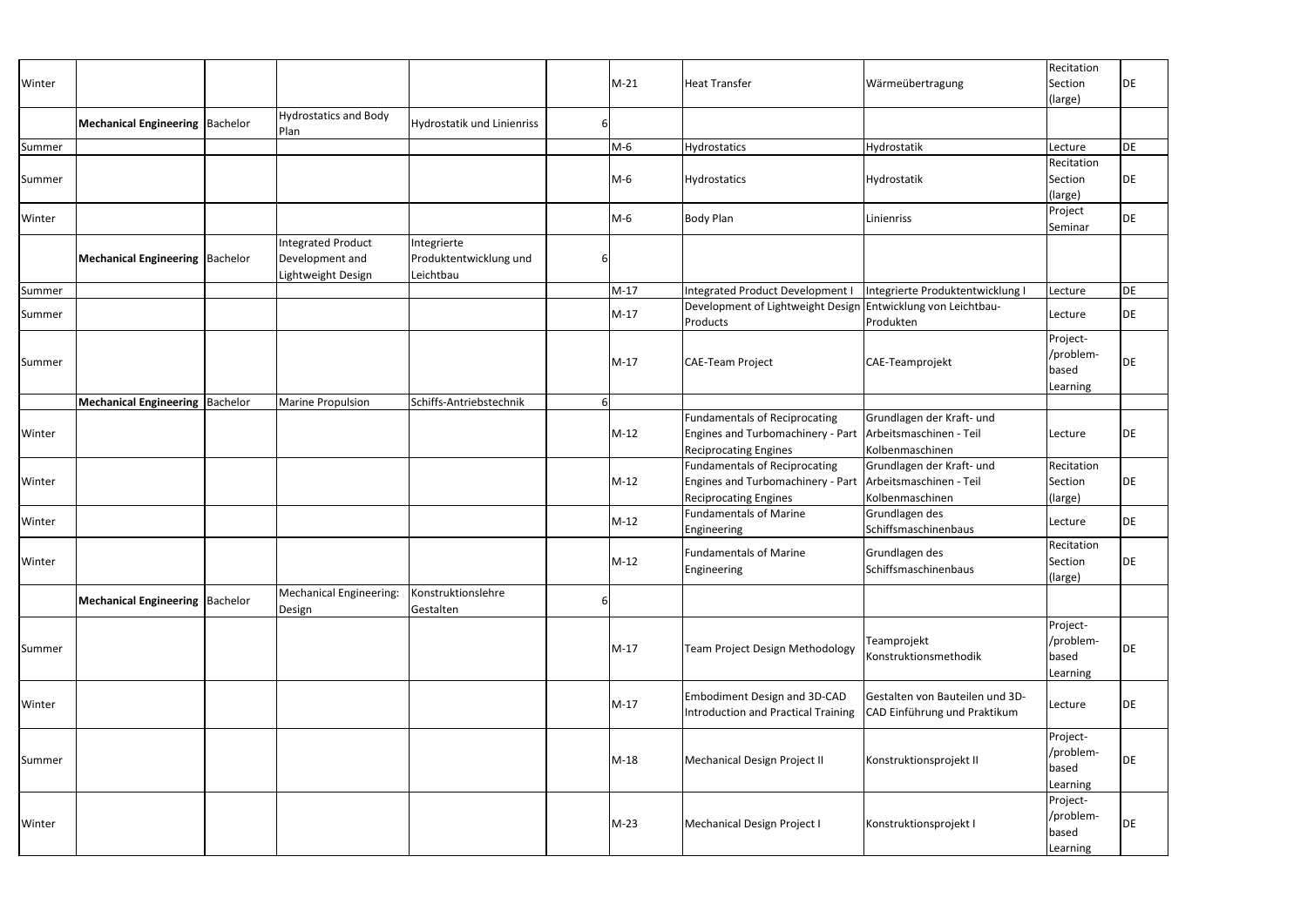|        | Mechanical Engineering   Bachelor       | Mechanics I (Statics)                                                   | Mechanik I (Stereostatik)                                       | 61 |          |                                                           |                                                      |                                  |    |
|--------|-----------------------------------------|-------------------------------------------------------------------------|-----------------------------------------------------------------|----|----------|-----------------------------------------------------------|------------------------------------------------------|----------------------------------|----|
| Winter |                                         |                                                                         |                                                                 |    | $M-24$   | <b>Engineering Mechanics I (Statics)</b>                  | Technische Mechanik I<br>(Stereostatik)              | Lecture                          | DE |
| Winter |                                         |                                                                         |                                                                 |    | $M-24$   | <b>Engineering Mechanics I (Statics)</b>                  | <b>Technische Mechanik I</b><br>(Stereostatik)       | Recitation<br>Section<br>(small) | DE |
| Winter |                                         |                                                                         |                                                                 |    | $M-24$   | <b>Engineering Mechanics I (Statics)</b>                  | <b>Technische Mechanik I</b><br>(Stereostatik)       | Recitation<br>Section<br>(large) | DE |
|        | Mechanical Engineering   Bachelor       | <b>Mechanics II</b><br>(Elastostatics)                                  | Mechanik II (Elastostatik)                                      | 6  |          |                                                           |                                                      |                                  |    |
| Summer |                                         |                                                                         |                                                                 |    | $M-15$   | <b>Engineering Mechanics II</b><br>(Elastostatics)        | Technische Mechanik II<br>(Elastostatik)             | Lecture                          | DE |
| Summer |                                         |                                                                         |                                                                 |    | M-15     | <b>Engineering Mechanics II</b><br>(Elastostatics)        | Technische Mechanik II<br>(Elastostatik)             | Recitation<br>Section<br>(small) | DE |
| Summer |                                         |                                                                         |                                                                 |    | $M-15$   | <b>Engineering Mechanics II</b><br>(Elastostatics)        | Technische Mechanik II<br>(Elastostatik)             | Recitation<br>Section<br>(large) | DE |
|        | <b>Mechanical Engineering  Bachelor</b> | Mechanics III (Dynamics)                                                | Mechanik III (Dynamik)                                          | 6  |          |                                                           |                                                      |                                  |    |
| Winter |                                         |                                                                         |                                                                 |    | $M-13$   | <b>Engineering Mechanics III</b><br>(Dynamics)            | Technische Mechanik III (Dynamik)                    | Lecture                          | DE |
| Winter |                                         |                                                                         |                                                                 |    | $M-13$   | <b>Engineering Mechanics III</b><br>(Dynamics)            | Technische Mechanik III (Dynamik)                    | Recitation<br>Section<br>(small) | DE |
| Winter |                                         |                                                                         |                                                                 |    | $M-13$   | <b>Engineering Mechanics III</b><br>(Dynamics)            | Technische Mechanik III (Dynamik)                    | Recitation<br>Section<br>(large) | DE |
|        | <b>Mechanical Engineering  Bachelor</b> | MED I: Introduction to<br>Anatomy                                       | MED I: Einführung in die<br>Anatomie                            |    |          |                                                           |                                                      |                                  |    |
| Summer |                                         |                                                                         |                                                                 |    | $M-3$    | Introduction to Anatomy                                   | Einführung in die Anatomie                           | Lecture                          | DE |
|        | <b>Mechanical Engineering Bachelor</b>  | MED I: Introduction to<br>Radiology and Radiation<br>Therapy            | MED I: Einführung in die<br>Radiologie und<br>Strahlentherapie  |    |          |                                                           |                                                      |                                  |    |
| Summer |                                         |                                                                         |                                                                 |    | $M-3$    | Introduction to Radiology and<br><b>Radiation Therapy</b> | Einführung in die Radiologie und<br>Strahlentherapie | Lecture                          | DE |
|        | Mechanical Engineering   Bachelor       | MED II: Introduction to<br>Biochemistry and<br><b>Molecular Biology</b> | MED II: Einführung in die<br>Biochemie und<br>Molekularbiologie |    |          |                                                           |                                                      |                                  |    |
| Winter |                                         |                                                                         |                                                                 |    | $M-3$    | Introduction to Biochemistry and<br>Molecular Biology     | Einführung in die Biochemie und<br>Molekularbiologie | Lecture                          | DE |
|        | <b>Mechanical Engineering Bachelor</b>  | MED II: Introduction to<br>Physiology                                   | MED II: Einführung in die<br>Physiologie                        |    |          |                                                           |                                                      |                                  |    |
| Summer |                                         |                                                                         |                                                                 |    | 0-Extern | ntroduction to Physiology                                 | Einführung in die Physiology                         | Lecture                          | DE |
|        | Mechanical Engineering   Bachelor       | <b>Production Engineering</b>                                           | Fertigungstechnik                                               |    |          |                                                           |                                                      |                                  |    |
| Winter |                                         |                                                                         |                                                                 |    | $M-18$   | <b>Production Engineering I</b>                           | Fertigungstechnik I                                  | Lecture                          | DE |
| Summer |                                         |                                                                         |                                                                 |    | $M-18$   | <b>Production Engineering II</b>                          | Fertigungstechnik II                                 | Lecture                          | DE |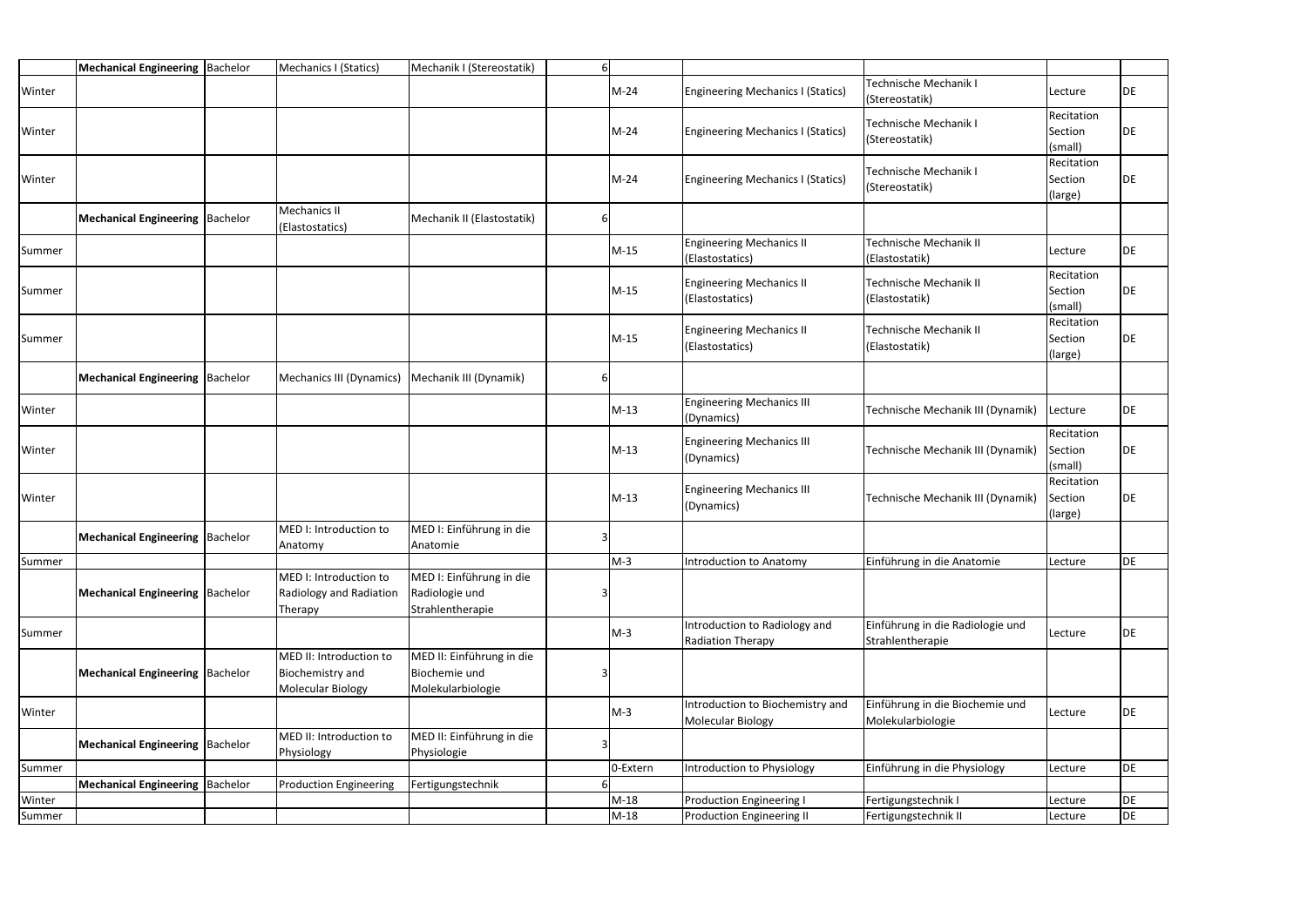| Summer |                                         |                                                        |                                                   |    | M-18   | <b>Production Engineering II</b>                                                                                                  | Fertigungstechnik II                              | Recitation<br>Section<br>(large) | DE  |
|--------|-----------------------------------------|--------------------------------------------------------|---------------------------------------------------|----|--------|-----------------------------------------------------------------------------------------------------------------------------------|---------------------------------------------------|----------------------------------|-----|
| Winter |                                         |                                                        |                                                   |    | M-18   | <b>Production Engineering I</b>                                                                                                   | Fertigungstechnik I                               | Recitation<br>Section<br>(large) | DE  |
|        | Mechanical Engineering   Bachelor       | <b>Production Technology</b>                           | Produktionstechnologie                            |    |        |                                                                                                                                   |                                                   |                                  |     |
| Winter |                                         |                                                        |                                                   |    | $M-18$ | Forming and Cutting Technology                                                                                                    | Umform- und Zerspantechnologie                    | Lecture                          | DE  |
| Winter |                                         |                                                        |                                                   |    | $M-18$ | Forming and Cutting Technology                                                                                                    | Umform- und Zerspantechnologie                    | Recitation<br>Section<br>(large) | DE  |
| Winter |                                         |                                                        |                                                   |    | $M-23$ | <b>Fundamentals of Machine Tools</b>                                                                                              | Grundlagen der<br>Werkzeugmaschinen               | Lecture                          | DE  |
| Winter |                                         |                                                        |                                                   |    | $M-23$ | <b>Fundamentals of Machine Tools</b>                                                                                              | Grundlagen der<br>Werkzeugmaschinen               | Recitation<br>Section<br>(large) | DE  |
|        | Mechanical Engineering   Bachelor       | <b>Reciprocating Machinery</b>                         | Kolbenmaschinen                                   | b  |        |                                                                                                                                   |                                                   |                                  |     |
| Summer |                                         |                                                        |                                                   |    | $M-21$ | <b>Internal Combustion Engines I</b>                                                                                              | Verbrennungsmotoren I                             | Lecture                          | DE  |
| Winter |                                         |                                                        |                                                   |    | $M-12$ | <b>Fundamentals of Reciprocating</b><br>Engines and Turbomachinery - Part Arbeitsmaschinen - Teil<br><b>Reciprocating Engines</b> | Grundlagen der Kraft- und<br>Kolbenmaschinen      | Lecture                          | DE  |
| Winter |                                         |                                                        |                                                   |    | $M-12$ | <b>Fundamentals of Reciprocating</b><br>Engines and Turbomachinery - Part Arbeitsmaschinen - Teil<br><b>Reciprocating Engines</b> | Grundlagen der Kraft- und<br>Kolbenmaschinen      | Recitation<br>Section<br>(large) | DE  |
| Summer |                                         |                                                        |                                                   |    | $M-21$ | <b>Internal Combustion Engines I</b>                                                                                              | Verbrennungsmotoren I                             | Recitation<br>Section<br>(large) | DE  |
|        | Mechanical Engineering Bachelor         | <b>Resistance and</b><br>Propulsion                    | <b>Widerstand und</b><br>Propulsion               | 6  |        |                                                                                                                                   |                                                   |                                  |     |
| Winter |                                         |                                                        |                                                   |    | $M-6$  | <b>Resistance and Propulsion</b>                                                                                                  | <b>Widerstand und Propulsion</b>                  | Lecture                          | DE. |
| Winter |                                         |                                                        |                                                   |    | M-6    | Resistance and Propulsion                                                                                                         | <b>Widerstand und Propulsion</b>                  | Recitation<br>Section<br>(large) | DE  |
|        | Mechanical Engineering   Bachelor       | Ship Design                                            | Entwerfen von Schiffen                            | 6I |        |                                                                                                                                   |                                                   |                                  |     |
| Summer |                                         |                                                        |                                                   |    | M-6    | Ship Design                                                                                                                       | Entwerfen von Schiffen                            | Lecture                          | DE  |
| Summer |                                         |                                                        |                                                   |    | M-6    | <b>Ship Design</b>                                                                                                                | Entwerfen von Schiffen                            | Recitation<br>Section<br>(large) | DE  |
|        | <b>Mechanical Engineering  Bachelor</b> | Simulation and Design of<br><b>Mechatronic Systems</b> | Simulation und Entwurf<br>mechatronischer Systeme | 6  |        |                                                                                                                                   |                                                   |                                  |     |
| Winter |                                         |                                                        |                                                   |    | $M-24$ | Simulation and Design of<br><b>Mechatronic Systems</b>                                                                            | Simulation und Entwurf<br>mechatronischer Systeme | Lecture                          | DE  |
| Winter |                                         |                                                        |                                                   |    | $M-24$ | Simulation and Design of<br><b>Mechatronic Systems</b>                                                                            | Simulation und Entwurf<br>mechatronischer Systeme | Recitation<br>Section<br>(large) | DE  |
| Winter |                                         |                                                        |                                                   |    | $M-24$ | Simulation and Design of<br>Mechatronic Systems                                                                                   | Simulation und Entwurf<br>mechatronischer Systeme | Practical<br>Course              | DE  |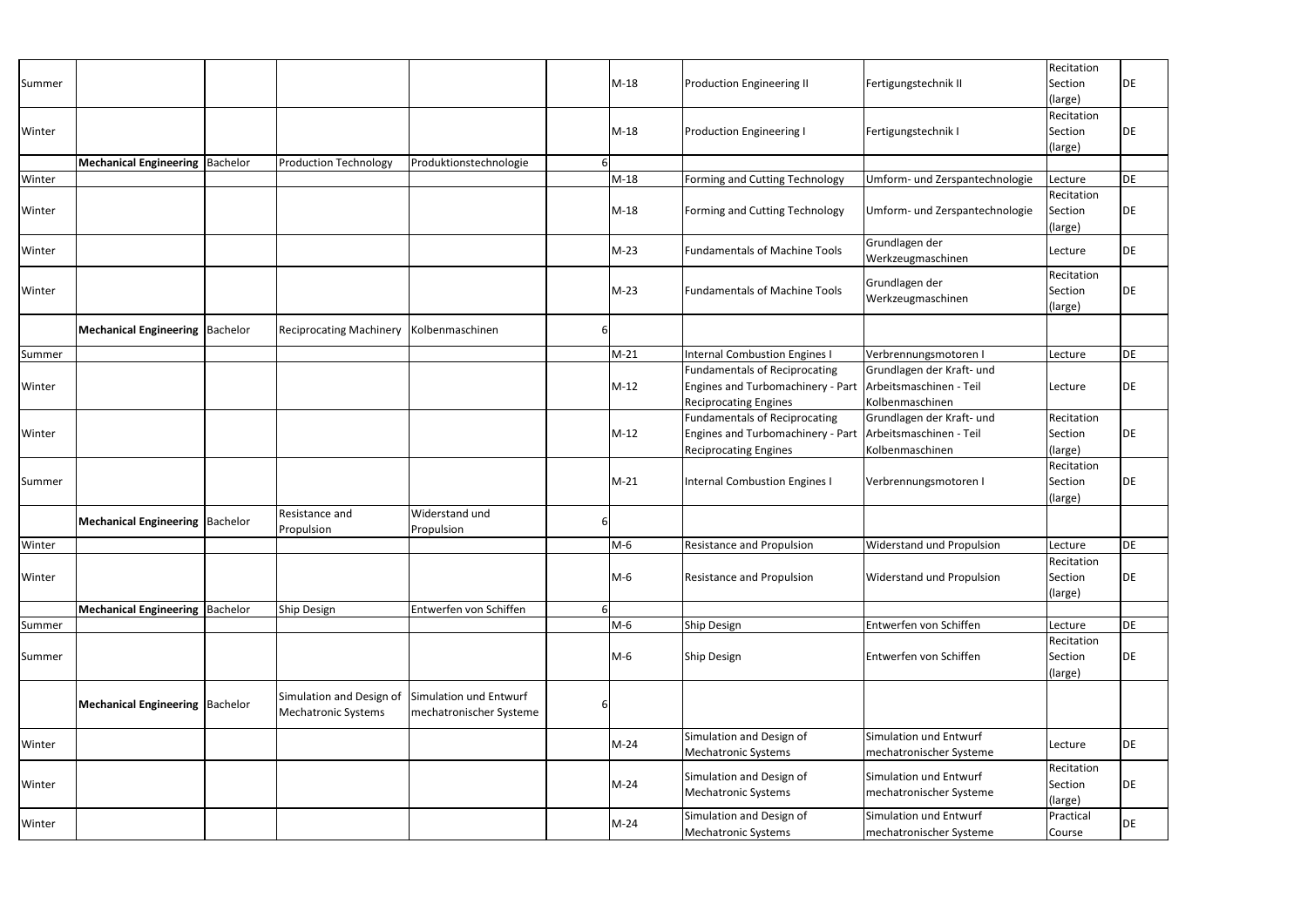|        |                                        |                                                | Stochastik und                             |   |        |                                                                              |                                                               |                                            |           |
|--------|----------------------------------------|------------------------------------------------|--------------------------------------------|---|--------|------------------------------------------------------------------------------|---------------------------------------------------------------|--------------------------------------------|-----------|
|        | Mechanical Engineering   Bachelor      | <b>Stochastics and Ship</b><br><b>Dynamics</b> | Schiffsdynamik                             |   |        |                                                                              |                                                               |                                            |           |
| Summer |                                        |                                                |                                            |   | $M-8$  | <b>Ship Dynamics</b>                                                         | Schiffsdynamik                                                | Lecture                                    | <b>DE</b> |
| Winter |                                        |                                                |                                            |   | $M-8$  | <b>Statistics and Stochastic Processes</b><br>in Naval Architecure and Ocean | Statistik und Stochastik in der                               | Lecture                                    | DE        |
|        |                                        |                                                |                                            |   |        | Engineering                                                                  | Schiffs- und Meerestechnik                                    |                                            |           |
|        |                                        |                                                |                                            |   |        |                                                                              |                                                               | Recitation                                 |           |
| Summer |                                        |                                                |                                            |   | $M-8$  | <b>Ship Dynamics</b>                                                         | Schiffsdynamik                                                | Section<br>(small)                         | DE        |
|        | <b>Mechanical Engineering Bachelor</b> | <b>Structural Design and</b>                   | Konstruktion und                           | Q |        |                                                                              |                                                               |                                            |           |
|        |                                        | <b>Construction of Ships</b>                   | Fertigung von Schiffen                     |   |        |                                                                              |                                                               |                                            |           |
| Summer |                                        |                                                |                                            |   | $M-10$ | Ship Structural Design                                                       | Konstruktion von Schiffen                                     | Lecture                                    | <b>DE</b> |
| Summer |                                        |                                                |                                            |   | $M-10$ | Ship Structural Design                                                       | Konstruktion von Schiffen                                     | Recitation<br>Section                      | DE        |
|        |                                        |                                                |                                            |   |        |                                                                              |                                                               | (small)                                    |           |
| Winter |                                        |                                                |                                            |   | $T-2$  | <b>Welding Technology</b>                                                    | Schweißtechnik                                                | Lecture                                    | <b>DE</b> |
|        | Mechanical Engineering   Bachelor      | <b>Structural Materials</b>                    | Strukturwerkstoffe                         |   |        |                                                                              |                                                               |                                            |           |
| Summer |                                        |                                                |                                            |   | $M-22$ | <b>Fundamentals of Mechanical</b><br><b>Properties of Materials</b>          | Grundlagen der mechanischen<br>Eigenschaften von Werkstoffen  | Lecture                                    | DE        |
| Winter |                                        |                                                |                                            |   | $T-2$  | <b>Welding Technology</b>                                                    | Schweißtechnik                                                | Lecture                                    | DE        |
|        | Mechanical Engineering   Bachelor      | Team Project MB                                | Teamprojekt MB                             |   |        |                                                                              |                                                               |                                            |           |
| Winter |                                        |                                                |                                            |   | $M-11$ | <b>Team Project MB</b>                                                       | Teamprojekt MB                                                | Project-<br>/problem-<br>based<br>Learning | DE        |
|        | <b>Mechanical Engineering Bachelor</b> | Technical<br>Thermodynamics I                  | Technische<br>Thermodynamik I              | b |        |                                                                              |                                                               |                                            |           |
| Summer |                                        |                                                |                                            |   | $M-21$ | Technical Thermodynamics I                                                   | Technische Thermodynamik I                                    | Lecture                                    | <b>DE</b> |
| Summer |                                        |                                                |                                            |   | $M-21$ | <b>Technical Thermodynamics I</b>                                            | Technische Thermodynamik I                                    | Recitation<br>Section<br>(large)           | DE        |
| Summer |                                        |                                                |                                            |   | $M-21$ | <b>Technical Thermodynamics I</b>                                            | Technische Thermodynamik I                                    | Recitation<br>Section<br>(small)           | DE        |
|        | <b>Mechanical Engineering Bachelor</b> | Technical<br>Thermodynamics II                 | Technische<br>Thermodynamik II             |   |        |                                                                              |                                                               |                                            |           |
| Winter |                                        |                                                |                                            |   | $M-21$ | <b>Technical Thermodynamics II</b>                                           | Technische Thermodynamik II                                   | Lecture                                    | DE        |
|        |                                        |                                                |                                            |   |        |                                                                              |                                                               | Recitation                                 |           |
| Winter |                                        |                                                |                                            |   | $M-21$ | <b>Technical Thermodynamics II</b>                                           | Technische Thermodynamik II                                   | Section<br>(large)                         | DE        |
| Winter |                                        |                                                |                                            |   | $M-21$ | <b>Technical Thermodynamics II</b>                                           | Technische Thermodynamik II                                   | Recitation<br>Section                      | DE        |
|        |                                        |                                                |                                            |   |        |                                                                              |                                                               | (small)                                    |           |
|        |                                        | <b>Applied Design</b>                          | Praktische                                 |   |        |                                                                              |                                                               |                                            |           |
|        | <b>Mechanical Engineering   Master</b> | Methodology in<br>Mechatronics                 | Entwicklungsmethodik in<br>der Mechatronik | 6 |        |                                                                              |                                                               |                                            |           |
| Summer |                                        |                                                |                                            |   | $M-4$  | Applied Design Methodology in<br>Mechatronics                                | Praktische Entwicklungsmethodik in Lecture<br>der Mechatronik |                                            | <b>EN</b> |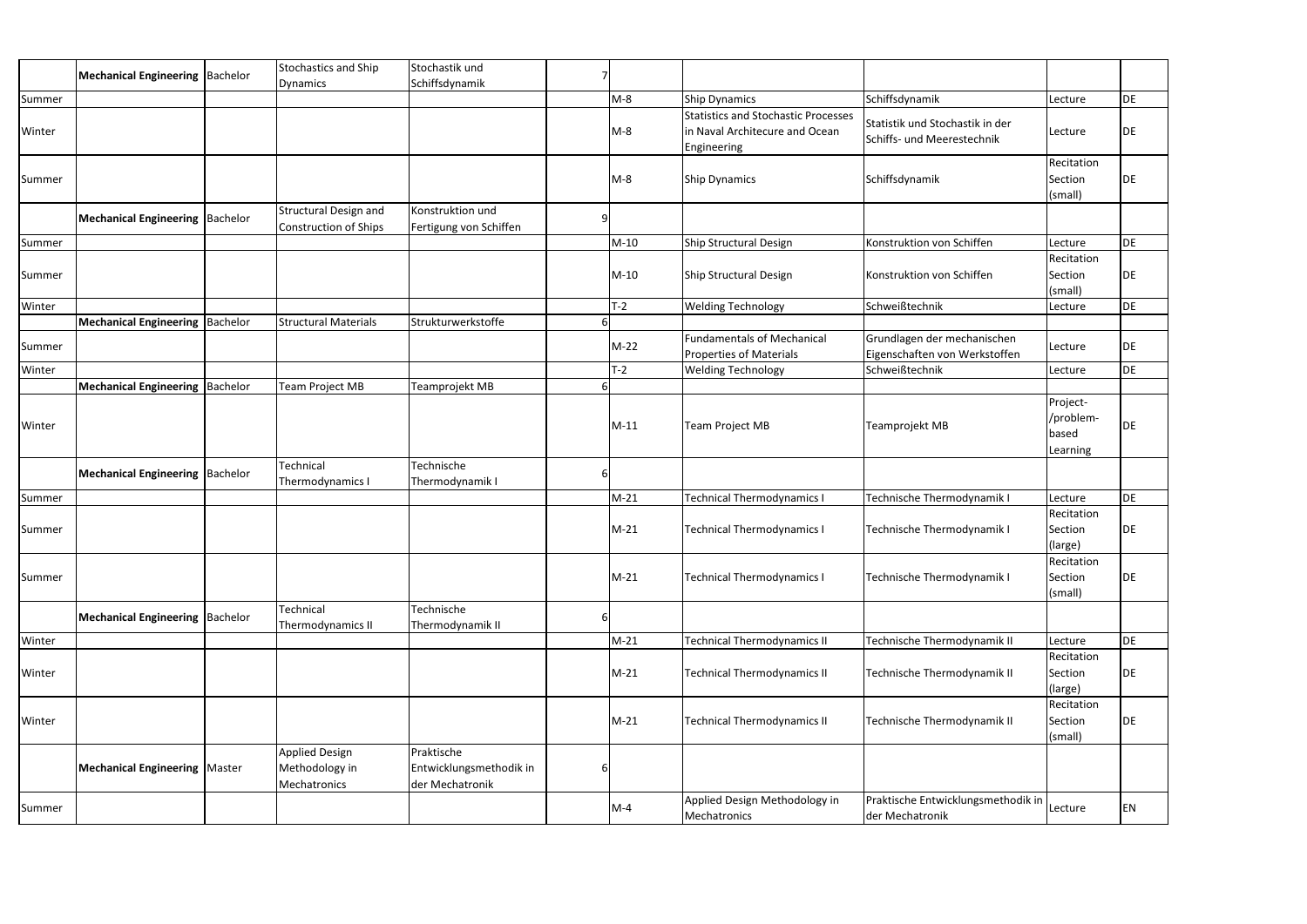| Summer |                                        |                                                             |                                                                               |   | $M-4$  | Applied Design Methodology in<br>Mechatronics               | Praktische Entwicklungsmethodik in  /problem-<br>der Mechatronik        | Project-<br>based<br>Learning              | EN        |
|--------|----------------------------------------|-------------------------------------------------------------|-------------------------------------------------------------------------------|---|--------|-------------------------------------------------------------|-------------------------------------------------------------------------|--------------------------------------------|-----------|
|        | <b>Mechanical Engineering   Master</b> | <b>BIO II: Biomaterials</b>                                 | <b>BIO II: Biomaterials</b>                                                   |   |        |                                                             |                                                                         |                                            |           |
| Winter |                                        |                                                             |                                                                               |   | $M-3$  | <b>Biomaterials</b>                                         | Biomaterialien                                                          | Lecture                                    | EN        |
|        | <b>Mechanical Engineering   Master</b> | <b>Boundary Element</b><br>Methods                          | Boundary-Elemente-<br>Methoden                                                |   |        |                                                             |                                                                         |                                            |           |
| Summer |                                        |                                                             |                                                                               |   | $M-16$ | <b>Boundary Element Methods</b>                             | Boundary-Elemente-Methoden                                              | Lecture                                    | <b>EN</b> |
| Summer |                                        |                                                             |                                                                               |   | $M-16$ | <b>Boundary Element Methods</b>                             | Boundary-Elemente-Methoden                                              | Recitation<br>Section<br>(large)           | <b>EN</b> |
|        | <b>Mechanical Engineering   Master</b> | Computer Aided Design<br>and Computation                    | Computer Aided Design<br>and Computation                                      |   |        |                                                             |                                                                         |                                            |           |
| Winter |                                        |                                                             |                                                                               |   | M-16   | Computer Aided Design and<br>Computation                    | Computer Aided Design and<br>Computation                                | Lecture                                    | <b>EN</b> |
| Winter |                                        |                                                             |                                                                               |   | $M-16$ | Computer Aided Design and<br>Computation                    | Computer Aided Design and<br>Computation                                | Recitation<br>Section<br>(small)           | <b>EN</b> |
|        | <b>Mechanical Engineering   Master</b> | <b>Engineering Haptic</b><br>Systems                        | Entwicklung haptischer<br>Systeme                                             | 6 |        |                                                             |                                                                         |                                            |           |
| Winter |                                        |                                                             |                                                                               |   | $M-4$  | Haptic Technology for Human-<br>Machine-Interfaces (HMI)    | Haptische Technologie für die<br>Mensch-Maschine-Schnittstelle<br>(MMI) | Lecture                                    | EN        |
| Winter |                                        |                                                             |                                                                               |   | $M-4$  | Haptic Technology for Human-<br>Machine-Interfaces (HMI)    | Haptische Technologie für die<br>Mensch-Maschine-Schnittstelle<br>(MMI) | Project-<br>/problem-<br>based<br>Learning | <b>EN</b> |
|        | <b>Mechanical Engineering   Master</b> | <b>Fatigue Strength of Ships</b><br>and Offshore Structures | Betriebsfestigkeit von<br>Schiffen und<br>meerestechnischen<br>Konstruktionen |   |        |                                                             |                                                                         |                                            |           |
| Winter |                                        |                                                             |                                                                               |   | $M-10$ | Fatigue Strength of Ships and<br><b>Offshore Structures</b> | Betriebsfestigkeit von Schiffen und<br>meerestechnischen Konstruktionen | Lecture                                    | <b>EN</b> |
| Winter |                                        |                                                             |                                                                               |   | $M-10$ | Fatigue Strength of Ships and<br><b>Offshore Structures</b> | Betriebsfestigkeit von Schiffen und<br>meerestechnischen Konstruktionen | Recitation<br>Section<br>(small)           | <b>EN</b> |
|        | Mechanical Engineering   Master        | <b>Finite Elements Methods</b>                              | Finite-Elemente-<br>Methoden                                                  | 6 |        |                                                             |                                                                         |                                            |           |
| Winter |                                        |                                                             |                                                                               |   | M-16   | <b>Finite Element Methods</b>                               | Finite-Elemente-Methoden                                                | Lecture                                    | <b>EN</b> |
| Winter |                                        |                                                             |                                                                               |   | $M-16$ | <b>Finite Element Methods</b>                               | Finite-Elemente-Methoden                                                | Recitation<br>Section<br>(large)           | EN        |
|        | <b>Mechanical Engineering   Master</b> | <b>Flight Control Law Design</b><br>and Application         | Flugregelung: Entwurf und<br>Anwendung                                        |   |        |                                                             |                                                                         |                                            |           |
| Summer |                                        |                                                             |                                                                               |   | $M-7$  | Flight Control Law Design and<br>Application                | Flugregelung: Entwurf und<br>Anwendung                                  | Lecture                                    | EN        |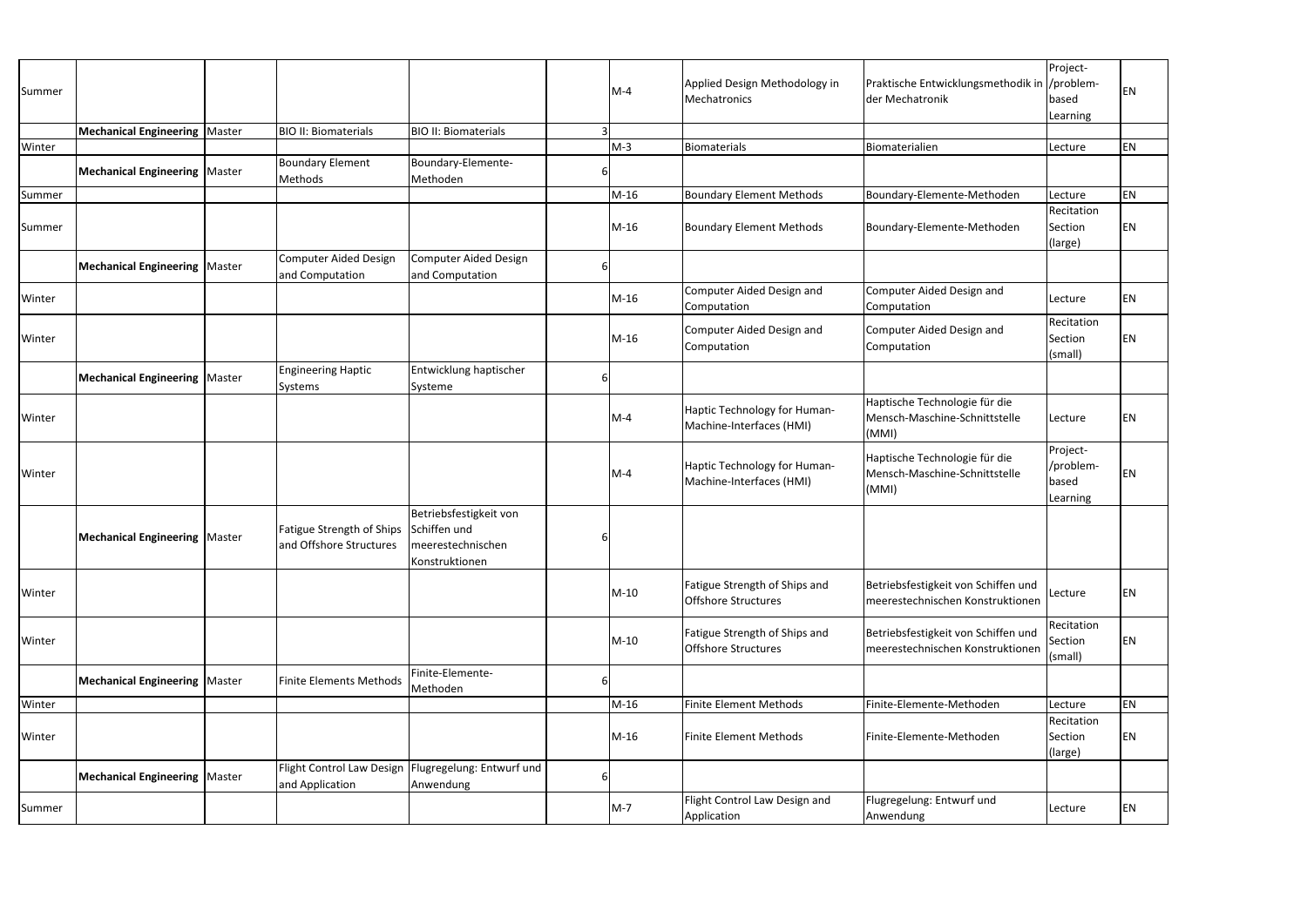| Summer |                                        |                                                                                            |                                                                              |   | $M-7$  | Flight Control Law Design and<br>Application                                            | Flugregelung: Entwurf und<br>Anwendung                                 | Project-<br>/problem-<br>based<br>Learning | <b>EN</b> |
|--------|----------------------------------------|--------------------------------------------------------------------------------------------|------------------------------------------------------------------------------|---|--------|-----------------------------------------------------------------------------------------|------------------------------------------------------------------------|--------------------------------------------|-----------|
|        | <b>Mechanical Engineering   Master</b> | High-Order FEM                                                                             | High-Order FEM                                                               |   |        |                                                                                         |                                                                        |                                            |           |
| Summer |                                        |                                                                                            |                                                                              |   | $M-10$ | High-Order FEM                                                                          | High-Order FEM                                                         | Lecture                                    | <b>EN</b> |
|        |                                        |                                                                                            |                                                                              |   |        |                                                                                         |                                                                        | Recitation                                 |           |
| Summer |                                        |                                                                                            |                                                                              |   | $M-10$ | High-Order FEM                                                                          | High-Order FEM                                                         | Section<br>(large)                         | <b>EN</b> |
|        | <b>Mechanical Engineering   Master</b> | Metallic and Hybrid Light-<br>weight Materials                                             | Metallische und Hybride<br>Werkstoffe für den<br>Leichtbau                   | 6 |        |                                                                                         |                                                                        |                                            |           |
| Winter |                                        |                                                                                            |                                                                              |   | $B-8$  | Joining of Polymer-Metal<br>Lightweight Structures                                      | Fügen von Polymer-Metall<br>Leichtbaustrukturen                        | Lecture                                    | EN        |
| Winter |                                        |                                                                                            |                                                                              |   | $B-8$  | Joining of Polymer-Metal<br>Lightweight Structures                                      | Fügen von Polymer-Metall<br>Leichtbaustrukturen                        | Practical<br>Course                        | <b>EN</b> |
| Winter |                                        |                                                                                            |                                                                              |   | $M-22$ | Metallic Light-weight Materials                                                         | Metallische Werkstoffe für den<br>Leichtbau                            | Lecture                                    | <b>EN</b> |
|        | <b>Mechanical Engineering   Master</b> | <b>Optics for Engineers</b>                                                                | Optik für Ingenieure                                                         |   |        |                                                                                         |                                                                        |                                            |           |
| Winter |                                        |                                                                                            |                                                                              |   | $M-4$  | <b>Optics for Engineers</b>                                                             | Optik für Ingenieure                                                   | Lecture                                    | EN        |
| Winter |                                        |                                                                                            |                                                                              |   | $M-4$  | <b>Optics for Engineers</b>                                                             | Optik für Ingenieure                                                   | Project-<br>/problem-<br>based<br>Learning | EN        |
|        | <b>Mechanical Engineering   Master</b> | Robotics                                                                                   | Robotik                                                                      |   |        |                                                                                         |                                                                        |                                            |           |
| Winter |                                        |                                                                                            |                                                                              |   | M-23   | <b>Robotics: Modelling and Control</b>                                                  | Robotik: Modellierung und<br><b>Regelung</b>                           | Integrated<br>Lecture                      | <b>EN</b> |
| Winter |                                        |                                                                                            |                                                                              |   | $M-23$ | <b>Robotics: Modelling and Control</b>                                                  | Robotik: Modellierung und<br>Regelung                                  | Project-<br>/problem-<br>based<br>Learning | <b>EN</b> |
|        | Mechanical Engineering   Master        | Ship Vibration                                                                             | Schiffsvibrationen                                                           | 6 |        |                                                                                         |                                                                        |                                            |           |
| Winter |                                        |                                                                                            |                                                                              |   | $M-10$ | Ship Vibration                                                                          | Schiffsvibrationen                                                     | Lecture                                    | EN        |
| Winter |                                        |                                                                                            |                                                                              |   | $M-10$ | <b>Ship Vibration</b>                                                                   | Schiffsvibrationen                                                     | Recitation<br>Section<br>(small)           | EN        |
|        | <b>Mechanical Engineering   Master</b> | <b>Technical Acoustics I</b><br>(Acoustic Waves, Noise<br>Protection, Psycho<br>Acoustics) | Technische Akustik I<br>(Akustische Wellen,<br>Lärmschutz,<br>Psychoakustik) | 6 |        |                                                                                         |                                                                        |                                            |           |
| Summer |                                        |                                                                                            |                                                                              |   | $M-16$ | <b>Technical Acoustics I (Acoustic</b><br>Waves, Noise Protection, Psycho<br>Acoustics) | Technische Akustik I (Akustische<br>Wellen, Lärmschutz, Psychoakustik) | Lecture                                    | EN        |
| Summer |                                        |                                                                                            |                                                                              |   | $M-16$ | <b>Technical Acoustics I (Acoustic</b><br>Waves, Noise Protection, Psycho<br>Acoustics) | Technische Akustik I (Akustische<br>Wellen, Lärmschutz, Psychoakustik) | Recitation<br>Section<br>(large)           | <b>EN</b> |
|        | Mechanical Engineering   Master        | <b>Technical Acoustics II</b><br>(Room Acoustics,<br><b>Computational Methods)</b>         | Technische Akustik II<br>(Raumakustik,<br>Berechnungsverfahren)              | 6 |        |                                                                                         |                                                                        |                                            |           |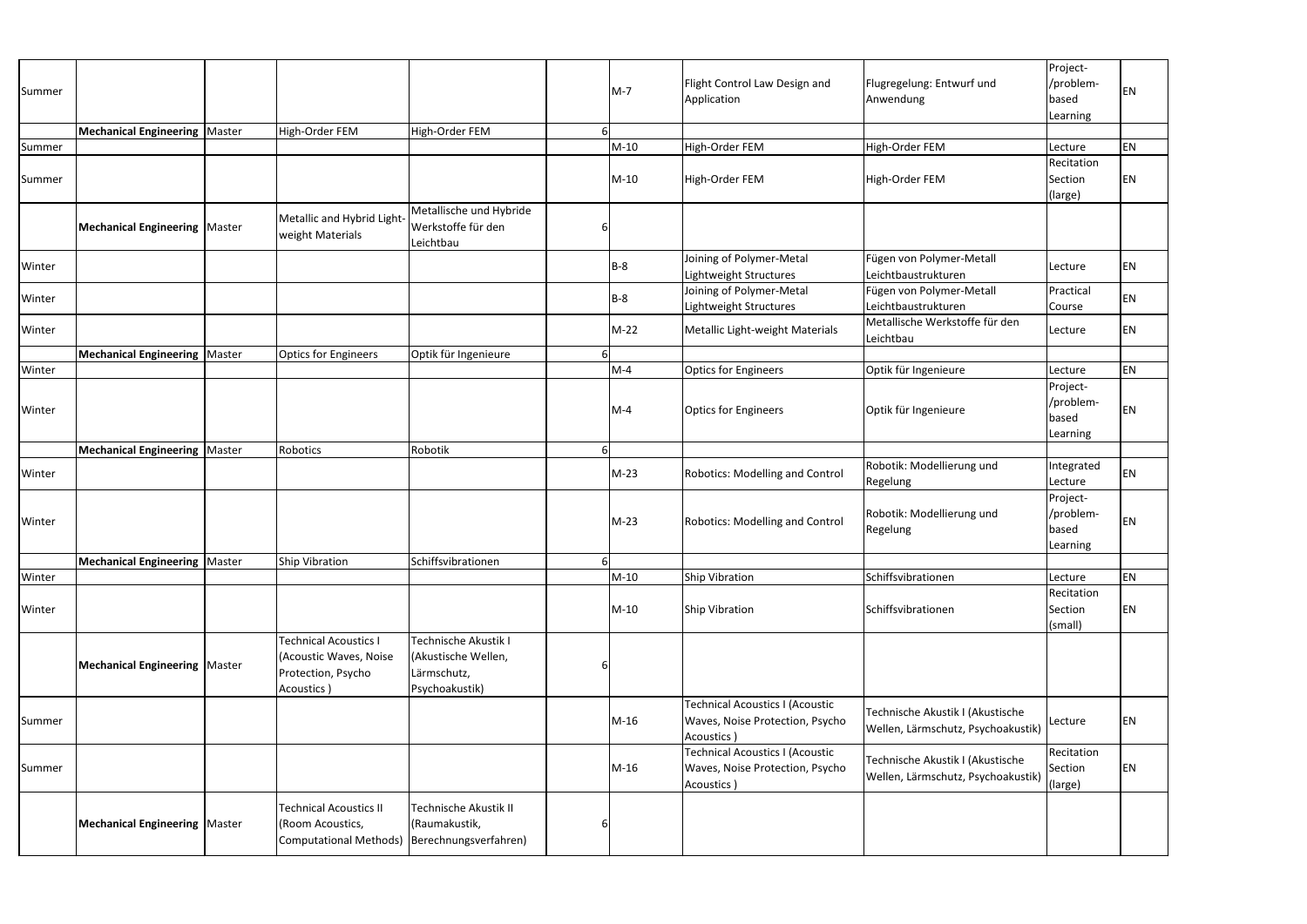| Winter            |                                 |                                                                                                 |                                                                                              |    | $M-16$ | <b>Technical Acoustics II (Room</b><br>Acoustics, Computational Methods) Berechnungsverfahren) | Technische Akustik II (Raumakustik,             | Lecture                                    | ΕN      |
|-------------------|---------------------------------|-------------------------------------------------------------------------------------------------|----------------------------------------------------------------------------------------------|----|--------|------------------------------------------------------------------------------------------------|-------------------------------------------------|--------------------------------------------|---------|
| Winter            |                                 |                                                                                                 |                                                                                              |    | $M-16$ | <b>Technical Acoustics II (Room</b><br>Acoustics, Computational Methods) Berechnungsverfahren) | Technische Akustik II (Raumakustik,             | Recitation<br>Section<br>(large)           | ΕN      |
|                   | Mechanical Engineering   Master | Design with fibre-polymer Konstruieren mit Faser-<br>composites                                 | Kunststoff-Verbunden                                                                         |    |        |                                                                                                |                                                 |                                            |         |
| Winter            |                                 |                                                                                                 |                                                                                              |    | $M-11$ | Design with fibre-polymer-<br>composites                                                       | Konstruieren mit Faser-Kunststoff-<br>Verbunden | Lecture                                    | EN      |
| Winter            |                                 |                                                                                                 |                                                                                              |    | $M-11$ | Design with fibre-polymer-<br>composites                                                       | Konstruieren mit Faser-Kunststoff-<br>Verbunden | Recitation<br>Section<br>(large)           | EN      |
| Winter            |                                 |                                                                                                 |                                                                                              |    | $M-11$ | Design with fibre-polymer-<br>composites                                                       | Konstruieren mit Faser-Kunststoff-<br>Verbunden | Project-<br>/problem-<br>based<br>Learning | DE / EN |
|                   | Mechanical Engineering   Master | Mechatronic Systems                                                                             | Mechatronische Systeme                                                                       |    |        |                                                                                                |                                                 |                                            |         |
| Summer            |                                 |                                                                                                 |                                                                                              |    | $M-24$ | Electro- and Contromechanics                                                                   | Elektro- und Kontromechanik                     | Lecture                                    | EN      |
| Summer            |                                 |                                                                                                 |                                                                                              |    | $M-24$ | <b>Mechatronics Laboratory</b>                                                                 | <b>Fachlabor Mechatronik</b>                    | Project-<br>/problem-<br>based<br>Learning | DE / EN |
| Summer            |                                 |                                                                                                 |                                                                                              |    | $M-24$ | Electro- and Contromechanics                                                                   | Elektro- und Kontromechanik                     | Recitation<br>Section<br>(small)           | EN      |
|                   | Mechanical Engineering   Master | Selected Topics of<br><b>Mechanical Engineering</b><br>and Management<br>(Alternative A: 12 CP) | Ausgewählte Themen des<br>Mechanical Engineering<br>and Management<br>(Alternative A: 12 LP) | 12 |        |                                                                                                |                                                 |                                            |         |
| Summer            |                                 |                                                                                                 |                                                                                              |    | W-9    | Human Resource Management and Personalmanagement und<br><b>Organization Design</b>             | Organisationsentwicklung                        | Lecture                                    | EN      |
| Winter            |                                 |                                                                                                 |                                                                                              |    | $M-24$ | Fatigue & Damage Tolerance                                                                     | Ermüdung und Schadenstoleranz                   | Lecture                                    | EN      |
| Winter+Su<br>mmer |                                 |                                                                                                 |                                                                                              |    | $W-7$  | <b>Advanced Research Seminar</b>                                                               | Forschungsseminar für<br>Fortgeschrittene       | Seminar                                    | EN      |
| Summer            |                                 |                                                                                                 |                                                                                              |    | $M-17$ | Lightweight Design Practical Course Leichtbaupraktikum                                         |                                                 | Project-<br>/problem-<br>based<br>Learning | DE / EN |
| Winter            |                                 |                                                                                                 |                                                                                              |    | M-EXK1 | <b>Structural Mechanics of Fibre</b><br><b>Reinforced Composites</b>                           | Strukturmechanik von<br>Faserverbunden          | Lecture                                    | EN      |
| Winter            |                                 |                                                                                                 |                                                                                              |    | $M-17$ | Accounting                                                                                     | Rechnungswesen                                  | Lecture                                    | EN      |
| Winter            |                                 |                                                                                                 |                                                                                              |    | $M-17$ | Accounting                                                                                     | Rechnungswesen                                  | Recitation<br>Section<br>(large)           | ΕN      |
| Winter            |                                 |                                                                                                 |                                                                                              |    | $M-17$ | International Law for Engineers                                                                | Internationales Recht für Ingenieure Lecture    |                                            | EN      |
| Summer            |                                 |                                                                                                 |                                                                                              |    | $M-17$ | International Law for Engineers                                                                | Internationales Recht für Ingenieure Seminar    |                                            | EN      |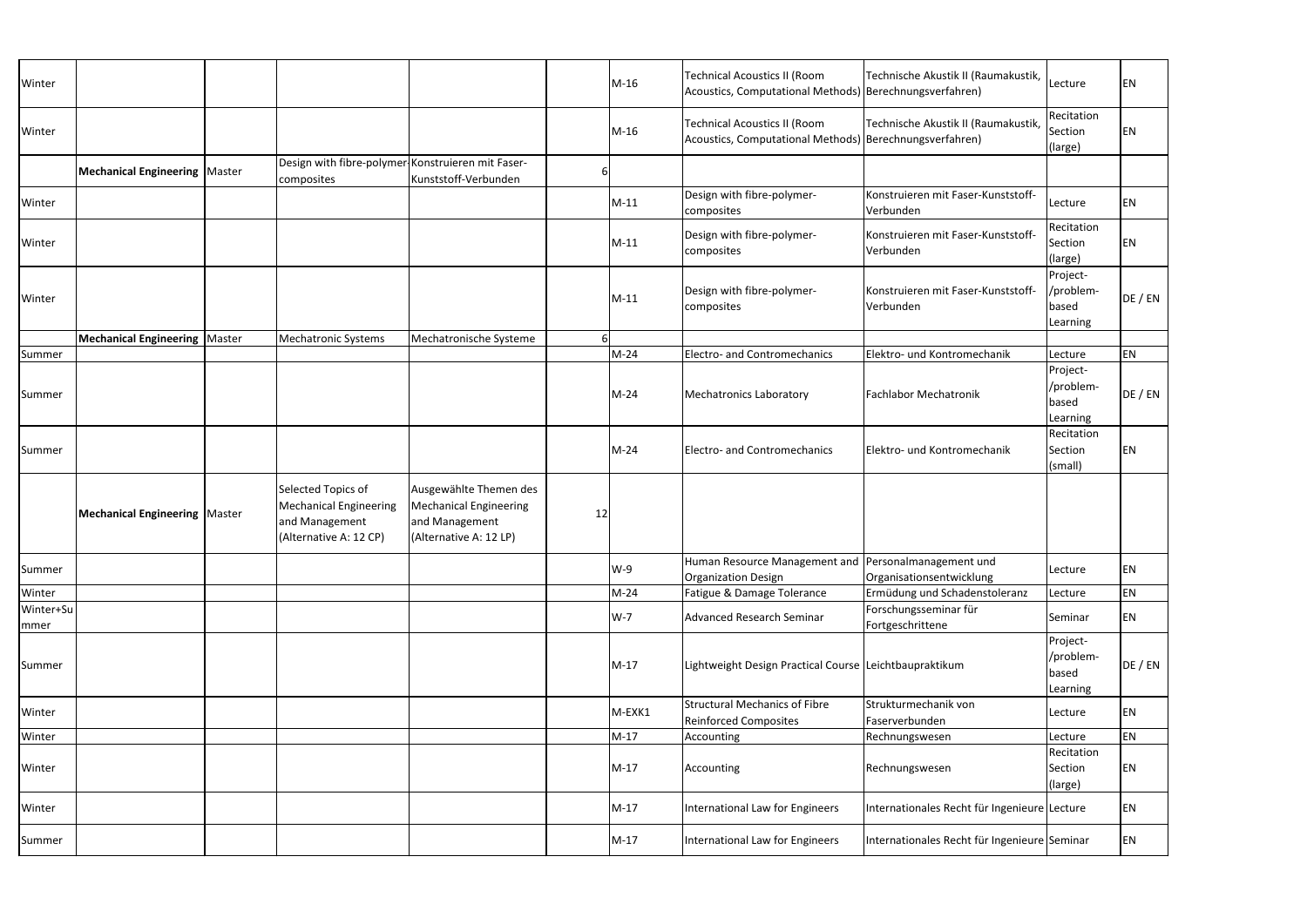| Winter            |                                 |                                                                                                |                                                                                                    | 0-Extern           | Intercultural Management and<br>Communication (MEM)                  | Interkulturelles Management und<br>Kommunikation (MEM)              | Lecture                                    | <b>EN</b> |
|-------------------|---------------------------------|------------------------------------------------------------------------------------------------|----------------------------------------------------------------------------------------------------|--------------------|----------------------------------------------------------------------|---------------------------------------------------------------------|--------------------------------------------|-----------|
|                   | Mechanical Engineering   Master | Selected Topics of<br><b>Mechanical Engineering</b><br>and Management<br>(Alternative B: 6 CP) | Ausgewählte Themen des<br><b>Mechanical Engineering</b><br>and Management<br>(Alternative B: 6 LP) |                    |                                                                      |                                                                     |                                            |           |
| Summer            |                                 |                                                                                                |                                                                                                    | $W-9$              | Human Resource Management and<br><b>Organization Design</b>          | Personalmanagement und<br>Organisationsentwicklung                  | Lecture                                    | EN        |
| Winter            |                                 |                                                                                                |                                                                                                    | $M-24$             | Fatigue & Damage Tolerance                                           | Ermüdung und Schadenstoleranz                                       | Lecture                                    | EN        |
| Winter+Su<br>mmer |                                 |                                                                                                |                                                                                                    | $W-7$              | <b>Advanced Research Seminar</b>                                     | Forschungsseminar für<br>Fortgeschrittene                           | Seminar                                    | EN        |
| Summer            |                                 |                                                                                                |                                                                                                    | $M-17$             | Lightweight Design Practical Course Leichtbaupraktikum               |                                                                     | Project-<br>/problem-<br>based<br>Learning | DE / EN   |
| Winter            |                                 |                                                                                                |                                                                                                    | M-EXK1             | <b>Structural Mechanics of Fibre</b><br><b>Reinforced Composites</b> | Strukturmechanik von<br>Faserverbunden                              | Lecture                                    | EN        |
| Winter            |                                 |                                                                                                |                                                                                                    | $M-17$             | Accounting                                                           | Rechnungswesen                                                      | Lecture                                    | EN        |
| Winter            |                                 |                                                                                                |                                                                                                    | $M-17$             | Accounting                                                           | Rechnungswesen                                                      | Recitation<br>Section<br>(large)           | EN        |
| Winter            |                                 |                                                                                                |                                                                                                    | $M-17$             | International Law for Engineers                                      | Internationales Recht für Ingenieure Lecture                        |                                            | EN        |
| Summer            |                                 |                                                                                                |                                                                                                    | $M-17$             | International Law for Engineers                                      | Internationales Recht für Ingenieure Seminar                        |                                            | EN        |
| Winter            |                                 |                                                                                                |                                                                                                    | 0-Extern           | Intercultural Management and<br>Communication (MEM)                  | Interkulturelles Management und<br>Kommunikation (MEM)              | Lecture                                    | EN        |
|                   | Mechanical Engineering   Master | Structure and properties<br>of fibre-polymer-<br>composites                                    | Aufbau und Eigenschaften<br>der Faser-Kunststoff-<br>Verbunde                                      |                    |                                                                      |                                                                     |                                            |           |
| Summer            |                                 |                                                                                                |                                                                                                    | $M-11$             | Structure and properties of fibre-<br>polymer-composites             | Aufbau und Eigenschaften der Faser-<br>Kunststoff-Verbunde          | Lecture                                    | EN        |
| Summer            |                                 |                                                                                                |                                                                                                    | $M-11$             | Structure and properties of fibre-<br>polymer-composites             | Aufbau und Eigenschaften der Faser<br>Kunststoff-Verbunde           | Recitation<br>Section<br>(large)           | EN        |
| Summer            |                                 |                                                                                                |                                                                                                    | Nicht<br>definiert | Structure and properties of fibre-<br>polymer-composites             | Aufbau und Eigenschaften der Faser-/problem-<br>Kunststoff-Verbunde | Project-<br>based<br>Learning              | DE / EN   |
|                   | Mechanical Engineering   Master | Selected Topics of<br><b>Aeronautical Systems</b><br>Engineering                               | Ausgewählte Themen der<br>Luftfahrt-Systemtechnik                                                  |                    |                                                                      |                                                                     |                                            |           |
| Winter            |                                 |                                                                                                |                                                                                                    | $M-24$             | Fatigue & Damage Tolerance                                           | Ermüdung und Schadenstoleranz                                       | Lecture                                    | EN        |
| Winter            |                                 |                                                                                                |                                                                                                    | $M-7$              | <b>Reliability of Aircraft Systems</b>                               | Zuverlässigkeit von<br>Flugzeugsystemen                             | Lecture                                    | DE        |
| Winter            |                                 |                                                                                                |                                                                                                    | $M-7$              | Turbo Jet Engines                                                    | Strahltriebwerke                                                    | Lecture                                    | DE        |
| Winter            |                                 |                                                                                                |                                                                                                    | $M-15$             | <b>Materials Testing</b>                                             | Werkstoffprüfung                                                    | Lecture                                    | DE        |
| Summer            |                                 |                                                                                                |                                                                                                    | $M-15$             | Mechanisms, Systems and<br>Processes of Materials Testing            | Mechanismen, Systeme und<br>Verfahren der Werkstoffprüfung          | Lecture                                    | DE        |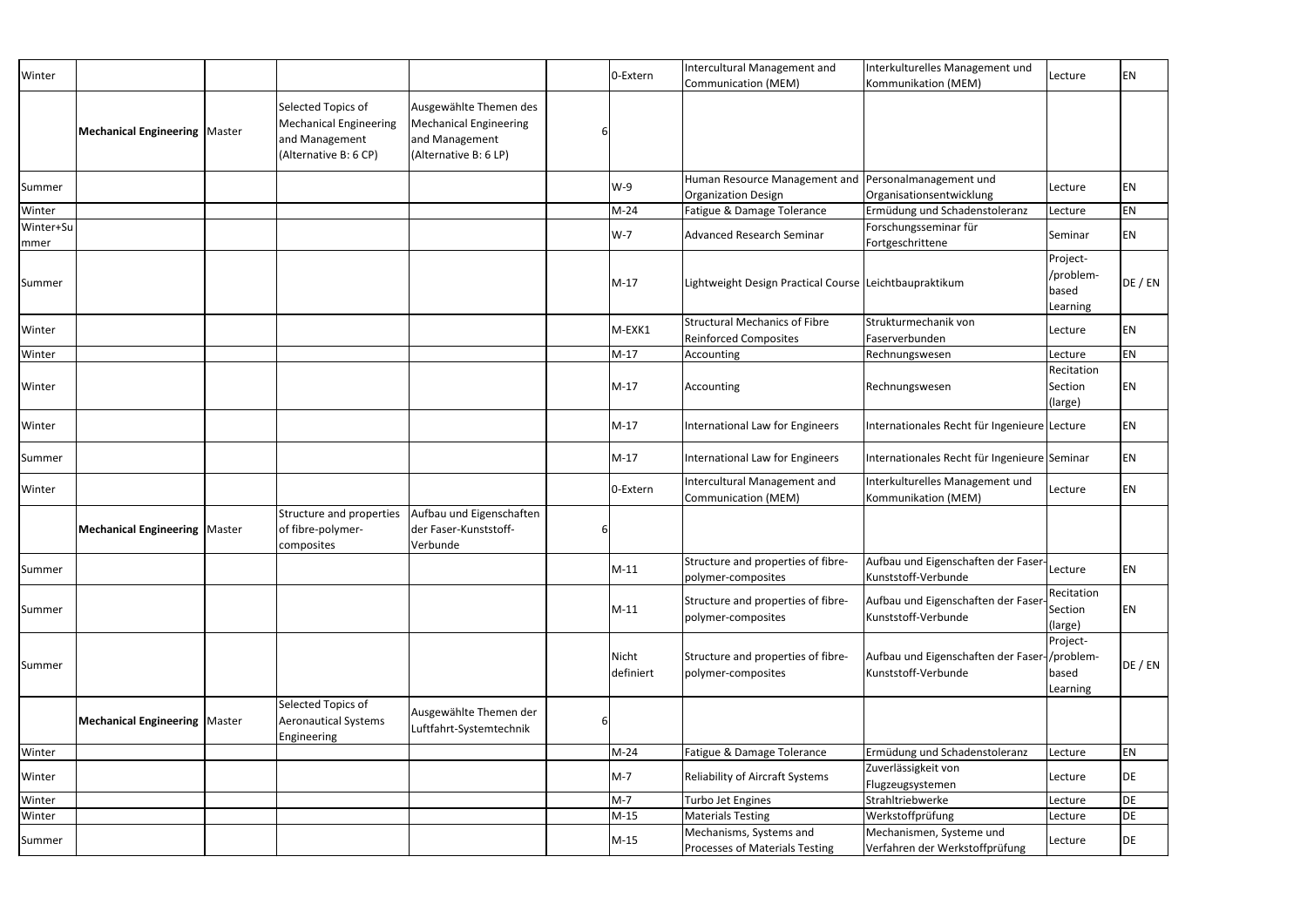| Summer |                                        |                                                                                                 |                                                                            | $M-17$ | Lightweight Design Practical Course Leichtbaupraktikum               |                                                                             | Project-<br>/problem-<br>based<br>Learning | DE / EN   |
|--------|----------------------------------------|-------------------------------------------------------------------------------------------------|----------------------------------------------------------------------------|--------|----------------------------------------------------------------------|-----------------------------------------------------------------------------|--------------------------------------------|-----------|
| Summer |                                        |                                                                                                 |                                                                            | $M-28$ | Airline Operations                                                   | Betrieb einer<br>Luftverkehrsgesellschaft                                   | Lecture                                    | DE        |
| Winter |                                        |                                                                                                 |                                                                            | M-EXK1 | <b>Structural Mechanics of Fibre</b><br><b>Reinforced Composites</b> | Strukturmechanik von<br>Faserverbunden                                      | Lecture                                    | EN        |
| Winter |                                        |                                                                                                 |                                                                            | $M-25$ | <b>Aviation Security</b>                                             | Luftsicherheit                                                              | Lecture                                    | DE        |
| Winter |                                        |                                                                                                 |                                                                            | $M-25$ | <b>Aviation Security</b>                                             | Luftsicherheit                                                              | Recitation<br>Section<br>(small)           | DE        |
| Winter |                                        |                                                                                                 |                                                                            | $M-21$ | <b>System Simulation</b>                                             | Systemsimulation                                                            | Lecture                                    | <b>DE</b> |
| Winter |                                        |                                                                                                 |                                                                            | $M-21$ | <b>System Simulation</b>                                             | Systemsimulation                                                            | Recitation<br>Section<br>(large)           | DE        |
| Summer |                                        |                                                                                                 |                                                                            | $M-28$ | Flight Guidance II (Flight Control)                                  | Flugführung II (Flugregelung)                                               | Lecture                                    | DE        |
| Summer |                                        |                                                                                                 |                                                                            | $M-28$ | Flight Guidance II (Flight Control)                                  | Flugführung II (Flugregelung)                                               | Recitation<br>Section<br>(small)           | DE        |
| Summer |                                        |                                                                                                 |                                                                            | $M-28$ | <b>Aviation and Environment</b>                                      | Luftverkehr und Umwelt                                                      | Lecture                                    | DE        |
| Summer |                                        |                                                                                                 |                                                                            | M-25   | Advanced Training Course SE-ZERT                                     | Aufbaukurs SE-ZERT                                                          | Project-<br>/problem-<br>based<br>Learning | <b>DE</b> |
| Winter |                                        |                                                                                                 |                                                                            | M-25   | Machine Learning in Safety-Critical<br><b>Cyber-Physical Systems</b> | Maschinelles Lernen in<br>sicherheitskritischen<br>cyberphysischen Systemen | Lecture                                    | DE        |
| Winter |                                        |                                                                                                 |                                                                            | $M-25$ | Machine Learning in Safety-Critical<br><b>Cyber-Physical Systems</b> | Maschinelles Lernen in<br>sicherheitskritischen<br>cyberphysischen Systemen | Recitation<br>Section<br>(small)           | DE        |
|        | <b>Mechanical Engineering   Master</b> | Selected Topics of<br><b>Aeronautical Systems</b><br><b>Engineering (Alternative</b><br>A: 6 LP | Ausgewählte Themen der<br>Luftfahrt-Systemtechnik<br>(Alternative A: 6 LP) |        |                                                                      |                                                                             |                                            |           |
| Winter |                                        |                                                                                                 |                                                                            | $M-24$ | Fatigue & Damage Tolerance                                           | Ermüdung und Schadenstoleranz                                               | Lecture                                    | EN        |
| Winter |                                        |                                                                                                 |                                                                            | $M-7$  | Reliability of Aircraft Systems                                      | Zuverlässigkeit von<br>Flugzeugsystemen                                     | Lecture                                    | DE        |
| Winter |                                        |                                                                                                 |                                                                            | $M-28$ | Flight Guidance I (Introduction)                                     | Flugführung I (Grundlagen)                                                  | Lecture                                    | DE        |
| Winter |                                        |                                                                                                 |                                                                            | $M-28$ | Flight Guidance I (Introduction)                                     | Flugführung I (Grundlagen)                                                  | Recitation<br>Section<br>(large)           | DE        |
| Winter |                                        |                                                                                                 |                                                                            | $M-7$  | Turbo Jet Engines                                                    | Strahltriebwerke                                                            | Lecture                                    | DE        |
| Winter |                                        |                                                                                                 |                                                                            | $M-15$ | <b>Materials Testing</b>                                             | Werkstoffprüfung                                                            | Lecture                                    | DE        |
| Summer |                                        |                                                                                                 |                                                                            | $M-15$ | Mechanisms, Systems and<br>Processes of Materials Testing            | Mechanismen, Systeme und<br>Verfahren der Werkstoffprüfung                  | Lecture                                    | DE        |
| Summer |                                        |                                                                                                 |                                                                            | $M-17$ | Lightweight Design Practical Course Leichtbaupraktikum               |                                                                             | Project-<br>/problem-<br>based<br>Learning | DE / EN   |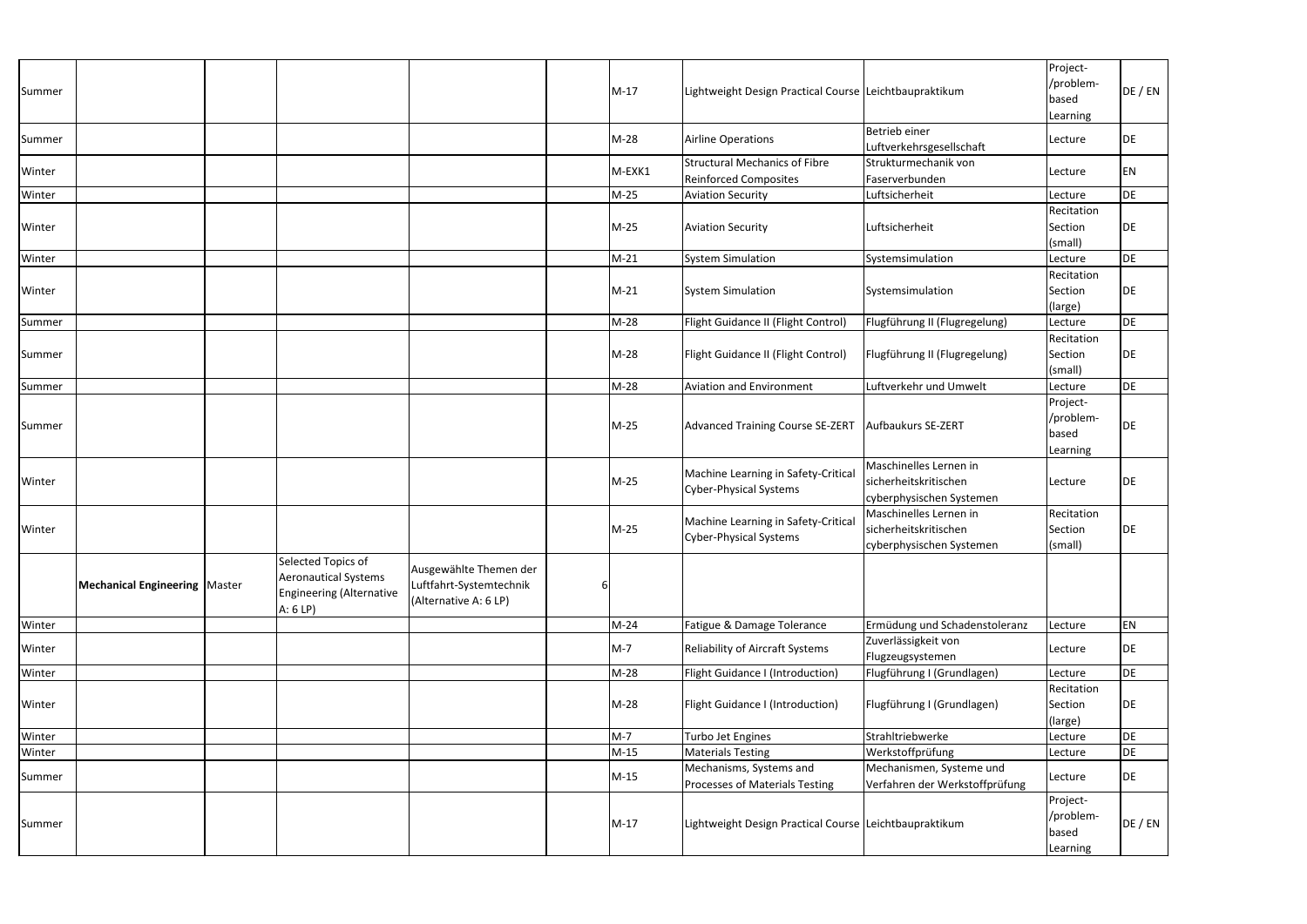| Winter |                                        |                                                                                                  |                                                                             |    | $M-28$ | <b>Airport Planning</b>                                              | Flughafenplanung                                                            | Lecture                                    | DE        |
|--------|----------------------------------------|--------------------------------------------------------------------------------------------------|-----------------------------------------------------------------------------|----|--------|----------------------------------------------------------------------|-----------------------------------------------------------------------------|--------------------------------------------|-----------|
| Winter |                                        |                                                                                                  |                                                                             |    | $M-28$ | <b>Airport Operations</b>                                            | Flughafenbetrieb                                                            | Lecture                                    | DE        |
| Summer |                                        |                                                                                                  |                                                                             |    | $M-28$ | Airline Operations                                                   | Betrieb einer<br>Luftverkehrsgesellschaft                                   | Lecture                                    | DE        |
| Winter |                                        |                                                                                                  |                                                                             |    | $M-28$ | <b>Airport Planning</b>                                              | Flughafenplanung                                                            | Recitation<br>Section<br>(small)           | DE        |
| Winter |                                        |                                                                                                  |                                                                             |    | M-EXK1 | <b>Structural Mechanics of Fibre</b><br><b>Reinforced Composites</b> | Strukturmechanik von<br>Faserverbunden                                      | Lecture                                    | EN        |
| Winter |                                        |                                                                                                  |                                                                             |    | M-EXK1 | <b>Structural Mechanics of Fibre</b><br><b>Reinforced Composites</b> | Strukturmechanik von<br>Faserverbunden                                      | Recitation<br>Section<br>(large)           | EN        |
| Winter |                                        |                                                                                                  |                                                                             |    | $M-25$ | <b>Aviation Security</b>                                             | Luftsicherheit                                                              | Lecture                                    | <b>DE</b> |
| Winter |                                        |                                                                                                  |                                                                             |    | $M-25$ | <b>Aviation Security</b>                                             | Luftsicherheit                                                              | Recitation<br>Section<br>(small)           | DE        |
| Winter |                                        |                                                                                                  |                                                                             |    | $M-21$ | <b>System Simulation</b>                                             | Systemsimulation                                                            | Lecture                                    | DE        |
| Winter |                                        |                                                                                                  |                                                                             |    | $M-21$ | <b>System Simulation</b>                                             | Systemsimulation                                                            | Recitation<br>Section<br>(large)           | DE        |
| Summer |                                        |                                                                                                  |                                                                             |    | M-28   | Flight Guidance II (Flight Control)                                  | Flugführung II (Flugregelung)                                               | Lecture                                    | DE        |
| Summer |                                        |                                                                                                  |                                                                             |    | $M-28$ | Flight Guidance II (Flight Control)                                  | Flugführung II (Flugregelung)                                               | Recitation<br>Section<br>(small)           | DE        |
| Summer |                                        |                                                                                                  |                                                                             |    | $M-28$ | <b>Aviation and Environment</b>                                      | Luftverkehr und Umwelt                                                      | Lecture                                    | DE        |
| Summer |                                        |                                                                                                  |                                                                             |    | M-25   | <b>Advanced Training Course SE-ZERT</b>                              | Aufbaukurs SE-ZERT                                                          | Project-<br>/problem-<br>based<br>Learning | DE        |
| Winter |                                        |                                                                                                  |                                                                             |    | M-25   | Machine Learning in Safety-Critical                                  | Maschinelles Lernen in<br>sicherheitskritischen                             | Lecture                                    | DE        |
|        |                                        |                                                                                                  |                                                                             |    |        | <b>Cyber-Physical Systems</b>                                        | cyberphysischen Systemen                                                    |                                            |           |
| Winter |                                        |                                                                                                  |                                                                             |    | M-25   | Machine Learning in Safety-Critical<br><b>Cyber-Physical Systems</b> | Maschinelles Lernen in<br>sicherheitskritischen<br>cyberphysischen Systemen | Recitation<br>Section<br>(small)           | DE        |
| Summer |                                        |                                                                                                  |                                                                             |    | $M-24$ | Reliability in Engineering Dynamics                                  | Zuverlässigkeit in der<br>Maschinendynamik                                  | Lecture                                    | EN        |
| Summer |                                        |                                                                                                  |                                                                             |    | $M-24$ | Reliability in Engineering Dynamics                                  | Zuverlässigkeit in der<br>Maschinendynamik                                  | Recitation<br>Section<br>(small)           | EN        |
|        | <b>Mechanical Engineering   Master</b> | Selected Topics of<br><b>Aeronautical Systems</b><br><b>Engineering (Alternative</b><br>B: 12 LP | Ausgewählte Themen der<br>Luftfahrt-Systemtechnik<br>(Alternative B: 12 LP) | 12 |        |                                                                      |                                                                             |                                            |           |
| Winter |                                        |                                                                                                  |                                                                             |    | $M-24$ | Fatigue & Damage Tolerance                                           | Ermüdung und Schadenstoleranz                                               | Lecture                                    | EN        |
| Winter |                                        |                                                                                                  |                                                                             |    | $M-7$  | Reliability of Aircraft Systems                                      | Zuverlässigkeit von<br>Flugzeugsystemen                                     | Lecture                                    | DE        |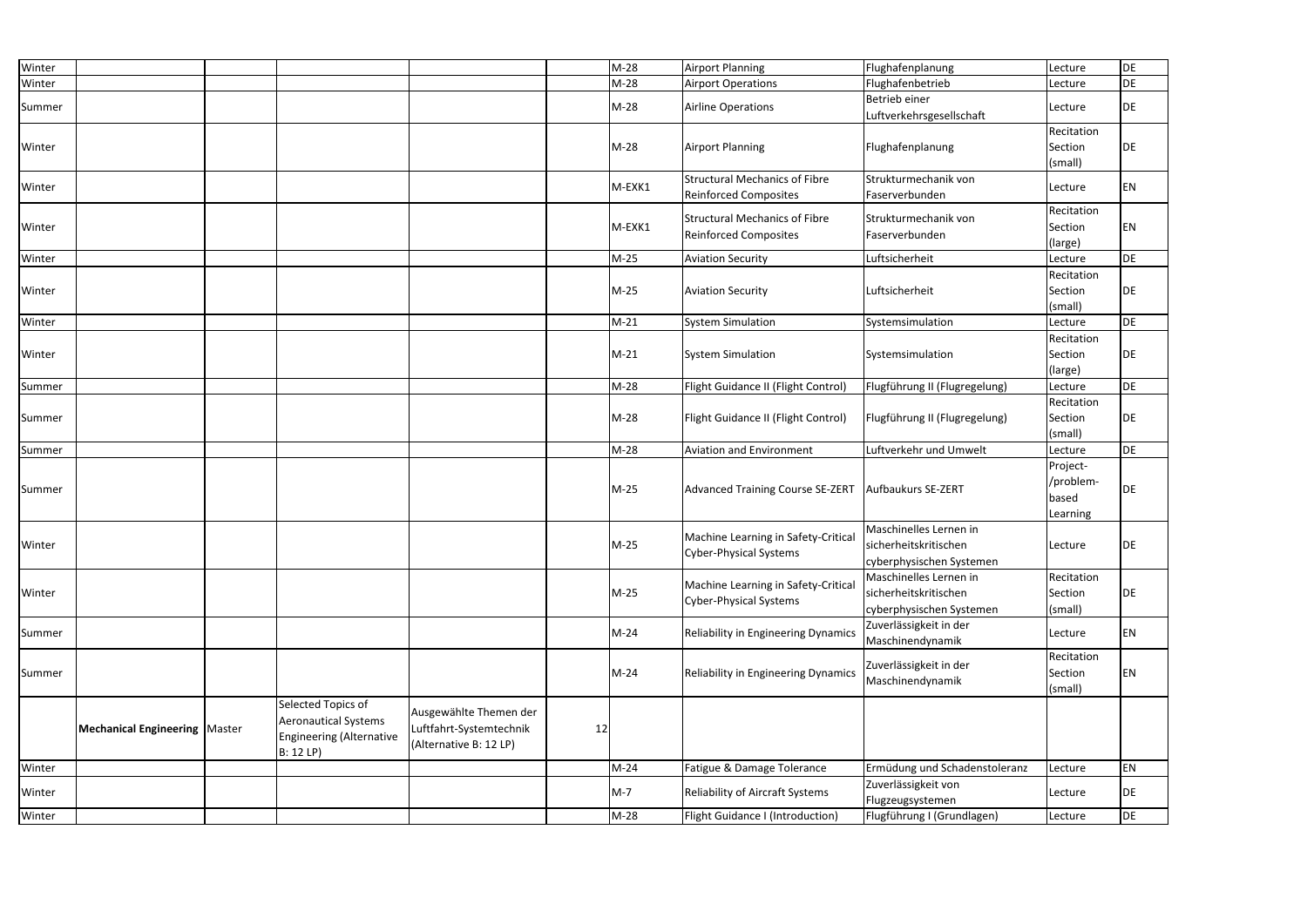|        |  |  |        |                                                                      |                                                                             | Recitation                                 |         |
|--------|--|--|--------|----------------------------------------------------------------------|-----------------------------------------------------------------------------|--------------------------------------------|---------|
|        |  |  | $M-28$ |                                                                      |                                                                             | Section                                    | DE      |
| Winter |  |  |        | <b>Flight Guidance I (Introduction)</b>                              | Flugführung I (Grundlagen)                                                  |                                            |         |
|        |  |  |        |                                                                      |                                                                             | (large)                                    |         |
| Winter |  |  | $M-7$  | Turbo Jet Engines                                                    | Strahltriebwerke                                                            | Lecture                                    | DE      |
| Winter |  |  | $M-15$ | <b>Materials Testing</b>                                             | Werkstoffprüfung                                                            | Lecture                                    | DE      |
| Summer |  |  | $M-15$ | Mechanisms, Systems and<br>Processes of Materials Testing            | Mechanismen, Systeme und<br>Verfahren der Werkstoffprüfung                  | Lecture                                    | DE      |
| Summer |  |  | M-17   | Lightweight Design Practical Course Leichtbaupraktikum               |                                                                             | Project-<br>/problem-<br>based<br>Learning | DE / EN |
| Winter |  |  | $M-28$ | <b>Airport Planning</b>                                              | Flughafenplanung                                                            | Lecture                                    | DE      |
| Winter |  |  | $M-28$ | <b>Airport Operations</b>                                            | Flughafenbetrieb                                                            | Lecture                                    | DE      |
| Summer |  |  | $M-28$ | Airline Operations                                                   | Betrieb einer<br>Luftverkehrsgesellschaft                                   | Lecture                                    | DE      |
| Winter |  |  | $M-28$ | <b>Airport Planning</b>                                              | Flughafenplanung                                                            | Recitation<br>Section<br>(small)           | DE      |
| Winter |  |  | M-EXK1 | <b>Structural Mechanics of Fibre</b><br><b>Reinforced Composites</b> | Strukturmechanik von<br>Faserverbunden                                      | Lecture                                    | EN      |
| Winter |  |  | M-EXK1 | <b>Structural Mechanics of Fibre</b><br><b>Reinforced Composites</b> | Strukturmechanik von<br>Faserverbunden                                      | Recitation<br>Section<br>(large)           | EN      |
| Winter |  |  | $M-25$ | <b>Aviation Security</b>                                             | Luftsicherheit                                                              | Lecture                                    | DE      |
| Winter |  |  | $M-25$ | <b>Aviation Security</b>                                             | Luftsicherheit                                                              | Recitation<br>Section<br>(small)           | DE      |
| Winter |  |  | $M-21$ | <b>System Simulation</b>                                             | Systemsimulation                                                            | Lecture                                    | DE      |
| Winter |  |  | $M-21$ | <b>System Simulation</b>                                             | Systemsimulation                                                            | Recitation<br>Section<br>(large)           | DE      |
| Summer |  |  | $M-28$ | Flight Guidance II (Flight Control)                                  | Flugführung II (Flugregelung)                                               | Lecture                                    | DE      |
| Summer |  |  | $M-28$ | Flight Guidance II (Flight Control)                                  | Flugführung II (Flugregelung)                                               | Recitation<br>Section<br>(small)           | DE      |
| Summer |  |  | $M-28$ | Aviation and Environment                                             | Luftverkehr und Umwelt                                                      | Lecture                                    | DE      |
| Summer |  |  | $M-25$ | Advanced Training Course SE-ZERT                                     | Aufbaukurs SE-ZERT                                                          | Project-<br>/problem-<br>based<br>Learning | DE      |
| Winter |  |  | M-25   | Machine Learning in Safety-Critical<br><b>Cyber-Physical Systems</b> | Maschinelles Lernen in<br>sicherheitskritischen<br>cyberphysischen Systemen | Lecture                                    | DE      |
| Winter |  |  | $M-25$ | Machine Learning in Safety-Critical<br><b>Cyber-Physical Systems</b> | Maschinelles Lernen in<br>sicherheitskritischen<br>cyberphysischen Systemen | Recitation<br>Section<br>(small)           | DE      |
| Summer |  |  | $M-24$ | Reliability in Engineering Dynamics                                  | Zuverlässigkeit in der<br>Maschinendynamik                                  | Lecture                                    | EN      |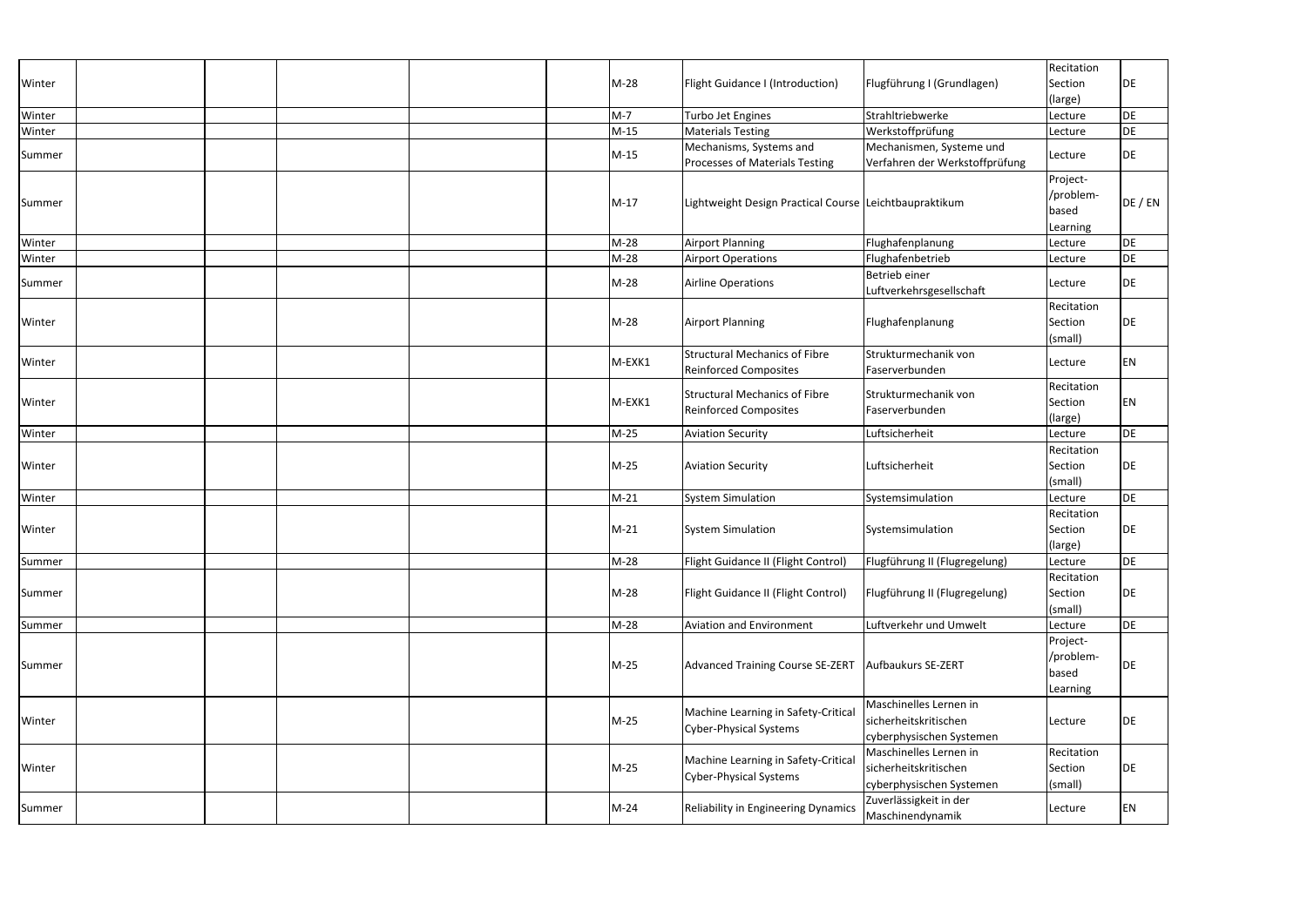| Summer |                                        |                                                                    |                                                                          |    | M-24     | <b>Reliability in Engineering Dynamics</b>                                    | Zuverlässigkeit in der<br>Maschinendynamik                                        | Recitation<br>Section<br>(small) | EN        |
|--------|----------------------------------------|--------------------------------------------------------------------|--------------------------------------------------------------------------|----|----------|-------------------------------------------------------------------------------|-----------------------------------------------------------------------------------|----------------------------------|-----------|
|        | <b>Mechanical Engineering   Master</b> | Selected Topics of<br>Biomedical Engineering -<br>Option A (6 LP)  | Ausgewählte Themen des<br>Mediziningenieurwesens -<br>Variante A (6 LP)  |    |          |                                                                               |                                                                                   |                                  |           |
| Winter |                                        |                                                                    |                                                                          |    | $V-5$    | Fluid Mechanics II                                                            | Strömungsmechanik II                                                              | Lecture                          | <b>DE</b> |
| Summer |                                        |                                                                    |                                                                          |    | $M-3$    | <b>Experimental Methods in</b><br>Biomechanics                                | Experimentelle Methoden der<br>Biomechanik                                        | Lecture                          | DE        |
| Winter |                                        |                                                                    |                                                                          |    | $M-9$    | Ceramics Technology                                                           | Technologie keramischer<br>Werkstoffe                                             | Lecture                          | DE / EN   |
| Winter |                                        |                                                                    |                                                                          |    | 0-Extern | <b>Experimental Methods for the</b><br><b>Characterization of Materials</b>   | Experimentelle Methoden der<br>Materialcharakterisierung                          | Lecture                          | DE        |
| Summer |                                        |                                                                    |                                                                          |    | $M-3$    | Numerical Methods in<br>Biomechanics                                          | Numerische Methoden in der<br>Biomechanik                                         | Seminar                          | DE / EN   |
| Winter |                                        |                                                                    |                                                                          |    | $M-3$    | Development and Regulatory<br>Approval of Medical Devices                     | Entwicklung und Zulassung von<br>Medizinprodukten                                 | Lecture                          | DE        |
| Winter |                                        |                                                                    |                                                                          |    | $M-9$    | Nature's Hierarchical Materials                                               | Die hierarchischen Materialien der<br>Natur                                       | Seminar                          | EN        |
| Summer |                                        |                                                                    |                                                                          |    | $E-18$   | Introduction to Waveguides,<br>Antennas, and Electromagnetic<br>Compatibility | Einführung in Wellenleiter,<br>Antennen und Elektromagnetische<br>Verträglichkeit | Lecture                          | DE / EN   |
| Winter |                                        |                                                                    |                                                                          |    | $M-21$   | <b>System Simulation</b>                                                      | Systemsimulation                                                                  | Lecture                          | DE        |
| Winter |                                        |                                                                    |                                                                          |    | $M-21$   | <b>System Simulation</b>                                                      | Systemsimulation                                                                  | Recitation<br>Section<br>(large) | DE        |
| Summer |                                        |                                                                    |                                                                          |    | $E-18$   | Introduction to Waveguides,<br>Antennas, and Electromagnetic<br>Compatibility | Einführung in Wellenleiter,<br>Antennen und Elektromagnetische<br>Verträglichkeit | Recitation<br>Section<br>(small) | DE / EN   |
| Winter |                                        |                                                                    |                                                                          |    | $M-3$    | Seminar Biomedical Engineering                                                | Seminar Mediziningenieurwesen                                                     | Seminar                          | DE        |
|        | <b>Mechanical Engineering   Master</b> | Selected Topics of<br>Biomedical Engineering -<br>Option B (12 LP) | Ausgewählte Themen des<br>Mediziningenieurwesens -<br>Variante B (12 LP) | 12 |          |                                                                               |                                                                                   |                                  |           |
| Winter |                                        |                                                                    |                                                                          |    | $V-5$    | <b>Fluid Mechanics II</b>                                                     | Strömungsmechanik II                                                              | Lecture                          | <b>DE</b> |
| Summer |                                        |                                                                    |                                                                          |    | $M-3$    | <b>Experimental Methods in</b><br>Biomechanics                                | Experimentelle Methoden der<br>Biomechanik                                        | Lecture                          | DE        |
| Winter |                                        |                                                                    |                                                                          |    | M-9      | <b>Ceramics Technology</b>                                                    | Technologie keramischer<br>Werkstoffe                                             | Lecture                          | DE / EN   |
| Winter |                                        |                                                                    |                                                                          |    | 0-Extern | <b>Experimental Methods for the</b><br><b>Characterization of Materials</b>   | Experimentelle Methoden der<br>Materialcharakterisierung                          | Lecture                          | DE        |
| Summer |                                        |                                                                    |                                                                          |    | $M-3$    | Numerical Methods in<br>Biomechanics                                          | Numerische Methoden in der<br>Biomechanik                                         | Seminar                          | DE / EN   |
| Winter |                                        |                                                                    |                                                                          |    | $M-3$    | Development and Regulatory<br><b>Approval of Medical Devices</b>              | Entwicklung und Zulassung von<br>Medizinprodukten                                 | Lecture                          | DE        |
| Winter |                                        |                                                                    |                                                                          |    | M-9      | Nature's Hierarchical Materials                                               | Die hierarchischen Materialien der<br>Natur                                       | Seminar                          | EN        |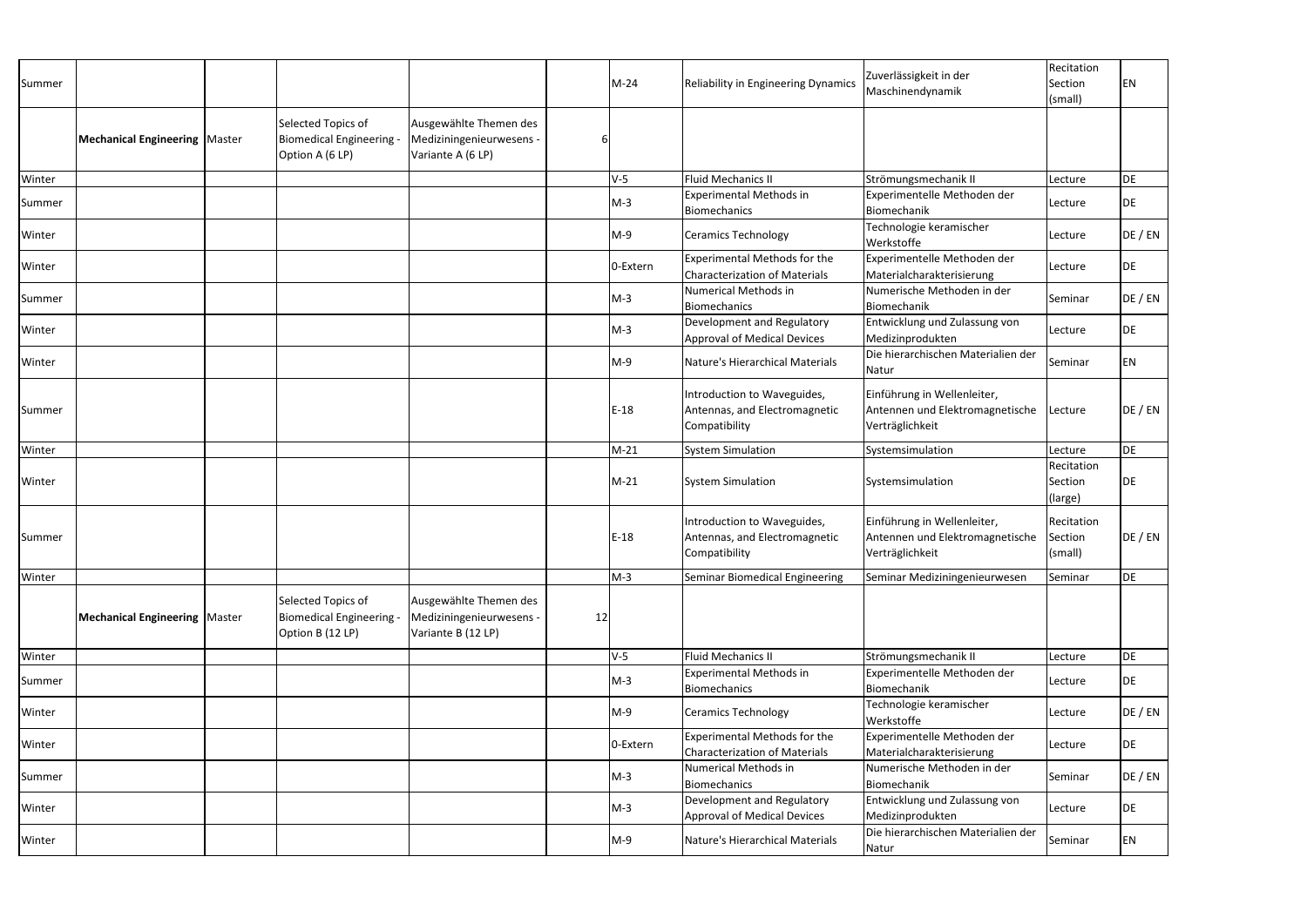| Summer |                                        |                                                                        |                           |    | $E-18$   | Introduction to Waveguides,<br>Antennas, and Electromagnetic<br>Compatibility                 | Einführung in Wellenleiter,<br>Antennen und Elektromagnetische<br>Verträglichkeit                                 | Lecture                          | DE / EN   |
|--------|----------------------------------------|------------------------------------------------------------------------|---------------------------|----|----------|-----------------------------------------------------------------------------------------------|-------------------------------------------------------------------------------------------------------------------|----------------------------------|-----------|
| Winter |                                        |                                                                        |                           |    | $M-21$   | <b>System Simulation</b>                                                                      | Systemsimulation                                                                                                  | Lecture                          | DE        |
|        |                                        |                                                                        |                           |    |          |                                                                                               |                                                                                                                   | Recitation                       |           |
| Winter |                                        |                                                                        |                           |    | $M-21$   | <b>System Simulation</b>                                                                      | Systemsimulation                                                                                                  | Section<br>(large)               | DE        |
| Summer |                                        |                                                                        |                           |    | $E-18$   | Introduction to Waveguides,<br>Antennas, and Electromagnetic<br>Compatibility                 | Einführung in Wellenleiter,<br>Antennen und Elektromagnetische<br>Verträglichkeit                                 | Recitation<br>Section<br>(small) | DE / EN   |
| Winter |                                        |                                                                        |                           |    | $M-3$    | Seminar Biomedical Engineering                                                                | Seminar Mediziningenieurwesen                                                                                     | Seminar                          | <b>DE</b> |
|        | <b>Mechanical Engineering   Master</b> | Selected Topics of Energy Ausgewählte Themen der<br>Systems - Option A | Energiesysteme - Option A | 12 |          |                                                                                               |                                                                                                                   |                                  |           |
| Summer |                                        |                                                                        |                           |    | $M-21$   | Wind Turbine Plants                                                                           | Windenergieanlagen                                                                                                | Lecture                          | DE        |
| Summer |                                        |                                                                        |                           |    | $V-9$    | Fuel Cells, Batteries, and Gas<br>Storage: New Materials for Energy<br>Production and Storage | Brennstoffzellen, Batterien und<br>Gasspeicher: Neue Materialien für<br>die Energieerzeugung und -<br>speicherung | Lecture                          | DE        |
| Summer |                                        |                                                                        |                           |    | $V-9$    | Hydrogen Technology                                                                           | Wasserstofftechnologie                                                                                            | Lecture                          | DE        |
| Winter |                                        |                                                                        |                           |    | $M-8$    | <b>Offshore Wind Parks</b>                                                                    | Offshore-Windkraftparks                                                                                           | Lecture                          | DE        |
| Winter |                                        |                                                                        |                           |    | $M-8$    | Selected Topics of Experimental<br>and Theoretical Fluiddynamics                              | Spezielle Gebiete der<br>Experimentellen und Theoretischen Lecture<br>Fluiddynamik                                |                                  | DE        |
| Summer |                                        |                                                                        |                           |    | $V-5$    | Computational Fluid Dynamics in<br><b>Process Engineering</b>                                 | Numerische Strömungssimulation in Lecture<br>der Verfahrenstechnik                                                |                                  | EN        |
| Winter |                                        |                                                                        |                           |    | $M-21$   | <b>Internal Combustion Engines II</b>                                                         | Verbrennungsmotoren II                                                                                            | Lecture                          | DE        |
| Winter |                                        |                                                                        |                           |    | $M-21$   | <b>Internal Combustion Engines II</b>                                                         | Verbrennungsmotoren II                                                                                            | Recitation<br>Section<br>(large) | DE        |
| Summer |                                        |                                                                        |                           |    | $M-12$   | Auxiliary Systems on Board of Ships   Hilfsanlagen auf Schiffen                               |                                                                                                                   | Lecture                          | DE        |
| Summer |                                        |                                                                        |                           |    | $M-12$   | Auxiliary Systems on Board of Ships Hilfsanlagen auf Schiffen                                 |                                                                                                                   | Recitation<br>Section<br>(large) | DE        |
| Winter |                                        |                                                                        |                           |    | $M-5$    | Steam turbines in energy,<br>environmental and Power Train<br>Engineering                     | Dampfturbinen in Energie, Umwelt-<br>und Antriebstechnik                                                          | Lecture                          | DE        |
| Winter |                                        |                                                                        |                           |    | M-5      | Steam turbines in energy,<br>environmental and Power Train<br>Engineering                     | Dampfturbinen in Energie, Umwelt-<br>und Antriebstechnik                                                          | Recitation<br>Section<br>(small) | DE        |
| Summer |                                        |                                                                        |                           |    | $V-5$    | <b>Computational Fluid Dynamics -</b><br>Exercises in OpenFoam                                | Numerische Strömungssimulation<br>Übung mit OpenFoam                                                              | Recitation<br>Section<br>(small) | ΕN        |
| Winter |                                        |                                                                        |                           |    | 0-Extern | <b>Turbines and Turbo Compressors</b>                                                         | Turbinen und Turboverdichter                                                                                      | Lecture                          | DE        |
| Winter |                                        |                                                                        |                           |    | 0-Extern | <b>Turbines and Turbo Compressors</b>                                                         | Turbinen und Turboverdichter                                                                                      | Recitation<br>Section<br>(large) | DE        |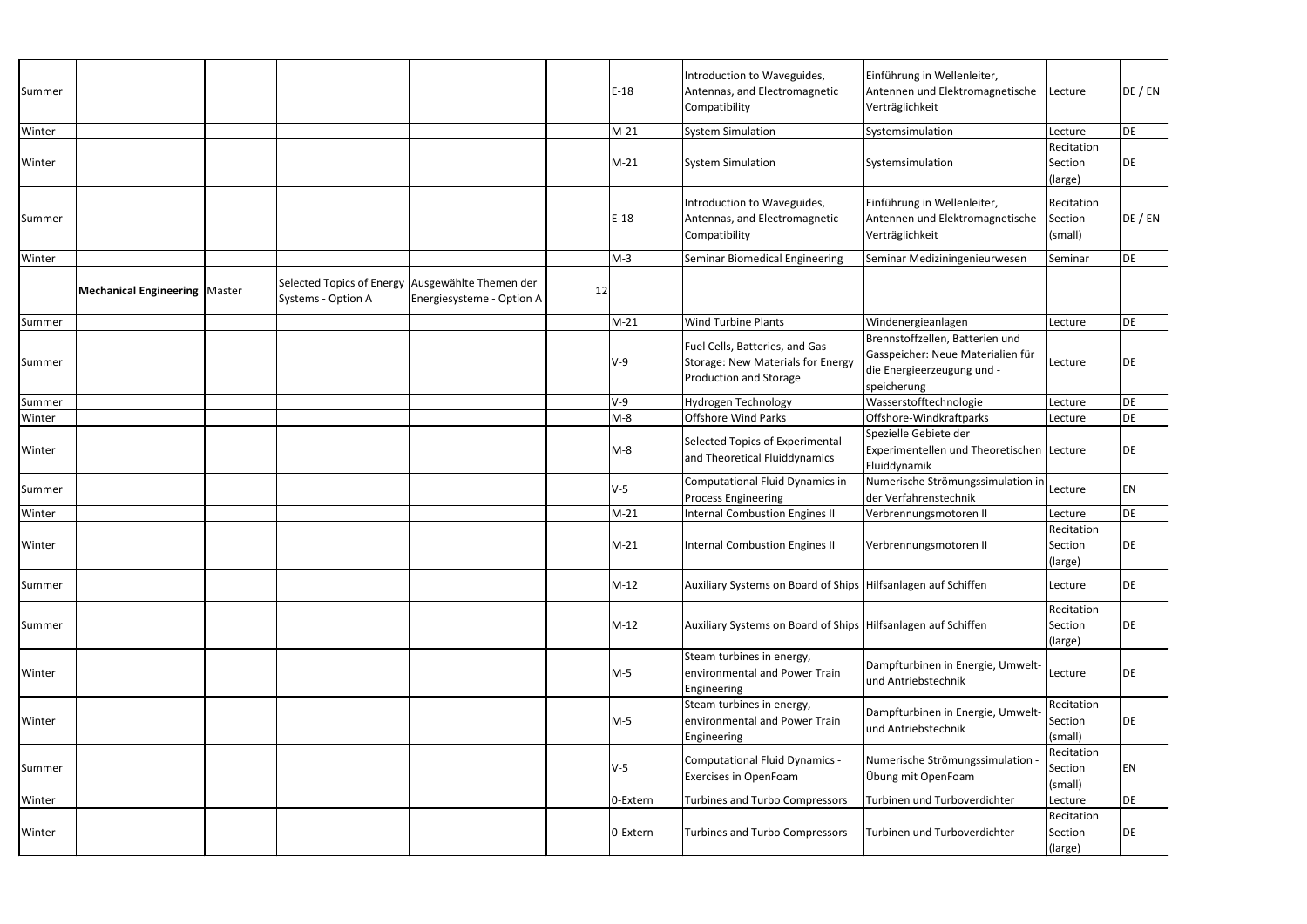| Summer |                                        |                                                                                       |                                     |    | $M-21$   | <b>Gas Distribution Systems</b>                                                               | Gasnetze                                                                                                          | Lecture                          | DE / EN   |
|--------|----------------------------------------|---------------------------------------------------------------------------------------|-------------------------------------|----|----------|-----------------------------------------------------------------------------------------------|-------------------------------------------------------------------------------------------------------------------|----------------------------------|-----------|
| Winter |                                        |                                                                                       |                                     |    | $M-21$   | <b>System Simulation</b>                                                                      | Systemsimulation                                                                                                  | Lecture                          | DE        |
| Winter |                                        |                                                                                       |                                     |    | $M-21$   | <b>System Simulation</b>                                                                      | Systemsimulation                                                                                                  | Recitation<br>Section<br>(large) | DE        |
|        | <b>Mechanical Engineering   Master</b> | Selected Topics of Energy Ausgewählte Themen der<br>Systems - Option B                | Energiesysteme - Option B           |    |          |                                                                                               |                                                                                                                   |                                  |           |
| Summer |                                        |                                                                                       |                                     |    | $M-21$   | Wind Turbine Plants                                                                           | Windenergieanlagen                                                                                                | Lecture                          | DE        |
| Summer |                                        |                                                                                       |                                     |    | $V-9$    | Fuel Cells, Batteries, and Gas<br>Storage: New Materials for Energy<br>Production and Storage | Brennstoffzellen, Batterien und<br>Gasspeicher: Neue Materialien für<br>die Energieerzeugung und -<br>speicherung | Lecture                          | <b>DE</b> |
| Summer |                                        |                                                                                       |                                     |    | $V-9$    | Hydrogen Technology                                                                           | Wasserstofftechnologie                                                                                            | Lecture                          | DE        |
| Winter |                                        |                                                                                       |                                     |    | $M-8$    | <b>Offshore Wind Parks</b>                                                                    | Offshore-Windkraftparks                                                                                           | Lecture                          | DE        |
| Winter |                                        |                                                                                       |                                     |    | $M-8$    | Selected Topics of Experimental<br>and Theoretical Fluiddynamics                              | Spezielle Gebiete der<br>Experimentellen und Theoretischen   Lecture<br>Fluiddynamik                              |                                  | DE        |
| Summer |                                        |                                                                                       |                                     |    | $V-5$    | Computational Fluid Dynamics in<br><b>Process Engineering</b>                                 | Numerische Strömungssimulation in<br>der Verfahrenstechnik                                                        | Lecture                          | EN        |
| Winter |                                        |                                                                                       |                                     |    | $M-21$   | <b>Internal Combustion Engines II</b>                                                         | Verbrennungsmotoren II                                                                                            | Lecture                          | DE        |
| Winter |                                        |                                                                                       |                                     |    | $M-21$   | <b>Internal Combustion Engines II</b>                                                         | Verbrennungsmotoren II                                                                                            | Recitation<br>Section<br>(large) | DE        |
| Summer |                                        |                                                                                       |                                     |    | $M-12$   | Auxiliary Systems on Board of Ships Hilfsanlagen auf Schiffen                                 |                                                                                                                   | Lecture                          | DE        |
| Summer |                                        |                                                                                       |                                     |    | $M-12$   | Auxiliary Systems on Board of Ships Hilfsanlagen auf Schiffen                                 |                                                                                                                   | Recitation<br>Section<br>(large) | DE        |
| Winter |                                        |                                                                                       |                                     |    | $M-5$    | Steam turbines in energy,<br>environmental and Power Train<br>Engineering                     | Dampfturbinen in Energie, Umwelt-<br>und Antriebstechnik                                                          | Lecture                          | <b>DE</b> |
| Winter |                                        |                                                                                       |                                     |    | $M-5$    | Steam turbines in energy,<br>environmental and Power Train<br>Engineering                     | Dampfturbinen in Energie, Umwelt-<br>und Antriebstechnik                                                          | Recitation<br>Section<br>(small) | DE        |
| Summer |                                        |                                                                                       |                                     |    | $V-5$    | <b>Computational Fluid Dynamics -</b><br><b>Exercises in OpenFoam</b>                         | Numerische Strömungssimulation<br>Übung mit OpenFoam                                                              | Recitation<br>Section<br>(small) | EN        |
| Winter |                                        |                                                                                       |                                     |    | 0-Extern | <b>Turbines and Turbo Compressors</b>                                                         | Turbinen und Turboverdichter                                                                                      | Lecture                          | DE        |
| Winter |                                        |                                                                                       |                                     |    | 0-Extern | <b>Turbines and Turbo Compressors</b>                                                         | Turbinen und Turboverdichter                                                                                      | Recitation<br>Section<br>(large) | DE        |
| Summer |                                        |                                                                                       |                                     |    | $M-21$   | <b>Gas Distribution Systems</b>                                                               | Gasnetze                                                                                                          | Lecture                          | DE / EN   |
| Winter |                                        |                                                                                       |                                     |    | $M-21$   | <b>System Simulation</b>                                                                      | Systemsimulation                                                                                                  | Lecture                          | DE        |
| Winter |                                        |                                                                                       |                                     |    | $M-21$   | <b>System Simulation</b>                                                                      | Systemsimulation                                                                                                  | Recitation<br>Section<br>(large) | DE        |
|        | <b>Mechanical Engineering   Master</b> | Selected Topics of<br>Mechatronics (Alternative Mechatronik (Alternative<br>A: 12 LP) | Ausgewählte Themen der<br>A: 12 LP) | 12 |          |                                                                                               |                                                                                                                   |                                  |           |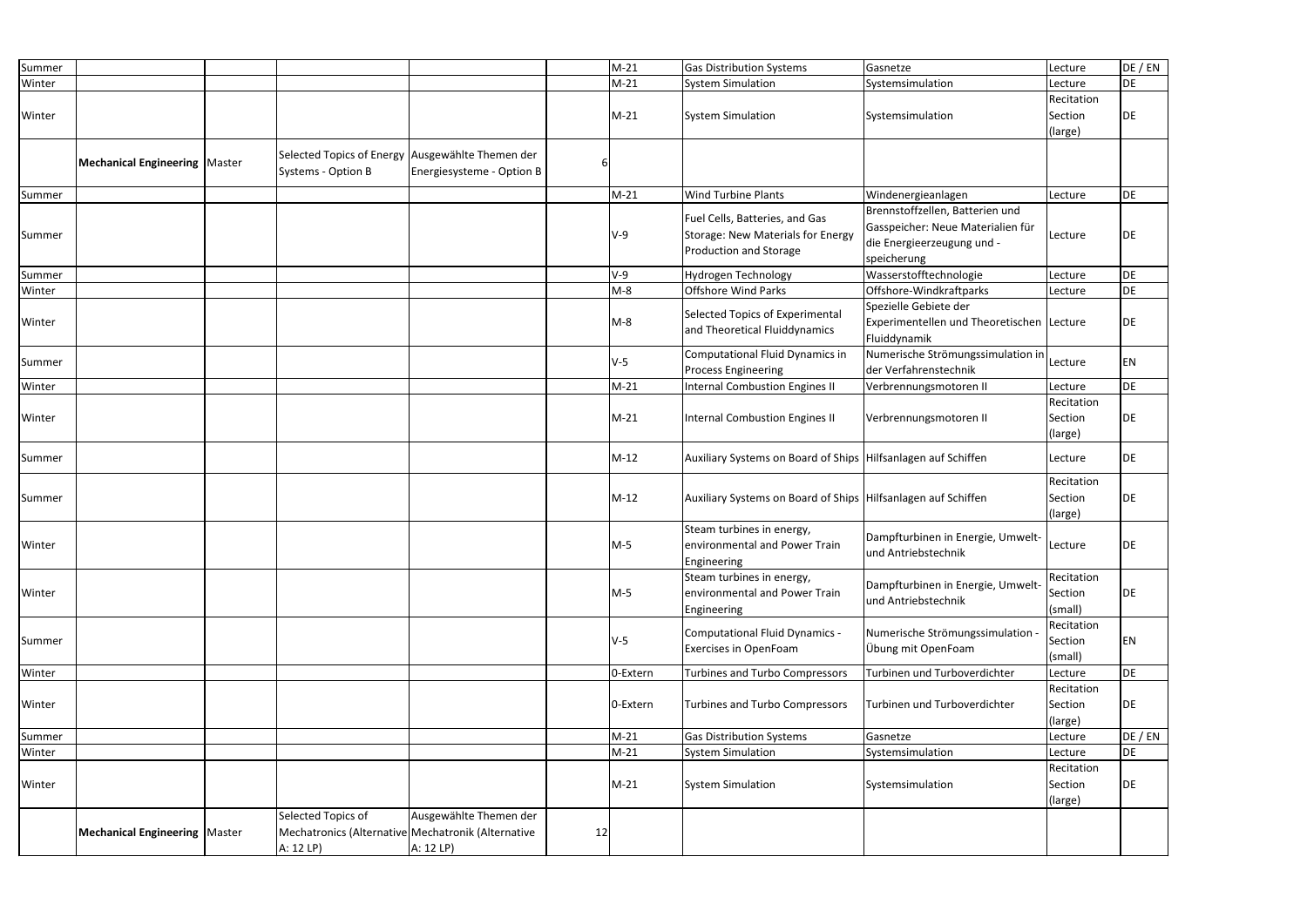| Winter+Su<br>mmer |                                        |                                                                                     |                                   |   | $E-19$ | Microcontroller Circuits:<br>Implementation in Hardware and<br>Software | Mikrocontrollerschaltungen -<br>Realisierung in Hard- und Software | Seminar                                    | DE        |
|-------------------|----------------------------------------|-------------------------------------------------------------------------------------|-----------------------------------|---|--------|-------------------------------------------------------------------------|--------------------------------------------------------------------|--------------------------------------------|-----------|
| Winter            |                                        |                                                                                     |                                   |   | $M-24$ | Fatigue & Damage Tolerance                                              | Ermüdung und Schadenstoleranz                                      | Lecture                                    | EN        |
| Summer            |                                        |                                                                                     |                                   |   | $E-14$ | <b>Feedback Control in Medical</b><br>Technology                        | Regelungstechnische Methoden für<br>die Medizintechnik             | Lecture                                    | DE        |
| Winter            |                                        |                                                                                     |                                   |   | E-7    | Microsystems Technology                                                 | Mikrosystemtechnologie                                             | Lecture                                    | EN        |
| Summer            |                                        |                                                                                     |                                   |   | $E-6$  | <b>Process Measurement Engineering</b>                                  | Prozessmesstechnik                                                 | Lecture                                    | DE / EN   |
| Summer            |                                        |                                                                                     |                                   |   | $E-6$  | <b>Process Measurement Engineering</b>                                  | Prozessmesstechnik                                                 | Recitation<br>Section<br>(large)           | DE / EN   |
| Summer            |                                        |                                                                                     |                                   |   | $M-17$ | Development Management for<br>Mechatronics                              | Entwicklungsmanagement<br>Mechatronik                              | Lecture                                    | DE        |
| Summer            |                                        |                                                                                     |                                   |   | $M-25$ | Model-Based Systems Engineering<br>(MBSE) with SysML/UML                | Model-Based Systems Engineering<br>(MBSE) mit SysML/UML            | Project-<br>/problem-<br>based<br>Learning | <b>DE</b> |
| Winter            |                                        |                                                                                     |                                   |   | $M-23$ | <b>Applied Automation</b>                                               | Angewandte Automatisierung                                         | Project-<br>/problem-<br>based<br>Learning | <b>DE</b> |
| Summer            |                                        |                                                                                     |                                   |   | $M-23$ | Industry 4.0 for engineers                                              | Industrie 4.0 für Ingenieure                                       | Lecture                                    | DE        |
| Summer            |                                        |                                                                                     |                                   |   | $M-25$ | <b>Advanced Training Course SE-ZERT</b>                                 | Aufbaukurs SE-ZERT                                                 | Project-<br>/problem-<br>based<br>Learning | DE        |
| Summer            |                                        |                                                                                     |                                   |   | $M-18$ | Sustainable Industrial Production                                       | Nachhaltige industrielle Produktion                                | Lecture                                    | DE        |
|                   | <b>Mechanical Engineering   Master</b> | Selected Topics of<br>Mechatronics (Alternative Mechatronik (Alternative<br>B: 6 LP | Ausgewählte Themen der<br>B: 6 LP | 6 |        |                                                                         |                                                                    |                                            |           |
| Winter+Su<br>mmer |                                        |                                                                                     |                                   |   | $E-19$ | Microcontroller Circuits:<br>Implementation in Hardware and<br>Software | Mikrocontrollerschaltungen -<br>Realisierung in Hard- und Software | Seminar                                    | DE        |
| Winter            |                                        |                                                                                     |                                   |   | $M-24$ | Fatigue & Damage Tolerance                                              | Ermüdung und Schadenstoleranz                                      | Lecture                                    | EN        |
| Summer            |                                        |                                                                                     |                                   |   | $E-14$ | <b>Feedback Control in Medical</b><br>Technology                        | Regelungstechnische Methoden für<br>die Medizintechnik             | Lecture                                    | DE        |
| Winter            |                                        |                                                                                     |                                   |   | $E-7$  | Microsystems Technology                                                 | Mikrosystemtechnologie                                             | Lecture                                    | EN        |
| Summer            |                                        |                                                                                     |                                   |   | $E-6$  | <b>Process Measurement Engineering</b>                                  | Prozessmesstechnik                                                 | Lecture                                    | DE / EN   |
| Summer            |                                        |                                                                                     |                                   |   | $E-6$  | <b>Process Measurement Engineering</b>                                  | Prozessmesstechnik                                                 | Recitation<br>Section<br>(large)           | DE / EN   |
| Summer            |                                        |                                                                                     |                                   |   | $M-17$ | Development Management for<br>Mechatronics                              | Entwicklungsmanagement<br>Mechatronik                              | Lecture                                    | DE        |
| Summer            |                                        |                                                                                     |                                   |   | $M-25$ | Model-Based Systems Engineering<br>(MBSE) with SysML/UML                | Model-Based Systems Engineering<br>(MBSE) mit SysML/UML            | Project-<br>/problem-<br>based<br>Learning | DE        |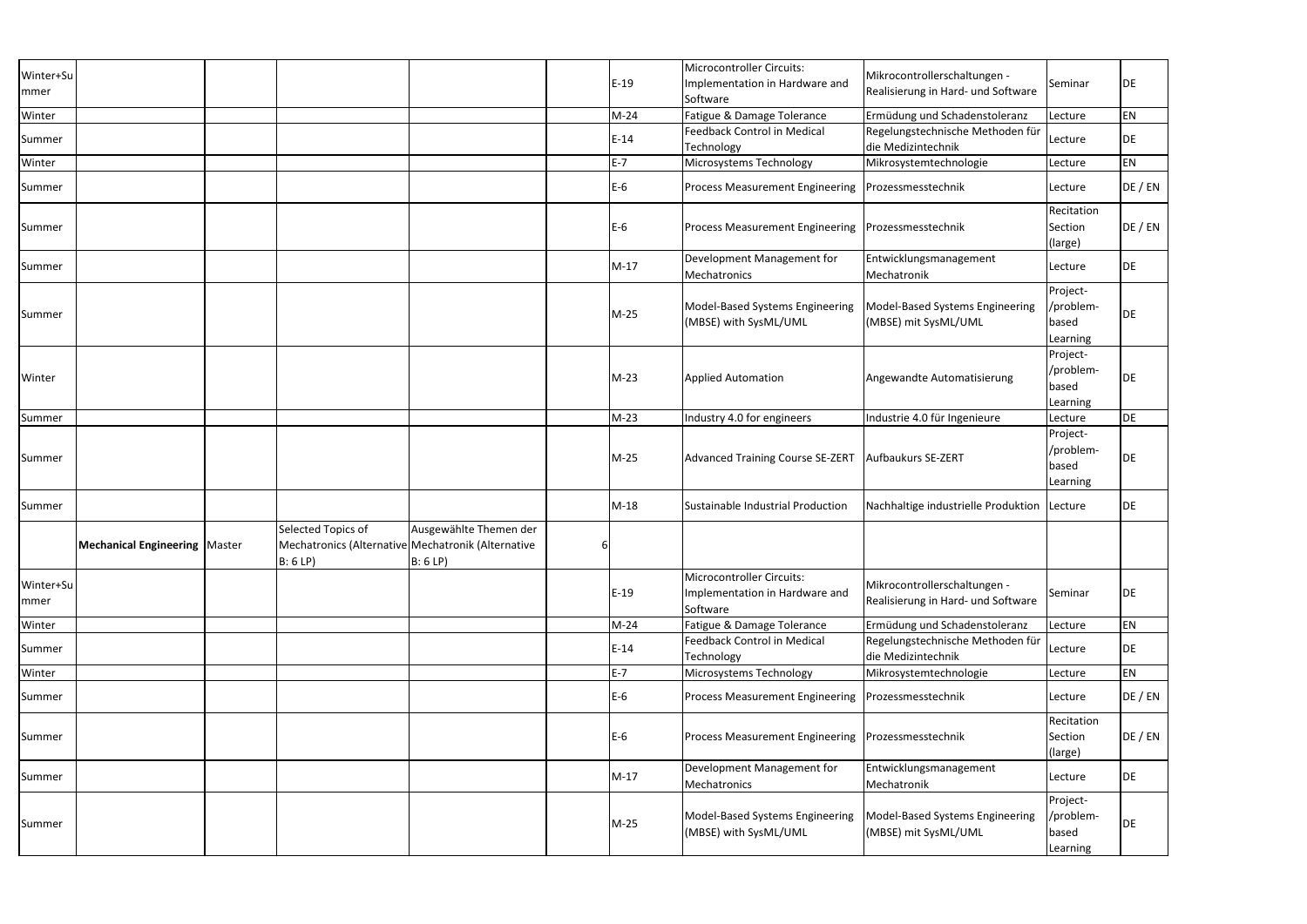| Winter |                                        |                                                                                                                            |                                                                                                    |    | $M-23$ | <b>Applied Automation</b>                                     | Angewandte Automatisierung                                 | Project-<br>/problem-<br>based<br>Learning | DE         |
|--------|----------------------------------------|----------------------------------------------------------------------------------------------------------------------------|----------------------------------------------------------------------------------------------------|----|--------|---------------------------------------------------------------|------------------------------------------------------------|--------------------------------------------|------------|
| Summer |                                        |                                                                                                                            |                                                                                                    |    | $M-23$ | Industry 4.0 for engineers                                    | Industrie 4.0 für Ingenieure                               | Lecture                                    | DE         |
| Summer |                                        |                                                                                                                            |                                                                                                    |    | M-25   | Advanced Training Course SE-ZERT                              | Aufbaukurs SE-ZERT                                         | Project-<br>/problem-<br>based<br>Learning | DE         |
| Summer |                                        |                                                                                                                            |                                                                                                    |    | $M-18$ | Sustainable Industrial Production                             | Nachhaltige industrielle Produktion                        | Lecture                                    | DE         |
|        | <b>Mechanical Engineering   Master</b> | Selected Topics of<br>Product Development,<br>Materials Science and<br>Production (Alternative A: und Produktion<br>12 LP) | Ausgewählte Themen der<br>Produktentwicklung,<br>Werkstoffwissenschaften<br>(Alternative A: 12 LP) | 12 |        |                                                               |                                                            |                                            |            |
| Winter |                                        |                                                                                                                            |                                                                                                    |    | $M-24$ | Fatigue & Damage Tolerance                                    | Ermüdung und Schadenstoleranz                              | Lecture                                    | EN         |
| Winter |                                        |                                                                                                                            |                                                                                                    |    | $M-9$  | <b>Ceramics Technology</b>                                    | Technologie keramischer<br>Werkstoffe                      | Lecture                                    | DE / EN    |
| Summer |                                        |                                                                                                                            |                                                                                                    |    | $E-14$ | Feedback Control in Medical<br>Technology                     | Regelungstechnische Methoden für<br>die Medizintechnik     | Lecture                                    | DE         |
| Winter |                                        |                                                                                                                            |                                                                                                    |    | $E-7$  | Microsystems Technology                                       | Mikrosystemtechnologie                                     | Lecture                                    | EN         |
| Winter |                                        |                                                                                                                            |                                                                                                    |    | $M-7$  | <b>Reliability of Aircraft Systems</b>                        | Zuverlässigkeit von<br>Flugzeugsystemen                    | Lecture                                    | DE         |
| Summer |                                        |                                                                                                                            |                                                                                                    |    | M-18   | Elements of Integrated Production<br>Systems                  | Elemente Integrierter<br>Produktionssysteme                | Project-<br>/problem-<br>based<br>Learning | <b>DE</b>  |
| Summer |                                        |                                                                                                                            |                                                                                                    |    | $M-18$ | <b>Productivity Management</b>                                | Produktivitätsmanagement                                   | Project-<br>/problem-<br>based<br>Learning | <b>IDE</b> |
| Summer |                                        |                                                                                                                            |                                                                                                    |    | $M-18$ | <b>Productivity Management</b>                                | Produktivitätsmanagement                                   | Recitation<br>Section<br>(small)           | DE         |
| Winter |                                        |                                                                                                                            |                                                                                                    |    | $M-15$ | <b>Materials Testing</b>                                      | Werkstoffprüfung                                           | Lecture                                    | DE         |
| Summer |                                        |                                                                                                                            |                                                                                                    |    | $M-15$ | Mechanisms, Systems and<br>Processes of Materials Testing     | Mechanismen, Systeme und<br>Verfahren der Werkstoffprüfung | Lecture                                    | DE         |
| Summer |                                        |                                                                                                                            |                                                                                                    |    | $M-17$ | Lightweight Design Practical Course Leichtbaupraktikum        |                                                            | Project-<br>/problem-<br>based<br>Learning | DE / EN    |
| Summer |                                        |                                                                                                                            |                                                                                                    |    | $M-17$ | Development Management for<br>Mechatronics                    | Entwicklungsmanagement<br>Mechatronik                      | Lecture                                    | DE         |
| Summer |                                        |                                                                                                                            |                                                                                                    |    | $M-17$ | <b>Technical Design</b>                                       | Technisches Industriedesign                                | Lecture                                    | DE         |
| Winter |                                        |                                                                                                                            |                                                                                                    |    | M-EXK1 | Structural Mechanics of Fibre<br><b>Reinforced Composites</b> | Strukturmechanik von<br>Faserverbunden                     | Lecture                                    | EN         |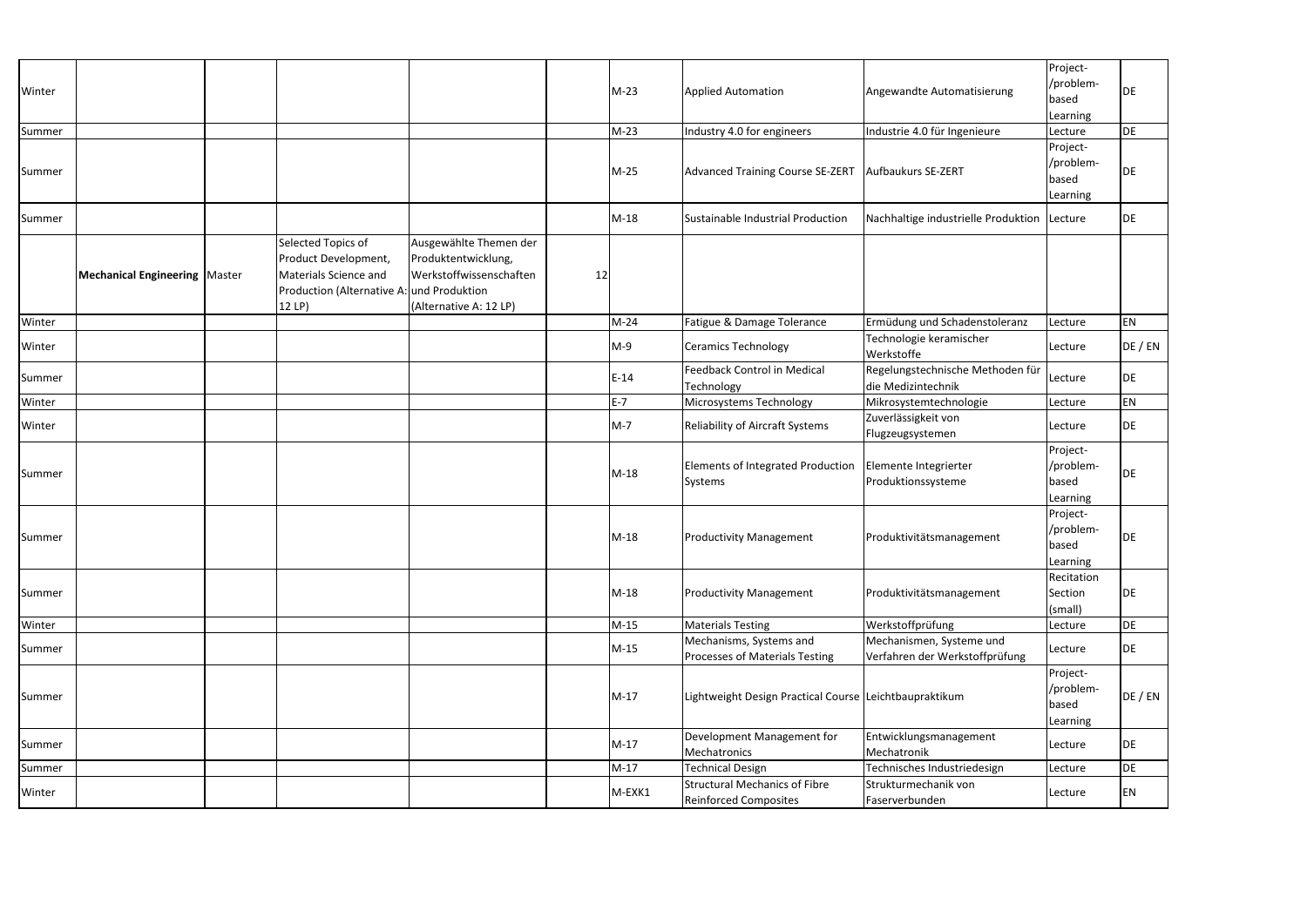|        |                                        |                                                                                                                           |                                                                                                   |        |                                                           |                                                            | Project-                                   |           |
|--------|----------------------------------------|---------------------------------------------------------------------------------------------------------------------------|---------------------------------------------------------------------------------------------------|--------|-----------------------------------------------------------|------------------------------------------------------------|--------------------------------------------|-----------|
| Winter |                                        |                                                                                                                           |                                                                                                   | $M-23$ | <b>Applied Automation</b>                                 | Angewandte Automatisierung                                 | /problem-                                  | DE        |
|        |                                        |                                                                                                                           |                                                                                                   |        |                                                           |                                                            | based                                      |           |
| Winter |                                        |                                                                                                                           |                                                                                                   | $M-21$ | <b>System Simulation</b>                                  | Systemsimulation                                           | Learning<br>Lecture                        | <b>DE</b> |
|        |                                        |                                                                                                                           |                                                                                                   |        |                                                           |                                                            | Recitation                                 |           |
| Winter |                                        |                                                                                                                           |                                                                                                   | $M-21$ | <b>System Simulation</b>                                  | Systemsimulation                                           | Section                                    | DE        |
|        |                                        |                                                                                                                           |                                                                                                   |        |                                                           |                                                            | (large)                                    |           |
| Summer |                                        |                                                                                                                           |                                                                                                   | $M-23$ | Industry 4.0 for engineers                                | Industrie 4.0 für Ingenieure                               | Lecture                                    | DE        |
| Summer |                                        |                                                                                                                           |                                                                                                   | $M-17$ | <b>Innovation and Product</b><br>Management               | Innovation und<br>Produktmanagement                        | Seminar                                    | DE        |
| Summer |                                        |                                                                                                                           |                                                                                                   | $M-25$ | Advanced Training Course SE-ZERT                          | Aufbaukurs SE-ZERT                                         | Project-<br>/problem-<br>based<br>Learning | <b>DE</b> |
| Summer |                                        |                                                                                                                           |                                                                                                   | $M-18$ | Sustainable Industrial Production                         | Nachhaltige industrielle Produktion                        | Lecture                                    | DE        |
| Summer |                                        |                                                                                                                           |                                                                                                   | $M-24$ | Reliability in Engineering Dynamics                       | Zuverlässigkeit in der<br>Maschinendynamik                 | Lecture                                    | EN        |
| Summer |                                        |                                                                                                                           |                                                                                                   | $M-24$ | Reliability in Engineering Dynamics                       | Zuverlässigkeit in der<br>Maschinendynamik                 | Recitation<br>Section<br>(small)           | EN        |
|        | <b>Mechanical Engineering   Master</b> | Selected Topics of<br>Product Development,<br>Materials Science and<br>Production (Alternative B: und Produktion<br>6 LP) | Ausgewählte Themen der<br>Produktentwicklung,<br>Werkstoffwissenschaften<br>(Alternative B: 6 LP) |        |                                                           |                                                            |                                            |           |
| Winter |                                        |                                                                                                                           |                                                                                                   | $M-24$ | Fatigue & Damage Tolerance                                | Ermüdung und Schadenstoleranz                              | Lecture                                    | EN        |
| Winter |                                        |                                                                                                                           |                                                                                                   | $M-9$  | <b>Ceramics Technology</b>                                | Technologie keramischer<br>Werkstoffe                      | Lecture                                    | DE / EN   |
| Summer |                                        |                                                                                                                           |                                                                                                   | $E-14$ | <b>Feedback Control in Medical</b><br>Technology          | Regelungstechnische Methoden für<br>die Medizintechnik     | Lecture                                    | DE        |
| Winter |                                        |                                                                                                                           |                                                                                                   | $E-7$  | Microsystems Technology                                   | Mikrosystemtechnologie                                     | Lecture                                    | EN        |
| Winter |                                        |                                                                                                                           |                                                                                                   | $M-7$  | Reliability of Aircraft Systems                           | Zuverlässigkeit von<br>Flugzeugsystemen                    | Lecture                                    | DE        |
| Summer |                                        |                                                                                                                           |                                                                                                   | $M-18$ | Elements of Integrated Production<br>Systems              | Elemente Integrierter<br>Produktionssysteme                | Project-<br>/problem-<br>based<br>Learning | DE        |
| Summer |                                        |                                                                                                                           |                                                                                                   | $M-18$ | <b>Productivity Management</b>                            | Produktivitätsmanagement                                   | Project-<br>/problem-<br>based<br>Learning | DE        |
| Summer |                                        |                                                                                                                           |                                                                                                   | $M-18$ | <b>Productivity Management</b>                            | Produktivitätsmanagement                                   | Recitation<br>Section<br>(small)           | DE        |
| Winter |                                        |                                                                                                                           |                                                                                                   | $M-15$ | <b>Materials Testing</b>                                  | Werkstoffprüfung                                           | Lecture                                    | DE        |
| Summer |                                        |                                                                                                                           |                                                                                                   | $M-15$ | Mechanisms, Systems and<br>Processes of Materials Testing | Mechanismen, Systeme und<br>Verfahren der Werkstoffprüfung | Lecture                                    | DE        |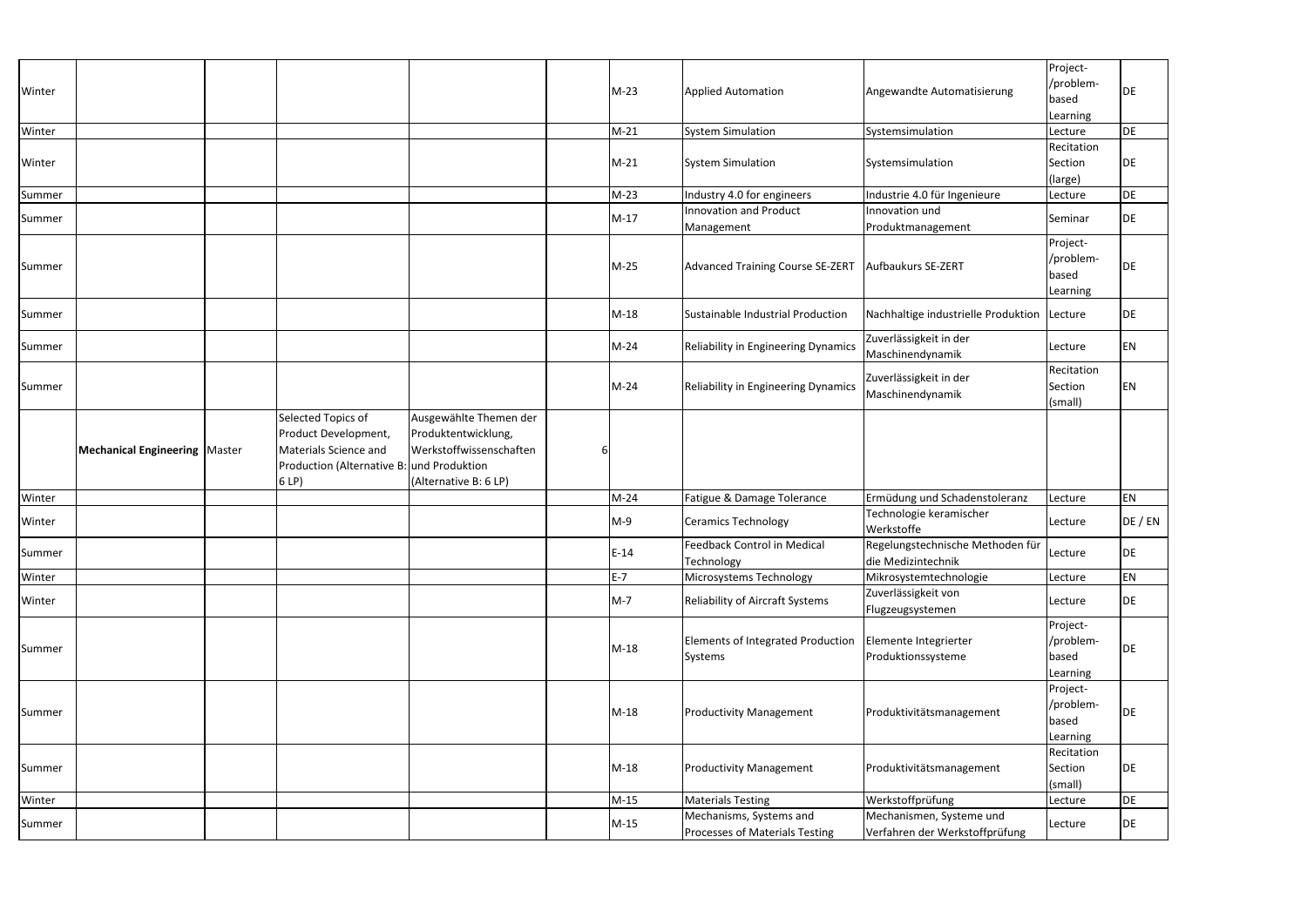| Summer |                                        |                                                                                |                                                                                 |   | $M-17$ | Lightweight Design Practical Course Leichtbaupraktikum               |                                                          | Project-<br>/problem-<br>based<br>Learning | DE / EN   |
|--------|----------------------------------------|--------------------------------------------------------------------------------|---------------------------------------------------------------------------------|---|--------|----------------------------------------------------------------------|----------------------------------------------------------|--------------------------------------------|-----------|
| Summer |                                        |                                                                                |                                                                                 |   | $M-17$ | Development Management for<br>Mechatronics                           | Entwicklungsmanagement<br>Mechatronik                    | Lecture                                    | DE        |
| Summer |                                        |                                                                                |                                                                                 |   | $M-17$ | <b>Technical Design</b>                                              | Technisches Industriedesign                              | Lecture                                    | DE        |
| Winter |                                        |                                                                                |                                                                                 |   | M-EXK1 | <b>Structural Mechanics of Fibre</b><br><b>Reinforced Composites</b> | Strukturmechanik von<br>Faserverbunden                   | Lecture                                    | EN        |
| Winter |                                        |                                                                                |                                                                                 |   | $M-23$ | <b>Applied Automation</b>                                            | Angewandte Automatisierung                               | Project-<br>/problem-<br>based<br>Learning | <b>DE</b> |
| Winter |                                        |                                                                                |                                                                                 |   | $M-21$ | <b>System Simulation</b>                                             | Systemsimulation                                         | Lecture                                    | <b>DE</b> |
| Winter |                                        |                                                                                |                                                                                 |   | $M-21$ | <b>System Simulation</b>                                             | Systemsimulation                                         | Recitation<br>Section<br>(large)           | DE        |
| Summer |                                        |                                                                                |                                                                                 |   | $M-23$ | Industry 4.0 for engineers                                           | Industrie 4.0 für Ingenieure                             | Lecture                                    | DE        |
| Summer |                                        |                                                                                |                                                                                 |   | $M-17$ | Innovation and Product<br>Management                                 | Innovation und<br>Produktmanagement                      | Seminar                                    | DE        |
| Summer |                                        |                                                                                |                                                                                 |   | $M-25$ | Advanced Training Course SE-ZERT                                     | Aufbaukurs SE-ZERT                                       | Project-<br>/problem-<br>based<br>Learning | <b>DE</b> |
| Summer |                                        |                                                                                |                                                                                 |   | $M-18$ | Sustainable Industrial Production                                    | Nachhaltige industrielle Produktion                      | Lecture                                    | DE        |
| Summer |                                        |                                                                                |                                                                                 |   | $M-24$ | Reliability in Engineering Dynamics                                  | Zuverlässigkeit in der<br>Maschinendynamik               | Lecture                                    | EN        |
| Summer |                                        |                                                                                |                                                                                 |   | $M-24$ | Reliability in Engineering Dynamics                                  | Zuverlässigkeit in der<br>Maschinendynamik               | Recitation<br>Section<br>(small)           | EN        |
|        | <b>Mechanical Engineering   Master</b> | Interfaces and interface-<br>dominated Materials                               | Grenzflächen und<br>grenzflächenbestimmte<br>Materialien                        |   |        |                                                                      |                                                          |                                            |           |
| Summer |                                        |                                                                                |                                                                                 |   | $M-22$ | Interfaces                                                           | Grenzflächen                                             | Lecture                                    | DE        |
| Winter |                                        |                                                                                |                                                                                 |   | $M-9$  | Nature's Hierarchical Materials                                      | Die hierarchischen Materialien der<br>Natur              | Seminar                                    | EN        |
|        | <b>Mechanical Engineering   Master</b> | Laser Systems and<br>Methods of<br><b>Manufacturing Design</b><br>and Analysis | Lasersysteme und<br>Methoden der<br>Fertigungsprozessauslegun<br>g und -analyse | 6 |        |                                                                      |                                                          |                                            |           |
| Winter |                                        |                                                                                |                                                                                 |   | $M-18$ | <b>Methods for Analysing Production</b><br>Processes                 | Methoden der<br>Fertigungsprozessanalyse                 | Lecture                                    | DE        |
| Winter |                                        |                                                                                |                                                                                 |   | T-2    | Laser Systems and Process<br>Technologies                            | Lasersystem- und -prozesstechnik                         | Lecture                                    | EN        |
|        | <b>Mechanical Engineering   Master</b> | Advanced Laboratory<br><b>Materials Sciences</b>                               | Fortgeschrittenenpraktiku<br>m Materialwissenschaften                           |   |        |                                                                      |                                                          |                                            |           |
| Summer |                                        |                                                                                |                                                                                 |   | $M-22$ | <b>Advanced Laboratory Materials</b><br>Sciences                     | Fortgeschrittenenpraktikum<br>Materialwissenschaftlichen | Practical<br>Course                        | DE / EN   |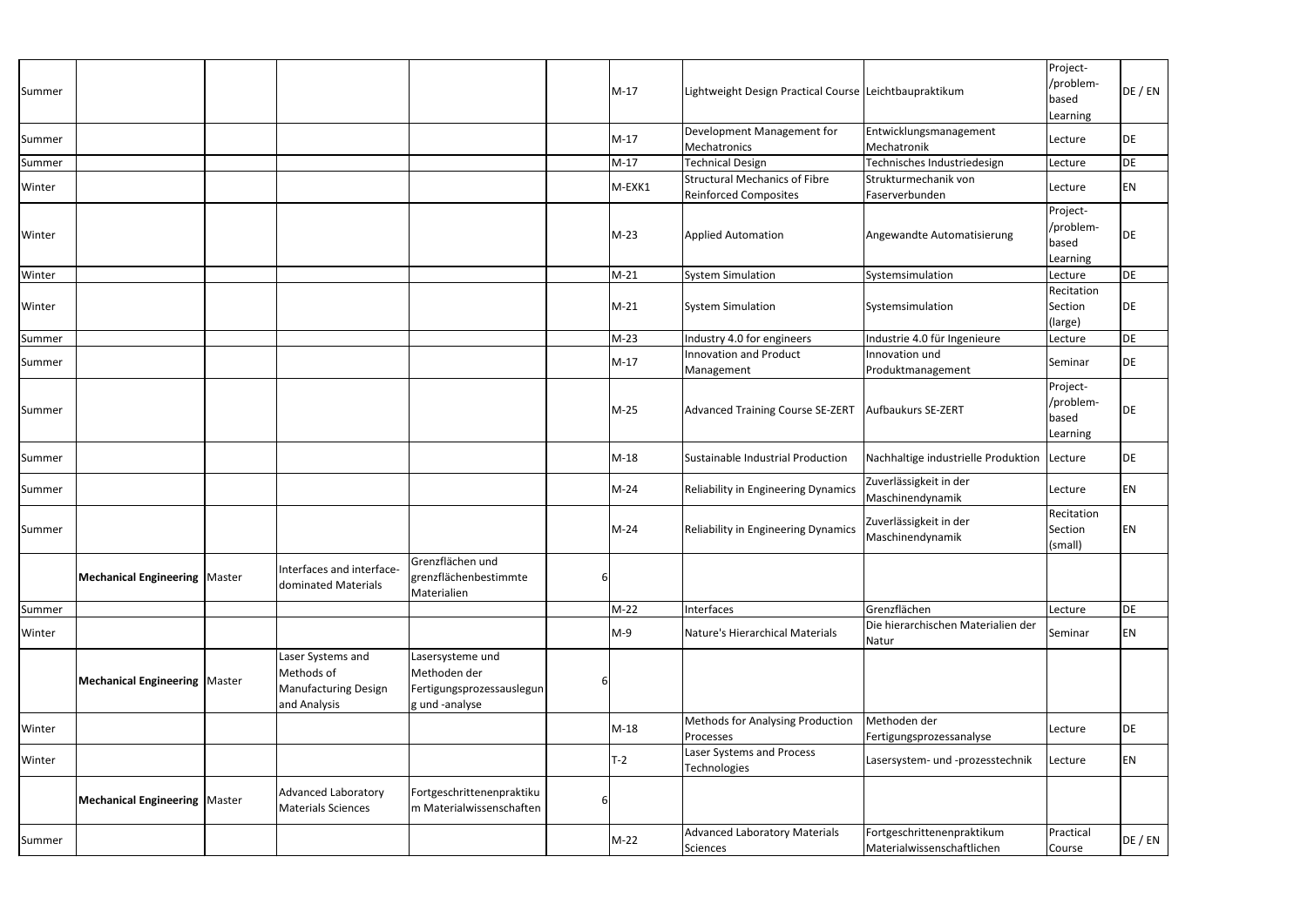|        | Mechanical Engineering   Master        | Advanced Topics in<br>Vibration                                        | Ausgewählte Themen der<br>Schwingungslehre                 | 6 |        |                                                                                              |                                                               |                                            |         |
|--------|----------------------------------------|------------------------------------------------------------------------|------------------------------------------------------------|---|--------|----------------------------------------------------------------------------------------------|---------------------------------------------------------------|--------------------------------------------|---------|
| Summer |                                        |                                                                        |                                                            |   | $M-14$ | Advanced Topics in Vibration                                                                 | Ausgewählte Themen der<br>Schwingungslehre                    | Project-<br>/problem-<br>based<br>Learning | DE / EN |
|        | Mechanical Engineering   Master        | Aircraft Design II (Special<br>Air Vehicle Design)                     | uftfahrzeugentwurf II<br>(Entwurf von<br>Flugsystemen)     |   |        |                                                                                              |                                                               |                                            |         |
| Summer |                                        |                                                                        |                                                            |   | $M-28$ | Aircraft Design II (Conceptual<br>Design of Rotorcraft, special<br>operations aircraft, UAV) | Luftfahrzeugentwurf II (Drehflügler,<br>Sonderflugzeuge, UAV) | Lecture                                    | DE / EN |
| Summer |                                        |                                                                        |                                                            |   | $M-28$ | Aircraft Design II (Conceptual<br>Design of Rotorcraft, special<br>operations aircraft, UAV) | Luftfahrzeugentwurf II (Drehflügler,<br>Sonderflugzeuge, UAV) | Recitation<br>Section<br>(large)           | DE / EN |
|        | Mechanical Engineering   Master        | <b>Applied Computational</b><br><b>Methods for Material</b><br>Science | Angewandte<br>Computermethoden der<br>Materialwissenschaft | 6 |        |                                                                                              |                                                               |                                            |         |
| Winter |                                        |                                                                        |                                                            |   | $M-22$ | <b>Applied Computational Methods</b><br>for Material Science                                 | Angewandte Computermethoden<br>für Materialwissenschaften     | Project-<br>/problem-<br>based<br>Learning | DE / EN |
|        | <b>Mechanical Engineering   Master</b> | <b>Applied Statistics</b>                                              | <b>Applied Statistics</b>                                  |   |        |                                                                                              |                                                               |                                            |         |
| Winter |                                        |                                                                        |                                                            |   | $M-3$  | <b>Applied Statistics</b>                                                                    | Angewandte Statistik für Ingenieure Lecture                   |                                            | DE / EN |
| Winter |                                        |                                                                        |                                                            |   | $M-3$  | <b>Applied Statistics</b>                                                                    | Angewandte Statistik für Ingenieure Section                   | Recitation<br>(small)                      | DE / EN |
| Winter |                                        |                                                                        |                                                            |   | $M-3$  | <b>Applied Statistics</b>                                                                    | Angewandte Statistik für Ingenieure                           | Project-<br>/problem-<br>based<br>Learning | DE / EN |
|        | <b>Mechanical Engineering   Master</b> | <b>Arctic Technology</b>                                               | Eistechnik                                                 | 6 |        |                                                                                              |                                                               |                                            |         |
| Winter |                                        |                                                                        |                                                            |   | $M-10$ | Ship structural design for arctic<br>conditions                                              | Schiffskonstruktionen für die<br>Polarregionen                | Project-<br>/problem-<br>based<br>Learning | DE / EN |
| Winter |                                        |                                                                        |                                                            |   | $M-10$ | Ice Engineering                                                                              | Eistechnik                                                    | Lecture                                    | DE / EN |
| Winter |                                        |                                                                        |                                                            |   | $M-10$ | Ice Engineering                                                                              | Eistechnik                                                    | Recitation<br>Section<br>(small)           | DE / EN |
|        | <b>Mechanical Engineering   Master</b> | <b>Computational Fluid</b><br><b>Dynamics II</b>                       | Numerische Methoden der<br>Thermofluiddynamik II           | 6 |        |                                                                                              |                                                               |                                            |         |
| Summer |                                        |                                                                        |                                                            |   | $M-8$  | Computational Fluid Dynamics II                                                              | Numerische Methoden der<br>Thermofluiddynamik II              | Lecture                                    | DE / EN |
| Summer |                                        |                                                                        |                                                            |   | $M-8$  | Computational Fluid Dynamics II                                                              | Numerische Methoden der<br>Thermofluiddynamik II              | Recitation<br>Section<br>(large)           | DE / EN |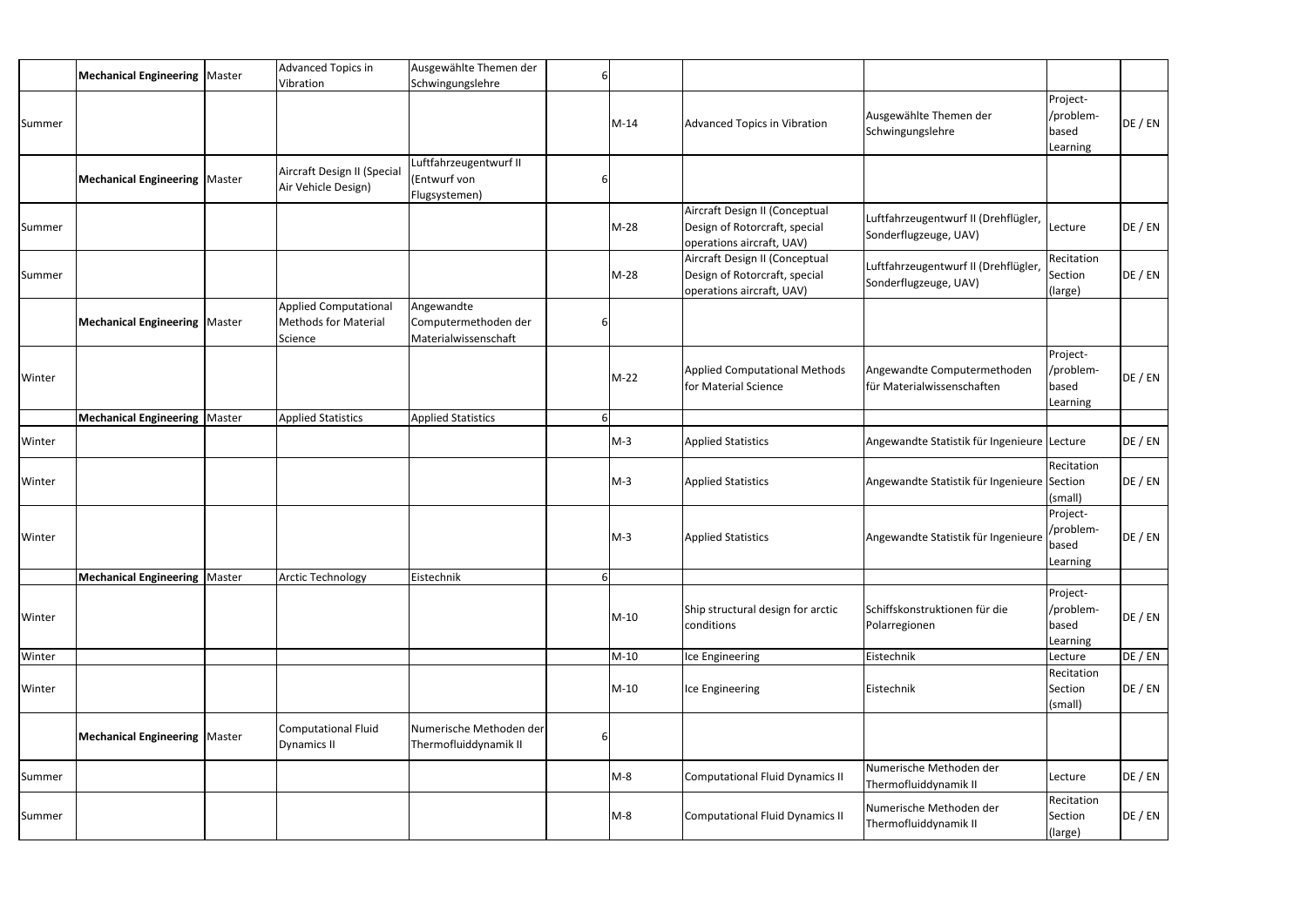|                   | <b>Mechanical Engineering   Master</b> | <b>Experimental Micro- and</b><br>Nanomechanics                                          | Experimentelle Mikro- und<br>Nanomechanik                                                       |        |                                                                         |                                                                                                    |                                                     |         |
|-------------------|----------------------------------------|------------------------------------------------------------------------------------------|-------------------------------------------------------------------------------------------------|--------|-------------------------------------------------------------------------|----------------------------------------------------------------------------------------------------|-----------------------------------------------------|---------|
| Summer            |                                        |                                                                                          |                                                                                                 | M-22   | <b>Experimental Micro- and</b><br>Nanomechanics                         | Experimentelle Mikro- und<br>Nanomechanik                                                          | Lecture                                             | DE / EN |
| Summer            |                                        |                                                                                          |                                                                                                 | $M-22$ | <b>Experimental Micro- and</b><br>Nanomechanics                         | Experimentelle Mikro- und<br>Nanomechanik                                                          | Recitation<br>Section<br>(small)                    | DE / EN |
|                   | <b>Mechanical Engineering   Master</b> | Fatigue of metallic<br>structural materials and<br>methods for extending<br>service life | Ermüdung metallischer<br>Strukturwerkstoffe und<br>Verfahren für die<br>Lebensdauerverlängerung |        |                                                                         |                                                                                                    |                                                     |         |
| Summer            |                                        |                                                                                          |                                                                                                 | $M-11$ | Fatigue of metallic structural<br>materials                             | Ermüdung metallischer<br>Strukturwerkstoffe                                                        | Lecture                                             | DE / EN |
| Summer            |                                        |                                                                                          |                                                                                                 | $M-11$ | Method for life extension                                               | Verfahren für die<br>Lebensdauerverlängerung                                                       | Lecture                                             | DE / EN |
|                   | <b>Mechanical Engineering   Master</b> | Innovative CFD<br>Approaches                                                             | Innovative Methoden der<br>Numerischen<br>Thermofluiddynamik                                    |        |                                                                         |                                                                                                    |                                                     |         |
| Winter            |                                        |                                                                                          |                                                                                                 | $M-8$  | Application of Innovative CFD<br>Methods in Research and<br>Development | Anwendung innovativer Methoden<br>der Numerischen<br>Thermofluiddynamik in Forschung<br>und Praxis | Lecture                                             | DE / EN |
| Winter            |                                        |                                                                                          |                                                                                                 | $M-8$  | Application of Innovative CFD<br>Methods in Research and<br>Development | Anwendung innovativer Methoden<br>der Numerischen<br>Thermofluiddynamik in Forschung<br>und Praxis | Recitation<br>Section<br>(small)                    | DE / EN |
|                   | <b>Mechanical Engineering   Master</b> | Linear and Nonlinear<br>Waves                                                            | Lineare und Nichtlineare<br>Wellen                                                              |        |                                                                         |                                                                                                    |                                                     |         |
| Winter            |                                        |                                                                                          |                                                                                                 | $M-14$ | Linear and Nonlinear Waves                                              | Lineare und Nichtlineare Wellen                                                                    | Project-<br>/problem-<br><b>I</b> based<br>Learning | DE / EN |
|                   | <b>Mechanical Engineering   Master</b> | Manoeuvrability and<br><b>Shallow Water Ship</b><br>Hydrodynamics                        | Manövrierfähigkeit und<br>Schiffshydrodynamik<br>beschränkter Gewässer                          |        |                                                                         |                                                                                                    |                                                     |         |
| Winter            |                                        |                                                                                          |                                                                                                 | $M-8$  | Manoeuvrability of Ships                                                | Manövrierfähigkeit von Schiffen                                                                    | Lecture                                             | DE / EN |
| Winter            |                                        |                                                                                          |                                                                                                 | $M-S$  | Shallow Water Ship Hydrodynamics                                        | Schiffshydrodynamik beschränkter<br>Gewässer                                                       | Lecture                                             | DE / EN |
|                   | <b>Mechanical Engineering   Master</b> | <b>Materials Science</b><br>Seminar                                                      | Materialwissenschaftliches<br>Seminar                                                           |        |                                                                         |                                                                                                    |                                                     |         |
| Winter+Su<br>mmer |                                        |                                                                                          |                                                                                                 | $M-22$ | Seminar                                                                 | Seminar Metallische<br>Nanomaterialien                                                             | Seminar                                             | DE / EN |
| Winter+Su<br>mmer |                                        |                                                                                          |                                                                                                 | $M-11$ | Seminar Composites                                                      | Seminar Verbundwerkstoffe                                                                          | Seminar                                             | DE / EN |
| Winter+Su<br>mmer |                                        |                                                                                          |                                                                                                 | $M-22$ | Seminar on interface-dominated<br>materials                             | Seminar zu<br>grenzflächenbestimmten<br>Materialien                                                | Seminar                                             | DE / EN |
| Winter+Su<br>mmer |                                        |                                                                                          |                                                                                                 | $M-9$  | Seminar Advanced Ceramics                                               | Seminar keramische<br>Hochleistungsmaterialien                                                     | Seminar                                             | DE / EN |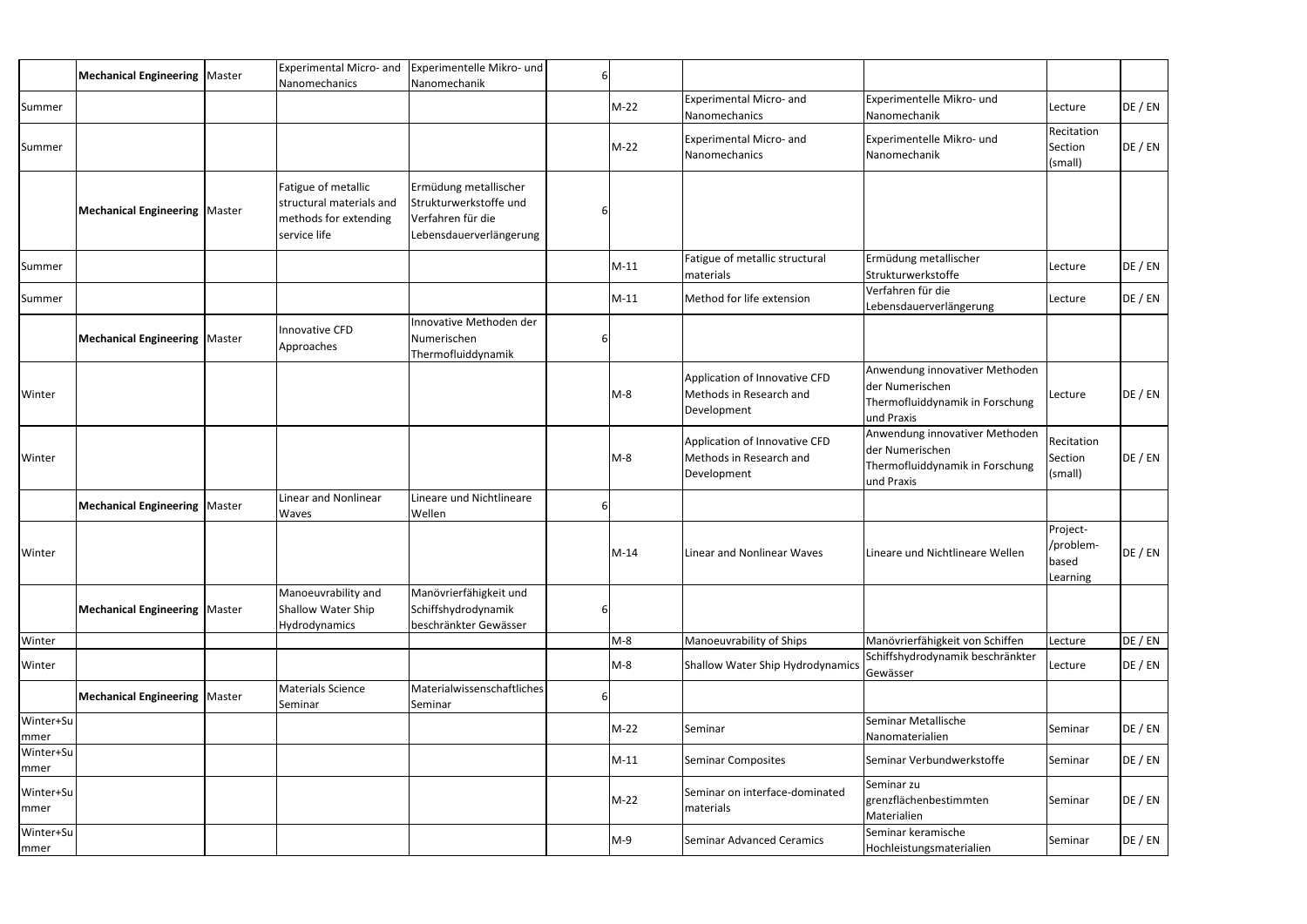|        | <b>Mechanical Engineering   Master</b> | <b>Mechanical Properties</b>                                                                           | Mechanische<br>Eigenschaften                                                                |   |        |                                                     |                                                |                                            |         |
|--------|----------------------------------------|--------------------------------------------------------------------------------------------------------|---------------------------------------------------------------------------------------------|---|--------|-----------------------------------------------------|------------------------------------------------|--------------------------------------------|---------|
| Summer |                                        |                                                                                                        |                                                                                             |   | M-9    | Mechanical Behaviour of Brittle<br><b>Materials</b> | Mechanisches Verhalten spröder<br>Materialien  | Lecture                                    | DE / EN |
| Summer |                                        |                                                                                                        |                                                                                             |   | M-22   | <b>Dislocation Theory of Plasticity</b>             | Theorie der Versetzungsplastizität             | Lecture                                    | DE / EN |
|        | Mechanical Engineering   Master        | Nonlinear Dynamics                                                                                     | Nichtlineare Dynamik                                                                        |   |        |                                                     |                                                |                                            |         |
| Summer |                                        |                                                                                                        |                                                                                             |   | $M-14$ | Nonlinear Dynamics                                  | Nichtlineare Dynamik                           | Integrated<br>Lecture                      | DE / EN |
|        | <b>Mechanical Engineering   Master</b> | Nonlinear Structural<br>Analysis                                                                       | Nichtlineare<br>Strukturanalyse                                                             |   |        |                                                     |                                                |                                            |         |
| Winter |                                        |                                                                                                        |                                                                                             |   | $M-10$ | Nonlinear Structural Analysis                       | Nichtlineare Strukturanalyse                   | Lecture                                    | DE / EN |
| Winter |                                        |                                                                                                        |                                                                                             |   | $M-10$ | Nonlinear Structural Analysis                       | Nichtlineare Strukturanalyse                   | Recitation<br>Section<br>(small)           | DE / EN |
|        | <b>Mechanical Engineering   Master</b> | Processing of fibre-<br>polymer-composites                                                             | Verarbeitung von Faser-<br>Kunststoff-Verbunde                                              |   |        |                                                     |                                                |                                            |         |
| Summer |                                        |                                                                                                        |                                                                                             |   | $M-11$ | From Molecule to Composites Part                    | Vom Molekül zum Composite<br>Bauteil           | Project-<br>/problem-<br>based<br>Learning | DE / EN |
| Summer |                                        |                                                                                                        |                                                                                             |   | $M-11$ | Processing of fibre-polymer-<br>composites          | Verarbeitung von Faser-Kunststoff-<br>Verbunde | Lecture                                    | DE / EN |
|        | <b>Mechanical Engineering   Master</b> | Quantum Mechanics of<br>Solids                                                                         | Quantenmechanik von<br>Festkörpern                                                          |   |        |                                                     |                                                |                                            |         |
| Summer |                                        |                                                                                                        |                                                                                             |   | $M-9$  | <b>Quantum Mechanics of Solids</b>                  | Quantenmechanik von Festkörpern                | Lecture                                    | DE / EN |
| Summer |                                        |                                                                                                        |                                                                                             |   | M-9    | Quantum Mechanics of Solids                         | Quantenmechanik von Festkörpern                | Recitation<br>Section<br>(small)           | DE / EN |
|        | <b>Mechanical Engineering   Master</b> | Seakeeping of Ships and<br>Laboratory on Naval<br>Architecture                                         | Seeverhalten von Schiffen<br>und Schiffbaulabor                                             | 6 |        |                                                     |                                                |                                            |         |
| Summer |                                        |                                                                                                        |                                                                                             |   | $M-8$  | Laboratory on Naval Architecture                    | Schiffbaulabor                                 | Practical<br>Course                        | DE / EN |
| Winter |                                        |                                                                                                        |                                                                                             |   | $M-8$  | Seakeeping of Ships                                 | Seeverhalten von Schiffen                      | Lecture                                    | DE / EN |
| Winter |                                        |                                                                                                        |                                                                                             |   | $M-8$  | Seakeeping of Ships                                 | Seeverhalten von Schiffen                      | Recitation<br>Section<br>(small)           | DE / EN |
|        | Mechanical Engineering   Master        | Ship Design (JM)                                                                                       | Schiffsentwurf (JM)                                                                         |   |        |                                                     |                                                |                                            |         |
| Winter |                                        |                                                                                                        |                                                                                             |   | M-6    | Ship Design (JM)                                    | Schiffentwurf (JM)                             | Lecture                                    | DE / EN |
| Winter |                                        |                                                                                                        |                                                                                             |   | $M-6$  | Ship Design (JM)                                    | Schiffentwurf (JM)                             | Recitation<br>Section<br>(large)           | DE / EN |
|        | <b>Mechanical Engineering   Master</b> | Special Topics of Ship<br>Propulsionand<br><b>Hydrodynamics of High</b><br><b>Speed Water Vehicles</b> | Spezielle Gebiete der<br>Schiffspropulsion und<br>Hydrodynamik schneller<br>Wasserfahrzeuge |   |        |                                                     |                                                |                                            |         |
| Summer |                                        |                                                                                                        |                                                                                             |   | $M-8$  | Special Topics of Ship Propulsion                   | Spezielle Gebiete der<br>Schiffspropulsion     | Lecture                                    | DE / EN |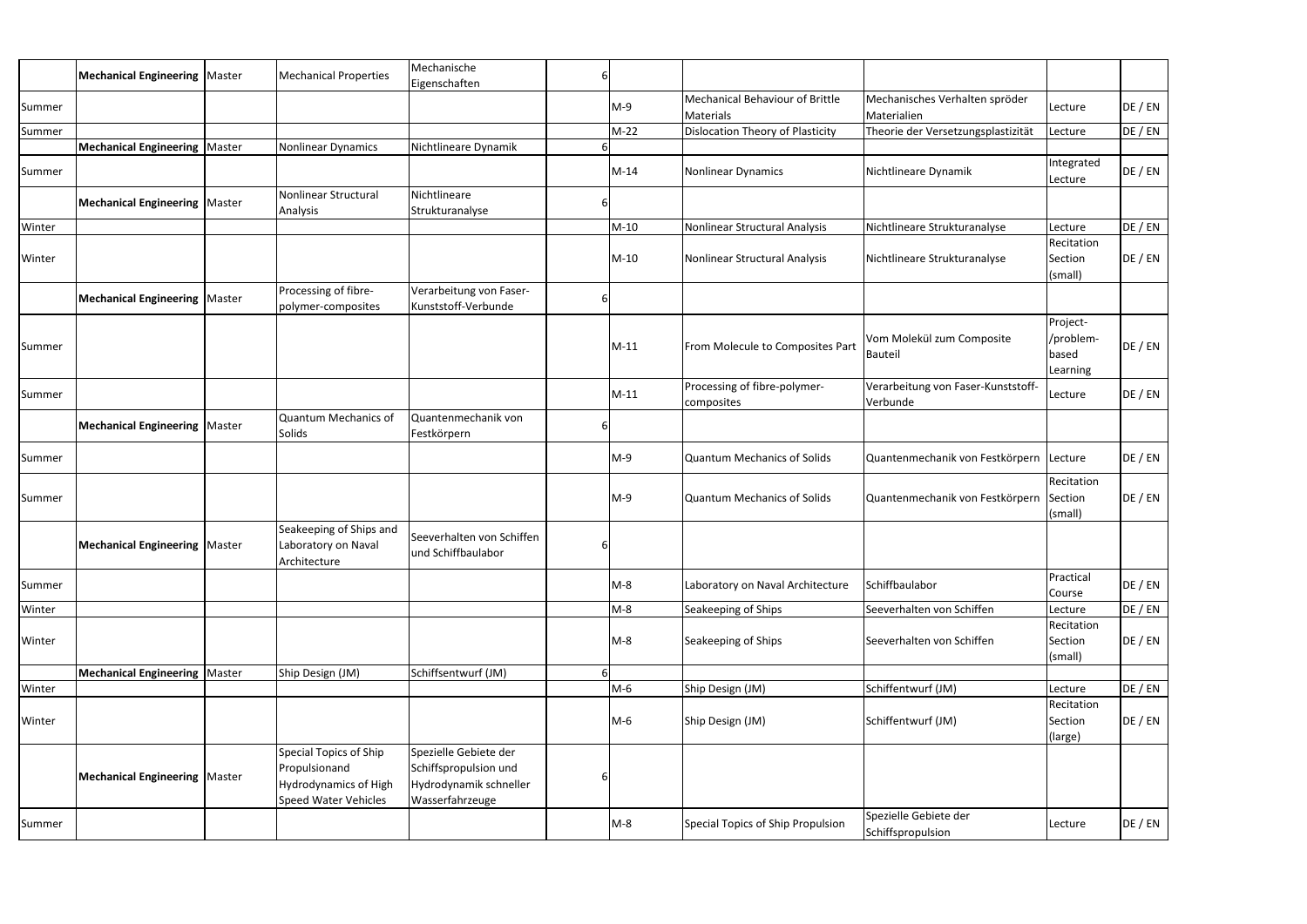| Summer |                                        |                                                                          |                                                                            |    | $M-8$  | <b>Hydrodynamics of High Speed</b><br><b>Water Vehicles</b>           | Hydrodynamik schneller<br>Wasserfahrzeuge                            | Lecture                                    | DE / EN |
|--------|----------------------------------------|--------------------------------------------------------------------------|----------------------------------------------------------------------------|----|--------|-----------------------------------------------------------------------|----------------------------------------------------------------------|--------------------------------------------|---------|
|        | <b>Mechanical Engineering   Master</b> | Special topics of ship<br>structural design                              | Spezielle Gebiete der<br>Schiffskonstruktion                               | 6  |        |                                                                       |                                                                      |                                            |         |
| Summer |                                        |                                                                          |                                                                            |    | $M-10$ | Special topics of ship structural<br>design                           | Spezielle Gebiete der<br>Schiffskonstruktion                         | Lecture                                    | DE / EN |
| Summer |                                        |                                                                          |                                                                            |    | $M-10$ | Special topics of ship structural<br>design                           | Spezielle Gebiete der<br>Schiffskonstruktion                         | Project-<br>/problem-<br>based<br>Learning | DE / EN |
|        | <b>Mechanical Engineering   Master</b> | <b>Structural Analysis of</b><br>Ships and Offshore<br><b>Structures</b> | Strukturanalyse von<br>Schiffen und<br>meerestechnischen<br>Konstruktionen |    |        |                                                                       |                                                                      |                                            |         |
| Winter |                                        |                                                                          |                                                                            |    | $M-10$ | <b>Structural Analysis of Ships and</b><br><b>Offshore Structures</b> | Strukturanalyse von Schiffen und<br>meerestechnischen Konstruktionen | Lecture                                    | DE / EN |
| Winter |                                        |                                                                          |                                                                            |    | $M-10$ | <b>Structural Analysis of Ships and</b><br><b>Offshore Structures</b> | Strukturanalyse von Schiffen und<br>meerestechnischen Konstruktionen | Recitation<br>Section<br>(small)           | DE / EN |
|        | <b>Mechanical Engineering   Master</b> | <b>Vibration Theory</b>                                                  | Technische<br>Schwingungslehre                                             | b  |        |                                                                       |                                                                      |                                            |         |
| Winter |                                        |                                                                          |                                                                            |    | $M-14$ | <b>Vibration Theory</b>                                               | Technische Schwingungslehre                                          | Integrated<br>Lecture                      | DE / EN |
|        | <b>Mechanical Engineering   Master</b> | Operational Aspekts in<br>Aviation                                       | Betriebsaspekte in der<br>Luftfahrt (Variante B: 12<br>LP)                 | 12 |        |                                                                       |                                                                      |                                            |         |
| Winter |                                        |                                                                          |                                                                            |    | $M-28$ | Flight Guidance I (Introduction)                                      | Flugführung I (Grundlagen)                                           | Lecture                                    | DE      |
| Winter |                                        |                                                                          |                                                                            |    | $M-28$ | Flight Guidance I (Introduction)                                      | Flugführung I (Grundlagen)                                           | Recitation<br>Section<br>(large)           | DE      |
| Winter |                                        |                                                                          |                                                                            |    | $M-28$ | <b>Airport Planning</b>                                               | Flughafenplanung                                                     | Lecture                                    | DE      |
| Winter |                                        |                                                                          |                                                                            |    | $M-28$ | <b>Airport Operations</b>                                             | Flughafenbetrieb                                                     | Lecture                                    | DE      |
| Summer |                                        |                                                                          |                                                                            |    | $M-28$ | <b>Airline Operations</b>                                             | Betrieb einer<br>Luftverkehrsgesellschaft                            | Lecture                                    | DE      |
| Winter |                                        |                                                                          |                                                                            |    | $M-28$ | <b>Airport Planning</b>                                               | Flughafenplanung                                                     | Recitation<br>Section<br>(small)           | DE      |
| Summer |                                        |                                                                          |                                                                            |    | $M-28$ | <b>Aviation and Environment</b>                                       | Luftverkehr und Umwelt                                               | Lecture                                    | DE      |
| Winter |                                        |                                                                          |                                                                            |    | $M-28$ | Maintenance Repair Overhaul in<br>Aviation                            | Instandsetzung und Modifikation in<br>der Luftfahrt                  | Lecture                                    | DE / EN |
|        | <b>Mechanical Engineering   Master</b> | Operational Aspekts in<br>Aviation                                       | Betriebsaspekte in der<br>Luftfahrt (Variante A: 6 LP)                     | b  |        |                                                                       |                                                                      |                                            |         |
| Winter |                                        |                                                                          |                                                                            |    | $M-28$ | Flight Guidance I (Introduction)                                      | Flugführung I (Grundlagen)                                           | Lecture                                    | DE      |
| Winter |                                        |                                                                          |                                                                            |    | $M-28$ | Flight Guidance I (Introduction)                                      | Flugführung I (Grundlagen)                                           | Recitation<br>Section<br>(large)           | DE      |
| Winter |                                        |                                                                          |                                                                            |    | $M-28$ | <b>Airport Planning</b>                                               | Flughafenplanung                                                     | Lecture                                    | DE      |
| Winter |                                        |                                                                          |                                                                            |    | $M-28$ | <b>Airport Operations</b>                                             | Flughafenbetrieb                                                     | Lecture                                    | DE      |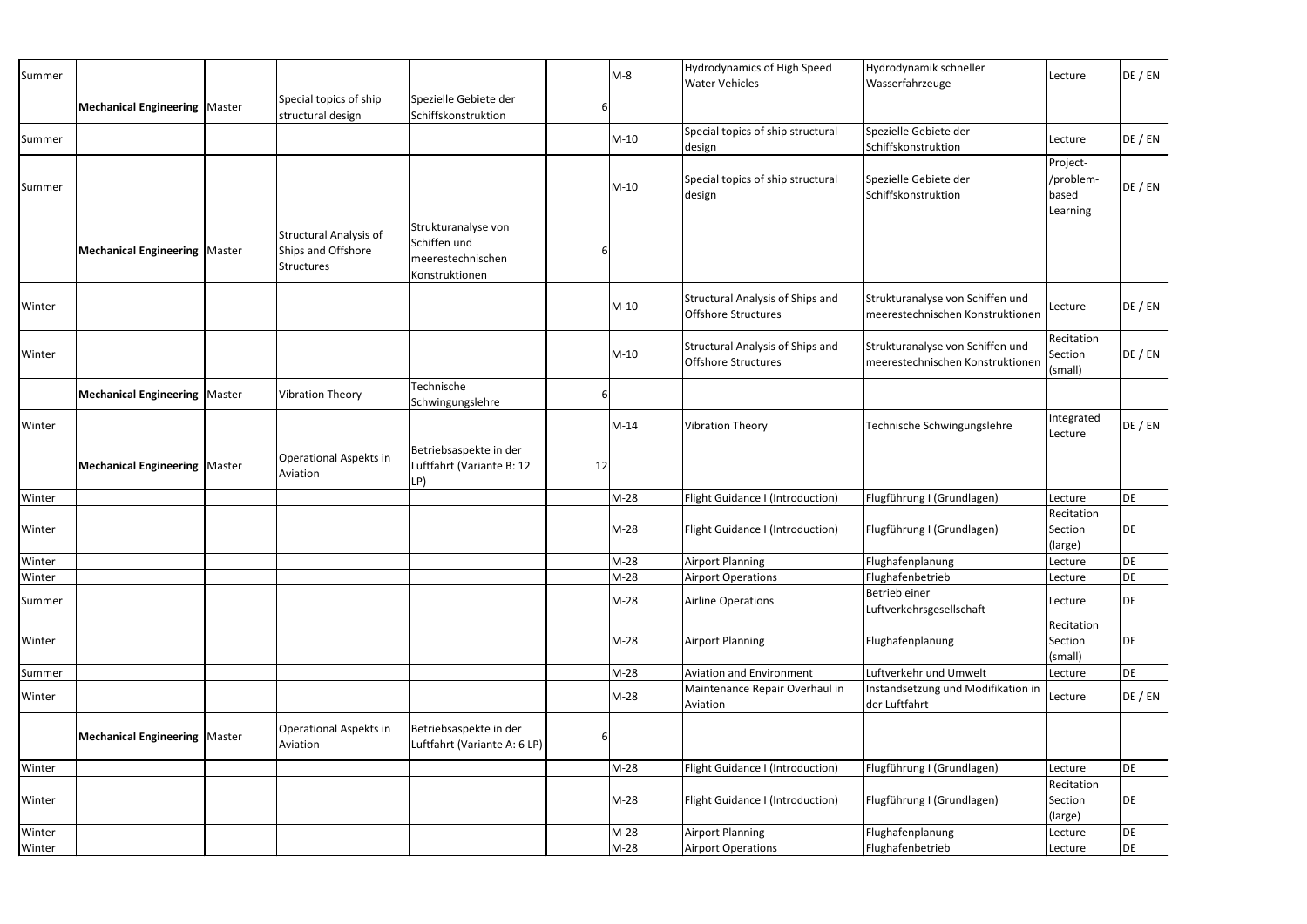| Summer |                                        |                                                                          |                                                              |    | $M-28$ | <b>Airline Operations</b>                                                | Betrieb einer<br>Luftverkehrsgesellschaft                                                         | Lecture                                    | <b>DE</b> |
|--------|----------------------------------------|--------------------------------------------------------------------------|--------------------------------------------------------------|----|--------|--------------------------------------------------------------------------|---------------------------------------------------------------------------------------------------|--------------------------------------------|-----------|
| Winter |                                        |                                                                          |                                                              |    | $M-28$ | <b>Airport Planning</b>                                                  | Flughafenplanung                                                                                  | Recitation<br>Section<br>(small)           | DE        |
| Summer |                                        |                                                                          |                                                              |    | $M-28$ | <b>Aviation and Environment</b>                                          | Luftverkehr und Umwelt                                                                            | Lecture                                    | DE        |
| Winter |                                        |                                                                          |                                                              |    | $M-28$ | Maintenance Repair Overhaul in<br>Aviation                               | Instandsetzung und Modifikation in<br>der Luftfahrt                                               | Lecture                                    | DE / EN   |
|        | <b>Mechanical Engineering   Master</b> | Polymers                                                                 | Kunststoffe                                                  |    |        |                                                                          |                                                                                                   |                                            |           |
| Winter |                                        |                                                                          |                                                              |    | $M-11$ | Structure and Properties of<br>Polymers                                  | Aufbau und Eigenschaften der<br>Kunststoffe                                                       | Lecture                                    | DE        |
| Winter |                                        |                                                                          |                                                              |    | $M-11$ | Processing and design with<br>polymers                                   | Verarbeitung und Konstruieren mit<br>Kunststoffen                                                 | Lecture                                    | DE / EN   |
|        | <b>Mechanical Engineering   Master</b> | Selected topics in Naval<br><b>Architecture and Ocean</b><br>Engineering | Ausgewählte Themen der<br>Schiffs- und<br>Meerestechnik      |    |        |                                                                          |                                                                                                   |                                            |           |
| Winter |                                        |                                                                          |                                                              |    | $M-8$  | <b>Offshore Wind Parks</b>                                               | Offshore-Windkraftparks                                                                           | Lecture                                    | <b>DE</b> |
| Winter |                                        |                                                                          |                                                              |    | $M-8$  | Selected Topics of Experimental<br>and Theoretical Fluiddynamics         | Spezielle Gebiete der<br>Experimentellen und Theoretischen Lecture<br>Fluiddynamik                |                                            | DE        |
| Summer |                                        |                                                                          |                                                              |    | $M-8$  | Ship Dynamics                                                            | Schiffsdynamik                                                                                    | Lecture                                    | DE        |
| Summer |                                        |                                                                          |                                                              |    | $M-10$ | Design of Underwater Vessels                                             | Entwerfen von<br>Unterwasserfahrzeugen                                                            | Lecture                                    | DE        |
| Winter |                                        |                                                                          |                                                              |    | $M-10$ | Technology of Naval Surface<br>Vessels                                   | Technik von<br>Überwassermarinefahrzeugen                                                         | Lecture                                    | DE        |
| Winter |                                        |                                                                          |                                                              |    | $M-8$  | <b>Technical Elements and Fluid</b><br><b>Mechanics of Sailing Ships</b> | Technik und Strömungsmechanik<br>von Segelschiffen                                                | Lecture                                    | DE / EN   |
| Summer |                                        |                                                                          |                                                              |    | $M-10$ | <b>Ship Acoustics</b>                                                    | Schiffsakustik                                                                                    | Lecture                                    | DE        |
| Summer |                                        |                                                                          |                                                              |    | $M-10$ | Outfitting and Operation of Specia<br>Purpose Offshore Ships             | Ausrüstung und Betrieb von<br>Offshore-Spezialschiffen                                            | Lecture                                    | DE        |
| Summer |                                        |                                                                          |                                                              |    | $M-S$  | Modeling and Simulation of<br><b>Maritime Systems</b>                    | Modellierung und Simulation<br>maritimer Systeme                                                  | Project-<br>/problem-<br>based<br>Learning | DE / EN   |
| Winter |                                        |                                                                          |                                                              |    | $M-8$  | Lattice-Boltzmann methods for the<br>simulation of free surface flows    | Lattice-Boltzmann-Methoden für<br>die Simulation von Strömungen mit Lecture<br>freien Oberflächen |                                            | DE / EN   |
| Summer |                                        |                                                                          |                                                              |    | $M-14$ | Machine Learning and Dynamics of<br>Maritime Systems I                   | Maschinelles Lernen in der Dynamik /problem-<br>maritimer Systeme I                               | Project-<br>based<br>Learning              | DE        |
| Winter |                                        |                                                                          |                                                              |    | $M-14$ | Machine Learning and Dynamics of<br>Maritime Systems II                  | Maschinelles Lernen in der Dynamik<br>maritimer Systeme II                                        | Project-<br>based<br>Learning              | DE        |
|        | <b>Mechanical Engineering   Master</b> | <b>Selected Topics of Marine</b><br>Engineering - Option A               | Ausgewählte Themen des<br>Schiffsmaschinenbaus -<br>Option A | 12 |        |                                                                          |                                                                                                   |                                            |           |
| Winter |                                        |                                                                          |                                                              |    | $M-21$ | <b>Internal Combustion Engines II</b>                                    | Verbrennungsmotoren II                                                                            | Lecture                                    | DE        |
|        |                                        |                                                                          |                                                              |    |        |                                                                          |                                                                                                   |                                            |           |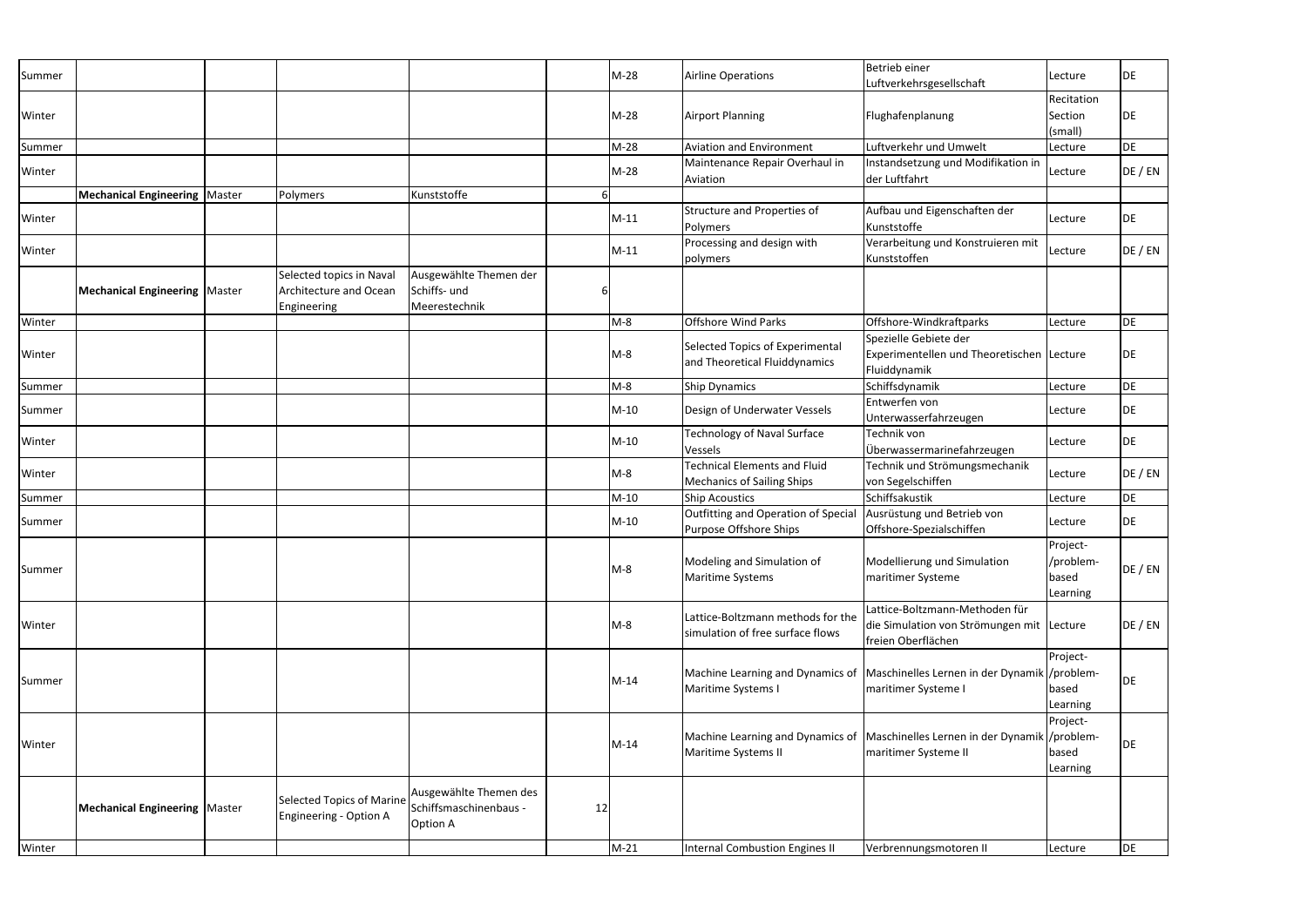|        |                                        |                                  |                        |   |        |                                                               |                                            | Recitation |           |
|--------|----------------------------------------|----------------------------------|------------------------|---|--------|---------------------------------------------------------------|--------------------------------------------|------------|-----------|
| Winter |                                        |                                  |                        |   | $M-21$ | Internal Combustion Engines II                                | Verbrennungsmotoren II                     | Section    | DE        |
|        |                                        |                                  |                        |   |        |                                                               |                                            | (large)    |           |
| Summer |                                        |                                  |                        |   | $M-12$ | Auxiliary Systems on Board of Ships Hilfsanlagen auf Schiffen |                                            | Lecture    | DE        |
|        |                                        |                                  |                        |   |        |                                                               |                                            | Recitation |           |
| Summer |                                        |                                  |                        |   | $M-12$ | Auxiliary Systems on Board of Ships Hilfsanlagen auf Schiffen |                                            | Section    | DE        |
|        |                                        |                                  |                        |   |        |                                                               |                                            | (large)    |           |
| Summer |                                        |                                  |                        |   | $M-6$  | <b>Marine Propellers</b>                                      | Schiffspropeller                           | Lecture    | DE        |
|        |                                        |                                  |                        |   |        |                                                               |                                            | Project-   |           |
| Summer |                                        |                                  |                        |   | $M-6$  | <b>Marine Propellers</b>                                      | Schiffspropeller                           | /problem-  | <b>DE</b> |
|        |                                        |                                  |                        |   |        |                                                               |                                            | based      |           |
|        |                                        |                                  |                        |   |        |                                                               |                                            | Learning   |           |
| Summer |                                        |                                  |                        |   | $M-8$  | Special Topics of Ship Propulsion                             | Spezielle Gebiete der<br>Schiffspropulsion | Lecture    | DE / EN   |
| Summer |                                        |                                  |                        |   | $M-8$  | Cavitation                                                    | Kavitation                                 | Lecture    | DE        |
| Winter |                                        |                                  |                        |   | $M-8$  | Manoeuvrability of Ships                                      | Manövrierfähigkeit von Schiffen            | Lecture    | DE / EN   |
| Summer |                                        |                                  |                        |   | $M-10$ | <b>Ship Acoustics</b>                                         | Schiffsakustik                             | Lecture    | DE        |
| Winter |                                        |                                  |                        |   | $M-21$ | <b>System Simulation</b>                                      | Systemsimulation                           | Lecture    | DE        |
|        |                                        |                                  |                        |   |        |                                                               |                                            | Recitation |           |
| Winter |                                        |                                  |                        |   | $M-21$ | <b>System Simulation</b>                                      | Systemsimulation                           | Section    | DE        |
|        |                                        |                                  |                        |   |        |                                                               |                                            | (large)    |           |
|        |                                        |                                  | Ausgewählte Themen des |   |        |                                                               |                                            |            |           |
|        | <b>Mechanical Engineering   Master</b> | <b>Selected Topics of Marine</b> | Schiffsmaschinenbaus - | 6 |        |                                                               |                                            |            |           |
|        |                                        | Engineering - Option B           |                        |   |        |                                                               |                                            |            |           |
|        |                                        |                                  | Option B               |   |        |                                                               |                                            |            |           |
| Winter |                                        |                                  |                        |   | $M-21$ | <b>Internal Combustion Engines II</b>                         | Verbrennungsmotoren II                     | Lecture    | DE        |
|        |                                        |                                  |                        |   |        |                                                               |                                            | Recitation |           |
| Winter |                                        |                                  |                        |   | $M-21$ | Internal Combustion Engines II                                | Verbrennungsmotoren II                     | Section    | DE        |
|        |                                        |                                  |                        |   |        |                                                               |                                            | (large)    |           |
| Summer |                                        |                                  |                        |   | $M-12$ | Auxiliary Systems on Board of Ships Hilfsanlagen auf Schiffen |                                            | Lecture    | DE        |
|        |                                        |                                  |                        |   |        |                                                               |                                            | Recitation |           |
| Summer |                                        |                                  |                        |   | $M-12$ | Auxiliary Systems on Board of Ships Hilfsanlagen auf Schiffen |                                            | Section    | DE        |
|        |                                        |                                  |                        |   |        |                                                               |                                            | (large)    |           |
| Summer |                                        |                                  |                        |   | $M-6$  | <b>Marine Propellers</b>                                      | Schiffspropeller                           | Lecture    | DE        |
|        |                                        |                                  |                        |   |        |                                                               |                                            | Project-   |           |
|        |                                        |                                  |                        |   |        |                                                               |                                            | /problem-  |           |
| Summer |                                        |                                  |                        |   | $M-6$  | <b>Marine Propellers</b>                                      | Schiffspropeller                           | based      | DE        |
|        |                                        |                                  |                        |   |        |                                                               |                                            | Learning   |           |
| Summer |                                        |                                  |                        |   | $M-S$  | Special Topics of Ship Propulsion                             | Spezielle Gebiete der                      | Lecture    | DE / EN   |
|        |                                        |                                  |                        |   |        |                                                               | Schiffspropulsion                          |            |           |
| Summer |                                        |                                  |                        |   | $M-8$  | Cavitation                                                    | Kavitation                                 | Lecture    | DE        |
| Winter |                                        |                                  |                        |   | $M-8$  | Manoeuvrability of Ships                                      | Manövrierfähigkeit von Schiffen            | Lecture    | DE / EN   |
| Summer |                                        |                                  |                        |   | $M-10$ | <b>Ship Acoustics</b>                                         | Schiffsakustik                             | Lecture    | DE        |
| Winter |                                        |                                  |                        |   | $M-21$ | <b>System Simulation</b>                                      | Systemsimulation                           | Lecture    | DE        |
|        |                                        |                                  |                        |   |        |                                                               |                                            | Recitation |           |
| Winter |                                        |                                  |                        |   | $M-21$ | <b>System Simulation</b>                                      | Systemsimulation                           | Section    | DE        |
|        |                                        |                                  |                        |   |        |                                                               |                                            | (large)    |           |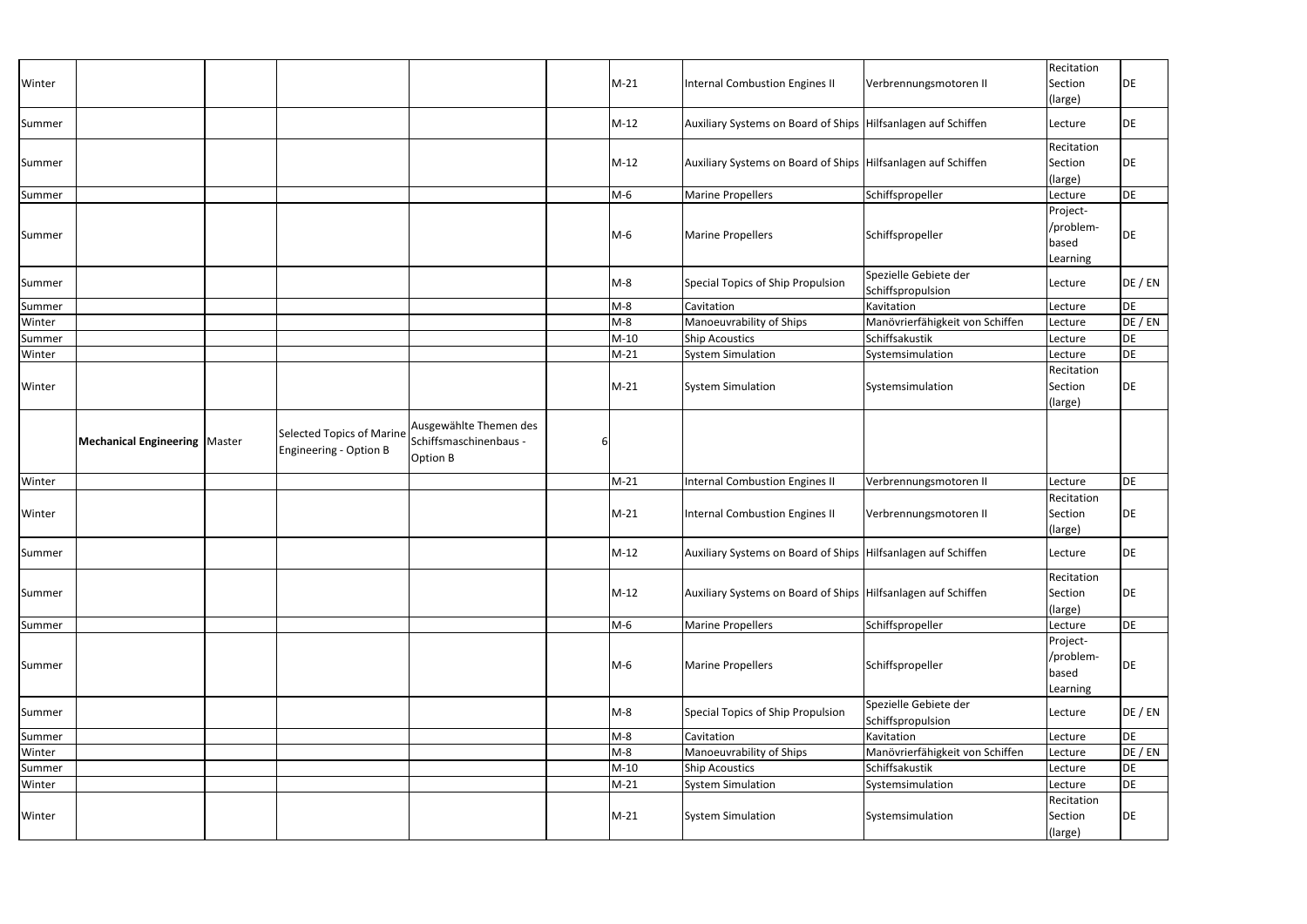|        | <b>Mechanical Engineering   Master</b> |        | <b>Advanced Functional</b>                                        | Moderne                                                          | 6 |        |                                                     |                                                           |                                  |           |
|--------|----------------------------------------|--------|-------------------------------------------------------------------|------------------------------------------------------------------|---|--------|-----------------------------------------------------|-----------------------------------------------------------|----------------------------------|-----------|
|        |                                        |        | Materials                                                         | Funktionsmaterialien                                             |   |        |                                                     |                                                           |                                  |           |
| Winter |                                        |        |                                                                   |                                                                  |   | $M-22$ | <b>Advanced Functional Materials</b>                | Moderne Funktionsmaterialien                              | Seminar                          | DE        |
|        | <b>Mechanical Engineering   Master</b> |        | <b>Advanced Ship Design</b>                                       | Spezielle Kapitel des<br>Schiffsentwurfs                         |   |        |                                                     |                                                           |                                  |           |
| Winter |                                        |        |                                                                   |                                                                  |   | M-6    | <b>Advanced Ship Design</b>                         | Spezielle Kapitel des Schiffsentwurfs Lecture             |                                  | DE        |
|        |                                        |        |                                                                   |                                                                  |   |        |                                                     |                                                           | Recitation                       |           |
| Winter |                                        |        |                                                                   |                                                                  |   | M-6    | <b>Advanced Ship Design</b>                         | Spezielle Kapitel des Schiffsentwurfs Section             |                                  | DE        |
|        |                                        |        |                                                                   |                                                                  |   |        |                                                     |                                                           | (large)                          |           |
|        | <b>Mechanical Engineering   Master</b> |        | Air Conditioning                                                  | Klimaanlagen                                                     |   |        |                                                     |                                                           |                                  |           |
| Summer |                                        |        |                                                                   |                                                                  |   | $M-21$ | Air Conditioning                                    | Klimaanlagen                                              | Lecture                          | DE        |
|        |                                        |        |                                                                   |                                                                  |   |        |                                                     |                                                           | Recitation                       |           |
| Summer |                                        |        |                                                                   |                                                                  |   | $M-21$ | Air Conditioning                                    | Klimaanlagen                                              | Section                          | DE        |
|        |                                        |        |                                                                   |                                                                  |   |        |                                                     |                                                           | (large)                          |           |
|        | <b>Mechanical Engineering   Master</b> |        | <b>Aircraft Cabin Systems</b>                                     | Flugzeug-Kabinensysteme                                          |   |        |                                                     |                                                           |                                  |           |
| Winter |                                        |        |                                                                   |                                                                  |   | M-25   | Aircraft Cabin Systems                              | Flugzeug-Kabinensysteme                                   | Lecture                          | <b>DE</b> |
|        |                                        |        |                                                                   |                                                                  |   |        |                                                     |                                                           | Recitation                       |           |
| Winter |                                        |        |                                                                   |                                                                  |   | M-25   | Aircraft Cabin Systems                              | Flugzeug-Kabinensysteme                                   | Section                          | DE        |
|        |                                        |        |                                                                   |                                                                  |   |        |                                                     |                                                           | (large)                          |           |
|        | <b>Mechanical Engineering   Master</b> |        | Aircraft Design I (Civil<br>Aircraft Design)                      | Luftfahrzeugentwurf I<br>(Entwurf von<br>Verkehrsflugzeugen)     |   |        |                                                     |                                                           |                                  |           |
| Winter |                                        |        |                                                                   |                                                                  |   | $M-28$ | Aircraft Design I (Design of<br>Transport Aircraft) | Luftfahrzeugentwurf I (Entwurf von<br>Verkehrsflugzeugen) | Lecture                          | DE        |
| Winter |                                        |        |                                                                   |                                                                  |   | $M-28$ | Aircraft Design I (Design of<br>Transport Aircraft) | Luftfahrzeugentwurf I (Entwurf von<br>Verkehrsflugzeugen) | Recitation<br>Section<br>(large) | DE        |
|        | Mechanical Engineering                 | Master | Aircraft Energy Systems                                           | Flugzeug-Energiesysteme                                          |   |        |                                                     |                                                           |                                  |           |
| Winter |                                        |        |                                                                   |                                                                  |   | $M-7$  | Aircraft Energy Systems                             | Flugzeug-Energiesysteme                                   | Lecture                          | DE        |
| Winter |                                        |        |                                                                   |                                                                  |   | $M-7$  | <b>Aircraft Energy Systems</b>                      | Flugzeug-Energiesysteme                                   | Recitation<br>Section<br>(large) | DE        |
|        | <b>Mechanical Engineering   Master</b> |        | Airport Planning and<br><b>Operations</b>                         | Flughafenplanung und<br><b>Betrieb</b>                           |   |        |                                                     |                                                           |                                  |           |
| Winter |                                        |        |                                                                   |                                                                  |   | $M-28$ | <b>Airport Planning</b>                             | Flughafenplanung                                          | Lecture                          | DE        |
| Winter |                                        |        |                                                                   |                                                                  |   | $M-28$ | <b>Airport Operations</b>                           | Flughafenbetrieb                                          | Lecture                          | DE        |
|        |                                        |        |                                                                   |                                                                  |   |        |                                                     |                                                           | Recitation                       |           |
| Winter |                                        |        |                                                                   |                                                                  |   | M-28   | <b>Airport Planning</b>                             | Flughafenplanung                                          | Section                          | DE        |
|        |                                        |        |                                                                   |                                                                  |   |        |                                                     |                                                           | (small)                          |           |
|        | <b>Mechanical Engineering   Master</b> |        | <b>Applied Dynamics:</b><br>Numerical and<br>experimental methods | Technische Dynamik:<br>Numerische und<br>experimentelle Methoden | 6 |        |                                                     |                                                           |                                  |           |
| Summer |                                        |        |                                                                   |                                                                  |   | $M-13$ | <b>Applied Dynamics</b>                             | Technische Dynamik                                        | Lecture                          | DE        |
| Summer |                                        |        |                                                                   |                                                                  |   | $M-13$ | Lab Applied Dynamics                                | Laborpraktium Technische Dynamik                          | Practical<br>Course              | DE        |
|        | <b>Mechanical Engineering   Master</b> |        | <b>Automation Technology</b><br>and Systems                       | Automatisierungstechnik<br>und -systeme                          |   |        |                                                     |                                                           |                                  |           |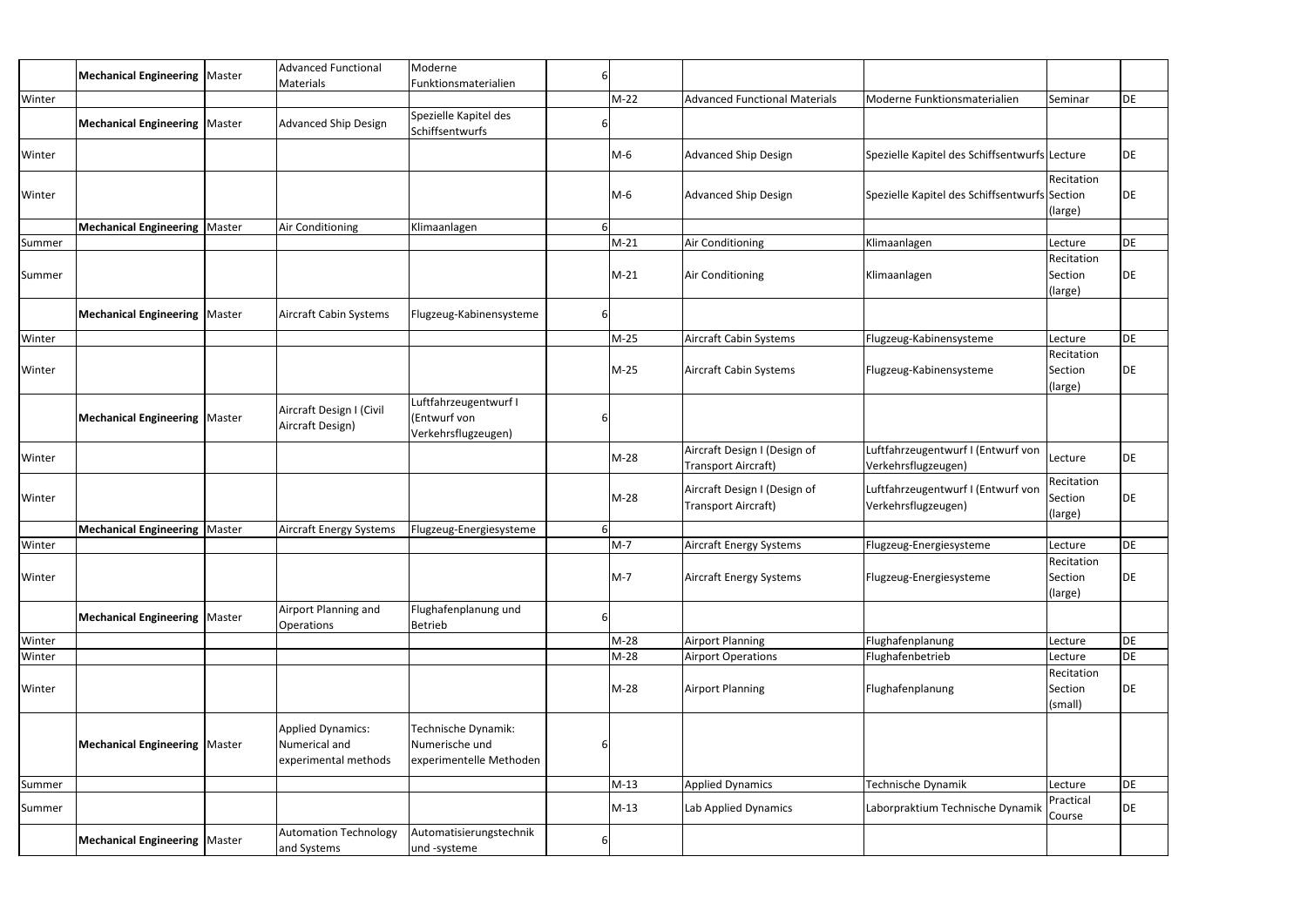| Summer            |                                        |                                                         |                                                 | $M-23$ | Automation Technology and<br>Systems                                                                    | Automatisierungstechnik und -<br>systeme                | Lecture                                    | DE |
|-------------------|----------------------------------------|---------------------------------------------------------|-------------------------------------------------|--------|---------------------------------------------------------------------------------------------------------|---------------------------------------------------------|--------------------------------------------|----|
| Summer            |                                        |                                                         |                                                 | $M-23$ | Automation Technology and<br>Systems                                                                    | Automatisierungstechnik und -<br>systeme                | Recitation<br>Section<br>(small)           | DE |
| Summer            |                                        |                                                         |                                                 | $M-23$ | Automation Technology and<br>Systems                                                                    | Automatisierungstechnik und -<br>systeme                | Project-<br>/problem-<br>based<br>Learning | DE |
|                   | <b>Mechanical Engineering   Master</b> | Avionics for safety-critical<br>Systems                 | Avionik<br>sicherheitskritischer<br>Systeme     |        |                                                                                                         |                                                         |                                            |    |
| Winter            |                                        |                                                         |                                                 | $M-7$  | Avionics of Safty Critical Systems                                                                      | Avionik sicherheitskritischer<br>Systeme                | Lecture                                    | DE |
| Winter            |                                        |                                                         |                                                 | $M-7$  | <b>Avionics of Safty Critical Systems</b>                                                               | Avionik sicherheitskritischer<br>Systeme                | Recitation<br>Section<br>(small)           | DE |
| Winter            |                                        |                                                         |                                                 | $M-7$  | Avionics of Safty Critical Systems                                                                      | Avionik sicherheitskritischer<br>Systeme                | Practical<br>Course                        | DE |
|                   | <b>Mechanical Engineering   Master</b> | <b>BIO II: Artificial Joint</b><br>Replacement          | <b>BIO II: Gelenkersatz</b>                     |        |                                                                                                         |                                                         |                                            |    |
| Summer            |                                        |                                                         |                                                 | $M-3$  | Artificial Joint Replacement                                                                            | Gelenkersatz                                            | Lecture                                    | DE |
|                   | <b>Mechanical Engineering   Master</b> | Cabin Systems<br>Engineering                            | Entwurf von<br>Kabinensystemen                  |        |                                                                                                         |                                                         |                                            |    |
| Summer            |                                        |                                                         |                                                 | $M-25$ | Model-Based Systems Engineering<br>(MBSE) with SysML/UML                                                | Model-Based Systems Engineering<br>(MBSE) mit SysML/UML | Project-<br>/problem-<br>based<br>Learning | DE |
| Winter            |                                        |                                                         |                                                 | $M-25$ | Computer and communication<br>technology in cabin electronics and Kommunikationstechnik bei<br>avionics | Computer- und<br>Kabinenelektronik und Avionik          | Lecture                                    | DE |
| Winter            |                                        |                                                         |                                                 | M-25   | Computer and communication<br>technology in cabin electronics and Kommunikationstechnik bei<br>avionics | Computer- und<br>Kabinenelektronik und Avionik          | Recitation<br>Section<br>(small)           | DE |
|                   | <b>Mechanical Engineering   Master</b> | <b>Case Studie and Clinical</b><br>Internship           | Fallstudien und klinisches<br>Praktikum         |        |                                                                                                         |                                                         |                                            |    |
| Winter+Su<br>mmer |                                        |                                                         |                                                 | $M-3$  | Clinical Internship                                                                                     | Klinisches Praktikum                                    | Practical<br>Course                        | DE |
| Winter+Su<br>mmer |                                        |                                                         |                                                 | $M-3$  | Casestudies Surgery and Internal<br>Medicine                                                            | Fallstudien Chirurgie und Innere<br>Medizin             | Seminar                                    | DE |
|                   | <b>Mechanical Engineering   Master</b> | Combined Heat and<br>Power and Combustion<br>Technology | Kraft-Wärme-Kopplung<br>und Verbrennungstechnik |        |                                                                                                         |                                                         |                                            |    |
| Summer            |                                        |                                                         |                                                 | $M-5$  | Combined Heat and Power and<br><b>Combustion Technology</b>                                             | Kraft-Wärme-Kopplung und<br>Verbrennungstechnik         | Lecture                                    | DE |
| Summer            |                                        |                                                         |                                                 | M-5    | Combined Heat and Power and<br><b>Combustion Technology</b>                                             | Kraft-Wärme-Kopplung und<br>Verbrennungstechnik         | Recitation<br>Section<br>(large)           | DE |
|                   | <b>Mechanical Engineering   Master</b> | <b>Computational Structural</b><br>Dynamics             | Numerische<br>Strukturdynamik                   |        |                                                                                                         |                                                         |                                            |    |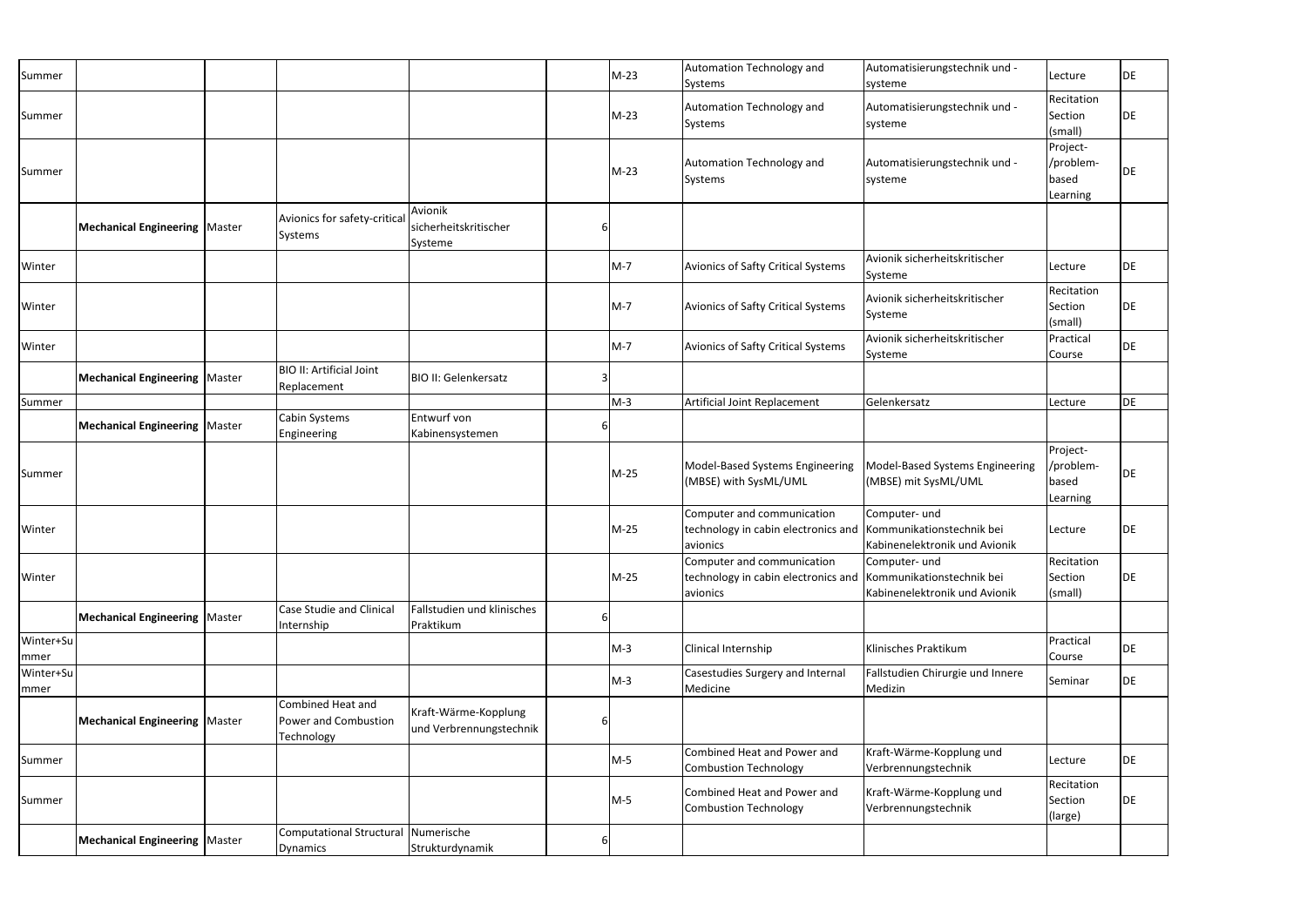| Summer |                                        |                                                                               |                                                                                  |   | $M-10$ | Computational Structural Dynamics Numerische Strukturdynamik                         |                                                                                  | Lecture                                    | <b>DE</b> |
|--------|----------------------------------------|-------------------------------------------------------------------------------|----------------------------------------------------------------------------------|---|--------|--------------------------------------------------------------------------------------|----------------------------------------------------------------------------------|--------------------------------------------|-----------|
| Summer |                                        |                                                                               |                                                                                  |   | $M-10$ | Computational Structural Dynamics Numerische Strukturdynamik                         |                                                                                  | Recitation<br>Section<br>(small)           | DE        |
|        | Mechanical Engineering   Master        | <b>Continuum Mechanics</b>                                                    | Kontinuumsmechanik                                                               |   |        |                                                                                      |                                                                                  |                                            |           |
| Winter |                                        |                                                                               |                                                                                  |   | $M-15$ | <b>Continuum Mechanics</b>                                                           | Kontinuumsmechanik                                                               | Lecture                                    | DE        |
|        |                                        |                                                                               |                                                                                  |   |        |                                                                                      |                                                                                  | Recitation                                 |           |
| Winter |                                        |                                                                               |                                                                                  |   | $M-15$ | <b>Continuum Mechanics Exercise</b>                                                  | Kontinuumsmechanik Übung                                                         | Section<br>(small)                         | DE        |
|        | <b>Mechanical Engineering   Master</b> | Design optimization and<br>probabilistic approaches<br>in structural analysis | Entwurfsoptimierung und<br>probabilistische Verfahren<br>in der Strukturmechanik |   |        |                                                                                      |                                                                                  |                                            |           |
| Summer |                                        |                                                                               |                                                                                  |   | M-EXK1 | Design Optimization and<br>Probabilistic Approaches in<br><b>Structural Analysis</b> | Entwurfsoptimierung und<br>Probabilistische Verfahren in der<br>Strukturmechanik | Lecture                                    | DE        |
| Summer |                                        |                                                                               |                                                                                  |   | M-EXK1 | Design Optimization and<br>Probabilistic Approaches in<br><b>Structural Analysis</b> | Entwurfsoptimierung und<br>Probabilistische Verfahren in der<br>Strukturmechanik | Recitation<br>Section<br>(large)           | DE        |
|        | Mechanical Engineering   Master        | <b>EIP and Productivity</b><br>Management                                     | EIP und<br>Produktivitätsmanagemen                                               | b |        |                                                                                      |                                                                                  |                                            |           |
| Summer |                                        |                                                                               |                                                                                  |   | $M-18$ | <b>Elements of Integrated Production</b><br>Systems                                  | Elemente Integrierter<br>Produktionssysteme                                      | Project-<br>/problem-<br>based<br>Learning | DE        |
| Summer |                                        |                                                                               |                                                                                  |   | $M-18$ | <b>Productivity Management</b>                                                       | Produktivitätsmanagement                                                         | Project-<br>/problem-<br>based<br>Learning | DE        |
| Summer |                                        |                                                                               |                                                                                  |   | $M-18$ | <b>Productivity Management</b>                                                       | Produktivitätsmanagement                                                         | Recitation<br>Section<br>(small)           | DE        |
|        | <b>Mechanical Engineering   Master</b> | Ergonomics                                                                    | Arbeitswissenschaft                                                              | ঽ |        |                                                                                      |                                                                                  |                                            |           |
| Winter |                                        |                                                                               |                                                                                  |   | $M-23$ | Ergonomics                                                                           | Arbeitswissenschaft                                                              | Lecture                                    | DE        |
|        | Mechanical Engineering Master          | <b>Flight Control Systems</b>                                                 | Flugsteuerungssysteme                                                            |   |        |                                                                                      |                                                                                  |                                            |           |
| Summer |                                        |                                                                               |                                                                                  |   | $M-7$  | <b>Flight Control Systems</b>                                                        | Flugsteuerungssysteme                                                            | Lecture                                    | DE        |
| Summer |                                        |                                                                               |                                                                                  |   | $M-7$  | <b>Flight Control Systems</b>                                                        | Flugsteuerungssysteme                                                            | Recitation<br>Section                      | DE        |
|        |                                        |                                                                               |                                                                                  |   |        |                                                                                      |                                                                                  | (large)                                    |           |
|        | <b>Mechanical Engineering   Master</b> | Flight Guidance and<br>Control                                                | Flugführung und<br>Flugregelung                                                  |   |        |                                                                                      |                                                                                  |                                            |           |
| Winter |                                        |                                                                               |                                                                                  |   | $M-28$ | Flight Guidance I (Introduction)                                                     | Flugführung I (Grundlagen)                                                       | Lecture                                    | DE        |
|        |                                        |                                                                               |                                                                                  |   |        |                                                                                      |                                                                                  | Recitation                                 |           |
| Winter |                                        |                                                                               |                                                                                  |   | $M-28$ | Flight Guidance I (Introduction)                                                     | Flugführung I (Grundlagen)                                                       | Section<br>(large)                         | DE        |
| Summer |                                        |                                                                               |                                                                                  |   | $M-28$ | Flight Guidance II (Flight Control)                                                  | Flugführung II (Flugregelung)                                                    | Lecture                                    | DE        |
|        |                                        |                                                                               |                                                                                  |   |        |                                                                                      |                                                                                  |                                            |           |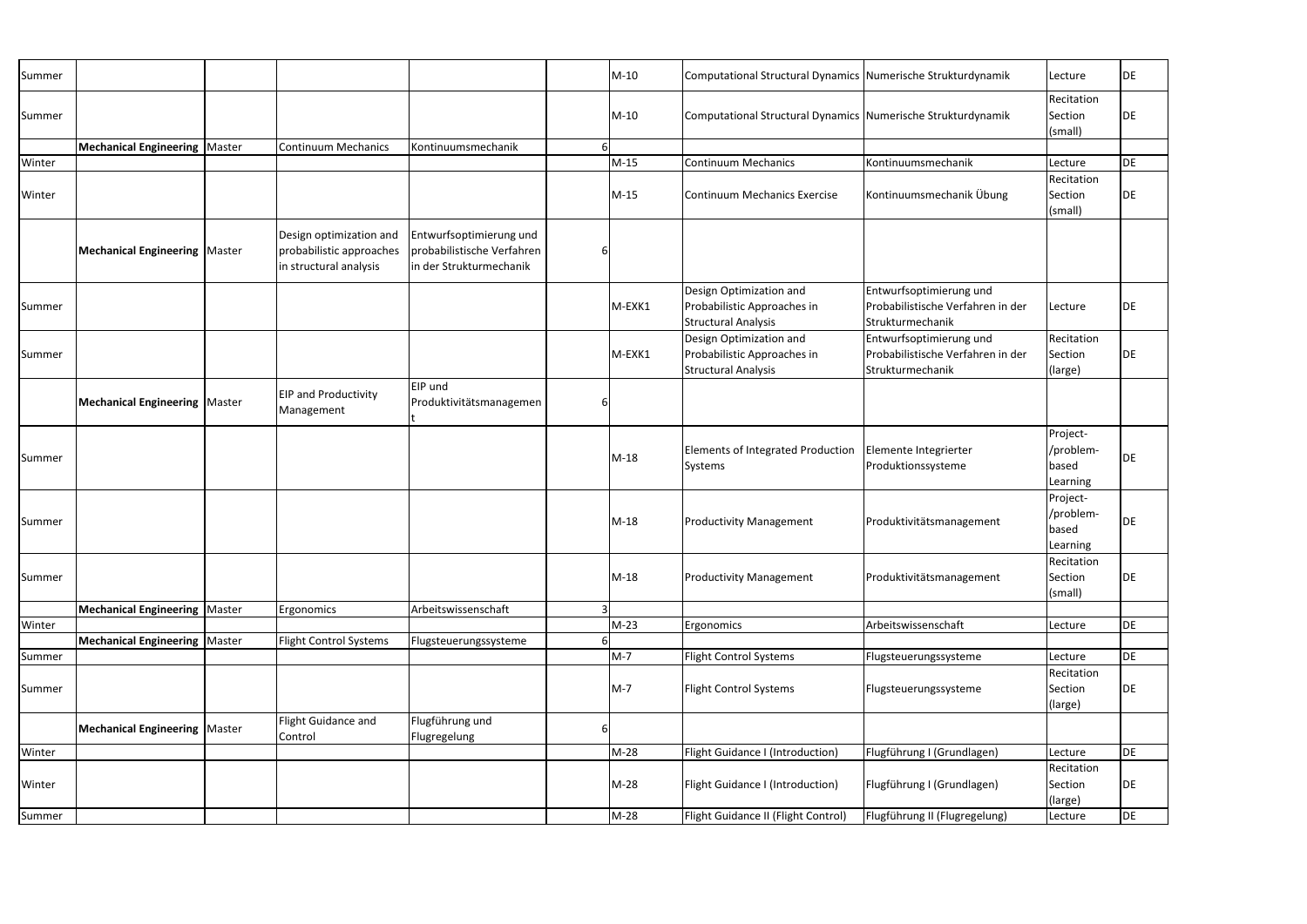| Summer |                                        |                                             |                                                     |   | M-28   | Flight Guidance II (Flight Control)                             | Flugführung II (Flugregelung)        | Recitation<br>Section<br>(small)           | DE |
|--------|----------------------------------------|---------------------------------------------|-----------------------------------------------------|---|--------|-----------------------------------------------------------------|--------------------------------------|--------------------------------------------|----|
|        | <b>Mechanical Engineering   Master</b> | <b>Flight Physics</b>                       | Flugphysik                                          | 6 |        | Aerodynamics and Flight Mechanics                               |                                      |                                            |    |
| Winter |                                        |                                             |                                                     |   | $M-7$  |                                                                 | Aerodynamik und Flugmechanik I       | Lecture                                    | DE |
| Summer |                                        |                                             |                                                     |   | $M-7$  | Flight Mechanics II                                             | Flugmechanik II                      | Lecture                                    | DE |
| Summer | <b>Mechanical Engineering   Master</b> | <b>Fluidics</b>                             | Fluidtechnik                                        |   | $M-7$  | Flight Mechanics II                                             | Flugmechanik II                      | Recitation<br>Section<br>(large)           | DE |
| Winter |                                        |                                             |                                                     |   | $M-17$ | Fluidics                                                        | Fluidtechnik                         | Lecture                                    | DE |
| Winter |                                        |                                             |                                                     |   | $M-17$ | <b>Fluidics</b>                                                 | Fluidtechnik                         | Recitation<br>Section<br>(large)           | DE |
| Winter |                                        |                                             |                                                     |   | M-17   | Fluidics                                                        | Fluidtechnik                         | Project-<br>/problem-<br>based<br>Learning | DE |
|        | <b>Mechanical Engineering   Master</b> | <b>Marine Auxiliaries</b>                   | Schiffshilfsanlagen                                 |   |        |                                                                 |                                      |                                            |    |
| Summer |                                        |                                             |                                                     |   | $M-12$ | Auxiliary Systems on Board of Ships Hilfsanlagen auf Schiffen   |                                      | Lecture                                    | DE |
| Summer |                                        |                                             |                                                     |   | $M-12$ | Auxiliary Systems on Board of Ships   Hilfsanlagen auf Schiffen |                                      | Recitation<br>Section<br>(large)           | DE |
| Winter |                                        |                                             |                                                     |   | $M-4$  | <b>Electrical Installation on Ships</b>                         | Elektrische Anlagen auf Schiffen     | Lecture                                    | DE |
| Winter |                                        |                                             |                                                     |   | $M-4$  | Electrical Installation on Ships                                | Elektrische Anlagen auf Schiffen     | Recitation<br>Section<br>(large)           | DE |
|        | Mechanical Engineering   Master        | <b>Marine Diesel Engine</b><br>Plants       | Schiffsmotorenanlagen                               | 6 |        |                                                                 |                                      |                                            |    |
| Summer |                                        |                                             |                                                     |   | $M-12$ | Marine Diesel Engine Plants                                     | Schiffsmotorenanlagen                | Lecture                                    | DE |
| Summer |                                        |                                             |                                                     |   | $M-12$ | Marine Diesel Engine Plants                                     | Schiffsmotorenanlagen                | Recitation<br>Section<br>(large)           | DE |
|        | <b>Mechanical Engineering   Master</b> | Marine Power<br>Engineering                 | Energietechnik auf<br>Schiffen                      | 6 |        |                                                                 |                                      |                                            |    |
| Winter |                                        |                                             |                                                     |   | $M-4$  | <b>Electrical Installation on Ships</b>                         | Elektrische Anlagen auf Schiffen     | Lecture                                    | DE |
| Winter |                                        |                                             |                                                     |   | $M-4$  | Electrical Installation on Ships                                | Elektrische Anlagen auf Schiffen     | Recitation<br>Section<br>(large)           | DE |
| Winter |                                        |                                             |                                                     |   | $M-12$ | <b>Marine Engineering</b>                                       | Schiffsmaschinenbau                  | Lecture                                    | DE |
| Winter |                                        |                                             |                                                     |   | $M-12$ | <b>Marine Engineering</b>                                       | Schiffsmaschinenbau                  | Recitation<br>Section<br>(large)           | DE |
|        | <b>Mechanical Engineering   Master</b> | Maritime Technology and<br>Maritime Systems | Maritime Technik und<br>meerestechnische<br>Systeme | 6 |        |                                                                 |                                      |                                            |    |
| Summer |                                        |                                             |                                                     |   | $M-8$  | Analysis of Maritime Systems                                    | Analyse meerestechnischer<br>Systeme | Lecture                                    | DE |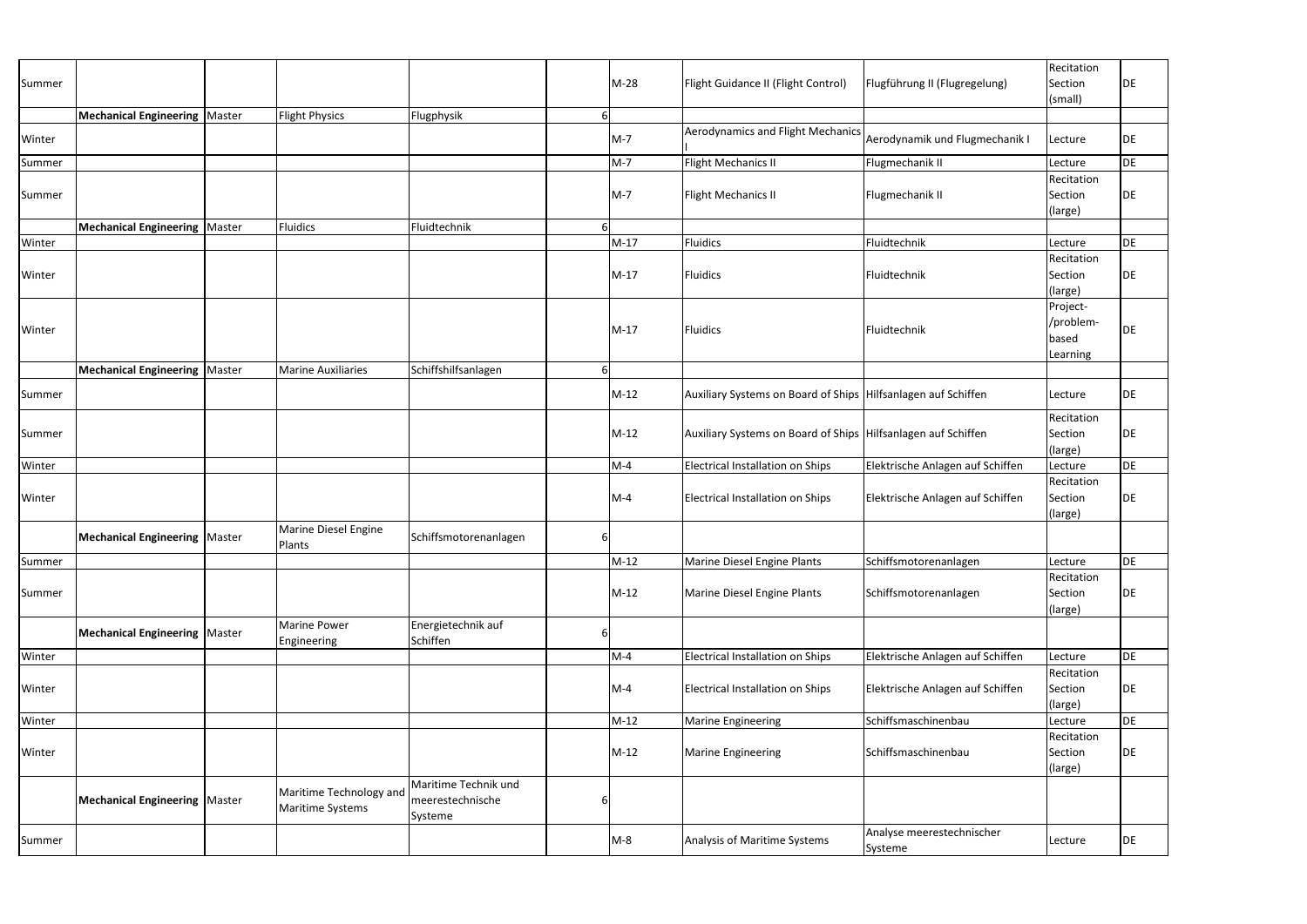| Summer |                                        |                                                                            |                                                       |   | $M-8$  | Analysis of Maritime Systems                                          | Analyse meerestechnischer<br>Systeme                 | Recitation<br>Section<br>(small) | DE |
|--------|----------------------------------------|----------------------------------------------------------------------------|-------------------------------------------------------|---|--------|-----------------------------------------------------------------------|------------------------------------------------------|----------------------------------|----|
| Winter |                                        |                                                                            |                                                       |   | $M-8$  | Introduction to Maritime<br>Technology                                | Einführung in die Maritime Technik                   | Lecture                          | DE |
| Winter |                                        |                                                                            |                                                       |   | $M-8$  | <b>Introduction to Maritime</b><br>Technology                         | Einführung in die Maritime Technik                   | Recitation<br>Section<br>(small) | DE |
|        | <b>Mechanical Engineering   Master</b> | Maritime Technology and Maritime Technik und<br><b>Offshore Wind Parks</b> | Offshore-Windkraftparks                               | 6 |        |                                                                       |                                                      |                                  |    |
| Winter |                                        |                                                                            |                                                       |   | $M-8$  | Introduction to Maritime<br>Technology                                | Einführung in die Maritime Technik                   | Lecture                          | DE |
| Winter |                                        |                                                                            |                                                       |   | $M-8$  | <b>Offshore Wind Parks</b>                                            | Offshore-Windkraftparks                              | Lecture                          | DE |
| Winter |                                        |                                                                            |                                                       |   | $M-8$  | <b>Introduction to Maritime</b><br>Technology                         | Einführung in die Maritime Technik                   | Recitation<br>Section<br>(small) | DE |
|        | <b>Mechanical Engineering   Master</b> | <b>Materials Modeling</b>                                                  | Werkstoffmodellierung                                 |   |        |                                                                       |                                                      |                                  |    |
| Winter |                                        |                                                                            |                                                       |   | $M-15$ | <b>Material Modeling</b>                                              | Werkstoffmodellierung                                | Lecture                          | DE |
| Winter |                                        |                                                                            |                                                       |   | $M-15$ | <b>Material Modeling</b>                                              | Werkstoffmodellierung                                | Recitation<br>Section<br>(small) | DE |
|        | <b>Mechanical Engineering   Master</b> | Materials Physics and<br><b>Atomistic Materials</b><br>Modeling            | Materialphysik und<br>atomare<br>Materialmodellierung | 6 |        |                                                                       |                                                      |                                  |    |
| Winter |                                        |                                                                            |                                                       |   | $M-22$ | <b>Materials Physics</b>                                              | Materialphysik                                       | Lecture                          | DE |
| Winter |                                        |                                                                            |                                                       |   | $M-9$  | <b>Quantum Mechanics and Atomistic</b><br><b>Materials Modeling</b>   | Quantenmechanik und atomare<br>Materialmodellierung  | Lecture                          | DE |
| Winter |                                        |                                                                            |                                                       |   | $M-15$ | Exercises in Materials Physics and<br>Modeling                        | Übungen zur Materialphysik und -<br>modellierung     | Recitation<br>Section<br>(small) | DE |
|        | <b>Mechanical Engineering   Master</b> | Medical Basics and<br>Pathology                                            | Einführung in die Medizin<br>und Krankheitslehre      |   |        |                                                                       |                                                      |                                  |    |
| Summer |                                        |                                                                            |                                                       |   | $M-3$  | <b>Medical Basics and Pathology I</b>                                 | Einführung in die Medizin und<br>Krankheitslehre I   | Lecture                          | DE |
| Winter |                                        |                                                                            |                                                       |   | $M-3$  | <b>Medical Basics and Pathology II</b>                                | Einführung in die Medizin und<br>Krankheitslehre II  | Lecture                          | DE |
| Winter |                                        |                                                                            |                                                       |   | $M-3$  | <b>Medical Basics and Pathology III</b>                               | Einführung in die Medizin und<br>Krankheitslehre III | Lecture                          | DE |
|        | <b>Mechanical Engineering   Master</b> | <b>Medical Imaging Systems</b>                                             | Bildgebende Systeme in<br>der Medizin                 | 6 |        |                                                                       |                                                      |                                  |    |
| Summer |                                        |                                                                            |                                                       |   | $M-3$  | <b>Medical Imaging Systems</b>                                        | Bildgebende Systeme in der Medizin Lecture           |                                  | DE |
|        | <b>Mechanical Engineering   Master</b> | Methods of Integrated<br><b>Product Development</b>                        | Methoden der integrierten<br>Produktentwicklung       | 6 |        |                                                                       |                                                      |                                  |    |
| Winter |                                        |                                                                            |                                                       |   | $M-17$ | Integrated Product Development II   Integrierte Produktentwicklung II |                                                      | Lecture                          | DE |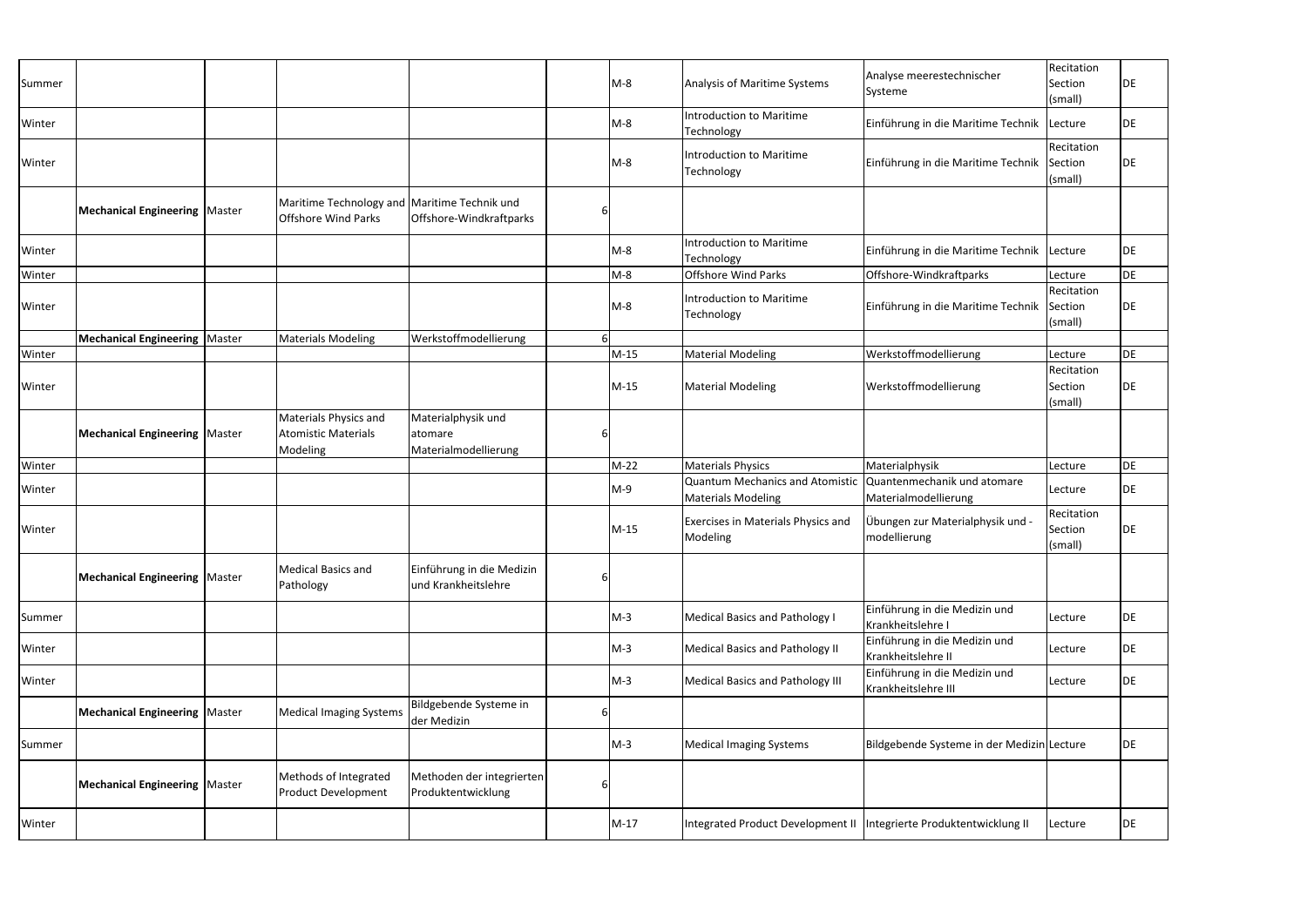|        |                                        |                                                                             |                                                                  |   |                    |                                                                       |                                                             | Project-                                   |           |
|--------|----------------------------------------|-----------------------------------------------------------------------------|------------------------------------------------------------------|---|--------------------|-----------------------------------------------------------------------|-------------------------------------------------------------|--------------------------------------------|-----------|
| Winter |                                        |                                                                             |                                                                  |   | $M-17$             | Integrated Product Development II   Integrierte Produktentwicklung II |                                                             | /problem-<br>based<br>Learning             | DE        |
|        | <b>Mechanical Engineering   Master</b> | Modelling and<br><b>Optimization in Dynamics</b>                            | Modellierung und<br>Optimierung in der<br>Dynamik                |   |                    |                                                                       |                                                             |                                            |           |
| Winter |                                        |                                                                             |                                                                  |   | $M-13$             | Flexible Multibody Systems                                            | Flexible Mehrkörpersysteme                                  | Lecture                                    | DE        |
| Winter |                                        |                                                                             |                                                                  |   | $M-13$             | Optimization of dynamical systems   Optimierung dynamischer Systeme   |                                                             | Lecture                                    | <b>DE</b> |
|        | <b>Mechanical Engineering   Master</b> | <b>Multiphase Materials</b>                                                 | Mehrphasige Materialien                                          |   |                    |                                                                       |                                                             |                                            |           |
| Summer |                                        |                                                                             |                                                                  |   | $M-9$              | Lecture: Multiscale Materials                                         | Ringvorlesung:<br>Multiskalenmaterialien                    | Lecture                                    | DE        |
| Summer |                                        |                                                                             |                                                                  |   | $M-11$             | <b>Polymer Composites</b>                                             | Polymermatrix Verbundwerkstoffe                             | Lecture                                    | DE        |
|        | <b>Mechanical Engineering   Master</b> | Numerical Algorithms in<br><b>Structural Mechanics</b>                      | Numerische Algorithmen<br>in der Strukturmechanik                | 6 |                    |                                                                       |                                                             |                                            |           |
| Summer |                                        |                                                                             |                                                                  |   | M-10               | Numerical Algorithms in Structural<br>Mechanics                       | Numerische Algorithmen in der<br>Strukturmechanik           | Lecture                                    | DE        |
| Summer |                                        |                                                                             |                                                                  |   | $M-10$             | Numerical Algorithms in Structural<br>Mechanics                       | Numerische Algorithmen in der<br>Strukturmechanik           | Recitation<br>Section<br>(small)           | DE        |
|        | <b>Mechanical Engineering   Master</b> | Numerical Methods in<br>Ship Design                                         | Numerische Methoden im<br>Schiffsentwurf                         | 6 |                    |                                                                       |                                                             |                                            |           |
| Summer |                                        |                                                                             |                                                                  |   | M-6                | Numerical Methods in Ship Design                                      | Numerische Methoden im<br>Schiffsentwurf                    | Lecture                                    | DE        |
| Winter |                                        |                                                                             |                                                                  |   | $M-6$              | Numerical Methods in Ship Design                                      | Numerische Methoden im<br>Schiffsentwurf                    | Project-<br>/problem-<br>based<br>Learning | DE        |
|        | <b>Mechanical Engineering   Master</b> | Phenomena and Methods<br>in Materials Science                               | Phänomene und<br>Methoden der<br>Materialwissenschaft            | 6 |                    |                                                                       |                                                             |                                            |           |
| Winter |                                        |                                                                             |                                                                  |   | M-22               | Phase equilibria and<br>transformations                               | Phasengleichgewichte und<br>Umwandlungen                    | Lecture                                    | DE        |
| Winter |                                        |                                                                             |                                                                  |   | 0-Extern           | Experimental Methods for the<br><b>Characterization of Materials</b>  | Experimentelle Methoden der<br>Materialcharakterisierung    | Lecture                                    | <b>DE</b> |
| Winter |                                        |                                                                             |                                                                  |   | Nicht<br>definiert | Übung zu Phänomene und<br>Methoden der<br>Materialwissenschaft        | Übung zu Phänomene und<br>Methoden der Materialwissenschaft | Recitation<br>Section<br>(large)           | DE        |
|        | <b>Mechanical Engineering   Master</b> | <b>Practical Course Energy</b><br>Systems                                   | Praktikum Energietechnik                                         | 6 |                    |                                                                       |                                                             |                                            |           |
| Summer |                                        |                                                                             |                                                                  |   | $M-21$             | <b>Practical Course Energy Systems</b>                                | Praktikum Energietechnik                                    | Practical<br>Course                        | <b>DE</b> |
|        | <b>Mechanical Engineering   Master</b> | <b>Practical Course Product</b><br>Development, Materials<br>and Production | Fachlabor<br>Produktentwicklung,<br>Werkstoffe und<br>Produktion |   |                    |                                                                       |                                                             |                                            |           |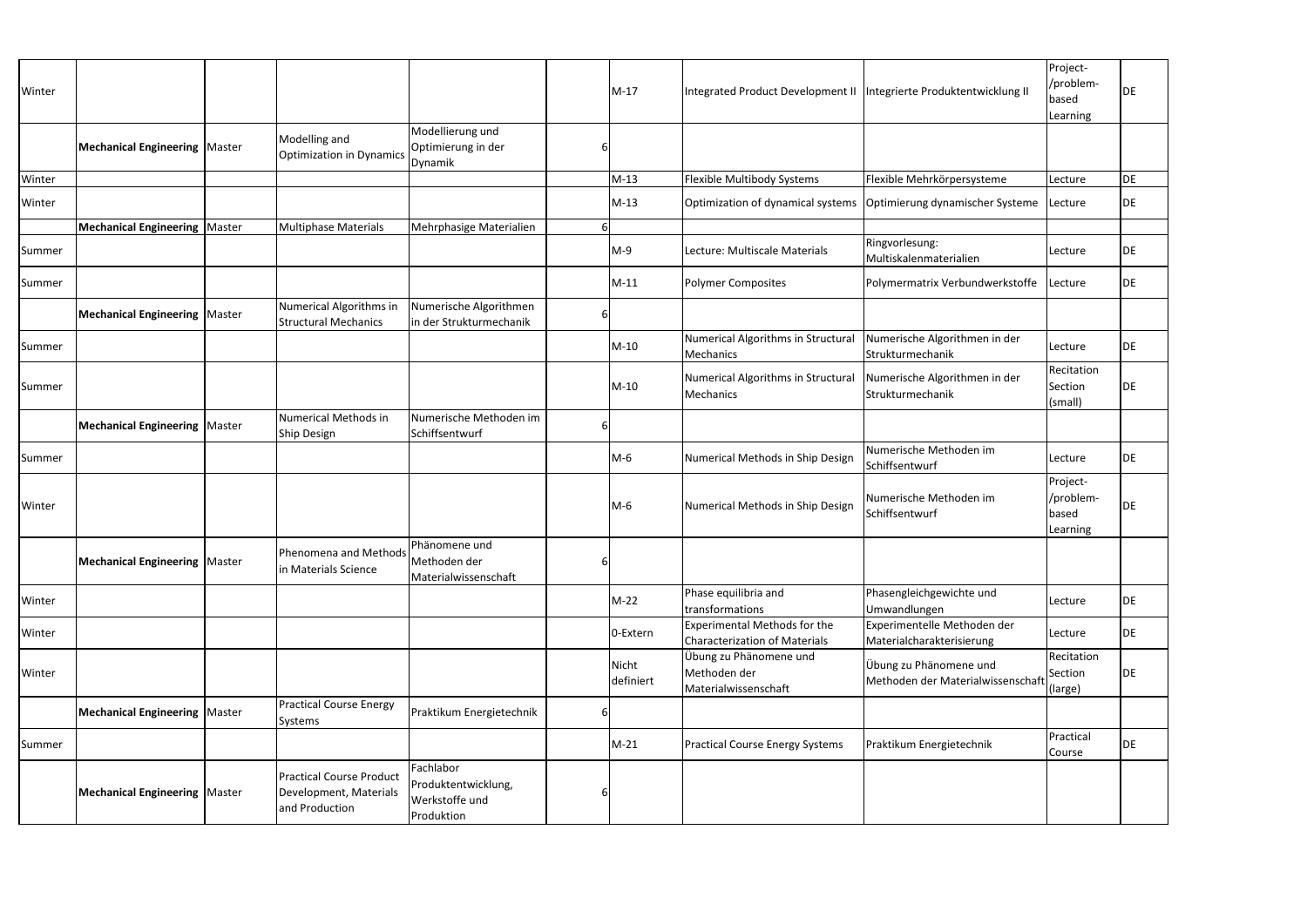| Summer |                                        |                                                                   |                                                                                         |   | $M-18$ | <b>Practical Course Product</b><br>Development, Materials and<br>Production       | Fachlabor Produktentwicklung,<br><b>Werkstoffe und Produktion</b>      | Practical<br>Course                        | DE        |
|--------|----------------------------------------|-------------------------------------------------------------------|-----------------------------------------------------------------------------------------|---|--------|-----------------------------------------------------------------------------------|------------------------------------------------------------------------|--------------------------------------------|-----------|
|        | <b>Mechanical Engineering   Master</b> | Production Planning &<br><b>Control and Digital</b><br>Enterprise | Produktionsplanung und -<br>steuerung und Digitales<br>Unternehmen                      | 6 |        |                                                                                   |                                                                        |                                            |           |
| Winter |                                        |                                                                   |                                                                                         |   | $M-18$ | <b>Production Planning and Control</b>                                            | Produktionsplanung und -steuerung Lecture                              |                                            | DE        |
| Winter |                                        |                                                                   |                                                                                         |   | $M-18$ | <b>Production Planning and Control</b>                                            | Produktionsplanung und -steuerung Section                              | Recitation<br>(small)                      | <b>DE</b> |
| Winter |                                        |                                                                   |                                                                                         |   | $M-18$ | The Digital Enterprise                                                            | Das digitale Unternehmen                                               | Lecture                                    | <b>DE</b> |
| Winter |                                        |                                                                   |                                                                                         |   | $M-18$ | <b>Exercise: The Digital Enterprise</b>                                           | Übung: Das digitale Unternehmen                                        | Recitation<br>Section<br>(small)           | DE        |
|        | Mechanical Engineering Master          | Selected Topics in<br>Multibody Dynamics and<br>Robotics          | Ausgewählte Themen der<br>Mehrkörperdynamik und<br>Robotik                              | 6 |        |                                                                                   |                                                                        |                                            |           |
| Winter |                                        |                                                                   |                                                                                         |   | M-13   | Formulas and Vehicles -<br>Introduction into Mobile<br><b>Underwater Robotics</b> | Formulas and Vehicles - Einführung<br>in die Mobile Unterwasserrobotik | Project-<br>/problem-<br>based<br>Learning | DE        |
| Winter |                                        |                                                                   |                                                                                         |   | M-13   | Formulas and Vehicles - Dynamics<br>and Control of Autonomous<br>Vehicles         | Formulas and Vehicles - Dynamik<br>und Regelung Autonomer<br>Fahrzeuge | Integrated<br>Lecture                      | DE        |
|        | <b>Mechanical Engineering   Master</b> | Seminar Energy Systems                                            | Seminar Energietechnik                                                                  |   |        |                                                                                   |                                                                        |                                            |           |
| Winter |                                        |                                                                   |                                                                                         |   | $M-21$ | Seminar Energy Systems                                                            | Seminar Energietechnik                                                 | Seminar                                    | DE        |
|        | Mechanical Engineering   Master        | Ship propellers and<br>cavitation                                 | Schiffspropeller und<br>Kavitation                                                      |   |        |                                                                                   |                                                                        |                                            |           |
| Summer |                                        |                                                                   |                                                                                         |   | $M-6$  | <b>Marine Propellers</b>                                                          | Schiffspropeller                                                       | Lecture                                    | <b>DE</b> |
| Summer |                                        |                                                                   |                                                                                         |   | M-6    | <b>Marine Propellers</b>                                                          | Schiffspropeller                                                       | Project-<br>/problem-<br>based<br>Learning | DE        |
| Summer |                                        |                                                                   |                                                                                         |   | M-8    | Cavitation                                                                        | Kavitation                                                             | Lecture                                    | <b>DE</b> |
|        | Mechanical Engineering   Master        | <b>Ship Safety</b>                                                | Schiffssicherheit                                                                       |   |        |                                                                                   |                                                                        |                                            |           |
| Winter |                                        |                                                                   |                                                                                         |   | M-6    | Ship Safety                                                                       | Schiffssicherheit                                                      | Lecture                                    | <b>DE</b> |
| Winter |                                        |                                                                   |                                                                                         |   | M-6    | <b>Ship Safety</b>                                                                | Schiffssicherheit                                                      | Recitation<br>Section<br>(large)           | <b>DE</b> |
|        | <b>Mechanical Engineering   Master</b> | <b>Steam Generators</b>                                           | Dampferzeuger                                                                           |   |        |                                                                                   |                                                                        |                                            |           |
| Summer |                                        |                                                                   |                                                                                         |   | M-5    | <b>Steam Generators</b>                                                           | Dampferzeuger                                                          | Lecture                                    | <b>DE</b> |
| Summer |                                        |                                                                   |                                                                                         |   | M-5    | <b>Steam Generators</b>                                                           | Dampferzeuger                                                          | Recitation<br>Section<br>(large)           | <b>DE</b> |
|        | Mechanical Engineering   Master        | Environmental and Power<br><b>Train Engineering</b>               | Steam Turbines in Energy, Dampfturbinen in Energie-<br>, Umwelt- und<br>Antriebstechnik | 6 |        |                                                                                   |                                                                        |                                            |           |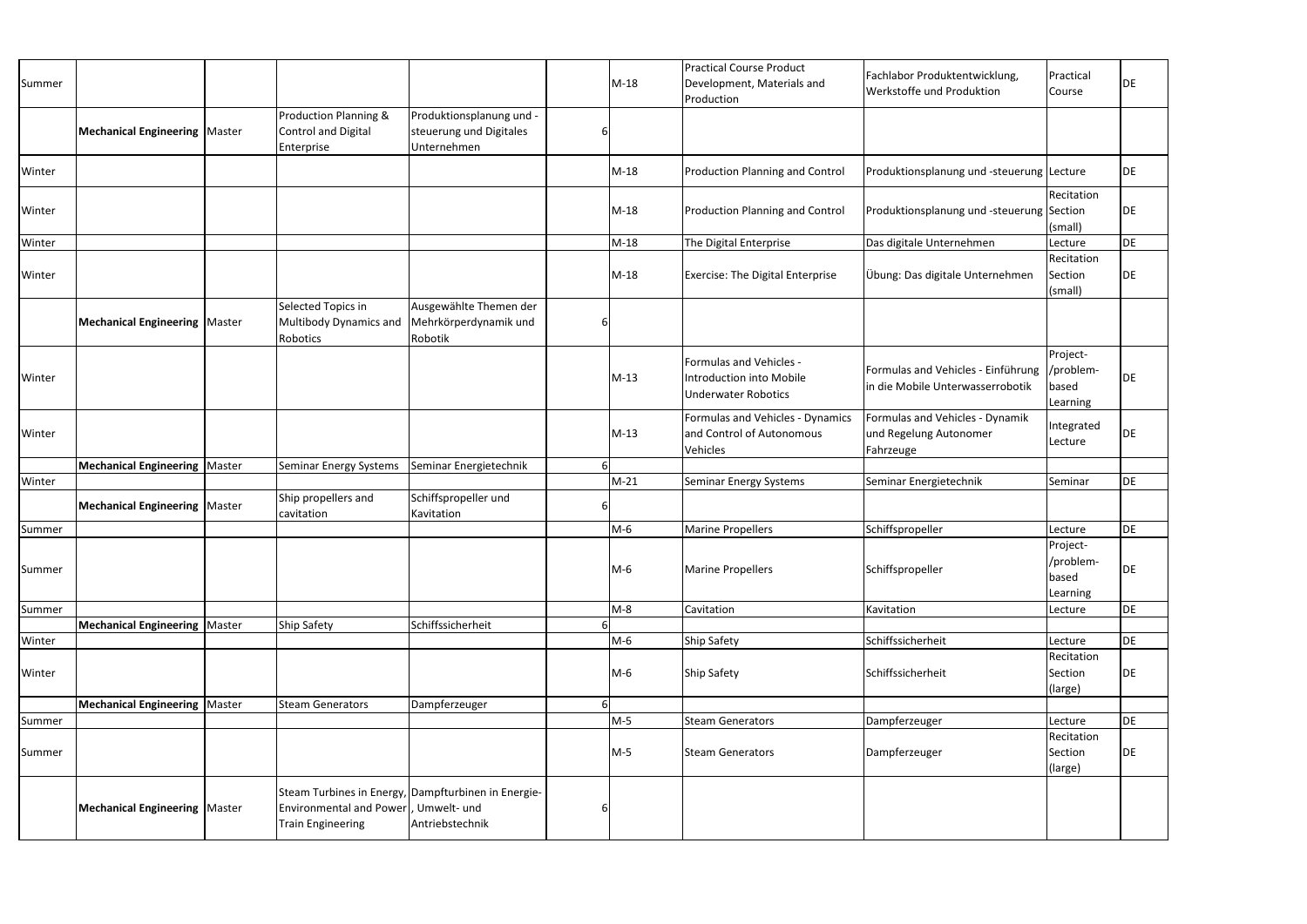| Winter |                                                   |          |                                             |                                                             |    | $M-5$              | Steam turbines in energy,<br>environmental and Power Train<br>Engineering | Dampfturbinen in Energie, Umwelt-<br>und Antriebstechnik              | Lecture                                    | DE        |
|--------|---------------------------------------------------|----------|---------------------------------------------|-------------------------------------------------------------|----|--------------------|---------------------------------------------------------------------------|-----------------------------------------------------------------------|--------------------------------------------|-----------|
| Winter |                                                   |          |                                             |                                                             |    | $M-5$              | Steam turbines in energy,<br>environmental and Power Train<br>Engineering | Dampfturbinen in Energie, Umwelt-<br>und Antriebstechnik              | Recitation<br>Section<br>(small)           | <b>DE</b> |
|        | <b>Mechanical Engineering   Master</b>            |          | System Development<br>Projekt               | Systemtechnisches<br>Entwicklungsprojekt<br>(Projektarbeit) | 12 |                    |                                                                           |                                                                       |                                            |           |
| Winter |                                                   |          |                                             |                                                             |    | $M-7$              | <b>Systems Engineering Development</b><br>Project I+II (Block Event)      | Systemtechnisches<br>Entwicklungsprojekt I+II<br>(Blockveranstaltung) | Project-<br>/problem-<br>based<br>Learning | DE        |
|        | <b>Mechanical Engineering   Master</b>            |          | <b>Systems Engineering</b>                  | <b>Systems Engineering</b>                                  |    |                    |                                                                           |                                                                       |                                            |           |
| Summer |                                                   |          |                                             |                                                             |    | $M-25$             | <b>Systems Engineering</b>                                                | <b>Systems Engineering</b>                                            | Lecture                                    | DE        |
| Summer |                                                   |          |                                             |                                                             |    | $M-25$             | <b>Systems Engineering</b>                                                | <b>Systems Engineering</b>                                            | Recitation<br>Section<br>(large)           | <b>DE</b> |
|        | <b>Mechanical Engineering   Master</b>            |          | <b>Thermal Energy Systems</b>               | Thermische<br>Energiesysteme                                | 6  |                    |                                                                           |                                                                       |                                            |           |
| Winter |                                                   |          |                                             |                                                             |    | $M-21$             | Thermal Engergy Systems                                                   | Thermische Energiesysteme                                             | Lecture                                    | DE        |
| Winter |                                                   |          |                                             |                                                             |    | $M-21$             | <b>Thermal Engergy Systems</b>                                            | Thermische Energiesysteme                                             | Recitation<br>Section<br>(large)           | DE        |
|        | <b>Mechanical Engineering   Master</b>            |          | Turbomachinery                              | Strömungsmaschinen                                          |    |                    |                                                                           |                                                                       |                                            |           |
| Summer |                                                   |          |                                             |                                                             |    | 0-Extern           | Turbomachines                                                             | Strömungsmaschinen                                                    | Lecture                                    | DE        |
| Summer |                                                   |          |                                             |                                                             |    | 0-Extern           | Turbomachines                                                             | Strömungsmaschinen                                                    | Recitation<br>Section<br>(large)           | DE        |
|        | <b>Process and Chemical</b><br><b>Engineering</b> | Bachelor | <b>Bioprocess Engineering -</b><br>Advanced | Bioverfahrenstechnik -<br>Vertiefung                        | 6  |                    |                                                                           |                                                                       |                                            |           |
| Winter |                                                   |          |                                             |                                                             |    | $V-1$              | Bioprocess Engineering - Advanced   Bioverfahrenstechnik - Vertiefung     |                                                                       | Lecture                                    | EN        |
| Winter |                                                   |          |                                             |                                                             |    | $V-1$              | Bioprocess Engineering - Advanced   Bioverfahrenstechnik - Vertiefung     |                                                                       | Recitation<br>Section<br>(small)           | EN        |
|        | <b>Process and Chemical</b><br><b>Engineering</b> | Bachelor | <b>Bioprocess Technology II</b>             | Bioprozesstechnik II                                        | 6  |                    |                                                                           |                                                                       |                                            |           |
| Winter |                                                   |          |                                             |                                                             |    | $V-1$              | <b>Bioprocess Technology II</b>                                           | Bioprozesstechnik II                                                  | Lecture                                    | <b>EN</b> |
| Winter |                                                   |          |                                             |                                                             |    | $V-1$              | <b>Bioprocess Technology II</b>                                           | Bioprozesstechnik II                                                  | Recitation<br>Section<br>(small)           | <b>EN</b> |
|        | <b>Process and Chemical</b><br><b>Engineering</b> | Bachelor | Technical<br>Thermodynamics I (EN)          | Technische<br>Thermodynamik I (EN)                          | 6  |                    |                                                                           |                                                                       |                                            |           |
| Summer |                                                   |          |                                             |                                                             |    | Nicht<br>definiert | *** Technical Thermodynamics I<br>(EN)                                    | *** Technische Thermodynamik I<br>(EN)                                | Integrated<br>Lecture                      | <b>EN</b> |
| Summer |                                                   |          |                                             |                                                             |    | Nicht<br>definiert | *** Technical Thermodynamics I<br>(EN)                                    | *** Technische Thermodynamik I<br>(EN)                                | Recitation<br>Section<br>(small)           | EN        |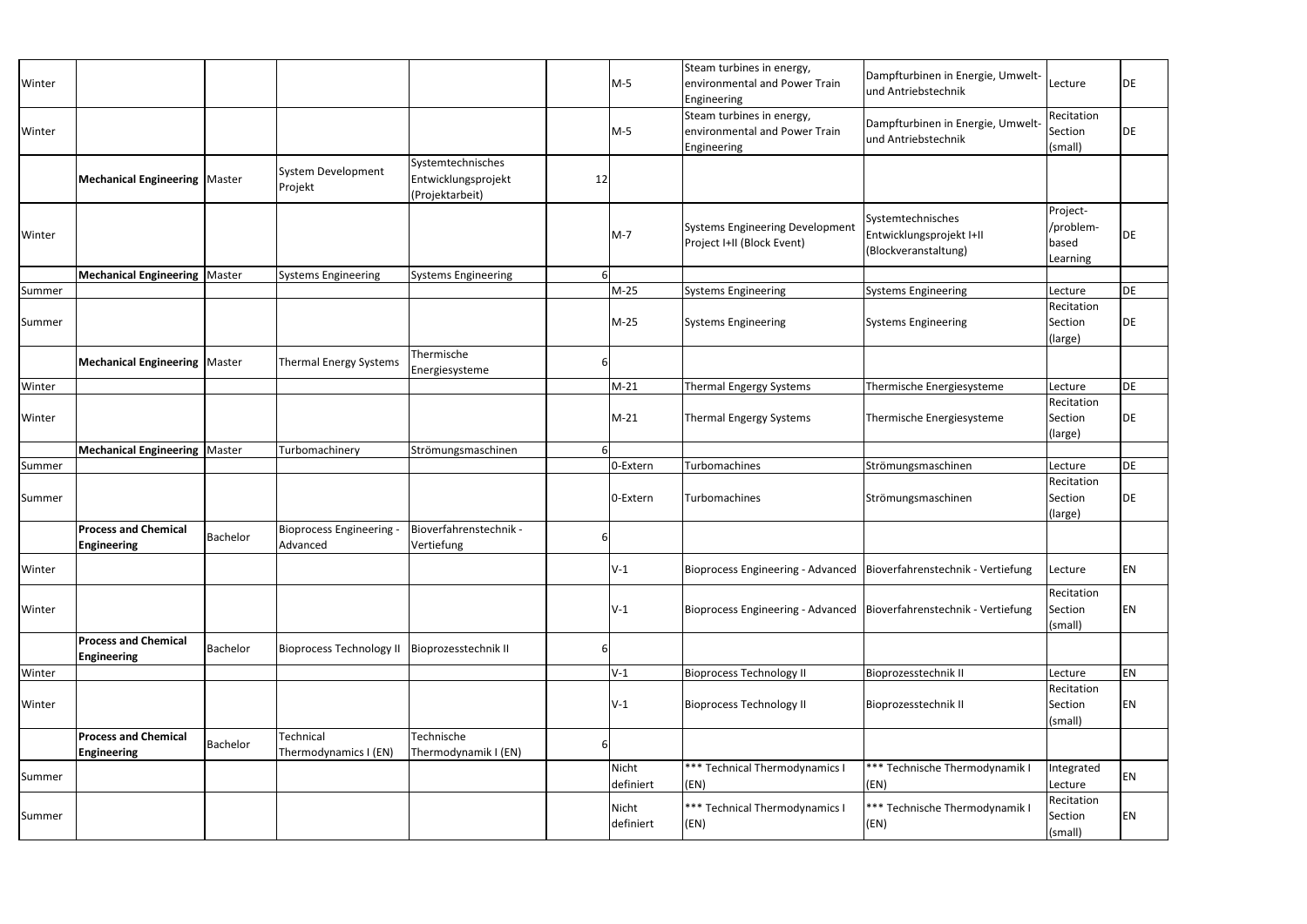|                    | <b>Process and Chemical</b>                       |          | <b>Chemical Reaction</b>                                 | Chemische                                               |            |                                                                   |                                                      |                                  |           |
|--------------------|---------------------------------------------------|----------|----------------------------------------------------------|---------------------------------------------------------|------------|-------------------------------------------------------------------|------------------------------------------------------|----------------------------------|-----------|
|                    | <b>Engineering</b>                                | Bachelor | Engineering                                              | Reaktionstechnik                                        |            |                                                                   |                                                      |                                  |           |
| Winter             |                                                   |          |                                                          |                                                         | $V-2$      | <b>Chemical Reaction Engineering</b><br>(Fundamentals)            | Chemische Reaktionstechnik<br>(Grundlagen)           | Lecture                          | DE        |
| Summer             |                                                   |          |                                                          |                                                         | $V-2$      | <b>Experimental Course Chemical</b><br>Engineering (Fundamentals) | Praktikum Chemische<br>Reaktionstechnik (Grundlagen) | Practical<br>Course              | DE / EN   |
| Winter             |                                                   |          |                                                          |                                                         | $V-2$      | <b>Chemical Reaction Engineering</b><br>(Fundamentals)            | Chemische Reaktionstechnik<br>(Grundlagen)           | Recitation<br>Section<br>(large) | DE        |
|                    | <b>Process and Chemical</b><br><b>Engineering</b> | Bachelor | Economic and<br>environmental project<br>assessment      | Ökonomische und<br>ökologische<br>Projektbewertung      |            |                                                                   |                                                      |                                  |           |
| Winter             |                                                   |          |                                                          |                                                         | $V-9$      | <b>Environmental Assessment</b>                                   | Umweltbewertung                                      | Lecture                          | DE / EN   |
| Winter             |                                                   |          |                                                          |                                                         | <b>V-9</b> | Case studies project assessment                                   | Fallstudien Projektbewertung                         | Recitation<br>Section<br>(small) | DE        |
| Winter             |                                                   |          |                                                          |                                                         | 0-Extern   | Economic basics                                                   | Ökonomische Grundlagen                               | Lecture                          | DE        |
|                    | <b>Process and Chemical</b><br><b>Engineering</b> | Bachelor | Environmental<br>Technology                              | Umweltbewertung                                         |            |                                                                   |                                                      |                                  |           |
| Winter             |                                                   |          |                                                          |                                                         | V-9        | <b>Environmental Assessment</b>                                   | Umweltbewertung                                      | Lecture                          | DE / EN   |
| Winter             |                                                   |          |                                                          |                                                         | $V-9$      | Case studies project assessment                                   | Fallstudien Projektbewertung                         | Recitation<br>Section<br>(small) | DE        |
|                    | <b>Process and Chemical</b><br><b>Engineering</b> | Bachelor | Particle Technology and<br>Solids Process<br>Engineering | Partikeltechnologie und<br>Feststoffverfahrenstechnik   |            |                                                                   |                                                      |                                  |           |
| Summer             |                                                   |          |                                                          |                                                         | $V-3$      | Particle Technology I                                             | Partikeltechnologie I                                | Lecture                          | <b>DE</b> |
| Summer             |                                                   |          |                                                          |                                                         | $V-3$      | Particle Technology I                                             | Partikeltechnologie I                                | Recitation<br>Section<br>(small) | DE        |
| Summer             |                                                   |          |                                                          |                                                         | $V-3$      | Particle Technology I                                             | Partikeltechnologie I                                | Practical<br>Course              | DE / EN   |
|                    | <b>Process and Chemical</b><br><b>Engineering</b> | Bachelor | Practice of Process<br>Engineering                       | Praxis in der<br>Verfahrenstechnik                      |            |                                                                   |                                                      |                                  |           |
| Winter+Su<br>mmer  |                                                   |          |                                                          |                                                         | O-TUHH     | Practice in Process Engineering                                   | Praktische Tätigkeiten in der<br>Verfahrenstechnik   | Project<br>Seminar               | DE        |
| Winter+Su<br> mmer |                                                   |          |                                                          |                                                         | O-TUHH     | Lectures for Pratice of Process<br>Engineering                    | Vorträge zur Praxis in der<br>Verfahrenstechnik      | Seminar                          | DE / EN   |
|                    | <b>Process and Chemical</b><br><b>Engineering</b> | Bachelor | Renewables Energy<br>Systems und Energy<br>Economy       | Regenerative<br>Energiesysteme und<br>Energiewirtschaft |            |                                                                   |                                                      |                                  |           |
| Summer             |                                                   |          |                                                          |                                                         | V-9        | Renewable Energy                                                  | Regenerative Energien                                | Lecture                          | DE / EN   |
| Summer             |                                                   |          |                                                          |                                                         | $V-9$      | <b>Energy Systems and Energy</b><br>Industry                      | Energiesysteme und<br>Energiewirtschaft              | Lecture                          | DE        |
| Summer             |                                                   |          |                                                          |                                                         | V-9        | Power Industry                                                    | Elektrizitätswirtschaft                              | Lecture                          | DE        |
| Summer             |                                                   |          |                                                          |                                                         | $V-9$      | Renewable Energy                                                  | Regenerative Energien                                | Recitation<br>Section<br>(small) | DE / EN   |
|                    | <b>Process and Chemical</b><br><b>Engineering</b> | Bachelor | <b>Thermal Separation</b><br>Processes                   | Thermische<br>Grundoperationen                          |            |                                                                   |                                                      |                                  |           |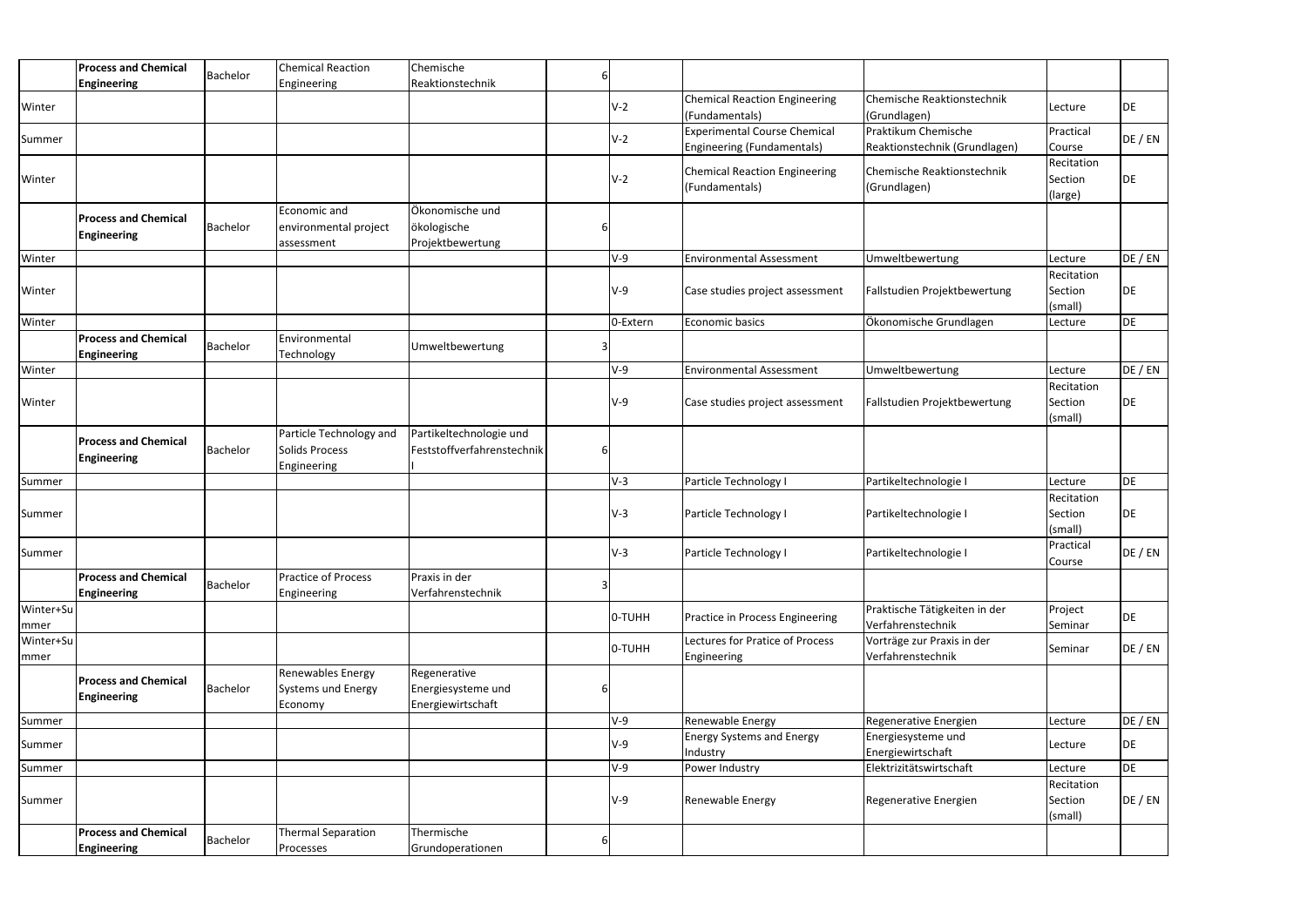| Winter |                                                   |                 |                                                       |                                            |   | $V-8$ | <b>Thermal Separation Processes</b>                                       | Thermische Grundoperationen                                 | Lecture                                    | DE      |
|--------|---------------------------------------------------|-----------------|-------------------------------------------------------|--------------------------------------------|---|-------|---------------------------------------------------------------------------|-------------------------------------------------------------|--------------------------------------------|---------|
| Winter |                                                   |                 |                                                       |                                            |   | $V-8$ | Thermal Separation Processes                                              | Thermische Grundoperationen                                 | Recitation<br>Section<br>(small)           | DE      |
| Winter |                                                   |                 |                                                       |                                            |   | $V-8$ | <b>Thermal Separation Processes</b>                                       | Thermische Grundoperationen                                 | Recitation<br>Section<br>(large)           | DE      |
| Winter |                                                   |                 |                                                       |                                            |   | $V-8$ | Separation Processes                                                      | Thermische Grundoperationen                                 | Practical<br>Course                        | DE / EN |
|        | <b>Process and Chemical</b><br><b>Engineering</b> | Bachelor        | <b>Advanced Practical</b><br>Course in Bioengineering | Vertiefungspraktikum<br>Bioingenieurwesen  |   |       |                                                                           |                                                             |                                            |         |
| Winter |                                                   |                 |                                                       |                                            |   | $V-7$ | Advanced Practical Course in<br>Bioengineering                            | Vertiefungspraktikum<br>Bioingenieurwesen                   | Practical<br>Course                        | DE      |
|        | <b>Process and Chemical</b><br><b>Engineering</b> | Bachelor        | Biochemistry and<br>Microbiology                      | Biochemie und<br>Mikrobiologie             |   |       |                                                                           |                                                             |                                            |         |
| Summer |                                                   |                 |                                                       |                                            |   | $V-6$ | Biochemistry                                                              | Biochemie                                                   | Lecture                                    | DE      |
| Summer |                                                   |                 |                                                       |                                            |   | $V-6$ | Biochemistry                                                              | Biochemie                                                   | Project-<br>/problem-<br>based<br>Learning | DE      |
| Summer |                                                   |                 |                                                       |                                            |   | $V-7$ | Microbiology                                                              | Mikrobiologie                                               | Lecture                                    | DE      |
| Summer |                                                   |                 |                                                       |                                            |   | $V-7$ | Microbiology                                                              | Mikrobiologie                                               | Project-<br>/problem-<br>based<br>Learning | DE      |
|        | <b>Process and Chemical</b><br><b>Engineering</b> | Bachelor        | <b>Bioinformatics</b>                                 | Bioinformatik                              | 3 |       |                                                                           |                                                             |                                            |         |
| Summer |                                                   |                 |                                                       |                                            |   | $V-7$ | Bioinformatics                                                            | Bioinformatik                                               | Seminar                                    | DE      |
|        | <b>Process and Chemical</b><br><b>Engineering</b> | Bachelor        | <b>Biological and</b><br>Biochemical<br>Fundamentals  | Biologische und<br>Biochemische Grundlagen | 6 |       |                                                                           |                                                             |                                            |         |
| Winter |                                                   |                 |                                                       |                                            |   | $V-7$ | <b>Biological and Biochemical</b><br>Fundamentals                         | Biologische und Biochemische<br>Grundlagen                  | Lecture                                    | DE      |
| Summer |                                                   |                 |                                                       |                                            |   | $V-7$ | Fundamental Biological and<br><b>Biochemical Practical Course</b>         | Biologisches und Biochemisches<br>Grundlagenpraktikum       | Practical<br>Course                        | DE      |
| Summer |                                                   |                 |                                                       |                                            |   | $V-7$ | Introduction to the Biological and<br><b>Biochemical Practical Course</b> | Einführung in das Biologische und<br>Biochemische Praktikum | Lecture                                    | DE      |
|        | <b>Process and Chemical</b><br><b>Engineering</b> | <b>Bachelor</b> | <b>Bioprocess Engineering -</b><br>Fundamentals       | Bioverfahrenstechnik -<br>Grundlagen       |   |       |                                                                           |                                                             |                                            |         |
| Summer |                                                   |                 |                                                       |                                            |   | $V-6$ | Bioprocess Engineering -<br>Fundamentals                                  | Bioverfahrenstechnik - Grundlagen                           | Lecture                                    | DE      |
| Summer |                                                   |                 |                                                       |                                            |   | $V-6$ | Bioprocess Engineering-<br>Fundamentals                                   | Bioverfahrenstechnik - Grundlagen                           | Recitation<br>Section<br>(large)           | DE      |
| Summer |                                                   |                 |                                                       |                                            |   | $V-6$ | Bioprocess Engineering -<br>Fundamental Practical Course                  | Bioverfahrenstechnik -<br>Grundpraktikum                    | Practical<br>Course                        | DE      |
|        | <b>Process and Chemical</b><br><b>Engineering</b> | Bachelor        | <b>Bioprocess Technology I</b>                        | Bioprozesstechnik I                        |   |       |                                                                           |                                                             |                                            |         |
| Winter |                                                   |                 |                                                       |                                            |   | $V-6$ | <b>Bioprocess Technology I</b>                                            | Bioprozesstechnik I                                         | Lecture                                    | DE      |
|        |                                                   |                 |                                                       |                                            |   |       |                                                                           |                                                             |                                            |         |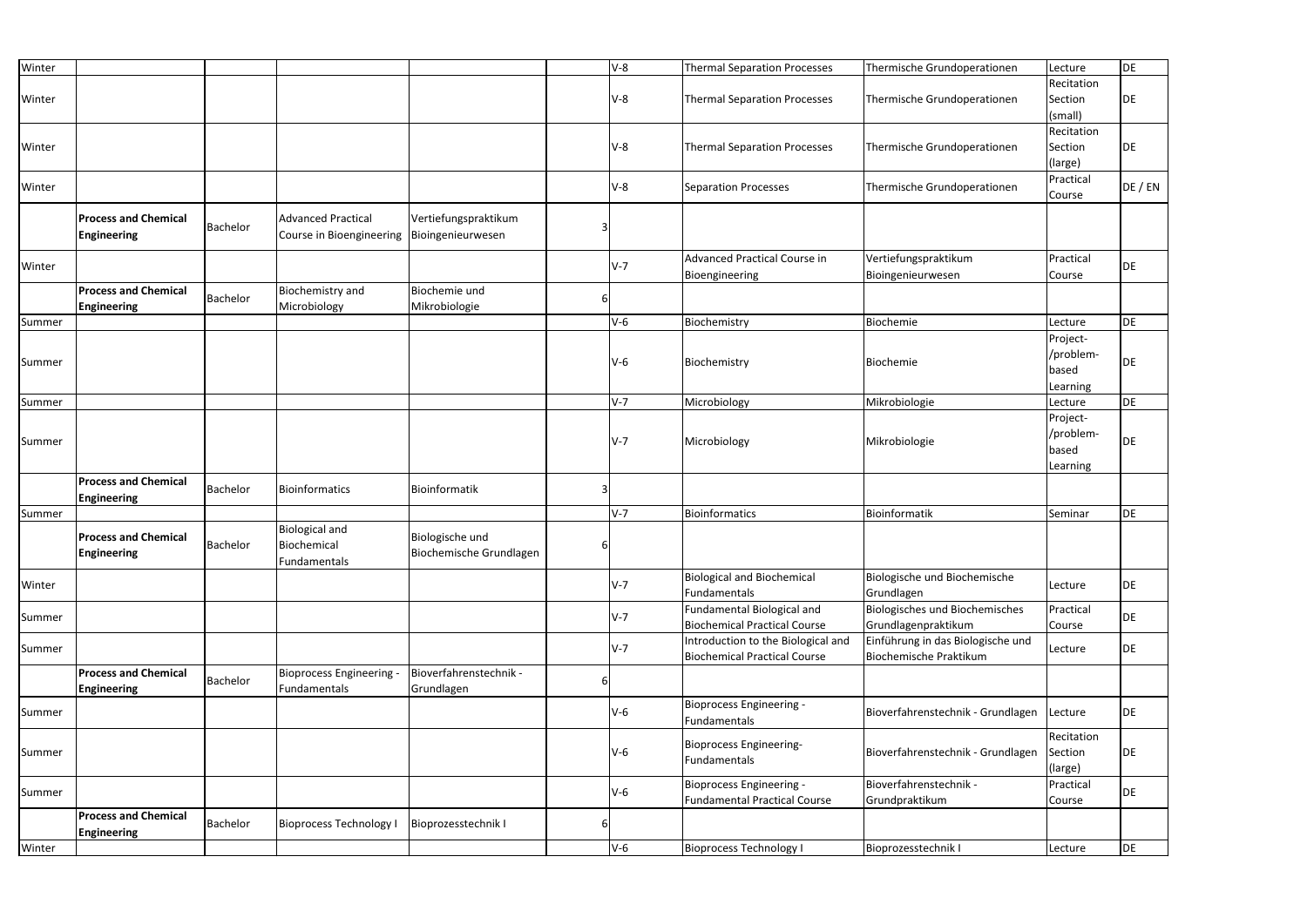| Winter    |                             |          |                              |                        |   | $V-6$      | <b>Bioprocess Technology I</b>                                    | Bioprozesstechnik I                                                             | Recitation<br>Section | DE        |
|-----------|-----------------------------|----------|------------------------------|------------------------|---|------------|-------------------------------------------------------------------|---------------------------------------------------------------------------------|-----------------------|-----------|
|           |                             |          |                              |                        |   |            |                                                                   |                                                                                 | (large)               |           |
|           |                             |          |                              |                        |   |            | <b>Bioprocess Technology I -</b>                                  | Bioprozesstechnik I -                                                           | Practical             |           |
| Winter    |                             |          |                              |                        |   | $V-6$      | <b>Fundamental Practical Course</b>                               | Grundlagenpraktikum                                                             | Course                | <b>DE</b> |
|           | <b>Process and Chemical</b> |          | Climate change impact &      | Auswirkung & Minderung |   |            |                                                                   |                                                                                 |                       |           |
|           | <b>Engineering</b>          | Bachelor | mitigation                   | des Klimawandels       |   |            |                                                                   |                                                                                 |                       |           |
|           |                             |          |                              |                        |   |            | Technical measures to mitigate                                    | Technische Maßnahmen zur                                                        |                       |           |
| Summer    |                             |          |                              |                        |   | V-9        | climate change                                                    | Minderung des Klimawandels                                                      | Lecture               | DE        |
|           |                             |          |                              |                        |   |            |                                                                   |                                                                                 | Recitation            |           |
| Summer    |                             |          |                              |                        |   | $V-9$      | Technical measures to mitigate                                    | Technische Maßnahmen zur                                                        | Section               | DE        |
|           |                             |          |                              |                        |   |            | climate change                                                    | Minderung des Klimawandels                                                      | (small)               |           |
| Summer    |                             |          |                              |                        |   | $V-9$      | Metereology of climate change                                     | Metereologie des Klimawandels                                                   | Lecture               | <b>DE</b> |
|           | <b>Process and Chemical</b> |          | Construction and             | Konstruktion und       |   |            |                                                                   |                                                                                 |                       |           |
|           |                             | Bachelor |                              |                        |   |            |                                                                   |                                                                                 |                       |           |
|           | Engineering                 |          | <b>Apparatus Engineering</b> | Apparatebau            |   |            |                                                                   |                                                                                 |                       |           |
| Winter    |                             |          |                              |                        |   | $V-5$      | <b>Construction and Apparatus</b><br>Engineering                  | Konstruktion und Apparatebau                                                    | Lecture               | <b>DE</b> |
|           |                             |          |                              |                        |   |            | <b>Construction and Apparatus</b>                                 |                                                                                 | Recitation            |           |
| Winter    |                             |          |                              |                        |   | $V-5$      |                                                                   | Konstruktion und Apparatebau                                                    | Section               | DE        |
|           |                             |          |                              |                        |   |            | Engineering                                                       |                                                                                 | (small)               |           |
|           |                             |          | <b>Conventional Energy</b>   | Konventionelle         |   |            |                                                                   |                                                                                 |                       |           |
|           | <b>Process and Chemical</b> | Bachelor | <b>Systems and Energy</b>    | Energiesysteme und     |   |            |                                                                   |                                                                                 |                       |           |
|           | <b>Engineering</b>          |          | Industry                     | Energiewirtschaft      |   |            |                                                                   |                                                                                 |                       |           |
| Summer    |                             |          |                              |                        |   | $V-9$      | Power Industry                                                    | Elektrizitätswirtschaft                                                         | Lecture               | <b>DE</b> |
|           |                             |          |                              |                        |   |            |                                                                   |                                                                                 |                       |           |
| Summer    |                             |          |                              |                        |   | <b>V-9</b> | Energy markets and energy trading Energiemärkte und Energiehandel |                                                                                 | Lecture               | DE        |
| Summer    |                             |          |                              |                        |   | $V-9$      | <b>Fossil Energy Systems</b>                                      | Fossile Energiesysteme                                                          | Lecture               | <b>DE</b> |
|           |                             |          |                              |                        |   |            |                                                                   |                                                                                 | Recitation            |           |
| Summer    |                             |          |                              |                        |   | V-9        | <b>Fossil Energy Systems</b>                                      | Fossile Energiesysteme                                                          | Section               | DE        |
|           |                             |          |                              |                        |   |            |                                                                   |                                                                                 | (large)               |           |
|           | <b>Process and Chemical</b> | Bachelor | Environmental                | Umwelttechnik          | 3 |            |                                                                   |                                                                                 |                       |           |
|           | <b>Engineering</b>          |          | Technology                   |                        |   |            |                                                                   |                                                                                 |                       |           |
| Winter    |                             |          |                              |                        |   | V-9        | <b>Environmental Technologie</b>                                  | Umwelttechnik                                                                   | Lecture               | DE        |
| Summer    |                             |          |                              |                        |   | $V-9$      | <b>Practical Exercise Environmental</b>                           | Laborpraktikum Umwelttechnik                                                    | Practical             | DE        |
|           |                             |          |                              |                        |   |            | Technology                                                        |                                                                                 | Course                |           |
|           | <b>Process and Chemical</b> |          | Fundamentals in              | Molekularbiologische   |   |            |                                                                   |                                                                                 |                       |           |
|           | <b>Engineering</b>          | Bachelor | <b>Molecular Biology</b>     | Grundlagen             |   |            |                                                                   |                                                                                 |                       |           |
| Winter+Su |                             |          |                              |                        |   |            |                                                                   |                                                                                 |                       |           |
| mmer      |                             |          |                              |                        |   | $V-7$      | <b>Genetics and Molecular Biology</b>                             | Genetik / Molekularbiologie                                                     | Lecture               | DE        |
|           |                             |          |                              |                        |   |            |                                                                   |                                                                                 | Project-              |           |
| Winter+Su |                             |          |                              |                        |   |            |                                                                   |                                                                                 | /problem-             |           |
| mmer      |                             |          |                              |                        |   | $V-7$      | <b>Genetics and Molecular Biology</b>                             | Genetik / Molekularbiologie                                                     | based                 | DE        |
|           |                             |          |                              |                        |   |            |                                                                   |                                                                                 | Learning              |           |
| Winter+Su |                             |          |                              |                        |   |            | Lab Course in Microbiology and                                    | Grundpraktikum Mikrobiologie und                                                | Practical             |           |
| mmer      |                             |          |                              |                        |   | $V-7$      | Biochemistry                                                      | Biochemie                                                                       | Course                | DE        |
|           | <b>Process and Chemical</b> |          | Fundamentals of              | Grundlagen der         |   |            |                                                                   |                                                                                 |                       |           |
|           | <b>Engineering</b>          | Bachelor | <b>Chemical Kinetics</b>     | Chemischen Kinetik     |   |            |                                                                   |                                                                                 |                       |           |
|           |                             |          |                              |                        |   | $V-2$      |                                                                   | Fundamentals of Chemical Kinetics   Grundlagen der Chemischen Kinetik   Lecture |                       | DE        |
| Summer    |                             |          |                              |                        |   |            |                                                                   |                                                                                 |                       |           |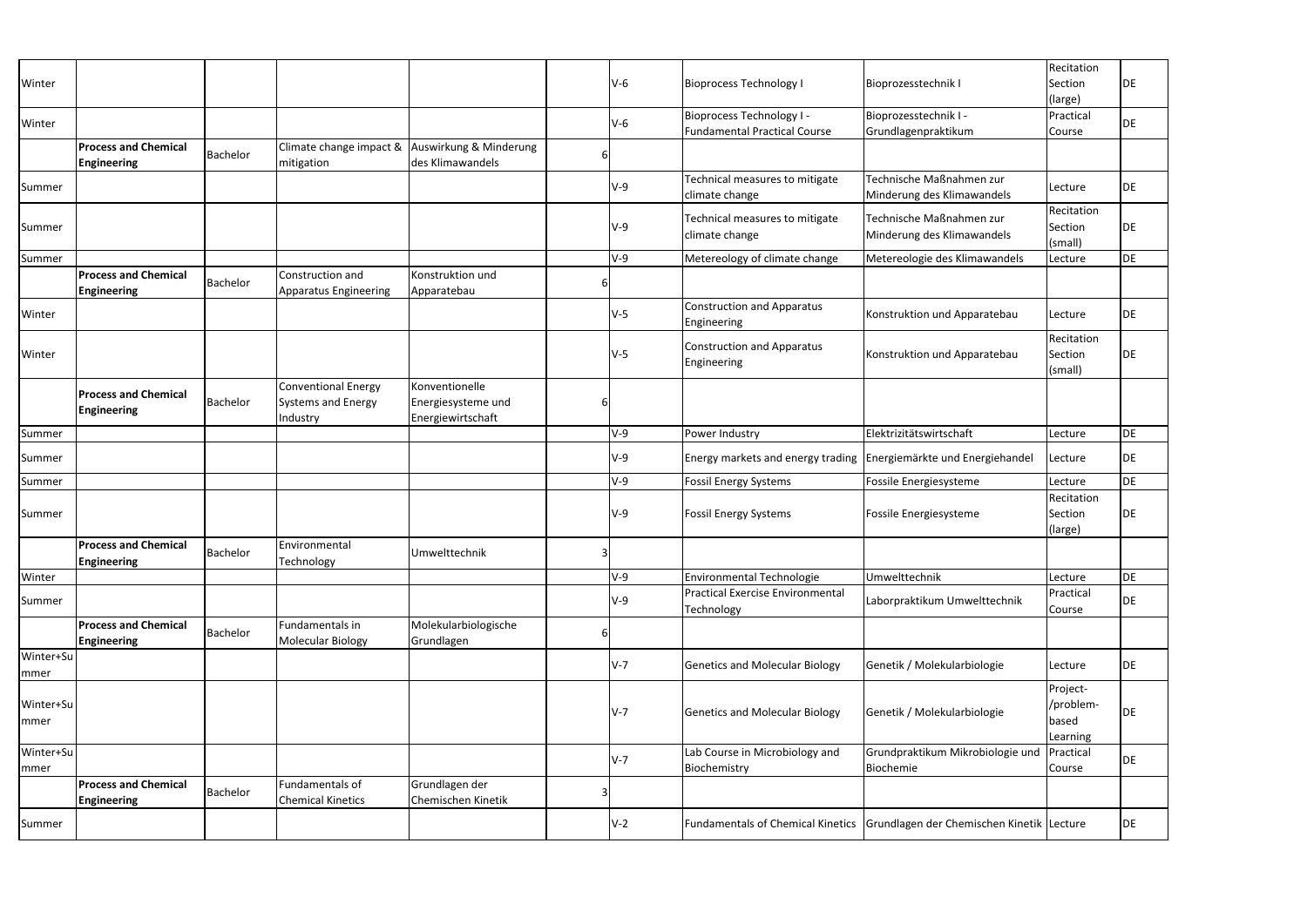|        | <b>Process and Chemical</b><br><b>Engineering</b> | Bachelor | <b>Fundamentals of Fluid</b><br>Mechanics                                        | Grundlagen der<br>Strömungsmechanik                         |                    |                                                                               |                                                |                                  |           |
|--------|---------------------------------------------------|----------|----------------------------------------------------------------------------------|-------------------------------------------------------------|--------------------|-------------------------------------------------------------------------------|------------------------------------------------|----------------------------------|-----------|
| Summer |                                                   |          |                                                                                  |                                                             | $V-5$              | <b>Fundamentals of Fluid Mechanics</b>                                        | Grundlagen der<br>Strömungsmechanik            | Lecture                          | DE        |
| Summer |                                                   |          |                                                                                  |                                                             | <b>V-5</b>         | <b>Fluid Mechanics for Process</b><br>Engineering                             | Strömungsmechanik für die<br>Verfahrenstechnik | Recitation<br>Section<br>(large) | DE        |
| Summer |                                                   |          |                                                                                  |                                                             | Nicht<br>definiert | <b>Fundamentals on Fluid Mechanics</b>                                        | Grundlagen der<br>Strömungsmechanik            | Recitation<br>Section<br>(small) | DE        |
|        | <b>Process and Chemical</b><br><b>Engineering</b> | Bachelor | <b>Fundamentals of Process</b><br><b>Engineering and Material</b><br>Engineering | Grundlagen der<br>Verfahrenstechnik und<br>Werkstofftechnik |                    |                                                                               |                                                |                                  |           |
| Winter |                                                   |          |                                                                                  |                                                             | SD-V               | <b>Introduction into Process</b><br>Engineering/Bioprocess Engineering        | Einführung in die VT/BioVT                     | Lecture                          | DE        |
| Winter |                                                   |          |                                                                                  |                                                             | $V-5$              | Fundamentals of material<br>engineering                                       | Grundlagen der Werkstofftechnik                | Lecture                          | DE        |
|        | <b>Process and Chemical</b><br><b>Engineering</b> | Bachelor | Fundamentals of<br><b>Technical Drawing</b>                                      | Grundlagen des<br>Technischen Zeichnens                     |                    |                                                                               |                                                |                                  |           |
| Summer |                                                   |          |                                                                                  |                                                             | V-5                | Fundamentals of Technical Drawing                                             | Grundlagen des Technischen<br>Zeichnens        | Lecture                          | DE        |
| Summer |                                                   |          |                                                                                  |                                                             | $V-5$              | Fundamentals of Technical Drawing   Yikitalium                                | Grundlagen des Technischen                     | Recitation<br>Section<br>(large) | <b>DE</b> |
|        | <b>Process and Chemical</b><br><b>Engineering</b> | Bachelor | General and Inorganic<br>Chemistry                                               | Allgemeine und<br>Anorganische Chemie                       |                    |                                                                               |                                                |                                  |           |
| Winter |                                                   |          |                                                                                  |                                                             | O-UNIHH            | General and Inorganic Chemistry                                               | Allgemeine und Anorganische<br>Chemie          | Lecture                          | DE        |
| Winter |                                                   |          |                                                                                  |                                                             | O-UNIHH            | Fundamentals in Inorganic<br>Chemistry                                        | Allgemeine und Anorganische<br>Chemie          | Practical<br>Course              | DE        |
| Winter |                                                   |          |                                                                                  |                                                             | O-UNIHH            | Fundamentals in Inorganic<br>Chemistry                                        | Allgemeine und anorganische<br>Chemie          | Recitation<br>Section<br>(small) | DE        |
|        | <b>Process and Chemical</b><br><b>Engineering</b> | Bachelor | <b>Green Technologies I</b>                                                      | <b>Green Technologies I</b>                                 |                    |                                                                               |                                                |                                  |           |
| Winter |                                                   |          |                                                                                  |                                                             | $V-9$              | Meteorology and Climate Systems - Grundlagen Meteorologie und<br>Introduction | Klima                                          | Lecture                          | DE        |
| Winter |                                                   |          |                                                                                  |                                                             | V-9                | Introduction Green Technologies                                               | Einführung Green Technologies                  | Seminar                          | DE        |
| Winter |                                                   |          |                                                                                  |                                                             | V-9                | Meteorology and Climate Systems - Grundlagen Meteorologie und<br>Introduction | Klima                                          | Recitation<br>Section<br>(small) | DE        |
|        | <b>Process and Chemical</b><br><b>Engineering</b> | Bachelor | Green Technologies II                                                            | Green Technologies II                                       |                    |                                                                               |                                                |                                  |           |
| Winter |                                                   |          |                                                                                  |                                                             | V-9                | <b>Environmental Technologie</b>                                              | Umwelttechnik                                  | Lecture                          | DE        |
| Summer |                                                   |          |                                                                                  |                                                             | V-9                | <b>Practical Exercise Environmental</b><br>Technology                         | Laborpraktikum Umwelttechnik                   | Practical<br>Course              | DE        |
| Winter |                                                   |          |                                                                                  |                                                             | $V-9$              | Pollutant analysis                                                            | Schadstoffanalytik                             | Lecture                          | DE        |
|        | <b>Process and Chemical</b><br><b>Engineering</b> | Bachelor | Green Technologies III                                                           | <b>Green Technologies III</b>                               |                    |                                                                               |                                                |                                  |           |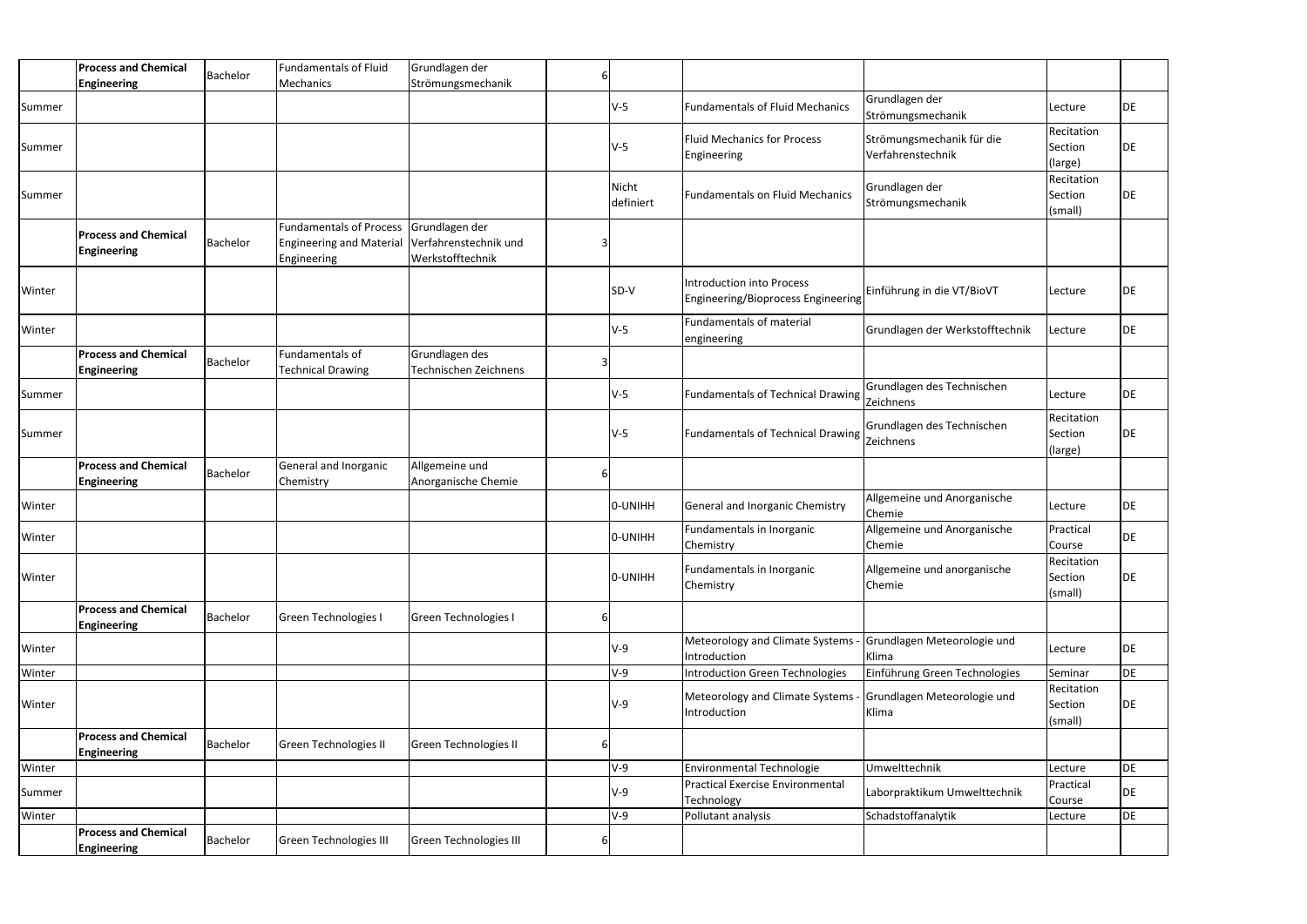| Winter |                                                   |          |                                                                                |                                                    |          | $V-9$     | Scientific Work and Writing                               | Wissenschaftliches Arbeiten und<br>Schreiben       | Seminar                          | DE |
|--------|---------------------------------------------------|----------|--------------------------------------------------------------------------------|----------------------------------------------------|----------|-----------|-----------------------------------------------------------|----------------------------------------------------|----------------------------------|----|
| Winter |                                                   |          |                                                                                |                                                    |          | $V-9$     | <b>Study Work Green Technologies</b>                      | Studienarbeit Green Technologies                   | Project<br>Seminar               | DE |
|        | <b>Process and Chemical</b><br><b>Engineering</b> | Bachelor | <b>Heat and Mass Transfer</b>                                                  | Wärme- und<br>Stoffübertragung                     | b        |           |                                                           |                                                    |                                  |    |
| Winter |                                                   |          |                                                                                |                                                    |          | $V-8$     | <b>Heat and Mass Transfer</b>                             | Wärme- und Stoffübertragung                        | Lecture                          | DE |
| Winter |                                                   |          |                                                                                |                                                    |          | $V-8$     | <b>Heat and Mass Transfer</b>                             | Wärme- und Stoffübertragung                        | Recitation<br>Section<br>(small) | DE |
| Winter |                                                   |          |                                                                                |                                                    |          | $V-8$     | <b>Heat and Mass Transfer</b>                             | Wärme- und Stoffübertragung                        | Recitation<br>Section<br>(large) | DE |
|        | <b>Process and Chemical</b><br><b>Engineering</b> | Bachelor | Introduction to Chemical<br>and Bioengineering                                 | Einführung in das Chemie-<br>und Bioingenieurwesen |          |           |                                                           |                                                    |                                  |    |
| Winter |                                                   |          |                                                                                |                                                    |          | SD-V      | Introduction to Chemical and<br>Bioengineering            | Einführung in das Chemie- und<br>Bioingenieurwesen | Lecture                          | DE |
|        | <b>Process and Chemical</b><br><b>Engineering</b> | Bachelor | <b>Material Engineering</b>                                                    | Werkstofftechnik                                   |          |           |                                                           |                                                    |                                  |    |
| Winter |                                                   |          |                                                                                |                                                    |          | $V-5$     | <b>Material Engineering</b>                               | Werkstofftechnik                                   | Lecture                          | DE |
|        | <b>Process and Chemical</b><br><b>Engineering</b> | Bachelor | Measurement<br><b>Technology for Chemical</b><br>and Bioprocess<br>Engineering | Messtechnik für Chemie-<br>und Bioingenieurwesen   |          |           |                                                           |                                                    |                                  |    |
| Winter |                                                   |          |                                                                                |                                                    |          | $V-10$    | <b>Measurement Technology</b>                             | Messtechnik                                        | Lecture                          | DE |
| Winter |                                                   |          |                                                                                |                                                    |          | 0-UNIHH-P | Physical Fundamentals of<br><b>Measurement Technology</b> | Physikalische Grundlagen der<br>Messtechnik        | Lecture                          | DE |
| Winter |                                                   |          |                                                                                |                                                    |          | $V-10$    | <b>Practical Course Measurement</b><br>Technology         | Laborpraktikum Messtechnik                         | Practical<br>Course              | DE |
|        | <b>Process and Chemical</b><br><b>Engineering</b> | Bachelor | <b>Organic Chemistry</b>                                                       | Organische Chemie                                  | $6 \mid$ |           |                                                           |                                                    |                                  |    |
| Summer |                                                   |          |                                                                                |                                                    |          | 0-UNIHH   | <b>Organic Chemistry</b>                                  | Organische Chemie                                  | Lecture                          | DE |
| Summer |                                                   |          |                                                                                |                                                    |          | 0-UNIHH   | <b>Organic Chemistry</b>                                  | Organische Chemie                                  | Practical<br>Course              | DE |
|        | <b>Process and Chemical</b><br><b>Engineering</b> | Bachelor | Phase Equilibria<br>Thermodynamics                                             | Phasengleichgewichtsther<br>modynamik              | 6        |           |                                                           |                                                    |                                  |    |
| Summer |                                                   |          |                                                                                |                                                    |          | $V-8$     | Phase Equilibria Thermodynamics                           | Phasengleichgewichtsthermodynam Lecture            |                                  | DE |
| Summer |                                                   |          |                                                                                |                                                    |          | $V-8$     | Phase Equilibria Thermodynamics                           | Phasengleichgewichtsthermodynam<br>IΙK             | Recitation<br>Section<br>(small) | DE |
| Summer |                                                   |          |                                                                                |                                                    |          | $V-8$     | Phase Equilibria Thermodynamics                           | Phasengleichgewichtsthermodynam<br> IK             | Recitation<br>Section<br>(large) | DE |
|        | <b>Process and Chemical</b>                       | Bachelor | Process and Plant                                                              | Prozess- und                                       | 6        |           |                                                           |                                                    |                                  |    |
|        | <b>Engineering</b>                                |          | <b>Engineering I</b>                                                           | Anlagentechnik I                                   |          |           |                                                           |                                                    |                                  |    |
| Summer |                                                   |          |                                                                                |                                                    |          | $V-4$     | Process and Plant Engineering I                           | Prozess- und Anlagentechnik I                      | Lecture                          | DE |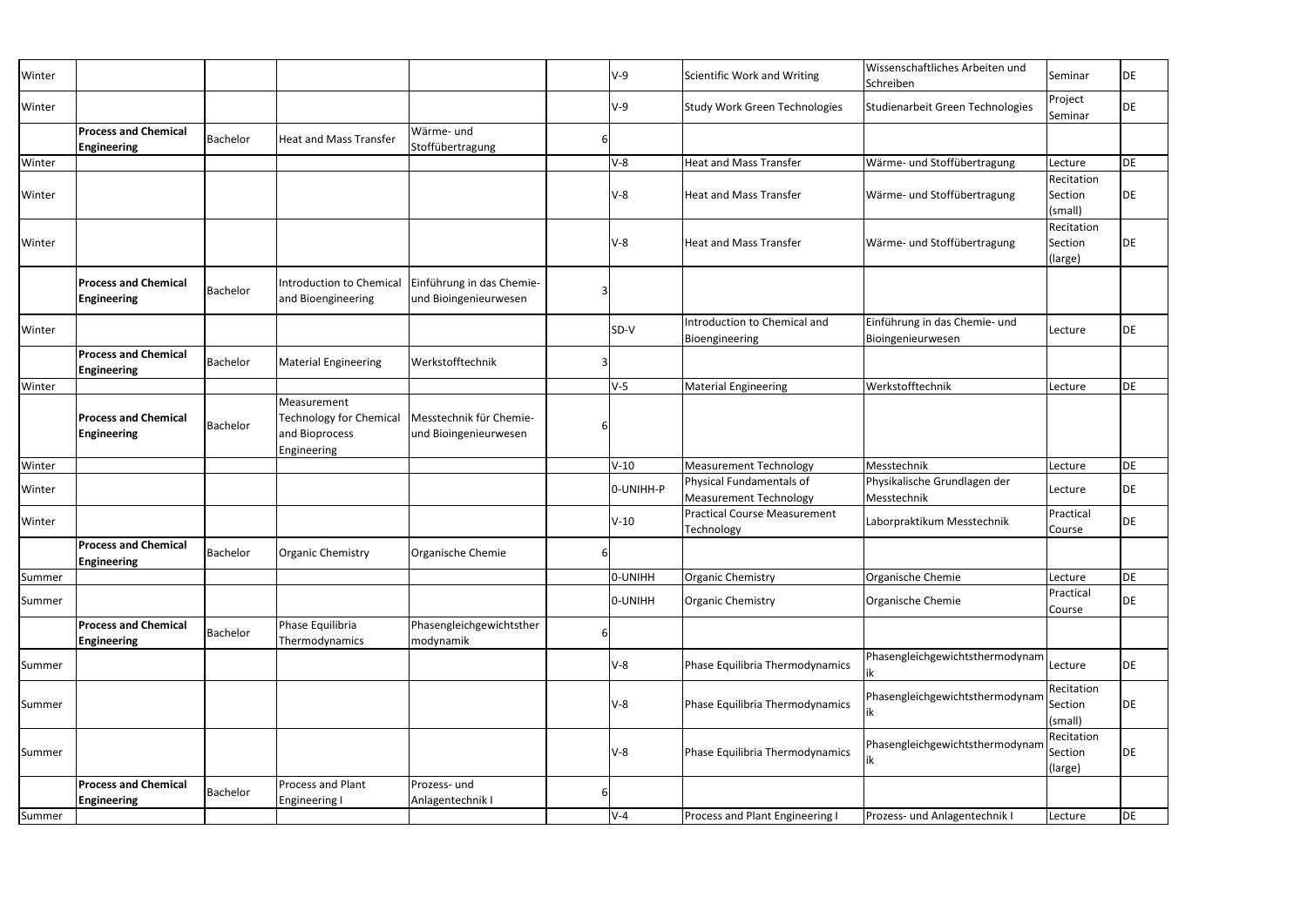| Summer |                                                   |          |                                                                                          |                                                                                            |   | <b>V-4</b> | <b>Process and Plant Engineering I</b>             | Prozess- und Anlagentechnik I                             | Recitation<br>Section<br>(large) | DE        |
|--------|---------------------------------------------------|----------|------------------------------------------------------------------------------------------|--------------------------------------------------------------------------------------------|---|------------|----------------------------------------------------|-----------------------------------------------------------|----------------------------------|-----------|
| Summer |                                                   |          |                                                                                          |                                                                                            |   | $V - 4$    | Process and Plant Engineering I                    | Prozess- und Anlagentechnik I                             | Recitation<br>Section<br>(small) | DE        |
|        | <b>Process and Chemical</b><br><b>Engineering</b> | Bachelor | Regulatory aspects of<br>biological agents                                               | Regulatorische Aspekte bei<br>biologischen<br>Arbeitsstoffen                               | 3 |            |                                                    |                                                           |                                  |           |
| Summer |                                                   |          |                                                                                          |                                                                                            |   | $V-1$      | Regulatory aspects of biological<br>agents         | Regulatorische Aspekte bei<br>biologischen Arbeitsstoffen | Lecture                          | DE        |
|        | <b>Process and Chemical</b><br><b>Engineering</b> | Bachelor | Renewable Energies                                                                       | Regenerative Energien                                                                      | 6 |            |                                                    |                                                           |                                  |           |
| Summer |                                                   |          |                                                                                          |                                                                                            |   | <b>V-9</b> | Renewable Energies I                               | Regenerative Energien I                                   | Lecture                          | DE        |
| Summer |                                                   |          |                                                                                          |                                                                                            |   | $V-9$      | Renewable Energies II                              | Regenerative Energien II                                  | Lecture                          | DE        |
| Summer |                                                   |          |                                                                                          |                                                                                            |   | $V-9$      | Renewable Energies I                               | Regenerative Energien I                                   | Recitation<br>Section<br>(large) | DE        |
| Summer |                                                   |          |                                                                                          |                                                                                            |   | $V-9$      | Renewable Energies II                              | Regenerative Energien II                                  | Recitation<br>Section<br>(large) | DE        |
|        | <b>Process and Chemical</b><br><b>Engineering</b> | Bachelor | System Integration<br>Renewable Energies                                                 | Systemintegration<br>Erneuerbare Energien                                                  | 6 |            |                                                    |                                                           |                                  |           |
| Winter |                                                   |          |                                                                                          |                                                                                            |   | $V-9$      | System Integration Renewable<br><b>Energies</b>    | Systemintegration Erneuerbare<br>Energien I               | Lecture                          | <b>DE</b> |
| Winter |                                                   |          |                                                                                          |                                                                                            |   | <b>V-9</b> | System Integration Renewable<br><b>Energies I</b>  | Systemintegration Erneuerbare<br>Energien I               | Recitation<br>Section<br>(small) | DE        |
| Summer |                                                   |          |                                                                                          |                                                                                            |   | $V-9$      | System Integration Renewable<br>Energies II        | Systemintegration Erneuerbare<br>Energien II              | Lecture                          | DE        |
| Summer |                                                   |          |                                                                                          |                                                                                            |   | V-9        | System Integration Renewable<br><b>Energies II</b> | Systemintegration Erneuerbare<br>Energien II              | Recitation<br>Section<br>(small) | DE        |
|        | <b>Process and Chemical</b><br><b>Engineering</b> | Bachelor | Technical drawing and<br><b>CAD</b>                                                      | Technisches Zeichnen und<br>CAD                                                            | 6 |            |                                                    |                                                           |                                  |           |
| Summer |                                                   |          |                                                                                          |                                                                                            |   | $V-5$      | Fundamentals of Technical Drawing Zeichnens        | Grundlagen des Technischen                                | Lecture                          | DE        |
| Summer |                                                   |          |                                                                                          |                                                                                            |   | $V-5$      | Fundamentals of Technical Drawing Zimmers          | Grundlagen des Technischen                                | Recitation<br>Section<br>(large) | DE        |
| Winter |                                                   |          |                                                                                          |                                                                                            |   | V-5        | Introduction to CAD                                | Einführung in CAD                                         | Recitation<br>Section<br>(small) | DE        |
|        | <b>Process and Chemical</b><br><b>Engineering</b> | Master   | Applied<br>Thermodynamics:<br>Thermodynamic<br>Properties for Industrial<br>Applications | Angewandte<br>Thermodynamik:<br>Thermodynamische<br>Größen für industrielle<br>Anwendungen |   |            |                                                    |                                                           |                                  |           |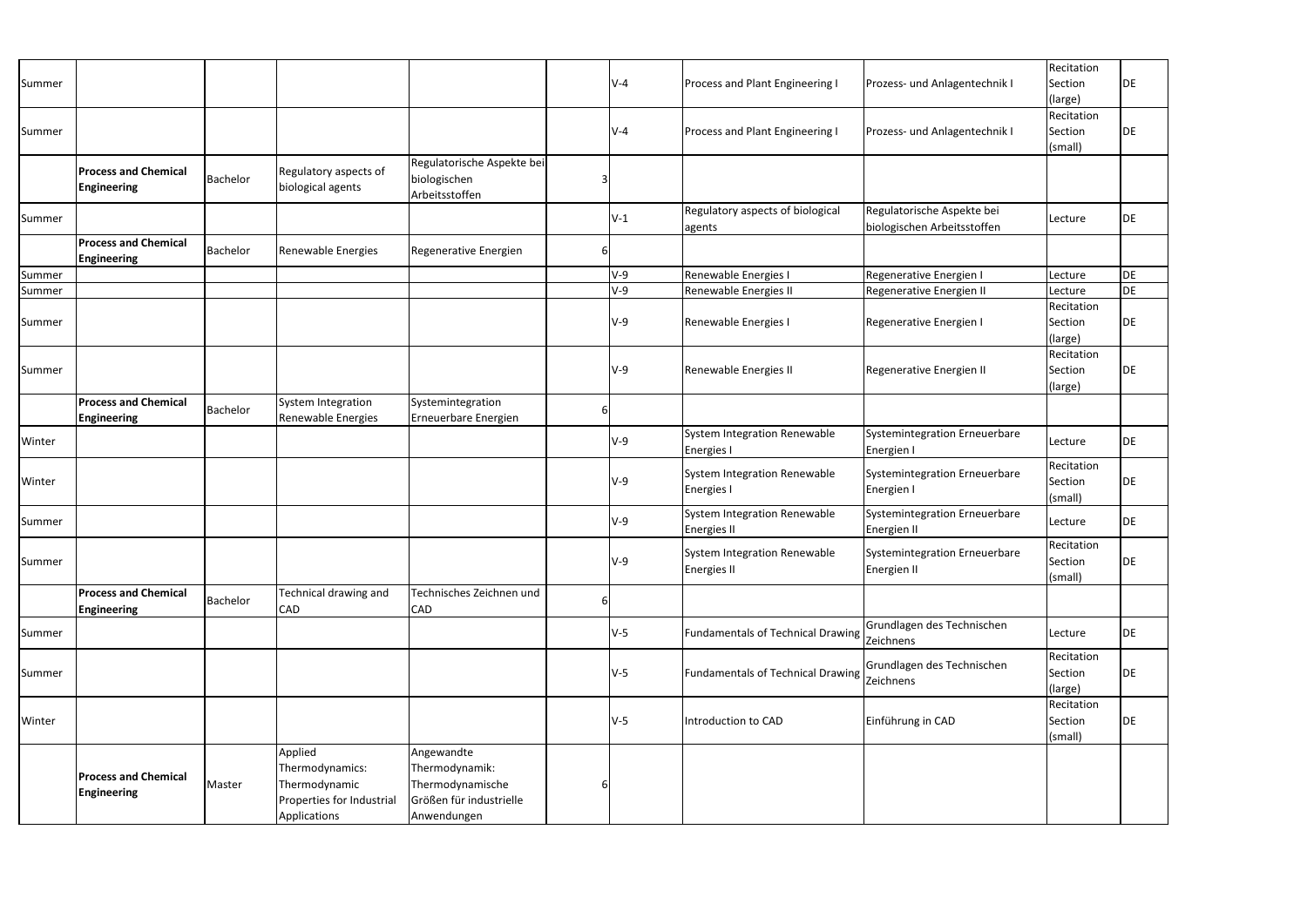|        |                             |        |                                            |                             |   |       | <b>Applied Thermodynamics:</b>                                   | Angewandte Thermodynamik:          |            |    |
|--------|-----------------------------|--------|--------------------------------------------|-----------------------------|---|-------|------------------------------------------------------------------|------------------------------------|------------|----|
| Winter |                             |        |                                            |                             |   | $V-8$ | Thermodynamic Properties for                                     | Thermodynamische Größen für        | Lecture    | EN |
|        |                             |        |                                            |                             |   |       | <b>Industrial Applications</b>                                   | industrielle Anwendungen           |            |    |
|        |                             |        |                                            |                             |   |       | <b>Applied Thermodynamics:</b>                                   | Angewandte Thermodynamik:          | Recitation |    |
| Winter |                             |        |                                            |                             |   | $V-8$ | Thermodynamic Properties for                                     | Thermodynamische Größen für        | Section    | EN |
|        |                             |        |                                            |                             |   |       | <b>Industrial Applications</b>                                   | industrielle Anwendungen           | (small)    |    |
|        | <b>Process and Chemical</b> | Master | <b>Biocatalysis</b>                        | Biokatalyse                 | 6 |       |                                                                  |                                    |            |    |
|        | <b>Engineering</b>          |        |                                            |                             |   |       |                                                                  |                                    |            |    |
| Winter |                             |        |                                            |                             |   | $V-6$ | <b>Technical Biocatalysis</b>                                    | Technische Biokatalyse             | Lecture    | EN |
| Winter |                             |        |                                            |                             |   | $V-6$ | <b>Biocatalysis and Enzyme</b><br>Technology                     | Biokatalyse und Enzymtechnologie   | Lecture    | EN |
|        | <b>Process and Chemical</b> |        | <b>Bioprocess and</b>                      | Bioprozess- und             |   |       |                                                                  |                                    |            |    |
|        | <b>Engineering</b>          | Master | <b>Biosystems Engineering</b>              | Biosystemtechnik            | 6 |       |                                                                  |                                    |            |    |
|        |                             |        |                                            |                             |   |       |                                                                  | Auslegung und Betrieb von          |            |    |
| Summer |                             |        |                                            |                             |   | $V-1$ | <b>Bioreactor Design and Operation</b>                           | Bioreaktoren                       | Lecture    | EN |
| Summer |                             |        |                                            |                             |   | $V-1$ | <b>Biosystems Engineering</b>                                    | Biosystemtechnik                   | Lecture    | EN |
|        |                             |        |                                            |                             |   |       |                                                                  |                                    | Project-   |    |
|        |                             |        |                                            |                             |   |       | <b>Bioreactors and Biosystems</b>                                |                                    | /problem-  |    |
| Summer |                             |        |                                            |                             |   | $V-1$ | Engineering                                                      | Bioreaktoren und Biosystemtechnik  | based      | ΕN |
|        |                             |        |                                            |                             |   |       |                                                                  |                                    | Learning   |    |
|        | <b>Process and Chemical</b> |        | Cell and Tissue                            |                             |   |       |                                                                  |                                    |            |    |
|        | <b>Engineering</b>          | Master | Engineering                                | Zell- und Gewebekultur      | 6 |       |                                                                  |                                    |            |    |
|        |                             |        |                                            |                             |   |       | <b>Fundamentals of Cell and Tissue</b>                           | Grundlagen von Zell- und           |            |    |
| Summer |                             |        |                                            |                             |   | $V-1$ | Engineering                                                      | Gewebekulturen                     | Lecture    | EN |
|        |                             |        |                                            |                             |   |       | <b>Bioprocess Engineering for Medical</b>                        |                                    |            |    |
| Summer |                             |        |                                            |                             |   | $V-1$ | Applications                                                     | Medizinische Bioverfahrenstechnik  | Lecture    | EN |
|        | <b>Process and Chemical</b> |        | Environmental analysis                     | Umweltanalytik für die      |   |       |                                                                  |                                    |            |    |
|        | <b>Engineering</b>          | Master | for process engineering                    | Verfahrenstechnik           | 6 |       |                                                                  |                                    |            |    |
| Winter |                             |        |                                            |                             |   | $B-2$ | <b>Environmental Analysis</b>                                    | Umweltanalytik                     | Lecture    | EN |
|        |                             |        |                                            |                             |   |       |                                                                  |                                    | Practical  |    |
| Winter |                             |        |                                            |                             |   | $V-9$ | Practical Course Aquatic Chemistry   Laborpraktikum Wasserchemie |                                    | Course     | EN |
|        | <b>Process and Chemical</b> |        |                                            |                             |   |       |                                                                  |                                    |            |    |
|        | <b>Engineering</b>          | Master | Geochemical Engineering Ingenieurgeochemie |                             |   |       |                                                                  |                                    |            |    |
| Summer |                             |        |                                            |                             |   | $V-9$ | <b>Geochemical Engineering</b>                                   | Ingenieurgeochemie                 | Lecture    | EN |
|        |                             |        |                                            |                             |   |       |                                                                  |                                    |            |    |
| Summer |                             |        |                                            |                             |   | $V-9$ | <b>Contaminated Sites and Landfilling</b>                        | Altlasten und Deponierung          | Lecture    | EN |
|        |                             |        |                                            |                             |   |       |                                                                  |                                    | Recitation |    |
| Summer |                             |        |                                            |                             |   | $V-9$ | <b>Contaminated Sites and Landfilling</b>                        | Altlasten und Deponierung          | Section    | EN |
|        |                             |        |                                            |                             |   |       |                                                                  |                                    | (large)    |    |
|        | <b>Process and Chemical</b> |        |                                            |                             |   |       |                                                                  |                                    |            |    |
|        | <b>Engineering</b>          | Master | Heterogeneous Catalysis                    | Heterogene Katalyse         | 6 |       |                                                                  |                                    |            |    |
|        |                             |        |                                            |                             |   |       | Analysis and Design of                                           | Analyse und Auslegung Heterogen    |            |    |
| Summer |                             |        |                                            |                             |   | $V-2$ | Heterogeneous Catalytic Reactors                                 | Katalytischer Reaktoren            | Lecture    | EN |
|        |                             |        |                                            |                             |   |       | Modern Methods in Heterogeneous Moderne Methoden in der          |                                    |            |    |
| Summer |                             |        |                                            |                             |   | $V-2$ | Catalysis                                                        | Heterogenen Katalyse               | Lecture    | EN |
|        |                             |        |                                            |                             |   |       | Modern Methods in Heterogeneous Moderne Methoden in der          |                                    | Practical  |    |
| Summer |                             |        |                                            |                             |   | $V-2$ | Catalysis                                                        | Heterogenen Katalyse               | Course     | EN |
|        | <b>Process and Chemical</b> |        | Industrial Bioprocesses in                 | Industrielle Bioprozesse in |   |       |                                                                  |                                    |            |    |
|        | <b>Engineering</b>          | Master | Practice                                   | der Praxis                  |   |       |                                                                  |                                    |            |    |
|        |                             |        |                                            |                             |   | $V-1$ |                                                                  | Praxis in der Bioverfahrenstechnik | Seminar    | EN |
| Winter |                             |        |                                            |                             |   |       | Practice in bioprocess engineering                               |                                    |            |    |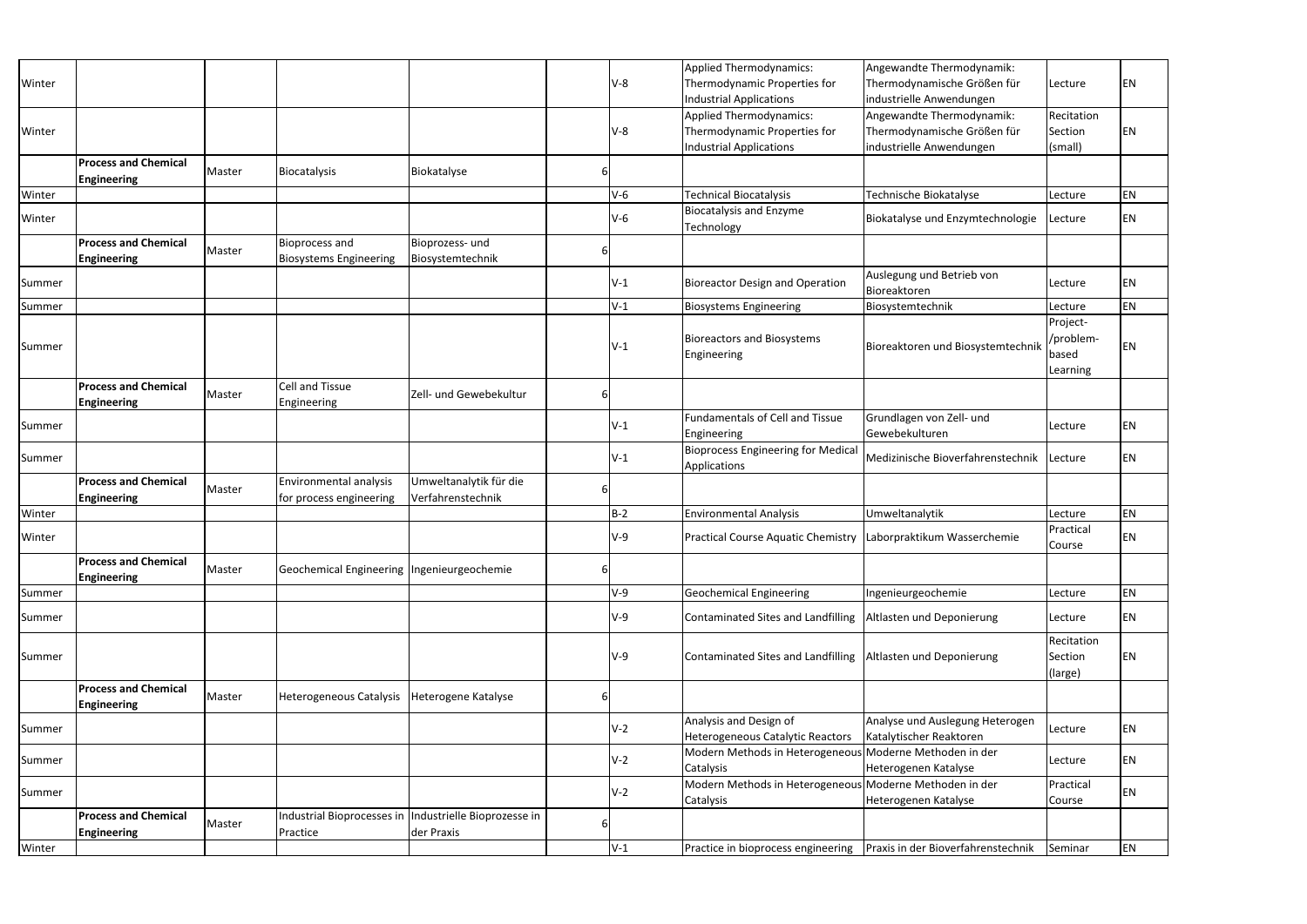|        |                                                   |        |                                                                                             |                                                                                                |         | Industrial biotechnology in                                                    | Industrielle Biotechnologie in der                                                    |                                  |    |
|--------|---------------------------------------------------|--------|---------------------------------------------------------------------------------------------|------------------------------------------------------------------------------------------------|---------|--------------------------------------------------------------------------------|---------------------------------------------------------------------------------------|----------------------------------|----|
| Winter |                                                   |        |                                                                                             |                                                                                                | $V-6$   | Chemical Industriy                                                             | Chemischen Industrie                                                                  | Seminar                          | EN |
|        | <b>Process and Chemical</b><br>Engineering        | Master | Industrial homogeneous<br>catalysis                                                         | Industrielle homogene<br>Katalyse                                                              |         |                                                                                |                                                                                       |                                  |    |
| Winter |                                                   |        |                                                                                             |                                                                                                | O-UNIHH | Industrial homogeneous catalysis                                               | Industrielle homogene Katalyse                                                        | Lecture                          | EN |
| Winter |                                                   |        |                                                                                             |                                                                                                | O-UNIHH | Industrial homogeneous catalysis                                               | Industrielle homogene Katalyse                                                        | Recitation<br>Section<br>(large) | ΕN |
| Winter |                                                   |        |                                                                                             |                                                                                                | O-UNIHH | Homogeneous catalysis in<br>application                                        | Homogenen Katalyse in der<br>Anwendung                                                | Practical<br>Course              | ΕN |
|        | <b>Process and Chemical</b><br><b>Engineering</b> | Master | Introduction to model-<br>based industrial process<br>development for<br>biopharmaceuticals | Einführung in die<br>modellbasierte industrielle<br>Prozessentwicklung für<br>Biopharmazeutika |         |                                                                                |                                                                                       |                                  |    |
| Summer |                                                   |        |                                                                                             |                                                                                                | $V-5$   | Insights into biopharmaceutical<br>production                                  | Einblicke in die biopharmazeutische<br>Produktion                                     | Seminar                          | ΕN |
| Summer |                                                   |        |                                                                                             |                                                                                                | $V-5$   | Design and Scale up of aerated<br>bioreactors for biopharmaceutica<br>products | Design und Scale-up von belüfteten<br>Bioreaktoren für<br>biopharmazeutische Produkte | Seminar                          | ΕN |
|        | <b>Process and Chemical</b><br><b>Engineering</b> | Master | Modeling of Granular<br>Materials                                                           | Modellierung von<br>granularen Materialien                                                     |         |                                                                                |                                                                                       |                                  |    |
| Winter |                                                   |        |                                                                                             |                                                                                                | V-EXK2  | Multiscale simulation of granular<br>materials                                 | Mehrskalensimulation von<br>granularen Materialien                                    | Lecture                          | EN |
| Winter |                                                   |        |                                                                                             |                                                                                                | $V-8$   | Thermodynamic and kinetic<br>modeling of the solid state                       | Thermodynamische und kinetische<br>Modellierung von<br>Feststoffprozessen             | Lecture                          | ΕN |
| Winter |                                                   |        |                                                                                             |                                                                                                | $V-3$   | Multiscale simulation of granular<br>materials                                 | Mehrskalensimulation von<br>granularen Materialien                                    | Recitation<br>Section<br>(small) | ΕN |
|        | <b>Process and Chemical</b><br><b>Engineering</b> | Master | Numerical Simulation and<br>Lagrangian Transport                                            | Numerische<br>Strömungssimulation und<br>Lagrangscher Transport                                |         |                                                                                |                                                                                       |                                  |    |
| Summer |                                                   |        |                                                                                             |                                                                                                | $V-5$   | Computational Fluid Dynamics in<br><b>Process Engineering</b>                  | Numerische Strömungssimulation in<br>der Verfahrenstechnik                            | Lecture                          | EN |
| Summer |                                                   |        |                                                                                             |                                                                                                | $V-5$   | Computational Fluid Dynamics -<br><b>Exercises in OpenFoam</b>                 | Numerische Strömungssimulation<br>Übung mit OpenFoam                                  | Recitation<br>Section<br>(small) | ΕN |
| Summer |                                                   |        |                                                                                             |                                                                                                | $V-5$   | Lagrangian transport in turbulent<br>flows                                     | Lagrangescher Transport in<br>turbulenten Strömungen                                  | Lecture                          | EN |
|        | <b>Process and Chemical</b><br><b>Engineering</b> | Master | Particle Technology for<br><b>International Master</b><br>Programs                          | Partikeltechnologie für<br>internationale<br>Masterprogramme                                   |         |                                                                                |                                                                                       |                                  |    |
| Winter |                                                   |        |                                                                                             |                                                                                                | $V-3$   | Particle Technology for IMP                                                    | Partikeltechnologie für IMP                                                           | Lecture                          | EN |
| Winter |                                                   |        |                                                                                             |                                                                                                | $V-3$   | Practicle Course Particle<br>Technology for IMP                                | Praktikum Partikeltechnologie für<br><b>IMP</b>                                       | Practical<br>Course              | EN |
| Winter |                                                   |        |                                                                                             |                                                                                                | $V-3$   | <b>Excercise Particle Technology for</b><br>International Master Program       | Hörsaalübung Partikeltechnologie<br>für Internationale<br>Masterstudiengänge          | Recitation<br>Section<br>(large) | EN |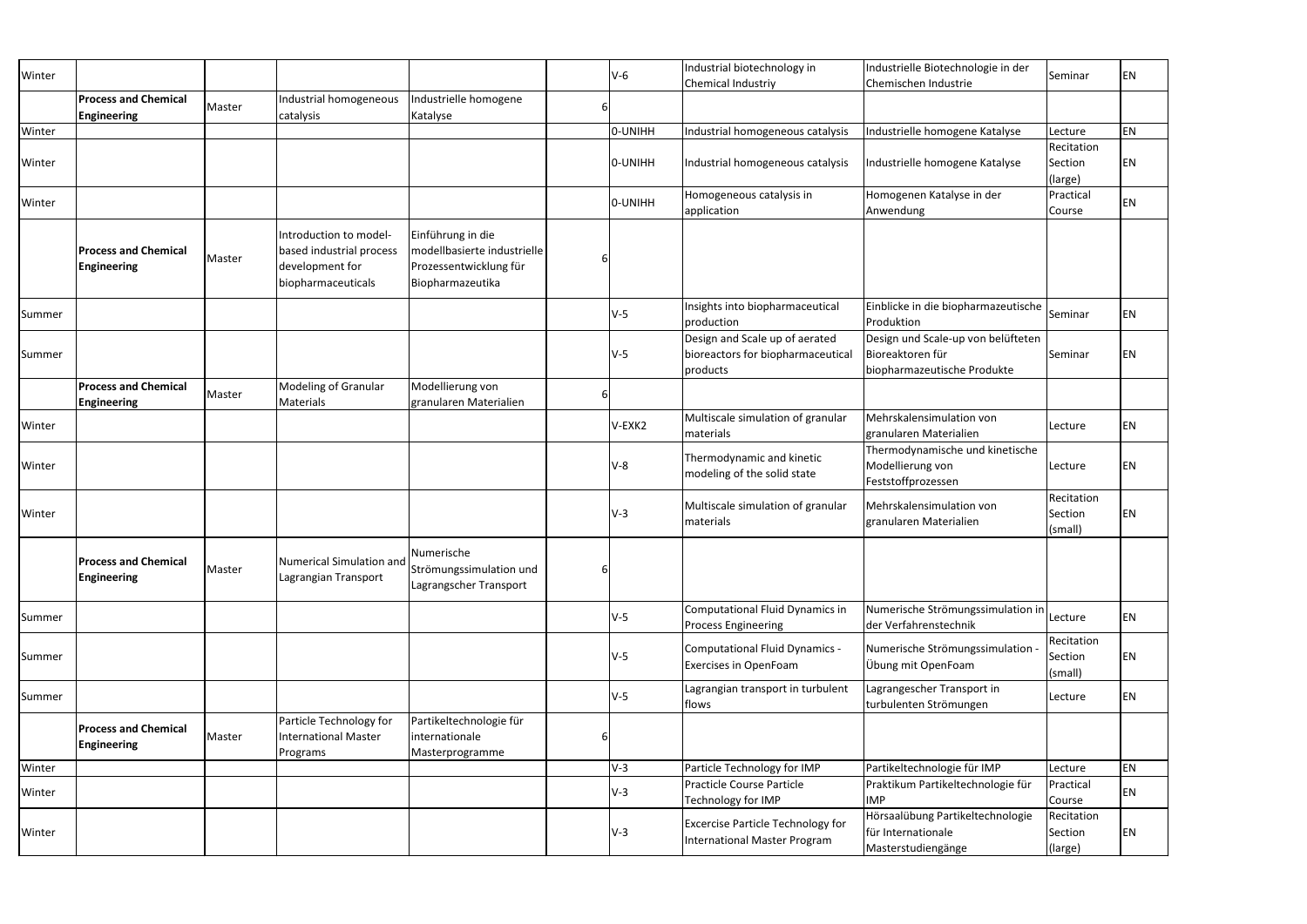|        | <b>Process and Chemical</b><br><b>Engineering</b> | Master | <b>Process Imaging</b>        | Prozessbildgebung        | 6 |         |                                                                  |                                           |            |           |
|--------|---------------------------------------------------|--------|-------------------------------|--------------------------|---|---------|------------------------------------------------------------------|-------------------------------------------|------------|-----------|
| Summer |                                                   |        |                               |                          |   | $V-10$  | Process Imaging                                                  | Prozessbildgebung                         | Lecture    | <b>EN</b> |
|        |                                                   |        |                               |                          |   |         |                                                                  |                                           | Project-   |           |
|        |                                                   |        |                               |                          |   |         |                                                                  |                                           | /problem-  |           |
| Summer |                                                   |        |                               |                          |   | $V-10$  | <b>Process Imaging</b>                                           | Prozessbildgebung                         | based      | EN        |
|        |                                                   |        |                               |                          |   |         |                                                                  |                                           | Learning   |           |
|        |                                                   |        | Process Systems               |                          |   |         |                                                                  |                                           |            |           |
|        | <b>Process and Chemical</b>                       | Master | Engineering and               | Systemverfahrenstechnik  |   |         |                                                                  |                                           |            |           |
|        | <b>Engineering</b>                                |        | <b>Transport Processes</b>    | und Transportprozesse    |   |         |                                                                  |                                           |            |           |
|        |                                                   |        |                               |                          |   |         | Heat & Mass Transfer in Process                                  | Wärme- und Stofftransport in der          |            |           |
| Winter |                                                   |        |                               |                          |   | $V-5$   | Engineering                                                      | Verfahrenstechnik                         | Lecture    | <b>EN</b> |
| Winter |                                                   |        |                               |                          |   | $V-5$   | <b>Multiphase Flows</b>                                          | Mehrphasenströmungen                      | Lecture    | <b>EN</b> |
|        |                                                   |        |                               |                          |   |         |                                                                  |                                           | Integrated |           |
| Winter |                                                   |        |                               |                          |   | $V-4$   | <b>Process Systems Engineering</b>                               | Systemverfahrenstechnik                   | Lecture    | <b>EN</b> |
|        | <b>Process and Chemical</b>                       |        | Separation Technologies       | Trenntechnik in den Life |   |         |                                                                  |                                           |            |           |
|        | <b>Engineering</b>                                | Master | for Life Sciences             | Sciences                 |   |         |                                                                  |                                           |            |           |
|        |                                                   |        |                               |                          |   |         | Chromatographic Separation                                       | Chromatographische                        |            |           |
| Winter |                                                   |        |                               |                          |   | $V-8$   | Processes                                                        | Trennverfahren                            | Lecture    | <b>EN</b> |
|        |                                                   |        |                               |                          |   |         |                                                                  | Verfahrenstechnische                      |            |           |
| Winter |                                                   |        |                               |                          |   | V-8     | Unit Operations for Bio-Related                                  | Grundoperationen für biorelevante Lecture |            | EN        |
|        |                                                   |        |                               |                          |   |         | Systems                                                          | Systeme                                   |            |           |
|        |                                                   |        |                               |                          |   |         |                                                                  |                                           | Project-   |           |
|        |                                                   |        |                               |                          |   |         | Unit Operations for Bio-Related                                  | Verfahrenstechnische                      | /problem-  |           |
| Winter |                                                   |        |                               |                          |   | $V-8$   | Systems                                                          | Grundoperationen für biorelevante         | based      | <b>EN</b> |
|        |                                                   |        |                               |                          |   |         |                                                                  | Systeme                                   | Learning   |           |
|        | <b>Process and Chemical</b>                       |        |                               | Spezielle Aspekte des    |   |         |                                                                  |                                           |            |           |
|        |                                                   | Master | Special Aspects of Waste      | Abfallressourcenmanagem  | 6 |         |                                                                  |                                           |            |           |
|        | <b>Engineering</b>                                |        | <b>Resource Management</b>    | ents                     |   |         |                                                                  |                                           |            |           |
|        |                                                   |        |                               |                          |   |         |                                                                  |                                           | Project-   |           |
|        |                                                   |        |                               |                          |   |         | International Waste Management   Internationale Abfallwirtschaft |                                           | /problem-  |           |
| Winter |                                                   |        |                               |                          |   | $V-9$   |                                                                  |                                           | based      | EN        |
|        |                                                   |        |                               |                          |   |         |                                                                  |                                           | Learning   |           |
|        |                                                   |        |                               |                          |   |         |                                                                  |                                           | Project-   |           |
|        |                                                   |        |                               |                          |   | V-9     | Advanced Topics in Waste Resource Ausgewählte Themen des         |                                           | /problem-  | EN        |
| Winter |                                                   |        |                               |                          |   |         | Management                                                       | Abfallressourcenmanagements               | based      |           |
|        |                                                   |        |                               |                          |   |         |                                                                  |                                           | Learning   |           |
|        | <b>Process and Chemical</b>                       | Master | <b>Technical Microbiology</b> | Technische Mikrobiologie |   |         |                                                                  |                                           |            |           |
|        | <b>Engineering</b>                                |        |                               |                          | 6 |         |                                                                  |                                           |            |           |
| Summer |                                                   |        |                               |                          |   | $V-7$   | <b>Applied Molecular Biology</b>                                 | Angewandte Molekularbiologie              | Lecture    | EN        |
| Summer |                                                   |        |                               |                          |   | $V-7$   | <b>Technical Microbiology</b>                                    | Technische Mikrobiologie                  | Lecture    | EN        |
|        |                                                   |        |                               |                          |   |         |                                                                  |                                           | Recitation |           |
| Summer |                                                   |        |                               |                          |   | $V - 7$ | <b>Technical Microbiology</b>                                    | Technische Mikrobiologie                  | Section    | <b>EN</b> |
|        |                                                   |        |                               |                          |   |         |                                                                  |                                           | (large)    |           |
|        | <b>Process and Chemical</b>                       |        |                               |                          |   |         |                                                                  |                                           |            |           |
|        | <b>Engineering</b>                                | Master | <b>Transport Processes</b>    | Transportprozesse        |   |         |                                                                  |                                           |            |           |
| Winter |                                                   |        |                               |                          |   | V-5     | Heat & Mass Transfer in Process                                  | Wärme- und Stofftransport in der          |            | EN        |
|        |                                                   |        |                               |                          |   |         | Engineering                                                      | Verfahrenstechnik                         | Lecture    |           |
| Winter |                                                   |        |                               |                          |   | $V-5$   | Multiphase Flows                                                 | Mehrphasenströmungen                      | Lecture    | EN        |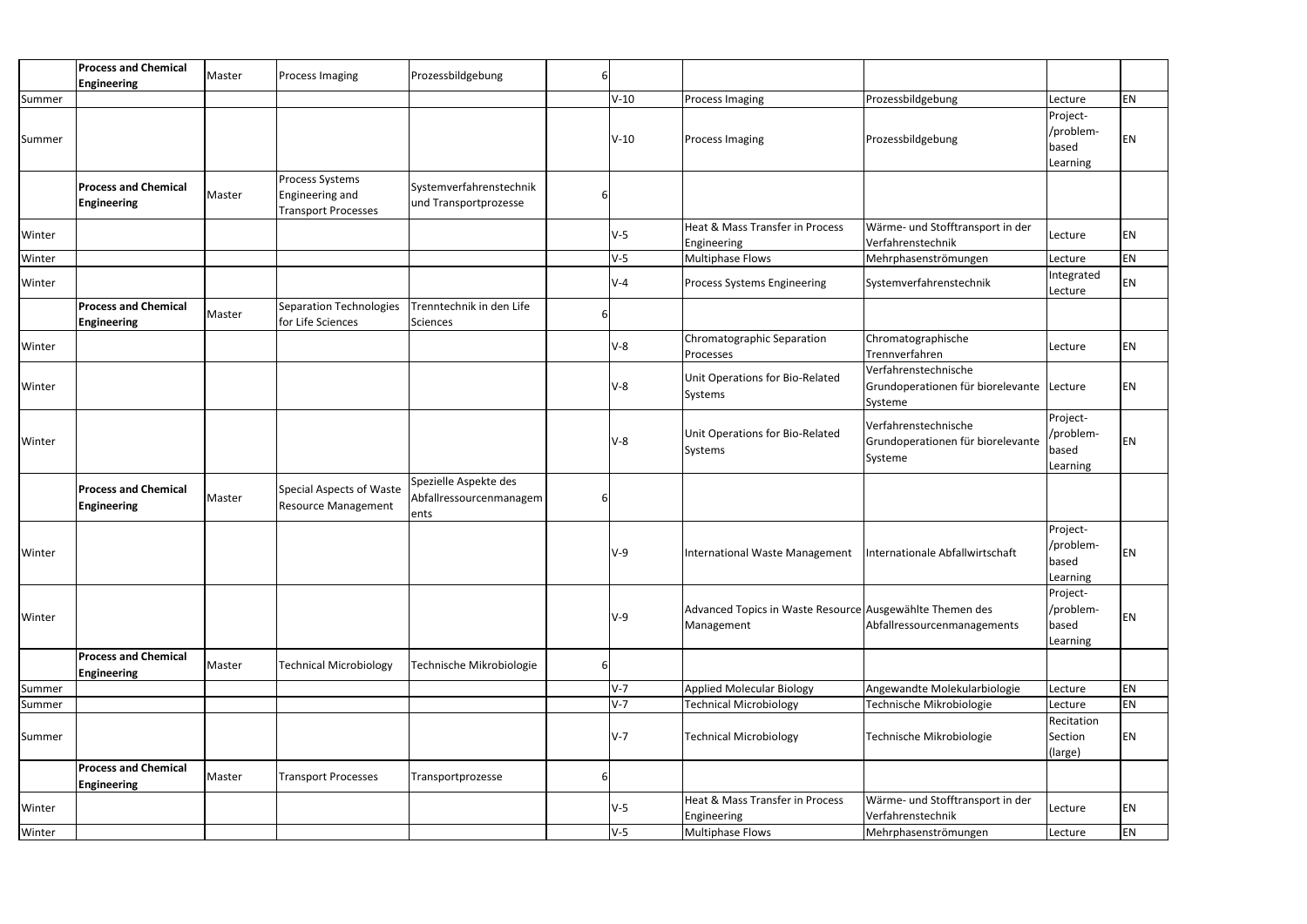|        |                             |        |                         |                          |          |       |                                                             |                                                         | Project-   |         |
|--------|-----------------------------|--------|-------------------------|--------------------------|----------|-------|-------------------------------------------------------------|---------------------------------------------------------|------------|---------|
|        |                             |        |                         |                          |          |       | <b>Reactor Design Using Local</b>                           | Reaktorauslegung unter Nutzung                          | /problem-  |         |
| Winter |                             |        |                         |                          |          | $V-5$ | <b>Transport Processes</b>                                  | lokaler Transportprozesse                               | based      | EN      |
|        |                             |        |                         |                          |          |       |                                                             |                                                         | Learning   |         |
|        | <b>Process and Chemical</b> |        |                         |                          |          |       |                                                             |                                                         |            |         |
|        | <b>Engineering</b>          | Master | <b>Waste and Energy</b> | Abfall und Energie       | b        |       |                                                             |                                                         |            |         |
| Summer |                             |        |                         |                          |          | $V-9$ | <b>Waste Recycling Technologies</b>                         | Abfallverwertungstechnologien                           | Lecture    | EN      |
|        |                             |        |                         |                          |          |       |                                                             |                                                         | Recitation |         |
| Summer |                             |        |                         |                          |          | $V-9$ | <b>Waste Recycling Technologies</b>                         | Abfallverwertungstechnologien                           | Section    | ΕN      |
|        |                             |        |                         |                          |          |       |                                                             |                                                         | (small)    |         |
|        |                             |        |                         |                          |          |       |                                                             |                                                         | Project-   |         |
|        |                             |        |                         |                          |          |       |                                                             |                                                         | /problem-  |         |
| Summer |                             |        |                         |                          |          | $V-9$ | <b>Waste to Energy</b>                                      | Energie aus Abfall                                      | based      | ΕN      |
|        |                             |        |                         |                          |          |       |                                                             |                                                         | Learning   |         |
|        | <b>Process and Chemical</b> |        | High Pressure Chemical  | Hochdruckverfahrenstech  |          |       |                                                             |                                                         |            |         |
|        | <b>Engineering</b>          | Master | Engineering             | nik                      | b        |       |                                                             |                                                         |            |         |
| Summer |                             |        |                         |                          |          | $V-8$ | <b>Advanced Separation Processes</b>                        | Moderne Trennverfahren                                  | Lecture    | EN      |
|        |                             |        |                         |                          |          | $V-8$ | <b>Industrial Processes Under High</b>                      | Industrielle Verfahren unter Hohen                      |            | EN      |
| Summer |                             |        |                         |                          |          |       | Pressure                                                    | Drücken                                                 | Lecture    |         |
| Summer |                             |        |                         |                          |          | $V-5$ | High pressure plant and vessel                              | Hochdruckanlagenbau                                     | Lecture    | DE / EN |
|        |                             |        |                         |                          |          |       | design                                                      |                                                         |            |         |
|        | <b>Process and Chemical</b> | Master | Industrial Bioprocess   | Industrielle             | $\sigma$ |       |                                                             |                                                         |            |         |
|        | <b>Engineering</b>          |        | Engineering             | Bioprozesstechnik        |          |       |                                                             |                                                         |            |         |
|        |                             |        |                         |                          |          |       |                                                             |                                                         | Project-   |         |
| Summer |                             |        |                         |                          |          | $V-1$ | <b>Biotechnical Processes</b>                               | Bioverfahrenstechnische                                 | /problem-  | DE / EN |
|        |                             |        |                         |                          |          |       |                                                             | Produktionsprozesse                                     | based      |         |
|        |                             |        |                         |                          |          |       |                                                             |                                                         | Learning   |         |
|        |                             |        |                         |                          |          |       | Development of bioprocess                                   | Entwicklung                                             |            |         |
| Summer |                             |        |                         |                          |          | $V-6$ | engineering processes in industria                          | Bioverfahrenstechnischer Prozesse                       | Seminar    | ΕN      |
|        |                             |        |                         |                          |          |       | practice                                                    | in der industriellen Praxis                             |            |         |
|        |                             |        |                         |                          |          |       |                                                             |                                                         |            |         |
|        | <b>Process and Chemical</b> | Master | Special Topics on Fluid | Sondergebiete der        |          |       |                                                             |                                                         |            |         |
|        | <b>Engineering</b>          |        | Mechanics               | Strömungsmechanik        |          |       |                                                             |                                                         |            |         |
|        |                             |        |                         |                          |          |       | Application of numerical methods                            | Anwendung numerischer Methoden Lecture                  |            |         |
| Winter |                             |        |                         |                          |          | $V-5$ | in process engineering                                      | in der Verfahrenstechnik                                |            | DE / EN |
|        |                             |        |                         |                          |          |       |                                                             |                                                         |            |         |
| Winter |                             |        |                         |                          |          | $V-5$ | Non invasive measurement                                    | Nichtinvasive Messtechniken für                         | Lecture    | EN      |
|        |                             |        |                         |                          |          |       | techniques for Multiphase Flows<br>Non invasive measurement | Mehrphasenströmungen<br>Nichtinvasive Messtechniken für | Practical  |         |
| Winter |                             |        |                         |                          |          | $V-5$ | techniques for Multiphase Flows                             | Mehrphasenströmungen                                    | Course     | EN      |
|        | <b>Process and Chemical</b> |        | Synthesis and Design of | Synthese und Auslegung   |          |       |                                                             |                                                         |            |         |
|        | <b>Engineering</b>          | Master | Industrial Processes    | industrieller Anlagen    |          |       |                                                             |                                                         |            |         |
|        |                             |        |                         |                          |          |       | Synthesis and Design of Industrial                          | Synthese und Auslegung                                  |            |         |
| Winter |                             |        |                         |                          |          | $V-4$ | <b>Facilities</b>                                           | industrieller Anlagen                                   | Lecture    | EN      |
|        |                             |        |                         |                          |          |       |                                                             |                                                         | Project-   |         |
|        |                             |        |                         |                          |          |       | Industrial Plant Design and                                 | Synthese und Auslegung                                  | /problem-  |         |
| Winter |                             |        |                         |                          |          | $V-4$ | Economics                                                   | industrieller Anlagen                                   | based      | DE / EN |
|        |                             |        |                         |                          |          |       |                                                             |                                                         | Learning   |         |
|        | <b>Process and Chemical</b> |        | <b>Waste Treatment</b>  | Abfallbehandlungstechnol |          |       |                                                             |                                                         |            |         |
|        | <b>Engineering</b>          | Master | Technologies            | ogien                    |          |       |                                                             |                                                         |            |         |
|        |                             |        |                         |                          |          |       |                                                             |                                                         |            |         |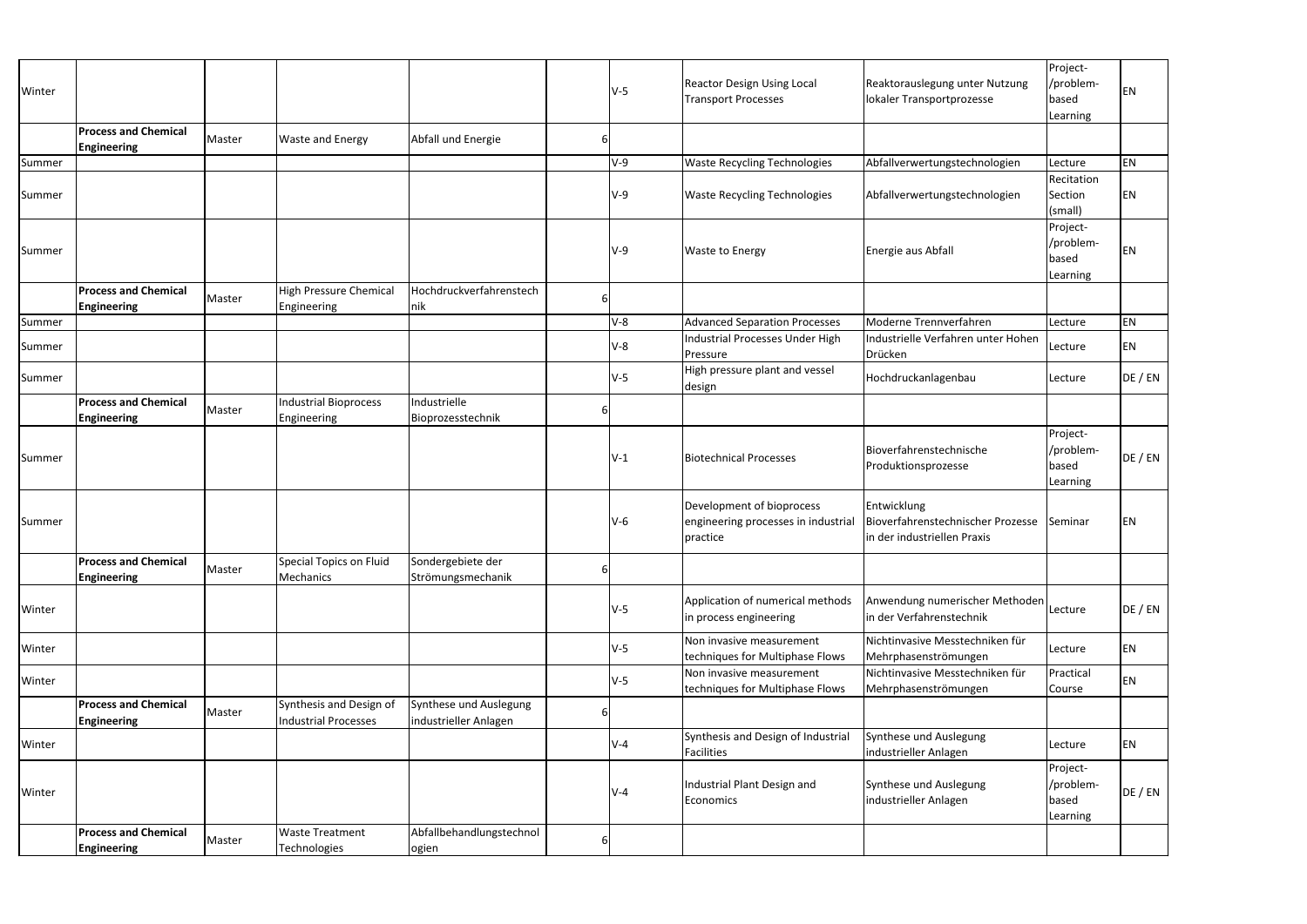| Winter            |                                                   |        |                                                                                     |                                                                                  |   | $V-9$    | <b>Biological Waste Treatment</b>                                 | Biologische Abfallbehandlung                              | Project-<br>/problem-<br>based<br>Learning | EN        |
|-------------------|---------------------------------------------------|--------|-------------------------------------------------------------------------------------|----------------------------------------------------------------------------------|---|----------|-------------------------------------------------------------------|-----------------------------------------------------------|--------------------------------------------|-----------|
| Winter            |                                                   |        |                                                                                     |                                                                                  |   | $V-9$    | Waste and Environmental<br>Chemistry                              | Abfall- und Umweltchemie                                  | Practical<br>Course                        | DE / EN   |
|                   | <b>Process and Chemical</b><br><b>Engineering</b> | Master | <b>Wastewater Treatment</b><br>and Air Pollution<br>Abatement                       | Abwasserreinigung und<br>Luftreinhaltung                                         | b |          |                                                                   |                                                           |                                            |           |
| Winter            |                                                   |        |                                                                                     |                                                                                  |   | $V-3$    | Air Pollution Abatement                                           | Technologie der Luftreinhaltung                           | Lecture                                    | EN        |
| Winter            |                                                   |        |                                                                                     |                                                                                  |   | $B-2$    | <b>Biological Wastewater Treatment</b>                            | Biologische Abwasserreinigung                             | Lecture                                    | DE / EN   |
|                   | <b>Process and Chemical</b><br><b>Engineering</b> | Master | <b>Special Areas of Process</b><br>Engineering and<br><b>Bioprocess Engineering</b> | Sondergebiete der<br>Verfahrenstechnik und<br>Bioverfahrenstechnik               | 6 |          |                                                                   |                                                           |                                            |           |
| Winter            |                                                   |        |                                                                                     |                                                                                  |   | $M-9$    | <b>Ceramics Technology</b>                                        | Technologie keramischer<br>Werkstoffe                     | Lecture                                    | DE / EN   |
| Winter            |                                                   |        |                                                                                     |                                                                                  |   | $V-2$    | <b>Chemical Kinetics</b>                                          | Chemische Kinetik                                         | Lecture                                    | EN        |
| Summer            |                                                   |        |                                                                                     |                                                                                  |   | 0-Extern | <b>Polymer Reaction Engineering</b>                               | Polymerisationstechnik                                    | Lecture                                    | DE        |
| Summer            |                                                   |        |                                                                                     |                                                                                  |   | 0-UNIHH  | Safety of Chemical Reactions                                      | Sicherheit chemischer Reaktionen                          | Lecture                                    | DE        |
| Summer            |                                                   |        |                                                                                     |                                                                                  |   | 0-Extern | Solid Matter Process in chemical<br>Industry                      | Feststoffverfahrenstechnik in der<br>chemischen Industrie | Lecture                                    | DE        |
| Winter            |                                                   |        |                                                                                     |                                                                                  |   | $M-4$    | <b>Optics for Engineers</b>                                       | Optik für Ingenieure                                      | Lecture                                    | EN        |
| Winter            |                                                   |        |                                                                                     |                                                                                  |   | $M-4$    | <b>Optics for Engineers</b>                                       | Optik für Ingenieure                                      | Project-<br>/problem-<br>based<br>Learning | ΕN        |
| Winter+Su<br>mmer |                                                   |        |                                                                                     |                                                                                  |   | $V-7$    | Bioeconomy                                                        | Bioökonomie                                               | Lecture                                    | EN        |
|                   | <b>Process and Chemical</b><br><b>Engineering</b> | Master | <b>Aquatic Chemistry</b>                                                            | Wasserchemisches<br>Praktikum                                                    | 6 |          |                                                                   |                                                           |                                            |           |
| Winter            |                                                   |        |                                                                                     |                                                                                  |   | $B-11$   | Chemistry of Drinking Water<br>Treatment                          | Chemie der<br>Trinkwasseraufbereitung                     | Lecture                                    | <b>DE</b> |
| Winter            |                                                   |        |                                                                                     |                                                                                  |   | $B-11$   | Chemistry of Drinking Water<br>Treatment                          | Chemie der<br>Trinkwasseraufbereitung                     | Recitation<br>Section<br>(large)           | DE        |
| Winter            |                                                   |        |                                                                                     |                                                                                  |   | $V-9$    | Practical Course Aquatic Chemistry   Laborpraktikum Wasserchemie  |                                                           | Practical<br>Course                        | EN        |
|                   | <b>Process and Chemical</b><br><b>Engineering</b> | Master | <b>Bioprocess Engineering</b><br><b>Advanced Practical</b><br>Course                | Bioverfahrenstechnik<br>fortgeschrittenes<br>Praktikum                           | 6 |          |                                                                   |                                                           |                                            |           |
| Winter            |                                                   |        |                                                                                     |                                                                                  |   | $V-7$    | <b>Advanced Practical Course in</b><br>Microbiology               | Mikrobiologisches Praktikum für<br>Fortgeschrittene       | Practical<br>Course                        | EN        |
| Winter            |                                                   |        |                                                                                     |                                                                                  |   | $V-1$    | <b>Bioprocess Engineering Advanced</b><br><b>Practical Course</b> | Bioverfahrenstechnik<br>fortgeschrittenes Praktikum       | Practical<br>Course                        | DE        |
|                   | <b>Process and Chemical</b><br><b>Engineering</b> | Master | Engineering                                                                         | Examples in Solid Process Ausgewählte Prozesse der<br>Feststoffverfahrenstechnik | 6 |          |                                                                   |                                                           |                                            |           |
| Winter            |                                                   |        |                                                                                     |                                                                                  |   | $V-3$    | <b>Fluidization Technology</b>                                    | Grundlagen der<br>Wirbelschichttechnologie                | Lecture                                    | EN        |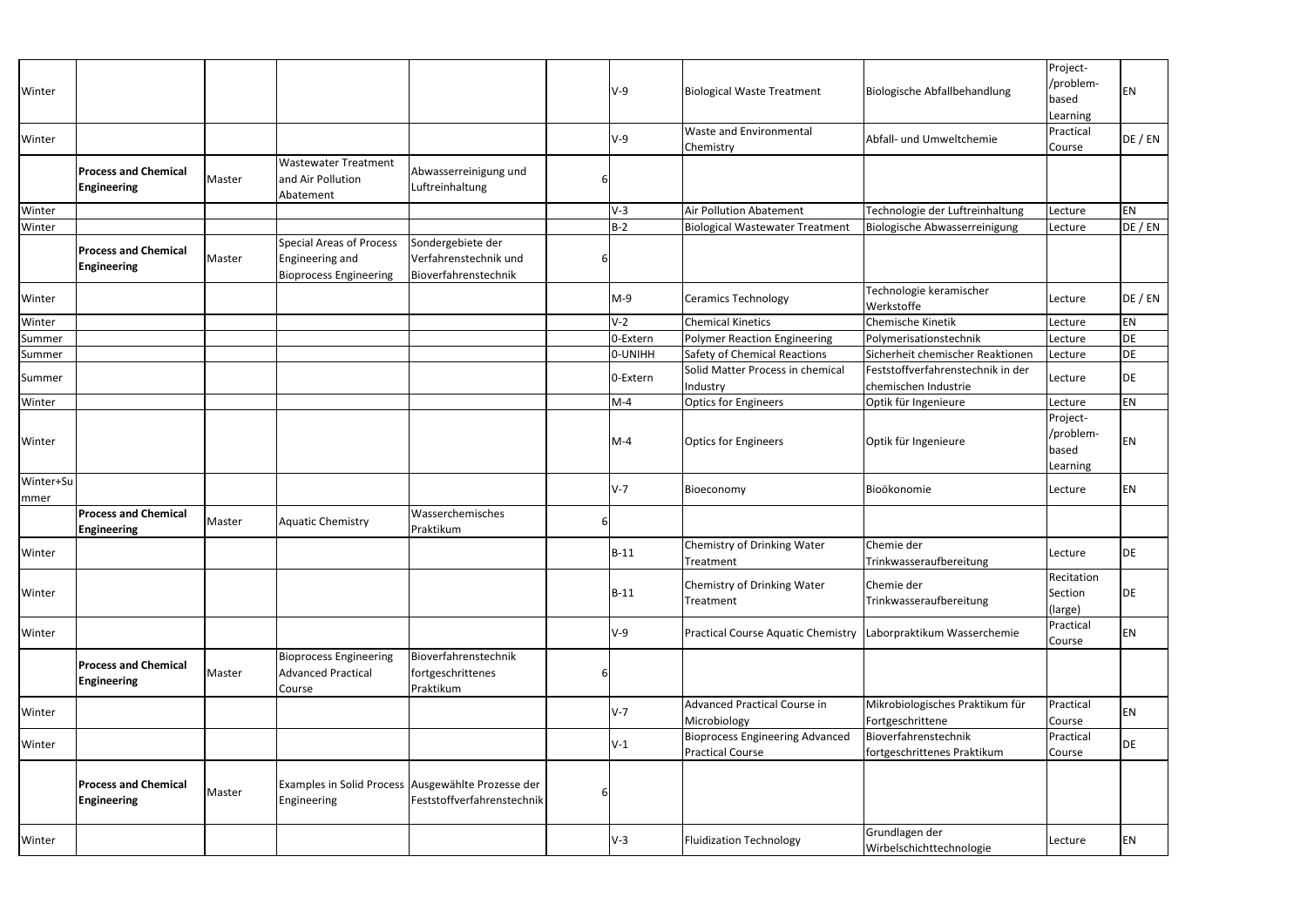| Winter |                                                   |        |                                                                  |                                                                    |   | $V-3$ | <b>Technical Applications of Particle</b><br>Technology                                 | Technische Anwendungen der<br>Partikeltechnologie                     | Lecture                                    | DE          |
|--------|---------------------------------------------------|--------|------------------------------------------------------------------|--------------------------------------------------------------------|---|-------|-----------------------------------------------------------------------------------------|-----------------------------------------------------------------------|--------------------------------------------|-------------|
| Winter |                                                   |        |                                                                  |                                                                    |   | $V-3$ | <b>Practical Course Fluidization</b><br>Technology                                      | Praktikum Wirbelschichttechnologie                                    | Practical<br>Course                        | EN          |
| Winter |                                                   |        |                                                                  |                                                                    |   | $V-3$ | Exercises in Fluidization Technology                                                    | Übungen zur<br>Wirbelschichttechnologie                               | Recitation<br>Section<br>(small)           | <b>EN</b>   |
|        | <b>Process and Chemical</b><br><b>Engineering</b> | Master | <b>Waste Treatment and</b><br>Solid Matter Process<br>Technology | Abfallbehandlung und<br>Feststoffverfahrenstechnik                 |   |       |                                                                                         |                                                                       |                                            |             |
| Summer |                                                   |        |                                                                  |                                                                    |   | $V-3$ | Solid Matter Process Technology<br>for Biomass                                          | Feststoffverfahrenstechnik für<br>Biomassen                           | Lecture                                    | <b>I</b> DE |
| Summer |                                                   |        |                                                                  |                                                                    |   | $V-9$ | <b>Thermal Waste Treatment</b>                                                          | Thermische Abfallbehandlung                                           | Lecture                                    | EN          |
| Summer |                                                   |        |                                                                  |                                                                    |   | $V-3$ | Thermal Waste Treatment                                                                 | Thermische Abfallbehandlung                                           | Recitation<br>Section<br>(large)           | <b>EN</b>   |
|        | <b>Process and Chemical</b><br><b>Engineering</b> | Master | <b>Advanced Fuels</b>                                            | <b>Advanced Fuels</b>                                              |   |       |                                                                                         |                                                                       |                                            |             |
| Winter |                                                   |        |                                                                  |                                                                    |   | $V-9$ | Carbon dioxide as an economic<br>determinant in the mobility sector                     | Kohlenstoffdioxid als ökonomische<br>Determinante im Mobilitätssektor | Lecture                                    | DE / EN     |
| Winter |                                                   |        |                                                                  |                                                                    |   | $V-9$ | Second generation biofuels and<br>electricity based fuels                               | Biokraftstoffe der 2. Generation<br>und Strombasierte Kraftstoffe     | Lecture                                    | DE / EN     |
| Winter |                                                   |        |                                                                  |                                                                    |   | V-9   | Sustainability aspects and<br>regulatory framework                                      | Nachhaltigkeitsaspekte und<br>regulatorischer Rahmen                  | Lecture                                    | DE / EN     |
| Winter |                                                   |        |                                                                  |                                                                    |   | $V-9$ | Mobility and climate protection                                                         | Mobilität und Klimaschutz                                             | Recitation<br>Section<br>(small)           | DE / EN     |
|        | <b>Process and Chemical</b><br><b>Engineering</b> | Master | Applied optimization in<br>energy and process<br>engineering     | Angewandte Optimierung<br>in der Energie- und<br>Verfahrenstechnik | 6 |       |                                                                                         |                                                                       |                                            |             |
| Summer |                                                   |        |                                                                  |                                                                    |   | $V-4$ | Applied optimization in energy and Angewandte Optimierung in der<br>process engineering | Energie- und Verfahrenstechnik                                        | Integrated<br>Lecture                      | DE / EN     |
| Summer |                                                   |        |                                                                  |                                                                    |   | $V-4$ | Applied optimization in energy and Angewandte Optimierung in der<br>process engineering | Energie- und Verfahrenstechnik                                        | Recitation<br>Section<br>(small)           | DE / EN     |
|        | <b>Process and Chemical</b><br><b>Engineering</b> | Master | Hybrid Processes in<br><b>Process Engineering</b>                | Hybride Prozesse in der<br>Verfahrenstechnik                       |   |       |                                                                                         |                                                                       |                                            |             |
| Winter |                                                   |        |                                                                  |                                                                    |   | $V-4$ | <b>Hybrid Processes in Process</b><br>Engineering                                       | Hybride Prozesse in der<br>Verfahrenstechnik                          | Project-<br>/problem-<br>based<br>Learning | DE / EN     |
|        |                                                   |        |                                                                  |                                                                    |   | $V-4$ | <b>Hybrid Processes in Process</b><br>Engineering                                       | Hybride Prozesse in der<br>Verfahrenstechnik                          | Lecture                                    | DE / EN     |
|        |                                                   |        |                                                                  |                                                                    |   |       |                                                                                         |                                                                       |                                            |             |
| Winter | <b>Process and Chemical</b><br><b>Engineering</b> | Master | Particle Technology and<br>Solid Matter Process<br>Technology    | Partikeltechnologie und<br>Feststoffverfahrenstechnik              |   |       |                                                                                         |                                                                       |                                            |             |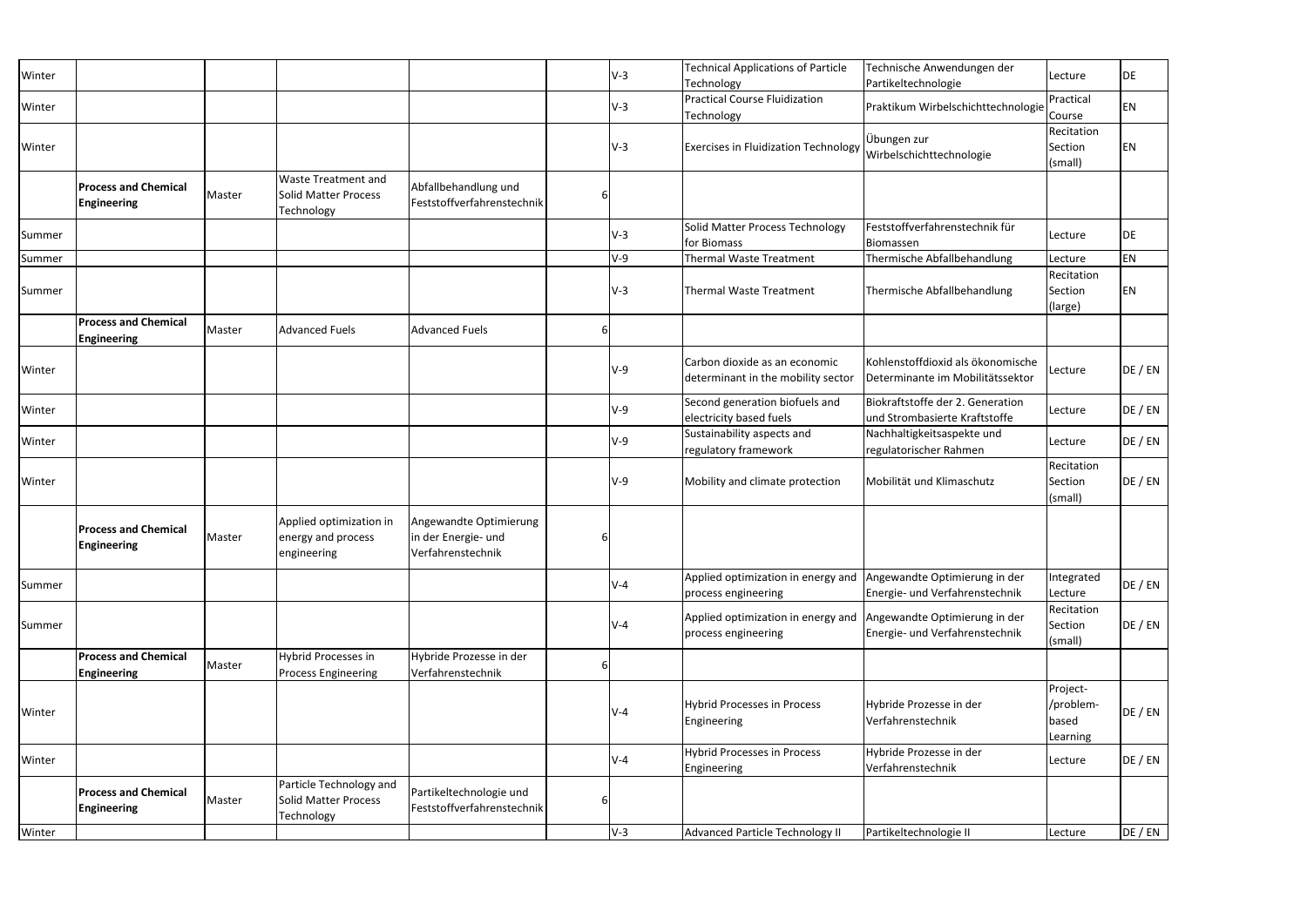| Winter                   |                                                   |        |                                                         |                                                         |   | $V-9$ | <b>Thermal Biomass Utilization</b>                                                                | Thermische Biomassenutzung                           | Lecture                                    | DE      |
|--------------------------|---------------------------------------------------|--------|---------------------------------------------------------|---------------------------------------------------------|---|-------|---------------------------------------------------------------------------------------------------|------------------------------------------------------|--------------------------------------------|---------|
| Winter                   |                                                   |        |                                                         |                                                         |   | $V-9$ | <b>Biofuels Process Technology</b>                                                                | Biokraftstoffverfahrenstechnik                       | Recitation<br>Section<br>(small)           | DE      |
| Winter                   |                                                   |        |                                                         |                                                         |   | V-9   | <b>Biofuels Process Technology</b>                                                                | Biokraftstoffverfahrenstechnik                       | Lecture                                    | DE      |
|                          | <b>Process and Chemical</b><br><b>Engineering</b> | Master | Bioenergy                                               | Bioenergie                                              |   |       |                                                                                                   |                                                      |                                            |         |
| Winter                   |                                                   |        |                                                         |                                                         |   | $V-3$ | <b>Experimental Course: Brewing</b><br>Technology                                                 | Praxiskurs: Brautechnologie                          | Practical<br>Course                        | DE / EN |
| Winter                   |                                                   |        |                                                         |                                                         |   | $V-3$ | Food Technology                                                                                   | Lebensmittelverfahrenstechnik                        | Lecture                                    | DE      |
|                          | <b>Process and Chemical</b><br><b>Engineering</b> | Master | Food Technology                                         | Lebensmittelverfahrenstec<br>hnik                       |   |       |                                                                                                   |                                                      |                                            |         |
| Summer                   |                                                   |        |                                                         |                                                         |   | $V-2$ | <b>Experimental Course Chemical</b><br><b>Engineering (Advanced Topics)</b>                       | Praktikum Chemische<br>Reaktionstechnik (Vertiefung) | Practical<br>Course                        | DE / EN |
| Summer                   |                                                   |        |                                                         |                                                         |   | $V-2$ | <b>Chemical Reaction Engineering</b><br>(Advanced Topics)                                         | Chemische Reaktionstechnik<br>(Vertiefung)           | Recitation<br>Section<br>(large)           | DE      |
| Summer                   |                                                   |        |                                                         |                                                         |   | $V-2$ | <b>Chemical Reaction Engineering</b><br>(Advanced Topics)                                         | Chemische Reaktionstechnik<br>(Vertiefung)           | Lecture                                    | DE      |
|                          | <b>Process and Chemical</b><br><b>Engineering</b> | Master | <b>Advanced Chemical</b><br><b>Reaction Engineering</b> | Chemische<br>Reaktionstechnik -<br>Vertiefung           | 6 |       |                                                                                                   |                                                      |                                            |         |
| Winter+Su<br><b>mmer</b> |                                                   |        |                                                         |                                                         |   | SD-V  | Study Work Bioprocess Engineering Studienarbeit Bioverfahrenstechnik                              |                                                      | Practical<br>Course                        | DE / EN |
|                          | <b>Process and Chemical</b><br><b>Engineering</b> | Master | <b>Study work Bioprocess</b><br>Engineering             | Studienarbeit<br>Bioverfahrenstechnik                   | 6 |       |                                                                                                   |                                                      |                                            |         |
| Winter+Su<br>mmer        |                                                   |        |                                                         |                                                         |   | SD-V  | Research Project in Process<br>Engineering                                                        | Forschungsprojekt in der<br>Verfahrenstechnik        | Project-<br>/problem-<br>based<br>Learning | DE / EN |
|                          | <b>Process and Chemical</b><br><b>Engineering</b> | Master | <b>Research Project Process</b><br>Engineering          | Forschungsprojekt<br>Verfahrenstechnik                  | 6 |       |                                                                                                   |                                                      |                                            |         |
| Winter+Su<br><b>mmer</b> |                                                   |        |                                                         |                                                         |   | SD-V  | Research Project IMP Chemical and Forschungsprojekt IMP Chemical<br><b>Bioprocess Engineering</b> | and Bioprocess Engineering                           | /problem-<br>based<br>Learning             | DE / EN |
|                          | <b>Engineering</b>                                |        | Engineering                                             | Engineering                                             |   |       |                                                                                                   |                                                      | Project-                                   |         |
|                          | <b>Process and Chemical</b>                       | Master | Research project IMP<br><b>Chemical and Bioprocess</b>  | Forschungsprojekt IMP<br><b>Chemical and Bioprocess</b> | 6 |       |                                                                                                   |                                                      |                                            |         |
| Winter                   |                                                   |        |                                                         |                                                         |   | SD-V  | Process Design Project                                                                            | Projektierungskurs                                   | Projection<br>Course                       | DE / EN |
|                          | <b>Process and Chemical</b><br><b>Engineering</b> | Master | <b>Process Design Project</b>                           | Projektierungskurs                                      |   |       |                                                                                                   |                                                      |                                            |         |
| Winter                   |                                                   |        |                                                         |                                                         |   | $V-3$ | <b>Experimental Course Particle</b><br>Technology                                                 | Praktikum Partikeltechnologie II                     | Practical<br>Course                        | DE / EN |
| Winter                   |                                                   |        |                                                         |                                                         |   | $V-3$ | <b>Advanced Particle Technology II</b>                                                            | Partikeltechnologie II                               | /problem-<br>based<br>Learning             | DE / EN |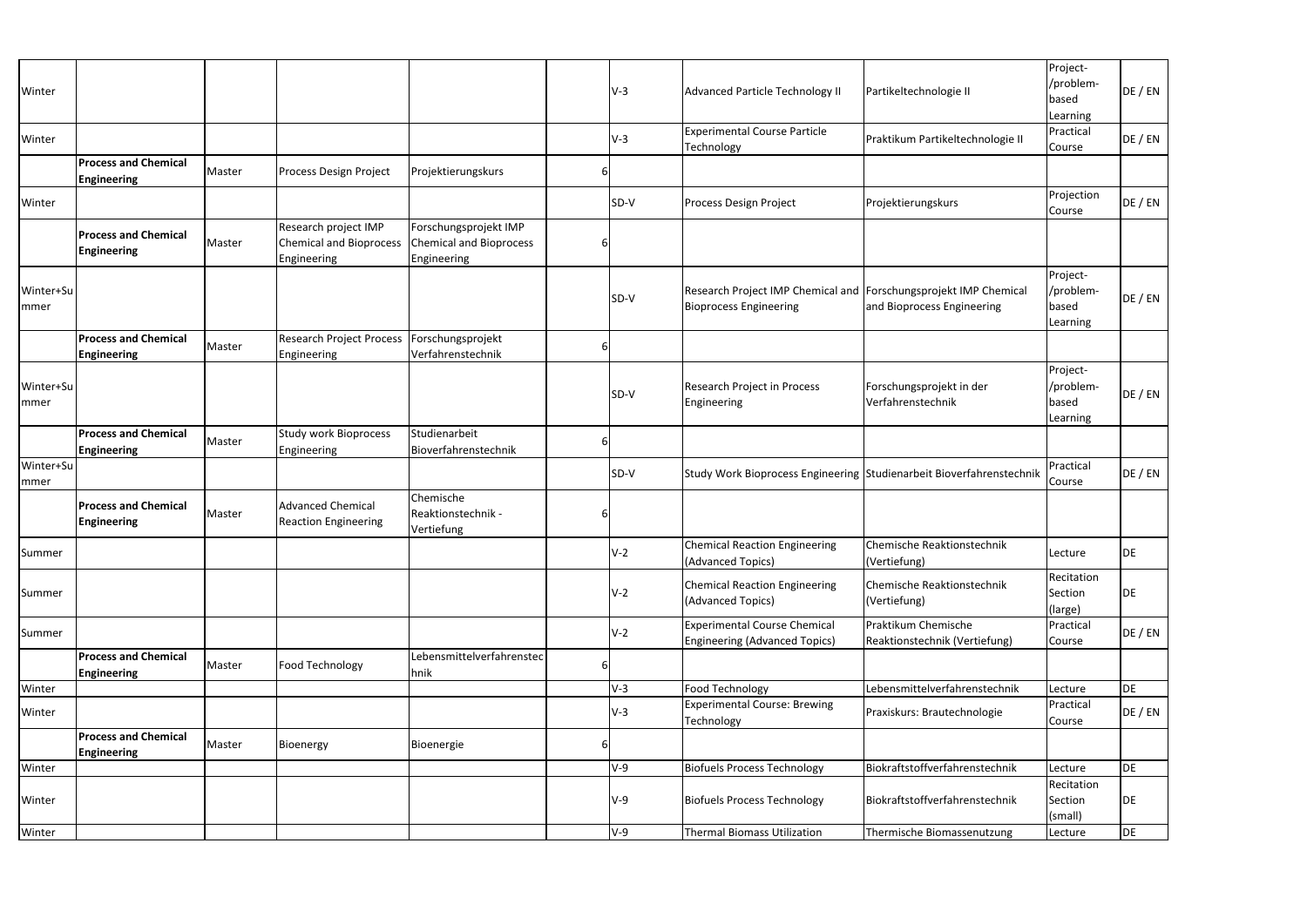| Winter |                                                   |        |                                                                                       |                                                                            |   | $V-9$  | <b>World Market for Commodities</b><br>from Agriculture and Forestry                                                                  | Globale Märkte für land- und<br>forstwirtschaftliche Rohstoffe         | Lecture                                    | DE |
|--------|---------------------------------------------------|--------|---------------------------------------------------------------------------------------|----------------------------------------------------------------------------|---|--------|---------------------------------------------------------------------------------------------------------------------------------------|------------------------------------------------------------------------|--------------------------------------------|----|
| Winter |                                                   |        |                                                                                       |                                                                            |   | $V-9$  | <b>Thermal Biomass Utilization</b>                                                                                                    | Thermische Biomassenutzung                                             | Practical<br>Course                        | DE |
|        | <b>Process and Chemical</b><br><b>Engineering</b> | Master | Case Studies for<br><b>Regenerative Medicine</b><br>and Tissue Engineering            | Fallstudien zu<br>regenerativer Medizin und<br><b>Tissue Engineering</b>   | 6 |        |                                                                                                                                       |                                                                        |                                            |    |
| Summer |                                                   |        |                                                                                       |                                                                            |   | $V-1$  | Case Studies for Regenerative<br>Medicine and Tissue Engineering                                                                      | Fallstudien zu regenerativer Medizin Seminar<br>und Tissue Engineering |                                            | DE |
|        | <b>Process and Chemical</b><br><b>Engineering</b> | Master | <b>Computer Aided Process</b><br>Engineering (CAPE)                                   | CAPE - Computergestützte<br>Auslegung<br>Verfahrenstechnischer<br>Prozesse |   |        |                                                                                                                                       |                                                                        |                                            |    |
| Summer |                                                   |        |                                                                                       |                                                                            |   | $V-4$  | <b>CAPE with Computer Exercises</b>                                                                                                   | CAPE inkl. Computerübung                                               | Integrated<br>Lecture                      | DE |
| Summer |                                                   |        |                                                                                       |                                                                            |   | $V-4$  | Methods of Process Safety and<br>Dangerous Substances                                                                                 | Methoden der Prozesssicherheit<br>und Gefahrstoffe                     | Lecture                                    | DE |
|        | <b>Process and Chemical</b><br><b>Engineering</b> | Master | Dimensioning and<br>Assessment of Renewable regenerativer<br><b>Energy Systems</b>    | Auslegung und Bewertung<br>Energiesysteme                                  | 6 |        |                                                                                                                                       |                                                                        |                                            |    |
| Summer |                                                   |        |                                                                                       |                                                                            |   | $V-9$  | <b>Heat Provision from Renewable</b><br>Sources of Energy                                                                             | Wärmeerzeugung aus<br>regenerativen Energien                           | Seminar                                    | DE |
| Winter |                                                   |        |                                                                                       |                                                                            |   | $V-9$  | <b>Electricity Generation from</b><br>Renewable Sources of Energy                                                                     | Stromerzeugung aus regenerativen<br>Energien                           | Seminar                                    | DE |
| Winter |                                                   |        |                                                                                       |                                                                            |   | $V-9$  | <b>Environmental Technology and</b><br><b>Energy Economics</b>                                                                        | Erneuerbare Energien im<br>Energiesystem                               | Project-<br>/problem-<br>based<br>Learning | DE |
|        | <b>Process and Chemical</b><br><b>Engineering</b> | Master | <b>Electrical Energy from</b><br>Solar Radiation and Wind Solarstrahlung und<br>Power | Elektrische Energie aus<br>Windkraft                                       | 6 |        |                                                                                                                                       |                                                                        |                                            |    |
| Summer |                                                   |        |                                                                                       |                                                                            |   | $V-9$  | <b>Sustainability Management</b>                                                                                                      | Nachhaltigkeitsmanagement                                              | Lecture                                    | DE |
| Summer |                                                   |        |                                                                                       |                                                                            |   | $M-21$ | <b>Wind Turbine Plants</b>                                                                                                            | Windenergieanlagen                                                     | Lecture                                    | DE |
| Summer |                                                   |        |                                                                                       |                                                                            |   | $V-9$  | Wind Energy Use - Focus Offshore                                                                                                      | Windenergienutzung - Schwerpunkt<br>Offshore                           | Lecture                                    | DE |
| Summer |                                                   |        |                                                                                       |                                                                            |   | $V-9$  | <b>Hydro Power Use</b>                                                                                                                | Wasserkraftnutzung                                                     | Lecture                                    | DE |
|        | <b>Process and Chemical</b><br><b>Engineering</b> | Master | <b>Energy Information</b><br>Systems and<br>Electromobility                           | Energieinformationssyste<br>me und Elektromobilität                        |   |        |                                                                                                                                       |                                                                        |                                            |    |
| Winter |                                                   |        |                                                                                       |                                                                            |   | $E-6$  | <b>Electrical Power Systems II:</b><br>Operation and Information Systems Betrieb und Informationssysteme<br>of Electrical Power Grids | Elektrische Energiesysteme II:<br>elektrischer Energienetze            | Lecture                                    | DE |
| Winter |                                                   |        |                                                                                       |                                                                            |   | $V-9$  | Electro mobility                                                                                                                      | Elektromobilität                                                       | Lecture                                    | DE |
|        | <b>Process and Chemical</b><br><b>Engineering</b> | Master | <b>Energy Projects -</b><br>Development and<br>Assessment                             | Energieprojekte -<br>Entwicklung und<br>Bewertung                          |   |        |                                                                                                                                       |                                                                        |                                            |    |
| Winter |                                                   |        |                                                                                       |                                                                            |   | $V-9$  | Development of Renewable Energy Entwicklung regenerativer<br>Projects                                                                 | Energieprojekte                                                        | Lecture                                    | DE |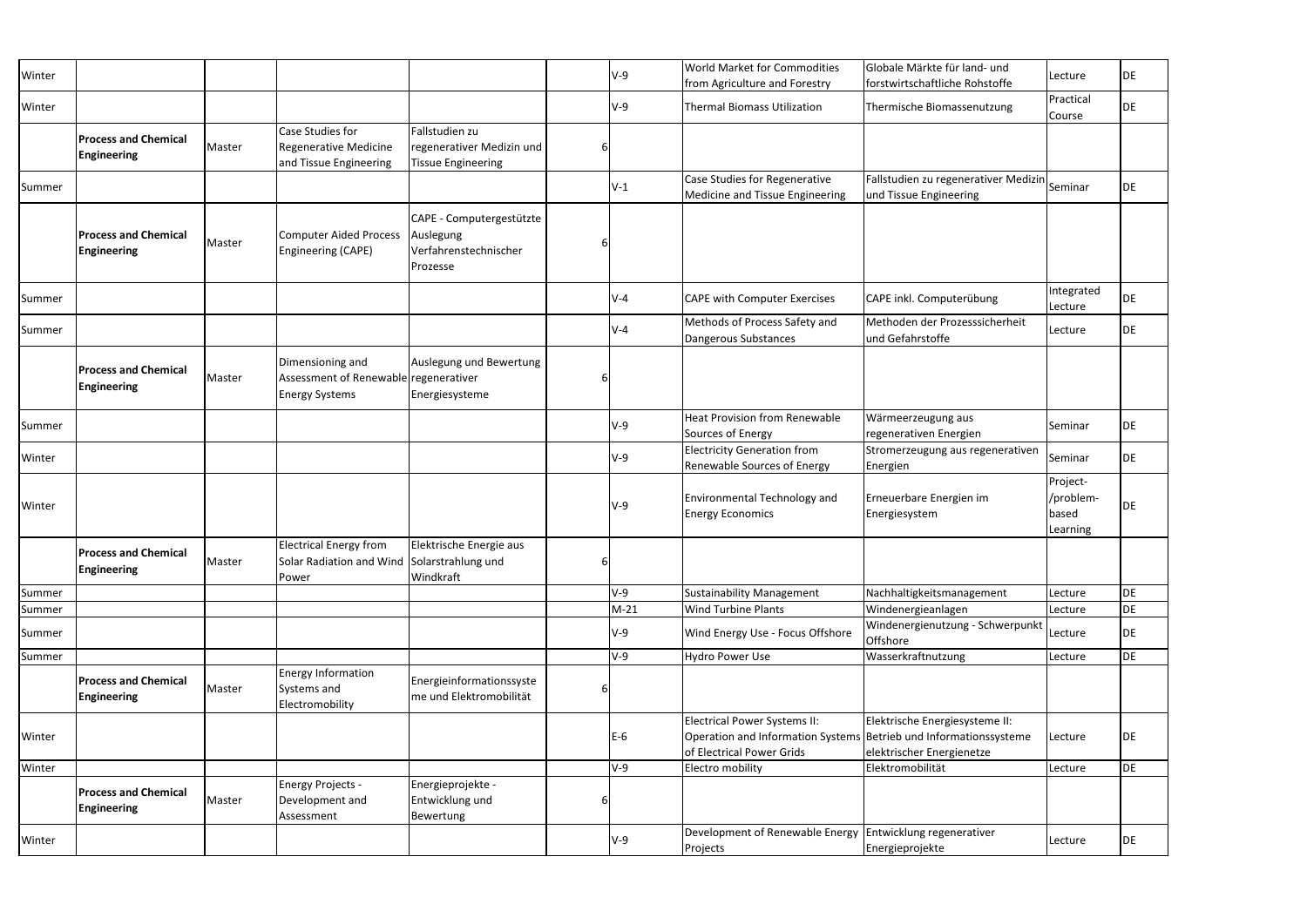| Winter |                                                   |        |                                                                       |                                                                        |   | V-9        | Economics of an Energy Provision<br>from Renewables                              | Wirtschaftlichkeit einer<br>regenerativen Energiebereitstellung                 | Lecture                                    | DE        |
|--------|---------------------------------------------------|--------|-----------------------------------------------------------------------|------------------------------------------------------------------------|---|------------|----------------------------------------------------------------------------------|---------------------------------------------------------------------------------|--------------------------------------------|-----------|
| Winter |                                                   |        |                                                                       |                                                                        |   | <b>V-9</b> | <b>Economics of an Energy Provision</b><br>from Renewables                       | Wirtschaftlichkeit einer<br>regenerativen Energiebereitstellung Seminar         | Project                                    | DE        |
| Winter |                                                   |        |                                                                       |                                                                        |   | $V-9$      | Renewable Energy Projects in<br><b>Emerged Markets</b>                           | Regenerative Energieprojekte in<br>neuen Märkten                                | Project<br>Seminar                         | <b>DE</b> |
|        | <b>Process and Chemical</b><br><b>Engineering</b> | Master | Fluid Mechanics and<br>Ocean Energy                                   | Strömungsmechanik und<br>Meeresenergie                                 |   |            |                                                                                  |                                                                                 |                                            |           |
| Winter |                                                   |        |                                                                       |                                                                        |   | $V-5$      | <b>Fluid Mechanics II</b>                                                        | Strömungsmechanik II                                                            | Lecture                                    | <b>DE</b> |
| Winter |                                                   |        |                                                                       |                                                                        |   | $M-8$      | Energy from the Ocean                                                            | Energie aus dem Meer                                                            | Lecture                                    | DE        |
|        | <b>Process and Chemical</b><br><b>Engineering</b> | Master | Fluid Mechanics in<br><b>Process Engineering</b>                      | Strömungsmechanik in der<br>Verfahrenstechnik                          |   |            |                                                                                  |                                                                                 |                                            |           |
| Winter |                                                   |        |                                                                       |                                                                        |   | $V-5$      | <b>Fluid Mechanics II</b>                                                        | Strömungsmechanik II                                                            | Lecture                                    | <b>DE</b> |
| Winter |                                                   |        |                                                                       |                                                                        |   | $V-5$      | Applications of Fluid Mechanics in<br><b>Process Engineering</b>                 | Anwendungen der<br>Strömungsmechanik in der VT                                  | Recitation<br>Section<br>(large)           | DE        |
|        | <b>Process and Chemical</b><br><b>Engineering</b> | Master | <b>Integration of Renewable</b><br><b>Energies</b>                    | <b>Integration Erneuerbarer</b><br>Energien                            |   |            |                                                                                  |                                                                                 |                                            |           |
| Summer |                                                   |        |                                                                       |                                                                        |   | $V-9$      | <b>Sustainable Mobility</b>                                                      | Zukunftsfähige Mobilität                                                        | Lecture                                    | <b>DE</b> |
| Winter |                                                   |        |                                                                       |                                                                        |   | $V-9$      |                                                                                  | Integration of Renewable Energies I Integration Erneuerbarer Energien I Lecture |                                            | DE        |
| Winter |                                                   |        |                                                                       |                                                                        |   | <b>V-9</b> | Integration of Renewable Energies I   Integration Erneuerbarer Energien I        |                                                                                 | Recitation<br>Section<br>(small)           | DE        |
| Summer |                                                   |        |                                                                       |                                                                        |   | $V-9$      | Integration of Renewable Energies                                                | Integration Erneuerbarer Energien II Lecture                                    |                                            | DE        |
| Summer |                                                   |        |                                                                       |                                                                        |   | <b>V-9</b> | Integration of Renewable Energies                                                | Integration Erneuerbarer Energien II Section                                    | Recitation<br>(small)                      | DE        |
|        | <b>Process and Chemical</b><br><b>Engineering</b> | Master | <b>Marine Soil Technics</b>                                           | Marine Bodentechnik                                                    |   |            |                                                                                  |                                                                                 |                                            |           |
| Summer |                                                   |        |                                                                       |                                                                        |   | $V-9$      | Offshore Geotechnical Engineering   Offshore-Geotechnik                          |                                                                                 | Lecture                                    | DE        |
| Summer |                                                   |        |                                                                       |                                                                        |   | $M-8$      | Analysis of Maritime Systems                                                     | Analyse meerestechnischer<br>Systeme                                            | Lecture                                    | DE        |
| Summer |                                                   |        |                                                                       |                                                                        |   | $M-8$      | Analysis of Maritime Systems                                                     | Analyse meerestechnischer<br>Systeme                                            | Recitation<br>Section<br>(small)           | DE        |
|        | <b>Process and Chemical</b><br><b>Engineering</b> | Master | <b>Modelling and Technical</b><br>Design of Bio Refinery<br>Processes | Modellierung und<br>technische Auslegung von<br>Bioraffinerieprozessen | 6 |            |                                                                                  |                                                                                 |                                            |           |
| Summer |                                                   |        |                                                                       |                                                                        |   | $V-9$      | <b>CAPE in Energy Engineering</b>                                                | CAPE bei Energieprojekten                                                       | Projection<br>Course                       | DE        |
| Summer |                                                   |        |                                                                       |                                                                        |   | V-9        | Biorefineries - Technical Design and Bioraffinerien - Technische<br>Optimization | Auslegung und Optimierung                                                       | Project-<br>/problem-<br>based<br>Learning | DE        |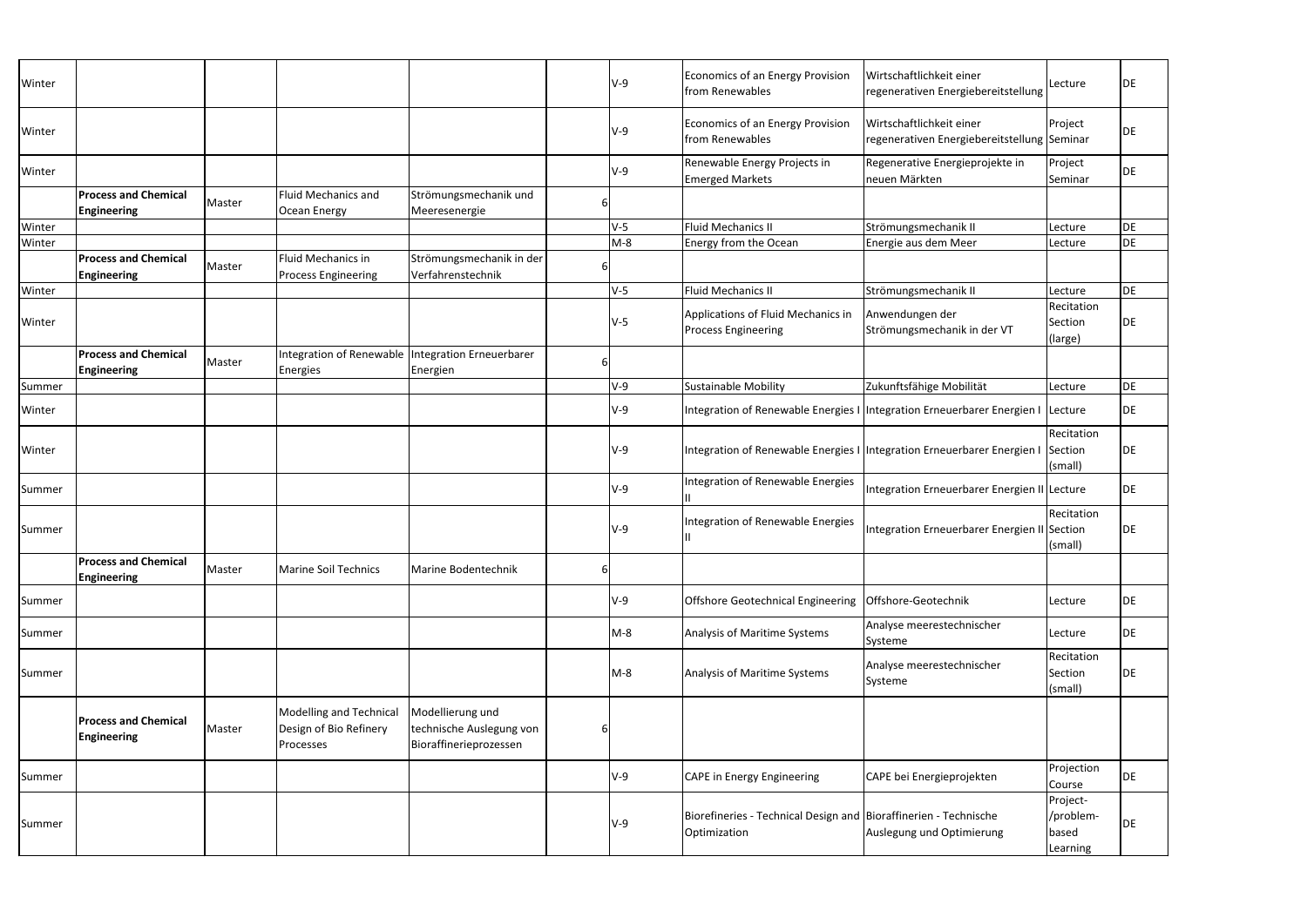|        | <b>Process and Chemical</b><br><b>Engineering</b> | Master | Power electronics             | Leistungselektronik        | 6 |           |                                   |                                   |                       |           |
|--------|---------------------------------------------------|--------|-------------------------------|----------------------------|---|-----------|-----------------------------------|-----------------------------------|-----------------------|-----------|
| Summer |                                                   |        |                               |                            |   | $V-9$     | Power electronics                 | Leistungselektronik               | Lecture               | DE        |
|        |                                                   |        |                               |                            |   |           |                                   |                                   | Recitation            |           |
| Summer |                                                   |        |                               |                            |   | $V-9$     | Power electronics                 | Leistungselektronik               | Section               | DE        |
|        |                                                   |        |                               |                            |   |           |                                   |                                   | (small)               |           |
|        | <b>Process and Chemical</b>                       | Master | Power-to-X process            | Power-to-X Verfahren       |   |           |                                   |                                   |                       |           |
|        | <b>Engineering</b>                                |        |                               |                            |   |           |                                   | Power-to-X Verfahren              |                       | DE        |
| Summer |                                                   |        |                               |                            |   | 0-UNIHH-C | Power-to-X process                |                                   | Lecture<br>Recitation |           |
|        |                                                   |        |                               |                            |   |           |                                   |                                   |                       |           |
| Summer |                                                   |        |                               |                            |   | O-UNIHH-C | Power-to-X process                | Power-to-X Verfahren              | Section               | DE        |
|        |                                                   |        |                               |                            |   |           |                                   |                                   | (large)               |           |
| Summer |                                                   |        |                               |                            |   | O-UNIHH-C | Practical aspects of energy       | Praktische Aspekte der            | Practical             | DE        |
|        |                                                   |        |                               |                            |   |           | conversion                        | Energieumwandlung                 | Course                |           |
|        | <b>Process and Chemical</b>                       | Master | <b>Process and Plant</b>      | Prozess- und               |   |           |                                   |                                   |                       |           |
|        | <b>Engineering</b>                                |        | <b>Engineering II</b>         | Anlagentechnik II          |   |           |                                   |                                   |                       |           |
| Winter |                                                   |        |                               |                            |   | $V-4$     | Process and Plant Engineering II  | Prozess- und Anlagentechnik II    | Lecture               | DE        |
|        |                                                   |        |                               |                            |   |           |                                   |                                   | Recitation            |           |
| Winter |                                                   |        |                               |                            |   | $V-4$     | Process and Plant Engineering II  | Prozess- und Anlagentechnik II    | Section               | DE        |
|        |                                                   |        |                               |                            |   |           |                                   |                                   | (large)               |           |
|        | <b>Process and Chemical</b>                       | Master | <b>Regenerative Medicine</b>  | Regenerative Medizin       |   |           |                                   |                                   |                       |           |
|        | <b>Engineering</b>                                |        |                               |                            |   |           |                                   |                                   |                       |           |
| Winter |                                                   |        |                               |                            |   | $V-1$     | <b>Regenerative Medicine</b>      | Regenerative Medizin              | Seminar               | DE        |
|        |                                                   |        |                               |                            |   |           | Lecture Tissue Engineering -      | Ringvorlesung Tissue Engineering  |                       |           |
| Winter |                                                   |        |                               |                            |   | $V-1$     | <b>Regenerative Medicine</b>      | Regenerative Medizin              | Seminar               | DE        |
|        |                                                   |        |                               | Risikomanagement,          |   |           |                                   |                                   |                       |           |
|        | <b>Process and Chemical</b>                       |        | Risk Management,              | Wasserstoff- und           |   |           |                                   |                                   |                       |           |
|        | <b>Engineering</b>                                | Master | <b>Hydrogen and Fuel Cell</b> | Brennstoffzellentechnologi |   |           |                                   |                                   |                       |           |
|        |                                                   |        | Technology                    |                            |   |           |                                   |                                   |                       |           |
| Summer |                                                   |        |                               |                            |   | $V-9$     | Hydrogen Technology               | Wasserstofftechnologie            | Lecture               | DE        |
|        |                                                   |        |                               |                            |   |           | Risk Management in the Energy     | Risikomanagement in der           |                       |           |
| Summer |                                                   |        |                               |                            |   | $V-9$     | Industry                          | Energiewirtschaft                 | Lecture               | DE        |
|        |                                                   |        |                               |                            |   |           |                                   | Angewandte                        |                       |           |
| Summer |                                                   |        |                               |                            |   | V-9       | Applied Fuel Cell Technology      | Brennstoffzellentechnologie       | Lecture               | DE        |
|        | <b>Process and Chemical</b>                       |        | System Aspects of             | Systemaspekte              |   |           |                                   |                                   |                       |           |
|        | <b>Engineering</b>                                | Master | Renewable Energies            | regenerativer Energien     | b |           |                                   |                                   |                       |           |
| Summer |                                                   |        |                               |                            |   | $V-9$     |                                   | Energiehandel und Energiemärkte   | Lecture               | <b>DE</b> |
|        |                                                   |        |                               |                            |   |           | <b>Energy Trading</b>             |                                   | Recitation            |           |
|        |                                                   |        |                               |                            |   | $V-9$     | <b>Energy Trading</b>             | Energiehandel und Energiemärkte   | Section               | DE        |
| Summer |                                                   |        |                               |                            |   |           |                                   |                                   |                       |           |
|        |                                                   |        |                               |                            |   |           |                                   |                                   | (small)               |           |
|        |                                                   |        |                               |                            |   |           | Fuel Cells, Batteries, and Gas    | Brennstoffzellen, Batterien und   |                       |           |
| Summer |                                                   |        |                               |                            |   | $V-9$     | Storage: New Materials for Energy | Gasspeicher: Neue Materialien für | Lecture               | DE        |
|        |                                                   |        |                               |                            |   |           | Production and Storage            | die Energieerzeugung und -        |                       |           |
|        |                                                   |        |                               |                            |   |           |                                   | speicherung                       |                       |           |
| Summer |                                                   |        |                               |                            |   | V-9       | Deep Geothermal Energy            | Tiefe Geothermie                  | Lecture               | DE        |
|        | <b>Process and Chemical</b>                       | Master | Use of Solar Energy           | Solarenergienutzung        |   |           |                                   |                                   |                       |           |
|        | <b>Engineering</b>                                |        |                               |                            |   |           |                                   |                                   |                       |           |
| Summer |                                                   |        |                               |                            |   | $V-9$     | <b>Solar Power Generation</b>     | Solare Stromerzeugung             | Lecture               | DE        |
| Summer |                                                   |        |                               |                            |   | $V-9$     | <b>Energy Meteorology</b>         | Energiemeteorologie               | Lecture               | <b>DE</b> |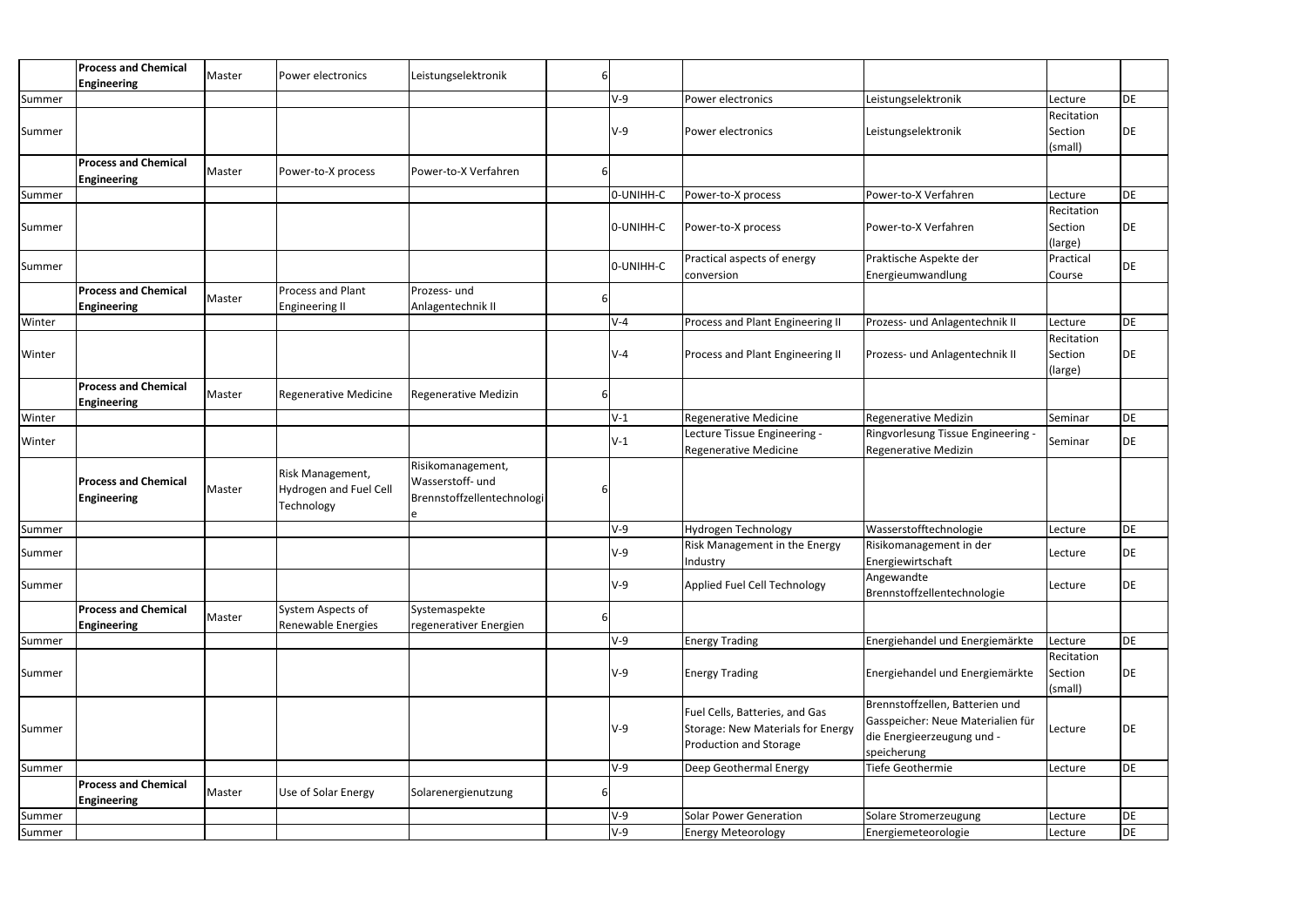|        |                                                         |                 |                                                                 |                                                                |    |         |                                                       |                                                                            | Recitation                       |         |
|--------|---------------------------------------------------------|-----------------|-----------------------------------------------------------------|----------------------------------------------------------------|----|---------|-------------------------------------------------------|----------------------------------------------------------------------------|----------------------------------|---------|
| Summer |                                                         |                 |                                                                 |                                                                |    | $V-9$   | <b>Energy Meteorology</b>                             | Energiemeteorologie                                                        | Section<br>(small)               | DE      |
| Summer |                                                         |                 |                                                                 |                                                                |    | $V-9$   | <b>Collector Technology</b>                           | Kollektortechnik                                                           | Lecture                          | DE      |
|        | <b>Technology and</b><br><b>Innovation in Education</b> | <b>Bachelor</b> | Fundamentals of<br><b>Mechanical Engineering</b><br>Design (EN) | Grundlagen der<br>Konstruktionslehre (EN)                      | b  |         |                                                       |                                                                            |                                  |         |
| Summer |                                                         |                 |                                                                 |                                                                |    | $T - 4$ | <b>Fundamentals of Mechanical</b><br>Engineering (EN) | Grundlagen der Konstruktionslehre<br>(KN)                                  | Lecture                          | EN      |
| Summer |                                                         |                 |                                                                 |                                                                |    | $T-4$   | <b>Fundamentals of Mechanical</b><br>Engineering (EN) | Grundlagen der Konstruktionslehre<br>(EN)                                  | Recitation<br>Section<br>(small) | EN      |
|        | <b>Technology and</b><br><b>Innovation in Education</b> | <b>Bachelor</b> | Construct and design<br>(GTW MT BC T3.2)                        | Konstruieren und<br>Gestalten (GTW MT BC<br>(T3.2)             | b  |         |                                                       |                                                                            |                                  |         |
| Summer |                                                         |                 |                                                                 |                                                                |    | $M-4$   | Applied Design Methodology in<br>Mechatronics         | Praktische Entwicklungsmethodik in //problem-<br>der Mechatronik           | Project-<br>based<br>Learning    | ΕN      |
| Winter |                                                         |                 |                                                                 |                                                                |    | $T-2$   | Konstruktive Produktgestaltung<br>(GTW MT BC T3.2c)   | Konstruktive Produktgestaltung<br>(GTW MT BC T3.2c)                        | Integrated<br>Lecture            | DE      |
|        | <b>Technology and</b><br><b>Innovation in Education</b> | Bachelor        | Konstruieren und<br>Gestalten (GTW MT BC<br>T3.1)               | Konstruieren und<br>Gestalten (GTW MT BC<br>T3.1)              |    |         |                                                       |                                                                            |                                  |         |
| Summer |                                                         |                 |                                                                 |                                                                |    | $M-4$   | Applied Design Methodology in<br>Mechatronics         | Praktische Entwicklungsmethodik in<br>der Mechatronik                      | Lecture                          | EN      |
| Summer |                                                         |                 |                                                                 |                                                                |    | $M-4$   | Applied Design Methodology in<br>Mechatronics         | Praktische Entwicklungsmethodik in //problem-<br>der Mechatronik           | Project-<br>based<br>Learning    | ΕN      |
| Winter |                                                         |                 |                                                                 |                                                                |    | $T-2$   | Konstruktive Produktgestaltung<br>(GTW MT BC T3.2c)   | Konstruktive Produktgestaltung<br>(GTW MT BC T3.2c)                        | Integrated<br>Lecture            | DE      |
|        | <b>Technology and</b><br><b>Innovation in Education</b> | <b>Bachelor</b> | $***$                                                           | Abschlussmodul [Bachelor-<br>Arbeit] (GTW BHT BC G4.0)         | 10 |         |                                                       |                                                                            |                                  |         |
| Summer |                                                         |                 |                                                                 |                                                                |    | $T-1$   | ***                                                   | Bachelorarbeit                                                             |                                  | DE / EN |
|        | <b>Technology and</b><br><b>Innovation in Education</b> | <b>Bachelor</b> | $***$                                                           | Weiterführende<br>bautechnische Themen<br>(GTW BHT BC B 3.1.2) |    |         |                                                       |                                                                            |                                  |         |
| Winter |                                                         |                 |                                                                 |                                                                |    | $T-1$   | ***                                                   | Verkehrsplanung und<br>Verkehrstechnik (Bauschäden im<br>berufsw. Kontext) | Lecture                          | DE      |
| Winter |                                                         |                 |                                                                 |                                                                |    | $T-1$   | $***$                                                 | Verkehrsplanung und<br>Verkehrstechnik (Bauschäden im<br>berufsw. Kontext) | Recitation<br>Section<br>(small) | DE      |
|        | <b>Technology and</b><br><b>Innovation in Education</b> | <b>Bachelor</b> | $***$                                                           | Bau- und Werkstoffanalyse<br>(GTW BHT BC H3.1)                 |    |         |                                                       |                                                                            |                                  |         |
| Summer |                                                         |                 |                                                                 |                                                                |    | $T-1$   | ***                                                   | Technische Eigenschaften von<br>Vollholz (Vollholz II)                     | Integrated<br>Lecture            | DE      |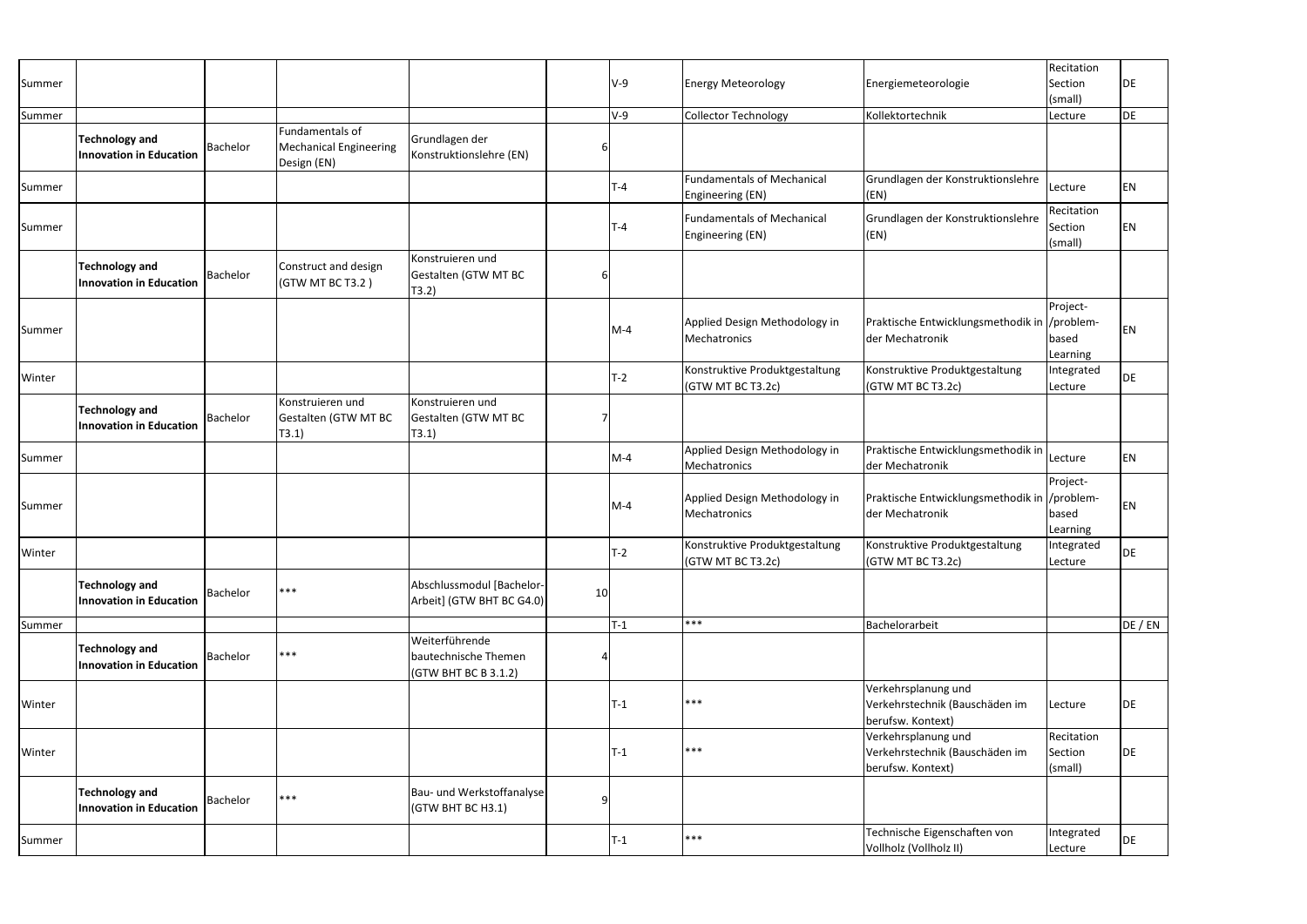|        | <b>Technology and</b><br><b>Innovation in Education</b> | Bachelor        | $***$                                                             | Aufbaumodul Konstruktion<br>(GTW BHT BC B3.2.2)                           | 10 |            |                                                                                                                                                         |                                                                                         |                                            |    |
|--------|---------------------------------------------------------|-----------------|-------------------------------------------------------------------|---------------------------------------------------------------------------|----|------------|---------------------------------------------------------------------------------------------------------------------------------------------------------|-----------------------------------------------------------------------------------------|--------------------------------------------|----|
| Summer |                                                         |                 |                                                                   |                                                                           |    | $T-1$      | ***                                                                                                                                                     | Visualisierung von CAD-Modellen<br>(A&T vorfertigungsorientierter<br>Bausysteme)        | Recitation<br>Section<br>(small)           | DE |
|        | <b>Technology and</b><br><b>Innovation in Education</b> | Bachelor        | ***                                                               | Tiefbau und Baubetrieb<br>(GTW BHT BC B3.2.3)                             | q  |            |                                                                                                                                                         |                                                                                         |                                            |    |
| Summer |                                                         |                 |                                                                   |                                                                           |    | $B-5$      | <b>Construction Management</b>                                                                                                                          | Bauprojektmanagement                                                                    | Lecture                                    | DE |
| Summer |                                                         |                 |                                                                   |                                                                           |    | <b>B-5</b> | <b>Construction Management</b>                                                                                                                          | Bauprojektmanagement                                                                    | Recitation<br>Section<br>(large)           | DE |
|        | <b>Technology and</b><br><b>Innovation in Education</b> | Bachelor        | $***$                                                             | Gestalten - Konstruieren:<br>Fassade und Grenzraum<br>(GTW BHT BC H3.2.2) | 6  |            |                                                                                                                                                         |                                                                                         |                                            |    |
| Winter |                                                         |                 |                                                                   |                                                                           |    | $T-1$      | ***                                                                                                                                                     | Konstruktionen im Bereich des<br>Grenzraumes I                                          | Integrated<br>Lecture                      | DE |
| Summer |                                                         |                 |                                                                   |                                                                           |    | $T-1$      | ***                                                                                                                                                     | Konstruktionen im Bereich des<br>Grenzraumes II                                         | Integrated<br>Lecture                      | DE |
|        | <b>Technology and</b><br><b>Innovation in Education</b> | Bachelor        | Audio Visual Media<br>Systems I (AV I) (GTW<br><b>ME BC T3.2)</b> | Audiovisuelle<br>Mediensysteme I (AV I)<br>(GTW ME BC T3.2)               | 12 |            |                                                                                                                                                         |                                                                                         |                                            |    |
| Winter |                                                         |                 |                                                                   |                                                                           |    | $T-3$      | Technology I: Audio Visual Media<br>Systems I (AV I) (GTW ME BC T3.2a) BC T3.2a)                                                                        | Technologie I: Audiovisuelle<br>Mediensysteme I (AV I) (GTW ME                          | Project-<br>/problem-<br>based<br>Learning | DE |
| Winter |                                                         |                 |                                                                   |                                                                           |    | $T-3$      | Vocation I: Audio Visual Media<br>Systems I (AV I) (GTWE ME BC<br>T3.2b)                                                                                | Berufsstrukturen I: Audiovisuelle<br>Mediensysteme I (AV I) (GTW ME<br><b>BC T3.2b)</b> | Project-<br>/problem-<br>based<br>Learning | DE |
| Winter |                                                         |                 |                                                                   |                                                                           |    | $T-3$      | Learncoaching I and Project: Audio   Begleitband I + Projekt:<br>Visual Media Systems I (AVI) (GTW Audiovisuelle Mediensysteme I<br><b>ME BC T3.2c)</b> | (GTW ME BC T3.2c)                                                                       | Project-<br>/problem-<br>based<br>Learning | DE |
| Summer |                                                         |                 |                                                                   |                                                                           |    | $T-3$      | Learn coaching I and Project: Audio   Begleitband II + Projekt:<br>Visual Media Systems I (AVI) (GTW Audiovisuelle Mediensysteme I<br>ME BC T3.2f)      | (GTWMEBCT3.2f)                                                                          | Project-<br>/problem-<br>based<br>Learning | DE |
| Summer |                                                         |                 |                                                                   |                                                                           |    | $T-3$      | Technology II: Audio Visual Media<br>Systems I (AV I) (GTW ME BC T3.2d) BC T3.2d)                                                                       | Technologie II: Audiovisuelle<br>Mediensysteme I (AV I) (GTW ME                         | Project-<br>/problem-<br>based<br>Learning | DE |
| Summer |                                                         |                 |                                                                   |                                                                           |    | $T-3$      | Vocation II: Audio Visual Media<br>Systems I (AV I) (GTW ME BC T3.2e) BC T3.2e)                                                                         | Berufsstrukturen II: Audiovisuelle<br>Mediensysteme I (AV I) (GTW ME                    | Project-<br>/problem-<br>based<br>Learning | DE |
|        | <b>Technology and</b><br><b>Innovation in Education</b> | <b>Bachelor</b> | <b>Automation Systems</b><br>(GTW ETI BC T3.2)                    | Automatisierungssysteme<br>(Automatisierung I) (GTW<br>ETI BC T3.2)       | 12 |            |                                                                                                                                                         |                                                                                         |                                            |    |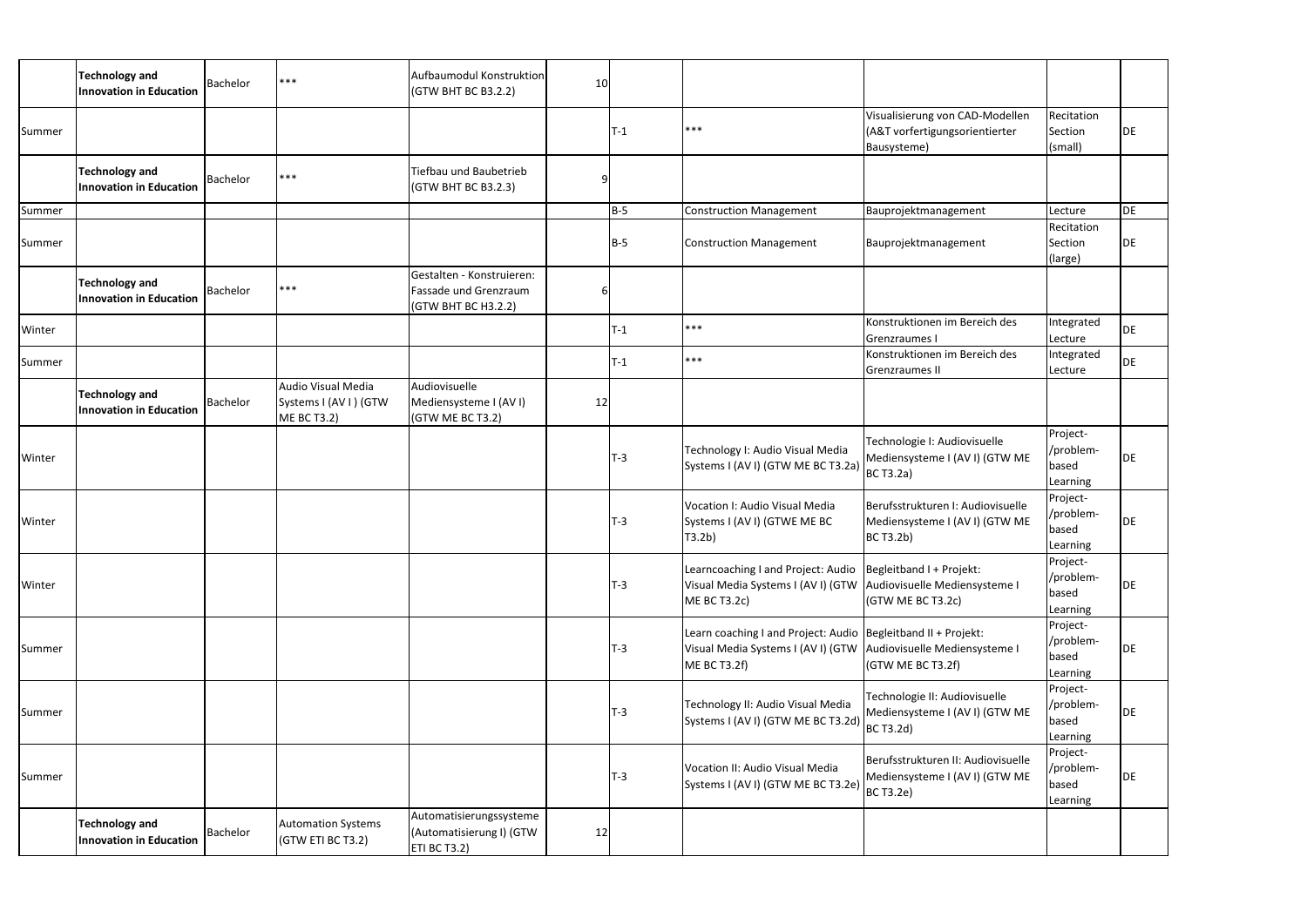| Winter |                                                         |          |                                                                      |                                                          |    | <b>T-3</b>         | Technology I: Automation systems<br>(GTW ETI BC T3.2a)                      | Technologie I:<br>Automatisierungssysteme (GTW ET<br><b>BC T3.2a)</b>            | Project-<br>/problem-<br>based<br>Learning | DE |
|--------|---------------------------------------------------------|----------|----------------------------------------------------------------------|----------------------------------------------------------|----|--------------------|-----------------------------------------------------------------------------|----------------------------------------------------------------------------------|--------------------------------------------|----|
| Summer |                                                         |          |                                                                      |                                                          |    | <b>T-3</b>         | Technology II: Automationsystems<br>(GTW ETI BC T3.2d)                      | Technologie II:<br>Automatisierungssysteme (GTW ET<br><b>BC T3.2d</b> )          | Project-<br>/problem-<br>based<br>Learning | DE |
| Summer |                                                         |          |                                                                      |                                                          |    | T-3                | Occupationstructures II:<br>Automation systems (GTW ETI BC<br>T3.3e         | Berufsstrukturen II:<br>Automatisierungssysteme (GTW ET<br><b>BC T3.2e)</b>      | Project-<br>/problem-<br>based<br>Learning | DE |
| Winter |                                                         |          |                                                                      |                                                          |    | T-3                | Occupationstructures I: Automation<br>systems (GTW ETI BC T3.2b)            | Berufsstrukturen I:<br>Automatisierungssysteme (GTW ET<br><b>BC T3.2b)</b>       | Project-<br>/problem-<br>based<br>Learning | DE |
| Winter |                                                         |          |                                                                      |                                                          |    | <b>T-3</b>         | Learning support I and project:<br>Automation systems (GTW ETI BC<br>T3.2c) | Begleitband I + Projekt:<br>Automatisierungssysteme (GTW ET<br><b>BC T3.2c)</b>  | Project-<br>/problem-<br>based<br>Learning | DE |
| Summer |                                                         |          |                                                                      |                                                          |    | $T-3$              | Learning support II and project:<br>Automation systems (GTW ETI BC<br>T3.2f | Begleitband II + Projekt:<br>Automatisierungssysteme (GTW ET<br><b>BC T3.2f)</b> | Project-<br>/problem-<br>based<br>Learning | DE |
|        | <b>Technology and</b><br><b>Innovation in Education</b> | Bachelor | Automation technology<br>(GTW MT BC T3.4)                            | Automatisierungstechnik<br>(GTW MT BC T3.4)              |    |                    |                                                                             |                                                                                  |                                            |    |
| Summer |                                                         |          |                                                                      |                                                          |    | Nicht<br>definiert | Automation technology (GTW MT<br><b>BC T3.4b)</b>                           | Automatisierungstechnik (GTW MT<br><b>BC T3.4b)</b>                              | Integrated<br>Lecture                      | DE |
| Winter |                                                         |          |                                                                      |                                                          |    | $T-2$              | Handling/robot technology (GTW<br>MT BC T3.4a)                              | Handhabungs-/Robotertechnik<br>(GTW MT BC T3.4a)                                 | Integrated<br>Lecture                      | DE |
|        | <b>Technology and</b><br><b>Innovation in Education</b> | Bachelor | Automatisierungstechnik (Automatisierungstechnik)<br>GTW MT BC T3.2) | GTW MT BC T3.2)                                          |    |                    |                                                                             |                                                                                  |                                            |    |
| Summer |                                                         |          |                                                                      |                                                          |    | Nicht<br>definiert | Automation technology (GTW MT<br><b>BC T3.4b)</b>                           | Automatisierungstechnik (GTW MT<br><b>BC T3.4b)</b>                              | Integrated<br>Lecture                      | DE |
| Winter |                                                         |          |                                                                      |                                                          |    | T-2                | Handling/robot technology (GTW<br>MT BC T3.4a)                              | Handhabungs- / Robotertechnik<br>(GTW MT BC T3.4a)                               | Integrated<br>Lecture                      | DE |
|        | <b>Technology and</b><br><b>Innovation in Education</b> | Bachelor | <b>Basics of production</b><br>engineering (GTW MT BC<br>T3.3)       | Grundlagen der<br>Produktionstechnik (GTW<br>MT BC T3.3) | 10 |                    |                                                                             |                                                                                  |                                            |    |
| Summer |                                                         |          |                                                                      |                                                          |    | T-2                | Laser Technology (GTW MT BC<br>T3.3 <sub>b</sub>                            | Lasertechnik (GTW MT BC T3.3b)                                                   | Lecture                                    | DE |
| Winter |                                                         |          |                                                                      |                                                          |    | T-2                | Produktionssystemtechnik (GTW<br>MT BC T3.3a)                               | Produktionssystemtechnik (GTW<br>MT BC T3.3a)                                    | Lecture                                    | DE |
| Summer |                                                         |          |                                                                      |                                                          |    | Nicht<br>definiert | Additive production (GTW MT BC<br>T3.3c)                                    | Additive Produktion (GTW MT BC<br>$ T3.3c\rangle$                                | Lecture                                    | DE |
| Summer |                                                         |          |                                                                      |                                                          |    | $T-2$              | Additive production exercise (GTW<br>MT BC T3.4d)                           | Additive Produktion Übung (GTW<br>MT BC T3.3d)                                   | Seminar                                    | DE |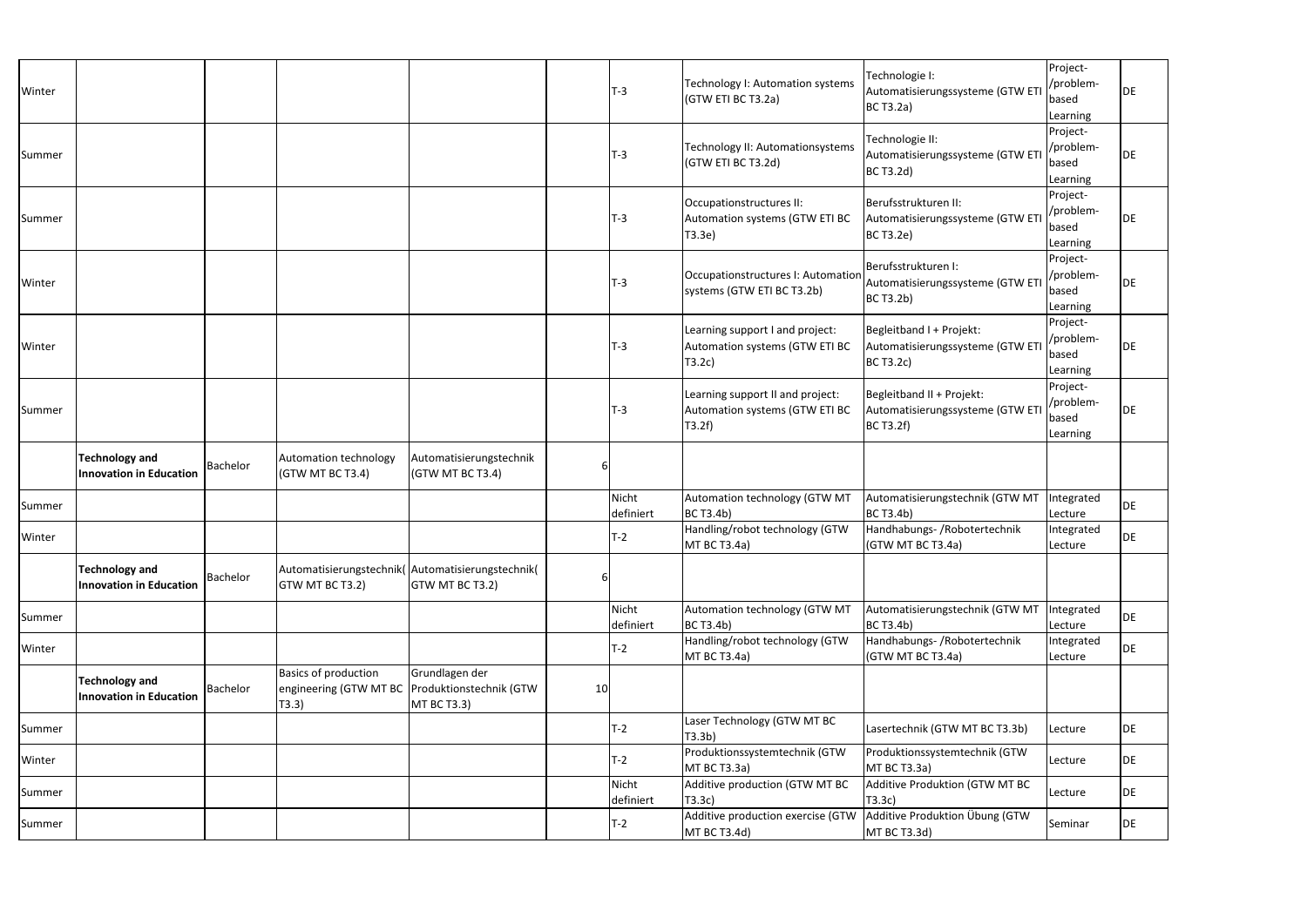|        | <b>Technology and</b><br><b>Innovation in Education</b> | <b>Bachelor</b> | Building materials in<br>structural engineering<br>(GTW BC T2.5)                                                                                  | Baustoffe und -materialien<br>in der Bautechnik und<br>Holztechnik (GTW BC T2.5)                     |    |            |                                                                                                                      |                                                                                  |                                            |    |
|--------|---------------------------------------------------------|-----------------|---------------------------------------------------------------------------------------------------------------------------------------------------|------------------------------------------------------------------------------------------------------|----|------------|----------------------------------------------------------------------------------------------------------------------|----------------------------------------------------------------------------------|--------------------------------------------|----|
| Winter |                                                         |                 |                                                                                                                                                   |                                                                                                      |    | $B-3$      | (GTW BC T2.5a)                                                                                                       | Building materials - basic principles Grundlagen der Baustoffe (GTW BC<br>T2.5a) | Lecture                                    | DE |
| Winter |                                                         |                 |                                                                                                                                                   |                                                                                                      |    | $T-1$      | Building materials - exercises (GTW<br><b>BC T2.5b)</b>                                                              | Arbeitsbezogene Übungen zur<br>Baustofftechnologie (GTW BC<br>T2.5b)             | Recitation<br>Section<br>(small)           | DE |
| Winter |                                                         |                 |                                                                                                                                                   |                                                                                                      |    | $T-1$      | Chemical and physical features -<br>basic principles (GTW BC T2.5c)                                                  | Chemisch-physikalische Grundlagen<br>in den Berufsfeldern (GTW BC<br>T2.5c)      | Integrated<br>Lecture                      | DE |
| Winter |                                                         |                 |                                                                                                                                                   |                                                                                                      |    | $T-1$      | Communication and media in<br>different areas of civil engineering<br>(GTW BC T2.5d)                                 | Berufsfeldspezifische<br>Kommunikationsmittel und Medien<br>(GTW BC T2.5d)       | Recitation<br>Section<br>(small)           | DE |
|        | <b>Technology and</b><br><b>Innovation in Education</b> | <b>Bachelor</b> | Construction and wood<br>engineering - basic<br>principles (GTW BC T2.1)                                                                          | Grundlagen von Technik<br>und Arbeit in der Bau- und<br>Holztechnik (GTW BC T2.1)                    |    |            |                                                                                                                      |                                                                                  |                                            |    |
| Winter |                                                         |                 |                                                                                                                                                   |                                                                                                      |    | $T-1$      | Working in construction and timber Einführung in die beruflichen<br>technologies - an introduction<br>(GTW BC T2.1a) | Fachrichtungen Bau- und<br>Holztechnik (GTW BC T2.1a)                            | Integrated<br>Lecture                      | DE |
| Winter |                                                         |                 |                                                                                                                                                   |                                                                                                      |    | $T-1$      | Constructions and work processes<br>in civil engineering (GTW BC T2.2b)   im Bauwesen (GTW BC T2.2b)                 | Konstruktionen und Arbeitsprozesse Integrated                                    | Lecture                                    | DE |
|        | Technology and<br><b>Innovation in Education</b>        | <b>Bachelor</b> | Constructions,<br>measurements and other<br>work processes within<br>the area of timber<br>construction (GTW BT BC Bautechnik (GTW BT BC<br>T3.3) | Konstruktions-,<br>Bemessungs- und<br>Arbeitsprozesse des<br>Holzbaus im Berufsfeld<br>$\vert$ T3.3) |    |            |                                                                                                                      |                                                                                  |                                            |    |
| Winter |                                                         |                 |                                                                                                                                                   |                                                                                                      |    | $T-1$      | Working fields and technologies in<br>timber construction (GTW BT BC<br>T3.3.a)                                      | Berufliche Arbeit und Technik im<br>Holzbau (GTW BT BC T3.3.a)                   | Integrated<br>Lecture                      | DE |
| Winter |                                                         |                 |                                                                                                                                                   |                                                                                                      |    | $T-1$      | Timber Construction - Beams (GTW Tragkonstruktionen im Holzbau<br><b>BT BC T3.3b)</b>                                | (GTW BT BC T3.3b)                                                                | Integrated<br>Lecture                      | DE |
|        | Technology and<br><b>Innovation in Education</b>        | Bachelor        | Digital and Print Media I<br>(DP I ) (GTW ME BC T3.1)                                                                                             | Digital- und Printmedien I<br>$(DP I)$ (GTW ME BC T3.1)                                              | 12 |            |                                                                                                                      |                                                                                  |                                            |    |
| Winter |                                                         |                 |                                                                                                                                                   |                                                                                                      |    | <b>T-3</b> | Technology I: Digital- and print<br>media I (GTW ME BC T3.1a)                                                        | Technologie I: Digital- und<br>Printmedien I (GTW ME BC T3.1a)                   | Project-<br>/problem-<br>based<br>Learning | DE |
| Winter |                                                         |                 |                                                                                                                                                   |                                                                                                      |    | $T-3$      | Occupationstructures I: Digital- and Berufsstrukturen I: Digital- und<br>print media I (GTW ME BC T3.1b)             | Printmedien I (GTW ME BC T3.1b)                                                  | Project-<br>/problem-<br>based<br>Learning | DE |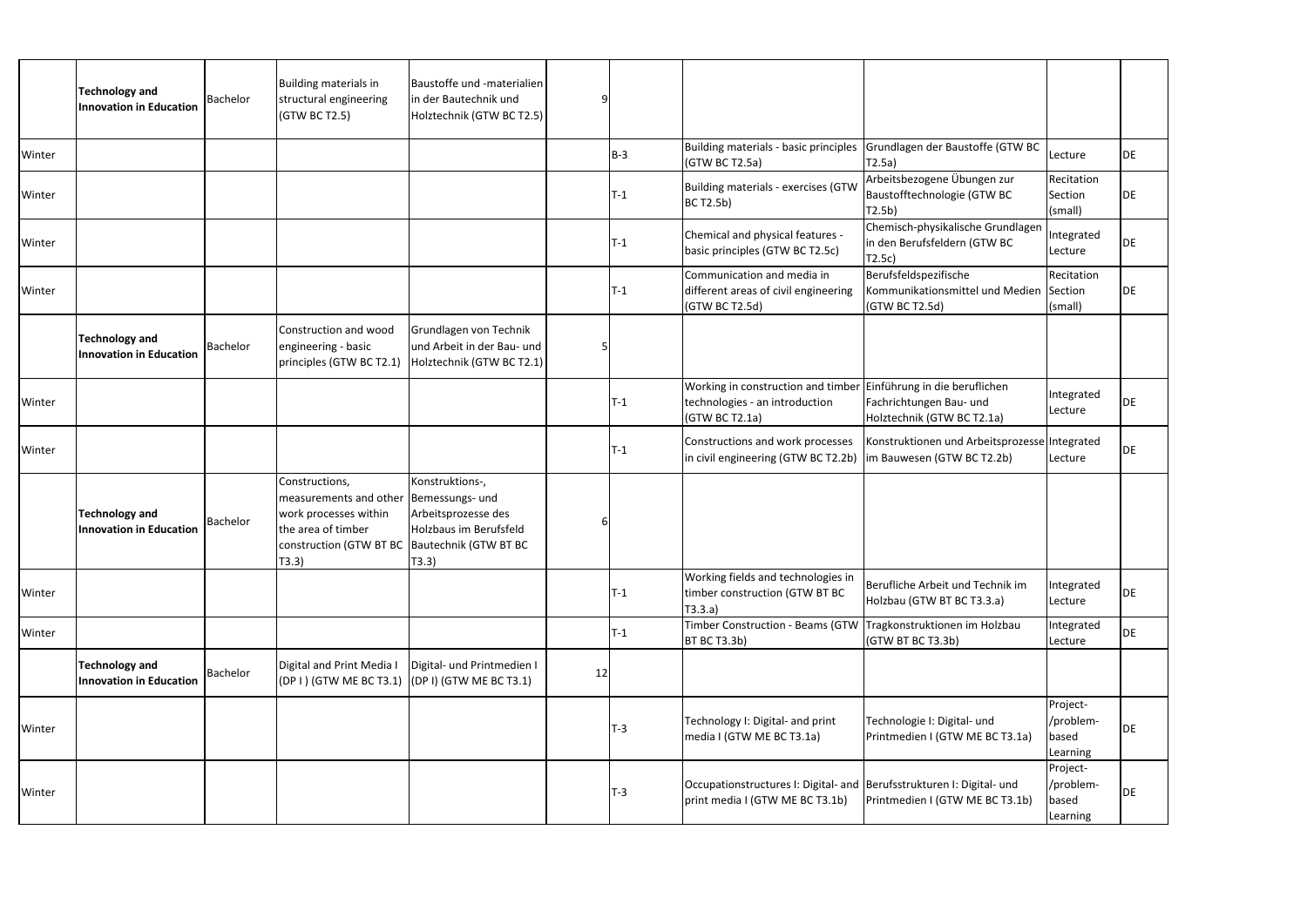| Winter            |                                                         |                 |                                           |                                             |    | $T-3$    | Learning support and practical<br>project I: Digital- and print media I<br>(GTW ME BC T3.1c)               | Begleitband I + Projekt: Digital- und  /problem-<br>Printmedien I (GTW ME BC T3.1c)  | Project-<br>based<br>Learning              | DE        |
|-------------------|---------------------------------------------------------|-----------------|-------------------------------------------|---------------------------------------------|----|----------|------------------------------------------------------------------------------------------------------------|--------------------------------------------------------------------------------------|--------------------------------------------|-----------|
| Summer            |                                                         |                 |                                           |                                             |    | $T-3$    | Technology II: Digital- and print<br>media I (GTW ME BC T3.1d)                                             | Technologie II: Digital- und<br>Printmedien I (GTW ME BC T3.1d)                      | Project-<br>/problem-<br>based<br>Learning | <b>DE</b> |
| Summer            |                                                         |                 |                                           |                                             |    | $T-3$    | Occupationstructures II: Digital- and Berufsstrukturen II: Digital- und<br>print media I (GTW ME BC T3.1e) | Printmedien I (GTW ME BC T3.1e)                                                      | Project-<br>/problem-<br>based<br>Learning | DE        |
| Summer            |                                                         |                 |                                           |                                             |    | $T-3$    | Learning support II and practical<br>project: Digital- and print media I<br>(GTW ME BC T3.1f)              | Begleitband II + Projekt: Digital- und  /problem-<br>Printmedien I (GTW ME BC T3.1f) | Project-<br>based<br>Learning              | DE        |
|                   | <b>Technology and</b><br><b>Innovation in Education</b> | <b>Bachelor</b> | Drive systems (GTW ETI<br><b>BC T3.3)</b> | Antriebssysteme (GTW ETI<br><b>BC T3.3)</b> | 12 |          |                                                                                                            |                                                                                      |                                            |           |
| Winter            |                                                         |                 |                                           |                                             |    | $T-3$    | Technology I: Drive systems (GTW<br>ETI BC T3.3a)                                                          | Technologie I : Antriebssysteme<br>(GTW ETI BC T3.3a)                                | Project-<br>/problem-<br>based<br>Learning | DE        |
| Winter            |                                                         |                 |                                           |                                             |    | $T-3$    | Occupationstructures I: Drive<br>systems (GTW ETI BC T3.3b)                                                | Berufsstrukturen I: Antriebssysteme //problem-<br>(GTW ETI BC T3.3b)                 | Project-<br>based<br>Learning              | DE        |
| Winter            |                                                         |                 |                                           |                                             |    | $T-3$    | Learning support I and project:<br>Drive systems (GTW ETI BC T3.3c)                                        | Begleitband I + Projekt:<br>Antriebsysteme (GTW ETI BC T3.3c)                        | Project-<br>/problem-<br>based<br>Learning | DE        |
| Summer            |                                                         |                 |                                           |                                             |    | $T-3$    | Technology II: Drive systems (GTW<br>ETI BC T3.3d)                                                         | Technologie II : Antriebssysteme<br>(GTW ETI BC T3.3d)                               | Project-<br>/problem-<br>based<br>Learning | DE        |
| Summer            |                                                         |                 |                                           |                                             |    | $T-3$    | Occupationstructures II: Drive<br>systems (GTW ETI BC T3.3e)                                               | Berufsstrukturen II:<br>Antriebssysteme (GTW ETI BC<br>T3.3e)                        | Project-<br>/problem-<br>based<br>Learning | DE        |
| Summer            |                                                         |                 |                                           |                                             |    | $T-3$    | Learning support II and project:<br>Drive systems (GTW ETI BC T3.3f)                                       | Begleitband II + Projekt:<br>Antriebsysteme (GTW ETI BC T3.3f)                       | Project-<br>/problem-<br>based<br>Learning | <b>DE</b> |
|                   | <b>Technology and</b><br><b>Innovation in Education</b> | Bachelor        | Economy (GTW ALT BC<br>W)                 | Wirtschaft (GTW ALT BC<br>W)                |    |          |                                                                                                            |                                                                                      |                                            |           |
| Winter+Su<br>mmer |                                                         |                 |                                           |                                             |    | 0-Extern | Economics (GTW ALT BC W 1)                                                                                 | Wirtschaftslehre (GTW ALT BC W 1) Seminar                                            |                                            | DE        |
| Summer            |                                                         |                 |                                           |                                             |    | T-3      | Change of Work and Vocations<br>(GTW ALT BC W 2)                                                           | Wandel von Arbeit und Beruf (GTW<br>ALT BC W 2)                                      | Seminar                                    | DE        |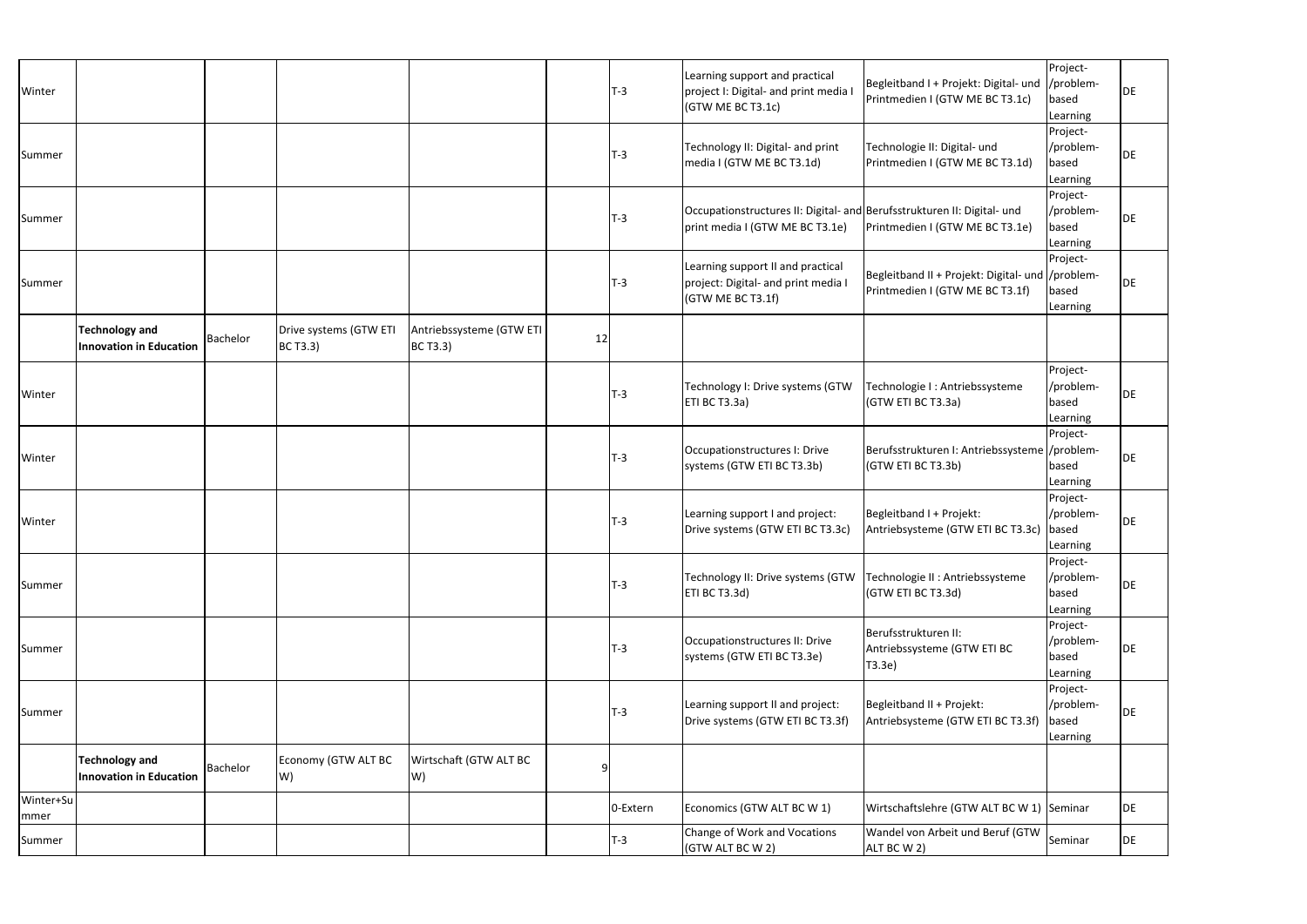|        | <b>Technology and</b><br><b>Innovation in Education</b> | Bachelor | Energy supply systems<br>and energy distribution<br>systems in facilities (GTW<br><b>ETI BC T3.1)</b> | Energieversorgungs- und<br>Energieverteilungssysteme<br>von Gebäuden (GTW ETI<br>BC T3.1) | 12 |            |                                                                                                                                  |                                                                                                         |                                            |    |
|--------|---------------------------------------------------------|----------|-------------------------------------------------------------------------------------------------------|-------------------------------------------------------------------------------------------|----|------------|----------------------------------------------------------------------------------------------------------------------------------|---------------------------------------------------------------------------------------------------------|--------------------------------------------|----|
| Winter |                                                         |          |                                                                                                       |                                                                                           |    | <b>T-3</b> | Technology I: energy supply<br>systems and energy distribution<br>systems in facilities (GTW ETI BC<br>T3.1a)                    | Technologie I: Energieversorgungs-<br>und Energieverteilungssysteme<br>(GTW ETI BC T3.1a)               | Project-<br>/problem-<br>based<br>Learning | DE |
| Summer |                                                         |          |                                                                                                       |                                                                                           |    | O-TUHH     | Technology II: energy supply<br>systems and energy distribution<br>systems in facilities (GTW ETI BC<br>T3.1d)                   | Technologie II: Energieversorgungs-<br>und Energieverteilungssysteme<br>(GTW ETI BC T3.1d)              | Project-<br>/problem-<br>based<br>Learning | DE |
| Winter |                                                         |          |                                                                                                       |                                                                                           |    | T-3        | Berufsstrukturen I:<br>Energieversorgungs- und<br>Energieverteilungssysteme (GTW<br>ETI BC T3.1b)                                | Berufsstrukturen I:<br>Energieversorgungs- und<br>Energieverteilungssysteme (GTW<br>ETI BC T3.1b)       | Project-<br>/problem-<br>based<br>Learning | DE |
| Summer |                                                         |          |                                                                                                       |                                                                                           |    | $T-3$      | Berufsstrukturen II:<br>Energieversorgungs- und<br>Energieverteilungssysteme (GTW<br>ETI BC T3.1e)                               | Berufsstrukturen II:<br>Energieversorgungs- und<br>Energieverteilungssysteme (GTW<br>ETi BC T3.1e)      | Project-<br>/problem-<br>based<br>Learning | DE |
| Summer |                                                         |          |                                                                                                       |                                                                                           |    | $T-3$      | Learning support II and Project:<br>energy supply systems and energy<br>distribution systems in facilities<br>(GTW ETI BC T3.1f) | Begleitband II + Projekt:<br>Energieversorgungs- und<br>Energieverteilungssysteme (GTW<br>ETI BC T3.1f) | Project-<br>/problem-<br>based<br>Learning | DE |
| Winter |                                                         |          |                                                                                                       |                                                                                           |    | T-3        | Learning support I and Project:<br>energy supply systems and energy<br>distribution systems in facilities<br>(GTW ETI BC T3.1c)  | Begleitband I + Projekt:<br>Energieversorgungs- und<br>Energieverteilungssysteme (GTW<br>ETI BC T3.1c)  | Project-<br>/problem-<br>based<br>Learning | DE |
|        | <b>Technology and</b><br><b>Innovation in Education</b> | Bachelor | <b>Event Technology</b><br>Systems I (VT I ) (GTW ME Veranstaltungstechnik I<br><b>BC T3.3)</b>       | Systeme der<br>(VT I) (GTW ME BC T3.3)                                                    | 12 |            |                                                                                                                                  |                                                                                                         |                                            |    |
| Winter |                                                         |          |                                                                                                       |                                                                                           |    | <b>T-3</b> | Technology I: Event-Technology<br>Systems I (VT I) (GTW ME Bc T3.3a)                                                             | Technologie I: Systeme der<br>Veranstaltungstechnik I (VT I) (GTW<br>ME BC T3.3a)                       | Project-<br>/problem-<br>based<br>Learning | DE |
| Winter |                                                         |          |                                                                                                       |                                                                                           |    | <b>T-3</b> | Vocation I: Event-Technology<br>Systems I (VT I) (GTW ME BC T3.3b)                                                               | Berufsstrukturen I : Systeme der<br>Veranstaltungstechnik I (VT I) (GTW<br>ME BC T3.3b)                 | Project-<br>/problem-<br>based<br>Learning | DE |
| Summer |                                                         |          |                                                                                                       |                                                                                           |    | <b>T-3</b> | Vocation II: Event-Technology<br>Systems I (VT I) (GTW ME BC T3.3e)                                                              | Berufsstrukturen II: Systeme der<br>Veranstaltungstechnik I (VT I) (GTW<br>ME BC T3.3e)                 | Project-<br>/problem-<br>based<br>Learning | DE |
| Summer |                                                         |          |                                                                                                       |                                                                                           |    | <b>T-3</b> | Technology II: Event-Technology<br>Systems I (VT I) (GTW ME BC T3.3d)                                                            | Technologie II: Systeme der<br>Veranstaltungstechnik I (VT I ) (GTW<br>ME BC T3.3d)                     | Project-<br>/problem-<br>based<br>Learning | DE |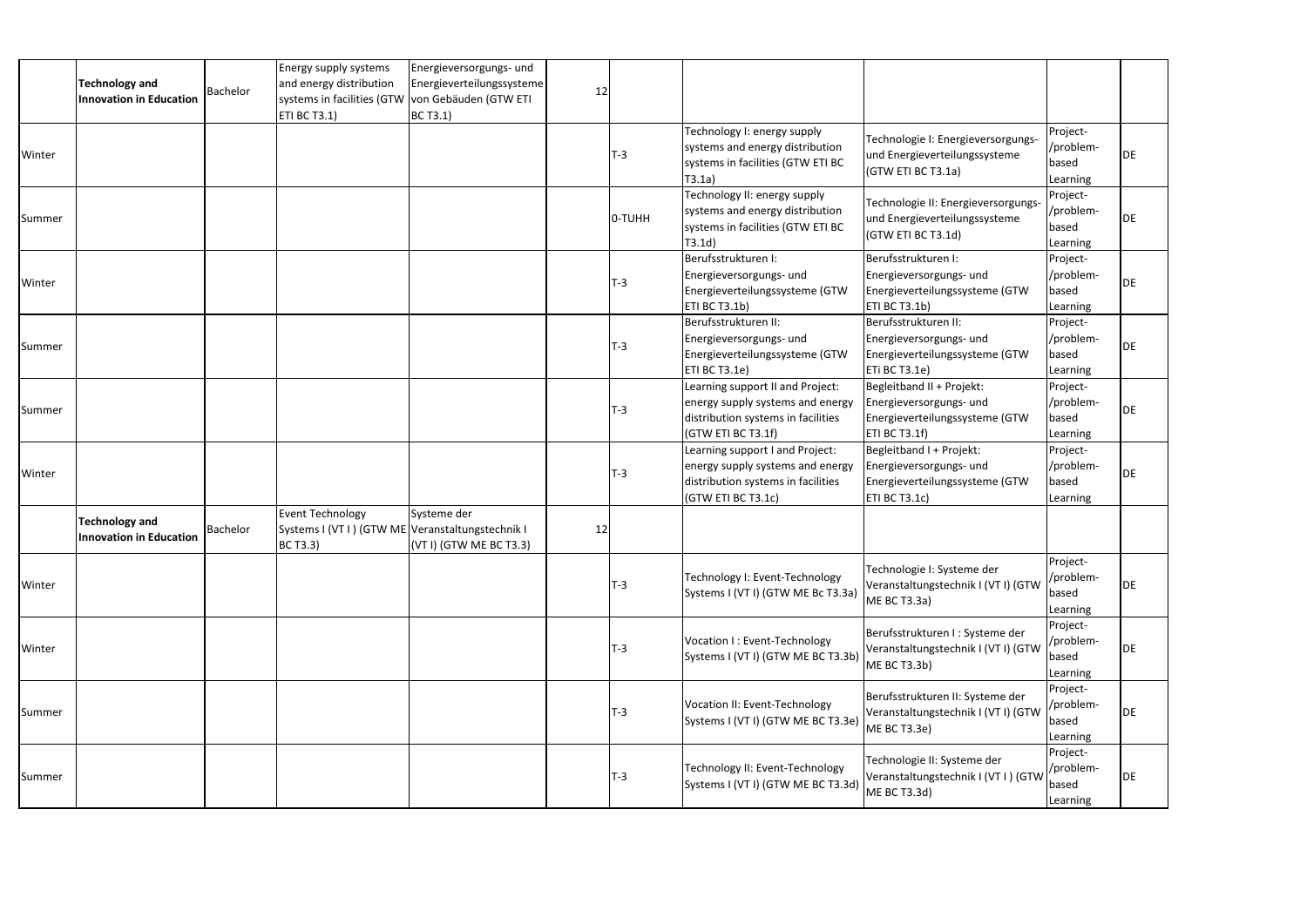| Winter |                                                         |                 |                                                                                                                                    |                                                                                                   | $T-3$  | Practical Project I: Event-<br>Technology Systems I (VI) (GTW<br>ME BC T3.3c)                                       | Projekt I: Systeme der<br>Veranstaltungstechnik I (VI) (GTW<br>ME BC T3.3c)                       | Project-<br>/problem-<br>based<br>Learning | DE |
|--------|---------------------------------------------------------|-----------------|------------------------------------------------------------------------------------------------------------------------------------|---------------------------------------------------------------------------------------------------|--------|---------------------------------------------------------------------------------------------------------------------|---------------------------------------------------------------------------------------------------|--------------------------------------------|----|
| Summer |                                                         |                 |                                                                                                                                    |                                                                                                   | $T-3$  | Practical Project II: Event-<br>Technology Systems I (VT I) (GTW<br><b>ME BC T3.3f)</b>                             | Projekt II: Systeme der<br>Veranstaltungstechnik I (VT I) (GTW<br>ME BC T3.3f)                    | Project-<br>/problem-<br>based<br>Learning | DE |
|        | <b>Technology and</b><br><b>Innovation in Education</b> | <b>Bachelor</b> | <b>Examination of building</b><br>materials within the<br>context of scientifically<br>lead professions (GTW BT<br><b>BC T3.1)</b> | Baustoffprüfungen im<br>berufswissenschaftlichen<br>Zusammenhang (GTW BT<br><b>BC T3.1)</b>       |        |                                                                                                                     |                                                                                                   |                                            |    |
| Summer |                                                         |                 |                                                                                                                                    |                                                                                                   | $T-1$  | Technology of building materials in<br>a work related context (GTW BT BC berufswissenschaftlichen Kontext<br>T3.1a) | Baustofftechnologie im<br>(GTW BT BC T 3.1a)                                                      | Integrated<br>Lecture                      | DE |
| Winter |                                                         |                 |                                                                                                                                    |                                                                                                   | $T-1$  | Building materials - lab tutorials<br>(GTW BT BC T3.1b)                                                             | Laborübungen zur Baustoffkunde in Recitation<br>Bildungsprozessen (GTW BT BC<br>T3.1 <sub>b</sub> | Section<br>(small)                         | DE |
|        | <b>Technology and</b><br><b>Innovation in Education</b> | <b>Bachelor</b> | Fundamentals of design<br>theory (GTW MT BC T3.1)                                                                                  | Grundlagen der<br>Konstruktionslehre (GTW<br>MT BC T3.1)                                          |        |                                                                                                                     |                                                                                                   |                                            |    |
| Summer |                                                         |                 |                                                                                                                                    |                                                                                                   | $M-17$ | <b>Fundamentals of Mechanical</b><br><b>Engineering Design</b>                                                      | Grundlagen der Konstruktionslehre Lecture                                                         |                                            | DE |
| Summer |                                                         |                 |                                                                                                                                    |                                                                                                   | $M-17$ | <b>Fundamentals of Mechanical</b><br><b>Engineering Design</b>                                                      | Grundlagen der Konstruktionslehre                                                                 | Recitation<br>Section<br>(large)           | DE |
|        | <b>Technology and</b><br><b>Innovation in Education</b> | <b>Bachelor</b> | Fundamentals of<br><b>Production Engineering</b><br>(GTW BC T2.9)                                                                  | Grundlagen der<br>Fertigungstechnik (GTW<br>BC T2.9)                                              |        |                                                                                                                     |                                                                                                   |                                            |    |
| Winter |                                                         |                 |                                                                                                                                    |                                                                                                   | $T-2$  | Production Engineering (GTW BC<br>T2.9a)                                                                            | Fertigungstechnik (GTW BC T2.9a)                                                                  | Integrated<br>Lecture                      | DE |
| Winter |                                                         |                 |                                                                                                                                    |                                                                                                   | $T-2$  | Production Engineering exerice<br>(GTW BC T2.9b)                                                                    | Fertigungstechnik Übung (GTW BC<br>T2.9b)                                                         | Recitation<br>Section<br>(small)           | DE |
|        | <b>Technology and</b><br><b>Innovation in Education</b> | <b>Bachelor</b> | Fundamentals of<br>Thermodynamics (GTW<br>BC T2.10)                                                                                | Grundlagen der<br>Thermodynamik (GTW BC<br>T2.10)                                                 |        |                                                                                                                     |                                                                                                   |                                            |    |
| Summer |                                                         |                 |                                                                                                                                    |                                                                                                   | $T-2$  | Thermodynamic (GTW BC T2.10a)                                                                                       | Thermodynamik (GTW BC T2.10a)                                                                     | Integrated<br>Lecture                      | DE |
| Summer |                                                         |                 |                                                                                                                                    |                                                                                                   | $T-2$  | Thermodynamic exercise (GTW BC Thermodynamik Übung (GTW BC<br>T2.10 <sub>b</sub>                                    | T2.10 <sub>b</sub>                                                                                | Recitation<br>Section<br>(small)           | DE |
|        | <b>Technology and</b><br><b>Innovation in Education</b> | <b>Bachelor</b> | Grundlagen der Elektro-<br>und<br><b>MT BC T2.6)</b>                                                                               | Grundlagen der Elektro-<br>lund<br>Informationstechnik(GTW Informationstechnik(GTW<br>MT BC T2.6) |        |                                                                                                                     |                                                                                                   |                                            |    |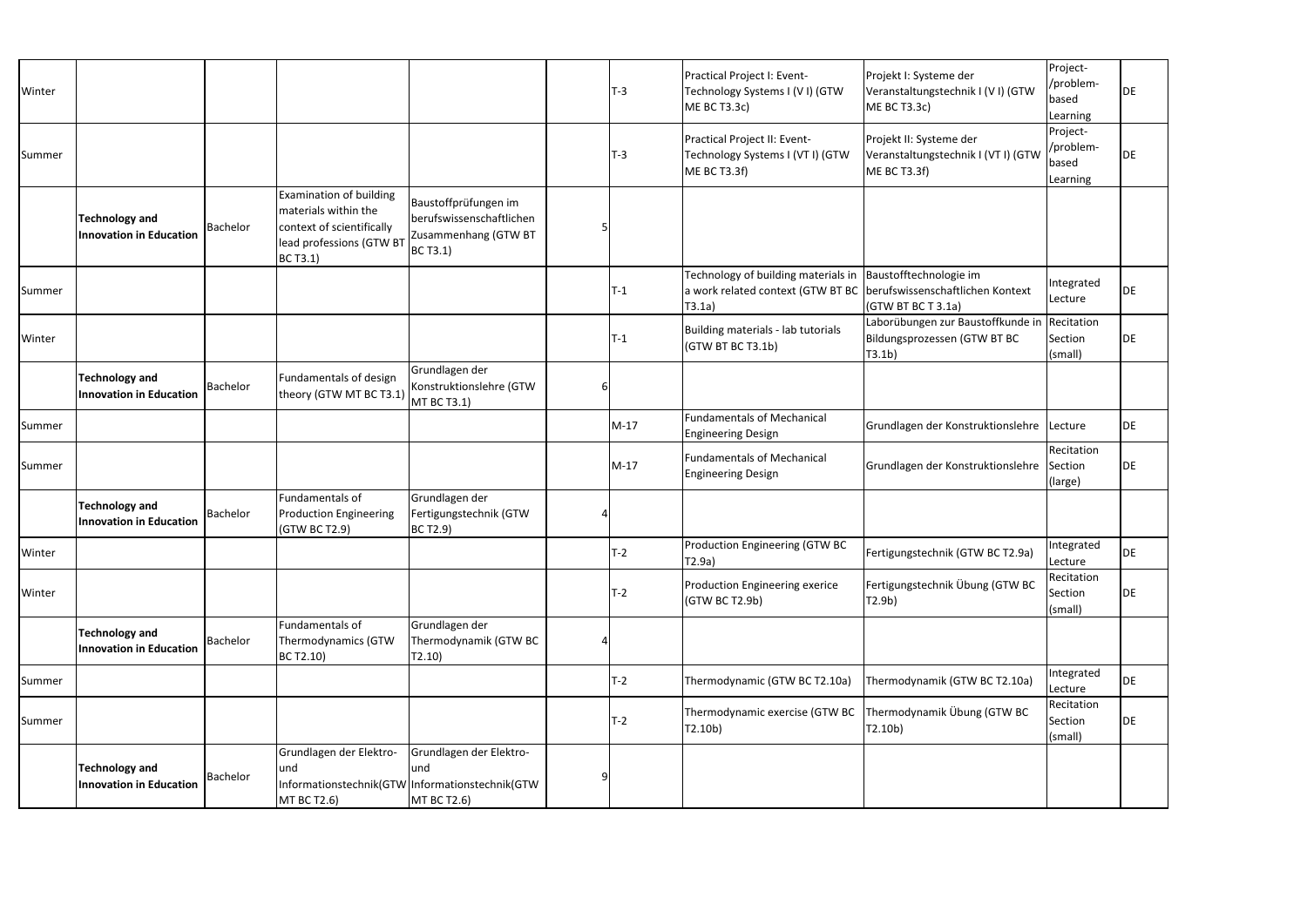| Winter |                                                         |                 |                                                                                         |                                                                                                         |    | $T-3$  | Professional specialization of<br>electrical technology-information<br>technology (GTW BC T2.6c) | Berufliche Fachrichtung<br>Elektrotechnik-Informationstechnik<br>(GTW BC T2.6c)       | Project-<br>/problem-<br>based<br>Learning | DE        |
|--------|---------------------------------------------------------|-----------------|-----------------------------------------------------------------------------------------|---------------------------------------------------------------------------------------------------------|----|--------|--------------------------------------------------------------------------------------------------|---------------------------------------------------------------------------------------|--------------------------------------------|-----------|
| Winter |                                                         |                 |                                                                                         |                                                                                                         |    | $T-3$  | Introduction for information<br>Technology I (GTW BC T2.6a)                                      | Einführung in die<br>Informationstechnik I (GTW BC<br>T2.6a)                          | Project-<br>/problem-<br>based<br>Learning | DE        |
|        | <b>Technology and</b><br><b>Innovation in Education</b> | Bachelor        | Grundlagen der<br>Konstruktionslehre(GTW<br><b>MT BC T2.3)</b>                          | Grundlagen der<br>Konstruktionslehre(GTW<br>MT BC T2.3)                                                 |    |        |                                                                                                  |                                                                                       |                                            |           |
| Summer |                                                         |                 |                                                                                         |                                                                                                         |    | $M-17$ | <b>Fundamentals of Mechanical</b><br><b>Engineering Design</b>                                   | Grundlagen der Konstruktionslehre Lecture                                             |                                            | DE        |
| Summer |                                                         |                 |                                                                                         |                                                                                                         |    | $M-17$ | <b>Fundamentals of Mechanical</b><br><b>Engineering Design</b>                                   | Grundlagen der Konstruktionslehre Section                                             | Recitation<br>(large)                      | DE        |
| Winter |                                                         |                 |                                                                                         |                                                                                                         |    | $T-2$  | Begleitseminar Konstruktion                                                                      | Begleitseminar Konstruktion                                                           | Seminar                                    | DE        |
|        | <b>Technology and</b><br><b>Innovation in Education</b> | <b>Bachelor</b> | Grundlagen der<br>Produktionstechnik(GTW<br><b>MT BC T2.4)</b>                          | Grundlagen der<br>Produktionstechnik(GTW<br><b>MT BC T2.4)</b>                                          | q  |        |                                                                                                  |                                                                                       |                                            |           |
| Summer |                                                         |                 |                                                                                         |                                                                                                         |    | $T-2$  | Productionmachines                                                                               | Produktionsmaschinen                                                                  | Lecture                                    | DE        |
| Winter |                                                         |                 |                                                                                         |                                                                                                         |    | $T-2$  | Produktionssystemtechnik (GTW<br>MT BC T3.3a)                                                    | Produktionssystemtechnik (GTW<br>MT BC T3.3a)                                         | Lecture                                    | <b>DE</b> |
|        | <b>Technology and</b><br><b>Innovation in Education</b> | Bachelor        | Grundlagen der<br>Werkstoffwissenschaften(<br>GTW MT BC T2.2)                           | Grundlagen der<br>Werkstoffwissenschaften(<br>GTW MT BC T2.2)                                           |    |        |                                                                                                  |                                                                                       |                                            |           |
| Winter |                                                         |                 |                                                                                         |                                                                                                         |    | $T-2$  | Material Science (GTW BC T2.7c)                                                                  | Werkstoffkunde (GTW BC T2.7c)                                                         | Integrated<br>Lecture                      | DE        |
| Summer |                                                         |                 |                                                                                         |                                                                                                         |    | T-2    | Material Testing (GTW BC T2.7d)                                                                  | Werkstoffprüfung (GTW BC T2.7d)                                                       | Integrated<br>Lecture                      | DE        |
|        | <b>Technology and</b><br><b>Innovation in Education</b> | Bachelor        | Industrial timbers and<br>woods (GTW HT BC T3.2)                                        | Holzwerkstoffe im Kontext<br>beruflicher Technik (GTW<br><b>HT BC T3.2)</b>                             |    |        |                                                                                                  |                                                                                       |                                            |           |
| Summer |                                                         |                 |                                                                                         |                                                                                                         |    | $T-1$  | Technologies in timber<br>manufacturing (GTW HT BC T3.2a)                                        | Technologie der maschinellen<br>Holzbearbeitung (GTW HT BC T3.2a) Lecture             | Integrated                                 | DE        |
| Winter |                                                         |                 |                                                                                         |                                                                                                         |    | $T-1$  | Composition and application of<br>timbers (GTW HT BC T3.2b)                                      | Aufbau und Einsatz von<br>Holzwerkstoffen (GTW HT BC T3.2b) Lecture                   | Integrated                                 | DE        |
|        | <b>Technology and</b><br><b>Innovation in Education</b> | Bachelor        | Information and<br>Communication<br><b>Technology Systems I</b><br>(GTW ETI-ME BC T3.4) | Systeme der Informations-<br>und<br>Kommunikationstechnik I<br>(luK-Systeme I) (GTW ETI-<br>ME BC T3.4) | 12 |        |                                                                                                  |                                                                                       |                                            |           |
| Winter |                                                         |                 |                                                                                         |                                                                                                         |    | $T-3$  | Technology I: ICT-Systems I (GTE ETI-Informations- und<br>ME BC T3.4a)                           | Technologie I: Systeme der<br>Kommunikationstechnik I (GTW ETI- based<br>ME BC T3.4a) | Project-<br>/problem-<br>Learning          | DE        |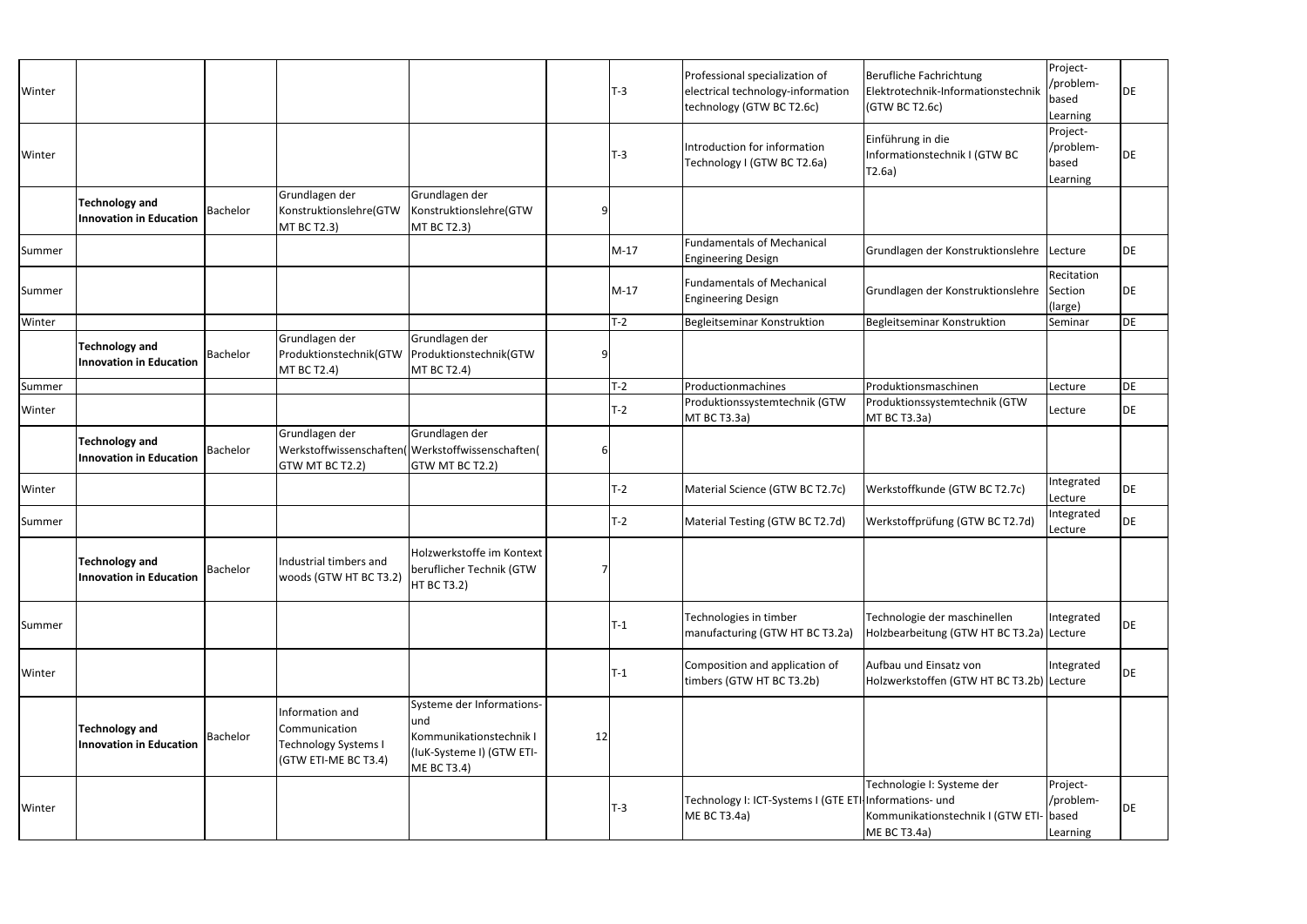| Summer |                                                         |          |                                                                                           |                                                                                    |    | <b>T-3</b>         | Technology II: ICT-Systems I (GTE<br>ETI-ME BC T3.4d)                                            | Technologie II: Systeme der<br>Informations- und<br>Kommunikationstechnik I (GTW ETI-<br>ME BC T3.4d)                         | Project-<br>/problem-<br>- based<br>Learning | <b>DE</b> |
|--------|---------------------------------------------------------|----------|-------------------------------------------------------------------------------------------|------------------------------------------------------------------------------------|----|--------------------|--------------------------------------------------------------------------------------------------|-------------------------------------------------------------------------------------------------------------------------------|----------------------------------------------|-----------|
| Winter |                                                         |          |                                                                                           |                                                                                    |    | <b>T-3</b>         | Occupationstructures I: ICT-<br>Systems I (GTW ETI-ME BC T3.4b)                                  | Berufsstrukturen I: Systeme der<br>Informations- und<br>Kommunikationstechnik I (GTW ETI- based<br>ME BC T3.4b)               | Project-<br>/problem-<br>Learning            | <b>DE</b> |
| Summer |                                                         |          |                                                                                           |                                                                                    |    | <b>T-3</b>         | Occupationstructures II: ICT-<br>Systems I (GTW ETI-ME BC T3.4e)                                 | Berufsstrukturen II: Systeme der<br>Informations- und<br>Kommunikationstechnik I (GTWETI-<br>ME BC T3.4e)                     | Project-<br>/problem-<br>based<br>Learning   | <b>DE</b> |
| Winter |                                                         |          |                                                                                           |                                                                                    |    | <b>T-3</b>         | Learning support I and practical<br>project: ICT-Systems I (GTW ETI-ME<br><b>BC T3.4c)</b>       | Begleitband I + Projekt: Systeme der Project-<br>Informations- und<br>Kommunikationstechnik I (GTW ETI- based<br>ME BC T3.4c) | /problem-<br>Learning                        | DE        |
| Summer |                                                         |          |                                                                                           |                                                                                    |    | Nicht<br>definiert | Learning support II and practical<br>project: ICT-Systems I (GTW ETI-ME<br><b>BC T3.4f)</b>      | Begleitband II + Projekt: Systeme<br>der Informations- und<br>Kommunikationstechnik I (GTW ETI<br>ME BC T3.4f)                | Project-<br>/problem-<br>- based<br>Learning | DE        |
|        | <b>Technology and</b><br><b>Innovation in Education</b> | Bachelor | Internal combustion<br>engine drives (GTW BC<br>T2.11)                                    | Verbrennungsmotorische<br>Antriebe (GTW BC T2.11)                                  |    |                    |                                                                                                  |                                                                                                                               |                                              |           |
| Summer |                                                         |          |                                                                                           |                                                                                    |    | T-2                | Verbrennungsmotorische Antriebe                                                                  | Verbrennungsmotorische Antriebe                                                                                               | Lecture                                      | DE        |
| Summer |                                                         |          |                                                                                           |                                                                                    |    | T-2                | Verbrennungsmotorische Antriebe Verbrennungsmotorische Antriebe                                  |                                                                                                                               | Recitation<br>Section<br>(small)             | DE        |
|        | <b>Technology and</b><br><b>Innovation in Education</b> | Bachelor | Introduction for<br>information Technology                                                | Einführung in die<br>Informationstechnik                                           |    |                    |                                                                                                  |                                                                                                                               |                                              |           |
| Winter |                                                         |          |                                                                                           |                                                                                    |    | T-3                | Introduction for information<br>Technology I (GTW BC T2.6a)                                      | Einführung in die<br>Informationstechnik I (GTW BC<br>T2.6a)                                                                  | Project-<br>/problem-<br>based<br>Learning   | DE        |
|        | <b>Technology and</b><br><b>Innovation in Education</b> | Bachelor | Introduction in the<br>electrical-, media- and<br>information technology<br>(GTW BC T2.6) | Einführung in die Elektro-,<br>Medien- und<br>Informationstechnik (GTW<br>BC T2.6) | 12 |                    |                                                                                                  |                                                                                                                               |                                              |           |
| Winter |                                                         |          |                                                                                           |                                                                                    |    | <b>T-3</b>         | Professional specialization of<br>electrical technology-information<br>technology (GTW BC T2.6c) | Berufliche Fachrichtung<br>Elektrotechnik-Informationstechnik<br>(GTW BC T2.6c)                                               | Project-<br>/problem-<br>based<br>Learning   | DE        |
| Winter |                                                         |          |                                                                                           |                                                                                    |    | <b>T-3</b>         | Introduction for information<br>Technology I (GTW BC T2.6a)                                      | Einführung in die<br>Informationstechnik I (GTW BC<br>T2.6a)                                                                  | Project-<br>/problem-<br>based<br>Learning   | <b>DE</b> |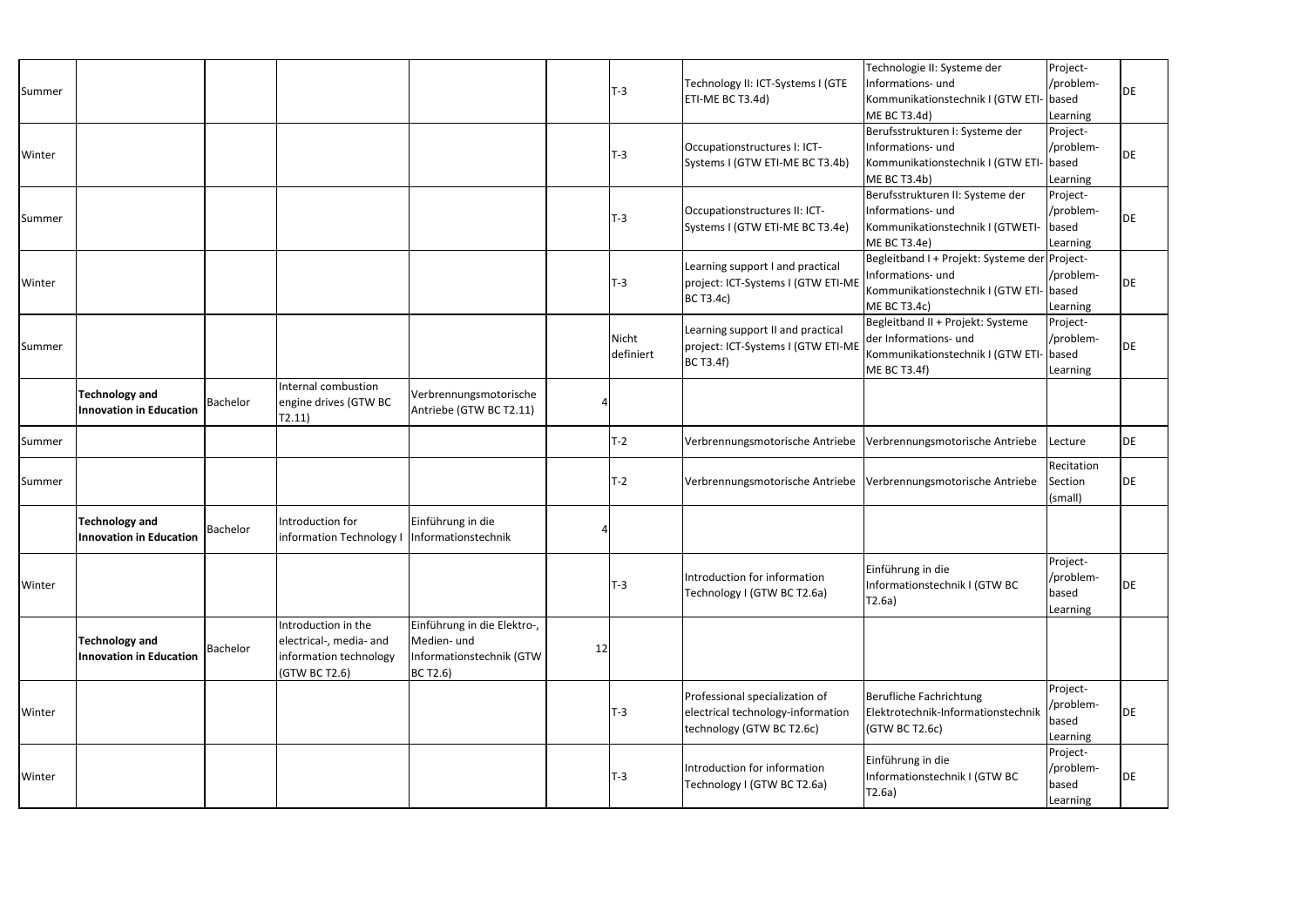| Summer |                                                         |          |                                                                                                 |                                                                                |    | <b>T-3</b> | Introduction for information<br>Technology II (GTW BC T2.6b)                                                                | Einführung in die<br>Informationstechnik II (GTW BC<br>T2.6b)                             | Project-<br>/problem-<br>based<br>Learning | DE |
|--------|---------------------------------------------------------|----------|-------------------------------------------------------------------------------------------------|--------------------------------------------------------------------------------|----|------------|-----------------------------------------------------------------------------------------------------------------------------|-------------------------------------------------------------------------------------------|--------------------------------------------|----|
| Winter |                                                         |          |                                                                                                 |                                                                                |    | <b>T-3</b> | Professional specialization of media Berufliche Fachrichtung<br>technology (GTW BC T2.6d)                                   | Medientechnik (GTW BC T2.6d)                                                              | Project-<br>/problem-<br>based<br>Learning | DE |
|        | <b>Technology and</b><br><b>Innovation in Education</b> | Bachelor | Introduction to Electrical<br>Engineering and<br><b>Information Technology</b><br>(GTW BC T2.8) | Einführung in die Elektro-<br>und Informationstechnik<br>(GTW BC T2.8)         |    |            |                                                                                                                             |                                                                                           |                                            |    |
| Winter |                                                         |          |                                                                                                 |                                                                                |    | $T-3$      | Professional specialization of<br>electrical technology-information<br>technology (GTW BC T2.6c)                            | Berufliche Fachrichtung<br>Elektrotechnik-Informationstechnik<br>(GTW BC T2.6c)           | Project-<br>/problem-<br>based<br>Learning | DE |
| Winter |                                                         |          |                                                                                                 |                                                                                |    | T-3        | Introduction for information<br>Technology I (GTW BC T2.6a)                                                                 | Einführung in die<br>Informationstechnik I (GTW BC<br> T2.6a                              | Project-<br>/problem-<br>based<br>Learning | DE |
|        | <b>Technology and</b><br><b>Innovation in Education</b> | Bachelor | <b>Introduction to Technical</b><br>and Vocational Science<br>(GTW BC T1.1)                     | Einführung in die<br>Gewerblich-Technischen<br>Wissenschaften (GTW BC<br>T1.1) |    |            |                                                                                                                             |                                                                                           |                                            |    |
| Winter |                                                         |          |                                                                                                 |                                                                                |    | $T-3$      | Theory, concepts und methods of<br>occupational research and science<br>of technical Vocational Education<br>(GTW BC T1.1a) | Berufswissenschaftliche Theorien,<br>Konzepte, Methoden und<br>Instrumente (GTW BC T1.1a) | Lecture                                    | DE |
| Winter |                                                         |          |                                                                                                 |                                                                                |    | $T-3$      | Introduction to Technical and<br><b>Vocational Disciplines (GTW BC</b><br>T1.1 <sub>b</sub>                                 | Einführung in die Gewerblich-<br>Technischen Fachrichtungen (GTW<br>BC T1.1b)             | Lecture                                    | DE |
|        | <b>Technology and</b><br><b>Innovation in Education</b> | Bachelor | Introduction to Work<br><b>Studies and General</b><br><b>Technology (GTW ALT BC</b><br>EAT)     | Einführung in die<br>Arbeitslehre /Technik<br>(GTW ALT BC EAT)                 | 12 |            |                                                                                                                             |                                                                                           |                                            |    |
| Winter |                                                         |          |                                                                                                 |                                                                                |    | <b>T-3</b> | Theory, concepts und methods of<br>occupational research and science<br>of technical Vocational Education<br>(GTW BC T1.1a) | Berufswissenschaftliche Theorien,<br>Konzepte, Methoden und<br>Instrumente (GTW BC T1.1a) | Lecture                                    | DE |
| Winter |                                                         |          |                                                                                                 |                                                                                |    | T-3        | Introduction to Work Studies and<br><b>General Technology (GTW ALT BC</b><br>$EAT1$ )                                       | Einführung in die Arbeitslehre und<br>die Allgemeine Technologie (GTW<br>ALT BC EAT1)     | Integrated<br>Lecture                      | DE |
| Summer |                                                         |          |                                                                                                 |                                                                                |    | T-3        | <b>Introduction to Career Guidance</b><br>(GTW ALT BC EAT 2)                                                                | Einführung in die Berufsorientierung Integrated<br>(GTW ALT BC EAT 2)                     | Lecture                                    | DE |
| Winter |                                                         |          |                                                                                                 |                                                                                |    | $T-3$      | Introduction to Technical and<br>Vocational Disciplines (GTW BC<br>T1.1b)                                                   | Einführung in die Gewerblich-<br>Technischen Fachrichtungen (GTW<br>BCT1.1b)              | Lecture                                    | DE |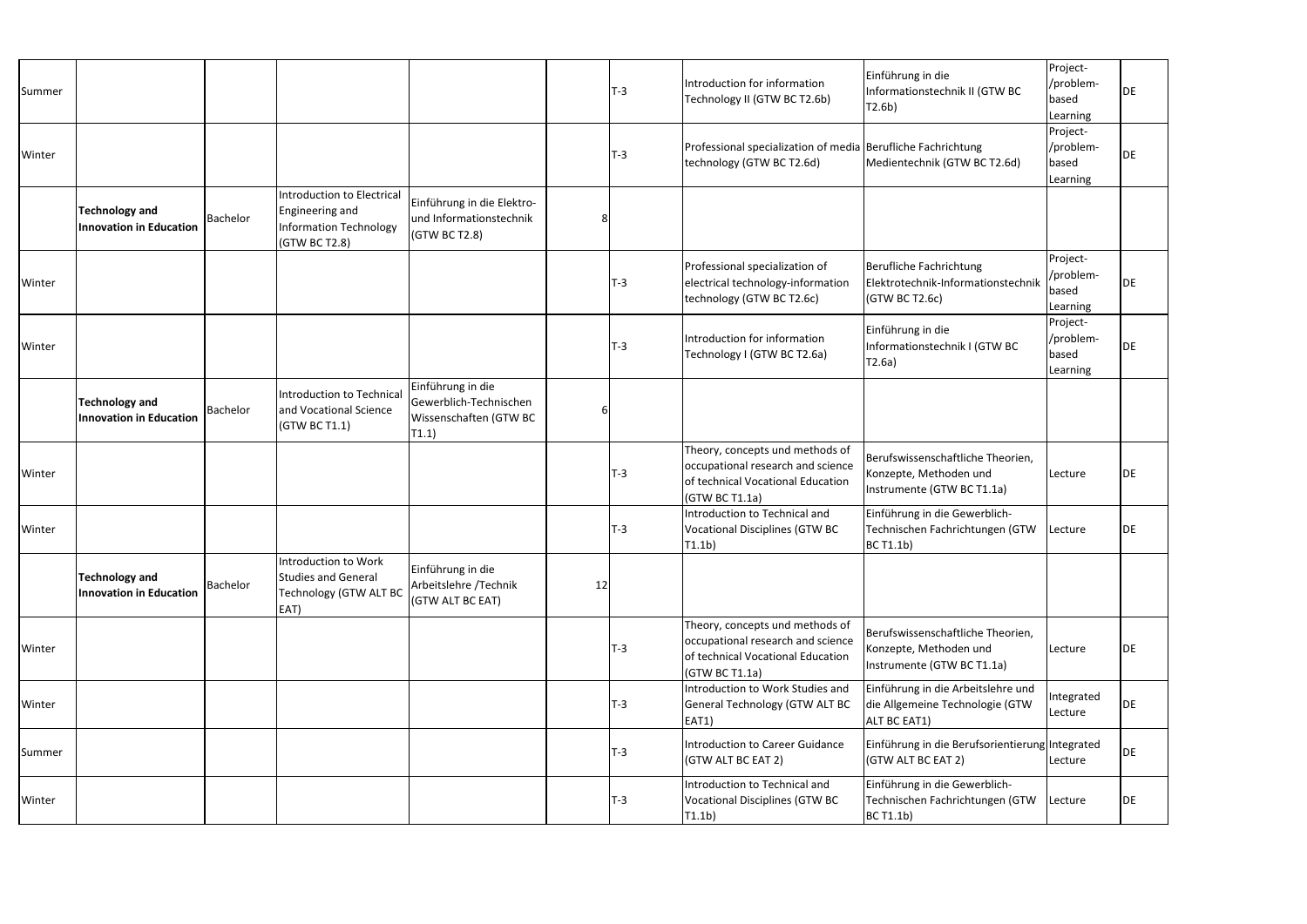|                           | <b>Technology and</b><br><b>Innovation in Education</b> | Bachelor | Lasertechnik(GTW MTBC Lasertechnik(GTW MTBC<br>T3.4)                                              | (T3.4)                                                                                                                    |     |          |                                                                                                                               |                                                                                                                     |                                            |           |
|---------------------------|---------------------------------------------------------|----------|---------------------------------------------------------------------------------------------------|---------------------------------------------------------------------------------------------------------------------------|-----|----------|-------------------------------------------------------------------------------------------------------------------------------|---------------------------------------------------------------------------------------------------------------------|--------------------------------------------|-----------|
| Summer                    |                                                         |          |                                                                                                   |                                                                                                                           |     | $T-2$    | Laser Technology (GTW MT BC<br>T3.3b)                                                                                         | Lasertechnik (GTW MT BC T3.3b)                                                                                      | Lecture                                    | <b>DE</b> |
|                           | <b>Technology and</b><br>Innovation in Education        | Bachelor | Nutrition and Household<br>(GTW ALT BC EH)                                                        | Ernährung und Haushalt<br>(GTW ALT BC EH)                                                                                 |     |          |                                                                                                                               |                                                                                                                     |                                            |           |
| Winter+Su<br> mmer        |                                                         |          |                                                                                                   |                                                                                                                           |     | 0-Extern | Human Nutrition Foundation (GTW Grundlagen der Humanernährung<br>ALT BC EH 1)                                                 | (GTW ALT BC EH 1)                                                                                                   | Integrated<br>Lecture                      | DE        |
| Winter+Su<br><b>Immer</b> |                                                         |          |                                                                                                   |                                                                                                                           |     | 0-Extern | <b>Practical Food Processing (GTW ALT</b><br>BC EH 2)                                                                         | Praktische<br>Lebensmittelverarbeitung (GTW AL<br>BCEH2)                                                            | Project-<br>/problem-<br>based<br>Learning | DE        |
|                           | <b>Technology and</b><br><b>Innovation in Education</b> | Bachelor | Occupation-specific<br>techniques of<br>communication and<br>construction (GTW BC<br>T2.3)        | Berufsfeldspezifische<br>Techniken von<br>Kommunikation und<br>Konstruktion (GTW BC<br>T2.3)                              |     |          |                                                                                                                               |                                                                                                                     |                                            |           |
| Summer                    |                                                         |          |                                                                                                   |                                                                                                                           |     | $T-2$    | Fundamentals of software-<br>supported communication and<br>design (GTW BC T2.3a)                                             | Grundlagen softwaregestützter<br>Kommunikation und Konstruktion<br>(GTW BC T2.3a)                                   | Integrated<br>Lecture                      | DE        |
| Winter                    |                                                         |          |                                                                                                   |                                                                                                                           |     | $T-2$    | Applied design in the field of meta<br>technology (GTW BC 2.3c)                                                               | Angewandtes Konstruieren in dem<br>Berufsfeld Metalltechnik (GTW BC<br>(2.3c)                                       | Project<br>Seminar                         | <b>DE</b> |
| Winter                    |                                                         |          |                                                                                                   |                                                                                                                           |     | $T-1$    | Applied engineering within building Angewandtes Konstruieren in den<br>construction and timber<br>technologies (GTW BC T2.3b) | Berufsfeldern Bau- und Holztechnik<br>(GTW BC T2.3b)                                                                | Integrated<br>Lecture                      | DE        |
|                           | <b>Technology and</b><br>Innovation in Education        | Bachelor | Physical and mechanical<br>basics in the field of<br>metal technology (GTW<br>BC T2.7)            | Physikalische und<br>mechanische Grundlagen<br>lin dem Berufsfeld<br>Metalltechnik (GTW BC<br>T2.7)                       | 10I |          |                                                                                                                               |                                                                                                                     |                                            |           |
| Winter                    |                                                         |          |                                                                                                   |                                                                                                                           |     | $T-2$    | Material Science (GTW BC T2.7c)                                                                                               | Werkstoffkunde (GTW BC T2.7c)                                                                                       | Integrated<br>Lecture                      | <b>DE</b> |
| Summer                    |                                                         |          |                                                                                                   |                                                                                                                           |     | $T-2$    | Material Testing (GTW BC T2.7d)                                                                                               | Werkstoffprüfung (GTW BC T2.7d)                                                                                     | Integrated<br>Lecture                      | <b>DE</b> |
| Winter                    |                                                         |          |                                                                                                   |                                                                                                                           |     | $T-2$    | field of metal technology (GTW BC<br>T2.7a)                                                                                   | Lecture: Technical mechanics in the Vorlesung: Technische Mechanik im<br>Berufsfeld Metalltechnik (GTW BC<br>T2.7a) | Lecture                                    | DE        |
| Winter                    |                                                         |          |                                                                                                   |                                                                                                                           |     | $T-2$    | Exercise: Technical mechanics in<br>the field of metal technology (GTW Berufsfeld Metalltechnik (GTW BC<br><b>BC T2.7b)</b>   | Übung: Technische Mechanik im<br>T2.7b)                                                                             | Recitation<br>Section<br>(small)           | DE        |
| Winter                    | <b>Technology and</b><br><b>Innovation in Education</b> | Bachelor | Physical and mechanical<br>principles in structural<br>engineering - an overview<br>(GTW BC T2.4) | Physikalische und<br>mechanische Grundlagen<br>in den Berufsfeldern<br><b>Bautechnik und</b><br>Holztechnik (GTW BC T2.4) |     | $B-3$    | Building physics (GTW BC T2.4a)                                                                                               | Bauphysik (GTW BC T2.4a)                                                                                            | Lecture                                    | DE        |
|                           |                                                         |          |                                                                                                   |                                                                                                                           |     |          |                                                                                                                               |                                                                                                                     |                                            |           |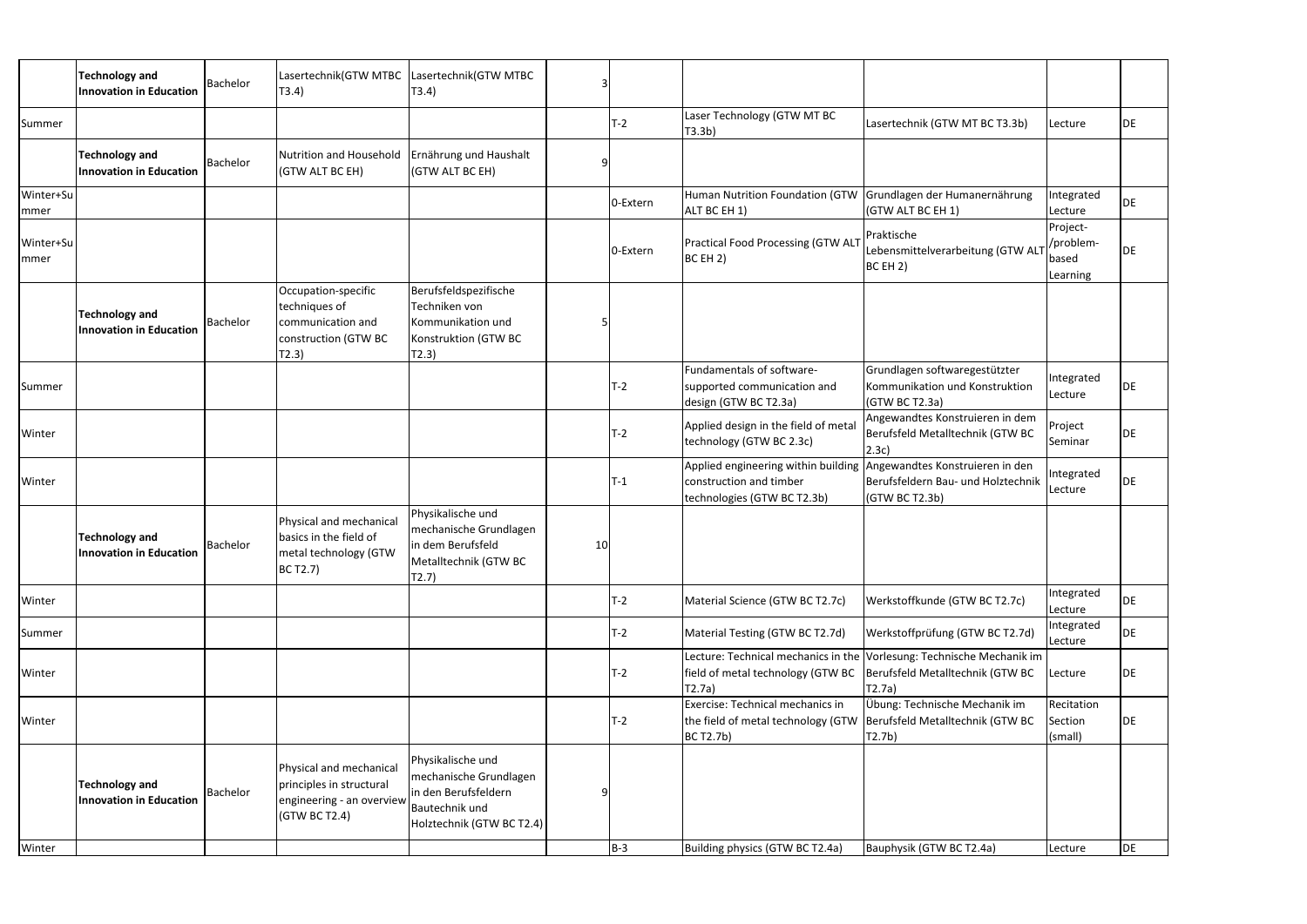| Summer            |                                                         |                 |                                                                                                                                                   |                                                                                  |   | $T-1$      | Building physics - advanced tutorial Vertiefende Übungen zur Bauphysik<br>(GTW BC T2.4b)                       | (GTW BC T2.4b)                                                                                                   | Recitation<br>Section<br>(small)           | DE |
|-------------------|---------------------------------------------------------|-----------------|---------------------------------------------------------------------------------------------------------------------------------------------------|----------------------------------------------------------------------------------|---|------------|----------------------------------------------------------------------------------------------------------------|------------------------------------------------------------------------------------------------------------------|--------------------------------------------|----|
| Summer            |                                                         |                 |                                                                                                                                                   |                                                                                  |   | $T-1$      | Technical and supporting structures<br>in engineering and wooden<br>technologies (GTW BC T2.5c)                | Technische Mechanik und<br>Tragkonstruktion in den<br>Berufsfeldern Bautechnik und<br>Holztechnik (GTW BC T2.5c) | Integrated<br>Lecture                      | DE |
|                   | <b>Technology and</b><br><b>Innovation in Education</b> | Bachelor        | Solid buildings - structural Bemessungs- und<br>design, construction and<br>other processes (GTW BT   Massivbaus im Berufsfeld<br><b>BC T3.2)</b> | Konstruktions-,<br>Arbeitsprozesse des<br>Bautechnik (GTW BT BC<br>(T3.2)        |   |            |                                                                                                                |                                                                                                                  |                                            |    |
| Summer            |                                                         |                 |                                                                                                                                                   |                                                                                  |   | $T-1$      | Solid buildings - working fields and<br>technologies (GTW BT BC T3.2a)                                         | Berufliche Arbeit und Technik im<br>Massivbau (GTW BT BC T3.2a)                                                  | Integrated<br>Lecture                      | DE |
| Summer            |                                                         |                 |                                                                                                                                                   |                                                                                  |   | T-1        | Solid buildings - reinforced concrete<br>constructions (GTW BT BC T3.2b)                                       | Tragkonstruktionen im Massivbau<br>(Stahlbetonbau I) (GTW BT BC<br>(T3.2b)                                       | Integrated<br>Lecture                      | DE |
|                   | <b>Technology and</b><br><b>Innovation in Education</b> | <b>Bachelor</b> | Solid woods - industrial<br>applications (GTW HT BC<br>T3.1)                                                                                      | Vollholz im Kontext<br>beruflicher Technik (GTW<br><b>HT BC T3.1)</b>            |   |            |                                                                                                                |                                                                                                                  |                                            |    |
| Summer            |                                                         |                 |                                                                                                                                                   |                                                                                  |   | $T-1$      | The composition of solid woods -<br>anatomical and physical features<br>(GTW HT BC T3.1a)                      | Anatomisch-physikalischer Aufbau<br>von Vollholz (GTW HT BC T3.1a)                                               | Integrated<br>Lecture                      | DE |
| Winter            |                                                         |                 |                                                                                                                                                   |                                                                                  |   | $T-1$      | Technical features of solid woods<br>(GTW HT BC T3.1b)                                                         | Technische Eigenschaften von<br>Vollholz (GTW HT BC T3.1b)                                                       | Integrated<br>Lecture                      | DE |
|                   | <b>Technology and</b><br><b>Innovation in Education</b> | Bachelor        | Structural engineering -<br>planning and other<br>processes (GTW BT BC<br>T3.5)                                                                   | Planungs- und<br>Arbeitsprozesse im<br>Berufsfeld Bautechnik<br>(GTW BT BC T3.5) |   |            |                                                                                                                |                                                                                                                  |                                            |    |
| Summer            |                                                         |                 |                                                                                                                                                   |                                                                                  |   | <b>B-5</b> | <b>Construction Management</b>                                                                                 | Bauprojektmanagement                                                                                             | Lecture                                    | DE |
| Winter+Su<br>mmer |                                                         |                 |                                                                                                                                                   |                                                                                  |   | $B-3$      | <b>Building Information Modeling</b>                                                                           | <b>Building Information Modeling</b>                                                                             | Lecture                                    | DE |
| Winter+Su<br>mmer |                                                         |                 |                                                                                                                                                   |                                                                                  |   | $B-3$      | <b>Building Information Modeling</b>                                                                           | <b>Building Information Modeling</b>                                                                             | Project-<br>/problem-<br>based<br>Learning | DE |
| Summer            |                                                         |                 |                                                                                                                                                   |                                                                                  |   | $T-1$      | Constructions in border regions -<br>planning and mounting (GTW BT BC Planung und Montage (GTW BT BC<br>T3.5b) | Konstruktionen im Grenzraum -<br>T3.5b)                                                                          | Integrated<br>Lecture                      | DE |
|                   | <b>Technology and</b><br><b>Innovation in Education</b> | Bachelor        | <b>Technical Mathematics</b><br>(GTW BC T1.2)                                                                                                     | Technische Mathematik<br>(GTW BC T1.2)                                           | 8 |            |                                                                                                                |                                                                                                                  |                                            |    |
| Winter            |                                                         |                 |                                                                                                                                                   |                                                                                  |   | SD-T       | Technical Mathematics I (GTW BC<br>T1.2a)                                                                      | Technische Mathematik I (GTW BC<br>$ T1.2a\rangle$                                                               | Lecture                                    | DE |
| Winter            |                                                         |                 |                                                                                                                                                   |                                                                                  |   | SD-T       | Technical Mathematics I Excercises Technische Mathematik I Übungen<br>(GTW BC T1.2b)                           | (GTW BC T1.2b)                                                                                                   | Recitation<br>Section<br>(small)           | DE |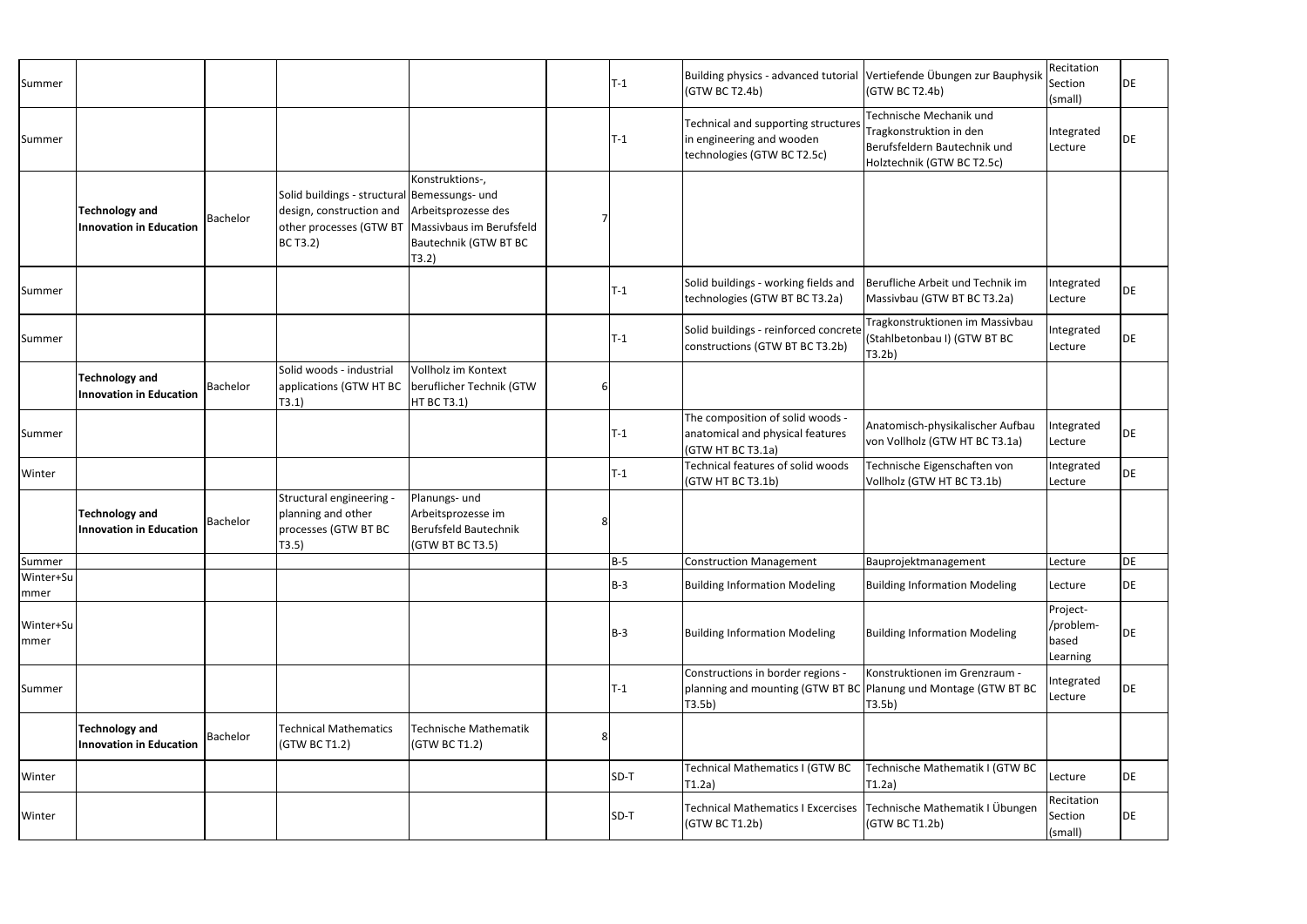| Summer                   |                                                         |          |                                                                                                                        |                                                                         | SD-T     | Technical Mathematics II (GTW BC<br>T1.2d)                                                                                                                      | Technische Mathematik II (GTW BC<br>T1.2c)                                                 | Lecture                                    | <b>DE</b> |
|--------------------------|---------------------------------------------------------|----------|------------------------------------------------------------------------------------------------------------------------|-------------------------------------------------------------------------|----------|-----------------------------------------------------------------------------------------------------------------------------------------------------------------|--------------------------------------------------------------------------------------------|--------------------------------------------|-----------|
| Summer                   |                                                         |          |                                                                                                                        |                                                                         | SD-T     | Technical Mathematics II Excercises Technische Mathematik II Übungen<br>(GTW BC T1.2d)                                                                          | (GTW BC T1.2d)                                                                             | Recitation<br>Section<br>(small)           | DE        |
|                          | <b>Technology and</b><br><b>Innovation in Education</b> | Bachelor | Technical<br>Mathematics(GTW MT BC Mathematik(GTW MT BC<br>T1.1)                                                       | Technische<br>T1.1)                                                     |          |                                                                                                                                                                 |                                                                                            |                                            |           |
| Winter                   |                                                         |          |                                                                                                                        |                                                                         | SD-T     | Technical Mathematics I (GTW BC<br>T1.2a)                                                                                                                       | Technische Mathematik I (GTW BC<br>$\vert$ T1.2a)                                          | Lecture                                    | DE        |
| Winter                   |                                                         |          |                                                                                                                        |                                                                         | SD-T     | Technical Mathematics I Excercises   Technische Mathematik I Übungen<br>(GTW BC T1.2b)                                                                          | (GTW BC T1.2b)                                                                             | Recitation<br>Section<br>(small)           | DE        |
| Summer                   |                                                         |          |                                                                                                                        |                                                                         | SD-T     | Technical Mathematics II (GTW BC<br>T1.2d)                                                                                                                      | Technische Mathematik II (GTW BC<br>T1.2c)                                                 | Lecture                                    | DE        |
| Summer                   |                                                         |          |                                                                                                                        |                                                                         | SD-T     | Technical Mathematics II Excercises Technische Mathematik II Übungen<br>(GTW BC T1.2d)                                                                          | (GTW BC T1.2d)                                                                             | Recitation<br>Section<br>(small)           | DE        |
|                          | <b>Technology and</b><br><b>Innovation in Education</b> | Bachelor | <b>Technology: Material</b><br>Processing Systems (GTW Stoffverarbeitende<br>ALT BC TSS)                               | Technik:<br>Systeme (GTW ALT BC TSS)                                    |          |                                                                                                                                                                 |                                                                                            |                                            |           |
| Winter+Su<br> mmer       |                                                         |          |                                                                                                                        |                                                                         | $T-1$    | Manufacturing foundations: Wood<br><b>Technology and Practical</b><br>Experience (GTW ALT BC TSS 1)                                                             | Grundlagen der Produktion:<br>Holztechnik inkl. Fachpraxis (GTW<br>ALT BC TSS 1)           | Project-<br>/problem-<br>based<br>Learning | <b>DE</b> |
| Winter+Su<br> mmer       |                                                         |          |                                                                                                                        |                                                                         | $T-3$    | Manufacturing foundations: Metal<br><b>Technology and Practical</b><br>Experience (GTW ALT BC TSS 2)                                                            | Grundlagen der Produktion:<br>Metalltechnik inkl. Fachpraxis (GTW<br>ALT BC TSS 2)         | Project-<br>/problem-<br>based<br>Learning | <b>DE</b> |
| Winter+Su<br>mmer        |                                                         |          |                                                                                                                        |                                                                         | $T-1$    | <b>Foundation of Automated</b><br>Processes in Wood Technology<br>(GTW ALT BC TSS 3)                                                                            | Grundlagen automatisierter<br>Produktionsprozesse in der<br>Holztechnik (GTW ALT BC TSS 3) | Project-<br>/problem-<br>based<br>Learning | DE        |
|                          | <b>Technology and</b><br><b>Innovation in Education</b> | Bachelor | <b>Textiles and Clothing</b><br>(GTW ALT BC TB)                                                                        | Textil und Bekleidung<br>(GTW ALT BC TB)                                |          |                                                                                                                                                                 |                                                                                            |                                            |           |
| Winter+Su<br>mmer        |                                                         |          |                                                                                                                        |                                                                         | 0-Extern | <b>Textiles and Clothing Materials</b><br>(GTW ALT BC TB 1)                                                                                                     | Werkstoffe Textil und Bekleidung<br>(GTW ALT BC TB 1)                                      | Lecture                                    | DE        |
| Winter+Su<br><b>mmer</b> |                                                         |          |                                                                                                                        |                                                                         | 0-Extern | <b>Textiles and Clothing Product</b><br>Development (GTW ALT BC TB 2)                                                                                           | Produktentwicklung Textil und<br>Bekleidung (GTW ALT BC TB 2)                              | Recitation<br>Section<br>(small)           | DE        |
|                          | <b>Technology and</b><br><b>Innovation in Education</b> | Bachelor | The application of C-<br>technologies within wood Anwendung in der<br>engineering - advanced<br>level (GTW HT BC T3.4) | C-Technologien und ihre<br>Holztechnik - Vertiefung<br>(GTW HT BC T3.4) |          |                                                                                                                                                                 |                                                                                            |                                            |           |
| Winter                   |                                                         |          |                                                                                                                        |                                                                         | $T-1$    | CAD systems for interior design and Objektorientierte CAD-Systeme im<br>wooden furniture - Part 2 (GTW HT   Möbel- und Innenausbau - Teil 2<br><b>BC T3.4a)</b> | (GTW HT BC T3.4a)                                                                          | Integrated<br>Lecture                      | DE        |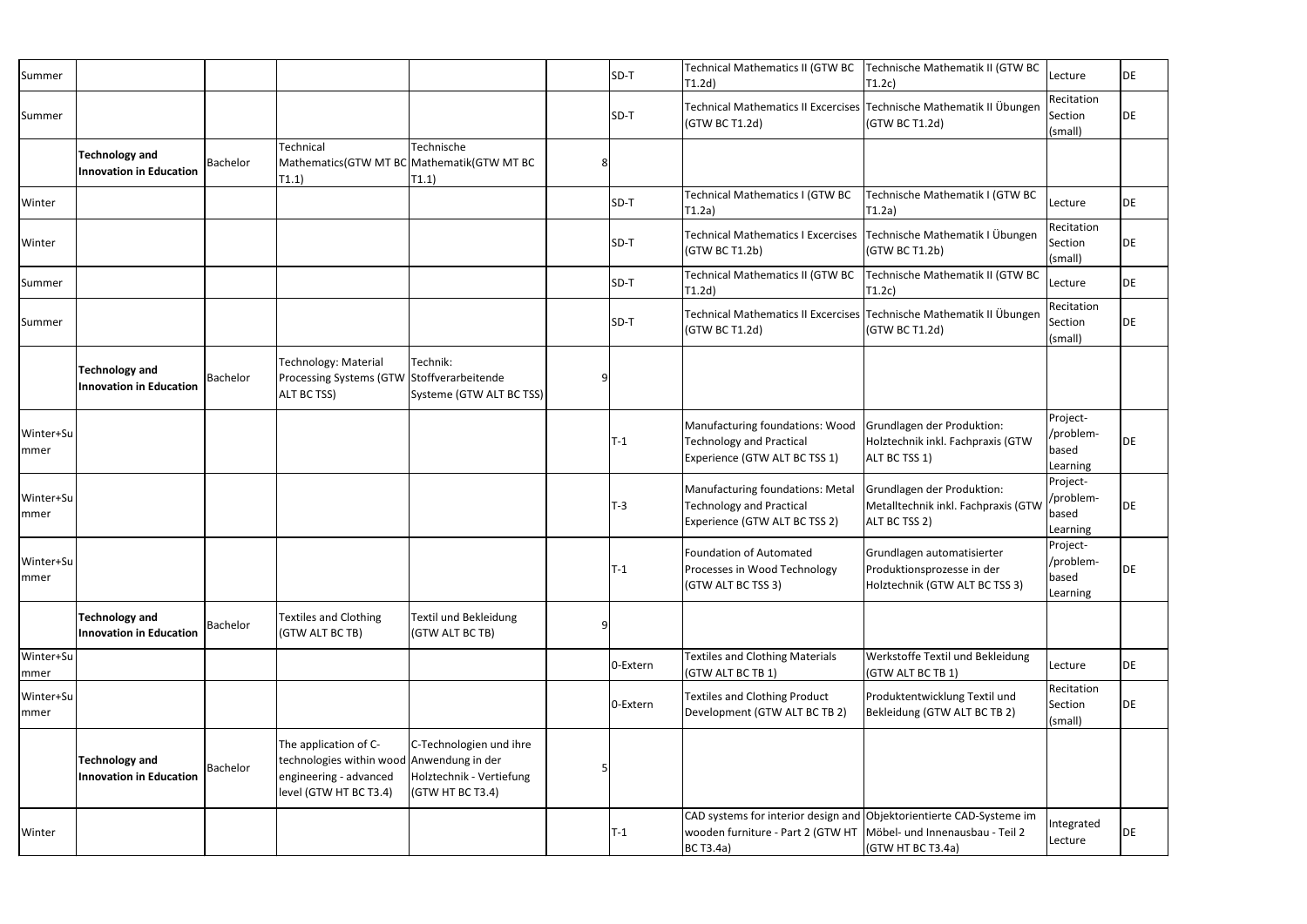| Winter |                                                         |          |                                                                                                           |                                                                                                             | $T-1$ | CAD/CAM lead technologies - Part 2 CAD/CAM-Fertigungsverfahren -                                                                                                |                                                                                           | Integrated            | DE |
|--------|---------------------------------------------------------|----------|-----------------------------------------------------------------------------------------------------------|-------------------------------------------------------------------------------------------------------------|-------|-----------------------------------------------------------------------------------------------------------------------------------------------------------------|-------------------------------------------------------------------------------------------|-----------------------|----|
|        | <b>Technology and</b><br>Innovation in Education        | Bachelor | The application of C-<br>technologies within wood<br>engineering - an<br>introduction (GTW HT BC<br>T3.3) | C-Technologien und ihre<br>Anwendung in der<br>Holztechnik - Grundlagen<br>(GTW HT BC T3.3)                 |       | (GTW HT BC T3.4b)                                                                                                                                               | Teil 2 (GTW HT BC T3.4b)                                                                  | Lecture               |    |
| Summer |                                                         |          |                                                                                                           |                                                                                                             | $T-1$ | CAD systems for interior design and Objektorientierte CAD-Systeme im<br>wooden furniture - Part 1 (GTW HT   Möbel- und Innenausbau - Teil 1<br><b>BC T3.3a)</b> | (GTW HT BC T3.3a)                                                                         | Integrated<br>Lecture | DE |
| Summer |                                                         |          |                                                                                                           |                                                                                                             | $T-1$ | CAD/CAM lead technologies - Part 1 CAD/CAM-Fertigungsverfahren -<br>(GTW HT BC T3.3b)                                                                           | Teil 1 (GTW HT BC T3.3b)                                                                  | Integrated<br>Lecture | DE |
|        | <b>Technology and</b><br>Innovation in Education        | Bachelor | Urban underground<br>engineering - quality<br>management (GTW BT BC Berufsfeld Bautechnik<br>T3.4)        | Tiefbau und<br>Qualitätssicherung im<br>(GTW BT BC T3.4)                                                    |       |                                                                                                                                                                 |                                                                                           |                       |    |
| Summer |                                                         |          |                                                                                                           |                                                                                                             | $T-1$ | Urban underground engineering -<br>planning and building (GTW BT BC<br>T3.4a)                                                                                   | Planungs- und Ausführungsprozesse<br>im städtischen Tiefbau (GTW BT BC<br>$ T3.4a\rangle$ | Integrated<br>Lecture | DE |
| Winter |                                                         |          |                                                                                                           |                                                                                                             | $T-1$ | Structural damages - causes and<br>reconstructions (GTW BT BC T3.4b) berufswissenschaftlichen Kontext                                                           | Ursachen und Sanierung von<br>Bauschäden im<br>(GTW BT BC T3.4b)                          | Integrated<br>Lecture | DE |
|        | <b>Technology and</b><br>Innovation in Education        | Bachelor | Verbrennungsmotorische<br>Antriebe(GTW MT BC<br>T3.3)                                                     | Verbrennungsmotorische<br>Antriebe(GTW MT BC T3.3)                                                          |       |                                                                                                                                                                 |                                                                                           |                       |    |
| Summer |                                                         |          |                                                                                                           |                                                                                                             | $T-2$ | Verbrennungsmotorische Antriebe                                                                                                                                 | Verbrennungsmotorische Antriebe                                                           | Lecture               | DE |
| Summer |                                                         |          |                                                                                                           |                                                                                                             | $T-2$ |                                                                                                                                                                 | Verbrennungsmotorische Antriebe Verbrennungsmotorische Antriebe Section                   | Recitation<br>(small) | DE |
|        | <b>Technology and</b><br>Innovation in Education        | Bachelor | <b>Vocational and Technical</b><br>Discipline Bachelor<br>Project (GTW ALT BC BP)                         | Berufs- und<br>fachwissenschaftliches<br>Bachelorprojekt (GTW ALT<br>BC BP)                                 |       |                                                                                                                                                                 |                                                                                           |                       |    |
| Summer |                                                         |          |                                                                                                           |                                                                                                             | $T-1$ | Project Conception,<br>Implementation and<br>Documentation (GTW BC T4.1a)                                                                                       | Projektkonzeption, -umsetzung und Project<br>dokumentation (GTW BC T4.1a)                 | Seminar               | DE |
| Winter |                                                         |          |                                                                                                           |                                                                                                             | $T-1$ | Project Presentation and Evaluation Projektpräsentation, und reflexion<br>(GTW BC T4.1b)                                                                        | (GTW BC T4.1b)                                                                            | Project<br>Seminar    | DE |
|        | <b>Technology and</b><br><b>Innovation in Education</b> | Bachelor | Woodwork - traditional<br>versus contemporary<br>designs and techniques<br>(GTW HT BC T3.5)               | Traditionelle und<br>zeitgenössische Gestaltung<br>und Bearbeitung von<br>Holzprodukten (GTW HT<br>BC T3.5) |       |                                                                                                                                                                 |                                                                                           |                       |    |
| Summer |                                                         |          |                                                                                                           |                                                                                                             | $T-1$ | Traditional design processes with<br>wooden technologies (GTW HT BC<br>T3.5a)                                                                                   | Geschichtliche Aspekte und<br>Entwurfsprozesse in der Holztechnik<br>(GTW HT BC T3.5a)    | Integrated<br>Lecture | DE |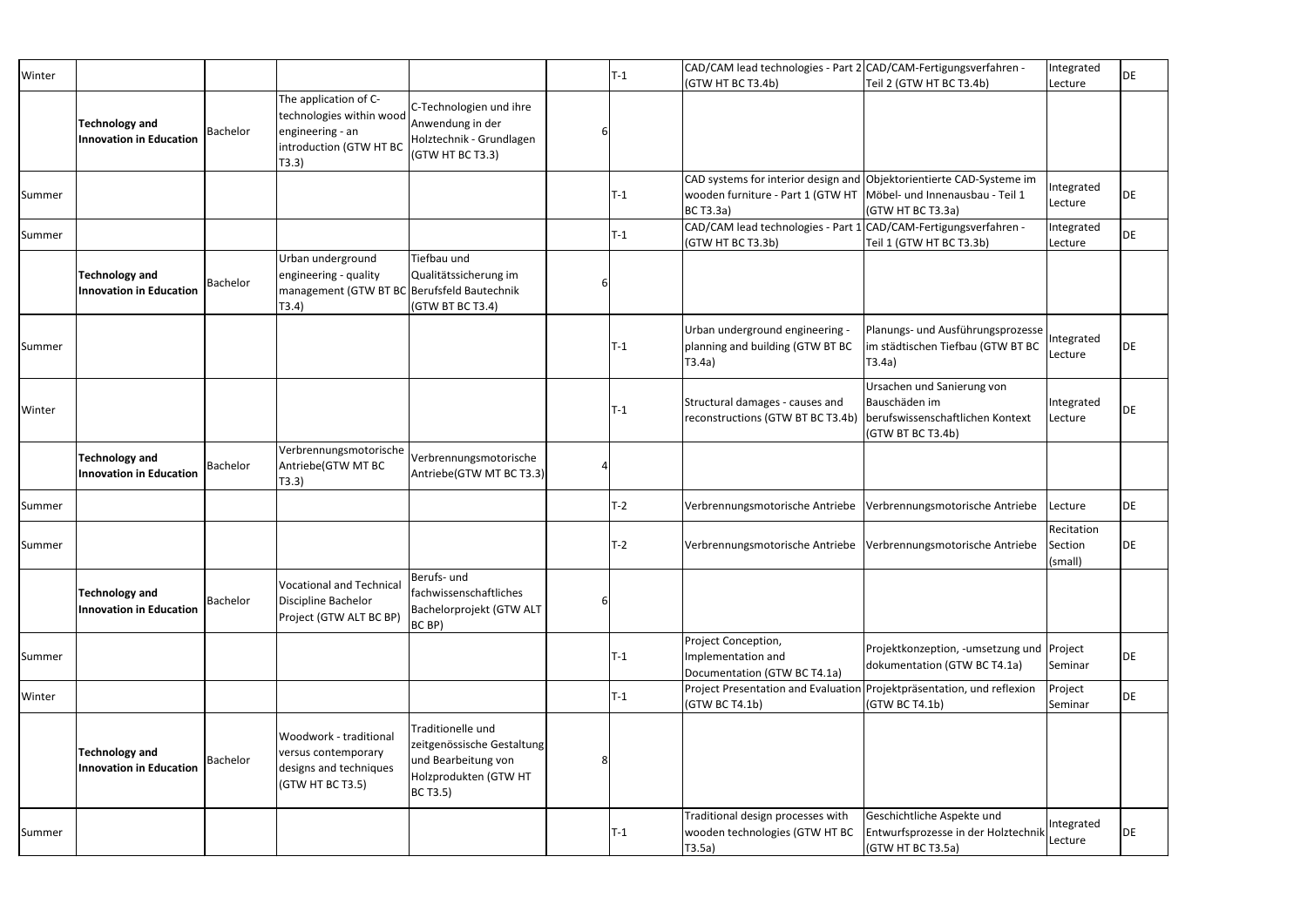| Summer |                                                         |        |                                                |                                                                              |                 | T-1              | Constructions in border regions -<br>planning and mounting (GTW HT BC Planung und Montage (GTW HT BC<br>T3.5b) | Konstruktionen im Grenzraum -<br>T3.5b)                       | Integrated<br>Lecture                      | DE      |
|--------|---------------------------------------------------------|--------|------------------------------------------------|------------------------------------------------------------------------------|-----------------|------------------|----------------------------------------------------------------------------------------------------------------|---------------------------------------------------------------|--------------------------------------------|---------|
| Summer |                                                         |        |                                                |                                                                              |                 | $\mathsf{T-1}$   | CNC technologies for complex<br>geometries (GTW HT BC T3.5c)                                                   | CNC-Bearbeitung komplexer<br>Geometrien (GTW HT BC T3.5c)     | Project-<br>/problem-<br>based<br>Learning | DE      |
|        | <b>Technology and</b><br><b>Innovation in Education</b> | Master | 3D Printing Laboratory                         | 3D Printing Labor                                                            |                 |                  |                                                                                                                |                                                               |                                            |         |
| Winter |                                                         |        |                                                |                                                                              |                 | T-2              | 3D Printing Laboratory                                                                                         | 3D Printing Labor                                             | Practical<br>Course                        | EN      |
|        | <b>Technology and</b><br><b>Innovation in Education</b> | Master | AdditiveProduction                             | <b>Additive Production</b>                                                   |                 |                  |                                                                                                                |                                                               |                                            |         |
| Summer |                                                         |        |                                                |                                                                              |                 | $T-2$            | <b>Additive Production</b>                                                                                     | <b>Additive Production</b>                                    | Lecture                                    | ΕN      |
| Summer |                                                         |        |                                                |                                                                              |                 | $T-2$            | <b>Additive Production</b>                                                                                     | <b>Additive Production</b>                                    | Seminar                                    | EN      |
|        | <b>Technology and</b><br><b>Innovation in Education</b> | Master | Laser Systems and<br><b>Metallic Materials</b> | Lasersysteme und<br>Metallische<br>Konstruktionswerkstoffe                   |                 |                  |                                                                                                                |                                                               |                                            |         |
| Winter |                                                         |        |                                                |                                                                              |                 | T-2              | Laser Systems and Process<br>Technologies                                                                      | Lasersystem- und -prozesstechnik                              | Lecture                                    | ΕN      |
| Winter |                                                         |        |                                                |                                                                              |                 | M-22             | <b>Structural Metallic Materials</b>                                                                           | Metallische<br>Konstruktionswerkstoffe                        | Lecture                                    | ΕN      |
|        | <b>Technology and</b><br><b>Innovation in Education</b> | Master | $***$                                          | Mündliche Prüfung und<br>Masterarbeit (GTW BT MA<br>T3) (GTW HT MA T3)       | 20              |                  |                                                                                                                |                                                               |                                            |         |
| Summer |                                                         |        |                                                |                                                                              |                 | $T-1$            | ***                                                                                                            | Masterarbeit                                                  |                                            | DE / EN |
| Summer |                                                         |        |                                                |                                                                              |                 | $T-1$            | ***                                                                                                            | Mündliche Prüfung                                             |                                            | DE / EN |
|        | Technology and<br><b>Innovation in Education</b>        | Master | $***$                                          | Berufswissenschaftliches<br>Projektseminar Bautechnik<br>(GTW BT MA T1.1)    | 8 <sup>1</sup>  |                  |                                                                                                                |                                                               |                                            |         |
| Winter |                                                         |        |                                                |                                                                              |                 | $T-1$            | $***$                                                                                                          | Projektseminar Hochbau Teil 1                                 | Integrated<br>Lecture                      | DE      |
| Summer |                                                         |        |                                                |                                                                              |                 | $T-1$            | ***                                                                                                            | Projektseminar Hochbau Teil 2                                 | Integrated<br>Lecture                      | DE      |
|        | <b>Technology and</b><br><b>Innovation in Education</b> | Master | $***$                                          | Berufswissenschaftliches<br>Projektseminar Bautechnik<br>II (GTW BT MA T1.2) | 10 <sup>1</sup> |                  |                                                                                                                |                                                               |                                            |         |
| Winter |                                                         |        |                                                |                                                                              |                 | $\mathsf{I}$ T-1 | ***                                                                                                            | Projektseminar Baukonstruktionen<br>Teil 1                    | Integrated<br>Lecture                      | DE      |
| Summer |                                                         |        |                                                |                                                                              |                 | $\mathsf{I}$ T-1 | $***$                                                                                                          | Projektseminar Baukonstruktionen<br>Teil 2                    | Integrated<br>Lecture                      | DE      |
| Summer |                                                         |        |                                                |                                                                              |                 | $T-1$            | ***                                                                                                            | Exkursionen zu Projekten des Hoch- Integrated<br>und Tiefbaus | Lecture                                    | DE      |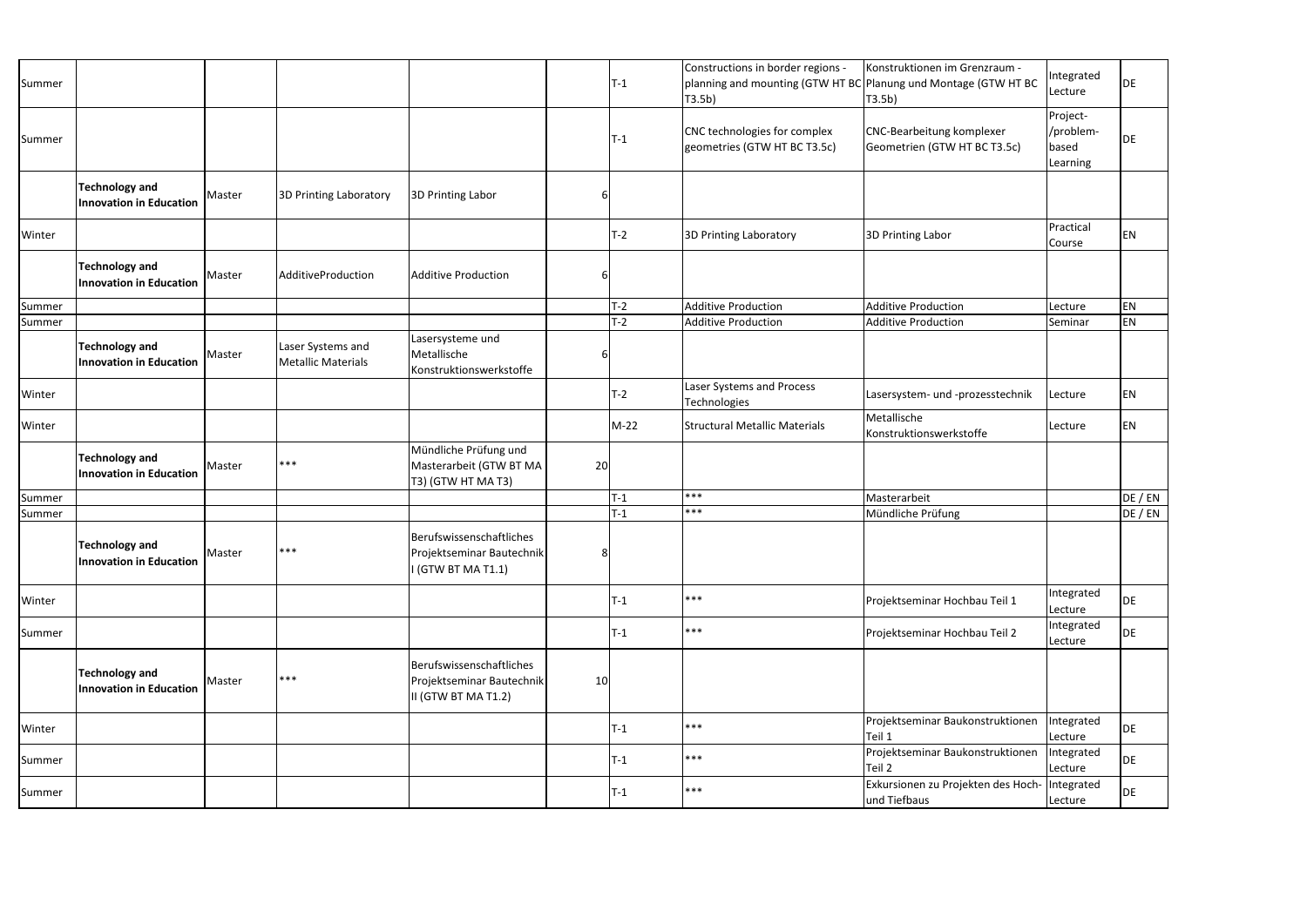|        | <b>Technology and</b><br><b>Innovation in Education</b> | Master | $***$                                                                            | Fachbezogene Grundzüge<br>der Unterrichtsplanung<br>(GTW BT MA T2)               | 12             |                |       |                                                                                        |                                  |           |
|--------|---------------------------------------------------------|--------|----------------------------------------------------------------------------------|----------------------------------------------------------------------------------|----------------|----------------|-------|----------------------------------------------------------------------------------------|----------------------------------|-----------|
| Winter |                                                         |        |                                                                                  |                                                                                  |                | T-1            | ***   | Fachwissenschaftlich-<br>fachdidaktische Grundlagen von<br>Unterrichtsexperimenten     | Integrated<br>Lecture            | DE        |
| Summer |                                                         |        |                                                                                  |                                                                                  |                | $T-1$          | ***   | Fachbezogene Grundzüge der<br>Unterrichtsplanung                                       | Integrated<br>Lecture            | DE        |
| Winter |                                                         |        |                                                                                  |                                                                                  |                | $T-1$          | ***   | Ausgewählte Themen des Bauens<br>im Rahmen beruflicher<br>Handlungsfelder              | Lecture                          | DE        |
| Winter |                                                         |        |                                                                                  |                                                                                  |                | $\mathsf{T-1}$ | $***$ | Ausgewählte Themen des Bauens<br>im Rahmen beruflicher<br>Handlungsfelder              | Recitation<br>Section<br>(small) | <b>DE</b> |
|        | <b>Technology and</b><br><b>Innovation in Education</b> | Master | $***$                                                                            | Berufswissenschaftliches<br>Projektseminar<br>Holztechnik I (GTW HT MA<br>T1.1)  | 8 <sup>1</sup> |                |       |                                                                                        |                                  |           |
| Winter |                                                         |        |                                                                                  |                                                                                  |                | $T-1$          | ***   | Projektseminar<br>Grenzraumkonstrukionen Teil 1                                        | Project<br>Seminar               | <b>DE</b> |
| Summer |                                                         |        |                                                                                  |                                                                                  |                | T-1            | ***   | Projektseminar<br>Grenzraumkonstrukionen Teil 2                                        | Project<br>Seminar               | <b>DE</b> |
|        | <b>Technology and</b><br><b>Innovation in Education</b> | Master | $***$                                                                            | Berufswissenschaftliches<br>Projektseminar<br>Holztechnik II (GTW HT MA<br>T1.2) | 10             |                |       |                                                                                        |                                  |           |
| Winter |                                                         |        |                                                                                  |                                                                                  |                | T-1            | ***   | Projektseminar Innenraum Teil 1                                                        | Integrated<br>Lecture            | DE        |
| Summer |                                                         |        |                                                                                  |                                                                                  |                | $T-1$          | ***   | Projektseminar Innenraum Teil 2                                                        | Integrated<br>Lecture            | DE        |
| Summer |                                                         |        |                                                                                  |                                                                                  |                | $T-1$          | ***   | Arbeitsvorbereitung und<br>Projektbetreuung unter didaktisch-<br>methodischen Aspekten | Recitation<br>Section<br>(small) | DE        |
|        | <b>Technology and</b><br><b>Innovation in Education</b> | Master | $***$                                                                            | Fachbezogene Grundzüge<br>der Unterrichtsplanung<br>(GTW HT MA T2)               | 12             |                |       |                                                                                        |                                  |           |
| Winter |                                                         |        |                                                                                  |                                                                                  |                | $T-1$          | ***   | Lernfeldbezogene<br>Fertigungsprozesse                                                 | Recitation<br>Section<br>(small) | DE        |
| Winter |                                                         |        |                                                                                  |                                                                                  |                | $T-1$          | ***   | Fachwissenschaftlich-<br>fachdidaktische Grundlagen von<br>Unterrichtsexperimenten     | Integrated<br>Lecture            | DE        |
| Summer |                                                         |        |                                                                                  |                                                                                  |                | T-1            | ***   | Fachbezogene Grundzüge der<br>Unterrichtsplanung                                       | Integrated<br>Lecture            | DE        |
|        | <b>Technology and</b><br><b>Innovation in Education</b> | Master | Berufswissenschaftliches<br>Projektseminar<br>Metalltechnik I(GTW MT<br>MA T3.1) | Berufswissenschaftliches<br>Projektseminar<br>Metalltechnik I(GTW MT<br>MA T3.1) |                |                |       |                                                                                        |                                  |           |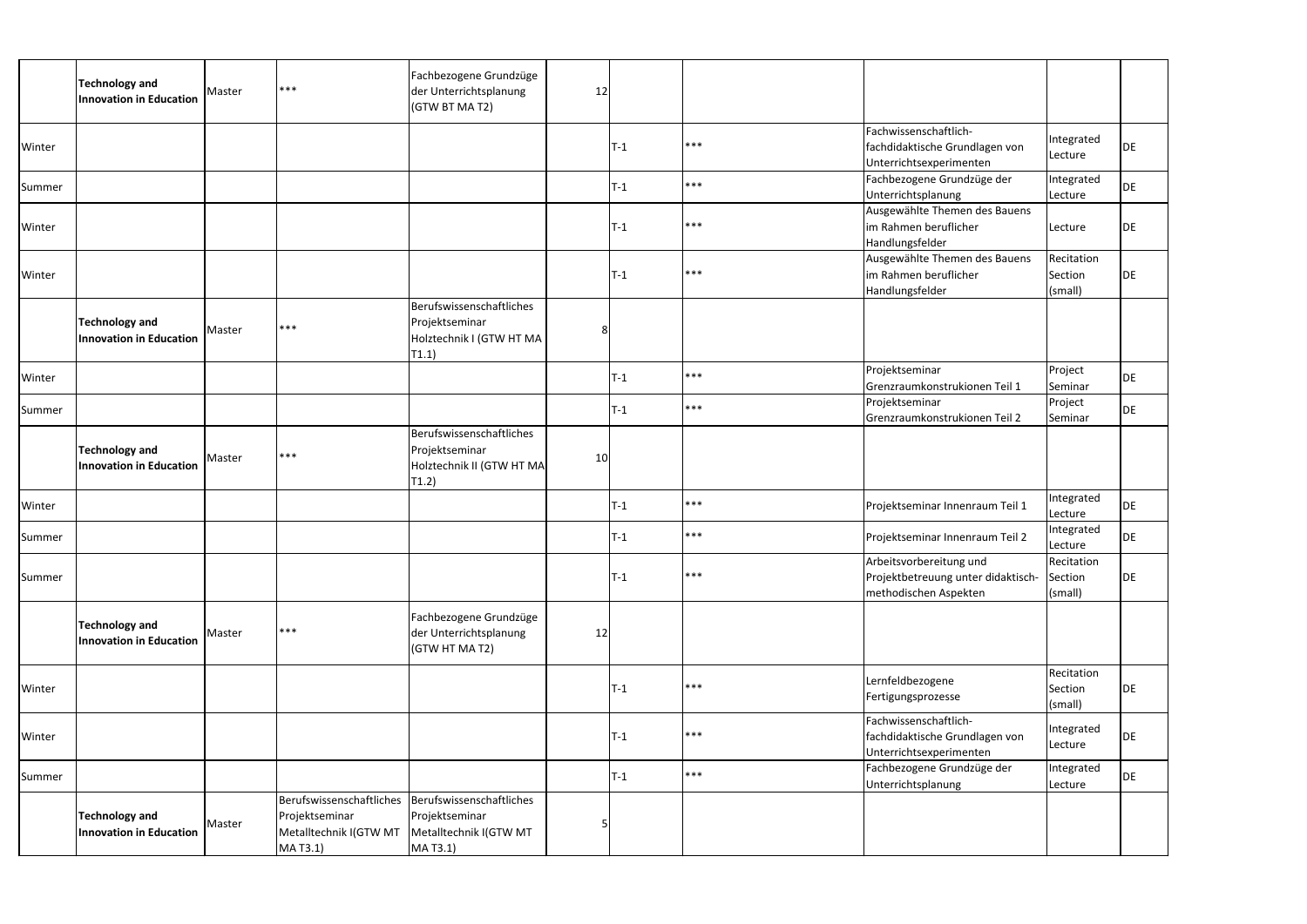| Winter+Su<br> mmer       |                                                         |        |                                                                                        |                                                                                 |   | $T-2$ | Hauptseminar Metalltechnik                                                                                                      | Hauptseminar Metalltechnik                                                                                   | Project<br>Seminar                         | DE |
|--------------------------|---------------------------------------------------------|--------|----------------------------------------------------------------------------------------|---------------------------------------------------------------------------------|---|-------|---------------------------------------------------------------------------------------------------------------------------------|--------------------------------------------------------------------------------------------------------------|--------------------------------------------|----|
|                          | <b>Technology and</b><br><b>Innovation in Education</b> | Master | Berufswissenschaftliches<br>Projektseminar<br>MetalltechnikII(GTW MT<br><b>MAT3.2)</b> | Berufswissenschaftliches<br>Projektseminar<br>MetalltechnikII(GTW MT<br>MAT3.2) |   |       |                                                                                                                                 |                                                                                                              |                                            |    |
| Winter+Su<br><b>mmer</b> |                                                         |        |                                                                                        |                                                                                 |   | $T-2$ | Projektseminar Metalltechnik                                                                                                    | Projektseminar Metalltechnik                                                                                 | Project<br>Seminar                         | DE |
|                          | Technology and<br><b>Innovation in Education</b>        | Master | Curriculum work and<br>educational program<br>planning                                 | Curriculumarbeit und<br>Bildungsgangplanung                                     | 6 |       |                                                                                                                                 |                                                                                                              |                                            |    |
| Winter+Su<br> mmer       |                                                         |        |                                                                                        |                                                                                 |   | $T-3$ | Curriculum work and educational<br>program planning using the<br>example of the development of<br>fields of action and learning | Curriculumarbeit und<br>Bildungsgangplanung am Beispiel<br>der Entwicklung von Handlungs-<br>und Lernfeldern | Project-<br>/problem-<br>based<br>Learning | DE |
|                          | <b>Technology and</b><br><b>Innovation in Education</b> | Master | Database systems                                                                       | Datenbanksysteme                                                                |   |       |                                                                                                                                 |                                                                                                              |                                            |    |
| Winter+Su<br> mmer       |                                                         |        |                                                                                        |                                                                                 |   | $T-3$ | Modeling, implementation and use Modellierung, Implementierung und /problem-<br>of database systems                             | Nutzung von Datenbanksystemen                                                                                | Project-<br>based<br>Learning              | DE |
|                          | <b>Technology and</b><br><b>Innovation in Education</b> | Master | Development of learning<br>environments and<br>learning media                          | Entwicklung von<br>Lernumgebungen und<br>Lernmedien                             |   |       |                                                                                                                                 |                                                                                                              |                                            |    |
| Winter+Su<br> mmer       |                                                         |        |                                                                                        |                                                                                 |   | $T-3$ | Development of technical learning<br>environments and learning media                                                            | Entwicklung von technischen<br>Lernumgebungen und Lernmedien                                                 | Project-<br>/problem-<br>based<br>Learning | DE |
|                          | <b>Technology and</b><br><b>Innovation in Education</b> | Master | Development of learning,<br>work tasks and exam<br>design                              | Entwicklung von Lern-,<br>Arbeits- und<br>Prüfungsaufgaben                      | ĥ |       |                                                                                                                                 |                                                                                                              |                                            |    |
| Winter+Su<br> mmer       |                                                         |        |                                                                                        |                                                                                 |   | $T-3$ | Development of learning, work<br>tasks and exam design                                                                          | Entwicklung von Lern- und<br>Arbeitsaufgaben sowie<br>Prüfungsgestaltung                                     | Project-<br>/problem-<br>based<br>Learning | DE |
|                          | <b>Technology and</b><br><b>Innovation in Education</b> | Master | Development of<br>professional teacher<br>action                                       | Entwicklung<br>professionellen<br>Lehrerhandelns                                | 6 |       |                                                                                                                                 |                                                                                                              |                                            |    |
| Summer                   |                                                         |        |                                                                                        |                                                                                 |   | $T-3$ | Development of professional<br>teacher action                                                                                   | Entwicklung professionellen<br>Lehrerhandelns                                                                | Project-<br>/problem-<br>based<br>Learning | DE |
|                          | <b>Technology and</b><br><b>Innovation in Education</b> | Master | Didactics of business<br>administration                                                | Fachdidaktik<br>Betriebswirtschaftslehre                                        | 6 |       |                                                                                                                                 |                                                                                                              |                                            |    |
| Summer                   |                                                         |        |                                                                                        |                                                                                 |   | $T-3$ | Didactics of business administration                                                                                            | Fachdidaktik<br>Betriebswirtschaftslehre                                                                     | Project-<br>/problem-<br>based<br>Learning | DE |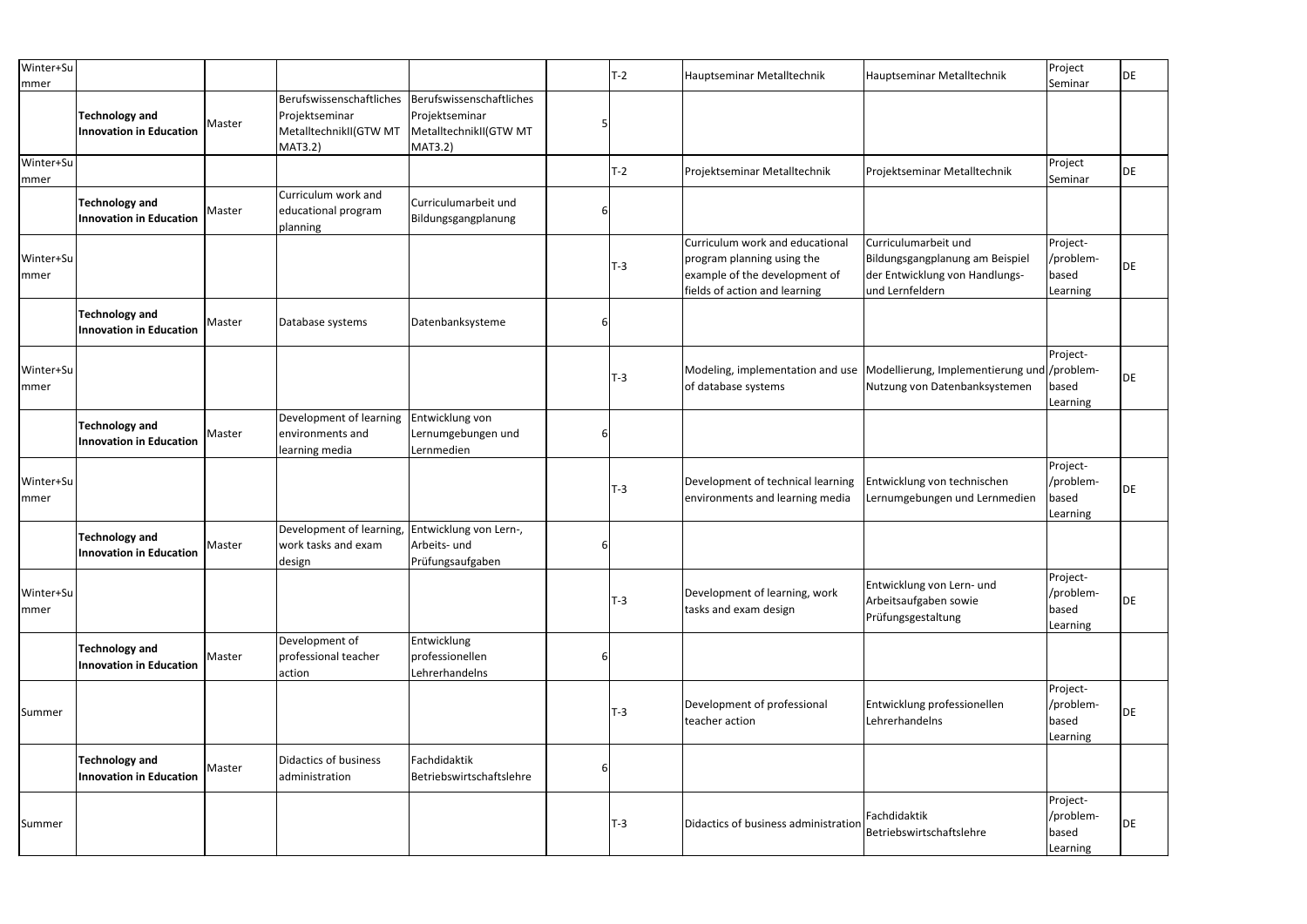|                          | <b>Technology and</b><br><b>Innovation in Education</b> | Master | Didactics of professional<br>computer science                                                  | Fachdidaktik Berufliche<br>Informatik                  |    |       |                                                                                                                              |                                                                                                              |                                            |    |
|--------------------------|---------------------------------------------------------|--------|------------------------------------------------------------------------------------------------|--------------------------------------------------------|----|-------|------------------------------------------------------------------------------------------------------------------------------|--------------------------------------------------------------------------------------------------------------|--------------------------------------------|----|
| Summer                   |                                                         |        |                                                                                                |                                                        |    | $T-3$ | Didactics of professional computer<br>science                                                                                | Fachdidaktik Berufliche Informatik                                                                           | Project-<br>/problem-<br>based<br>Learning | DE |
|                          | <b>Technology and</b><br><b>Innovation in Education</b> | Master | Heterogeneity and<br>inclusion of funding<br>diagnostics                                       | Heterogenität und<br>Inklusion der<br>Förderdiagnostik | 6  |       |                                                                                                                              |                                                                                                              |                                            |    |
| Winter+Su<br> mmer       |                                                         |        |                                                                                                |                                                        |    | $T-3$ | Dealing with heterogeneity and<br>inclusion as well as fundamentals of Inklusion sowie Grundlagen der<br>funding diagnostics | Umgang mit Heterogenität und<br>Förderdiagnostik                                                             | Project-<br>/problem-<br>based<br>Learning | DE |
|                          | <b>Technology and</b><br><b>Innovation in Education</b> | Master | <b>Innovation management</b><br>(Vocational Education)                                         | Innovationsmanagement<br>(Berufliche Bildung)          | 6  |       |                                                                                                                              |                                                                                                              |                                            |    |
| Winter+Su<br> mmer       |                                                         |        |                                                                                                |                                                        |    | $T-3$ | Innovation management                                                                                                        | Innovationsmanagement                                                                                        | Project-<br>/problem-<br>based<br>Learning | DE |
|                          | <b>Technology and</b><br><b>Innovation in Education</b> | Master | Learning situations and<br>school practice                                                     | Lernsituationen und<br>Schulpraxis                     | 30 |       |                                                                                                                              |                                                                                                              |                                            |    |
| Winter+Su<br><b>mmer</b> |                                                         |        |                                                                                                |                                                        |    | $T-3$ | Realization and reflection of<br>learning situations and school<br>practice                                                  | Umsetzung und Reflexion von<br>Lernsituationen und Schulpraxis                                               | Project-<br>/problem-<br>based<br>Learning | DE |
|                          | <b>Technology and</b><br><b>Innovation in Education</b> | Master | Lernumgebungen in den<br>beruflichen<br>Fachrichtungen(GTW MT   Fachrichtungen(GTW MT<br>MAT2) | Lernumgebungen in den<br>beruflichen<br>MAT2)          | 10 |       |                                                                                                                              |                                                                                                              |                                            |    |
| Winter                   |                                                         |        |                                                                                                |                                                        |    | $T-3$ | professional Specialization                                                                                                  | Technical learning Environments in Technische Lernumgebungen in den //problem-<br>beruflichen Fachrichtungen | Project-<br>based<br>Learning              | DE |
|                          | <b>Technology and</b><br><b>Innovation in Education</b> | Master | Object-oriented software<br>development                                                        | Verfahren<br>objektorientierter<br>Softwarentwicklung  | 6  |       |                                                                                                                              |                                                                                                              |                                            |    |
| Winter+Su<br>mmer        |                                                         |        |                                                                                                |                                                        |    | $T-3$ | Object-oriented software<br>development                                                                                      | Verfahren objektorientierter<br>Softwareentwicklung                                                          | Project-<br>/problem-<br>based<br>Learning | DE |
|                          | <b>Technology and</b><br><b>Innovation in Education</b> | Master | Project- and<br>knowledgemanagement                                                            | Projekt- und<br>Wissensmanagement                      | 6  |       |                                                                                                                              |                                                                                                              |                                            |    |
| Winter+Su<br><b>mmer</b> |                                                         |        |                                                                                                |                                                        |    | $T-3$ | Project- and<br>knowledgemanagement                                                                                          | Projekt- und Wissensmanagement                                                                               | Project-<br>/problem-<br>based<br>Learning | DE |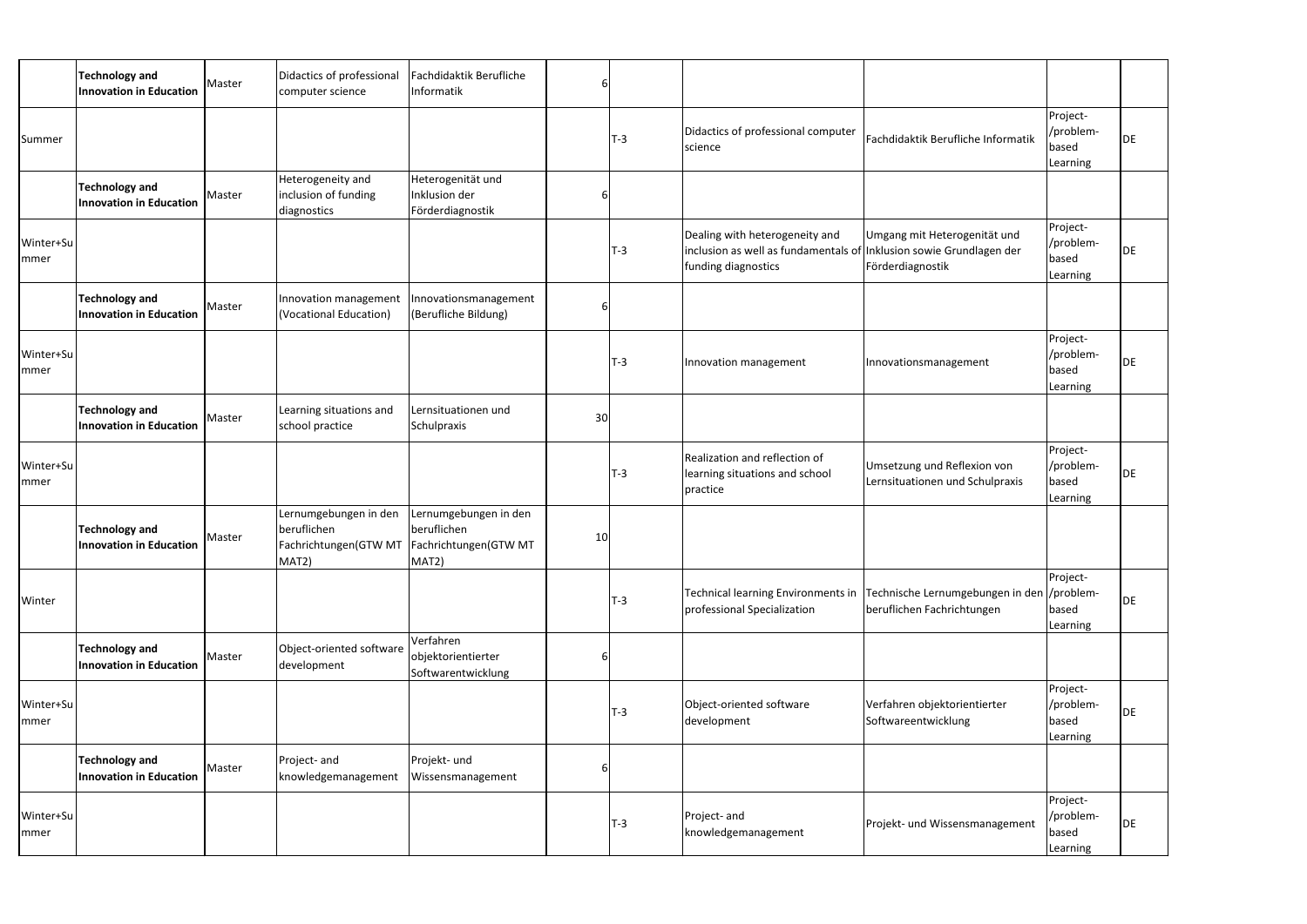|                    | <b>Technology and</b><br><b>Innovation in Education</b> | Master | Projektseminar zu<br>Haushalt, Technik und<br>Ökonomie | Projektseminar zu<br>Haushalt, Technik und<br>Ökonomie | 10 |         |                                                                                                   |                                                                                                                  |                                            |    |
|--------------------|---------------------------------------------------------|--------|--------------------------------------------------------|--------------------------------------------------------|----|---------|---------------------------------------------------------------------------------------------------|------------------------------------------------------------------------------------------------------------------|--------------------------------------------|----|
| Winter             |                                                         |        |                                                        |                                                        |    | 0-UNIHH | <b>Project Seminar Domestic</b><br>Household and Economy                                          | Projektseminar zu Haushalt und<br>Ökonomie                                                                       | Project<br>Seminar                         | DE |
| Winter             |                                                         |        |                                                        |                                                        |    | 0-UNIHH | Project Seminar Technology and<br>Economy - Textile and Apparel                                   | Projektseminar zu Technik und<br>Ökonomie - Textil und Bekleidung                                                | Project<br>Seminar                         | DE |
| Winter             |                                                         |        |                                                        |                                                        |    | $T-1$   | Project Seminar Technology and<br>Economy - Wood Processing                                       | Projektseminar zu Technik und<br>Ökonomie - Holztechnik                                                          | Project<br>Seminar                         | DE |
| Winter             |                                                         |        |                                                        |                                                        |    | $T-3$   | Project Seminar Technology and<br>Economy - Metal Technology                                      | Projektseminar zu Technik und<br>Ökonomie - Metalltechnik                                                        | Project<br>Seminar                         | DE |
| Winter             |                                                         |        |                                                        |                                                        |    | $T-3$   | Project Seminar Technology and<br>Economy - Electronical- and<br><b>Information Technology</b>    | Projektseminar zu Technik und<br>Ökonomie - Elektro- und<br>Informationstechnik                                  | Project<br>Seminar                         | DE |
| Winter             |                                                         |        |                                                        |                                                        |    | $T-3$   | Project Seminar Technology and<br>Economy - Media Technology                                      | Projektseminar zu Technik und<br>Ökonomie - Medientechnik                                                        | Project<br>Seminar                         | DE |
| Summer             |                                                         |        |                                                        |                                                        |    | 0-UNIHH | <b>Project Seminar Domestic</b><br>Household and Economy II                                       | Projektseminar zu Haushalt und<br>Ökonomie II                                                                    | Project<br>Seminar                         | DE |
| Summer             |                                                         |        |                                                        |                                                        |    | 0-UNIHH | Project Seminar Technology and<br><b>Economy - Textile and Apparel II</b>                         | Projektseminar zu Technik und<br>Ökonomie - Textil und Bekleidung II Seminar                                     | Project                                    | DE |
| Summer             |                                                         |        |                                                        |                                                        |    | $T-1$   | Project Seminar Technology and<br>Economy - Wood Processing II                                    | Projektseminar zu Technik und<br>Ökonomie - Holztechnik II                                                       | Project<br>Seminar                         | DE |
| Summer             |                                                         |        |                                                        |                                                        |    | $T-3$   | Project Seminar Technology and<br>Economy - Metal Technology II                                   | Projektseminar zu Technik und<br>Ökonomie - Metalltechnik II                                                     | Project<br>Seminar                         | DE |
| Summer             |                                                         |        |                                                        |                                                        |    | $T-3$   | Project Seminar Technology and<br>Economy - Electronical- and<br><b>Information Technology II</b> | Projektseminar zu Technik und<br>Ökonomie - Elektro- und<br>Informationstechnik II                               | Project<br>Seminar                         | DE |
| Summer             |                                                         |        |                                                        |                                                        |    | $T-3$   | Project Seminar Technology and<br>Economy - Media Technology II                                   | Projektseminar zu Technik und<br>Ökonomie - Medientechnik II                                                     | Project<br>Seminar                         | DE |
|                    | <b>Technology and</b><br><b>Innovation in Education</b> | Master | Reflection of educational Reflexion von<br>processes   | Bildungsprozessen                                      |    |         |                                                                                                   |                                                                                                                  |                                            |    |
| Winter+Su<br>mmer  |                                                         |        |                                                        |                                                        |    | $T-3$   | using the example of portfolios                                                                   | Reflection of educational processes Reflexion von Bildungsprozessen am /problem-<br>Beispiel der Portfolioarbeit | Project-<br>based<br>Learning              | DE |
|                    | <b>Technology and</b><br><b>Innovation in Education</b> | Master | Research methods of<br>occupational science            | Berufswissenschaftliche<br>Forschungsmethoden          |    |         |                                                                                                   |                                                                                                                  |                                            |    |
| Winter+Su<br> mmer |                                                         |        |                                                        |                                                        |    | $T-3$   | Research methods of occupational<br>science using the example of work<br>process analyzes         | Berufswissenschaftliche<br>Forschungsmethoden am Beispiel<br>von Arbeitsprozessanalysen                          | Project-<br>/problem-<br>based<br>Learning | DE |
|                    | <b>Technology and</b><br><b>Innovation in Education</b> | Master | Server systems and<br>services                         | Serversysteme und -<br>dienste                         | 6  |         |                                                                                                   |                                                                                                                  |                                            |    |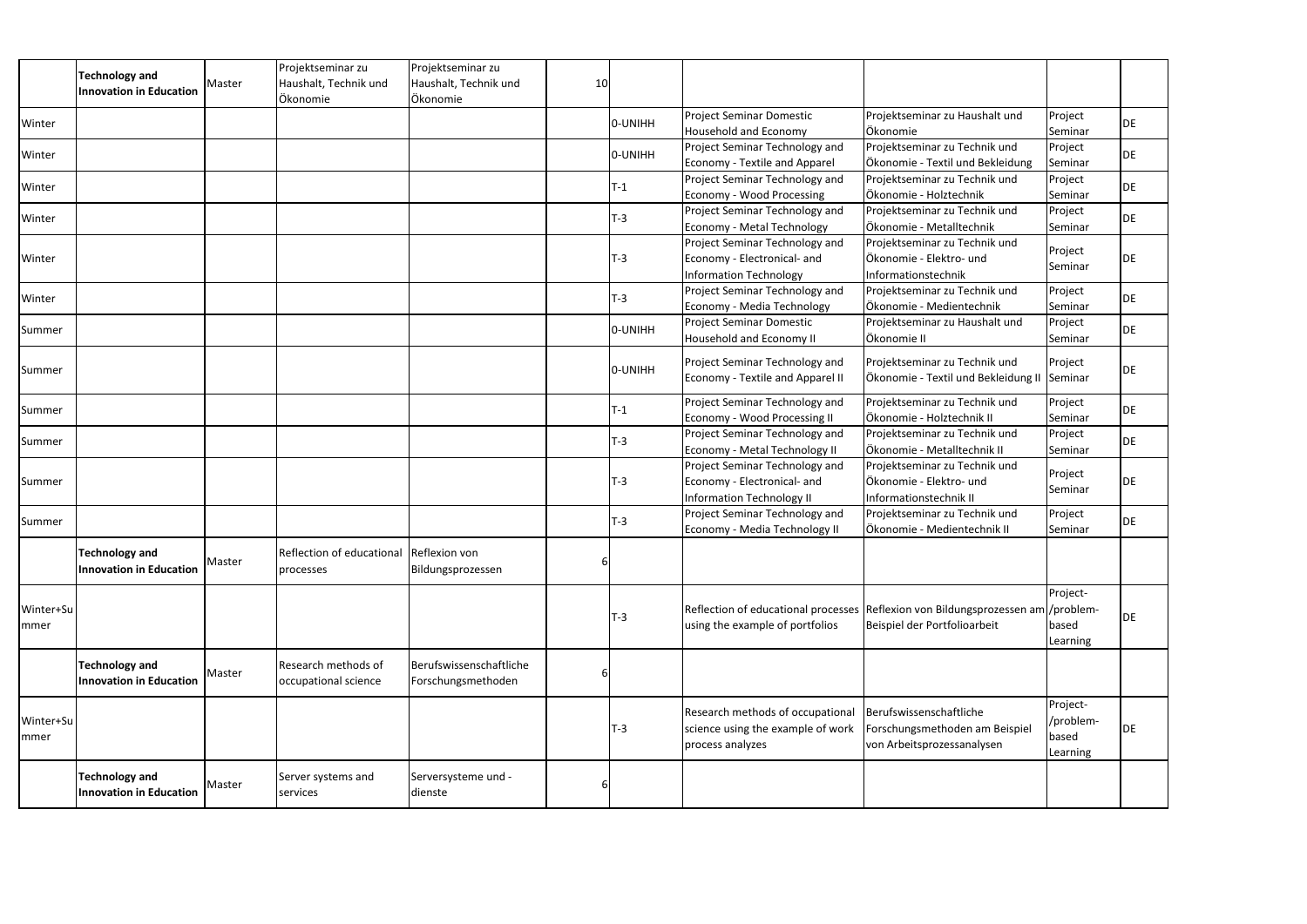|                                                         |                                                                            |                                                                                 |                                                 |                                                                                 | $T-3$ | Server systems and services                                       |                                       | Project-<br>/problem-<br>based<br>Learning                                                                                                                                                                                                                                                                | DE                                                                                        |
|---------------------------------------------------------|----------------------------------------------------------------------------|---------------------------------------------------------------------------------|-------------------------------------------------|---------------------------------------------------------------------------------|-------|-------------------------------------------------------------------|---------------------------------------|-----------------------------------------------------------------------------------------------------------------------------------------------------------------------------------------------------------------------------------------------------------------------------------------------------------|-------------------------------------------------------------------------------------------|
| <b>Technology and</b><br><b>Innovation in Education</b> | Master                                                                     | Sustainability,<br>environment and society                                      | Nachhaltigkeit, Umwelt<br>und Gesellschaft      | 6                                                                               |       |                                                                   |                                       |                                                                                                                                                                                                                                                                                                           |                                                                                           |
|                                                         |                                                                            |                                                                                 |                                                 |                                                                                 | $T-3$ | Sustainability, environment and<br>society                        |                                       | Project-<br>/problem-<br>based<br>Learning                                                                                                                                                                                                                                                                | DE                                                                                        |
| <b>Technology and</b><br><b>Innovation in Education</b> | Master                                                                     | Systems and learning<br>venues of vocational<br>education                       | beruflichen Bildung                             | 6                                                                               |       |                                                                   |                                       |                                                                                                                                                                                                                                                                                                           |                                                                                           |
|                                                         |                                                                            |                                                                                 |                                                 |                                                                                 | $T-3$ | Systems and learning venues of<br>vocational education            |                                       | Project-<br>/problem-<br>based<br>Learning                                                                                                                                                                                                                                                                | DE                                                                                        |
| <b>Technology and</b><br><b>Innovation in Education</b> |                                                                            | Technische<br>Lernumgebungen                                                    | Technische<br>Lernumgebungen                    |                                                                                 |       |                                                                   |                                       |                                                                                                                                                                                                                                                                                                           |                                                                                           |
|                                                         |                                                                            |                                                                                 |                                                 |                                                                                 | $T-3$ | Work Studies/Technology                                           |                                       | Project-<br>based<br>Learning                                                                                                                                                                                                                                                                             | DE                                                                                        |
| <b>Technology and</b><br><b>Innovation in Education</b> | Master                                                                     | Theories and concepts of<br>vocational science                                  | Theorien und Konzepte<br>der Berufswissenschaft | 6                                                                               |       |                                                                   |                                       |                                                                                                                                                                                                                                                                                                           |                                                                                           |
|                                                         |                                                                            |                                                                                 |                                                 |                                                                                 |       | science and subject didactics                                     | Theorien und Konzepte der             | Project-<br>/problem-<br>based<br>Learning                                                                                                                                                                                                                                                                | DE                                                                                        |
| Zentrum für Lehre und<br>Lernen                         |                                                                            | Project- and Teamwork I                                                         | Projekt- und Teamarbeit I                       | 6                                                                               |       |                                                                   |                                       |                                                                                                                                                                                                                                                                                                           |                                                                                           |
|                                                         |                                                                            |                                                                                 |                                                 |                                                                                 |       | <b>Project I Orientation Studies</b>                              |                                       | Project-<br>/problem-<br>based<br>Learning                                                                                                                                                                                                                                                                | DE                                                                                        |
| Zentrum für Lehre und<br>Lernen                         |                                                                            |                                                                                 |                                                 |                                                                                 |       |                                                                   |                                       |                                                                                                                                                                                                                                                                                                           |                                                                                           |
|                                                         |                                                                            |                                                                                 |                                                 |                                                                                 |       | <b>Project II Orientation Studies</b>                             |                                       | Project-<br>/problem-<br>based<br>Learning                                                                                                                                                                                                                                                                | DE                                                                                        |
|                                                         |                                                                            | Non-technical Courses for<br><b>Bachelors</b>                                   | Nichttechnische Angebote<br>im Bachelor         | 6                                                                               |       |                                                                   |                                       |                                                                                                                                                                                                                                                                                                           |                                                                                           |
|                                                         |                                                                            |                                                                                 |                                                 |                                                                                 |       | Time Management and Self-<br>Organisation                         | Zeit- und Selbstmanagement            | Seminar                                                                                                                                                                                                                                                                                                   | <b>DE</b>                                                                                 |
|                                                         |                                                                            |                                                                                 |                                                 |                                                                                 |       | Techniques and Methods of<br><b>Conversations and Negotiation</b> | Gesprächs- und<br>Verhandlungsführung |                                                                                                                                                                                                                                                                                                           | DE                                                                                        |
|                                                         | Winter+Su<br>Winter+Su<br>Winter+Su<br>Winter+Su<br>Winter+Su<br>Winter+Su | Master<br>Undefiniert<br>Undefiniert<br><b>Complementary studies   Bachelor</b> |                                                 | Systeme und Lernorte der<br>Project- and Teamwork II Projekt- und Teamarbeit II |       | $T-3$<br>ZLL<br>ZLL<br>0-NTA<br>0-NTA                             |                                       | Serversysteme und -dienste<br>Nachhaltigkeit, Umwelt und<br>Gesellschaft<br>Systeme und Lernorte der<br>beruflichen Bildung<br>Arbeitslehre/Technik<br>Theories and concepts of vocational<br>Berufswissenschaft und<br>Fachdidaktik<br>Projekt I Orientierungsstudium<br>Projekt II Orientierungsstudium | Technical Learning Environments in Technische Lernumgebungen in der //problem-<br>Seminar |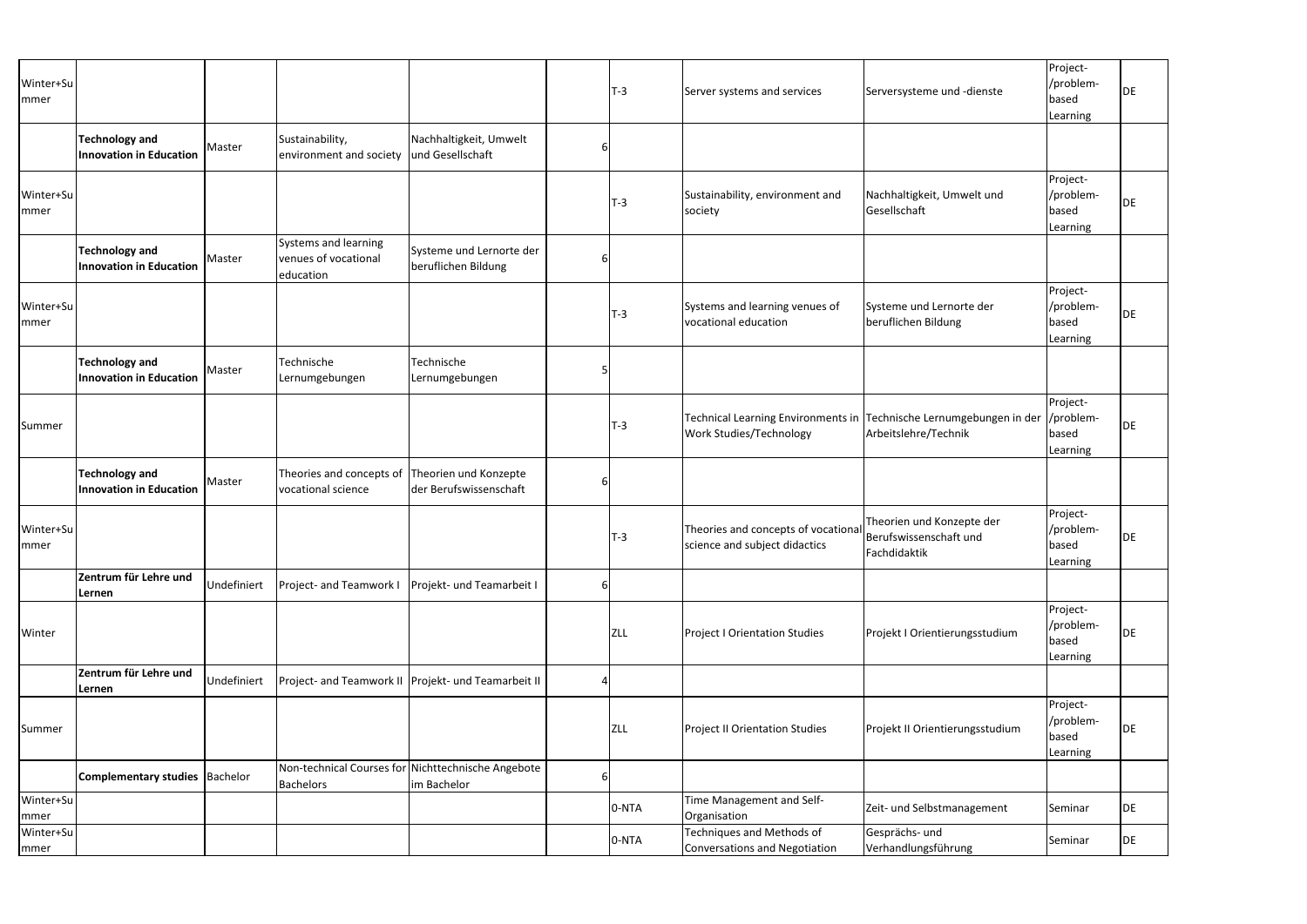| Winter+Su         |  |  | 0-NTA      | Foreign Language Course                                                                                                                                      | Fremdsprachkurs                                                                                                                                | Seminar | Fremd-s<br>prach-ku |
|-------------------|--|--|------------|--------------------------------------------------------------------------------------------------------------------------------------------------------------|------------------------------------------------------------------------------------------------------------------------------------------------|---------|---------------------|
| mmer              |  |  |            |                                                                                                                                                              |                                                                                                                                                |         | rs                  |
| Winter+Su<br>mmer |  |  | 0-NTA      | Technology, Management and<br>Social Responsibility                                                                                                          | Technik, Management,<br>gesellschaftliche Verantwortung                                                                                        | Seminar | DE                  |
| Winter+Su<br>mmer |  |  | 0-NTA      | Technology in the Arts                                                                                                                                       | Technik in der Kunst                                                                                                                           | Seminar | DE                  |
| Winter+Su<br>mmer |  |  | 0-NTA      | <b>Academic Research and Writing</b>                                                                                                                         | Wissenschaftliches Arbeiten                                                                                                                    | Seminar | DE                  |
| Winter            |  |  | $B-6$      | <b>Aspects of Cultural History</b>                                                                                                                           | Aspekte der Kulturgeschichte                                                                                                                   | Lecture | DE                  |
| Winter+Su<br>mmer |  |  | $B-6$      | Creativity Workshop:<br>Improvisational Theatre - in<br>German                                                                                               | Kreativseminar:<br>Improvisationstheater -<br>deutschsprachig                                                                                  | Seminar | DE                  |
| Winter+Su<br>mmer |  |  | <b>ZLL</b> | of University Teaching                                                                                                                                       | Introduction to Theory and Practice Hochschuldidaktische Grundlagen in Seminar<br>Theorie und Praxis                                           |         | DE                  |
| Winter+Su<br>mmer |  |  | <b>ZLL</b> | Introduction to Engineering<br><b>Education Research</b>                                                                                                     | Einführung in die Fachdidaktik der<br>Ingenieurwissenschaften                                                                                  | Seminar | DE                  |
| Winter            |  |  | $M-18$     | Production Management and<br>Organization                                                                                                                    | Betriebsmanagement und -<br>organisation                                                                                                       | Lecture | DE                  |
| Winter+Su<br>mmer |  |  | $V-9$      | <b>TUHH Goes Circular - Sustainability</b><br>in Research, Education and Campus in Forschung, Lehre und<br>Management                                        | <b>TUHH Goes Circular - Nachhaltigkeit</b><br>Campusmanagement                                                                                 | Lecture | ΕN                  |
| Winter+Su<br>mmer |  |  | B-6        | <b>Ethics and Science</b>                                                                                                                                    | Ethik und Wissenschaft                                                                                                                         | Seminar | DE                  |
| Winter+Su<br>mmer |  |  | 0-NTA      | 'Lampedusa in Hamburg'. Refugee-<br>Struggles in the Context of Racism,<br>Colonialism and Resistance.                                                       | 'Lampedusa in Hamburg'.<br>Flüchtlingskämpfe im Kontext von<br>Rassismus, Kolonialismus,<br>Widerstand.                                        | Seminar | DE                  |
| Winter+Su<br>mmer |  |  | 0-NTA      | <b>Management of Competencies:</b><br>Analyze your Competencies to Pass<br><b>Applications and Assessments</b><br>Successfully.                              | Kompetenzenmanagement: Eigene<br>Kompetenzen analysieren und<br>beschreiben, um bei Bewerbungen<br>und Assessments erfolgreich zu<br>bestehen. | Seminar | DE                  |
| Winter+Su<br>mmer |  |  | B-6        | Why philosophy? Introduction to<br>the fundamentals of science                                                                                               | Warum Philosophie? Einführung in<br>die Grundlagen einer Wissenschaft                                                                          | Seminar | DE                  |
| Winter+Su<br>mmer |  |  | <b>ZLL</b> | Introduction to Technical Education<br>robotik@TUHH                                                                                                          | Grundlagen der Gruppenleitung und<br>Didaktik am Beispiel von Robotik-<br>lund<br>Technikkursen/Tutorenausbildung<br>robotik@TUHH              | Seminar | DE                  |
| Winter+Su<br>mmer |  |  | <b>B-6</b> | Comics: Historical, Theoretical and<br>Analytical Approaches to Graphic<br>Literature                                                                        | Comic-Klassiker: Geschichte,<br>Theorie und Analyse grafischer<br>Literatur                                                                    | Seminar | DE                  |
| Winter+Su<br>mmer |  |  | $M-17$     | Studying successfully - Introduction Erfolgreich Studierenden - Einstieg<br>to the (digital) methods for self-<br>organisation and goal-oriented<br>learning | in (digitale) Methoden der<br>Selbstorganisation und des<br>zielgerichteten Lernens                                                            | Seminar | DE                  |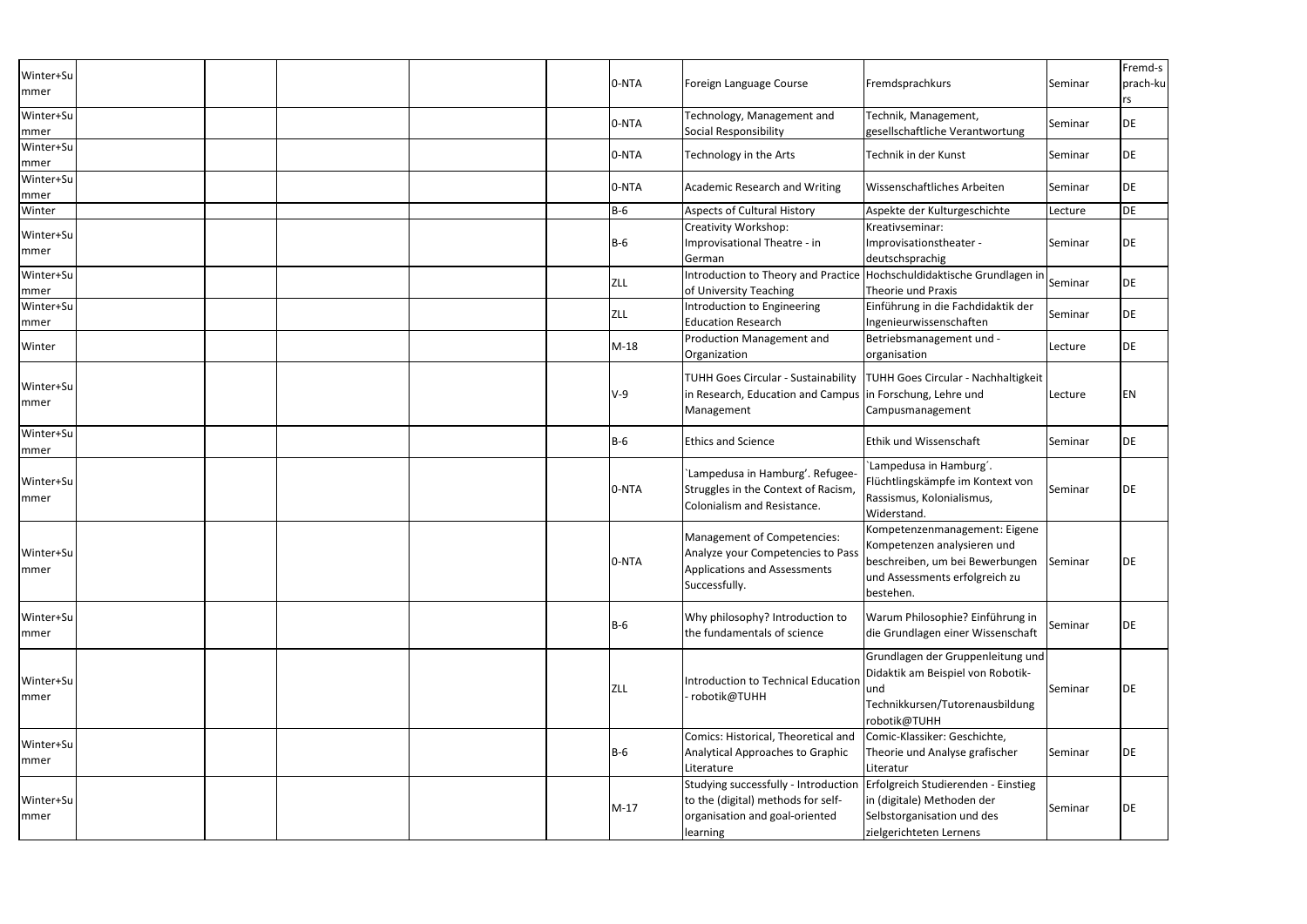| Winter+Su<br>mmer        |  |  | 0-NTA      | Social Learning: Social Commitment<br>in Refugee Issues / Bachelor                                                      | Social Learning: Gesellschaftliches<br>Engagement für Flüchtlinge /<br>Bachelor                            | Seminar | DE / EN   |
|--------------------------|--|--|------------|-------------------------------------------------------------------------------------------------------------------------|------------------------------------------------------------------------------------------------------------|---------|-----------|
| Winter+Su<br>mmer        |  |  | 0-NTA      | Voice and Communication in<br><b>Commercial Contexts</b>                                                                | Stimme und Kommunikation im<br>wirtschaftlichen Kontext                                                    | Seminar | DE        |
| Winter+Su<br> mmer       |  |  | $B-6$      | Creativity Workshop:<br>Improvisational Theatre - in English                                                            | Kreativseminar:<br>Improvisationstheater -<br>englischsprachig                                             | Seminar | <b>EN</b> |
| Winter+Su<br>mmer        |  |  | $B-6$      | Genres of Art                                                                                                           | Die Gattungen der Kunst:<br>Historienmalerei - Stillleben -<br>Portrait - Genre - Landschaft               | Seminar | DE        |
| Winter+Su<br>mmer        |  |  | $B-6$      | Great Figures of Art History: An<br>Introduction to Art Style from Dürer Einführung in die Bildkünste von<br>to Richter | Große Künstlerpersönlichkeiten:<br>Dürer bis Richter                                                       | Seminar | <b>DE</b> |
| Winter+Su<br>mmer        |  |  | $B-6$      | <b>Climate Crisis and Future Earth</b>                                                                                  | Die Klimakrise und die Erde der<br>Zukunft                                                                 | Seminar | DE        |
| Winter+Su<br>mmer        |  |  | 0-NTA      | Social Learning: Social Commitmen<br>in Sustainability                                                                  | t Social Learning: Gesellschaftliches<br>Engagement für die Nachhaltigkeit                                 | Seminar | <b>DE</b> |
| Winter+Su<br><b>mmer</b> |  |  | 0-NTA      | Who are We and How Many?<br>Identity and Migration.                                                                     | Wer sind wir und wie viele?<br>Identität und Migration.                                                    | Seminar | DE        |
| Winter+Su<br>mmer        |  |  | $B-6$      | Robo Culturalis. Reflecting robots<br>and A.I. in media and society                                                     | Robo Culturalis. Reflektion von<br>Robotern und K.I. in Medien und<br>Gesellschaft                         | Seminar | <b>DE</b> |
| Winter+Su<br>mmer        |  |  | $B-6$      | The Architect, Designer and Artist<br>Stefan Wewerka and the<br>Successors of the Bauhaus                               | Der Architekt, Designer und<br>Künstler Stefan Wewerka und die<br>Nachfolge des Bauhaus                    | Seminar | DE        |
| Winter+Su<br>mmer        |  |  | 0-NTA      | Intellectual Property - Law and<br>Economics                                                                            | Intellectual Property - Rechtliche<br>und Ökonomische Grundlagen                                           | Seminar | DE        |
| Winter+Su<br>mmer        |  |  | 0-NTA      | <b>Basics of Law</b>                                                                                                    | Grundlagen des Rechts                                                                                      | Seminar | DE        |
| Winter                   |  |  | 0-TUHH     | Team, study group or cheerful<br>circle? Basics of accompanying<br>groups                                               | Team, Lerngruppe oder fröhliche<br>Runde? Grundlagen der Begleitung Seminar<br>von Gruppen                 |         | DE / EN   |
| Winter+Su<br>mmer        |  |  | <b>B-6</b> | Advanced Selfmanagement skills -<br>Theories and Research Results                                                       | Einführung in Selbstmanagement -<br>Theorien und Forschungsergebnisse Seminar                              |         | DE        |
| Winter+Su<br>mmer        |  |  | 0-NTA      | "Fridays For Past, Present and<br>Future" - Why the climate crisis is<br>really a climate catastrophe                   | "Fridays For Past, Present and<br>Future" - Warum die Klimakrise in<br>Wahrheit eine Klimakatastrophe ist  | Lecture | DE        |
| Winter+Su<br>mmer        |  |  | $0-SLS$    | A: Self-management, organising<br>work and learning in engineering<br>(for dual study program)                          | A: Selbstmanagement, Arbeits- und<br>Lernorganisation im dualen Studium Seminar<br>(duale Studienvariante) |         | DE        |
| Winter+Su<br>mmer        |  |  | $O-SLS$    | B: Self-competence for professiona<br>success in engineering (for dual<br>study program)                                | B: Selbstkompetenzen für den<br>beruflichen Erfolg im<br>Ingenieurbereich (duale<br>Studienvariante)       | Seminar | DE        |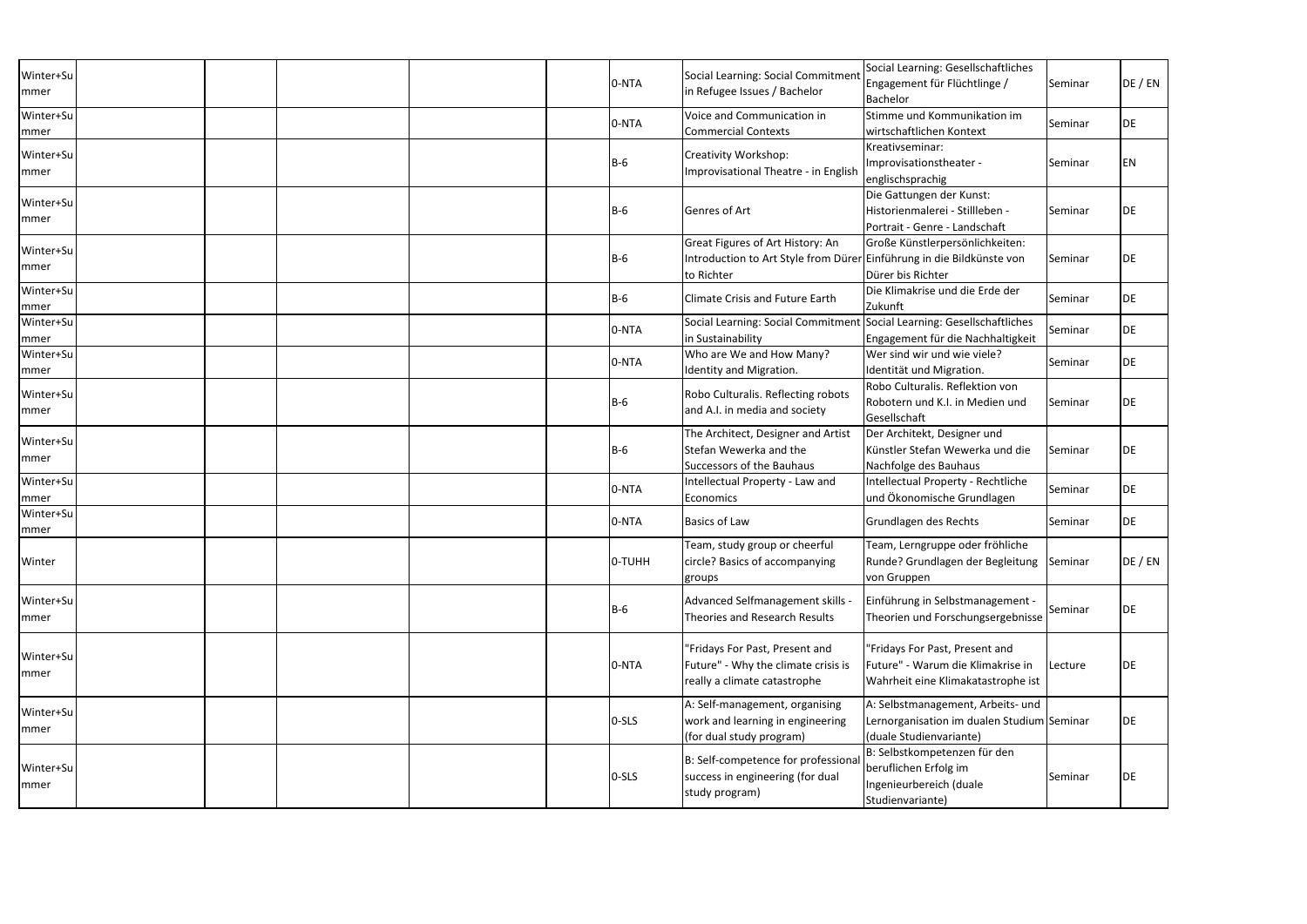| Winter+Su<br>mmer         |                                       |        |                                                                 | 0-SLS              | C: Social-competence: Team<br>development and communication<br>in engineering (for dual study<br>program)                                                | C: Sozialkompetenz:<br>Teamentwicklung und<br>Kommunikation im<br>Ingenieurbereich (duale<br>Studienvariante) | Seminar | DE                        |
|---------------------------|---------------------------------------|--------|-----------------------------------------------------------------|--------------------|----------------------------------------------------------------------------------------------------------------------------------------------------------|---------------------------------------------------------------------------------------------------------------|---------|---------------------------|
| Winter+Su<br> mmer        |                                       |        |                                                                 | $B-6$              | Understanding Art. What Art Works Kunst verstehen. Was Werke über<br>Tell Us About Culture, Society,<br>Gender, and Politics                             | Kultur, Gesellschaft, Gender und<br>Politik erzählen                                                          | Seminar | DE                        |
| Winter+Su<br>mmer         |                                       |        |                                                                 | $B-6$              | Black monsters, white monsters.<br>Racism and Self-Empowerment in<br><b>US Horror Films</b>                                                              | Schwarze Monster, weiße Monster.<br>Rassismus und Selbstermächtigung Seminar<br>im US-Horrorfilm              |         | DE                        |
| Winter+Su<br>mmer         |                                       |        |                                                                 | Nicht<br>definiert | Resentments: Antisemitism,<br>Racism, Authoritarian Politics                                                                                             | Ressentiments: Antisemitismus,<br>Rassismus, autoritäre Politik                                               | Seminar | DE                        |
| Winter+Su<br>mmer         |                                       |        |                                                                 | Nicht<br>definiert | Racism, Integration Debates and<br>Interculturality in Germany                                                                                           | Rassismus, Integrationsdebatten<br>und Interkulturalität in Deutschland                                       | Seminar | DE                        |
| Winter+Su<br> mmer        |                                       |        |                                                                 | 0-Extern           | Life chances. Social Structure and<br>Social Inequality in Germany                                                                                       | Lebenschancen. Sozialstruktur und<br>soziale Ungleichheit in Deutschland                                      | Seminar | DE                        |
|                           | <b>Complementary studies   Master</b> | Master | Non-technical Courses for Nichttechnische Angebote<br>im Master |                    |                                                                                                                                                          |                                                                                                               |         |                           |
| Winter+Su<br> mmer        |                                       |        |                                                                 | 0-NTA              | Foreign Language Course                                                                                                                                  | Fremdsprachkurs                                                                                               | Seminar | Fremd-s<br>prach-ku<br>rs |
| Winter+Su<br>mmer         |                                       |        |                                                                 | $B-6$              | Politics                                                                                                                                                 | Politik                                                                                                       | Seminar | EN                        |
| Winter+Su<br> mmer        |                                       |        |                                                                 | 0-NTA              | German as a Foreign Language for<br><b>International Master Programs</b>                                                                                 | Deutsch als Fremdsprache für<br>Internationale Masterstudiengänge                                             | Seminar | DE                        |
| Winter+Su<br>mmer         |                                       |        |                                                                 | <b>B-6</b>         | <b>Intercultural Communication</b>                                                                                                                       | Interkulturelle Kommunikation                                                                                 | Seminar | EN                        |
| Winter+Su<br> mmer        |                                       |        |                                                                 | $V-9$              | <b>Projectrealisation: TUHH Goes</b><br>Circular - Sustainability in Research, circular - Nachhaltigkeit in<br><b>Education and Campus</b><br>Management | Projektumsetzung: TUHH goes<br>Forschung, Lehre und<br>Campusmanagement                                       | Seminar | ΕN                        |
| Winter+Su<br>mmer         |                                       |        |                                                                 | $B-6$              | The Arabic Spring an its<br>Consequences                                                                                                                 | Umbruch und Verantwortung: Der<br>Arabische Frühling und seine<br>Konsequenzen                                | Seminar | DE                        |
| Winter+Su<br>mmer         |                                       |        |                                                                 | $B-6$              | Applied Arts: Form and Function                                                                                                                          | Angewandte Kunst: Form und<br>Funktion                                                                        | Seminar | DE                        |
| Winter+Su<br> mmer        |                                       |        |                                                                 | $B-6$              | "What's up, Doc?" Science and<br>Stereotypes in Literature and Film                                                                                      | 'Is was, Doc?' Wissenschaft und<br>Stereotypen in Literatur und Film                                          | Seminar | ΕN                        |
| Winter+Su                 |                                       |        |                                                                 | <b>B-6</b>         | Politics and Science - in English                                                                                                                        | Politik und Wissenschaft -<br>englischsprachig                                                                | Seminar | EN                        |
| mmer<br>Winter+Su<br>mmer |                                       |        |                                                                 | <b>B-6</b>         | Stay Cool in Conflict. Nonviolent<br><b>Communication by Marshall</b><br>Rosenberg                                                                       | Gelassen bleiben im Konflikt.<br>Gewaltfreie Kommunikation nach<br>Marshall Rosenberg                         | Seminar | DE                        |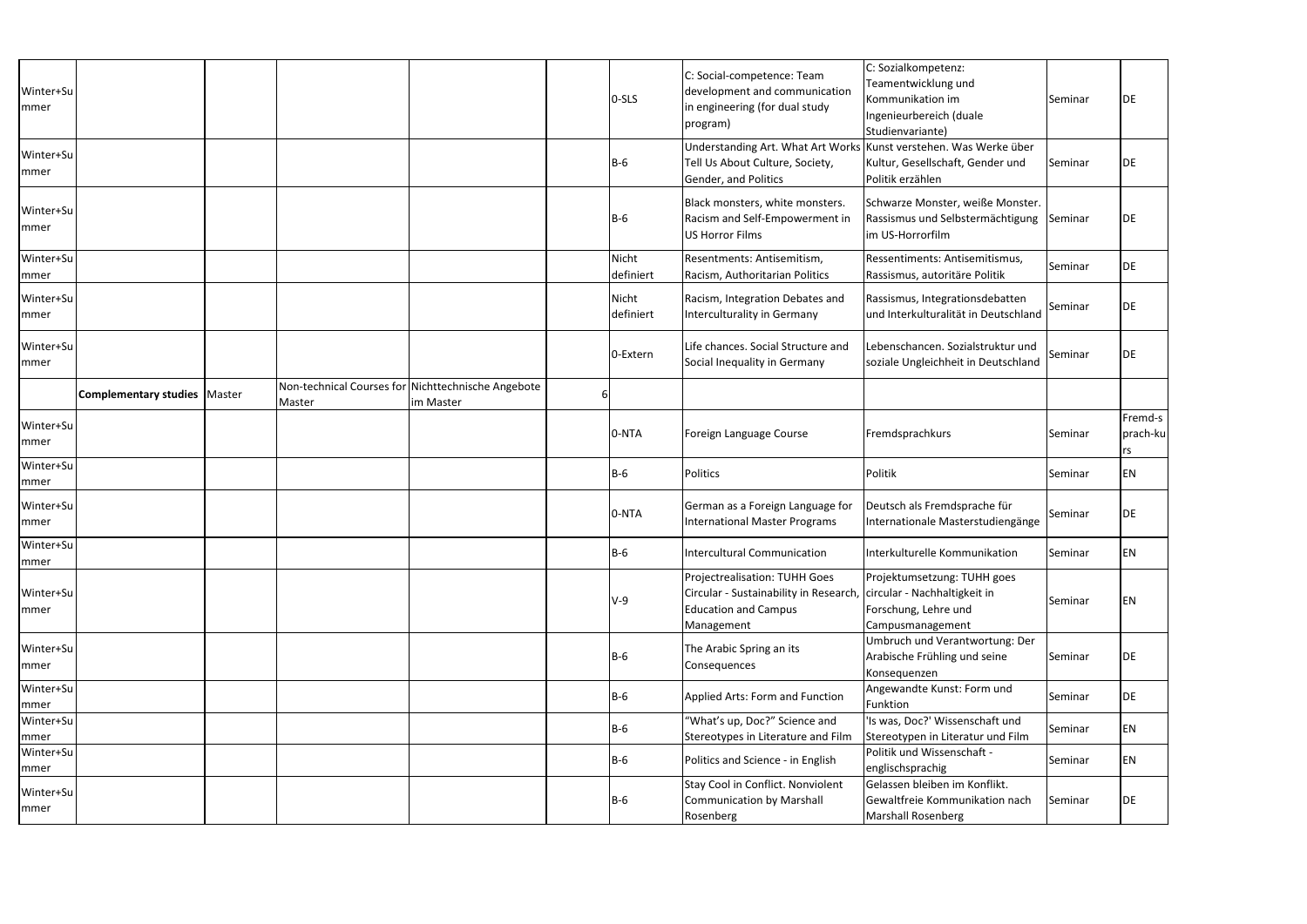| Winter+Su<br>mmer  |  |  | $B-6$      |                                                                                                                                    | Overnewsed and underinformed:<br>Classical Journalism and New Media Der klassische Journalismus und die Seminar<br>Neuen Medien                    |         | DE        |
|--------------------|--|--|------------|------------------------------------------------------------------------------------------------------------------------------------|----------------------------------------------------------------------------------------------------------------------------------------------------|---------|-----------|
| Winter+Su<br>mmer  |  |  | $B-6$      | Politics and Science - in German                                                                                                   | Politik und Wissenschaft -<br>deutschsprachig                                                                                                      | Seminar | DE        |
| Winter+Su<br> mmer |  |  | 0-NTA      | Social Learning: Social Commitment<br>in Refugee Issues / Master                                                                   | Social Learning: Gesellschaftliches<br>Engagement für Flüchtlinge /<br>Master                                                                      | Seminar | DE / EN   |
| Winter+Su<br>mmer  |  |  | $B-6$      | The Hamburger Speicherstadt -<br>From Achievements of Engineering der Ingenieurleistung zum<br>to World Cultural Heritage          | Die Hamburger Speicherstadt - Von<br>Weltkulturerbe                                                                                                | Seminar | <b>DE</b> |
| Winter+Su<br>mmer  |  |  | 0-NTA      | Urban Life - City and Technology                                                                                                   | Urban Life - Stadt und Technik                                                                                                                     | Seminar | DE        |
| Winter+Su<br>mmer  |  |  | $B-6$      | What can philosophy do?                                                                                                            | Was kann Philosophie? Relevanz<br>philosophischer Theorien des 20.<br>und 21. Jhdts.                                                               | Seminar | DE        |
| Winter+Su<br>mmer  |  |  | $B-6$      | Facts, Facts, Facts - Understanding<br>and Applying Techniques of<br>Journalism - in German                                        | Fakten, Fakten, Fakten - Die Technik<br>des Journalismus verstehen und<br>anwenden-deutschsprachig                                                 | Seminar | DE        |
| Winter+Su<br>mmer  |  |  | $B-6$      | Digital Culture(s): From Subculture<br>to Media Mainstream                                                                         | Digital Culture(s). Von der Subkultur<br>Izum medialen Mainstream.                                                                                 | Seminar | DE        |
| Winter+Su<br>mmer  |  |  | $W-1$      | Intercultural Management - Theory<br>and Awareness Training                                                                        | Interkulturelles Management -<br>Theoretische Grundlagen und<br>Bewusstseinstraining                                                               | Seminar | ΕN        |
| Winter+Su<br>mmer  |  |  | 0-NTA      | "Lying press"? Functions and<br>current challenges of journalism                                                                   | "Lügenpresse"? Funktionen und<br>aktuelle Herausforderungen des<br>Journalismus                                                                    | Seminar | DE        |
| Winter+Su<br>mmer  |  |  | <b>B-6</b> | Culture of Communication -<br>Theories and Methods of Successful Alltag - Theorien und Methoden<br>Communication                   | Kommunikationskultur in Beruf und<br>erfolgreicher Kommunikation                                                                                   | Seminar | DE        |
| Winter+Su<br>mmer  |  |  | 0-NTA      | Introduction to Marxian Theory of<br>Economy                                                                                       | Einführung in die marxistische<br>Wirtschaftstheorie                                                                                               | Seminar | DE        |
| Winter+Su<br>mmer  |  |  | 0-NTA      | <b>Academic Writing and Presentation</b><br>for Master-Students                                                                    | Wissenschaftliches Schreiben und<br>Präsentieren für Master-<br>Studierende                                                                        | Seminar | DE        |
| Winter+Su<br>mmer  |  |  | <b>ZLL</b> | Theory, Research and Practice of<br><b>University Teaching</b>                                                                     | Hochschuldidaktik in Theorie,<br>Forschung und Praxis                                                                                              | Seminar | DE        |
| Winter+Su<br>mmer  |  |  | <b>B-6</b> | Digital art                                                                                                                        | Digitale Kunst                                                                                                                                     | Seminar | DE        |
| Winter+Su<br>mmer  |  |  | 0-NTA      | Literature and Culture for<br>international students of Master's<br>degree programs in English (non-<br>native speakers of German) | Literatur und Kultur für<br>internationale Studierende in<br>englischsprachigen<br>Masterstudiengängen (nicht<br>Muttersprachler*innen in Deutsch) | Seminar | DE        |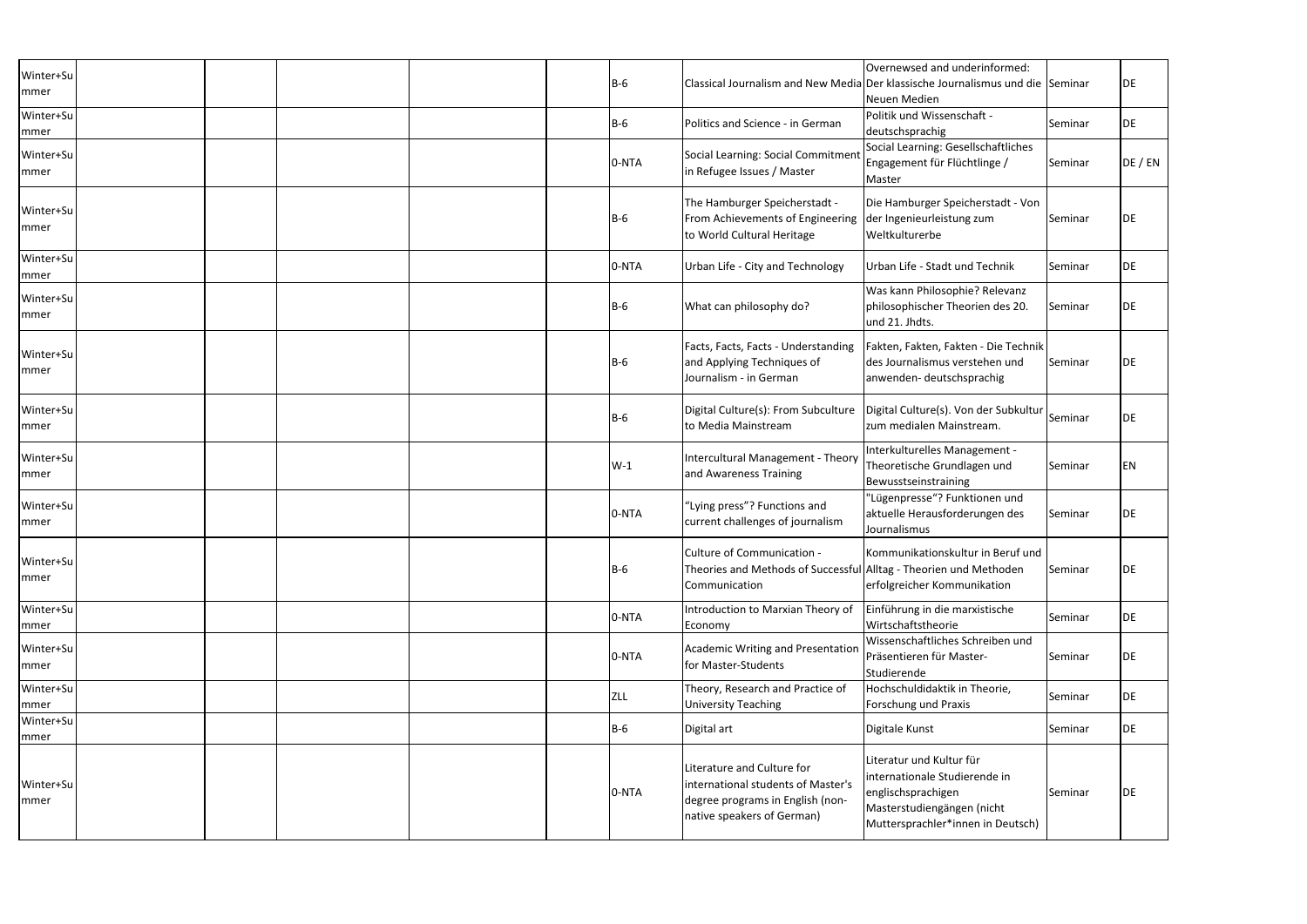| Winter+Su<br>mmer  |                                               |        |                                  |                      |   | $B-6$              | Introduction to technology<br>journalism: How research,<br>development and solutions reach<br>the public | Einführung in den<br>Technikjournalismus: So erreichen<br>Forschung, Entwicklung und<br>Lösungen die Öffentlichkeit                 | Seminar                                    | DE      |
|--------------------|-----------------------------------------------|--------|----------------------------------|----------------------|---|--------------------|----------------------------------------------------------------------------------------------------------|-------------------------------------------------------------------------------------------------------------------------------------|--------------------------------------------|---------|
| Winter+Su<br>mmer  |                                               |        |                                  |                      |   | 0-NTA              | Social Learning: Social commitment Social Learning: Gesellschaftliches<br>assets - MSc                   | to preservation of historical cultural Engagement zum Erhalt historischer Seminar<br>Kulturgüter - MSc                              |                                            | DE      |
| Winter+Su<br>mmer  |                                               |        |                                  |                      |   | 0-NTA              | Social Learning: Social Engagement<br>for Sustainability - M.Sc.                                         | Social Learning: Gesellschaftliches<br>Engagement für die Nachhaltigkeit - Seminar<br>M.Sc.                                         |                                            | DE      |
| Winter+Su<br>mmer  |                                               |        |                                  |                      |   | $B-6$              | Brave New World? Technology,<br>Society and Digitalitization in<br>Cinematic Dystopias                   | Schöne neue Welt? Technik,<br>Gesellschaft und Digitalität in<br>filmischen Dystopien                                               | Seminar                                    | DE      |
| Winter+Su<br>mmer  |                                               |        |                                  |                      |   | Nicht<br>definiert | Join Mini Challenges of the ECIU<br>University                                                           | Join Mini Challenges of the ECIU<br>University                                                                                      | Project-<br>/problem-<br>based<br>Learning | ΕN      |
| Winter+Su<br>mmer  |                                               |        |                                  |                      |   | Nicht<br>definiert | Join Nano Challenges of the ECIU<br>University                                                           | Join Nano Challenges of the ECIU<br>University                                                                                      | Project-<br>/problem-<br>based<br>Learning | ΕN      |
| Winter+Su<br>mmer  |                                               |        |                                  |                      |   | Nicht<br>definiert | Join Standard Challenges of the<br><b>ECIU University</b>                                                | Join Standard Challenges of the<br><b>ECIU University</b>                                                                           | Project-<br>/problem-<br>based<br>Learning | ΕN      |
| Winter+Su<br>mmer  |                                               |        |                                  |                      |   | 0-SLS              | D: Responsible project<br>management in engineering (for<br>dual study program)                          | D: Projektmanagement im<br>Ingenieurbereich<br>verantwortungsvoll gestalten (duale<br>Studienvariante)                              | Seminar                                    | DE      |
| Winter+Su<br>mmer  |                                               |        |                                  |                      |   | 0-SLS              | E: Responsible change and<br>transformation management in<br>engineering (for dual study<br>program)     | E: Veränderungs- und<br>Transformationsmanagement im<br>Ingenieurbereich<br>verantwortungsvoll gestalten (duale<br>Studienvariante) | Seminar                                    | DE      |
| Winter+Su<br>mmer  |                                               |        |                                  |                      |   | $M-8$              | Scientific writing for student theses,<br>conference articles and journal<br>papers                      | Wissenschaftliches Schreiben für<br>Abschlussarbeiten,<br>Konferenzbeiträge und Journal<br>Papers                                   | Seminar                                    | ΕN      |
| Winter+Su<br> mmer |                                               |        |                                  |                      |   | Nicht<br>definiert | <b>Becoming resilient: Connecting</b><br>Narratives between Nature and<br>Culture                        | Resilient werden: Verbindende<br>Erzählungen zwischen Natur und<br>Kultur                                                           | Seminar                                    | DE      |
|                    | <b>Management Science</b><br>and Technologies | Master | <b>Business &amp; Management</b> | Betrieb & Management | b |                    |                                                                                                          |                                                                                                                                     |                                            |         |
| Summer             |                                               |        |                                  |                      |   | $W-10$             | Internationalization Strategies                                                                          | Internationalisierungsstrategien                                                                                                    | Project-<br>/problem-<br>based<br>Learning | ΕN      |
| Winter             |                                               |        |                                  |                      |   | $W-12$             | <b>Project Management</b>                                                                                | Projektmanagement                                                                                                                   | Lecture                                    | EN      |
| Winter             |                                               |        |                                  |                      |   | $W-3$              | Marketing                                                                                                | Marketing                                                                                                                           | Lecture                                    | EN      |
| Summer             |                                               |        |                                  |                      |   | $W-7$              | <b>Innovation Management</b>                                                                             | Innovationsmanagement                                                                                                               | Lecture                                    | DE / EN |
|                    |                                               |        |                                  |                      |   |                    |                                                                                                          |                                                                                                                                     |                                            |         |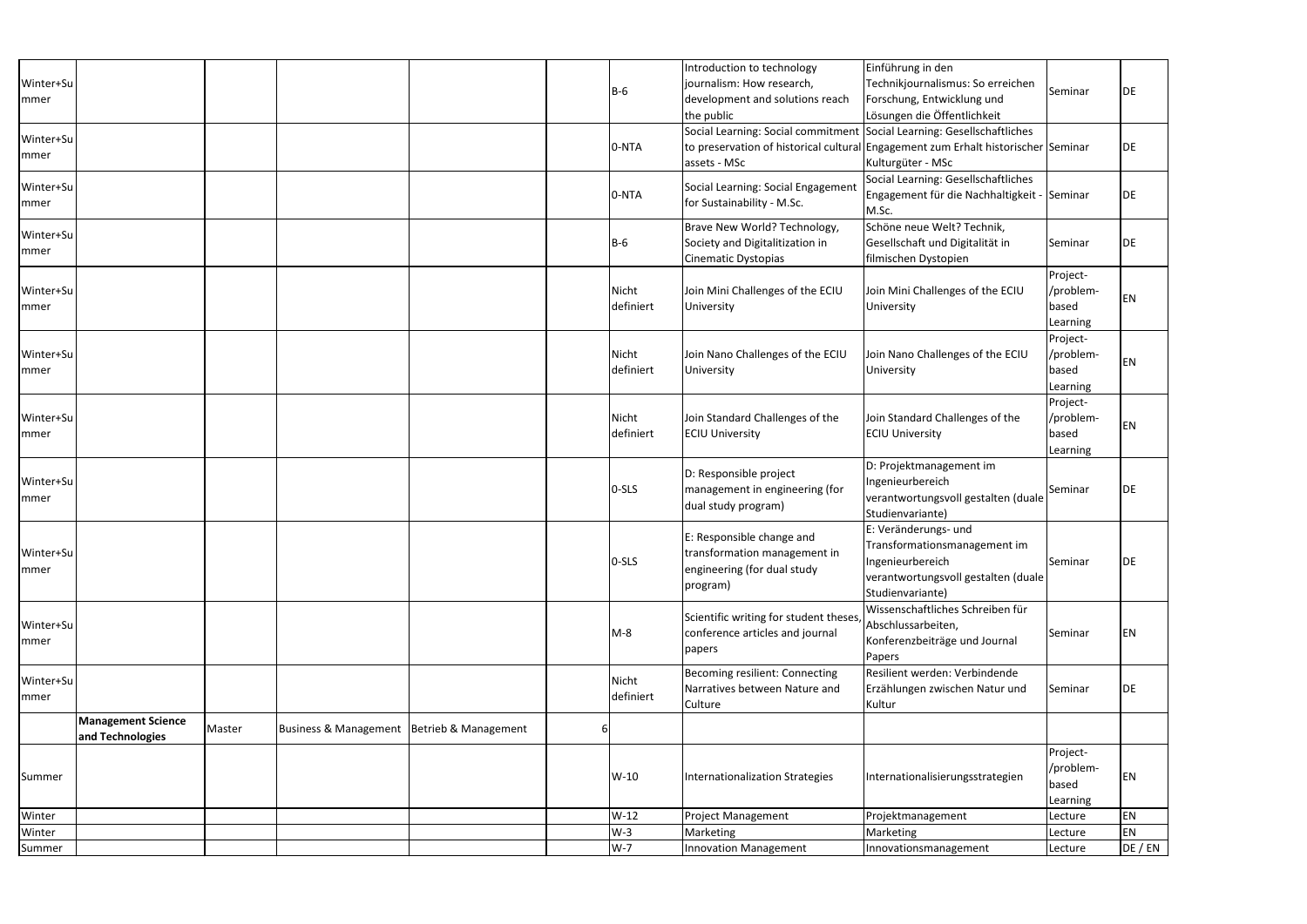| Summer            |  |  | $W-1$    | Civil- & Business Law                                          | Wirtschaftsprivatrecht                                         | Lecture                                    | DE        |
|-------------------|--|--|----------|----------------------------------------------------------------|----------------------------------------------------------------|--------------------------------------------|-----------|
| Winter            |  |  | $W-1$    | Law for Engineers                                              | Recht für Ingenieure                                           | Lecture                                    | DE        |
| Winter            |  |  | $W-9$    | Management and Leadership                                      | Management und<br>Unternehmensführung                          | Lecture                                    | DE        |
| Winter            |  |  | $W-2$    | <b>Risk Management</b>                                         | Risikomanagement                                               | Lecture                                    | DE        |
| Summer            |  |  | $W-1$    | <b>Management Consulting</b>                                   | Unternehmensberatung                                           | Lecture                                    | DE        |
| Winter+Su<br>mmer |  |  | $W-1$    | Public and Constitutional Law                                  | Öffentliches- und Verfassungsrecht                             | Lecture                                    | DE        |
| Winter            |  |  | $W-2$    | Project Management in Industrial<br>Practice                   | Projektmanagement in der<br>Industriellen Praxis               | Lecture                                    | DE        |
| Summer            |  |  | $W-1$    | Key Aspects of Patent Law                                      | Schwerpunkte des Patentrechts                                  | Seminar                                    | DE        |
| Summer            |  |  | $M-17$   | Emotional Design / User Centered<br><b>Product Development</b> | Emotional Design /<br>Benutzerzentrierte<br>Produktentwicklung | Seminar                                    | DE        |
| Winter            |  |  | $W-7$    | Innovation Debates                                             | <b>Innovation Debates</b>                                      | Project-<br>/problem-<br>based<br>Learning | EN        |
| Summer            |  |  | $W-1$    | Project Management and Agile<br>Methods                        | Projektmanagement und Agile<br>Methoden                        | Seminar                                    | DE        |
| Summer            |  |  | $W-1$    | <b>Strategic Planning with Simulation</b><br>Games             | Strategische Planung mit<br>Planspielen                        | Project-<br>/problem-<br>based<br>Learning | <b>DE</b> |
| Winter            |  |  | $W-1$    | Human resource management for<br>engineers                     | Human resource management für<br>Ingenieure                    | Project-<br>/problem-<br>based<br>Learning | <b>DE</b> |
| Winter            |  |  | 0-Extern | Drivers of Success for Projects                                | Erfolgsfaktoren im Projektumfeld                               | Project-<br>/problem-<br>based<br>Learning | DE        |
| Winter+Su<br>mmer |  |  | $W-1$    | <b>Accounting and Financial</b><br><b>Statements</b>           | Rechnungswesen und<br>Jahresabschluss                          | Lecture                                    | DE        |
| Winter            |  |  | $W-2$    | Operational Leadership                                         | Operational Leadership                                         | Lecture                                    | DE        |
| Winter+Su<br>mmer |  |  | $W-10$   | <b>Strategic Shared-Value</b><br>Management                    | Strategic Shared-Value<br>Management                           | Lecture                                    | EN        |
| Summer            |  |  | $W-11$   | Business Data Science Basics                                   | Business Data Science Basics                                   | Project-<br>/problem-<br>based<br>Learning | EN        |
| Summer            |  |  | $W-11$   | <b>Business Decisions with Machine</b><br>Learning             | <b>Business Decisions with Machine</b><br>Learning             | Project-<br>/problem-<br>based<br>Learning | EN        |
| Summer            |  |  | $W-11$   | <b>Building Business Data Products</b>                         | <b>Building Business Data Products</b>                         | Project-<br>/problem-<br>based<br>Learning | EN        |
| Winter            |  |  | $W-5$    | <b>Behavioral Game Theory</b>                                  | <b>Behavioral Game Theory</b>                                  | Lecture                                    | EN        |